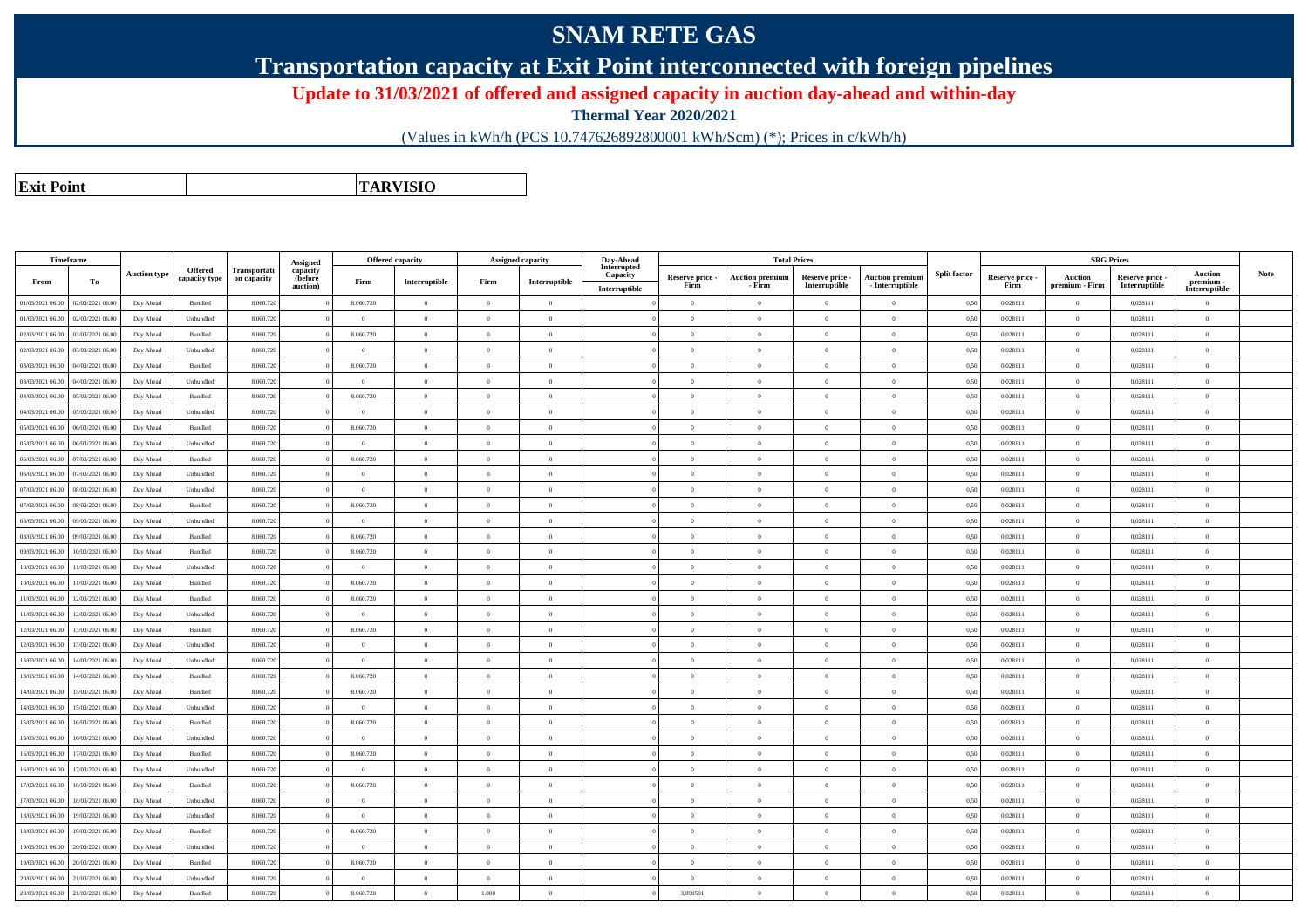| 21/03/2021 06:00                  | 22/03/2021 06:00 | Day Ahead  | Unbundled          | 8.060.720 | $\theta$       | $\overline{0}$ | $\theta$       |                | $\Omega$       | $\Omega$       | $\theta$       | $\theta$       | 0,50 | 0,028111 | $\theta$       | 0,028111       | $\overline{0}$           |  |
|-----------------------------------|------------------|------------|--------------------|-----------|----------------|----------------|----------------|----------------|----------------|----------------|----------------|----------------|------|----------|----------------|----------------|--------------------------|--|
| 21/03/2021 06:00                  | 22/03/2021 06:00 | Day Ahead  | Bundled            | 8.060.720 | 8.060.720      | $\overline{0}$ | $\overline{0}$ | $\overline{0}$ | $\overline{0}$ | $\bf{0}$       | $\overline{0}$ | $\bf{0}$       | 0,50 | 0,028111 | $\theta$       | 0,028111       | $\overline{0}$           |  |
| 22/03/2021 06:00                  | 23/03/2021 06:00 | Day Ahead  | Bundled            | 8.060.720 | 8.060.720      | $\overline{0}$ | $\overline{0}$ | $\overline{0}$ | $\bf{0}$       | $\bf{0}$       | $\bf{0}$       | $\mathbf{0}$   | 0,50 | 0,028111 | $\overline{0}$ | 0,028111       | $\overline{0}$           |  |
|                                   |                  |            |                    |           |                |                |                |                |                |                |                |                |      |          | $\overline{0}$ |                | $\overline{0}$           |  |
| 22/03/2021 06:00                  | 23/03/2021 06:00 | Day Ahead  | Unbundled          | 8.060.720 | $\overline{0}$ | $\overline{0}$ | $\overline{0}$ | $\overline{0}$ | $\overline{0}$ | $\bf{0}$       | $\overline{0}$ | $\overline{0}$ | 0.50 | 0.028111 |                | 0,028111       |                          |  |
| 23/03/2021 06:00                  | 24/03/2021 06.00 | Day Ahead  | Unbundled          | 8.060.720 | $\overline{0}$ | $\overline{0}$ | $\overline{0}$ | $\overline{0}$ | $\overline{0}$ | $\bf{0}$       | $\overline{0}$ | $\bf{0}$       | 0,50 | 0,028111 | $\,$ 0 $\,$    | 0,028111       | $\overline{0}$           |  |
| 23/03/2021 06:00                  | 24/03/2021 06:00 | Day Ahead  | Bundled            | 8.060.720 | 8.060.720      | $\overline{0}$ | $\overline{0}$ | $\overline{0}$ | $\bf{0}$       | $\overline{0}$ | $\overline{0}$ | $\mathbf{0}$   | 0,50 | 0,028111 | $\overline{0}$ | 0,028111       | $\bf{0}$                 |  |
| 24/03/2021 06:00                  | 25/03/2021 06:00 | Day Ahead  | Unbundled          | 8.060.720 | $\overline{0}$ | $\overline{0}$ | $\overline{0}$ | $\overline{0}$ | $\overline{0}$ | $\overline{0}$ | $\overline{0}$ | $\overline{0}$ | 0.50 | 0,028111 | $\overline{0}$ | 0,028111       | $\overline{0}$           |  |
|                                   |                  |            |                    |           |                |                |                |                |                |                |                |                |      |          |                |                |                          |  |
| 24/03/2021 06.00                  | 25/03/2021 06:00 | Day Ahead  | Bundled            | 8.060.720 | 8.060.720      | $\overline{0}$ | $\theta$       | $\overline{0}$ | $\overline{0}$ | $\bf{0}$       | $\overline{0}$ | $\bf{0}$       | 0,50 | 0,028111 | $\,$ 0 $\,$    | 0,028111       | $\overline{0}$           |  |
| 25/03/2021 06:00                  | 26/03/2021 06:00 | Day Ahead  | Unbundled          | 8.060.720 | $\bf{0}$       | $\overline{0}$ | $\overline{0}$ | $\overline{0}$ | $\bf{0}$       | $\bf{0}$       | $\bf{0}$       | $\bf{0}$       | 0,50 | 0,028111 | $\overline{0}$ | 0,028111       | $\overline{0}$           |  |
| 25/03/2021 06:00                  | 26/03/2021 06:00 | Day Ahead  | Bundled            | 8.060.720 | 8.060.720      | $\overline{0}$ | $\overline{0}$ | $\overline{0}$ | $\overline{0}$ | $\overline{0}$ | $\overline{0}$ | $\overline{0}$ | 0.50 | 0,028111 | $\overline{0}$ | 0,028111       | $\overline{0}$           |  |
| 26/03/2021 06:00                  | 27/03/2021 06.00 |            | Bundled            | 8.060.720 | 8.060.720      | $\overline{0}$ | $\theta$       | $\overline{0}$ | $\overline{0}$ | $\bf{0}$       | $\overline{0}$ |                |      | 0,028111 | $\,$ 0 $\,$    | 0,028111       | $\overline{0}$           |  |
|                                   |                  | Day Ahead  |                    |           |                |                |                |                |                |                |                | $\bf{0}$       | 0,50 |          |                |                |                          |  |
| 26/03/2021 06:00                  | 27/03/2021 06:00 | Day Ahead  | Unbundled          | 8.060.720 | $\mathbf{0}$   | $\overline{0}$ | $\overline{0}$ | $\overline{0}$ | $\bf{0}$       | $\bf{0}$       | $\bf{0}$       | $\mathbf{0}$   | 0,50 | 0,028111 | $\overline{0}$ | 0,028111       | $\overline{\phantom{a}}$ |  |
| 27/03/2021 06:00                  | 28/03/2021 06:00 | Day Ahead  | Bundled            | 8.060.720 | 8.411.186      | $\overline{0}$ | $\overline{0}$ | $\overline{0}$ | $\overline{0}$ | $\bf{0}$       | $\overline{0}$ | $\overline{0}$ | 0.50 | 0,028111 | $\overline{0}$ | 0.028111       | $\overline{0}$           |  |
| 27/03/2021 06:00                  | 28/03/2021 06:00 | Day Ahead  | Unbundled          | 8.060.720 | $\overline{0}$ | $\overline{0}$ | $\theta$       | $\overline{0}$ | $\overline{0}$ | $\bf{0}$       | $\overline{0}$ | $\overline{0}$ | 0,50 | 0,028111 | $\,$ 0 $\,$    | 0,028111       | $\overline{0}$           |  |
|                                   |                  |            |                    |           |                |                |                |                |                |                |                |                |      |          |                |                |                          |  |
| 28/03/2021 06:00                  | 29/03/2021 06:00 | Day Ahead  | Bundled            | 8.060.720 | 8.060.720      | $\overline{0}$ | $\overline{0}$ | $\overline{0}$ | $\bf{0}$       | $\overline{0}$ | $\overline{0}$ | $\mathbf{0}$   | 0,50 | 0,028111 | $\overline{0}$ | 0,028111       | $\bf{0}$                 |  |
| 28/03/2021 06:00                  | 29/03/2021 06:00 | Day Ahead  | Unbundled          | 8.060.720 | $\overline{0}$ | $\overline{0}$ | $\overline{0}$ | $\overline{0}$ | $\overline{0}$ | $\overline{0}$ | $\overline{0}$ | $\overline{0}$ | 0.50 | 0,028111 | $\overline{0}$ | 0,028111       | $\overline{0}$           |  |
| 29/03/2021 06:00                  | 30/03/2021 06:00 | Day Ahead  | Bundled            | 8.060.720 | 8.060.720      | $\overline{0}$ | $\theta$       | $\overline{0}$ | $\overline{0}$ | $\bf{0}$       | $\overline{0}$ | $\bf{0}$       | 0,50 | 0,028111 | $\,$ 0 $\,$    | 0,028111       | $\overline{0}$           |  |
| 29/03/2021 06:00                  | 30/03/2021 06:00 | Day Ahead  | Unbundled          | 8.060.720 | $\mathbf{0}$   | $\overline{0}$ | $\overline{0}$ | $\overline{0}$ | $\overline{0}$ | $\bf{0}$       | $\overline{0}$ | $\bf{0}$       | 0,50 | 0,028111 | $\bf{0}$       | 0,028111       | $\overline{\phantom{a}}$ |  |
| 30/03/2021 06:00                  | 31/03/2021 06:00 |            | Bundled            | 8.060.720 | 8.060.720      | $\overline{0}$ | $\overline{0}$ | $\overline{0}$ | $\overline{0}$ | $\overline{0}$ | $\overline{0}$ | $\overline{0}$ | 0.50 | 0,028111 | $\overline{0}$ | 0,028111       | $\overline{0}$           |  |
|                                   |                  | Day Ahead  |                    |           |                |                |                |                |                |                |                |                |      |          |                |                |                          |  |
| 30/03/2021 06:00                  | 31/03/2021 06:00 | Day Ahead  | Unbundled          | 8.060.720 | $\theta$       | $\overline{0}$ | $\theta$       | $\overline{0}$ | $\overline{0}$ | $\bf{0}$       | $\overline{0}$ | $\bf{0}$       | 0,50 | 0,028111 | $\,$ 0 $\,$    | 0,028111       | $\overline{0}$           |  |
| 31/03/2021 06:00                  | 01/04/2021 06.00 | Day Ahead  | Unbundled          | 8.060.720 | $\bf{0}$       | $\overline{0}$ | $\overline{0}$ | $\overline{0}$ | $\overline{0}$ | $\bf{0}$       | $\bf{0}$       | $\bf{0}$       | 0,50 | 0,028111 | $\overline{0}$ | 0,028111       | $\overline{0}$           |  |
| 31/03/2021 06:00                  | 01/04/2021 06:00 | Day Ahead  | Bundled            | 8.060.720 | 8.060.720      | $\overline{0}$ | $\overline{0}$ | $\overline{0}$ | $\overline{0}$ | $\bf{0}$       | $\overline{0}$ | $\overline{0}$ | 0.50 | 0.028111 | $\overline{0}$ | 0,028111       | $\overline{0}$           |  |
|                                   |                  |            |                    |           |                |                | $\overline{0}$ |                |                | $\bf{0}$       |                |                |      |          | $\theta$       |                |                          |  |
| 01/03/2021 06:00                  | 02/03/2021 06:00 | Within Day | Bundled            | 8.060.720 | 8.060.720      | $\overline{0}$ |                | $\overline{0}$ | $\overline{0}$ |                | $\overline{0}$ | $\bf{0}$       | 0,50 | 2,811091 |                | $\theta$       | $\overline{0}$           |  |
| 01/03/2021 07:00                  | 02/03/2021 06:00 | Within Day | Bundled            | 8.060.720 | 8.060.720      | $\overline{0}$ | $\overline{0}$ | $\overline{0}$ | $\bf{0}$       | $\overline{0}$ | $\overline{0}$ | $\mathbf{0}$   | 0,50 | 2,693962 | $\overline{0}$ | $\overline{0}$ | $\bf{0}$                 |  |
| 01/03/2021 08:00                  | 02/03/2021 06:00 | Within Dav | Bundled            | 8.060.720 | 8.060.720      | $\overline{0}$ | $\overline{0}$ | $\overline{0}$ | $\overline{0}$ | $\overline{0}$ | $\overline{0}$ | $\overline{0}$ | 0.50 | 2,576833 | $\overline{0}$ | $\overline{0}$ | $\overline{0}$           |  |
| 01/03/2021 09:00                  | 02/03/2021 06:00 | Within Day | Bundled            | 8.060.720 | 8.060.720      | $\overline{0}$ | $\theta$       | $\overline{0}$ | $\overline{0}$ | $\bf{0}$       | $\overline{0}$ | $\bf{0}$       | 0,50 | 2,459705 | $\theta$       | $\theta$       | $\overline{0}$           |  |
|                                   |                  |            |                    |           |                |                |                |                |                |                |                |                |      |          |                |                |                          |  |
| 01/03/2021 10:00                  | 02/03/2021 06:00 | Within Day | Bundled            | 8.060.720 | 8.060.720      | $\overline{0}$ | $\overline{0}$ | $\overline{0}$ | $\bf{0}$       | $\bf{0}$       | $\bf{0}$       | $\bf{0}$       | 0,50 | 2,342576 | $\,0\,$        | $\overline{0}$ | $\bf{0}$                 |  |
| 01/03/2021 11:00                  | 02/03/2021 06:00 | Within Dav | Bundled            | 8.060.720 | 8.060.720      | $\overline{0}$ | $\overline{0}$ | $\overline{0}$ | $\overline{0}$ | $\overline{0}$ | $\overline{0}$ | $\overline{0}$ | 0.50 | 2,225447 | $\theta$       | $\overline{0}$ | $\overline{0}$           |  |
| 01/03/2021 12:00                  | 02/03/2021 06:00 | Within Day | Bundled            | 8.060.720 | 8.060.720      | $\overline{0}$ | $\overline{0}$ | $\overline{0}$ | $\overline{0}$ | $\bf{0}$       | $\overline{0}$ | $\bf{0}$       | 0,50 | 2,108318 | $\,$ 0 $\,$    | $\overline{0}$ | $\overline{0}$           |  |
| 01/03/2021 13:00                  | 02/03/2021 06:00 | Within Day | Bundled            | 8.060.720 | 8.060.720      | $\overline{0}$ | $\overline{0}$ | $\overline{0}$ | $\bf{0}$       | $\bf{0}$       | $\bf{0}$       | $\bf{0}$       | 0,50 | 1,991189 | $\overline{0}$ | $\overline{0}$ | $\bf{0}$                 |  |
|                                   |                  |            |                    |           |                |                |                |                |                |                |                |                |      |          |                |                |                          |  |
| 01/03/2021 14:00                  | 02/03/2021 06:00 | Within Day | Bundled            | 8.060.720 | 8.060.720      | $\overline{0}$ | $\Omega$       | $\Omega$       | $\Omega$       | $\Omega$       | $\Omega$       | $\overline{0}$ | 0,50 | 1,874061 | $\,0\,$        | $\theta$       | $\theta$                 |  |
| 01/03/2021 15:00                  | 02/03/2021 06:00 | Within Day | Bundled            | 8.060.720 | 8.060.720      | $\overline{0}$ | $\overline{0}$ | $\overline{0}$ | $\overline{0}$ | $\bf{0}$       | $\overline{0}$ | $\bf{0}$       | 0,50 | 1,756932 | $\,$ 0 $\,$    | $\overline{0}$ | $\overline{0}$           |  |
| 01/03/2021 16:00                  | 02/03/2021 06:00 | Within Day | Bundled            | 8.060.720 | 8.060.720      | $\overline{0}$ | $\overline{0}$ | $\overline{0}$ | $\bf{0}$       | $\bf{0}$       | $\overline{0}$ | $\mathbf{0}$   | 0,50 | 1,639803 | $\overline{0}$ | $\overline{0}$ | $\bf{0}$                 |  |
| 01/03/2021 17:00                  | 02/03/2021 06:00 | Within Day | Bundled            | 8.060.720 | 8.060.720      | $\overline{0}$ | $\Omega$       | $\Omega$       | $\Omega$       | $\bf{0}$       | $\overline{0}$ | $\overline{0}$ | 0.50 | 1,522674 | $\,$ 0 $\,$    | $\theta$       | $\theta$                 |  |
| 01/03/2021 18:00                  | 02/03/2021 06:00 |            |                    | 8.060.720 | 8.060.720      | $\overline{0}$ | $\theta$       | $\overline{0}$ | $\overline{0}$ | $\bf{0}$       | $\overline{0}$ |                |      | 1,405546 | $\,$ 0 $\,$    | $\overline{0}$ | $\overline{0}$           |  |
|                                   |                  | Within Day | Bundled            |           |                |                |                |                |                |                |                | $\bf{0}$       | 0,50 |          |                |                |                          |  |
| 01/03/2021 19:00                  | 02/03/2021 06:00 | Within Day | Bundled            | 8.060.720 | 8.060.720      | $\overline{0}$ | $\overline{0}$ | $\overline{0}$ | $\bf{0}$       | $\bf{0}$       | $\bf{0}$       | $\bf{0}$       | 0,50 | 1,288417 | $\overline{0}$ | $\overline{0}$ | $\bf{0}$                 |  |
| 01/03/2021 20:00                  | 02/03/2021 06:00 | Within Day | Bundled            | 8.060.720 | 8.060.720      | $\overline{0}$ | $\Omega$       | $\Omega$       | $\Omega$       | $\theta$       | $\theta$       | $\overline{0}$ | 0.50 | 1,171288 | $\,$ 0 $\,$    | $\theta$       | $\theta$                 |  |
| 01/03/2021 21:00                  | 02/03/2021 06:00 | Within Day | Bundled            | 8.060.720 | 8.060.720      | $\overline{0}$ | $\overline{0}$ | $\overline{0}$ | $\overline{0}$ | $\bf{0}$       | $\overline{0}$ | $\bf{0}$       | 0,50 | 1,054159 | $\,$ 0 $\,$    | $\overline{0}$ | $\overline{0}$           |  |
|                                   |                  |            |                    |           |                |                |                |                |                |                |                |                |      |          |                |                |                          |  |
| 01/03/2021 22.00                  | 02/03/2021 06:00 | Within Day | Bundled            | 8.060.720 | 8.060.720      | $\overline{0}$ | $\overline{0}$ | $\overline{0}$ | $\bf{0}$       | $\bf{0}$       | $\bf{0}$       | $\bf{0}$       | 0,50 | 0,937030 | $\overline{0}$ | $\overline{0}$ | $\bf{0}$                 |  |
| 01/03/2021 23:00                  | 02/03/2021 06:00 | Within Day | Bundled            | 8.060.720 | 8.060.720      | $\overline{0}$ | $\Omega$       | $\overline{0}$ | $\Omega$       | $\Omega$       | $\overline{0}$ | $\overline{0}$ | 0,50 | 0,819902 | $\,0\,$        | $\theta$       | $\theta$                 |  |
| 02/03/2021 00:00                  | 02/03/2021 06:00 | Within Day | Bundled            | 8.060.720 | 8.060.720      | $\overline{0}$ | $\overline{0}$ | $\overline{0}$ | $\overline{0}$ | $\bf{0}$       | $\overline{0}$ | $\bf{0}$       | 0,50 | 0,702773 | $\,$ 0 $\,$    | $\overline{0}$ | $\overline{0}$           |  |
| 02/03/2021 01:00                  | 02/03/2021 06:00 | Within Day | Bundled            | 8.060.720 | 8.060.720      | $\overline{0}$ | $\overline{0}$ | $\overline{0}$ | $\bf{0}$       | $\bf{0}$       | $\overline{0}$ | $\mathbf{0}$   | 0,50 | 0,585644 | $\overline{0}$ | $\overline{0}$ | $\bf{0}$                 |  |
| 02/03/2021 02:00                  | 02/03/2021 06:00 | Within Day | Bundled            | 8.060.720 | 8.060.720      | $\overline{0}$ | $\Omega$       | $\Omega$       | $\Omega$       | $\Omega$       | $\Omega$       | $\overline{0}$ | 0.50 | 0.468515 | $\theta$       | $\theta$       | $\theta$                 |  |
|                                   |                  |            |                    |           |                |                |                |                |                |                |                |                |      |          |                |                |                          |  |
| 02/03/2021 03:00                  | 02/03/2021 06:00 | Within Day | Bundled            | 8.060.720 | 8.060.720      | $\overline{0}$ | $\bf{0}$       | $\overline{0}$ | $\bf{0}$       | $\,$ 0         | $\bf{0}$       | $\bf{0}$       | 0,50 | 0,351386 | $\,0\,$        | $\,$ 0 $\,$    | $\overline{0}$           |  |
| 02/03/2021 04:00 02/03/2021 06:00 |                  | Within Day | $\mathbf B$ undled | 8.060.720 | 8.060.720      | $\bf{0}$       | $\bf{0}$       |                |                | $\bf{0}$       |                |                | 0,50 | 0,234258 | $\bf{0}$       | $\overline{0}$ |                          |  |
| 02/03/2021 05:00                  | 02/03/2021 06:00 | Within Day | Bundled            | 8.060.720 | 8.060.720      | $\overline{0}$ | $\overline{0}$ | $\overline{0}$ | $\Omega$       | $\overline{0}$ | $\overline{0}$ | $\overline{0}$ | 0,50 | 0,117129 | $\theta$       | $\theta$       | $\theta$                 |  |
| 02/03/2021 06:00                  | 03/03/2021 06:00 | Within Day | Bundled            | 8.060.720 | 8.060.720      | $\overline{0}$ | $\,$ 0         | $\overline{0}$ | $\bf{0}$       | $\,$ 0 $\,$    | $\overline{0}$ | $\mathbf{0}$   | 0,50 | 2,811091 | $\,$ 0 $\,$    | $\,$ 0 $\,$    | $\,$ 0                   |  |
|                                   |                  |            |                    |           |                |                |                |                |                |                |                |                |      |          |                |                |                          |  |
| 02/03/2021 07:00                  | 03/03/2021 06:00 | Within Day | Bundled            | 8.060.720 | 8.060.720      | $\overline{0}$ | $\overline{0}$ | $\overline{0}$ | $\overline{0}$ | $\overline{0}$ | $\overline{0}$ | $\mathbf{0}$   | 0,50 | 2,693962 | $\overline{0}$ | $\bf{0}$       | $\overline{0}$           |  |
| 02/03/2021 08:00                  | 03/03/2021 06:00 | Within Day | Bundled            | 8.060.720 | 8.060.720      | $\overline{0}$ | $\overline{0}$ | $\overline{0}$ | $\Omega$       | $\overline{0}$ | $\overline{0}$ | $\overline{0}$ | 0,50 | 2,576833 | $\overline{0}$ | $\theta$       | $\overline{0}$           |  |
| 02/03/2021 09:00                  | 03/03/2021 06:00 | Within Day | Bundled            | 8.060.720 | 8.060.720      | $\overline{0}$ | $\,$ 0         | $\overline{0}$ | $\overline{0}$ | $\,$ 0 $\,$    | $\overline{0}$ | $\mathbf{0}$   | 0,50 | 2,459705 | $\,$ 0 $\,$    | $\overline{0}$ | $\overline{0}$           |  |
| 02/03/2021 10:00                  | 03/03/2021 06:00 | Within Day | Bundled            | 8.060.720 | 8.060.720      | $\overline{0}$ | $\overline{0}$ | $\overline{0}$ | $\overline{0}$ | $\overline{0}$ | $\overline{0}$ | $\mathbf{0}$   | 0,50 | 2,342576 | $\overline{0}$ | $\overline{0}$ | $\overline{0}$           |  |
|                                   |                  |            |                    |           |                |                |                |                |                |                |                |                |      |          |                |                |                          |  |
| 02/03/2021 11:00                  | 03/03/2021 06:00 | Within Day | Bundled            | 8.060.720 | 8.060.720      | $\overline{0}$ | $\overline{0}$ | $\overline{0}$ | $\Omega$       | $\overline{0}$ | $\overline{0}$ | $\bf{0}$       | 0.50 | 2,225447 | $\overline{0}$ | $\theta$       | $\overline{0}$           |  |
| 02/03/2021 12:00                  | 03/03/2021 06:00 | Within Day | Bundled            | 8.060.720 | 8.060.720      | $\overline{0}$ | $\,$ 0         | $\overline{0}$ | $\bf{0}$       | $\bf{0}$       | $\bf{0}$       | $\bf{0}$       | 0,50 | 2,108318 | $\,$ 0 $\,$    | $\overline{0}$ | $\overline{0}$           |  |
| 02/03/2021 13:00                  | 03/03/2021 06:00 | Within Day | Bundled            | 8.060.720 | 8.060.720      | $\overline{0}$ | $\bf{0}$       | $\overline{0}$ | $\overline{0}$ | $\overline{0}$ | $\overline{0}$ | $\mathbf{0}$   | 0,50 | 1,991189 | $\overline{0}$ | $\overline{0}$ | $\bf{0}$                 |  |
| 02/03/2021 14:00                  | 03/03/2021 06:00 | Within Day | Bundled            | 8.060.720 | 8.060.720      | $\overline{0}$ | $\overline{0}$ | $\overline{0}$ | $\Omega$       | $\overline{0}$ | $\overline{0}$ | $\overline{0}$ | 0.50 | 1,874061 | $\overline{0}$ | $\overline{0}$ | $\overline{0}$           |  |
|                                   |                  |            |                    |           |                |                |                |                |                |                |                |                |      |          |                |                |                          |  |
| 02/03/2021 15:00                  | 03/03/2021 06:00 | Within Day | Bundled            | 8.060.720 | 8.060.720      | $\overline{0}$ | $\bf{0}$       | $\overline{0}$ | $\bf{0}$       | $\bf{0}$       | $\bf{0}$       | $\mathbf{0}$   | 0,50 | 1,756932 | $\,$ 0 $\,$    | $\,$ 0 $\,$    | $\bf{0}$                 |  |
| 02/03/2021 16:00                  | 03/03/2021 06:00 | Within Day | Bundled            | 8.060.720 | 8.060.720      | $\overline{0}$ | $\overline{0}$ | $\overline{0}$ | $\overline{0}$ | $\overline{0}$ | $\bf{0}$       | $\mathbf{0}$   | 0,50 | 1,639803 | $\overline{0}$ | $\bf{0}$       | $\overline{0}$           |  |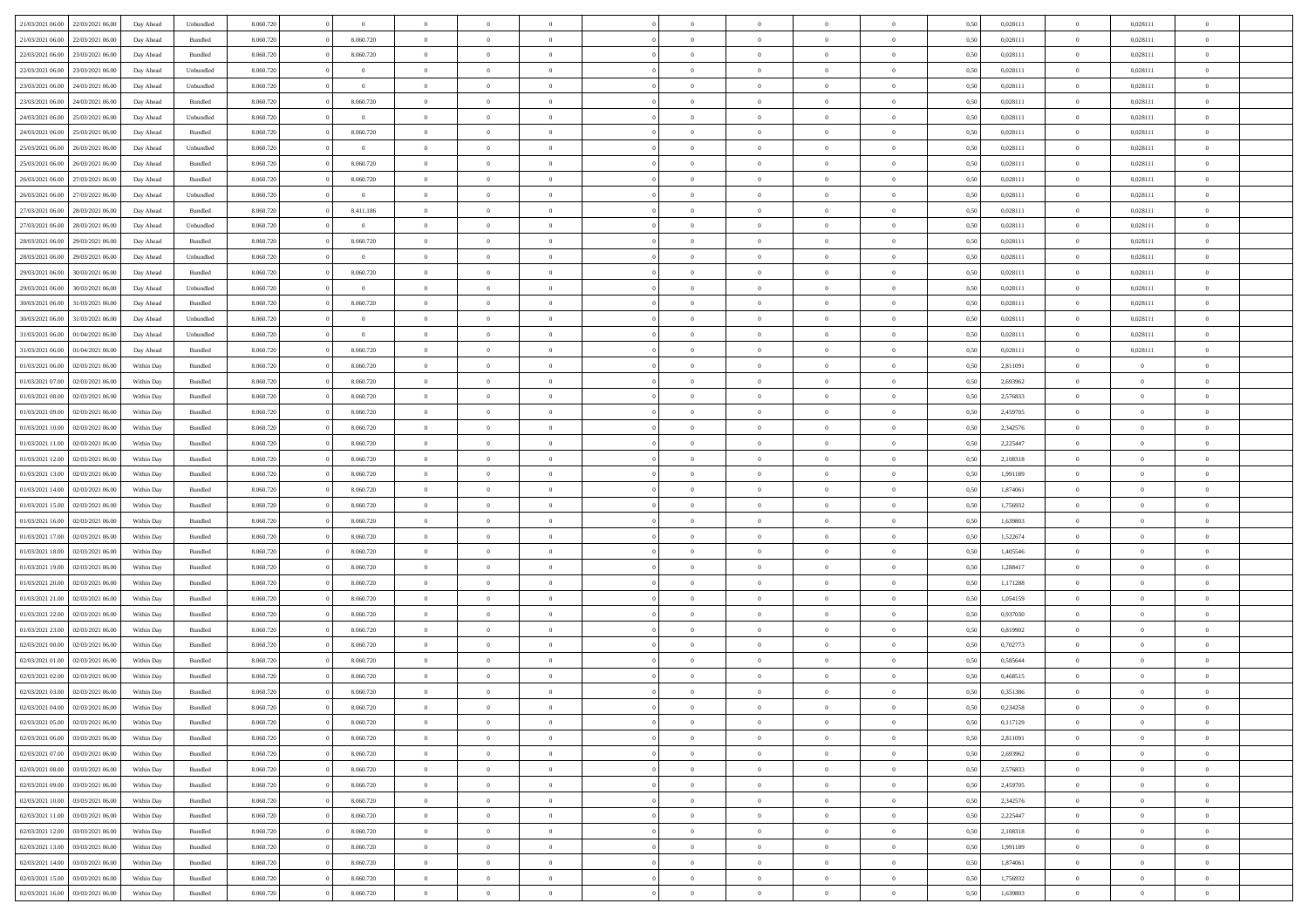| 02/03/2021 17:00                  | 03/03/2021 06:00 | Within Day | Bundled            | 8.060.720 | 8.060.720 | $\overline{0}$ | $\Omega$       |                | $\Omega$       | $\Omega$       | $\theta$       | $\theta$       | 0.50 | 1,522674 | $\theta$       | $\theta$       | $\theta$       |  |
|-----------------------------------|------------------|------------|--------------------|-----------|-----------|----------------|----------------|----------------|----------------|----------------|----------------|----------------|------|----------|----------------|----------------|----------------|--|
| 02/03/2021 18:00                  | 03/03/2021 06:00 | Within Day | Bundled            | 8.060.720 | 8.060.720 | $\overline{0}$ | $\theta$       | $\overline{0}$ | $\overline{0}$ | $\bf{0}$       | $\overline{0}$ | $\overline{0}$ | 0,50 | 1,405546 | $\theta$       | $\theta$       | $\overline{0}$ |  |
| 02/03/2021 19:00                  | 03/03/2021 06:00 | Within Day | Bundled            | 8.060.720 | 8.060.720 | $\overline{0}$ | $\overline{0}$ | $\overline{0}$ | $\bf{0}$       | $\bf{0}$       | $\bf{0}$       | $\bf{0}$       | 0,50 | 1,288417 | $\overline{0}$ | $\overline{0}$ | $\overline{0}$ |  |
|                                   |                  |            |                    |           |           |                |                |                |                |                |                |                |      |          |                |                |                |  |
| 02/03/2021 20:00                  | 03/03/2021 06:00 | Within Dav | Bundled            | 8.060.720 | 8.060.720 | $\overline{0}$ | $\overline{0}$ | $\overline{0}$ | $\overline{0}$ | $\bf{0}$       | $\overline{0}$ | $\overline{0}$ | 0.50 | 1,171288 | $\theta$       | $\theta$       | $\overline{0}$ |  |
| 02/03/2021 21:00                  | 03/03/2021 06:00 | Within Day | Bundled            | 8.060.720 | 8.060.720 | $\overline{0}$ | $\theta$       | $\overline{0}$ | $\overline{0}$ | $\bf{0}$       | $\overline{0}$ | $\bf{0}$       | 0,50 | 1,054159 | $\theta$       | $\theta$       | $\overline{0}$ |  |
| 02/03/2021 22.00                  | 03/03/2021 06:00 | Within Day | Bundled            | 8.060.720 | 8.060.720 | $\overline{0}$ | $\bf{0}$       | $\overline{0}$ | $\bf{0}$       | $\overline{0}$ | $\overline{0}$ | $\mathbf{0}$   | 0,50 | 0,937030 | $\overline{0}$ | $\overline{0}$ | $\bf{0}$       |  |
| 02/03/2021 23:00                  | 03/03/2021 06:00 | Within Dav | Bundled            | 8.060.720 | 8.060.720 | $\overline{0}$ | $\overline{0}$ | $\overline{0}$ | $\overline{0}$ | $\overline{0}$ | $\overline{0}$ | $\overline{0}$ | 0.50 | 0,819902 | $\theta$       | $\overline{0}$ | $\overline{0}$ |  |
|                                   |                  |            |                    |           |           |                |                |                |                |                |                |                |      |          |                |                |                |  |
| 03/03/2021 00:00                  | 03/03/2021 06:00 | Within Day | Bundled            | 8.060.720 | 8.060.720 | $\overline{0}$ | $\theta$       | $\overline{0}$ | $\overline{0}$ | $\bf{0}$       | $\overline{0}$ | $\bf{0}$       | 0,50 | 0,702773 | $\theta$       | $\theta$       | $\overline{0}$ |  |
| 03/03/2021 01:00                  | 03/03/2021 06:00 | Within Day | Bundled            | 8.060.720 | 8.060.720 | $\overline{0}$ | $\overline{0}$ | $\overline{0}$ | $\bf{0}$       | $\bf{0}$       | $\bf{0}$       | $\bf{0}$       | 0,50 | 0,585644 | $\,0\,$        | $\overline{0}$ | $\overline{0}$ |  |
| 03/03/2021 02:00                  | 03/03/2021 06:00 | Within Dav | Bundled            | 8.060.720 | 8.060.720 | $\overline{0}$ | $\overline{0}$ | $\overline{0}$ | $\overline{0}$ | $\overline{0}$ | $\overline{0}$ | $\overline{0}$ | 0.50 | 0,468515 | $\theta$       | $\overline{0}$ | $\overline{0}$ |  |
|                                   |                  |            |                    |           |           |                |                |                |                |                |                |                |      |          |                |                |                |  |
| 03/03/2021 03:00                  | 03/03/2021 06:00 | Within Day | Bundled            | 8.060.720 | 8.060.720 | $\overline{0}$ | $\theta$       | $\overline{0}$ | $\overline{0}$ | $\bf{0}$       | $\overline{0}$ | $\bf{0}$       | 0,50 | 0,351386 | $\,$ 0 $\,$    | $\theta$       | $\overline{0}$ |  |
| 03/03/2021 04:00                  | 03/03/2021 06:00 | Within Day | Bundled            | 8.060.720 | 8.060.720 | $\overline{0}$ | $\overline{0}$ | $\overline{0}$ | $\bf{0}$       | $\bf{0}$       | $\bf{0}$       | $\bf{0}$       | 0,50 | 0,234258 | $\overline{0}$ | $\overline{0}$ | $\overline{0}$ |  |
| 03/03/2021 05:00                  | 03/03/2021 06:00 | Within Dav | Bundled            | 8.060.720 | 8.060.720 | $\overline{0}$ | $\overline{0}$ | $\overline{0}$ | $\overline{0}$ | $\bf{0}$       | $\overline{0}$ | $\overline{0}$ | 0.50 | 0,117129 | $\theta$       | $\theta$       | $\overline{0}$ |  |
| 03/03/2021 06:00                  | 04/03/2021 06:00 | Within Day | Bundled            | 8.060.720 | 8.060.720 | $\overline{0}$ | $\theta$       | $\overline{0}$ | $\overline{0}$ | $\bf{0}$       | $\overline{0}$ | $\overline{0}$ | 0,50 | 2,811091 | $\theta$       | $\overline{0}$ | $\overline{0}$ |  |
|                                   |                  |            |                    |           |           |                |                |                |                |                |                |                |      |          |                |                |                |  |
| 03/03/2021 07:00                  | 04/03/2021 06:00 | Within Day | Bundled            | 8.060.720 | 8.060.720 | $\overline{0}$ | $\bf{0}$       | $\overline{0}$ | $\bf{0}$       | $\overline{0}$ | $\overline{0}$ | $\mathbf{0}$   | 0,50 | 2,693962 | $\overline{0}$ | $\overline{0}$ | $\bf{0}$       |  |
| 03/03/2021 08:00                  | 04/03/2021 06:00 | Within Dav | Bundled            | 8.060.720 | 8.060.720 | $\overline{0}$ | $\overline{0}$ | $\overline{0}$ | $\overline{0}$ | $\overline{0}$ | $\overline{0}$ | $\overline{0}$ | 0.50 | 2,576833 | $\theta$       | $\overline{0}$ | $\overline{0}$ |  |
| 03/03/2021 09:00                  | 04/03/2021 06:00 | Within Day | Bundled            | 8.060.720 | 8.060.720 | $\overline{0}$ | $\theta$       | $\overline{0}$ | $\overline{0}$ | $\bf{0}$       | $\overline{0}$ | $\bf{0}$       | 0,50 | 2,459705 | $\theta$       | $\theta$       | $\overline{0}$ |  |
|                                   |                  |            |                    |           |           |                |                |                |                |                |                |                |      |          |                |                |                |  |
| 03/03/2021 10:00                  | 04/03/2021 06:00 | Within Day | Bundled            | 8.060.720 | 8.060.720 | $\overline{0}$ | $\overline{0}$ | $\overline{0}$ | $\bf{0}$       | $\bf{0}$       | $\bf{0}$       | $\bf{0}$       | 0,50 | 2,342576 | $\,0\,$        | $\overline{0}$ | $\overline{0}$ |  |
| 03/03/2021 11:00                  | 04/03/2021 06:00 | Within Dav | Bundled            | 8.060.720 | 8.060.720 | $\overline{0}$ | $\overline{0}$ | $\overline{0}$ | $\overline{0}$ | $\overline{0}$ | $\overline{0}$ | $\overline{0}$ | 0.50 | 2,225447 | $\theta$       | $\overline{0}$ | $\overline{0}$ |  |
| 03/03/2021 12:00                  | 04/03/2021 06:00 | Within Day | Bundled            | 8.060.720 | 8.060.720 | $\overline{0}$ | $\theta$       | $\overline{0}$ | $\overline{0}$ | $\bf{0}$       | $\overline{0}$ | $\bf{0}$       | 0,50 | 2,108318 | $\,$ 0 $\,$    | $\theta$       | $\overline{0}$ |  |
| 03/03/2021 13:00                  | 04/03/2021 06:00 | Within Day | Bundled            | 8.060.720 | 8.060.720 | $\overline{0}$ | $\overline{0}$ | $\overline{0}$ | $\bf{0}$       | $\bf{0}$       | $\bf{0}$       | $\bf{0}$       | 0,50 | 1,991189 | $\bf{0}$       | $\overline{0}$ | $\overline{0}$ |  |
| 03/03/2021 14:00                  | 04/03/2021 06:00 |            | Bundled            | 8.060.720 | 8.060.720 | $\overline{0}$ | $\overline{0}$ |                |                | $\bf{0}$       | $\overline{0}$ |                | 0.50 | 1.874061 | $\theta$       | $\overline{0}$ | $\overline{0}$ |  |
|                                   |                  | Within Day |                    |           |           |                |                | $\overline{0}$ | $\overline{0}$ |                |                | $\overline{0}$ |      |          |                |                |                |  |
| 03/03/2021 15:00                  | 04/03/2021 06:00 | Within Day | Bundled            | 8.060.720 | 8.060.720 | $\overline{0}$ | $\theta$       | $\overline{0}$ | $\overline{0}$ | $\bf{0}$       | $\overline{0}$ | $\bf{0}$       | 0,50 | 1,756932 | $\,$ 0 $\,$    | $\overline{0}$ | $\overline{0}$ |  |
| 03/03/2021 16:00                  | 04/03/2021 06:00 | Within Day | Bundled            | 8.060.720 | 8.060.720 | $\overline{0}$ | $\bf{0}$       | $\overline{0}$ | $\bf{0}$       | $\overline{0}$ | $\overline{0}$ | $\mathbf{0}$   | 0,50 | 1,639803 | $\overline{0}$ | $\overline{0}$ | $\bf{0}$       |  |
| 03/03/2021 17:00                  | 04/03/2021 06:00 | Within Dav | Bundled            | 8.060.720 | 8.060.720 | $\overline{0}$ | $\overline{0}$ | $\overline{0}$ | $\overline{0}$ | $\overline{0}$ | $\overline{0}$ | $\overline{0}$ | 0.50 | 1,522674 | $\overline{0}$ | $\overline{0}$ | $\overline{0}$ |  |
|                                   |                  |            |                    |           |           |                |                |                |                |                |                |                |      |          |                |                |                |  |
| 03/03/2021 18:00                  | 04/03/2021 06:00 | Within Day | Bundled            | 8.060.720 | 8.060.720 | $\overline{0}$ | $\theta$       | $\overline{0}$ | $\overline{0}$ | $\bf{0}$       | $\overline{0}$ | $\bf{0}$       | 0,50 | 1,405546 | $\theta$       | $\theta$       | $\overline{0}$ |  |
| 03/03/2021 19:00                  | 04/03/2021 06:00 | Within Day | Bundled            | 8.060.720 | 8.060.720 | $\overline{0}$ | $\overline{0}$ | $\overline{0}$ | $\bf{0}$       | $\bf{0}$       | $\bf{0}$       | $\bf{0}$       | 0,50 | 1,288417 | $\,0\,$        | $\overline{0}$ | $\overline{0}$ |  |
| 03/03/2021 20:00                  | 04/03/2021 06:00 | Within Day | Bundled            | 8.060.720 | 8.060.720 | $\overline{0}$ | $\overline{0}$ | $\overline{0}$ | $\overline{0}$ | $\overline{0}$ | $\overline{0}$ | $\overline{0}$ | 0.50 | 1,171288 | $\theta$       | $\overline{0}$ | $\overline{0}$ |  |
| 03/03/2021 21:00                  | 04/03/2021 06:00 | Within Day | Bundled            | 8.060.720 | 8.060.720 | $\overline{0}$ | $\theta$       | $\overline{0}$ | $\overline{0}$ | $\bf{0}$       | $\overline{0}$ | $\bf{0}$       | 0,50 | 1,054159 | $\,$ 0 $\,$    | $\overline{0}$ | $\overline{0}$ |  |
|                                   |                  |            |                    |           |           |                |                |                |                |                |                |                |      |          |                |                |                |  |
| 03/03/2021 22.00                  | 04/03/2021 06:00 | Within Day | Bundled            | 8.060.720 | 8.060.720 | $\overline{0}$ | $\overline{0}$ | $\overline{0}$ | $\bf{0}$       | $\bf{0}$       | $\bf{0}$       | $\bf{0}$       | 0,50 | 0,937030 | $\bf{0}$       | $\overline{0}$ | $\overline{0}$ |  |
| 03/03/2021 23:00                  | 04/03/2021 06:00 | Within Day | Bundled            | 8.060.720 | 8.060.720 | $\overline{0}$ | $\Omega$       | $\Omega$       | $\Omega$       | $\Omega$       | $\Omega$       | $\overline{0}$ | 0,50 | 0,819902 | $\,0\,$        | $\theta$       | $\theta$       |  |
| 04/03/2021 00:00                  | 04/03/2021 06:00 | Within Day | Bundled            | 8.060.720 | 8.060.720 | $\overline{0}$ | $\theta$       | $\overline{0}$ | $\overline{0}$ | $\bf{0}$       | $\overline{0}$ | $\bf{0}$       | 0,50 | 0,702773 | $\theta$       | $\theta$       | $\overline{0}$ |  |
| 04/03/2021 01:00                  | 04/03/2021 06:00 | Within Day | Bundled            | 8.060.720 | 8.060.720 | $\overline{0}$ | $\overline{0}$ | $\overline{0}$ | $\bf{0}$       | $\bf{0}$       | $\overline{0}$ | $\mathbf{0}$   | 0,50 | 0,585644 | $\bf{0}$       | $\overline{0}$ | $\bf{0}$       |  |
|                                   |                  |            |                    |           |           |                |                |                |                |                |                |                |      |          |                |                |                |  |
| 04/03/2021 02.00                  | 04/03/2021 06:00 | Within Day | Bundled            | 8.060.720 | 8.060.720 | $\overline{0}$ | $\Omega$       | $\Omega$       | $\Omega$       | $\bf{0}$       | $\overline{0}$ | $\overline{0}$ | 0.50 | 0.468515 | $\,0\,$        | $\theta$       | $\theta$       |  |
| 04/03/2021 03:00                  | 04/03/2021 06:00 | Within Day | Bundled            | 8.060.720 | 8.060.720 | $\overline{0}$ | $\theta$       | $\overline{0}$ | $\overline{0}$ | $\bf{0}$       | $\overline{0}$ | $\bf{0}$       | 0,50 | 0,351386 | $\theta$       | $\theta$       | $\overline{0}$ |  |
| 04/03/2021 04:00                  | 04/03/2021 06:00 | Within Day | Bundled            | 8.060.720 | 8.060.720 | $\overline{0}$ | $\overline{0}$ | $\overline{0}$ | $\bf{0}$       | $\bf{0}$       | $\bf{0}$       | $\bf{0}$       | 0,50 | 0,234258 | $\bf{0}$       | $\overline{0}$ | $\overline{0}$ |  |
| 04/03/2021 05:00                  | 04/03/2021 06:00 | Within Day | Bundled            | 8.060.720 | 8.060.720 | $\overline{0}$ | $\Omega$       | $\Omega$       | $\Omega$       | $\theta$       | $\theta$       | $\overline{0}$ | 0.50 |          | $\theta$       | $\theta$       | $\theta$       |  |
|                                   |                  |            |                    |           |           |                |                |                |                |                |                |                |      | 0,117129 |                |                |                |  |
| 04/03/2021 06:00                  | 05/03/2021 06:00 | Within Day | Bundled            | 8.060.720 | 8.060.720 | $\overline{0}$ | $\theta$       | $\overline{0}$ | $\overline{0}$ | $\bf{0}$       | $\overline{0}$ | $\bf{0}$       | 0,50 | 2,811091 | $\,$ 0 $\,$    | $\overline{0}$ | $\overline{0}$ |  |
| 04/03/2021 07:00                  | 05/03/2021 06:00 | Within Day | Bundled            | 8.060.720 | 8.060.720 | $\overline{0}$ | $\overline{0}$ | $\overline{0}$ | $\bf{0}$       | $\bf{0}$       | $\bf{0}$       | $\bf{0}$       | 0,50 | 2,693962 | $\bf{0}$       | $\overline{0}$ | $\overline{0}$ |  |
| 04/03/2021 08:00                  | 05/03/2021 06:00 | Within Day | Bundled            | 8.060.720 | 8.060.720 | $\overline{0}$ | $\Omega$       | $\Omega$       | $\Omega$       | $\Omega$       | $\overline{0}$ | $\overline{0}$ | 0.50 | 2,576833 | $\,0\,$        | $\theta$       | $\theta$       |  |
|                                   |                  |            |                    |           |           | $\overline{0}$ | $\theta$       | $\overline{0}$ | $\overline{0}$ | $\bf{0}$       | $\overline{0}$ |                |      |          | $\,$ 0 $\,$    | $\overline{0}$ | $\overline{0}$ |  |
| 04/03/2021 09:00                  | 05/03/2021 06:00 | Within Day | Bundled            | 8.060.720 | 8.060.720 |                |                |                |                |                |                | $\bf{0}$       | 0,50 | 2,459705 |                |                |                |  |
| 04/03/2021 10:00                  | 05/03/2021 06:00 | Within Day | Bundled            | 8.060.720 | 8.060.720 | $\overline{0}$ | $\overline{0}$ | $\overline{0}$ | $\bf{0}$       | $\bf{0}$       | $\bf{0}$       | $\mathbf{0}$   | 0,50 | 2,342576 | $\bf{0}$       | $\overline{0}$ | $\bf{0}$       |  |
| 04/03/2021 11:00                  | 05/03/2021 06:00 | Within Day | Bundled            | 8.060.720 | 8.060.720 | $\overline{0}$ | $\Omega$       | $\Omega$       | $\Omega$       | $\Omega$       | $\Omega$       | $\overline{0}$ | 0.50 | 2,225447 | $\theta$       | $\theta$       | $\theta$       |  |
| 04/03/2021 12:00                  | 05/03/2021 06:00 | Within Day | Bundled            | 8.060.720 | 8.060.720 | $\overline{0}$ | $\overline{0}$ | $\overline{0}$ | $\bf{0}$       | $\,$ 0         | $\bf{0}$       | $\bf{0}$       | 0,50 | 2,108318 | $\,0\,$        | $\,$ 0 $\,$    | $\overline{0}$ |  |
| 04/03/2021 13:00 05/03/2021 06:00 |                  | Within Day | $\mathbf B$ undled | 8.060.720 |           |                |                |                |                |                |                |                |      |          |                |                |                |  |
|                                   |                  |            |                    |           | 8.060.720 | $\bf{0}$       | $\bf{0}$       |                |                | $\bf{0}$       |                |                | 0,50 | 1,991189 | $\bf{0}$       | $\overline{0}$ |                |  |
| 04/03/2021 14:00                  | 05/03/2021 06:00 | Within Day | Bundled            | 8.060.720 | 8.060.720 | $\overline{0}$ | $\overline{0}$ | $\overline{0}$ | $\Omega$       | $\overline{0}$ | $\overline{0}$ | $\overline{0}$ | 0,50 | 1,874061 | $\theta$       | $\theta$       | $\theta$       |  |
| 04/03/2021 15:00                  | 05/03/2021 06:00 | Within Day | Bundled            | 8.060.720 | 8.060.720 | $\overline{0}$ | $\,$ 0         | $\overline{0}$ | $\bf{0}$       | $\,$ 0 $\,$    | $\overline{0}$ | $\mathbf{0}$   | 0,50 | 1,756932 | $\,$ 0 $\,$    | $\,$ 0 $\,$    | $\,$ 0         |  |
| 04/03/2021 16:00                  | 05/03/2021 06:00 | Within Day | Bundled            | 8.060.720 | 8.060.720 | $\overline{0}$ | $\overline{0}$ | $\overline{0}$ | $\overline{0}$ | $\overline{0}$ | $\overline{0}$ | $\mathbf{0}$   | 0,50 | 1,639803 | $\overline{0}$ | $\bf{0}$       | $\overline{0}$ |  |
|                                   |                  |            |                    |           |           |                | $\overline{0}$ |                | $\Omega$       | $\overline{0}$ | $\overline{0}$ |                |      |          |                | $\theta$       | $\overline{0}$ |  |
| 04/03/2021 17:00                  | 05/03/2021 06:00 | Within Day | Bundled            | 8.060.720 | 8.060.720 | $\overline{0}$ |                | $\overline{0}$ |                |                |                | $\overline{0}$ | 0,50 | 1,522674 | $\bf{0}$       |                |                |  |
| 04/03/2021 18:00                  | 05/03/2021 06:00 | Within Day | Bundled            | 8.060.720 | 8.060.720 | $\overline{0}$ | $\,$ 0         | $\overline{0}$ | $\bf{0}$       | $\,$ 0 $\,$    | $\overline{0}$ | $\mathbf{0}$   | 0,50 | 1,405546 | $\,$ 0 $\,$    | $\overline{0}$ | $\overline{0}$ |  |
| 04/03/2021 19:00                  | 05/03/2021 06:00 | Within Day | Bundled            | 8.060.720 | 8.060.720 | $\overline{0}$ | $\overline{0}$ | $\overline{0}$ | $\overline{0}$ | $\overline{0}$ | $\overline{0}$ | $\mathbf{0}$   | 0,50 | 1,288417 | $\overline{0}$ | $\overline{0}$ | $\bf{0}$       |  |
| 04/03/2021 20:00                  | 05/03/2021 06:00 | Within Day | Bundled            | 8.060.720 | 8.060.720 | $\overline{0}$ | $\overline{0}$ | $\overline{0}$ | $\overline{0}$ | $\overline{0}$ | $\overline{0}$ | $\bf{0}$       | 0.50 | 1,171288 | $\overline{0}$ | $\theta$       | $\overline{0}$ |  |
|                                   |                  |            |                    |           |           |                |                |                |                |                |                |                |      |          |                |                |                |  |
| 04/03/2021 21:00                  | 05/03/2021 06:00 | Within Day | Bundled            | 8.060.720 | 8.060.720 | $\overline{0}$ | $\,$ 0         | $\overline{0}$ | $\bf{0}$       | $\bf{0}$       | $\bf{0}$       | $\bf{0}$       | 0,50 | 1,054159 | $\,$ 0 $\,$    | $\overline{0}$ | $\overline{0}$ |  |
| 04/03/2021 22.00                  | 05/03/2021 06:00 | Within Day | Unbundled          | 8.060.720 | 8.060.720 | $\overline{0}$ | $\bf{0}$       | $\overline{0}$ | $\overline{0}$ | $\overline{0}$ | $\overline{0}$ | $\mathbf{0}$   | 0,50 | 0,937030 | $\overline{0}$ | $\overline{0}$ | $\bf{0}$       |  |
| 04/03/2021 22.00                  | 05/03/2021 06:00 | Within Day | Bundled            | 8.060.720 | 8.060.720 | $\overline{0}$ | $\overline{0}$ | $\overline{0}$ | $\Omega$       | $\overline{0}$ | $\overline{0}$ | $\overline{0}$ | 0.50 | 0,937030 | $\overline{0}$ | $\overline{0}$ | $\overline{0}$ |  |
| 04/03/2021 23:00                  | 05/03/2021 06:00 | Within Day | Bundled            | 8.060.720 | 8.060.720 | $\overline{0}$ | $\bf{0}$       | $\overline{0}$ | $\overline{0}$ | $\bf{0}$       | $\bf{0}$       | $\bf{0}$       | 0,50 | 0,819902 | $\,$ 0 $\,$    | $\,$ 0 $\,$    | $\bf{0}$       |  |
|                                   |                  |            |                    |           |           |                |                |                |                |                |                |                |      |          |                |                |                |  |
| 05/03/2021 00:00                  | 05/03/2021 06:00 | Within Day | Bundled            | 8.060.720 | 8.060.720 | $\overline{0}$ | $\bf{0}$       | $\overline{0}$ | $\bf{0}$       | $\bf{0}$       | $\bf{0}$       | $\bf{0}$       | 0,50 | 0,702773 | $\overline{0}$ | $\overline{0}$ | $\bf{0}$       |  |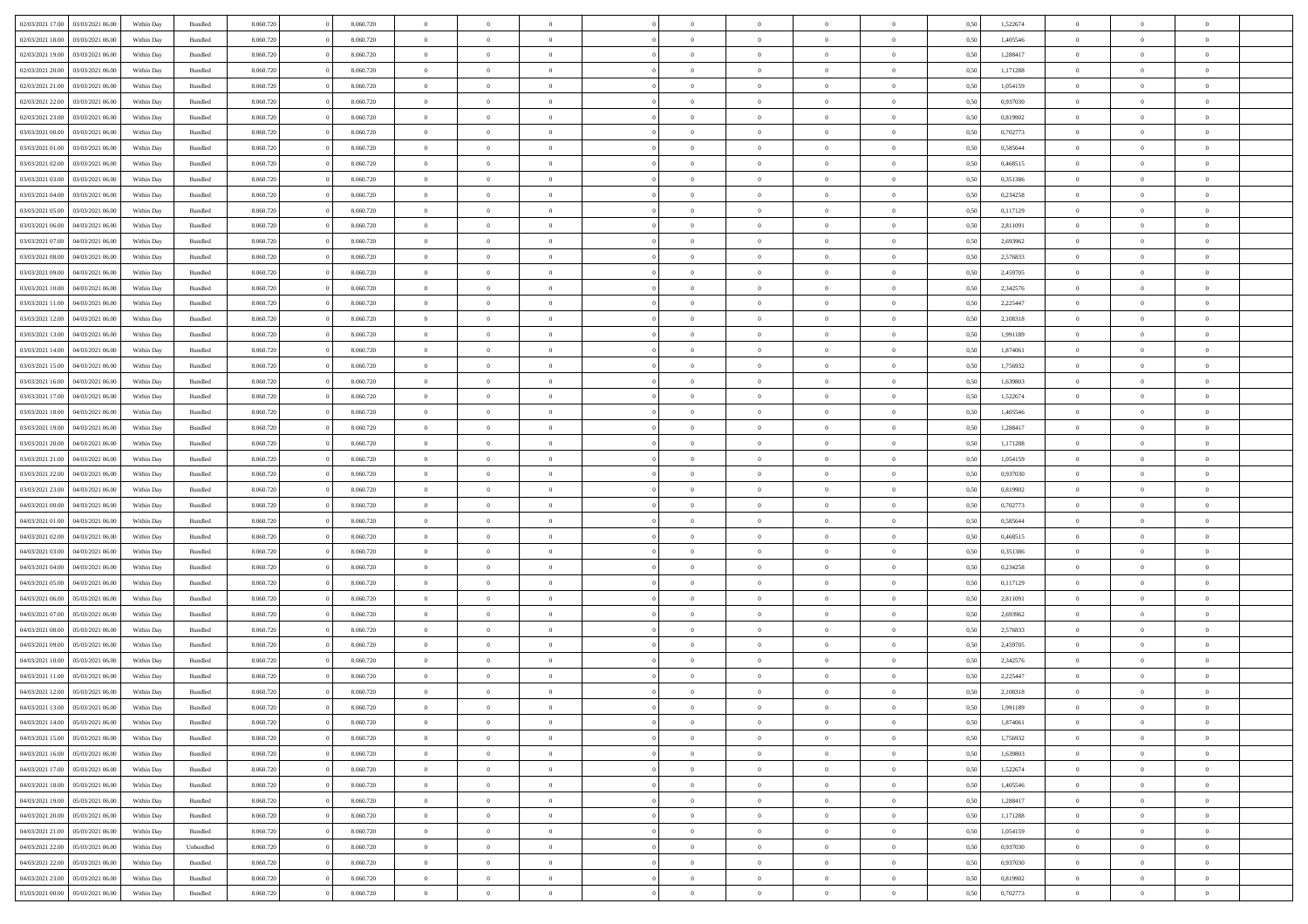| 05/03/2021 01:00 |                                      |            |                    |           |           | $\overline{0}$ | $\Omega$       |                |                | $\Omega$       | $\theta$       | $\theta$       |      |          | $\theta$       |                | $\theta$       |  |
|------------------|--------------------------------------|------------|--------------------|-----------|-----------|----------------|----------------|----------------|----------------|----------------|----------------|----------------|------|----------|----------------|----------------|----------------|--|
|                  | 05/03/2021 06:00                     | Within Day | Bundled            | 8.060.720 | 8.060.720 |                |                |                | $\Omega$       |                |                |                | 0.50 | 0,585644 |                | $\theta$       |                |  |
| 05/03/2021 02:00 | 05/03/2021 06:00                     | Within Day | Bundled            | 8.060.720 | 8.060.720 | $\overline{0}$ | $\theta$       | $\overline{0}$ | $\overline{0}$ | $\bf{0}$       | $\overline{0}$ | $\overline{0}$ | 0,50 | 0,468515 | $\theta$       | $\theta$       | $\overline{0}$ |  |
| 05/03/2021 03:00 | 05/03/2021 06:00                     | Within Day | Bundled            | 8.060.720 | 8.060.720 | $\overline{0}$ | $\overline{0}$ | $\overline{0}$ | $\bf{0}$       | $\bf{0}$       | $\bf{0}$       | $\bf{0}$       | 0,50 | 0,351386 | $\bf{0}$       | $\overline{0}$ | $\overline{0}$ |  |
|                  |                                      |            |                    |           |           |                |                |                |                |                |                |                |      |          | $\theta$       |                |                |  |
| 05/03/2021 04:00 | 05/03/2021 06:00                     | Within Dav | Bundled            | 8.060.720 | 8.060.720 | $\overline{0}$ | $\overline{0}$ | $\overline{0}$ | $\overline{0}$ | $\bf{0}$       | $\overline{0}$ | $\overline{0}$ | 0.50 | 0,234258 |                | $\theta$       | $\overline{0}$ |  |
| 05/03/2021 05:00 | 05/03/2021 06:00                     | Within Day | Bundled            | 8.060.720 | 8.060.720 | $\overline{0}$ | $\theta$       | $\overline{0}$ | $\overline{0}$ | $\bf{0}$       | $\overline{0}$ | $\bf{0}$       | 0,50 | 0,117129 | $\theta$       | $\theta$       | $\overline{0}$ |  |
| 05/03/2021 06:00 | 06/03/2021 06:00                     | Within Day | Bundled            | 8.060.720 | 8.060.720 | $\overline{0}$ | $\bf{0}$       | $\overline{0}$ | $\bf{0}$       | $\overline{0}$ | $\overline{0}$ | $\mathbf{0}$   | 0,50 | 2,811091 | $\overline{0}$ | $\overline{0}$ | $\bf{0}$       |  |
| 05/03/2021 07:00 | 06/03/2021 06:00                     | Within Dav | Bundled            | 8.060.720 | 8.060.720 | $\overline{0}$ | $\overline{0}$ | $\overline{0}$ | $\overline{0}$ | $\overline{0}$ | $\overline{0}$ | $\overline{0}$ | 0.50 | 2,693962 | $\theta$       | $\overline{0}$ | $\overline{0}$ |  |
|                  |                                      |            |                    |           |           |                |                |                |                |                |                |                |      |          |                |                |                |  |
| 05/03/2021 08:00 | 06/03/2021 06:00                     | Within Day | Bundled            | 8.060.720 | 8.060.720 | $\overline{0}$ | $\theta$       | $\overline{0}$ | $\overline{0}$ | $\bf{0}$       | $\overline{0}$ | $\bf{0}$       | 0,50 | 2,576833 | $\theta$       | $\theta$       | $\overline{0}$ |  |
| 05/03/2021 09:00 | 06/03/2021 06:00                     | Within Day | Bundled            | 8.060.720 | 8.060.720 | $\overline{0}$ | $\overline{0}$ | $\overline{0}$ | $\bf{0}$       | $\bf{0}$       | $\bf{0}$       | $\bf{0}$       | 0,50 | 2,459705 | $\,0\,$        | $\overline{0}$ | $\overline{0}$ |  |
| 05/03/2021 10:00 | 06/03/2021 06:00                     | Within Dav | Bundled            | 8.060.720 | 8.060.720 | $\overline{0}$ | $\overline{0}$ | $\overline{0}$ | $\overline{0}$ | $\overline{0}$ | $\overline{0}$ | $\overline{0}$ | 0.50 | 2,342576 | $\theta$       | $\overline{0}$ | $\overline{0}$ |  |
|                  |                                      |            |                    |           |           |                |                |                |                |                |                |                |      |          |                |                |                |  |
| 05/03/2021 11:00 | 06/03/2021 06:00                     | Within Day | Bundled            | 8.060.720 | 8.060.720 | $\overline{0}$ | $\theta$       | $\overline{0}$ | $\overline{0}$ | $\bf{0}$       | $\overline{0}$ | $\bf{0}$       | 0,50 | 2,225447 | $\,$ 0 $\,$    | $\theta$       | $\overline{0}$ |  |
| 05/03/2021 12:00 | 06/03/2021 06:00                     | Within Day | Bundled            | 8.060.720 | 8.060.720 | $\overline{0}$ | $\overline{0}$ | $\overline{0}$ | $\bf{0}$       | $\bf{0}$       | $\bf{0}$       | $\bf{0}$       | 0,50 | 2,108318 | $\overline{0}$ | $\overline{0}$ | $\overline{0}$ |  |
| 05/03/2021 13:00 | 06/03/2021 06:00                     | Within Dav | Bundled            | 8.060.720 | 8.060.720 | $\overline{0}$ | $\overline{0}$ | $\overline{0}$ | $\overline{0}$ | $\bf{0}$       | $\overline{0}$ | $\overline{0}$ | 0.50 | 1.991189 | $\theta$       | $\theta$       | $\overline{0}$ |  |
| 05/03/2021 14:00 | 06/03/2021 06:00                     | Within Day | Bundled            | 8.060.720 | 8.060.720 | $\overline{0}$ | $\theta$       | $\overline{0}$ | $\overline{0}$ | $\bf{0}$       | $\overline{0}$ | $\overline{0}$ | 0,50 | 1,874061 | $\theta$       | $\theta$       | $\overline{0}$ |  |
|                  |                                      |            |                    |           |           |                |                |                |                |                |                |                |      |          |                |                |                |  |
| 05/03/2021 15:00 | 06/03/2021 06:00                     | Within Day | Bundled            | 8.060.720 | 8.060.720 | $\overline{0}$ | $\bf{0}$       | $\overline{0}$ | $\bf{0}$       | $\overline{0}$ | $\overline{0}$ | $\mathbf{0}$   | 0,50 | 1,756932 | $\overline{0}$ | $\overline{0}$ | $\bf{0}$       |  |
| 05/03/2021 16:00 | 06/03/2021 06:00                     | Within Dav | Bundled            | 8.060.720 | 8.060.720 | $\overline{0}$ | $\overline{0}$ | $\overline{0}$ | $\overline{0}$ | $\overline{0}$ | $\overline{0}$ | $\overline{0}$ | 0.50 | 1,639803 | $\theta$       | $\overline{0}$ | $\overline{0}$ |  |
| 05/03/2021 20:00 | 06/03/2021 06:00                     | Within Day | Bundled            | 8.060.720 | 8.060.720 | $\overline{0}$ | $\theta$       | $\overline{0}$ | $\overline{0}$ | $\bf{0}$       | $\overline{0}$ | $\bf{0}$       | 0,50 | 1,171288 | $\theta$       | $\theta$       | $\overline{0}$ |  |
|                  |                                      |            |                    |           |           |                |                |                |                |                |                |                |      |          |                |                |                |  |
| 05/03/2021 21.00 | 06/03/2021 06:00                     | Within Day | Bundled            | 8.060.720 | 8.060.720 | $\overline{0}$ | $\overline{0}$ | $\overline{0}$ | $\bf{0}$       | $\bf{0}$       | $\bf{0}$       | $\bf{0}$       | 0,50 | 1,054159 | $\,0\,$        | $\overline{0}$ | $\overline{0}$ |  |
| 05/03/2021 22:00 | 06/03/2021 06:00                     | Within Day | Bundled            | 8.060.720 | 8.060.720 | $\overline{0}$ | $\overline{0}$ | $\overline{0}$ | $\overline{0}$ | $\overline{0}$ | $\overline{0}$ | $\overline{0}$ | 0.50 | 0,937030 | $\theta$       | $\overline{0}$ | $\overline{0}$ |  |
| 05/03/2021 23:00 | 06/03/2021 06:00                     | Within Day | Bundled            | 8.060.720 | 8.060.720 | $\overline{0}$ | $\theta$       | $\overline{0}$ | $\overline{0}$ | $\bf{0}$       | $\overline{0}$ | $\bf{0}$       | 0,50 | 0,819902 | $\,$ 0 $\,$    | $\theta$       | $\overline{0}$ |  |
| 06/03/2021 00:00 | 06/03/2021 06:00                     | Within Day | Bundled            | 8.060.720 | 8.060.720 | $\overline{0}$ | $\overline{0}$ | $\overline{0}$ | $\bf{0}$       | $\bf{0}$       | $\bf{0}$       | $\bf{0}$       | 0,50 | 0,702773 | $\bf{0}$       | $\overline{0}$ | $\overline{0}$ |  |
|                  |                                      |            |                    |           |           |                |                |                |                |                |                |                |      |          |                |                |                |  |
| 06/03/2021 01:00 | 06/03/2021 06:00                     | Within Day | Bundled            | 8.060.720 | 8.060.720 | $\overline{0}$ | $\overline{0}$ | $\overline{0}$ | $\overline{0}$ | $\bf{0}$       | $\overline{0}$ | $\overline{0}$ | 0.50 | 0.585644 | $\theta$       | $\theta$       | $\overline{0}$ |  |
| 06/03/2021 02:00 | 06/03/2021 06:00                     | Within Day | Bundled            | 8.060.720 | 8.060.720 | $\overline{0}$ | $\theta$       | $\overline{0}$ | $\overline{0}$ | $\bf{0}$       | $\overline{0}$ | $\bf{0}$       | 0,50 | 0,468515 | $\theta$       | $\overline{0}$ | $\overline{0}$ |  |
| 06/03/2021 03:00 | 06/03/2021 06:00                     | Within Day | Bundled            | 8.060.720 | 8.060.720 | $\overline{0}$ | $\bf{0}$       | $\overline{0}$ | $\bf{0}$       | $\overline{0}$ | $\overline{0}$ | $\mathbf{0}$   | 0,50 | 0,351386 | $\bf{0}$       | $\overline{0}$ | $\bf{0}$       |  |
| 06/03/2021 04:00 | 06/03/2021 06:00                     | Within Dav | Bundled            | 8.060.720 | 8.060.720 | $\overline{0}$ | $\overline{0}$ | $\overline{0}$ | $\overline{0}$ | $\overline{0}$ | $\overline{0}$ | $\overline{0}$ | 0.50 | 0,234258 | $\theta$       | $\theta$       | $\overline{0}$ |  |
|                  |                                      |            |                    |           |           |                |                |                |                |                |                |                |      |          |                |                |                |  |
| 06/03/2021 05:00 | 06/03/2021 06:00                     | Within Day | Bundled            | 8.060.720 | 8.060.720 | $\overline{0}$ | $\theta$       | $\overline{0}$ | $\overline{0}$ | $\bf{0}$       | $\overline{0}$ | $\bf{0}$       | 0,50 | 0,117129 | $\theta$       | $\theta$       | $\overline{0}$ |  |
| 06/03/2021 06:00 | 07/03/2021 06:00                     | Within Day | Bundled            | 8.060.720 | 8.060.720 | $\overline{0}$ | $\overline{0}$ | $\overline{0}$ | $\bf{0}$       | $\bf{0}$       | $\bf{0}$       | $\bf{0}$       | 0,50 | 2,811091 | $\,0\,$        | $\overline{0}$ | $\overline{0}$ |  |
| 06/03/2021 07:00 | 07/03/2021 06:00                     | Within Day | Bundled            | 8.060.720 | 8.060.720 | $\overline{0}$ | $\overline{0}$ | $\overline{0}$ | $\overline{0}$ | $\overline{0}$ | $\overline{0}$ | $\overline{0}$ | 0.50 | 2,693962 | $\theta$       | $\overline{0}$ | $\overline{0}$ |  |
| 06/03/2021 08:00 | 07/03/2021 06:00                     | Within Day | Bundled            | 8.060.720 | 8.060.720 | $\overline{0}$ | $\theta$       | $\overline{0}$ | $\overline{0}$ | $\bf{0}$       | $\overline{0}$ | $\bf{0}$       | 0,50 | 2,576833 | $\,$ 0 $\,$    | $\overline{0}$ | $\overline{0}$ |  |
|                  |                                      |            |                    |           |           |                |                |                |                |                |                |                |      |          |                |                |                |  |
| 06/03/2021 09:00 | 07/03/2021 06:00                     | Within Day | Bundled            | 8.060.720 | 8.060.720 | $\overline{0}$ | $\overline{0}$ | $\overline{0}$ | $\bf{0}$       | $\bf{0}$       | $\bf{0}$       | $\bf{0}$       | 0,50 | 2,459705 | $\bf{0}$       | $\overline{0}$ | $\overline{0}$ |  |
| 06/03/2021 10:00 | 07/03/2021 06:00                     | Within Day | Bundled            | 8.060.720 | 8.060.720 | $\overline{0}$ | $\Omega$       | $\Omega$       | $\Omega$       | $\Omega$       | $\Omega$       | $\overline{0}$ | 0.50 | 2,342576 | $\,0\,$        | $\theta$       | $\theta$       |  |
| 06/03/2021 11:00 | 07/03/2021 06:00                     | Within Day | Bundled            | 8.060.720 | 8.060.720 | $\overline{0}$ | $\theta$       | $\overline{0}$ | $\overline{0}$ | $\bf{0}$       | $\overline{0}$ | $\bf{0}$       | 0,50 | 2,225447 | $\theta$       | $\theta$       | $\overline{0}$ |  |
| 06/03/2021 12:00 | 07/03/2021 06:00                     | Within Day | Bundled            | 8.060.720 | 8.060.720 | $\overline{0}$ | $\overline{0}$ | $\overline{0}$ | $\bf{0}$       | $\bf{0}$       | $\overline{0}$ | $\mathbf{0}$   | 0,50 | 2,108318 | $\bf{0}$       | $\overline{0}$ | $\bf{0}$       |  |
|                  |                                      |            |                    |           |           |                |                |                |                |                |                |                |      |          |                |                |                |  |
| 06/03/2021 13:00 | 07/03/2021 06:00                     | Within Day | Bundled            | 8.060.720 | 8.060.720 | $\overline{0}$ | $\Omega$       | $\Omega$       | $\Omega$       | $\bf{0}$       | $\overline{0}$ | $\overline{0}$ | 0.50 | 1,991189 | $\,0\,$        | $\theta$       | $\theta$       |  |
| 06/03/2021 14:00 | 07/03/2021 06:00                     | Within Day | Bundled            | 8.060.720 | 8.060.720 | $\overline{0}$ | $\theta$       | $\overline{0}$ | $\overline{0}$ | $\bf{0}$       | $\overline{0}$ | $\bf{0}$       | 0,50 | 1,874061 | $\,$ 0 $\,$    | $\theta$       | $\overline{0}$ |  |
| 06/03/2021 15:00 | 07/03/2021 06:00                     | Within Day | Bundled            | 8.060.720 | 8.060.720 | $\overline{0}$ | $\overline{0}$ | $\overline{0}$ | $\bf{0}$       | $\bf{0}$       | $\bf{0}$       | $\bf{0}$       | 0,50 | 1,756932 | $\,0\,$        | $\overline{0}$ | $\overline{0}$ |  |
|                  |                                      |            |                    |           |           |                |                |                |                |                |                |                |      |          |                |                |                |  |
| 06/03/2021 16:00 | 07/03/2021 06:00                     | Within Day | Bundled            | 8.060.720 | 8.060.720 | $\overline{0}$ | $\Omega$       | $\Omega$       | $\Omega$       | $\theta$       | $\theta$       | $\overline{0}$ | 0.50 | 1,639803 | $\theta$       | $\theta$       | $\theta$       |  |
| 06/03/2021 17:00 | 07/03/2021 06:00                     | Within Day | Bundled            | 8.060.720 | 8.060.720 | $\overline{0}$ | $\theta$       | $\overline{0}$ | $\overline{0}$ | $\bf{0}$       | $\overline{0}$ | $\bf{0}$       | 0,50 | 1,522674 | $\,$ 0 $\,$    | $\overline{0}$ | $\overline{0}$ |  |
| 06/03/2021 18:00 | 07/03/2021 06:00                     | Within Day | Bundled            | 8.060.720 | 8.060.720 | $\overline{0}$ | $\overline{0}$ | $\overline{0}$ | $\bf{0}$       | $\bf{0}$       | $\bf{0}$       | $\bf{0}$       | 0,50 | 1,405546 | $\overline{0}$ | $\overline{0}$ | $\overline{0}$ |  |
| 06/03/2021 19:00 | 07/03/2021 06:00                     |            |                    | 8.060.720 | 8.060.720 | $\overline{0}$ | $\Omega$       | $\Omega$       | $\Omega$       | $\Omega$       | $\overline{0}$ | $\overline{0}$ | 0.50 | 1,288417 | $\,0\,$        | $\theta$       | $\theta$       |  |
|                  |                                      | Within Day | Bundled            |           |           |                |                |                |                |                |                |                |      |          |                |                |                |  |
| 06/03/2021 20:00 | 07/03/2021 06:00                     | Within Day | Bundled            | 8.060.720 | 8.060.720 | $\overline{0}$ | $\theta$       | $\overline{0}$ | $\overline{0}$ | $\bf{0}$       | $\overline{0}$ | $\bf{0}$       | 0,50 | 1,171288 | $\,$ 0 $\,$    | $\overline{0}$ | $\overline{0}$ |  |
| 06/03/2021 21.00 | 07/03/2021 06:00                     | Within Day | Bundled            | 8.060.720 | 8.060.720 | $\overline{0}$ | $\overline{0}$ | $\overline{0}$ | $\bf{0}$       | $\bf{0}$       | $\bf{0}$       | $\mathbf{0}$   | 0,50 | 1,054159 | $\overline{0}$ | $\overline{0}$ | $\bf{0}$       |  |
| 06/03/2021 22:00 | 07/03/2021 06:00                     | Within Day | Bundled            | 8.060.720 | 8.060.720 | $\overline{0}$ | $\Omega$       | $\Omega$       | $\Omega$       | $\Omega$       | $\Omega$       | $\overline{0}$ | 0.50 | 0.937030 | $\theta$       | $\theta$       | $\theta$       |  |
| 06/03/2021 23:00 | 07/03/2021 06:00                     | Within Day | Bundled            | 8.060.720 | 8.060.720 | $\overline{0}$ | $\overline{0}$ | $\bf{0}$       | $\bf{0}$       | $\,$ 0         | $\bf{0}$       | $\bf{0}$       | 0,50 | 0,819902 | $\,0\,$        | $\,0\,$        | $\overline{0}$ |  |
|                  |                                      |            |                    |           |           |                |                |                |                |                |                |                |      |          |                |                |                |  |
| 07/03/2021 00:00 | 07/03/2021 06:00                     | Within Day | $\mathbf B$ undled | 8.060.720 | 8.060.720 | $\bf{0}$       | $\bf{0}$       |                |                | $\bf{0}$       |                |                | 0,50 | 0,702773 | $\bf{0}$       | $\overline{0}$ |                |  |
| 07/03/2021 01:00 | 07/03/2021 06:00                     | Within Day | Bundled            | 8.060.720 | 8.060.720 | $\overline{0}$ | $\overline{0}$ | $\overline{0}$ | $\Omega$       | $\overline{0}$ | $\overline{0}$ | $\overline{0}$ | 0.50 | 0.585644 | $\theta$       | $\theta$       | $\theta$       |  |
| 07/03/2021 02:00 | 07/03/2021 06:00                     | Within Day | Bundled            | 8.060.720 | 8.060.720 | $\overline{0}$ | $\,$ 0         | $\overline{0}$ | $\bf{0}$       | $\,$ 0 $\,$    | $\overline{0}$ | $\mathbf{0}$   | 0,50 | 0,468515 | $\,$ 0 $\,$    | $\,$ 0 $\,$    | $\,$ 0         |  |
|                  |                                      |            |                    |           |           |                |                |                |                |                |                |                |      |          |                |                |                |  |
| 07/03/2021 03:00 | 07/03/2021 06:00                     | Within Day | Bundled            | 8.060.720 | 8.060.720 | $\overline{0}$ | $\overline{0}$ | $\overline{0}$ | $\overline{0}$ | $\overline{0}$ | $\overline{0}$ | $\mathbf{0}$   | 0,50 | 0,351386 | $\overline{0}$ | $\bf{0}$       | $\overline{0}$ |  |
| 07/03/2021 04:00 | 07/03/2021 06:00                     | Within Day | Bundled            | 8.060.720 | 8.060.720 | $\overline{0}$ | $\overline{0}$ | $\overline{0}$ | $\Omega$       | $\overline{0}$ | $\overline{0}$ | $\overline{0}$ | 0,50 | 0,234258 | $\overline{0}$ | $\theta$       | $\overline{0}$ |  |
| 07/03/2021 05:00 | 07/03/2021 06:00                     | Within Day | Bundled            | 8.060.720 | 8.060.720 | $\overline{0}$ | $\,$ 0         | $\overline{0}$ | $\bf{0}$       | $\,$ 0 $\,$    | $\overline{0}$ | $\mathbf{0}$   | 0,50 | 0,117129 | $\,$ 0 $\,$    | $\overline{0}$ | $\overline{0}$ |  |
| 07/03/2021 06:00 | 08/03/2021 06:00                     | Within Day | Bundled            | 8.060.720 | 8.060.720 | $\overline{0}$ | $\overline{0}$ | $\overline{0}$ | $\overline{0}$ | $\overline{0}$ | $\overline{0}$ | $\mathbf{0}$   | 0,50 | 2,811091 | $\overline{0}$ | $\overline{0}$ | $\overline{0}$ |  |
|                  |                                      |            |                    |           |           |                |                |                |                |                |                |                |      |          |                |                |                |  |
| 07/03/2021 07:00 | 08/03/2021 06:00                     | Within Day | Bundled            | 8.060.720 | 8.060.720 | $\overline{0}$ | $\overline{0}$ | $\overline{0}$ | $\overline{0}$ | $\overline{0}$ | $\overline{0}$ | $\bf{0}$       | 0.50 | 2,693962 | $\overline{0}$ | $\theta$       | $\overline{0}$ |  |
| 07/03/2021 08:00 | 08/03/2021 06:00                     | Within Day | Bundled            | 8.060.720 | 8.060.720 | $\overline{0}$ | $\,$ 0         | $\overline{0}$ | $\bf{0}$       | $\bf{0}$       | $\bf{0}$       | $\bf{0}$       | 0,50 | 2,576833 | $\,$ 0 $\,$    | $\overline{0}$ | $\overline{0}$ |  |
| 07/03/2021 09:00 | 08/03/2021 06:00                     | Within Day | Bundled            | 8.060.720 | 8.060.720 | $\overline{0}$ | $\bf{0}$       | $\overline{0}$ | $\overline{0}$ | $\overline{0}$ | $\overline{0}$ | $\mathbf{0}$   | 0,50 | 2,459705 | $\overline{0}$ | $\overline{0}$ | $\bf{0}$       |  |
|                  | 08/03/2021 06:00                     |            |                    |           |           |                | $\overline{0}$ | $\overline{0}$ | $\Omega$       | $\overline{0}$ | $\overline{0}$ |                |      |          |                | $\overline{0}$ | $\overline{0}$ |  |
| 07/03/2021 11:00 |                                      | Within Day | Bundled            | 8.060.720 | 8.060.720 | $\overline{0}$ |                |                |                |                |                | $\overline{0}$ | 0.50 | 2,225447 | $\overline{0}$ |                |                |  |
| 07/03/2021 12:00 | 08/03/2021 06:00                     | Within Day | Bundled            | 8.060.720 | 8.060.720 | $\overline{0}$ | $\bf{0}$       | $\overline{0}$ | $\bf{0}$       | $\bf{0}$       | $\bf{0}$       | $\mathbf{0}$   | 0,50 | 2,108318 | $\,$ 0 $\,$    | $\,$ 0 $\,$    | $\bf{0}$       |  |
|                  | 07/03/2021 13:00<br>08/03/2021 06:00 | Within Day | Bundled            | 8.060.720 | 8.060.720 | $\overline{0}$ | $\overline{0}$ | $\overline{0}$ | $\overline{0}$ | $\overline{0}$ | $\bf{0}$       | $\mathbf{0}$   | 0,50 | 1,991189 | $\overline{0}$ | $\bf{0}$       | $\overline{0}$ |  |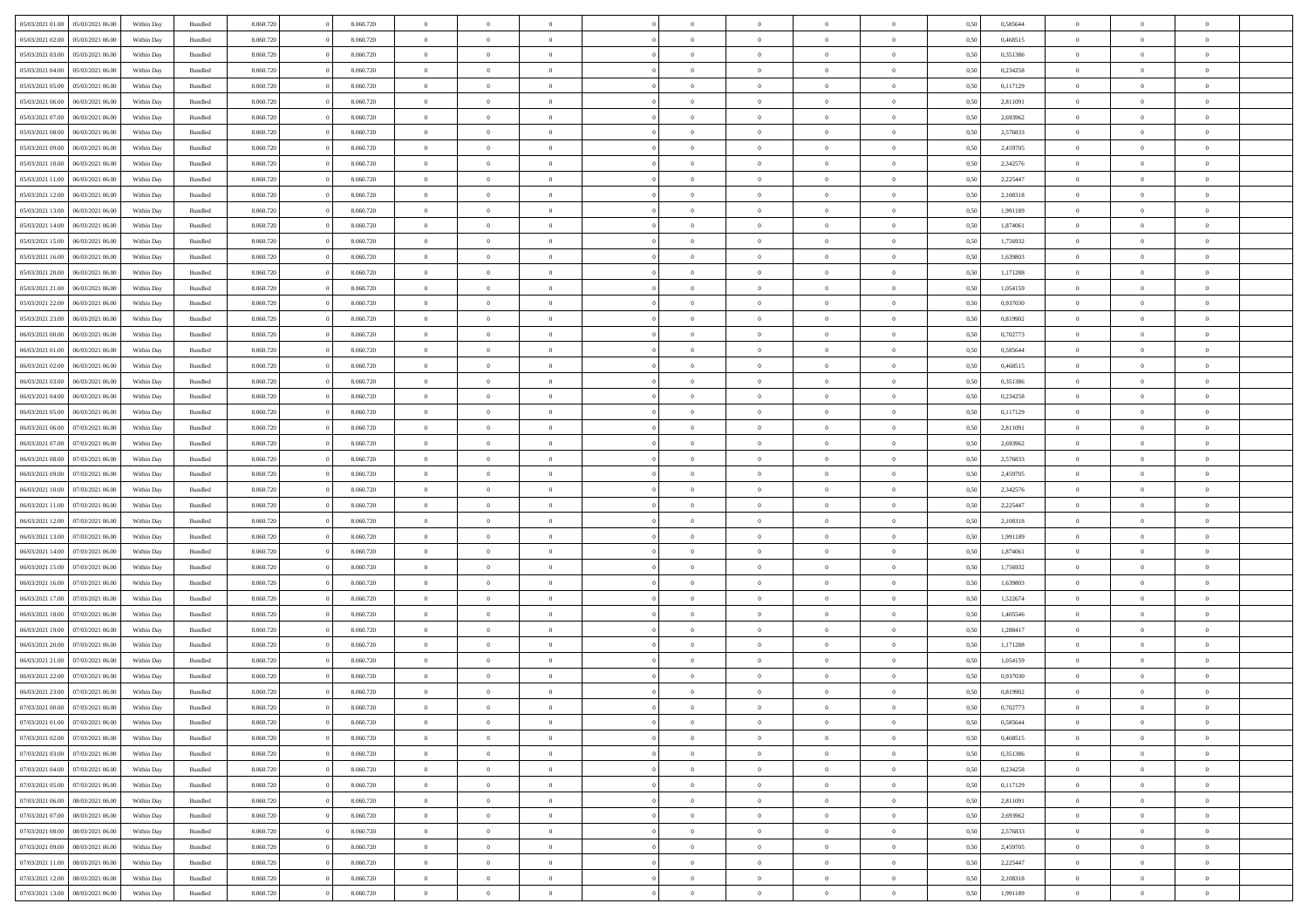| 07/03/2021 14:00<br>08/03/2021 06:00 |                  | Within Day | Bundled            | 8.060.720 | 8.060.720 | $\overline{0}$ | $\Omega$       |                | $\Omega$       | $\Omega$       | $\theta$       | $\theta$       | 0.50 | 1,874061 | $\theta$       | $\theta$       | $\overline{0}$ |  |
|--------------------------------------|------------------|------------|--------------------|-----------|-----------|----------------|----------------|----------------|----------------|----------------|----------------|----------------|------|----------|----------------|----------------|----------------|--|
| 07/03/2021 15:00                     | 08/03/2021 06:00 | Within Day | Bundled            | 8.060.720 | 8.060.720 | $\overline{0}$ | $\theta$       | $\overline{0}$ | $\overline{0}$ | $\bf{0}$       | $\overline{0}$ | $\bf{0}$       | 0,50 | 1,756932 | $\theta$       | $\overline{0}$ | $\overline{0}$ |  |
| 07/03/2021 16:00                     | 08/03/2021 06:00 | Within Day | Bundled            | 8.060.720 | 8.060.720 | $\overline{0}$ | $\bf{0}$       | $\overline{0}$ | $\bf{0}$       | $\bf{0}$       | $\bf{0}$       | $\mathbf{0}$   | 0,50 | 1,639803 | $\bf{0}$       | $\overline{0}$ | $\bf{0}$       |  |
| 07/03/2021 17:00                     | 08/03/2021 06:00 | Within Dav | Bundled            | 8.060.720 | 8.060.720 | $\overline{0}$ | $\overline{0}$ | $\overline{0}$ | $\overline{0}$ | $\bf{0}$       | $\overline{0}$ | $\overline{0}$ | 0.50 | 1,522674 | $\theta$       | $\theta$       | $\overline{0}$ |  |
|                                      |                  |            |                    |           |           |                |                |                |                |                |                |                |      |          |                |                |                |  |
| 07/03/2021 18:00                     | 08/03/2021 06:00 | Within Day | Bundled            | 8.060.720 | 8.060.720 | $\overline{0}$ | $\theta$       | $\overline{0}$ | $\overline{0}$ | $\bf{0}$       | $\overline{0}$ | $\bf{0}$       | 0,50 | 1,405546 | $\theta$       | $\overline{0}$ | $\overline{0}$ |  |
| 07/03/2021 19:00                     | 08/03/2021 06:00 | Within Day | Bundled            | 8.060.720 | 8.060.720 | $\overline{0}$ | $\overline{0}$ | $\overline{0}$ | $\bf{0}$       | $\overline{0}$ | $\overline{0}$ | $\mathbf{0}$   | 0,50 | 1,288417 | $\bf{0}$       | $\overline{0}$ | $\bf{0}$       |  |
| 07/03/2021 20:00                     | 08/03/2021 06:00 | Within Dav | Bundled            | 8.060.720 | 8.060.720 | $\overline{0}$ | $\overline{0}$ | $\overline{0}$ | $\overline{0}$ | $\overline{0}$ | $\overline{0}$ | $\overline{0}$ | 0.50 | 1,171288 | $\theta$       | $\overline{0}$ | $\overline{0}$ |  |
| 07/03/2021 21:00                     | 08/03/2021 06:00 | Within Day | Bundled            | 8.060.720 | 8.060.720 | $\overline{0}$ | $\theta$       | $\overline{0}$ | $\overline{0}$ | $\bf{0}$       | $\overline{0}$ | $\bf{0}$       | 0,50 | 1,054159 | $\theta$       | $\theta$       | $\overline{0}$ |  |
|                                      |                  |            |                    |           |           |                | $\overline{0}$ |                |                | $\bf{0}$       |                |                |      |          | $\,0\,$        | $\overline{0}$ | $\overline{0}$ |  |
| 07/03/2021 22.00                     | 08/03/2021 06:00 | Within Day | Bundled            | 8.060.720 | 8.060.720 | $\overline{0}$ |                | $\overline{0}$ | $\bf{0}$       |                | $\bf{0}$       | $\bf{0}$       | 0,50 | 0,937030 |                |                |                |  |
| 07/03/2021 23:00                     | 08/03/2021 06:00 | Within Dav | Bundled            | 8.060.720 | 8.060.720 | $\overline{0}$ | $\overline{0}$ | $\overline{0}$ | $\overline{0}$ | $\overline{0}$ | $\overline{0}$ | $\overline{0}$ | 0.50 | 0,819902 | $\theta$       | $\overline{0}$ | $\overline{0}$ |  |
| 08/03/2021 00:00                     | 08/03/2021 06:00 | Within Day | Bundled            | 8.060.720 | 8.060.720 | $\overline{0}$ | $\theta$       | $\overline{0}$ | $\overline{0}$ | $\bf{0}$       | $\overline{0}$ | $\bf{0}$       | 0,50 | 0,702773 | $\,$ 0 $\,$    | $\overline{0}$ | $\overline{0}$ |  |
| 08/03/2021 01:00                     | 08/03/2021 06:00 | Within Day | Bundled            | 8.060.720 | 8.060.720 | $\overline{0}$ | $\bf{0}$       | $\overline{0}$ | $\bf{0}$       | $\bf{0}$       | $\bf{0}$       | $\mathbf{0}$   | 0,50 | 0,585644 | $\bf{0}$       | $\overline{0}$ | $\bf{0}$       |  |
| 08/03/2021 02:00                     | 08/03/2021 06:00 | Within Dav | Bundled            | 8.060.720 | 8.060.720 | $\overline{0}$ | $\overline{0}$ | $\overline{0}$ | $\overline{0}$ | $\bf{0}$       | $\overline{0}$ | $\overline{0}$ | 0.50 | 0,468515 | $\theta$       | $\theta$       | $\overline{0}$ |  |
|                                      |                  |            |                    |           |           | $\overline{0}$ | $\theta$       |                |                | $\bf{0}$       |                |                |      |          | $\theta$       | $\overline{0}$ |                |  |
| 08/03/2021 03:00                     | 08/03/2021 06:00 | Within Day | Bundled            | 8.060.720 | 8.060.720 |                |                | $\overline{0}$ | $\overline{0}$ |                | $\overline{0}$ | $\bf{0}$       | 0,50 | 0,351386 |                |                | $\overline{0}$ |  |
| 08/03/2021 04:00                     | 08/03/2021 06:00 | Within Day | Bundled            | 8.060.720 | 8.060.720 | $\overline{0}$ | $\overline{0}$ | $\overline{0}$ | $\bf{0}$       | $\overline{0}$ | $\overline{0}$ | $\mathbf{0}$   | 0,50 | 0,234258 | $\bf{0}$       | $\overline{0}$ | $\bf{0}$       |  |
| 08/03/2021 05:00                     | 08/03/2021 06:00 | Within Dav | Bundled            | 8.060.720 | 8.060.720 | $\overline{0}$ | $\overline{0}$ | $\overline{0}$ | $\overline{0}$ | $\overline{0}$ | $\overline{0}$ | $\overline{0}$ | 0.50 | 0,117129 | $\theta$       | $\overline{0}$ | $\overline{0}$ |  |
| 08/03/2021 06:00                     | 09/03/2021 06:00 | Within Day | Bundled            | 8.060.720 | 8.060.720 | $\overline{0}$ | $\theta$       | $\overline{0}$ | $\overline{0}$ | $\bf{0}$       | $\overline{0}$ | $\bf{0}$       | 0,50 | 2,811091 | $\,$ 0 $\,$    | $\theta$       | $\overline{0}$ |  |
| 08/03/2021 07:00                     | 09/03/2021 06:00 | Within Day | Bundled            | 8.060.720 | 8.060.720 | $\overline{0}$ | $\overline{0}$ | $\overline{0}$ | $\bf{0}$       | $\bf{0}$       | $\bf{0}$       | $\bf{0}$       | 0,50 | 2,693962 | $\bf{0}$       | $\overline{0}$ | $\overline{0}$ |  |
|                                      |                  |            |                    |           |           |                |                |                |                |                |                |                |      |          |                |                |                |  |
| 08/03/2021 08:00                     | 09/03/2021 06:00 | Within Dav | Bundled            | 8.060.720 | 8.060.720 | $\overline{0}$ | $\overline{0}$ | $\overline{0}$ | $\overline{0}$ | $\overline{0}$ | $\overline{0}$ | $\overline{0}$ | 0.50 | 2,576833 | $\theta$       | $\overline{0}$ | $\overline{0}$ |  |
| 08/03/2021 09:00                     | 09/03/2021 06:00 | Within Day | Bundled            | 8.060.720 | 8.060.720 | $\overline{0}$ | $\theta$       | $\overline{0}$ | $\overline{0}$ | $\bf{0}$       | $\overline{0}$ | $\bf{0}$       | 0,50 | 2,459705 | $\,$ 0 $\,$    | $\overline{0}$ | $\overline{0}$ |  |
| 08/03/2021 10:00                     | 09/03/2021 06:00 | Within Day | Bundled            | 8.060.720 | 8.060.720 | $\overline{0}$ | $\overline{0}$ | $\overline{0}$ | $\bf{0}$       | $\bf{0}$       | $\bf{0}$       | $\bf{0}$       | 0,50 | 2,342576 | $\bf{0}$       | $\overline{0}$ | $\bf{0}$       |  |
| 08/03/2021 11:00                     | 09/03/2021 06:00 | Within Day | Bundled            | 8.060.720 | 8.060.720 | $\overline{0}$ | $\overline{0}$ | $\overline{0}$ | $\overline{0}$ | $\overline{0}$ | $\overline{0}$ | $\overline{0}$ | 0.50 | 2.225447 | $\theta$       | $\overline{0}$ | $\overline{0}$ |  |
| 08/03/2021 12:00                     | 09/03/2021 06:00 | Within Day | Bundled            | 8.060.720 | 8.060.720 | $\overline{0}$ | $\theta$       | $\overline{0}$ | $\overline{0}$ | $\bf{0}$       | $\overline{0}$ | $\bf{0}$       | 0,50 | 2,108318 | $\,$ 0 $\,$    | $\overline{0}$ | $\overline{0}$ |  |
|                                      |                  |            |                    |           |           |                |                |                |                |                |                |                |      |          |                |                |                |  |
| 08/03/2021 13:00                     | 09/03/2021 06:00 | Within Day | Bundled            | 8.060.720 | 8.060.720 | $\overline{0}$ | $\overline{0}$ | $\overline{0}$ | $\bf{0}$       | $\overline{0}$ | $\overline{0}$ | $\mathbf{0}$   | 0,50 | 1,991189 | $\bf{0}$       | $\overline{0}$ | $\bf{0}$       |  |
| 08/03/2021 14:00                     | 09/03/2021 06:00 | Within Dav | Bundled            | 8.060.720 | 8.060.720 | $\overline{0}$ | $\overline{0}$ | $\overline{0}$ | $\overline{0}$ | $\overline{0}$ | $\overline{0}$ | $\overline{0}$ | 0.50 | 1,874061 | $\overline{0}$ | $\overline{0}$ | $\overline{0}$ |  |
| 08/03/2021 15:00                     | 09/03/2021 06:00 | Within Day | Bundled            | 8.060.720 | 8.060.720 | $\overline{0}$ | $\theta$       | $\overline{0}$ | $\overline{0}$ | $\bf{0}$       | $\overline{0}$ | $\bf{0}$       | 0,50 | 1,756932 | $\theta$       | $\theta$       | $\overline{0}$ |  |
| 08/03/2021 16:00                     | 09/03/2021 06:00 | Within Day | Bundled            | 8.060.720 | 8.060.720 | $\overline{0}$ | $\overline{0}$ | $\overline{0}$ | $\bf{0}$       | $\bf{0}$       | $\bf{0}$       | $\bf{0}$       | 0,50 | 1,639803 | $\,0\,$        | $\overline{0}$ | $\overline{0}$ |  |
| 08/03/2021 17:00                     | 09/03/2021 06:00 | Within Day | Bundled            | 8.060.720 | 8.060.720 | $\overline{0}$ | $\overline{0}$ | $\overline{0}$ | $\overline{0}$ | $\overline{0}$ | $\overline{0}$ | $\overline{0}$ | 0.50 | 1,522674 | $\theta$       | $\overline{0}$ | $\overline{0}$ |  |
|                                      |                  |            |                    |           |           |                |                |                |                |                |                |                |      |          |                |                |                |  |
| 08/03/2021 18:00                     | 09/03/2021 06:00 | Within Day | Bundled            | 8.060.720 | 8.060.720 | $\overline{0}$ | $\theta$       | $\overline{0}$ | $\overline{0}$ | $\bf{0}$       | $\overline{0}$ | $\bf{0}$       | 0,50 | 1,405546 | $\,$ 0 $\,$    | $\overline{0}$ | $\overline{0}$ |  |
| 08/03/2021 19:00                     | 09/03/2021 06:00 | Within Day | Bundled            | 8.060.720 | 8.060.720 | $\overline{0}$ | $\bf{0}$       | $\overline{0}$ | $\bf{0}$       | $\bf{0}$       | $\bf{0}$       | $\bf{0}$       | 0,50 | 1,288417 | $\bf{0}$       | $\overline{0}$ | $\bf{0}$       |  |
| 08/03/2021 20:00                     | 09/03/2021 06:00 | Within Day | Bundled            | 8.060.720 | 8.060.720 | $\overline{0}$ | $\Omega$       | $\Omega$       | $\Omega$       | $\Omega$       | $\overline{0}$ | $\overline{0}$ | 0,50 | 1,171288 | $\,0\,$        | $\theta$       | $\theta$       |  |
| 08/03/2021 21:00                     | 09/03/2021 06:00 | Within Day | Bundled            | 8.060.720 | 8.060.720 | $\overline{0}$ | $\theta$       | $\overline{0}$ | $\overline{0}$ | $\bf{0}$       | $\overline{0}$ | $\bf{0}$       | 0,50 | 1,054159 | $\,$ 0 $\,$    | $\overline{0}$ | $\overline{0}$ |  |
| 08/03/2021 22.00                     | 09/03/2021 06:00 | Within Day | Bundled            | 8.060.720 | 8.060.720 | $\overline{0}$ | $\overline{0}$ | $\overline{0}$ | $\bf{0}$       | $\overline{0}$ | $\overline{0}$ | $\mathbf{0}$   | 0,50 | 0,937030 | $\overline{0}$ | $\overline{0}$ | $\bf{0}$       |  |
|                                      |                  |            |                    |           |           |                |                |                |                |                |                |                |      |          |                |                |                |  |
| 08/03/2021 23:00<br>09/03/2021 06:00 |                  | Within Day | Bundled            | 8.060.720 | 8.060.720 | $\overline{0}$ | $\Omega$       | $\Omega$       | $\Omega$       | $\overline{0}$ | $\overline{0}$ | $\overline{0}$ | 0.50 | 0,819902 | $\,0\,$        | $\theta$       | $\theta$       |  |
| 09/03/2021 00:00                     | 09/03/2021 06:00 | Within Day | Bundled            | 8.060.720 | 8.060.720 | $\overline{0}$ | $\theta$       | $\overline{0}$ | $\overline{0}$ | $\bf{0}$       | $\overline{0}$ | $\bf{0}$       | 0,50 | 0,702773 | $\,$ 0 $\,$    | $\overline{0}$ | $\overline{0}$ |  |
| 09/03/2021 01:00                     | 09/03/2021 06:00 | Within Day | Bundled            | 8.060.720 | 8.060.720 | $\overline{0}$ | $\overline{0}$ | $\overline{0}$ | $\overline{0}$ | $\bf{0}$       | $\overline{0}$ | $\bf{0}$       | 0,50 | 0,585644 | $\,0\,$        | $\overline{0}$ | $\bf{0}$       |  |
| 09/03/2021 02:00<br>09/03/2021 06:00 |                  | Within Day | Bundled            | 8.060.720 | 8.060.720 | $\overline{0}$ | $\Omega$       | $\Omega$       | $\Omega$       | $\overline{0}$ | $\overline{0}$ | $\overline{0}$ | 0.50 | 0.468515 | $\theta$       | $\theta$       | $\theta$       |  |
| 09/03/2021 03:00                     | 09/03/2021 06:00 | Within Day | Bundled            | 8.060.720 | 8.060.720 | $\overline{0}$ | $\overline{0}$ | $\overline{0}$ | $\overline{0}$ | $\bf{0}$       | $\overline{0}$ | $\bf{0}$       | 0,50 | 0,351386 | $\,$ 0 $\,$    | $\overline{0}$ | $\overline{0}$ |  |
|                                      |                  |            |                    |           |           |                |                |                |                |                |                |                |      |          |                |                |                |  |
| 09/03/2021 04:00                     | 09/03/2021 06:00 | Within Day | Bundled            | 8.060.720 | 8.060.720 | $\overline{0}$ | $\overline{0}$ | $\overline{0}$ | $\overline{0}$ | $\bf{0}$       | $\overline{0}$ | $\mathbf{0}$   | 0,50 | 0,234258 | $\overline{0}$ | $\overline{0}$ | $\bf{0}$       |  |
| 09/03/2021 05:00                     | 09/03/2021 06:00 | Within Day | Bundled            | 8.060.720 | 8.060.720 | $\overline{0}$ | $\Omega$       | $\overline{0}$ | $\Omega$       | $\overline{0}$ | $\overline{0}$ | $\overline{0}$ | 0,50 | 0,117129 | $\,0\,$        | $\theta$       | $\theta$       |  |
| 09/03/2021 06:00                     | 10/03/2021 06:00 | Within Day | Bundled            | 8.060.720 | 8.060.720 | $\overline{0}$ | $\overline{0}$ | $\overline{0}$ | $\overline{0}$ | $\bf{0}$       | $\overline{0}$ | $\bf{0}$       | 0,50 | 2,811091 | $\,$ 0 $\,$    | $\overline{0}$ | $\overline{0}$ |  |
| 09/03/2021 07:00                     | 10/03/2021 06:00 | Within Day | Bundled            | 8.060.720 | 8.060.720 | $\overline{0}$ | $\overline{0}$ | $\overline{0}$ | $\overline{0}$ | $\bf{0}$       | $\overline{0}$ | $\mathbf{0}$   | 0,50 | 2,693962 | $\overline{0}$ | $\overline{0}$ | $\bf{0}$       |  |
| 09/03/2021 08:00<br>10/03/2021 06:00 |                  | Within Day | Bundled            | 8.060.720 | 8.060.720 | $\overline{0}$ | $\Omega$       | $\Omega$       | $\Omega$       | $\Omega$       | $\Omega$       | $\overline{0}$ | 0.50 | 2,576833 | $\theta$       | $\theta$       | $\theta$       |  |
| 09/03/2021 09:00                     | 10/03/2021 06:00 | Within Day | Bundled            | 8.060.720 | 8.060.720 | $\overline{0}$ | $\bf{0}$       | $\bf{0}$       | $\overline{0}$ | $\,$ 0         | $\overline{0}$ | $\bf{0}$       | 0,50 | 2,459705 | $\,0\,$        | $\,$ 0 $\,$    | $\overline{0}$ |  |
|                                      |                  |            |                    |           |           |                |                |                |                |                |                |                |      |          |                |                |                |  |
| 09/03/2021 10:00                     | 10/03/2021 06:00 | Within Day | $\mathbf B$ undled | 8.060.720 | 8.060.720 | $\bf{0}$       | $\bf{0}$       |                |                | $\bf{0}$       |                |                | 0,50 | 2,342576 | $\bf{0}$       | $\overline{0}$ |                |  |
| 09/03/2021 11:00<br>10/03/2021 06:00 |                  | Within Day | Bundled            | 8.060.720 | 8.060.720 | $\overline{0}$ | $\overline{0}$ | $\overline{0}$ | $\Omega$       | $\overline{0}$ | $\overline{0}$ | $\overline{0}$ | 0.50 | 2,225447 | $\theta$       | $\theta$       | $\theta$       |  |
| 09/03/2021 12:00                     | 10/03/2021 06:00 | Within Day | Bundled            | 8.060.720 | 8.060.720 | $\overline{0}$ | $\,$ 0         | $\overline{0}$ | $\overline{0}$ | $\,$ 0 $\,$    | $\overline{0}$ | $\mathbf{0}$   | 0,50 | 2,108318 | $\,$ 0 $\,$    | $\,$ 0 $\,$    | $\,$ 0         |  |
| 09/03/2021 13:00                     | 10/03/2021 06:00 | Within Day | Bundled            | 8.060.720 | 8.060.720 | $\overline{0}$ | $\overline{0}$ | $\overline{0}$ | $\overline{0}$ | $\overline{0}$ | $\overline{0}$ | $\mathbf{0}$   | 0,50 | 1,991189 | $\overline{0}$ | $\bf{0}$       | $\bf{0}$       |  |
|                                      |                  |            |                    |           |           |                |                |                |                |                |                |                |      |          |                |                |                |  |
| 09/03/2021 14:00                     | 10/03/2021 06:00 | Within Day | Bundled            | 8.060.720 | 8.060.720 | $\overline{0}$ | $\overline{0}$ | $\overline{0}$ | $\Omega$       | $\overline{0}$ | $\overline{0}$ | $\overline{0}$ | 0,50 | 1,874061 | $\overline{0}$ | $\theta$       | $\overline{0}$ |  |
| 09/03/2021 15:00                     | 10/03/2021 06:00 | Within Day | Bundled            | 8.060.720 | 8.060.720 | $\overline{0}$ | $\,$ 0         | $\overline{0}$ | $\overline{0}$ | $\,$ 0 $\,$    | $\overline{0}$ | $\mathbf{0}$   | 0,50 | 1,756932 | $\,$ 0 $\,$    | $\overline{0}$ | $\overline{0}$ |  |
| 09/03/2021 16:00                     | 10/03/2021 06:00 | Within Day | Bundled            | 8.060.720 | 8.060.720 | $\overline{0}$ | $\overline{0}$ | $\overline{0}$ | $\overline{0}$ | $\overline{0}$ | $\overline{0}$ | $\mathbf{0}$   | 0,50 | 1,639803 | $\overline{0}$ | $\overline{0}$ | $\bf{0}$       |  |
| 09/03/2021 17:00                     | 10/03/2021 06:00 | Within Day | Bundled            | 8.060.720 | 8.060.720 | $\overline{0}$ | $\overline{0}$ | $\overline{0}$ | $\overline{0}$ | $\overline{0}$ | $\overline{0}$ | $\bf{0}$       | 0.50 | 1,522674 | $\overline{0}$ | $\theta$       | $\overline{0}$ |  |
| 09/03/2021 18:00                     | 10/03/2021 06:00 | Within Day | Bundled            | 8.060.720 | 8.060.720 | $\overline{0}$ | $\,$ 0         | $\overline{0}$ | $\bf{0}$       | $\bf{0}$       | $\bf{0}$       | $\bf{0}$       | 0,50 | 1,405546 | $\,$ 0 $\,$    | $\overline{0}$ | $\overline{0}$ |  |
|                                      |                  |            |                    |           |           |                |                |                |                |                |                |                |      |          |                |                |                |  |
| 09/03/2021 19:00                     | 10/03/2021 06:00 | Within Day | Bundled            | 8.060.720 | 8.060.720 | $\overline{0}$ | $\bf{0}$       | $\overline{0}$ | $\overline{0}$ | $\overline{0}$ | $\overline{0}$ | $\mathbf{0}$   | 0,50 | 1,288417 | $\overline{0}$ | $\overline{0}$ | $\bf{0}$       |  |
| 09/03/2021 20:00                     | 10/03/2021 06:00 | Within Day | Bundled            | 8.060.720 | 8.060.720 | $\overline{0}$ | $\overline{0}$ | $\overline{0}$ | $\Omega$       | $\overline{0}$ | $\overline{0}$ | $\overline{0}$ | 0.50 | 1,171288 | $\overline{0}$ | $\overline{0}$ | $\overline{0}$ |  |
| 09/03/2021 21:00                     | 10/03/2021 06:00 | Within Day | Bundled            | 8.060.720 | 8.060.720 | $\overline{0}$ | $\bf{0}$       | $\overline{0}$ | $\overline{0}$ | $\bf{0}$       | $\bf{0}$       | $\bf{0}$       | 0,50 | 1,054159 | $\,$ 0 $\,$    | $\,$ 0 $\,$    | $\bf{0}$       |  |
| 09/03/2021 22.00                     | 10/03/2021 06:00 | Within Day | Bundled            | 8.060.720 | 8.060.720 | $\overline{0}$ | $\bf{0}$       | $\overline{0}$ | $\bf{0}$       | $\bf{0}$       | $\bf{0}$       | $\bf{0}$       | 0,50 | 0,937030 | $\overline{0}$ | $\overline{0}$ | $\bf{0}$       |  |
|                                      |                  |            |                    |           |           |                |                |                |                |                |                |                |      |          |                |                |                |  |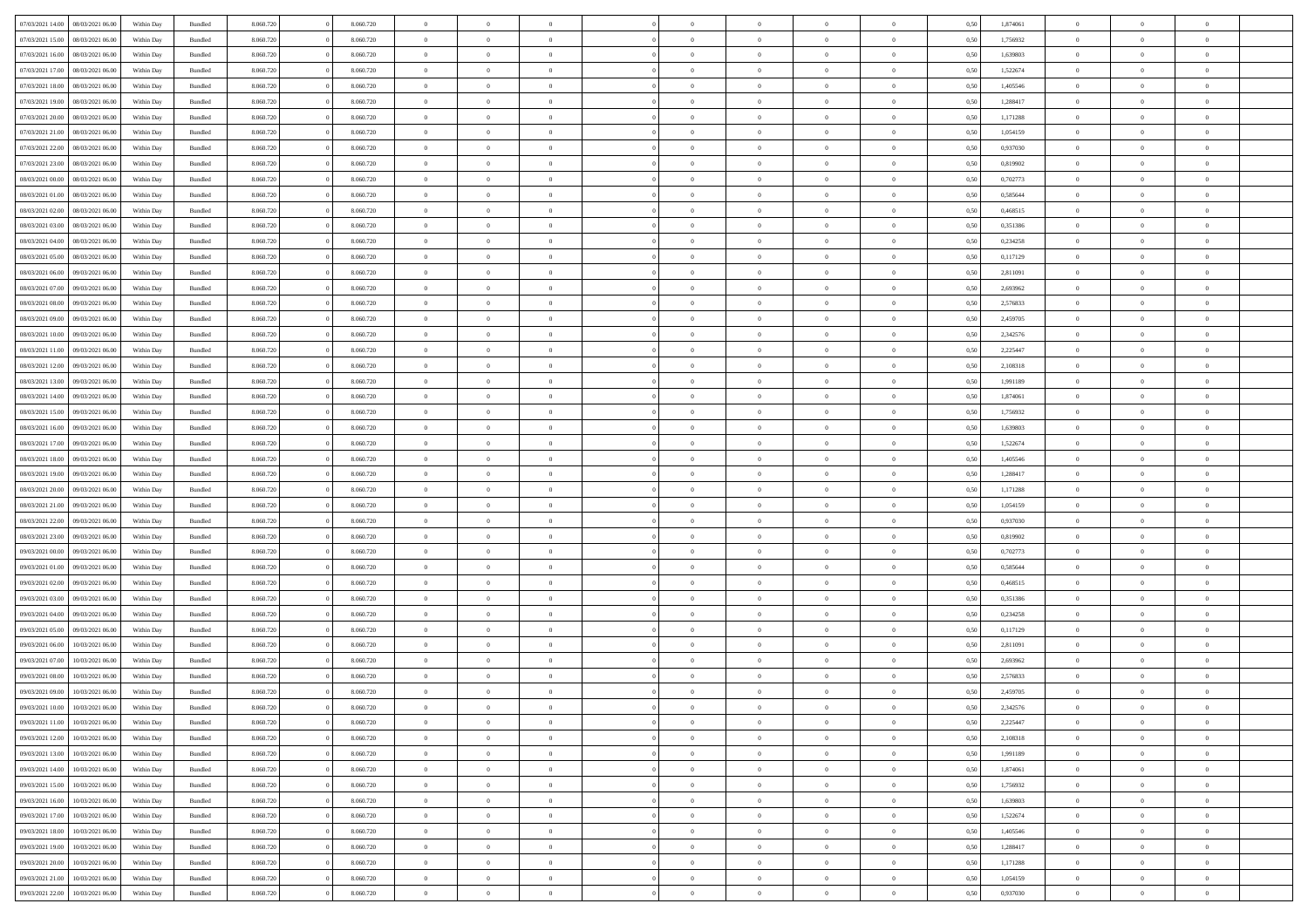|                                   |                  |            |                    |           |           |                | $\Omega$       |                |                | $\Omega$       | $\theta$       | $\theta$       |      |          | $\theta$       |                |                |  |
|-----------------------------------|------------------|------------|--------------------|-----------|-----------|----------------|----------------|----------------|----------------|----------------|----------------|----------------|------|----------|----------------|----------------|----------------|--|
| 09/03/2021 23:00                  | 10/03/2021 06:00 | Within Day | Bundled            | 8.060.720 | 8.060.720 | $\overline{0}$ |                |                | $\Omega$       |                |                |                | 0,50 | 0,819902 |                | $\theta$       | $\overline{0}$ |  |
| 10/03/2021 00:00                  | 10/03/2021 06:00 | Within Day | Bundled            | 8.060.720 | 8.060.720 | $\overline{0}$ | $\theta$       | $\overline{0}$ | $\overline{0}$ | $\bf{0}$       | $\overline{0}$ | $\bf{0}$       | 0,50 | 0,702773 | $\theta$       | $\overline{0}$ | $\overline{0}$ |  |
| 10/03/2021 01:00                  | 10/03/2021 06:00 | Within Day | Bundled            | 8.060.720 | 8.060.720 | $\overline{0}$ | $\bf{0}$       | $\overline{0}$ | $\bf{0}$       | $\bf{0}$       | $\bf{0}$       | $\mathbf{0}$   | 0,50 | 0,585644 | $\overline{0}$ | $\overline{0}$ | $\bf{0}$       |  |
| 10/03/2021 02:00                  | 10/03/2021 06:00 | Within Dav | Bundled            | 8.060.720 | 8.060.720 | $\overline{0}$ | $\overline{0}$ | $\overline{0}$ | $\overline{0}$ | $\bf{0}$       | $\overline{0}$ | $\overline{0}$ | 0.50 | 0.468515 | $\theta$       | $\theta$       | $\overline{0}$ |  |
|                                   |                  |            |                    |           |           |                |                |                |                |                |                |                |      |          |                |                |                |  |
| 10/03/2021 03:00                  | 10/03/2021 06:00 | Within Day | Bundled            | 8.060.720 | 8.060.720 | $\overline{0}$ | $\theta$       | $\overline{0}$ | $\overline{0}$ | $\bf{0}$       | $\overline{0}$ | $\bf{0}$       | 0,50 | 0,351386 | $\theta$       | $\overline{0}$ | $\overline{0}$ |  |
| 10/03/2021 04:00                  | 10/03/2021 06:00 | Within Day | Bundled            | 8.060.720 | 8.060.720 | $\overline{0}$ | $\overline{0}$ | $\overline{0}$ | $\bf{0}$       | $\overline{0}$ | $\overline{0}$ | $\mathbf{0}$   | 0,50 | 0,234258 | $\overline{0}$ | $\overline{0}$ | $\bf{0}$       |  |
| 10/03/2021 05:00                  | 10/03/2021 06:00 | Within Dav | Bundled            | 8.060.720 | 8.060.720 | $\overline{0}$ | $\overline{0}$ | $\overline{0}$ | $\overline{0}$ | $\overline{0}$ | $\overline{0}$ | $\overline{0}$ | 0.50 | 0,117129 | $\theta$       | $\overline{0}$ | $\overline{0}$ |  |
| 10/03/2021 06:00                  | 11/03/2021 06:00 | Within Day | Bundled            | 8.060.720 | 8.060.720 | $\overline{0}$ | $\theta$       | $\overline{0}$ | $\overline{0}$ | $\bf{0}$       | $\overline{0}$ | $\bf{0}$       | 0,50 | 2,811091 | $\theta$       | $\theta$       | $\overline{0}$ |  |
|                                   |                  |            |                    |           |           |                | $\overline{0}$ |                |                | $\bf{0}$       |                |                |      |          | $\,0\,$        | $\overline{0}$ | $\overline{0}$ |  |
| 10/03/2021 07:00                  | 11/03/2021 06:00 | Within Day | Bundled            | 8.060.720 | 8.060.720 | $\overline{0}$ |                | $\overline{0}$ | $\bf{0}$       |                | $\bf{0}$       | $\bf{0}$       | 0,50 | 2,693962 |                |                |                |  |
| 10/03/2021 08:00                  | 11/03/2021 06:00 | Within Dav | Bundled            | 8.060.720 | 8.060.720 | $\overline{0}$ | $\overline{0}$ | $\overline{0}$ | $\overline{0}$ | $\overline{0}$ | $\overline{0}$ | $\overline{0}$ | 0.50 | 2,576833 | $\theta$       | $\overline{0}$ | $\overline{0}$ |  |
| 10/03/2021 09:00                  | 11/03/2021 06:00 | Within Day | Bundled            | 8.060.720 | 8.060.720 | $\overline{0}$ | $\theta$       | $\overline{0}$ | $\overline{0}$ | $\bf{0}$       | $\overline{0}$ | $\bf{0}$       | 0,50 | 2,459705 | $\,$ 0 $\,$    | $\overline{0}$ | $\overline{0}$ |  |
| 10/03/2021 10:00                  | 11/03/2021 06:00 | Within Day | Bundled            | 8.060.720 | 8.060.720 | $\overline{0}$ | $\bf{0}$       | $\overline{0}$ | $\bf{0}$       | $\bf{0}$       | $\bf{0}$       | $\mathbf{0}$   | 0,50 | 2,342576 | $\overline{0}$ | $\overline{0}$ | $\bf{0}$       |  |
| 10/03/2021 11:00                  | 11/03/2021 06:00 | Within Dav | Bundled            | 8.060.720 | 8.060.720 | $\overline{0}$ | $\overline{0}$ | $\overline{0}$ | $\overline{0}$ | $\bf{0}$       | $\overline{0}$ | $\overline{0}$ | 0.50 | 2.225447 | $\theta$       | $\theta$       | $\overline{0}$ |  |
|                                   |                  |            |                    |           |           | $\overline{0}$ | $\theta$       | $\overline{0}$ | $\overline{0}$ | $\bf{0}$       | $\overline{0}$ |                |      |          | $\theta$       | $\overline{0}$ | $\overline{0}$ |  |
| 10/03/2021 12:00                  | 11/03/2021 06:00 | Within Day | Bundled            | 8.060.720 | 8.060.720 |                |                |                |                |                |                | $\bf{0}$       | 0,50 | 2,108318 |                |                |                |  |
| 10/03/2021 13:00                  | 11/03/2021 06:00 | Within Day | Bundled            | 8.060.720 | 8.060.720 | $\overline{0}$ | $\overline{0}$ | $\overline{0}$ | $\overline{0}$ | $\overline{0}$ | $\overline{0}$ | $\mathbf{0}$   | 0,50 | 1,991189 | $\bf{0}$       | $\overline{0}$ | $\bf{0}$       |  |
| 10/03/2021 14:00                  | 11/03/2021 06:00 | Within Dav | Bundled            | 8.060.720 | 8.060.720 | $\overline{0}$ | $\overline{0}$ | $\overline{0}$ | $\overline{0}$ | $\overline{0}$ | $\overline{0}$ | $\overline{0}$ | 0.50 | 1,874061 | $\theta$       | $\overline{0}$ | $\overline{0}$ |  |
| 10/03/2021 15:00                  | 11/03/2021 06:00 | Within Day | Bundled            | 8.060.720 | 8.060.720 | $\overline{0}$ | $\theta$       | $\overline{0}$ | $\overline{0}$ | $\bf{0}$       | $\overline{0}$ | $\bf{0}$       | 0,50 | 1,756932 | $\theta$       | $\theta$       | $\overline{0}$ |  |
| 10/03/2021 16:00                  | 11/03/2021 06:00 | Within Day | Bundled            | 8.060.720 | 8.060.720 | $\overline{0}$ | $\overline{0}$ | $\overline{0}$ | $\overline{0}$ | $\bf{0}$       | $\overline{0}$ | $\mathbf{0}$   | 0,50 | 1,639803 | $\bf{0}$       | $\overline{0}$ | $\bf{0}$       |  |
|                                   |                  |            |                    |           |           |                |                |                |                |                |                |                |      |          |                |                |                |  |
| 10/03/2021 17:00                  | 11/03/2021 06:00 | Within Dav | Bundled            | 8.060.720 | 8.060.720 | $\overline{0}$ | $\overline{0}$ | $\overline{0}$ | $\overline{0}$ | $\overline{0}$ | $\overline{0}$ | $\overline{0}$ | 0.50 | 1,522674 | $\theta$       | $\overline{0}$ | $\overline{0}$ |  |
| 10/03/2021 18:00                  | 11/03/2021 06:00 | Within Day | Bundled            | 8.060.720 | 8.060.720 | $\overline{0}$ | $\theta$       | $\overline{0}$ | $\overline{0}$ | $\bf{0}$       | $\overline{0}$ | $\bf{0}$       | 0,50 | 1,405546 | $\,$ 0 $\,$    | $\overline{0}$ | $\overline{0}$ |  |
| 10/03/2021 19:00                  | 11/03/2021 06:00 | Within Day | Bundled            | 8.060.720 | 8.060.720 | $\overline{0}$ | $\overline{0}$ | $\overline{0}$ | $\overline{0}$ | $\bf{0}$       | $\overline{0}$ | $\bf{0}$       | 0,50 | 1,288417 | $\bf{0}$       | $\overline{0}$ | $\bf{0}$       |  |
| 10/03/2021 20:00                  | 11/03/2021 06:00 | Within Day | Bundled            | 8.060.720 | 8.060.720 | $\overline{0}$ | $\overline{0}$ | $\overline{0}$ | $\overline{0}$ | $\overline{0}$ | $\overline{0}$ | $\overline{0}$ | 0.50 | 1,171288 | $\theta$       | $\overline{0}$ | $\overline{0}$ |  |
| 10/03/2021 21:00                  | 11/03/2021 06:00 | Within Day | Bundled            | 8.060.720 | 8.060.720 | $\overline{0}$ | $\theta$       | $\overline{0}$ | $\overline{0}$ | $\bf{0}$       | $\overline{0}$ | $\bf{0}$       | 0,50 | 1,054159 | $\,$ 0 $\,$    | $\overline{0}$ | $\overline{0}$ |  |
|                                   |                  |            |                    |           |           |                |                |                |                |                |                |                |      |          |                |                |                |  |
| 10/03/2021 22:00                  | 11/03/2021 06:00 | Within Day | Bundled            | 8.060.720 | 8.060.720 | $\overline{0}$ | $\overline{0}$ | $\overline{0}$ | $\overline{0}$ | $\overline{0}$ | $\overline{0}$ | $\mathbf{0}$   | 0,50 | 0,937030 | $\bf{0}$       | $\overline{0}$ | $\bf{0}$       |  |
| 10/03/2021 23:00                  | 11/03/2021 06:00 | Within Dav | Bundled            | 8.060.720 | 8.060.720 | $\overline{0}$ | $\overline{0}$ | $\overline{0}$ | $\overline{0}$ | $\overline{0}$ | $\overline{0}$ | $\overline{0}$ | 0.50 | 0,819902 | $\theta$       | $\overline{0}$ | $\overline{0}$ |  |
| 11/03/2021 00:00                  | 11/03/2021 06:00 | Within Day | Bundled            | 8.060.720 | 8.060.720 | $\overline{0}$ | $\theta$       | $\overline{0}$ | $\overline{0}$ | $\bf{0}$       | $\overline{0}$ | $\bf{0}$       | 0,50 | 0,702773 | $\theta$       | $\theta$       | $\overline{0}$ |  |
| 11/03/2021 01:00                  | 11/03/2021 06:00 | Within Day | Bundled            | 8.060.720 | 8.060.720 | $\overline{0}$ | $\overline{0}$ | $\overline{0}$ | $\overline{0}$ | $\bf{0}$       | $\overline{0}$ | $\bf{0}$       | 0,50 | 0,585644 | $\,0\,$        | $\overline{0}$ | $\overline{0}$ |  |
| 11/03/2021 02:00                  | 11/03/2021 06:00 |            | Bundled            | 8.060.720 | 8.060.720 | $\overline{0}$ | $\overline{0}$ | $\overline{0}$ | $\overline{0}$ | $\overline{0}$ | $\overline{0}$ | $\overline{0}$ | 0.50 | 0,468515 | $\theta$       | $\overline{0}$ | $\overline{0}$ |  |
|                                   |                  | Within Day |                    |           |           |                |                |                |                |                |                |                |      |          |                |                |                |  |
| 11/03/2021 03:00                  | 11/03/2021 06:00 | Within Day | Bundled            | 8.060.720 | 8.060.720 | $\overline{0}$ | $\theta$       | $\overline{0}$ | $\overline{0}$ | $\bf{0}$       | $\overline{0}$ | $\bf{0}$       | 0,50 | 0,351386 | $\,$ 0 $\,$    | $\overline{0}$ | $\overline{0}$ |  |
| 11/03/2021 04:00                  | 11/03/2021 06:00 | Within Day | Bundled            | 8.060.720 | 8.060.720 | $\overline{0}$ | $\bf{0}$       | $\overline{0}$ | $\overline{0}$ | $\bf{0}$       | $\overline{0}$ | $\bf{0}$       | 0,50 | 0,234258 | $\bf{0}$       | $\overline{0}$ | $\bf{0}$       |  |
| 11/03/2021 05:00                  | 11/03/2021 06.00 | Within Day | Bundled            | 8.060.720 | 8.060.720 | $\overline{0}$ | $\Omega$       | $\Omega$       | $\Omega$       | $\Omega$       | $\overline{0}$ | $\overline{0}$ | 0,50 | 0,117129 | $\,0\,$        | $\theta$       | $\theta$       |  |
| 11/03/2021 06:00                  | 12/03/2021 06:00 | Within Day | Bundled            | 8.060.720 | 8.060.720 | $\overline{0}$ | $\theta$       | $\overline{0}$ | $\overline{0}$ | $\bf{0}$       | $\overline{0}$ | $\bf{0}$       | 0,50 | 2,811091 | $\,$ 0 $\,$    | $\overline{0}$ | $\overline{0}$ |  |
|                                   |                  |            |                    |           |           |                |                |                |                |                |                |                |      |          |                |                |                |  |
| 11/03/2021 07:00                  | 12/03/2021 06:00 | Within Day | Bundled            | 8.060.720 | 8.060.720 | $\overline{0}$ | $\overline{0}$ | $\overline{0}$ | $\bf{0}$       | $\overline{0}$ | $\overline{0}$ | $\mathbf{0}$   | 0,50 | 2,693962 | $\overline{0}$ | $\overline{0}$ | $\bf{0}$       |  |
| 11/03/2021 08:00                  | 12/03/2021 06:00 | Within Day | Bundled            | 8.060.720 | 8.060.720 | $\overline{0}$ | $\Omega$       | $\Omega$       | $\Omega$       | $\overline{0}$ | $\overline{0}$ | $\overline{0}$ | 0.50 | 2,576833 | $\,0\,$        | $\theta$       | $\theta$       |  |
| 11/03/2021 09:00                  | 12/03/2021 06:00 | Within Day | Bundled            | 8.060.720 | 8.060.720 | $\overline{0}$ | $\theta$       | $\overline{0}$ | $\overline{0}$ | $\bf{0}$       | $\overline{0}$ | $\bf{0}$       | 0,50 | 2,459705 | $\,$ 0 $\,$    | $\overline{0}$ | $\overline{0}$ |  |
| 11/03/2021 10:00                  | 12/03/2021 06:00 | Within Day | Bundled            | 8.060.720 | 8.060.720 | $\overline{0}$ | $\overline{0}$ | $\overline{0}$ | $\bf{0}$       | $\bf{0}$       | $\bf{0}$       | $\bf{0}$       | 0,50 | 2,342576 | $\bf{0}$       | $\overline{0}$ | $\bf{0}$       |  |
| 11/03/2021 11:00                  | 12/03/2021 06:00 | Within Day | Bundled            | 8.060.720 | 8.060.720 | $\overline{0}$ | $\Omega$       | $\Omega$       | $\Omega$       | $\overline{0}$ | $\overline{0}$ | $\overline{0}$ | 0.50 | 2,225447 | $\,$ 0 $\,$    | $\theta$       | $\theta$       |  |
|                                   |                  |            |                    |           |           |                |                |                |                |                |                |                |      |          |                |                |                |  |
| 11/03/2021 12:00                  | 12/03/2021 06:00 | Within Day | Bundled            | 8.060.720 | 8.060.720 | $\overline{0}$ | $\overline{0}$ | $\overline{0}$ | $\overline{0}$ | $\bf{0}$       | $\overline{0}$ | $\bf{0}$       | 0,50 | 2,108318 | $\,$ 0 $\,$    | $\overline{0}$ | $\overline{0}$ |  |
| 11/03/2021 13:00                  | 12/03/2021 06:00 | Within Day | Bundled            | 8.060.720 | 8.060.720 | $\overline{0}$ | $\bf{0}$       | $\overline{0}$ | $\bf{0}$       | $\bf{0}$       | $\bf{0}$       | $\mathbf{0}$   | 0,50 | 1,991189 | $\overline{0}$ | $\overline{0}$ | $\bf{0}$       |  |
| 11/03/2021 14:00                  | 12/03/2021 06:00 | Within Day | Bundled            | 8.060.720 | 8.060.720 | $\overline{0}$ | $\Omega$       | $\overline{0}$ | $\Omega$       | $\overline{0}$ | $\overline{0}$ | $\overline{0}$ | 0,50 | 1,874061 | $\,0\,$        | $\theta$       | $\theta$       |  |
| 11/03/2021 15:00                  | 12/03/2021 06:00 | Within Day | Bundled            | 8.060.720 | 8.060.720 | $\overline{0}$ | $\overline{0}$ | $\overline{0}$ | $\overline{0}$ | $\,$ 0         | $\overline{0}$ | $\bf{0}$       | 0,50 | 1,756932 | $\,$ 0 $\,$    | $\overline{0}$ | $\overline{0}$ |  |
| 11/03/2021 16:00                  | 12/03/2021 06:00 | Within Day | Bundled            | 8.060.720 | 8.060.720 | $\overline{0}$ | $\overline{0}$ | $\overline{0}$ | $\bf{0}$       | $\bf{0}$       | $\overline{0}$ | $\mathbf{0}$   | 0,50 | 1,639803 | $\overline{0}$ | $\overline{0}$ | $\bf{0}$       |  |
|                                   |                  |            |                    |           |           |                |                |                |                |                |                |                |      |          |                |                |                |  |
| 11/03/2021 17:00                  | 12/03/2021 06:00 | Within Day | Bundled            | 8.060.720 | 8.060.720 | $\overline{0}$ | $\Omega$       | $\Omega$       | $\Omega$       | $\Omega$       | $\Omega$       | $\overline{0}$ | 0.50 | 1,522674 | $\theta$       | $\theta$       | $\theta$       |  |
| 11/03/2021 18:00                  | 12/03/2021 06:00 | Within Day | Bundled            | 8.060.720 | 8.060.720 | $\overline{0}$ | $\bf{0}$       | $\bf{0}$       | $\bf{0}$       | $\,$ 0         | $\bf{0}$       | $\bf{0}$       | 0,50 | 1,405546 | $\,0\,$        | $\,$ 0 $\,$    | $\overline{0}$ |  |
| 11/03/2021 19:00                  | 12/03/2021 06:00 | Within Day | $\mathbf B$ undled | 8.060.720 | 8.060.720 | $\bf{0}$       | $\bf{0}$       |                |                | $\bf{0}$       |                |                | 0,50 | 1,288417 | $\bf{0}$       | $\overline{0}$ |                |  |
| 11/03/2021 20:00                  | 12/03/2021 06:00 | Within Day | Bundled            | 8.060.720 | 8.060.720 | $\overline{0}$ | $\overline{0}$ | $\overline{0}$ | $\Omega$       | $\overline{0}$ | $\overline{0}$ | $\overline{0}$ | 0,50 | 1,171288 | $\theta$       | $\theta$       | $\theta$       |  |
| 11/03/2021 21:00                  | 12/03/2021 06:00 | Within Day | Bundled            | 8.060.720 | 8.060.720 | $\overline{0}$ | $\,$ 0         | $\overline{0}$ | $\bf{0}$       | $\,$ 0 $\,$    | $\overline{0}$ | $\mathbf{0}$   | 0,50 | 1,054159 | $\,$ 0 $\,$    | $\,$ 0 $\,$    | $\,$ 0         |  |
|                                   |                  |            |                    |           |           |                |                |                |                |                |                |                |      |          |                |                |                |  |
| 11/03/2021 22.00                  | 12/03/2021 06:00 | Within Day | Unbundled          | 8.060.720 | 8.060.720 | $\overline{0}$ | $\overline{0}$ | $\overline{0}$ | $\overline{0}$ | $\overline{0}$ | $\overline{0}$ | $\mathbf{0}$   | 0,50 | 0,937030 | $\overline{0}$ | $\bf{0}$       | $\bf{0}$       |  |
| 11/03/2021 23:00                  | 12/03/2021 06:00 | Within Day | Unbundled          | 8.060.720 | 8.060.720 | $\overline{0}$ | $\overline{0}$ | $\overline{0}$ | $\Omega$       | $\overline{0}$ | $\overline{0}$ | $\overline{0}$ | 0,50 | 0,819902 | $\overline{0}$ | $\theta$       | $\overline{0}$ |  |
| 12/03/2021 00:00                  | 12/03/2021 06:00 | Within Day | Unbundled          | 8.060.720 | 8.060.720 | $\overline{0}$ | $\,$ 0         | $\overline{0}$ | $\overline{0}$ | $\,$ 0 $\,$    | $\overline{0}$ | $\mathbf{0}$   | 0,50 | 0,702773 | $\,$ 0 $\,$    | $\overline{0}$ | $\overline{0}$ |  |
| 12/03/2021 01:00                  | 12/03/2021 06:00 | Within Day | Unbundled          | 8.060.720 | 8.060.720 | $\overline{0}$ | $\overline{0}$ | $\overline{0}$ | $\overline{0}$ | $\overline{0}$ | $\overline{0}$ | $\mathbf{0}$   | 0,50 | 0,585644 | $\overline{0}$ | $\overline{0}$ | $\bf{0}$       |  |
|                                   |                  |            |                    |           |           | $\overline{0}$ | $\overline{0}$ | $\overline{0}$ | $\Omega$       | $\overline{0}$ | $\overline{0}$ |                | 0.50 | 0.468515 |                | $\theta$       | $\overline{0}$ |  |
| 12/03/2021 02:00                  | 12/03/2021 06:00 | Within Day | Unbundled          | 8.060.720 | 8.060.720 |                |                |                |                |                |                | $\bf{0}$       |      |          | $\overline{0}$ |                |                |  |
| 12/03/2021 03:00                  | 12/03/2021 06:00 | Within Day | Unbundled          | 8.060.720 | 8.060.720 | $\overline{0}$ | $\,$ 0         | $\overline{0}$ | $\bf{0}$       | $\bf{0}$       | $\overline{0}$ | $\bf{0}$       | 0,50 | 0,351386 | $\,$ 0 $\,$    | $\overline{0}$ | $\overline{0}$ |  |
| 12/03/2021 04:00                  | 12/03/2021 06:00 | Within Day | Unbundled          | 8.060.720 | 8.060.720 | $\overline{0}$ | $\bf{0}$       | $\overline{0}$ | $\overline{0}$ | $\overline{0}$ | $\overline{0}$ | $\mathbf{0}$   | 0,50 | 0,234258 | $\overline{0}$ | $\overline{0}$ | $\bf{0}$       |  |
| 12/03/2021 05:00                  | 12/03/2021 06:00 | Within Day | Unbundled          | 8.060.720 | 8.060.720 | $\overline{0}$ | $\overline{0}$ | $\overline{0}$ | $\Omega$       | $\overline{0}$ | $\overline{0}$ | $\bf{0}$       | 0.50 | 0,117129 | $\overline{0}$ | $\overline{0}$ | $\overline{0}$ |  |
| 12/03/2021 06:00                  | 13/03/2021 06:00 | Within Day | Bundled            | 8.060.720 | 8.060.720 | $\overline{0}$ | $\bf{0}$       | $\overline{0}$ | $\overline{0}$ | $\bf{0}$       | $\overline{0}$ | $\mathbf{0}$   | 0,50 | 2,811091 | $\,$ 0 $\,$    | $\,$ 0 $\,$    | $\bf{0}$       |  |
|                                   |                  |            |                    |           |           |                |                |                |                |                |                |                |      |          |                |                |                |  |
| 12/03/2021 07:00 13/03/2021 06:00 |                  | Within Day | Bundled            | 8.060.720 | 8.060.720 | $\overline{0}$ | $\overline{0}$ | $\overline{0}$ | $\overline{0}$ | $\overline{0}$ | $\overline{0}$ | $\mathbf{0}$   | 0,50 | 2,693962 | $\overline{0}$ | $\bf{0}$       | $\bf{0}$       |  |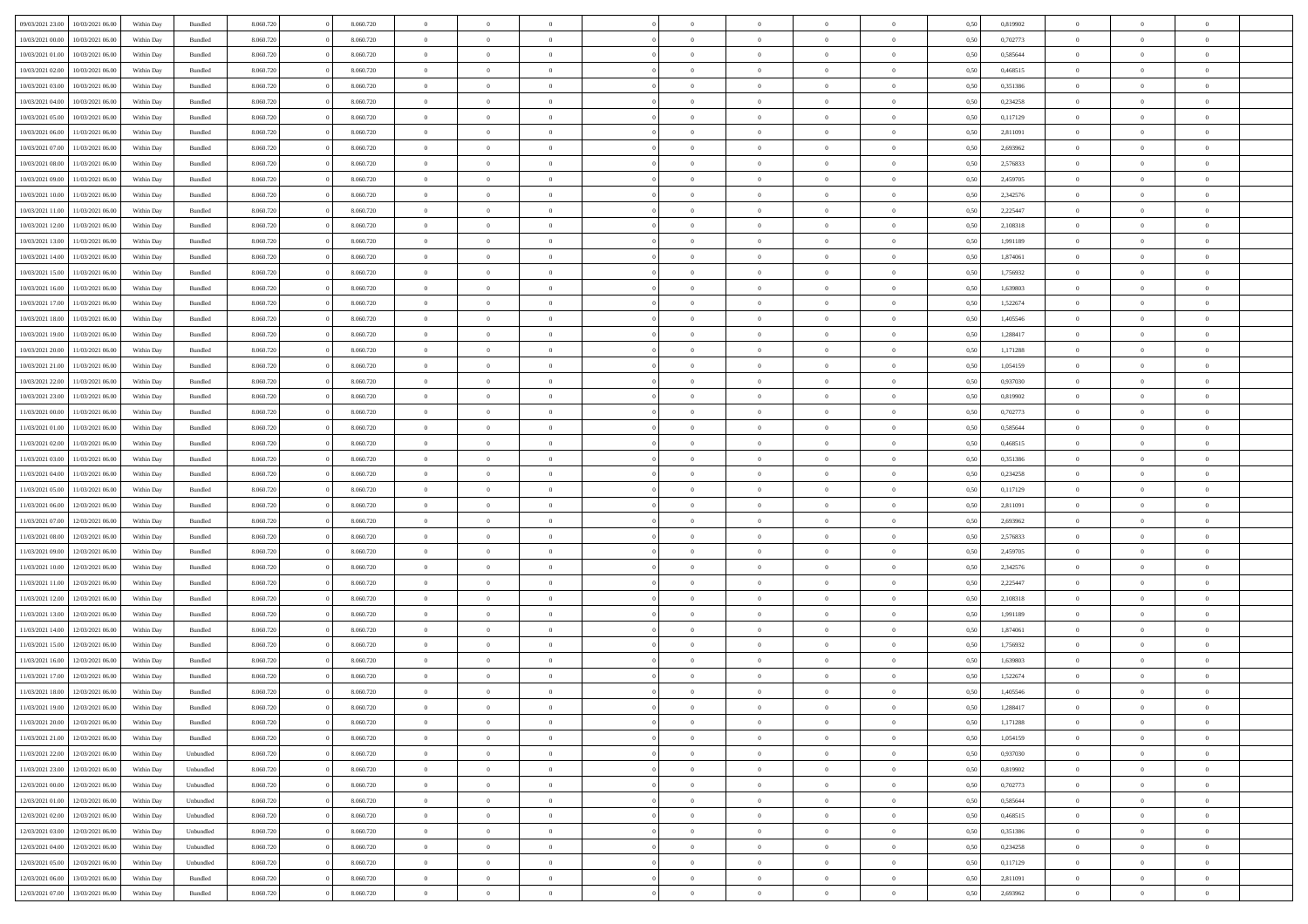|                  |                  |            |                    |           |           | $\overline{0}$ | $\Omega$       |                |                | $\Omega$       | $\theta$       | $\theta$       |      |          | $\theta$       |                | $\theta$       |  |
|------------------|------------------|------------|--------------------|-----------|-----------|----------------|----------------|----------------|----------------|----------------|----------------|----------------|------|----------|----------------|----------------|----------------|--|
| 12/03/2021 08:00 | 13/03/2021 06:00 | Within Day | Bundled            | 8.060.720 | 8.060.720 |                |                |                | $\Omega$       |                |                |                | 0.50 | 2,576833 |                | $\theta$       |                |  |
| 12/03/2021 09:00 | 13/03/2021 06:00 | Within Day | Bundled            | 8.060.720 | 8.060.720 | $\overline{0}$ | $\theta$       | $\overline{0}$ | $\overline{0}$ | $\bf{0}$       | $\overline{0}$ | $\bf{0}$       | 0,50 | 2,459705 | $\theta$       | $\theta$       | $\overline{0}$ |  |
| 12/03/2021 10:00 | 13/03/2021 06:00 | Within Day | Bundled            | 8.060.720 | 8.060.720 | $\overline{0}$ | $\overline{0}$ | $\overline{0}$ | $\overline{0}$ | $\bf{0}$       | $\overline{0}$ | $\bf{0}$       | 0,50 | 2,342576 | $\bf{0}$       | $\overline{0}$ | $\overline{0}$ |  |
| 12/03/2021 11:00 | 13/03/2021 06:00 | Within Dav | Bundled            | 8.060.720 | 8.060.720 | $\overline{0}$ | $\overline{0}$ | $\overline{0}$ | $\overline{0}$ | $\bf{0}$       | $\overline{0}$ | $\overline{0}$ | 0.50 | 2.225447 | $\theta$       | $\theta$       | $\overline{0}$ |  |
|                  |                  |            |                    |           |           | $\overline{0}$ | $\theta$       |                |                |                |                |                |      |          | $\theta$       |                |                |  |
| 12/03/2021 12:00 | 13/03/2021 06:00 | Within Day | Bundled            | 8.060.720 | 8.060.720 |                |                | $\overline{0}$ | $\overline{0}$ | $\bf{0}$       | $\overline{0}$ | $\bf{0}$       | 0,50 | 2,108318 |                | $\theta$       | $\overline{0}$ |  |
| 12/03/2021 13:00 | 13/03/2021 06:00 | Within Day | Bundled            | 8.060.720 | 8.060.720 | $\overline{0}$ | $\bf{0}$       | $\overline{0}$ | $\bf{0}$       | $\overline{0}$ | $\overline{0}$ | $\mathbf{0}$   | 0,50 | 1,991189 | $\overline{0}$ | $\overline{0}$ | $\bf{0}$       |  |
| 12/03/2021 14:00 | 13/03/2021 06:00 | Within Dav | Bundled            | 8.060.720 | 8.060.720 | $\overline{0}$ | $\overline{0}$ | $\overline{0}$ | $\overline{0}$ | $\overline{0}$ | $\overline{0}$ | $\overline{0}$ | 0.50 | 1,874061 | $\theta$       | $\overline{0}$ | $\overline{0}$ |  |
| 12/03/2021 15:00 | 13/03/2021 06:00 | Within Day | Bundled            | 8.060.720 | 8.060.720 | $\overline{0}$ | $\theta$       | $\overline{0}$ | $\overline{0}$ | $\bf{0}$       | $\overline{0}$ | $\bf{0}$       | 0,50 | 1,756932 | $\theta$       | $\theta$       | $\overline{0}$ |  |
|                  | 13/03/2021 06:00 | Within Day | Bundled            | 8.060.720 | 8.060.720 | $\overline{0}$ | $\overline{0}$ | $\overline{0}$ | $\bf{0}$       | $\bf{0}$       | $\bf{0}$       | $\bf{0}$       | 0,50 | 1,639803 | $\,0\,$        | $\overline{0}$ | $\overline{0}$ |  |
| 12/03/2021 16:00 |                  |            |                    |           |           |                |                |                |                |                |                |                |      |          |                |                |                |  |
| 12/03/2021 17:00 | 13/03/2021 06:00 | Within Dav | Bundled            | 8.060.720 | 8.060.720 | $\overline{0}$ | $\overline{0}$ | $\overline{0}$ | $\overline{0}$ | $\overline{0}$ | $\overline{0}$ | $\overline{0}$ | 0.50 | 1,522674 | $\theta$       | $\overline{0}$ | $\overline{0}$ |  |
| 12/03/2021 18:00 | 13/03/2021 06:00 | Within Day | Bundled            | 8.060.720 | 8.060.720 | $\overline{0}$ | $\theta$       | $\overline{0}$ | $\overline{0}$ | $\bf{0}$       | $\overline{0}$ | $\bf{0}$       | 0,50 | 1,405546 | $\,$ 0 $\,$    | $\theta$       | $\overline{0}$ |  |
| 12/03/2021 19:00 | 13/03/2021 06:00 | Within Day | Bundled            | 8.060.720 | 8.060.720 | $\overline{0}$ | $\overline{0}$ | $\overline{0}$ | $\bf{0}$       | $\bf{0}$       | $\bf{0}$       | $\bf{0}$       | 0,50 | 1,288417 | $\overline{0}$ | $\overline{0}$ | $\overline{0}$ |  |
| 12/03/2021 20:00 | 13/03/2021 06:00 | Within Dav | Bundled            | 8.060.720 | 8.060.720 | $\overline{0}$ | $\overline{0}$ | $\overline{0}$ | $\overline{0}$ | $\bf{0}$       | $\overline{0}$ | $\overline{0}$ | 0.50 | 1,171288 | $\theta$       | $\theta$       | $\overline{0}$ |  |
| 12/03/2021 21:00 | 13/03/2021 06:00 | Within Day | Bundled            | 8.060.720 | 8.060.720 | $\overline{0}$ | $\theta$       | $\overline{0}$ | $\overline{0}$ | $\bf{0}$       | $\overline{0}$ | $\overline{0}$ | 0,50 | 1,054159 | $\theta$       | $\overline{0}$ | $\overline{0}$ |  |
|                  |                  |            |                    |           |           |                |                |                |                |                |                |                |      |          |                |                |                |  |
| 12/03/2021 22:00 | 13/03/2021 06:00 | Within Day | Bundled            | 8.060.720 | 8.060.720 | $\overline{0}$ | $\bf{0}$       | $\overline{0}$ | $\bf{0}$       | $\overline{0}$ | $\overline{0}$ | $\mathbf{0}$   | 0,50 | 0,937030 | $\overline{0}$ | $\overline{0}$ | $\bf{0}$       |  |
| 12/03/2021 23:00 | 13/03/2021 06:00 | Within Dav | Bundled            | 8.060.720 | 8.060.720 | $\overline{0}$ | $\overline{0}$ | $\overline{0}$ | $\overline{0}$ | $\overline{0}$ | $\overline{0}$ | $\overline{0}$ | 0.50 | 0,819902 | $\theta$       | $\overline{0}$ | $\overline{0}$ |  |
| 13/03/2021 00:00 | 13/03/2021 06:00 | Within Day | Bundled            | 8.060.720 | 8.060.720 | $\overline{0}$ | $\theta$       | $\overline{0}$ | $\overline{0}$ | $\bf{0}$       | $\overline{0}$ | $\bf{0}$       | 0,50 | 0,702773 | $\theta$       | $\theta$       | $\overline{0}$ |  |
| 13/03/2021 01:00 | 13/03/2021 06:00 | Within Day | Bundled            | 8.060.720 | 8.060.720 | $\overline{0}$ | $\overline{0}$ | $\overline{0}$ | $\bf{0}$       | $\bf{0}$       | $\bf{0}$       | $\bf{0}$       | 0,50 | 0,585644 | $\,0\,$        | $\overline{0}$ | $\overline{0}$ |  |
| 13/03/2021 02:00 | 13/03/2021 06:00 | Within Day | Bundled            | 8.060.720 | 8.060.720 | $\overline{0}$ | $\overline{0}$ | $\overline{0}$ | $\overline{0}$ | $\overline{0}$ | $\overline{0}$ | $\overline{0}$ | 0.50 | 0,468515 | $\theta$       | $\overline{0}$ | $\overline{0}$ |  |
|                  |                  |            |                    |           |           |                |                |                |                |                |                |                |      |          |                |                |                |  |
| 13/03/2021 03:00 | 13/03/2021 06:00 | Within Day | Bundled            | 8.060.720 | 8.060.720 | $\overline{0}$ | $\theta$       | $\overline{0}$ | $\overline{0}$ | $\bf{0}$       | $\overline{0}$ | $\bf{0}$       | 0,50 | 0,351386 | $\,$ 0 $\,$    | $\theta$       | $\overline{0}$ |  |
| 13/03/2021 04:00 | 13/03/2021 06:00 | Within Day | Bundled            | 8.060.720 | 8.060.720 | $\overline{0}$ | $\overline{0}$ | $\overline{0}$ | $\bf{0}$       | $\bf{0}$       | $\bf{0}$       | $\bf{0}$       | 0,50 | 0,234258 | $\bf{0}$       | $\overline{0}$ | $\overline{0}$ |  |
| 13/03/2021 05:00 | 13/03/2021 06:00 | Within Day | Bundled            | 8.060.720 | 8.060.720 | $\overline{0}$ | $\overline{0}$ | $\overline{0}$ | $\overline{0}$ | $\bf{0}$       | $\overline{0}$ | $\overline{0}$ | 0.50 | 0,117129 | $\theta$       | $\theta$       | $\overline{0}$ |  |
| 13/03/2021 06:00 | 14/03/2021 06:00 | Within Day | Bundled            | 8.060.720 | 8.060.720 | $\overline{0}$ | $\theta$       | $\overline{0}$ | $\overline{0}$ | $\bf{0}$       | $\overline{0}$ | $\bf{0}$       | 0,50 | 2,811091 | $\,$ 0 $\,$    | $\overline{0}$ | $\overline{0}$ |  |
|                  |                  |            |                    |           |           |                |                |                |                |                |                |                |      |          |                |                |                |  |
| 13/03/2021 07:00 | 14/03/2021 06:00 | Within Day | Bundled            | 8.060.720 | 8.060.720 | $\overline{0}$ | $\bf{0}$       | $\overline{0}$ | $\bf{0}$       | $\overline{0}$ | $\overline{0}$ | $\mathbf{0}$   | 0,50 | 2,693962 | $\overline{0}$ | $\overline{0}$ | $\bf{0}$       |  |
| 13/03/2021 08:00 | 14/03/2021 06:00 | Within Dav | Bundled            | 8.060.720 | 8.060.720 | $\overline{0}$ | $\overline{0}$ | $\overline{0}$ | $\overline{0}$ | $\overline{0}$ | $\overline{0}$ | $\overline{0}$ | 0.50 | 2,576833 | $\theta$       | $\overline{0}$ | $\overline{0}$ |  |
| 13/03/2021 09:00 | 14/03/2021 06:00 | Within Day | Bundled            | 8.060.720 | 8.060.720 | $\overline{0}$ | $\theta$       | $\overline{0}$ | $\overline{0}$ | $\bf{0}$       | $\overline{0}$ | $\bf{0}$       | 0,50 | 2,459705 | $\theta$       | $\theta$       | $\overline{0}$ |  |
| 13/03/2021 10:00 | 14/03/2021 06:00 | Within Day | Bundled            | 8.060.720 | 8.060.720 | $\overline{0}$ | $\overline{0}$ | $\overline{0}$ | $\bf{0}$       | $\bf{0}$       | $\bf{0}$       | $\bf{0}$       | 0,50 | 2,342576 | $\,0\,$        | $\overline{0}$ | $\overline{0}$ |  |
| 13/03/2021 11:00 | 14/03/2021 06:00 | Within Day | Bundled            | 8.060.720 | 8.060.720 | $\overline{0}$ | $\overline{0}$ | $\overline{0}$ | $\overline{0}$ | $\overline{0}$ | $\overline{0}$ | $\overline{0}$ | 0.50 | 2,225447 | $\theta$       | $\overline{0}$ | $\overline{0}$ |  |
|                  |                  |            |                    |           |           |                |                |                |                |                |                |                |      |          |                |                |                |  |
| 13/03/2021 12:00 | 14/03/2021 06:00 | Within Day | Bundled            | 8.060.720 | 8.060.720 | $\overline{0}$ | $\theta$       | $\overline{0}$ | $\overline{0}$ | $\bf{0}$       | $\overline{0}$ | $\bf{0}$       | 0,50 | 2,108318 | $\,$ 0 $\,$    | $\overline{0}$ | $\overline{0}$ |  |
| 13/03/2021 13:00 | 14/03/2021 06:00 | Within Day | Bundled            | 8.060.720 | 8.060.720 | $\overline{0}$ | $\overline{0}$ | $\overline{0}$ | $\bf{0}$       | $\bf{0}$       | $\bf{0}$       | $\bf{0}$       | 0,50 | 1,991189 | $\bf{0}$       | $\overline{0}$ | $\overline{0}$ |  |
| 13/03/2021 14:00 | 14/03/2021 06:00 | Within Day | Bundled            | 8.060.720 | 8.060.720 | $\overline{0}$ | $\Omega$       | $\Omega$       | $\Omega$       | $\Omega$       | $\Omega$       | $\overline{0}$ | 0,50 | 1,874061 | $\,0\,$        | $\theta$       | $\theta$       |  |
| 13/03/2021 15:00 | 14/03/2021 06:00 | Within Day | Bundled            | 8.060.720 | 8.060.720 | $\overline{0}$ | $\theta$       | $\overline{0}$ | $\overline{0}$ | $\bf{0}$       | $\overline{0}$ | $\bf{0}$       | 0,50 | 1,756932 | $\theta$       | $\theta$       | $\overline{0}$ |  |
| 13/03/2021 16:00 | 14/03/2021 06:00 | Within Day | Bundled            | 8.060.720 | 8.060.720 | $\overline{0}$ | $\overline{0}$ | $\overline{0}$ | $\bf{0}$       | $\bf{0}$       | $\overline{0}$ | $\mathbf{0}$   | 0,50 | 1,639803 | $\overline{0}$ | $\overline{0}$ | $\bf{0}$       |  |
|                  |                  |            |                    |           |           |                |                |                |                |                |                |                |      |          |                |                |                |  |
| 13/03/2021 17:00 | 14/03/2021 06:00 | Within Day | Bundled            | 8.060.720 | 8.060.720 | $\overline{0}$ | $\Omega$       | $\Omega$       | $\Omega$       | $\bf{0}$       | $\overline{0}$ | $\overline{0}$ | 0.50 | 1,522674 | $\,0\,$        | $\theta$       | $\theta$       |  |
| 13/03/2021 18:00 | 14/03/2021 06:00 | Within Day | Bundled            | 8.060.720 | 8.060.720 | $\overline{0}$ | $\theta$       | $\overline{0}$ | $\overline{0}$ | $\bf{0}$       | $\overline{0}$ | $\bf{0}$       | 0,50 | 1,405546 | $\,$ 0 $\,$    | $\theta$       | $\overline{0}$ |  |
| 13/03/2021 19:00 | 14/03/2021 06:00 | Within Day | Bundled            | 8.060.720 | 8.060.720 | $\overline{0}$ | $\overline{0}$ | $\overline{0}$ | $\bf{0}$       | $\bf{0}$       | $\bf{0}$       | $\bf{0}$       | 0,50 | 1,288417 | $\bf{0}$       | $\overline{0}$ | $\overline{0}$ |  |
| 13/03/2021 20:00 | 14/03/2021 06:00 | Within Day | Bundled            | 8.060.720 | 8.060.720 | $\overline{0}$ | $\Omega$       | $\Omega$       | $\Omega$       | $\theta$       | $\theta$       | $\overline{0}$ | 0.50 | 1,171288 | $\theta$       | $\theta$       | $\theta$       |  |
| 13/03/2021 21:00 | 14/03/2021 06:00 | Within Day | Bundled            | 8.060.720 | 8.060.720 | $\overline{0}$ | $\theta$       | $\overline{0}$ | $\overline{0}$ | $\bf{0}$       | $\overline{0}$ | $\bf{0}$       | 0,50 | 1,054159 | $\,$ 0 $\,$    | $\overline{0}$ | $\overline{0}$ |  |
|                  |                  |            |                    |           |           |                | $\overline{0}$ |                |                | $\bf{0}$       |                |                |      |          |                | $\overline{0}$ | $\overline{0}$ |  |
| 13/03/2021 22.00 | 14/03/2021 06:00 | Within Day | Bundled            | 8.060.720 | 8.060.720 | $\overline{0}$ |                | $\overline{0}$ | $\bf{0}$       |                | $\bf{0}$       | $\bf{0}$       | 0,50 | 0,937030 | $\overline{0}$ |                |                |  |
| 13/03/2021 23:00 | 14/03/2021 06:00 | Within Day | Bundled            | 8.060.720 | 8.060.720 | $\overline{0}$ | $\Omega$       | $\Omega$       | $\Omega$       | $\Omega$       | $\overline{0}$ | $\overline{0}$ | 0.50 | 0,819902 | $\,0\,$        | $\theta$       | $\theta$       |  |
| 14/03/2021 00:00 | 14/03/2021 06:00 | Within Day | Bundled            | 8.060.720 | 8.060.720 | $\overline{0}$ | $\theta$       | $\overline{0}$ | $\overline{0}$ | $\bf{0}$       | $\overline{0}$ | $\bf{0}$       | 0,50 | 0,702773 | $\,$ 0 $\,$    | $\overline{0}$ | $\overline{0}$ |  |
| 14/03/2021 01:00 | 14/03/2021 06:00 | Within Day | Bundled            | 8.060.720 | 8.060.720 | $\overline{0}$ | $\overline{0}$ | $\overline{0}$ | $\overline{0}$ | $\bf{0}$       | $\overline{0}$ | $\mathbf{0}$   | 0,50 | 0,585644 | $\overline{0}$ | $\overline{0}$ | $\bf{0}$       |  |
| 14/03/2021 02:00 | 14/03/2021 06:00 | Within Day | Bundled            | 8.060.720 | 8.060.720 | $\overline{0}$ | $\Omega$       | $\Omega$       | $\Omega$       | $\Omega$       | $\Omega$       | $\overline{0}$ | 0.50 | 0.468515 | $\theta$       | $\theta$       | $\theta$       |  |
| 14/03/2021 03:00 | 14/03/2021 06:00 | Within Day | Bundled            | 8.060.720 | 8.060.720 | $\overline{0}$ | $\overline{0}$ | $\overline{0}$ | $\bf{0}$       | $\,$ 0         | $\overline{0}$ | $\bf{0}$       | 0,50 | 0,351386 | $\,0\,$        | $\,$ 0 $\,$    | $\overline{0}$ |  |
|                  |                  |            |                    |           |           |                |                |                |                |                |                |                |      |          |                |                |                |  |
| 14/03/2021 04:00 | 14/03/2021 06:00 | Within Day | $\mathbf B$ undled | 8.060.720 | 8.060.720 | $\bf{0}$       | $\bf{0}$       |                |                | $\bf{0}$       |                |                | 0,50 | 0,234258 | $\bf{0}$       | $\overline{0}$ |                |  |
| 14/03/2021 05:00 | 14/03/2021 06:00 | Within Day | Bundled            | 8.060.720 | 8.060.720 | $\overline{0}$ | $\overline{0}$ | $\overline{0}$ | $\Omega$       | $\overline{0}$ | $\overline{0}$ | $\overline{0}$ | 0,50 | 0,117129 | $\theta$       | $\theta$       | $\theta$       |  |
| 14/03/2021 06:00 | 15/03/2021 06:00 | Within Day | Bundled            | 8.060.720 | 8.060.720 | $\overline{0}$ | $\,$ 0         | $\overline{0}$ | $\overline{0}$ | $\,$ 0 $\,$    | $\overline{0}$ | $\mathbf{0}$   | 0,50 | 2,811091 | $\,$ 0 $\,$    | $\,$ 0 $\,$    | $\,$ 0         |  |
| 14/03/2021 07:00 | 15/03/2021 06:00 | Within Day | Bundled            | 8.060.720 | 8.060.720 | $\overline{0}$ | $\overline{0}$ | $\overline{0}$ | $\overline{0}$ | $\overline{0}$ | $\overline{0}$ | $\mathbf{0}$   | 0,50 | 2,693962 | $\overline{0}$ | $\bf{0}$       | $\bf{0}$       |  |
| 14/03/2021 08:00 | 15/03/2021 06:00 | Within Day | Bundled            | 8.060.720 | 8.060.720 | $\overline{0}$ | $\overline{0}$ | $\overline{0}$ | $\Omega$       | $\overline{0}$ | $\overline{0}$ | $\overline{0}$ | 0,50 | 2,576833 | $\overline{0}$ | $\theta$       | $\overline{0}$ |  |
|                  |                  |            |                    |           |           |                |                |                |                |                |                |                |      |          |                |                |                |  |
| 14/03/2021 09:00 | 15/03/2021 06:00 | Within Day | Bundled            | 8.060.720 | 8.060.720 | $\overline{0}$ | $\,$ 0         | $\overline{0}$ | $\overline{0}$ | $\,$ 0 $\,$    | $\overline{0}$ | $\mathbf{0}$   | 0,50 | 2,459705 | $\,$ 0 $\,$    | $\overline{0}$ | $\overline{0}$ |  |
| 14/03/2021 11:00 | 15/03/2021 06:00 | Within Day | Bundled            | 8.060.720 | 8.060.720 | $\overline{0}$ | $\overline{0}$ | $\overline{0}$ | $\overline{0}$ | $\overline{0}$ | $\overline{0}$ | $\mathbf{0}$   | 0,50 | 2,225447 | $\overline{0}$ | $\overline{0}$ | $\bf{0}$       |  |
| 14/03/2021 12:00 | 15/03/2021 06:00 | Within Day | Bundled            | 8.060.720 | 8.060.720 | $\overline{0}$ | $\overline{0}$ | $\overline{0}$ | $\Omega$       | $\overline{0}$ | $\overline{0}$ | $\bf{0}$       | 0.50 | 2,108318 | $\overline{0}$ | $\theta$       | $\overline{0}$ |  |
| 14/03/2021 13:00 | 15/03/2021 06:00 | Within Day | Bundled            | 8.060.720 | 8.060.720 | $\overline{0}$ | $\,$ 0         | $\overline{0}$ | $\overline{0}$ | $\bf{0}$       | $\overline{0}$ | $\bf{0}$       | 0,50 | 1,991189 | $\,$ 0 $\,$    | $\overline{0}$ | $\overline{0}$ |  |
| 14/03/2021 14:00 | 15/03/2021 06:00 | Within Day | Bundled            | 8.060.720 | 8.060.720 | $\overline{0}$ | $\bf{0}$       | $\overline{0}$ | $\overline{0}$ | $\overline{0}$ | $\overline{0}$ | $\mathbf{0}$   | 0,50 | 1,874061 | $\overline{0}$ | $\overline{0}$ | $\bf{0}$       |  |
|                  |                  |            |                    |           |           |                |                |                |                |                |                |                |      |          |                |                |                |  |
| 14/03/2021 15:00 | 15/03/2021 06:00 | Within Day | Bundled            | 8.060.720 | 8.060.720 | $\overline{0}$ | $\overline{0}$ | $\overline{0}$ | $\Omega$       | $\overline{0}$ | $\overline{0}$ | $\overline{0}$ | 0.50 | 1,756932 | $\overline{0}$ | $\overline{0}$ | $\overline{0}$ |  |
| 14/03/2021 16:00 | 15/03/2021 06:00 | Within Day | Bundled            | 8.060.720 | 8.060.720 | $\overline{0}$ | $\bf{0}$       | $\overline{0}$ | $\overline{0}$ | $\bf{0}$       | $\overline{0}$ | $\bf{0}$       | 0,50 | 1,639803 | $\,$ 0 $\,$    | $\,$ 0 $\,$    | $\bf{0}$       |  |
| 14/03/2021 17:00 | 15/03/2021 06:00 | Within Day | Bundled            | 8.060.720 | 8.060.720 | $\overline{0}$ | $\bf{0}$       | $\overline{0}$ | $\overline{0}$ | $\bf{0}$       | $\overline{0}$ | $\bf{0}$       | 0,50 | 1,522674 | $\overline{0}$ | $\overline{0}$ | $\bf{0}$       |  |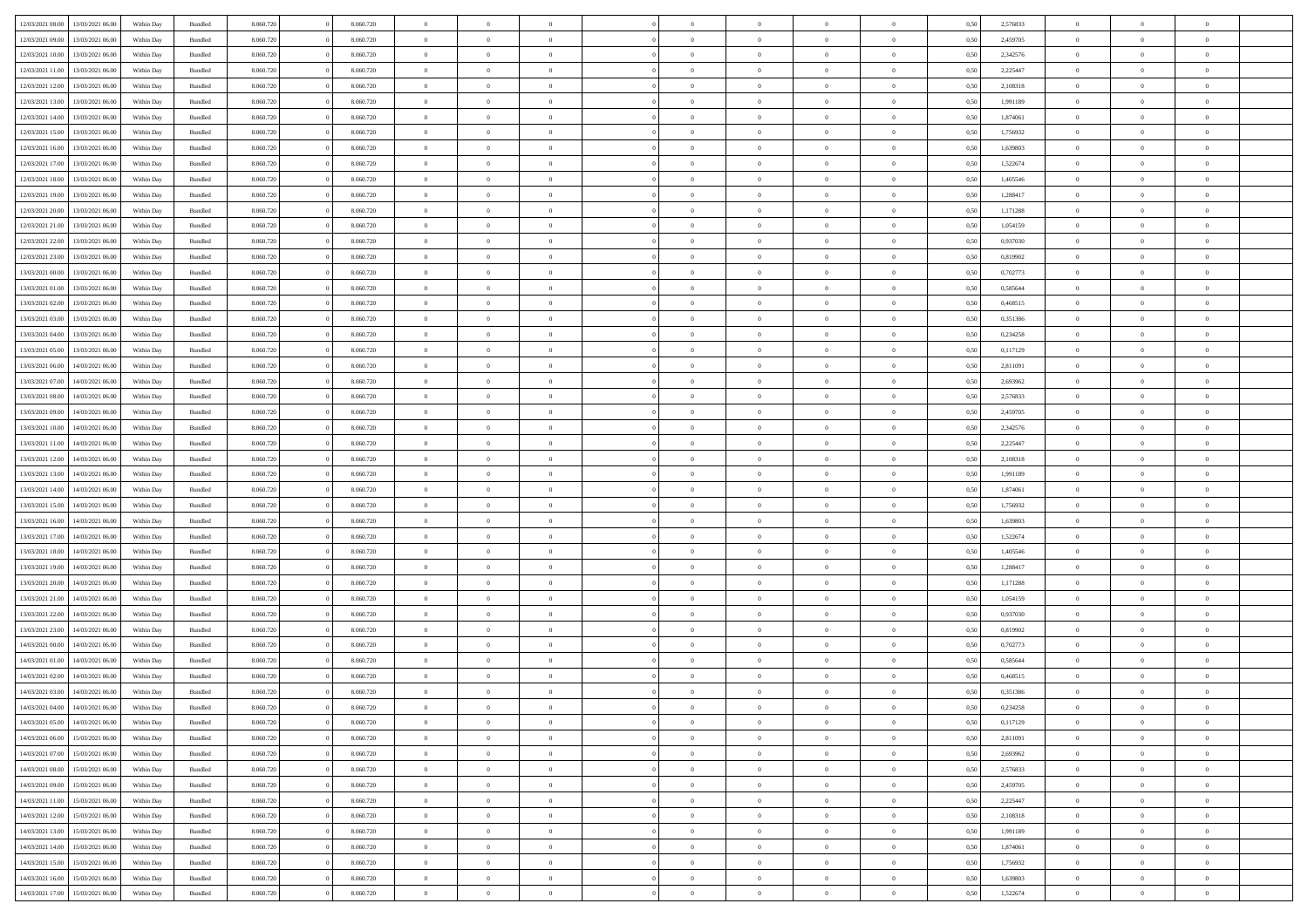| 14/03/2021 18:00 | 15/03/2021 06:00                  | Within Day | Bundled            | 8.060.720 | 8.060.720 | $\overline{0}$ | $\Omega$       |                | $\Omega$       | $\Omega$       | $\theta$       | $\theta$       | 0.50 | 1,405546 | $\theta$       | $\theta$       | $\theta$       |  |
|------------------|-----------------------------------|------------|--------------------|-----------|-----------|----------------|----------------|----------------|----------------|----------------|----------------|----------------|------|----------|----------------|----------------|----------------|--|
| 14/03/2021 19:00 | 15/03/2021 06:00                  | Within Day | Bundled            | 8.060.720 | 8.060.720 | $\overline{0}$ | $\theta$       | $\overline{0}$ | $\overline{0}$ | $\bf{0}$       | $\overline{0}$ | $\overline{0}$ | 0,50 | 1,288417 | $\theta$       | $\theta$       | $\overline{0}$ |  |
| 14/03/2021 20:00 | 15/03/2021 06:00                  | Within Day | Bundled            | 8.060.720 | 8.060.720 | $\overline{0}$ | $\overline{0}$ | $\overline{0}$ | $\overline{0}$ | $\bf{0}$       | $\bf{0}$       | $\bf{0}$       | 0,50 | 1,171288 | $\overline{0}$ | $\overline{0}$ | $\overline{0}$ |  |
|                  |                                   |            |                    |           |           |                |                |                |                |                |                |                |      |          | $\theta$       |                |                |  |
| 14/03/2021 21:00 | 15/03/2021 06:00                  | Within Dav | Bundled            | 8.060.720 | 8.060.720 | $\overline{0}$ | $\overline{0}$ | $\overline{0}$ | $\overline{0}$ | $\bf{0}$       | $\overline{0}$ | $\overline{0}$ | 0.50 | 1.054159 |                | $\theta$       | $\overline{0}$ |  |
| 14/03/2021 22:00 | 15/03/2021 06:00                  | Within Day | Bundled            | 8.060.720 | 8.060.720 | $\overline{0}$ | $\theta$       | $\overline{0}$ | $\overline{0}$ | $\bf{0}$       | $\overline{0}$ | $\bf{0}$       | 0,50 | 0,937030 | $\theta$       | $\theta$       | $\overline{0}$ |  |
| 14/03/2021 23:00 | 15/03/2021 06:00                  | Within Day | Bundled            | 8.060.720 | 8.060.720 | $\overline{0}$ | $\bf{0}$       | $\overline{0}$ | $\bf{0}$       | $\overline{0}$ | $\overline{0}$ | $\mathbf{0}$   | 0,50 | 0,819902 | $\overline{0}$ | $\overline{0}$ | $\bf{0}$       |  |
| 15/03/2021 00:00 | 15/03/2021 06:00                  | Within Dav | Bundled            | 8.060.720 | 8.060.720 | $\overline{0}$ | $\overline{0}$ | $\overline{0}$ | $\overline{0}$ | $\overline{0}$ | $\overline{0}$ | $\overline{0}$ | 0.50 | 0,702773 | $\theta$       | $\overline{0}$ | $\overline{0}$ |  |
|                  |                                   |            |                    |           |           |                |                |                |                |                |                |                |      |          |                |                |                |  |
| 15/03/2021 01:00 | 15/03/2021 06:00                  | Within Day | Bundled            | 8.060.720 | 8.060.720 | $\overline{0}$ | $\theta$       | $\overline{0}$ | $\overline{0}$ | $\bf{0}$       | $\overline{0}$ | $\bf{0}$       | 0,50 | 0,585644 | $\theta$       | $\theta$       | $\overline{0}$ |  |
| 15/03/2021 02:00 | 15/03/2021 06:00                  | Within Day | Bundled            | 8.060.720 | 8.060.720 | $\overline{0}$ | $\overline{0}$ | $\overline{0}$ | $\bf{0}$       | $\bf{0}$       | $\bf{0}$       | $\bf{0}$       | 0,50 | 0,468515 | $\,0\,$        | $\overline{0}$ | $\overline{0}$ |  |
| 15/03/2021 03:00 | 15/03/2021 06:00                  | Within Dav | Bundled            | 8.060.720 | 8.060.720 | $\overline{0}$ | $\overline{0}$ | $\overline{0}$ | $\overline{0}$ | $\overline{0}$ | $\overline{0}$ | $\overline{0}$ | 0.50 | 0,351386 | $\theta$       | $\overline{0}$ | $\overline{0}$ |  |
| 15/03/2021 04:00 | 15/03/2021 06:00                  |            | Bundled            | 8.060.720 | 8.060.720 | $\overline{0}$ | $\theta$       | $\overline{0}$ | $\overline{0}$ | $\bf{0}$       | $\overline{0}$ |                |      | 0,234258 | $\,$ 0 $\,$    | $\theta$       | $\overline{0}$ |  |
|                  |                                   | Within Day |                    |           |           |                |                |                |                |                |                | $\bf{0}$       | 0,50 |          |                |                |                |  |
| 15/03/2021 05:00 | 15/03/2021 06:00                  | Within Day | Bundled            | 8.060.720 | 8.060.720 | $\overline{0}$ | $\overline{0}$ | $\overline{0}$ | $\bf{0}$       | $\bf{0}$       | $\bf{0}$       | $\bf{0}$       | 0,50 | 0,117129 | $\overline{0}$ | $\overline{0}$ | $\overline{0}$ |  |
| 15/03/2021 06:00 | 16/03/2021 06:00                  | Within Dav | Bundled            | 8.060.720 | 8.060.720 | $\overline{0}$ | $\overline{0}$ | $\overline{0}$ | $\overline{0}$ | $\bf{0}$       | $\overline{0}$ | $\overline{0}$ | 0.50 | 2,811091 | $\theta$       | $\theta$       | $\overline{0}$ |  |
| 15/03/2021 07:00 | 16/03/2021 06:00                  | Within Day | Bundled            | 8.060.720 | 8.060.720 | $\overline{0}$ | $\theta$       | $\overline{0}$ | $\overline{0}$ | $\bf{0}$       | $\overline{0}$ | $\overline{0}$ | 0,50 | 2,693962 | $\theta$       | $\overline{0}$ | $\overline{0}$ |  |
|                  |                                   |            |                    |           |           |                |                |                |                |                |                |                |      |          |                |                |                |  |
| 15/03/2021 08:00 | 16/03/2021 06:00                  | Within Day | Bundled            | 8.060.720 | 8.060.720 | $\overline{0}$ | $\bf{0}$       | $\overline{0}$ | $\bf{0}$       | $\overline{0}$ | $\overline{0}$ | $\mathbf{0}$   | 0,50 | 2,576833 | $\overline{0}$ | $\overline{0}$ | $\bf{0}$       |  |
| 15/03/2021 09:00 | 16/03/2021 06:00                  | Within Dav | Bundled            | 8.060.720 | 8.060.720 | $\overline{0}$ | $\overline{0}$ | $\overline{0}$ | $\overline{0}$ | $\overline{0}$ | $\overline{0}$ | $\overline{0}$ | 0.50 | 2,459705 | $\theta$       | $\overline{0}$ | $\overline{0}$ |  |
| 15/03/2021 10:00 | 16/03/2021 06:00                  | Within Day | Bundled            | 8.060.720 | 8.060.720 | $\overline{0}$ | $\theta$       | $\overline{0}$ | $\overline{0}$ | $\bf{0}$       | $\overline{0}$ | $\bf{0}$       | 0,50 | 2,342576 | $\theta$       | $\theta$       | $\overline{0}$ |  |
| 15/03/2021 11:00 | 16/03/2021 06:00                  | Within Day | Bundled            | 8.060.720 | 8.060.720 | $\overline{0}$ | $\overline{0}$ | $\overline{0}$ | $\bf{0}$       | $\bf{0}$       | $\bf{0}$       | $\bf{0}$       | 0,50 | 2,225447 | $\,0\,$        | $\overline{0}$ | $\overline{0}$ |  |
| 15/03/2021 12:00 | 16/03/2021 06:00                  | Within Dav | Bundled            | 8.060.720 | 8.060.720 | $\overline{0}$ | $\overline{0}$ | $\overline{0}$ | $\overline{0}$ | $\overline{0}$ | $\overline{0}$ | $\overline{0}$ | 0.50 | 2,108318 | $\theta$       | $\overline{0}$ | $\overline{0}$ |  |
|                  |                                   |            |                    |           |           |                |                |                |                |                |                |                |      |          |                |                |                |  |
| 15/03/2021 13:00 | 16/03/2021 06:00                  | Within Day | Bundled            | 8.060.720 | 8.060.720 | $\overline{0}$ | $\theta$       | $\overline{0}$ | $\overline{0}$ | $\bf{0}$       | $\overline{0}$ | $\bf{0}$       | 0,50 | 1,991189 | $\,$ 0 $\,$    | $\theta$       | $\overline{0}$ |  |
| 15/03/2021 14:00 | 16/03/2021 06:00                  | Within Day | Bundled            | 8.060.720 | 8.060.720 | $\overline{0}$ | $\overline{0}$ | $\overline{0}$ | $\bf{0}$       | $\bf{0}$       | $\bf{0}$       | $\bf{0}$       | 0,50 | 1,874061 | $\bf{0}$       | $\overline{0}$ | $\overline{0}$ |  |
| 15/03/2021 15:00 | 16/03/2021 06:00                  | Within Day | Bundled            | 8.060.720 | 8.060.720 | $\overline{0}$ | $\overline{0}$ | $\overline{0}$ | $\overline{0}$ | $\bf{0}$       | $\overline{0}$ | $\overline{0}$ | 0.50 | 1,756932 | $\theta$       | $\theta$       | $\overline{0}$ |  |
|                  |                                   |            |                    |           |           | $\overline{0}$ | $\theta$       | $\overline{0}$ | $\overline{0}$ | $\bf{0}$       | $\overline{0}$ |                |      |          | $\,$ 0 $\,$    | $\overline{0}$ | $\overline{0}$ |  |
| 15/03/2021 16:00 | 16/03/2021 06:00                  | Within Day | Bundled            | 8.060.720 | 8.060.720 |                |                |                |                |                |                | $\bf{0}$       | 0,50 | 1,639803 |                |                |                |  |
| 15/03/2021 17:00 | 16/03/2021 06:00                  | Within Day | Bundled            | 8.060.720 | 8.060.720 | $\overline{0}$ | $\bf{0}$       | $\overline{0}$ | $\bf{0}$       | $\overline{0}$ | $\overline{0}$ | $\mathbf{0}$   | 0,50 | 1,522674 | $\overline{0}$ | $\overline{0}$ | $\bf{0}$       |  |
| 15/03/2021 18:00 | 16/03/2021 06:00                  | Within Dav | Bundled            | 8.060.720 | 8.060.720 | $\overline{0}$ | $\overline{0}$ | $\overline{0}$ | $\overline{0}$ | $\overline{0}$ | $\overline{0}$ | $\overline{0}$ | 0.50 | 1,405546 | $\theta$       | $\theta$       | $\overline{0}$ |  |
| 15/03/2021 19:00 | 16/03/2021 06:00                  | Within Day | Bundled            | 8.060.720 | 8.060.720 | $\overline{0}$ | $\theta$       | $\overline{0}$ | $\overline{0}$ | $\bf{0}$       | $\overline{0}$ | $\bf{0}$       | 0,50 | 1,288417 | $\theta$       | $\theta$       | $\overline{0}$ |  |
|                  |                                   |            |                    |           |           |                |                |                |                |                |                |                |      |          |                |                |                |  |
| 15/03/2021 20:00 | 16/03/2021 06:00                  | Within Day | Bundled            | 8.060.720 | 8.060.720 | $\overline{0}$ | $\overline{0}$ | $\overline{0}$ | $\bf{0}$       | $\bf{0}$       | $\bf{0}$       | $\bf{0}$       | 0,50 | 1,171288 | $\,0\,$        | $\overline{0}$ | $\overline{0}$ |  |
| 15/03/2021 21:00 | 16/03/2021 06:00                  | Within Day | Bundled            | 8.060.720 | 8.060.720 | $\overline{0}$ | $\overline{0}$ | $\overline{0}$ | $\overline{0}$ | $\overline{0}$ | $\overline{0}$ | $\overline{0}$ | 0.50 | 1,054159 | $\theta$       | $\overline{0}$ | $\overline{0}$ |  |
| 15/03/2021 22:00 | 16/03/2021 06:00                  | Within Day | Bundled            | 8.060.720 | 8.060.720 | $\overline{0}$ | $\theta$       | $\overline{0}$ | $\overline{0}$ | $\bf{0}$       | $\overline{0}$ | $\bf{0}$       | 0,50 | 0,937030 | $\,$ 0 $\,$    | $\overline{0}$ | $\overline{0}$ |  |
| 15/03/2021 23:00 | 16/03/2021 06:00                  | Within Day | Bundled            | 8.060.720 | 8.060.720 | $\overline{0}$ | $\overline{0}$ | $\overline{0}$ | $\bf{0}$       | $\bf{0}$       | $\bf{0}$       | $\bf{0}$       | 0,50 | 0,819902 | $\bf{0}$       | $\overline{0}$ | $\overline{0}$ |  |
|                  |                                   |            |                    |           |           | $\overline{0}$ | $\Omega$       | $\Omega$       | $\Omega$       | $\Omega$       | $\Omega$       |                |      |          |                |                | $\theta$       |  |
| 16/03/2021 00:00 | 16/03/2021 06:00                  | Within Day | Bundled            | 8.060.720 | 8.060.720 |                |                |                |                |                |                | $\overline{0}$ | 0,50 | 0,702773 | $\,0\,$        | $\theta$       |                |  |
| 16/03/2021 01:00 | 16/03/2021 06:00                  | Within Day | Bundled            | 8.060.720 | 8.060.720 | $\overline{0}$ | $\theta$       | $\overline{0}$ | $\overline{0}$ | $\bf{0}$       | $\overline{0}$ | $\bf{0}$       | 0,50 | 0,585644 | $\theta$       | $\theta$       | $\overline{0}$ |  |
| 16/03/2021 02:00 | 16/03/2021 06:00                  | Within Day | Bundled            | 8.060.720 | 8.060.720 | $\overline{0}$ | $\overline{0}$ | $\overline{0}$ | $\overline{0}$ | $\bf{0}$       | $\overline{0}$ | $\mathbf{0}$   | 0,50 | 0,468515 | $\overline{0}$ | $\overline{0}$ | $\bf{0}$       |  |
| 16/03/2021 03:00 | 16/03/2021 06:00                  | Within Day | Bundled            | 8.060.720 | 8.060.720 | $\overline{0}$ | $\Omega$       | $\Omega$       | $\Omega$       | $\bf{0}$       | $\overline{0}$ | $\overline{0}$ | 0.50 | 0,351386 | $\theta$       | $\theta$       | $\theta$       |  |
| 16/03/2021 04:00 | 16/03/2021 06:00                  |            |                    | 8.060.720 | 8.060.720 | $\overline{0}$ | $\theta$       | $\overline{0}$ | $\overline{0}$ | $\bf{0}$       | $\overline{0}$ |                |      | 0,234258 | $\,$ 0 $\,$    | $\theta$       | $\overline{0}$ |  |
|                  |                                   | Within Day | Bundled            |           |           |                |                |                |                |                |                | $\bf{0}$       | 0,50 |          |                |                |                |  |
| 16/03/2021 05:00 | 16/03/2021 06:00                  | Within Day | Bundled            | 8.060.720 | 8.060.720 | $\overline{0}$ | $\overline{0}$ | $\overline{0}$ | $\overline{0}$ | $\bf{0}$       | $\overline{0}$ | $\bf{0}$       | 0,50 | 0,117129 | $\bf{0}$       | $\overline{0}$ | $\overline{0}$ |  |
| 16/03/2021 06:00 | 17/03/2021 06:00                  | Within Day | Bundled            | 8.060.720 | 8.060.720 | $\overline{0}$ | $\Omega$       | $\Omega$       | $\Omega$       | $\theta$       | $\theta$       | $\overline{0}$ | 0.50 | 2,811091 | $\theta$       | $\theta$       | $\theta$       |  |
| 16/03/2021 07:00 | 17/03/2021 06:00                  | Within Day | Bundled            | 8.060.720 | 8.060.720 | $\overline{0}$ | $\theta$       | $\overline{0}$ | $\overline{0}$ | $\bf{0}$       | $\overline{0}$ | $\bf{0}$       | 0,50 | 2,693962 | $\,$ 0 $\,$    | $\overline{0}$ | $\overline{0}$ |  |
|                  |                                   |            |                    |           |           |                |                |                |                |                |                |                |      |          |                |                |                |  |
| 16/03/2021 08:00 | 17/03/2021 06:00                  | Within Day | Bundled            | 8.060.720 | 8.060.720 | $\overline{0}$ | $\overline{0}$ | $\overline{0}$ | $\overline{0}$ | $\bf{0}$       | $\overline{0}$ | $\bf{0}$       | 0,50 | 2,576833 | $\overline{0}$ | $\overline{0}$ | $\overline{0}$ |  |
| 16/03/2021 09:00 | 17/03/2021 06:00                  | Within Day | Bundled            | 8.060.720 | 8.060.720 | $\overline{0}$ | $\Omega$       | $\Omega$       | $\Omega$       | $\Omega$       | $\overline{0}$ | $\overline{0}$ | 0.50 | 2,459705 | $\,0\,$        | $\theta$       | $\theta$       |  |
| 16/03/2021 10:00 | 17/03/2021 06:00                  | Within Day | Bundled            | 8.060.720 | 8.060.720 | $\overline{0}$ | $\theta$       | $\overline{0}$ | $\overline{0}$ | $\bf{0}$       | $\overline{0}$ | $\bf{0}$       | 0,50 | 2,342576 | $\,$ 0 $\,$    | $\overline{0}$ | $\overline{0}$ |  |
| 16/03/2021 11:00 | 17/03/2021 06:00                  | Within Day | Bundled            | 8.060.720 | 8.060.720 | $\overline{0}$ | $\overline{0}$ | $\overline{0}$ | $\overline{0}$ | $\bf{0}$       | $\overline{0}$ | $\mathbf{0}$   | 0,50 | 2,225447 | $\overline{0}$ | $\overline{0}$ | $\bf{0}$       |  |
| 16/03/2021 12:00 | 17/03/2021 06:00                  | Within Day | Bundled            | 8.060.720 | 8.060.720 | $\overline{0}$ | $\Omega$       | $\Omega$       | $\Omega$       | $\Omega$       | $\Omega$       | $\overline{0}$ | 0.50 | 2,108318 | $\theta$       | $\theta$       | $\theta$       |  |
|                  |                                   |            |                    |           |           |                |                |                |                |                |                |                |      |          |                |                |                |  |
| 16/03/2021 13:00 | 17/03/2021 06:00                  | Within Day | Bundled            | 8.060.720 | 8.060.720 | $\overline{0}$ | $\overline{0}$ | $\overline{0}$ | $\bf{0}$       | $\,$ 0         | $\overline{0}$ | $\bf{0}$       | 0,50 | 1,991189 | $\,0\,$        | $\,$ 0 $\,$    | $\overline{0}$ |  |
|                  | 16/03/2021 14:00 17/03/2021 06:00 | Within Day | $\mathbf B$ undled | 8.060.720 | 8.060.720 | $\bf{0}$       | $\bf{0}$       |                |                | $\bf{0}$       |                |                | 0,50 | 1,874061 | $\bf{0}$       | $\overline{0}$ |                |  |
| 16/03/2021 15:00 | 17/03/2021 06:00                  | Within Day | Bundled            | 8.060.720 | 8.060.720 | $\overline{0}$ | $\overline{0}$ | $\overline{0}$ | $\Omega$       | $\overline{0}$ | $\overline{0}$ | $\overline{0}$ | 0.50 | 1,756932 | $\theta$       | $\theta$       | $\theta$       |  |
| 16/03/2021 16:00 | 17/03/2021 06:00                  | Within Day | Bundled            | 8.060.720 | 8.060.720 | $\overline{0}$ | $\,$ 0         | $\overline{0}$ | $\overline{0}$ | $\,$ 0 $\,$    | $\overline{0}$ | $\,$ 0 $\,$    | 0,50 | 1,639803 | $\,$ 0 $\,$    | $\,$ 0 $\,$    | $\,$ 0         |  |
|                  |                                   |            |                    |           |           |                |                |                |                |                |                |                |      |          |                |                |                |  |
| 16/03/2021 17:00 | 17/03/2021 06:00                  | Within Day | Bundled            | 8.060.720 | 8.060.720 | $\overline{0}$ | $\overline{0}$ | $\overline{0}$ | $\overline{0}$ | $\overline{0}$ | $\overline{0}$ | $\mathbf{0}$   | 0,50 | 1,522674 | $\overline{0}$ | $\bf{0}$       | $\overline{0}$ |  |
| 16/03/2021 18:00 | 17/03/2021 06:00                  | Within Day | Bundled            | 8.060.720 | 8.060.720 | $\overline{0}$ | $\overline{0}$ | $\overline{0}$ | $\Omega$       | $\overline{0}$ | $\overline{0}$ | $\overline{0}$ | 0,50 | 1,405546 | $\overline{0}$ | $\theta$       | $\overline{0}$ |  |
| 16/03/2021 19:00 | 17/03/2021 06:00                  | Within Day | Bundled            | 8.060.720 | 8.060.720 | $\overline{0}$ | $\,$ 0         | $\overline{0}$ | $\overline{0}$ | $\,$ 0 $\,$    | $\overline{0}$ | $\mathbf{0}$   | 0,50 | 1,288417 | $\,$ 0 $\,$    | $\overline{0}$ | $\overline{0}$ |  |
| 16/03/2021 20:00 | 17/03/2021 06:00                  | Within Day | Bundled            | 8.060.720 | 8.060.720 | $\overline{0}$ | $\overline{0}$ | $\overline{0}$ | $\overline{0}$ | $\overline{0}$ | $\overline{0}$ | $\mathbf{0}$   | 0,50 | 1,171288 | $\overline{0}$ | $\overline{0}$ | $\overline{0}$ |  |
|                  |                                   |            |                    |           |           |                |                |                |                |                |                |                |      |          |                |                |                |  |
| 16/03/2021 21:00 | 17/03/2021 06:00                  | Within Day | Bundled            | 8.060.720 | 8.060.720 | $\overline{0}$ | $\overline{0}$ | $\overline{0}$ | $\Omega$       | $\overline{0}$ | $\overline{0}$ | $\bf{0}$       | 0.50 | 1,054159 | $\overline{0}$ | $\theta$       | $\overline{0}$ |  |
| 16/03/2021 22:00 | 17/03/2021 06:00                  | Within Day | Bundled            | 8.060.720 | 8.060.720 | $\overline{0}$ | $\,$ 0         | $\overline{0}$ | $\bf{0}$       | $\bf{0}$       | $\bf{0}$       | $\bf{0}$       | 0,50 | 0,937030 | $\,$ 0 $\,$    | $\overline{0}$ | $\overline{0}$ |  |
| 16/03/2021 23:00 | 17/03/2021 06:00                  | Within Day | Bundled            | 8.060.720 | 8.060.720 | $\overline{0}$ | $\bf{0}$       | $\overline{0}$ | $\overline{0}$ | $\overline{0}$ | $\overline{0}$ | $\mathbf{0}$   | 0,50 | 0,819902 | $\overline{0}$ | $\overline{0}$ | $\bf{0}$       |  |
| 17/03/2021 00:00 | 17/03/2021 06:00                  | Within Day | Bundled            | 8.060.720 | 8.060.720 | $\overline{0}$ | $\overline{0}$ | $\overline{0}$ | $\Omega$       | $\overline{0}$ | $\overline{0}$ | $\overline{0}$ | 0.50 | 0,702773 | $\overline{0}$ | $\overline{0}$ | $\overline{0}$ |  |
|                  |                                   |            |                    |           |           |                |                |                |                |                |                |                |      |          |                |                |                |  |
| 17/03/2021 01:00 | 17/03/2021 06:00                  | Within Day | Bundled            | 8.060.720 | 8.060.720 | $\overline{0}$ | $\bf{0}$       | $\overline{0}$ | $\bf{0}$       | $\bf{0}$       | $\bf{0}$       | $\mathbf{0}$   | 0,50 | 0,585644 | $\,$ 0 $\,$    | $\,$ 0 $\,$    | $\bf{0}$       |  |
|                  | 17/03/2021 02.00 17/03/2021 06.00 | Within Day | Bundled            | 8.060.720 | 8.060.720 | $\overline{0}$ | $\overline{0}$ | $\overline{0}$ | $\overline{0}$ | $\overline{0}$ | $\bf{0}$       | $\mathbf{0}$   | 0,50 | 0,468515 | $\overline{0}$ | $\bf{0}$       | $\overline{0}$ |  |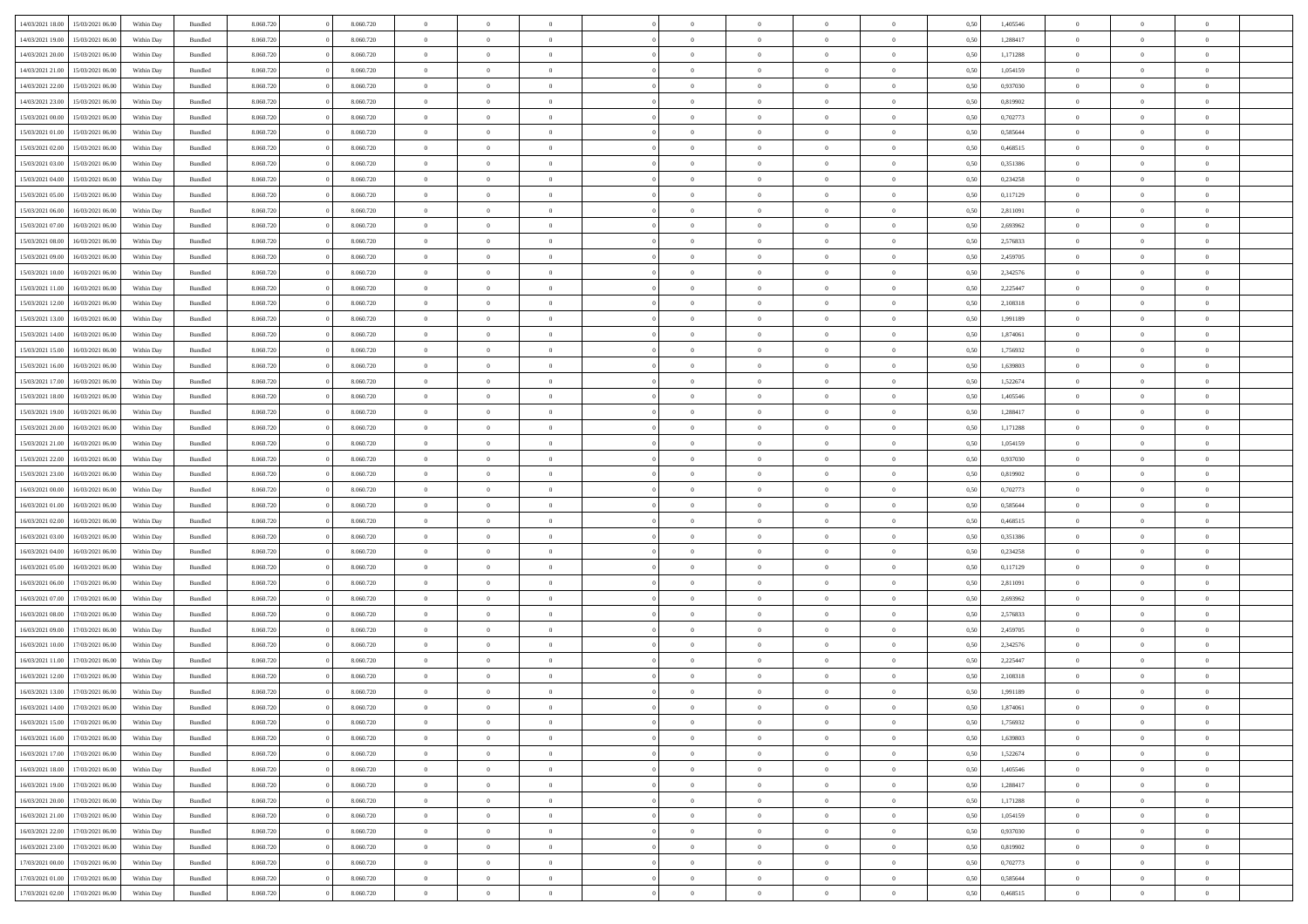| 17/03/2021 03:00 |                  |            |                    |           |           | $\overline{0}$ | $\Omega$       |                |                | $\Omega$       | $\theta$       | $\theta$       |      |          | $\theta$       |                | $\theta$       |  |
|------------------|------------------|------------|--------------------|-----------|-----------|----------------|----------------|----------------|----------------|----------------|----------------|----------------|------|----------|----------------|----------------|----------------|--|
|                  | 17/03/2021 06:00 | Within Day | Bundled            | 8.060.720 | 8.060.720 |                |                |                | $\Omega$       |                |                |                | 0.50 | 0,351386 |                | $\theta$       |                |  |
| 17/03/2021 04:00 | 17/03/2021 06:00 | Within Day | Bundled            | 8.060.720 | 8.060.720 | $\overline{0}$ | $\theta$       | $\overline{0}$ | $\overline{0}$ | $\bf{0}$       | $\overline{0}$ | $\bf{0}$       | 0,50 | 0,234258 | $\theta$       | $\theta$       | $\overline{0}$ |  |
| 17/03/2021 05:00 | 17/03/2021 06:00 | Within Day | Bundled            | 8.060.720 | 8.060.720 | $\overline{0}$ | $\overline{0}$ | $\overline{0}$ | $\bf{0}$       | $\bf{0}$       | $\bf{0}$       | $\bf{0}$       | 0,50 | 0,117129 | $\overline{0}$ | $\overline{0}$ | $\overline{0}$ |  |
| 17/03/2021 06:00 | 18/03/2021 06:00 | Within Dav | Bundled            | 8.060.720 | 8.060.720 | $\overline{0}$ | $\overline{0}$ | $\overline{0}$ | $\overline{0}$ | $\bf{0}$       | $\overline{0}$ | $\overline{0}$ | 0.50 | 2.811091 | $\theta$       | $\theta$       | $\overline{0}$ |  |
|                  |                  |            |                    |           |           |                |                |                |                |                |                |                |      |          |                |                |                |  |
| 17/03/2021 07:00 | 18/03/2021 06:00 | Within Day | Bundled            | 8.060.720 | 8.060.720 | $\overline{0}$ | $\theta$       | $\overline{0}$ | $\overline{0}$ | $\bf{0}$       | $\overline{0}$ | $\bf{0}$       | 0,50 | 2,693962 | $\theta$       | $\theta$       | $\overline{0}$ |  |
| 17/03/2021 08:00 | 18/03/2021 06:00 | Within Day | Bundled            | 8.060.720 | 8.060.720 | $\overline{0}$ | $\bf{0}$       | $\overline{0}$ | $\bf{0}$       | $\overline{0}$ | $\overline{0}$ | $\mathbf{0}$   | 0,50 | 2,576833 | $\overline{0}$ | $\overline{0}$ | $\bf{0}$       |  |
| 17/03/2021 09:00 | 18/03/2021 06:00 | Within Dav | Bundled            | 8.060.720 | 8.060.720 | $\overline{0}$ | $\overline{0}$ | $\overline{0}$ | $\overline{0}$ | $\overline{0}$ | $\overline{0}$ | $\overline{0}$ | 0.50 | 2,459705 | $\theta$       | $\overline{0}$ | $\overline{0}$ |  |
| 17/03/2021 10:00 | 18/03/2021 06:00 | Within Day | Bundled            | 8.060.720 | 8.060.720 | $\overline{0}$ | $\theta$       | $\overline{0}$ | $\overline{0}$ | $\bf{0}$       | $\overline{0}$ | $\bf{0}$       | 0,50 | 2,342576 | $\theta$       | $\theta$       | $\overline{0}$ |  |
| 17/03/2021 11:00 | 18/03/2021 06:00 | Within Day | Bundled            | 8.060.720 | 8.060.720 | $\overline{0}$ | $\overline{0}$ | $\overline{0}$ | $\bf{0}$       | $\bf{0}$       | $\bf{0}$       | $\bf{0}$       | 0,50 | 2,225447 | $\,0\,$        | $\overline{0}$ | $\overline{0}$ |  |
|                  |                  |            |                    |           |           |                |                |                |                |                |                |                |      |          |                |                |                |  |
| 17/03/2021 12:00 | 18/03/2021 06:00 | Within Dav | Bundled            | 8.060.720 | 8.060.720 | $\overline{0}$ | $\overline{0}$ | $\overline{0}$ | $\overline{0}$ | $\overline{0}$ | $\overline{0}$ | $\overline{0}$ | 0.50 | 2,108318 | $\theta$       | $\overline{0}$ | $\overline{0}$ |  |
| 17/03/2021 13:00 | 18/03/2021 06:00 | Within Day | Bundled            | 8.060.720 | 8.060.720 | $\overline{0}$ | $\theta$       | $\overline{0}$ | $\overline{0}$ | $\bf{0}$       | $\overline{0}$ | $\bf{0}$       | 0,50 | 1,991189 | $\,$ 0 $\,$    | $\theta$       | $\overline{0}$ |  |
| 17/03/2021 14:00 | 18/03/2021 06:00 | Within Day | Bundled            | 8.060.720 | 8.060.720 | $\overline{0}$ | $\overline{0}$ | $\overline{0}$ | $\bf{0}$       | $\bf{0}$       | $\bf{0}$       | $\bf{0}$       | 0,50 | 1,874061 | $\overline{0}$ | $\overline{0}$ | $\overline{0}$ |  |
| 17/03/2021 15:00 | 18/03/2021 06:00 | Within Dav | Bundled            | 8.060.720 | 8.060.720 | $\overline{0}$ | $\overline{0}$ | $\overline{0}$ | $\overline{0}$ | $\bf{0}$       | $\overline{0}$ | $\overline{0}$ | 0.50 | 1.756932 | $\theta$       | $\theta$       | $\overline{0}$ |  |
|                  |                  |            |                    |           |           | $\overline{0}$ | $\theta$       | $\overline{0}$ | $\overline{0}$ | $\bf{0}$       | $\overline{0}$ | $\overline{0}$ |      |          | $\theta$       | $\overline{0}$ | $\overline{0}$ |  |
| 17/03/2021 16:00 | 18/03/2021 06:00 | Within Day | Bundled            | 8.060.720 | 8.060.720 |                |                |                |                |                |                |                | 0,50 | 1,639803 |                |                |                |  |
| 17/03/2021 17:00 | 18/03/2021 06:00 | Within Day | Bundled            | 8.060.720 | 8.060.720 | $\overline{0}$ | $\bf{0}$       | $\overline{0}$ | $\bf{0}$       | $\overline{0}$ | $\overline{0}$ | $\mathbf{0}$   | 0,50 | 1,522674 | $\overline{0}$ | $\overline{0}$ | $\bf{0}$       |  |
| 17/03/2021 18:00 | 18/03/2021 06:00 | Within Dav | Bundled            | 8.060.720 | 8.060.720 | $\overline{0}$ | $\overline{0}$ | $\overline{0}$ | $\overline{0}$ | $\overline{0}$ | $\overline{0}$ | $\overline{0}$ | 0.50 | 1,405546 | $\theta$       | $\overline{0}$ | $\overline{0}$ |  |
| 17/03/2021 19:00 | 18/03/2021 06:00 | Within Day | Bundled            | 8.060.720 | 8.060.720 | $\overline{0}$ | $\theta$       | $\overline{0}$ | $\overline{0}$ | $\bf{0}$       | $\overline{0}$ | $\bf{0}$       | 0,50 | 1,288417 | $\theta$       | $\theta$       | $\overline{0}$ |  |
| 17/03/2021 20:00 | 18/03/2021 06:00 | Within Day | Bundled            | 8.060.720 | 8.060.720 | $\overline{0}$ | $\overline{0}$ | $\overline{0}$ | $\overline{0}$ | $\bf{0}$       | $\overline{0}$ | $\bf{0}$       | 0,50 | 1,171288 | $\,0\,$        | $\overline{0}$ | $\overline{0}$ |  |
|                  |                  |            |                    |           |           |                |                |                |                |                |                |                |      |          |                |                |                |  |
| 17/03/2021 21:00 | 18/03/2021 06:00 | Within Dav | Bundled            | 8.060.720 | 8.060.720 | $\overline{0}$ | $\overline{0}$ | $\overline{0}$ | $\overline{0}$ | $\overline{0}$ | $\overline{0}$ | $\overline{0}$ | 0.50 | 1,054159 | $\theta$       | $\overline{0}$ | $\overline{0}$ |  |
| 17/03/2021 22:00 | 18/03/2021 06:00 | Within Day | Bundled            | 8.060.720 | 8.060.720 | $\overline{0}$ | $\theta$       | $\overline{0}$ | $\overline{0}$ | $\bf{0}$       | $\overline{0}$ | $\bf{0}$       | 0,50 | 0,937030 | $\,$ 0 $\,$    | $\theta$       | $\overline{0}$ |  |
| 17/03/2021 23.00 | 18/03/2021 06:00 | Within Day | Bundled            | 8.060.720 | 8.060.720 | $\overline{0}$ | $\overline{0}$ | $\overline{0}$ | $\overline{0}$ | $\bf{0}$       | $\overline{0}$ | $\bf{0}$       | 0,50 | 0,819902 | $\bf{0}$       | $\overline{0}$ | $\overline{0}$ |  |
| 18/03/2021 00:00 | 18/03/2021 06:00 | Within Day | Bundled            | 8.060.720 | 8.060.720 | $\overline{0}$ | $\overline{0}$ | $\overline{0}$ | $\overline{0}$ | $\bf{0}$       | $\overline{0}$ | $\overline{0}$ | 0.50 | 0,702773 | $\theta$       | $\theta$       | $\overline{0}$ |  |
| 18/03/2021 01:00 | 18/03/2021 06:00 | Within Day | Bundled            | 8.060.720 | 8.060.720 | $\overline{0}$ | $\theta$       | $\overline{0}$ | $\overline{0}$ | $\bf{0}$       | $\overline{0}$ | $\bf{0}$       | 0,50 | 0,585644 | $\,$ 0 $\,$    | $\overline{0}$ | $\overline{0}$ |  |
|                  |                  |            |                    |           |           |                |                |                |                |                |                |                |      |          |                |                |                |  |
| 18/03/2021 02:00 | 18/03/2021 06:00 | Within Day | Bundled            | 8.060.720 | 8.060.720 | $\overline{0}$ | $\bf{0}$       | $\overline{0}$ | $\overline{0}$ | $\overline{0}$ | $\overline{0}$ | $\mathbf{0}$   | 0,50 | 0,468515 | $\overline{0}$ | $\overline{0}$ | $\bf{0}$       |  |
| 18/03/2021 03:00 | 18/03/2021 06:00 | Within Dav | Bundled            | 8.060.720 | 8.060.720 | $\overline{0}$ | $\overline{0}$ | $\overline{0}$ | $\overline{0}$ | $\overline{0}$ | $\overline{0}$ | $\overline{0}$ | 0.50 | 0,351386 | $\overline{0}$ | $\overline{0}$ | $\overline{0}$ |  |
| 18/03/2021 04:00 | 18/03/2021 06:00 | Within Day | Bundled            | 8.060.720 | 8.060.720 | $\overline{0}$ | $\theta$       | $\overline{0}$ | $\overline{0}$ | $\bf{0}$       | $\overline{0}$ | $\bf{0}$       | 0,50 | 0,234258 | $\theta$       | $\theta$       | $\overline{0}$ |  |
| 18/03/2021 05:00 | 18/03/2021 06:00 | Within Day | Bundled            | 8.060.720 | 8.060.720 | $\overline{0}$ | $\overline{0}$ | $\overline{0}$ | $\overline{0}$ | $\bf{0}$       | $\overline{0}$ | $\bf{0}$       | 0,50 | 0,117129 | $\,0\,$        | $\overline{0}$ | $\overline{0}$ |  |
| 18/03/2021 06:00 | 19/03/2021 06:00 |            | Bundled            | 8.060.720 | 8.060.720 | $\overline{0}$ | $\overline{0}$ | $\overline{0}$ | $\overline{0}$ | $\overline{0}$ | $\overline{0}$ | $\overline{0}$ | 0.50 | 2,811091 | $\theta$       | $\overline{0}$ | $\overline{0}$ |  |
|                  |                  | Within Day |                    |           |           |                |                |                |                |                |                |                |      |          |                |                |                |  |
| 18/03/2021 07:00 | 19/03/2021 06:00 | Within Day | Bundled            | 8.060.720 | 8.060.720 | $\overline{0}$ | $\theta$       | $\overline{0}$ | $\overline{0}$ | $\bf{0}$       | $\overline{0}$ | $\bf{0}$       | 0,50 | 2,693962 | $\,$ 0 $\,$    | $\overline{0}$ | $\overline{0}$ |  |
| 18/03/2021 08:00 | 19/03/2021 06:00 | Within Day | Bundled            | 8.060.720 | 8.060.720 | $\overline{0}$ | $\overline{0}$ | $\overline{0}$ | $\overline{0}$ | $\bf{0}$       | $\overline{0}$ | $\bf{0}$       | 0,50 | 2,576833 | $\overline{0}$ | $\overline{0}$ | $\overline{0}$ |  |
| 18/03/2021 09:00 | 19/03/2021 06:00 | Within Day | Bundled            | 8.060.720 | 8.060.720 | $\overline{0}$ | $\Omega$       | $\Omega$       | $\Omega$       | $\Omega$       | $\Omega$       | $\overline{0}$ | 0.50 | 2,459705 | $\,0\,$        | $\theta$       | $\theta$       |  |
| 18/03/2021 10:00 | 19/03/2021 06:00 | Within Day | Bundled            | 8.060.720 | 8.060.720 | $\overline{0}$ | $\theta$       | $\overline{0}$ | $\overline{0}$ | $\bf{0}$       | $\overline{0}$ | $\bf{0}$       | 0,50 | 2,342576 | $\theta$       | $\theta$       | $\overline{0}$ |  |
|                  |                  |            |                    |           |           |                |                |                |                |                |                |                |      |          |                |                |                |  |
| 18/03/2021 11:00 | 19/03/2021 06:00 | Within Day | Bundled            | 8.060.720 | 8.060.720 | $\overline{0}$ | $\overline{0}$ | $\overline{0}$ | $\overline{0}$ | $\bf{0}$       | $\overline{0}$ | $\mathbf{0}$   | 0,50 | 2,225447 | $\overline{0}$ | $\overline{0}$ | $\bf{0}$       |  |
| 18/03/2021 12:00 | 19/03/2021 06:00 | Within Day | Bundled            | 8.060.720 | 8.060.720 | $\overline{0}$ | $\Omega$       | $\Omega$       | $\Omega$       | $\bf{0}$       | $\overline{0}$ | $\overline{0}$ | 0.50 | 2,108318 | $\,0\,$        | $\theta$       | $\theta$       |  |
| 18/03/2021 13:00 | 19/03/2021 06:00 | Within Day | Bundled            | 8.060.720 | 8.060.720 | $\overline{0}$ | $\theta$       | $\overline{0}$ | $\overline{0}$ | $\bf{0}$       | $\overline{0}$ | $\bf{0}$       | 0,50 | 1,991189 | $\,$ 0 $\,$    | $\theta$       | $\overline{0}$ |  |
| 18/03/2021 14:00 | 19/03/2021 06:00 | Within Day | Bundled            | 8.060.720 | 8.060.720 | $\overline{0}$ | $\overline{0}$ | $\overline{0}$ | $\overline{0}$ | $\bf{0}$       | $\overline{0}$ | $\bf{0}$       | 0,50 | 1,874061 | $\,0\,$        | $\overline{0}$ | $\overline{0}$ |  |
| 18/03/2021 15:00 | 19/03/2021 06:00 | Within Day | Bundled            | 8.060.720 | 8.060.720 | $\overline{0}$ | $\Omega$       | $\Omega$       | $\Omega$       | $\theta$       | $\theta$       | $\overline{0}$ | 0.50 | 1,756932 | $\theta$       | $\theta$       | $\theta$       |  |
|                  |                  |            |                    |           |           |                |                |                |                |                |                |                |      |          |                |                |                |  |
| 18/03/2021 16:00 | 19/03/2021 06:00 | Within Day | Bundled            | 8.060.720 | 8.060.720 | $\overline{0}$ | $\theta$       | $\overline{0}$ | $\overline{0}$ | $\bf{0}$       | $\overline{0}$ | $\bf{0}$       | 0,50 | 1,639803 | $\,$ 0 $\,$    | $\overline{0}$ | $\overline{0}$ |  |
| 18/03/2021 17:00 | 19/03/2021 06:00 | Within Day | Bundled            | 8.060.720 | 8.060.720 | $\overline{0}$ | $\overline{0}$ | $\overline{0}$ | $\bf{0}$       | $\bf{0}$       | $\bf{0}$       | $\bf{0}$       | 0,50 | 1,522674 | $\overline{0}$ | $\overline{0}$ | $\overline{0}$ |  |
| 18/03/2021 18:00 | 19/03/2021 06:00 | Within Day | Bundled            | 8.060.720 | 8.060.720 | $\overline{0}$ | $\Omega$       | $\Omega$       | $\Omega$       | $\Omega$       | $\overline{0}$ | $\overline{0}$ | 0.50 | 1,405546 | $\,0\,$        | $\theta$       | $\theta$       |  |
| 18/03/2021 19:00 | 19/03/2021 06:00 | Within Day | Bundled            | 8.060.720 | 8.060.720 | $\overline{0}$ | $\theta$       | $\overline{0}$ | $\overline{0}$ | $\bf{0}$       | $\overline{0}$ | $\bf{0}$       | 0,50 | 1,288417 | $\,$ 0 $\,$    | $\overline{0}$ | $\overline{0}$ |  |
| 18/03/2021 20:00 | 19/03/2021 06:00 | Within Day | Bundled            | 8.060.720 | 8.060.720 | $\overline{0}$ | $\overline{0}$ | $\overline{0}$ | $\bf{0}$       | $\bf{0}$       | $\bf{0}$       | $\mathbf{0}$   | 0,50 | 1,171288 | $\overline{0}$ | $\overline{0}$ | $\bf{0}$       |  |
|                  |                  |            |                    |           |           |                |                |                |                |                |                |                |      |          |                |                |                |  |
| 18/03/2021 21:00 | 19/03/2021 06:00 | Within Day | Bundled            | 8.060.720 | 8.060.720 | $\overline{0}$ | $\Omega$       | $\Omega$       | $\Omega$       | $\Omega$       | $\Omega$       | $\overline{0}$ | 0.50 | 1,054159 | $\theta$       | $\theta$       | $\theta$       |  |
| 18/03/2021 22:00 | 19/03/2021 06:00 | Within Day | Bundled            | 8.060.720 | 8.060.720 | $\overline{0}$ | $\overline{0}$ | $\overline{0}$ | $\bf{0}$       | $\,$ 0         | $\bf{0}$       | $\bf{0}$       | 0,50 | 0,937030 | $\,0\,$        | $\,$ 0 $\,$    | $\overline{0}$ |  |
| 18/03/2021 23:00 | 19/03/2021 06:00 | Within Day | $\mathbf B$ undled | 8.060.720 | 8.060.720 | $\bf{0}$       | $\bf{0}$       |                |                | $\bf{0}$       |                |                | 0,50 | 0,819902 | $\bf{0}$       | $\overline{0}$ |                |  |
| 19/03/2021 00:00 | 19/03/2021 06:00 | Within Day | Bundled            | 8.060.720 | 8.060.720 | $\overline{0}$ | $\overline{0}$ | $\overline{0}$ | $\Omega$       | $\overline{0}$ | $\overline{0}$ | $\overline{0}$ | 0.50 | 0,702773 | $\theta$       | $\theta$       | $\theta$       |  |
| 19/03/2021 01:00 | 19/03/2021 06:00 | Within Day | Bundled            | 8.060.720 | 8.060.720 | $\overline{0}$ | $\,$ 0         | $\overline{0}$ | $\bf{0}$       | $\,$ 0 $\,$    | $\overline{0}$ | $\mathbf{0}$   | 0,50 | 0,585644 | $\,$ 0 $\,$    | $\,$ 0 $\,$    | $\,$ 0         |  |
|                  |                  |            |                    |           |           |                |                |                |                |                |                |                |      |          |                |                |                |  |
| 19/03/2021 02:00 | 19/03/2021 06:00 | Within Day | Bundled            | 8.060.720 | 8.060.720 | $\overline{0}$ | $\overline{0}$ | $\overline{0}$ | $\overline{0}$ | $\overline{0}$ | $\overline{0}$ | $\mathbf{0}$   | 0,50 | 0,468515 | $\overline{0}$ | $\bf{0}$       | $\bf{0}$       |  |
| 19/03/2021 03:00 | 19/03/2021 06:00 | Within Day | Bundled            | 8.060.720 | 8.060.720 | $\overline{0}$ | $\overline{0}$ | $\overline{0}$ | $\Omega$       | $\overline{0}$ | $\overline{0}$ | $\overline{0}$ | 0,50 | 0,351386 | $\overline{0}$ | $\theta$       | $\overline{0}$ |  |
| 19/03/2021 04:00 | 19/03/2021 06:00 | Within Day | Bundled            | 8.060.720 | 8.060.720 | $\overline{0}$ | $\,$ 0         | $\overline{0}$ | $\overline{0}$ | $\,$ 0 $\,$    | $\overline{0}$ | $\mathbf{0}$   | 0,50 | 0,234258 | $\,$ 0 $\,$    | $\overline{0}$ | $\overline{0}$ |  |
| 19/03/2021 05:00 | 19/03/2021 06:00 | Within Day | Bundled            | 8.060.720 | 8.060.720 | $\overline{0}$ | $\overline{0}$ | $\overline{0}$ | $\overline{0}$ | $\overline{0}$ | $\overline{0}$ | $\mathbf{0}$   | 0,50 | 0,117129 | $\overline{0}$ | $\overline{0}$ | $\bf{0}$       |  |
|                  |                  |            |                    |           |           |                |                |                |                |                |                |                |      |          |                |                |                |  |
| 19/03/2021 06:00 | 20/03/2021 06:00 | Within Day | Bundled            | 8.060.720 | 8.060.720 | $\overline{0}$ | $\overline{0}$ | $\overline{0}$ | $\Omega$       | $\overline{0}$ | $\overline{0}$ | $\bf{0}$       | 0.50 | 2,811091 | $\overline{0}$ | $\theta$       | $\overline{0}$ |  |
| 19/03/2021 07:00 | 20/03/2021 06:00 | Within Day | Bundled            | 8.060.720 | 8.060.720 | $\overline{0}$ | $\,$ 0         | $\overline{0}$ | $\bf{0}$       | $\bf{0}$       | $\bf{0}$       | $\bf{0}$       | 0,50 | 2,693962 | $\,$ 0 $\,$    | $\overline{0}$ | $\overline{0}$ |  |
| 19/03/2021 08:00 | 20/03/2021 06:00 | Within Day | Bundled            | 8.060.720 | 8.060.720 | $\overline{0}$ | $\bf{0}$       | $\overline{0}$ | $\overline{0}$ | $\overline{0}$ | $\overline{0}$ | $\mathbf{0}$   | 0,50 | 2,576833 | $\overline{0}$ | $\overline{0}$ | $\bf{0}$       |  |
| 19/03/2021 09:00 | 20/03/2021 06:00 | Within Day | Bundled            | 8.060.720 | 8.060.720 | $\overline{0}$ | $\overline{0}$ | $\overline{0}$ | $\Omega$       | $\overline{0}$ | $\overline{0}$ | $\bf{0}$       | 0.50 | 2,459705 | $\overline{0}$ | $\overline{0}$ | $\overline{0}$ |  |
| 19/03/2021 10:00 | 20/03/2021 06:00 | Within Day | Bundled            | 8.060.720 | 8.060.720 | $\overline{0}$ | $\bf{0}$       | $\overline{0}$ | $\bf{0}$       | $\bf{0}$       | $\bf{0}$       | $\mathbf{0}$   | 0,50 | 2,342576 | $\,$ 0 $\,$    | $\,$ 0 $\,$    | $\bf{0}$       |  |
|                  |                  |            |                    |           |           |                |                |                |                |                |                |                |      |          |                |                |                |  |
| 19/03/2021 11:00 | 20/03/2021 06:00 | Within Day | Bundled            | 8.060.720 | 8.060.720 | $\overline{0}$ | $\overline{0}$ | $\overline{0}$ | $\overline{0}$ | $\overline{0}$ | $\bf{0}$       | $\mathbf{0}$   | 0,50 | 2,225447 | $\overline{0}$ | $\bf{0}$       | $\bf{0}$       |  |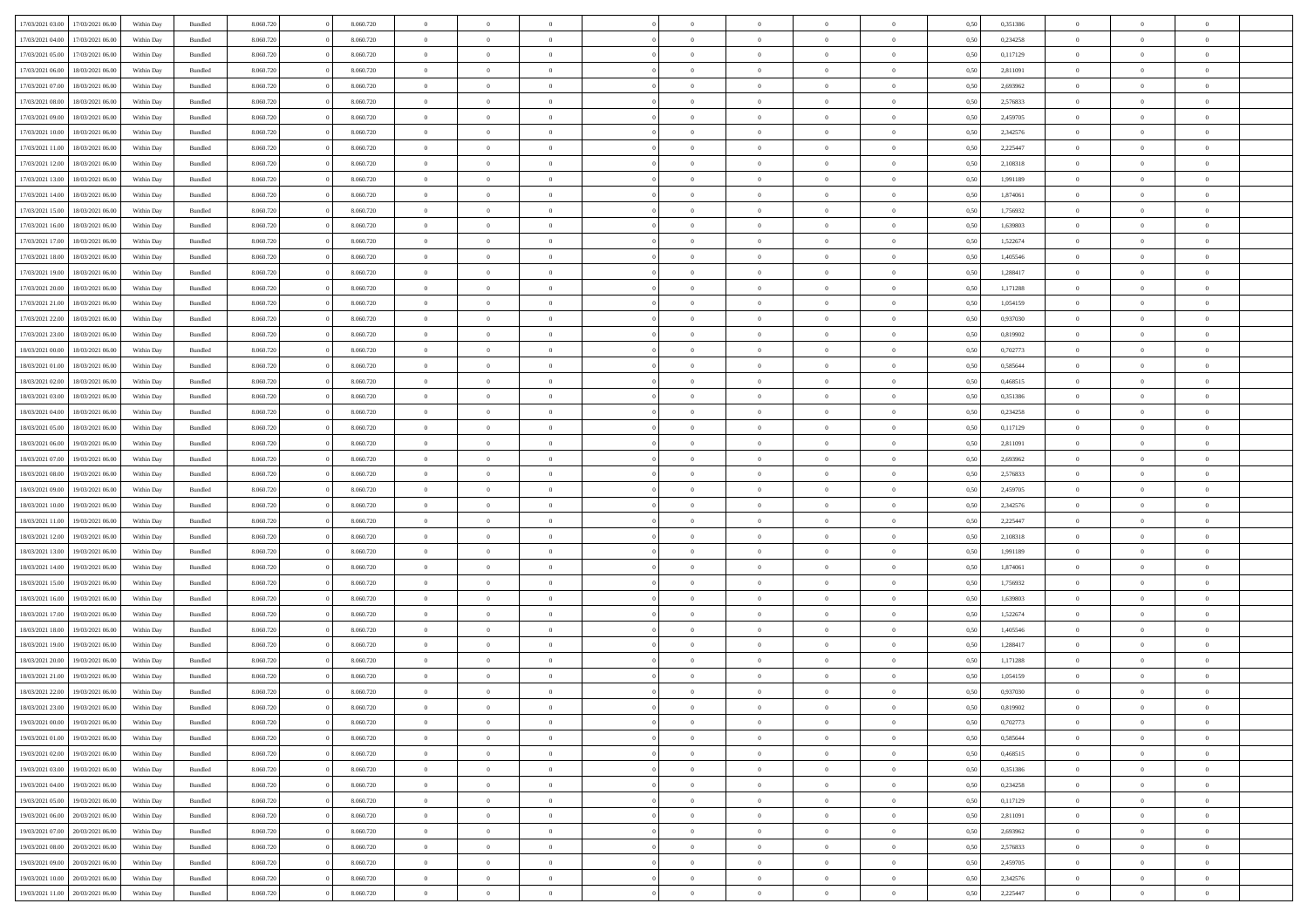| 19/03/2021 12:00                  | 20/03/2021 06:00 | Within Day | Bundled            | 8.060.720 |     | 8.060.720 | $\overline{0}$ | $\Omega$       |                | $\Omega$       | $\Omega$       | $\theta$       | $\theta$       | 0.50 | 2,108318 | $\theta$       | $\theta$       | $\theta$       |  |
|-----------------------------------|------------------|------------|--------------------|-----------|-----|-----------|----------------|----------------|----------------|----------------|----------------|----------------|----------------|------|----------|----------------|----------------|----------------|--|
| 19/03/2021 13:00                  | 20/03/2021 06:00 | Within Day | Bundled            | 8.060.720 |     | 8.060.720 | $\overline{0}$ | $\theta$       | $\overline{0}$ | $\overline{0}$ | $\bf{0}$       | $\overline{0}$ | $\overline{0}$ | 0,50 | 1,991189 | $\theta$       | $\theta$       | $\overline{0}$ |  |
| 19/03/2021 14:00                  | 20/03/2021 06:00 | Within Day | Bundled            | 8.060.720 |     | 8.060.720 | $\overline{0}$ | $\overline{0}$ | $\overline{0}$ | $\bf{0}$       | $\bf{0}$       | $\bf{0}$       | $\bf{0}$       | 0,50 | 1,874061 | $\overline{0}$ | $\overline{0}$ | $\overline{0}$ |  |
| 19/03/2021 15:00                  | 20/03/2021 06:00 | Within Dav | Bundled            | 8.060.720 |     | 8.060.720 | $\overline{0}$ | $\overline{0}$ | $\overline{0}$ | $\overline{0}$ | $\bf{0}$       | $\overline{0}$ | $\overline{0}$ | 0.50 | 1.756932 | $\theta$       | $\theta$       | $\overline{0}$ |  |
| 19/03/2021 16:00                  | 20/03/2021 06:00 | Within Day | Bundled            | 8.060.720 |     | 8.060.720 | $\overline{0}$ | $\theta$       | $\overline{0}$ | $\overline{0}$ | $\bf{0}$       | $\overline{0}$ | $\bf{0}$       | 0,50 | 1,639803 | $\theta$       | $\theta$       | $\overline{0}$ |  |
|                                   |                  |            |                    |           |     |           |                |                |                |                |                |                |                |      |          |                |                |                |  |
| 19/03/2021 17:00                  | 20/03/2021 06:00 | Within Day | Bundled            | 8.060.720 |     | 8.060.720 | $\overline{0}$ | $\bf{0}$       | $\overline{0}$ | $\bf{0}$       | $\overline{0}$ | $\overline{0}$ | $\mathbf{0}$   | 0,50 | 1,522674 | $\overline{0}$ | $\overline{0}$ | $\bf{0}$       |  |
| 19/03/2021 18:00                  | 20/03/2021 06:00 | Within Dav | Bundled            | 8.060.720 |     | 8.060.720 | $\overline{0}$ | $\overline{0}$ | $\overline{0}$ | $\overline{0}$ | $\overline{0}$ | $\overline{0}$ | $\overline{0}$ | 0.50 | 1,405546 | $\theta$       | $\overline{0}$ | $\overline{0}$ |  |
| 19/03/2021 19:00                  | 20/03/2021 06:00 | Within Day | Bundled            | 8.060.720 |     | 8.060.720 | $\overline{0}$ | $\theta$       | $\overline{0}$ | $\overline{0}$ | $\bf{0}$       | $\overline{0}$ | $\bf{0}$       | 0,50 | 1,288417 | $\theta$       | $\theta$       | $\overline{0}$ |  |
| 19/03/2021 20:00                  | 20/03/2021 06:00 | Within Day | Bundled            | 8.060.720 |     | 8.060.720 | $\overline{0}$ | $\overline{0}$ | $\overline{0}$ | $\bf{0}$       | $\bf{0}$       | $\bf{0}$       | $\bf{0}$       | 0,50 | 1,171288 | $\,0\,$        | $\overline{0}$ | $\overline{0}$ |  |
| 19/03/2021 21:00                  | 20/03/2021 06:00 | Within Dav | Bundled            | 8.060.720 |     | 8.060.720 | $\overline{0}$ | $\overline{0}$ | $\overline{0}$ | $\overline{0}$ | $\overline{0}$ | $\overline{0}$ | $\overline{0}$ | 0.50 | 1,054159 | $\theta$       | $\overline{0}$ | $\overline{0}$ |  |
| 19/03/2021 22:00                  | 20/03/2021 06:00 | Within Day | Bundled            | 8.060.720 |     | 8.060.720 | $\overline{0}$ | $\theta$       | $\overline{0}$ | $\overline{0}$ | $\bf{0}$       | $\overline{0}$ | $\bf{0}$       | 0,50 | 0,937030 | $\theta$       | $\theta$       | $\overline{0}$ |  |
|                                   |                  |            |                    |           |     |           |                |                |                |                |                |                |                |      |          |                |                |                |  |
| 19/03/2021 23:00                  | 20/03/2021 06:00 | Within Day | Bundled            | 8.060.720 |     | 8.060.720 | $\overline{0}$ | $\overline{0}$ | $\overline{0}$ | $\bf{0}$       | $\bf{0}$       | $\bf{0}$       | $\bf{0}$       | 0,50 | 0,819902 | $\overline{0}$ | $\overline{0}$ | $\overline{0}$ |  |
| 20/03/2021 00:00                  | 20/03/2021 06:00 | Within Dav | Bundled            | 8.060.720 |     | 8.060.720 | $\overline{0}$ | $\overline{0}$ | $\overline{0}$ | $\overline{0}$ | $\bf{0}$       | $\overline{0}$ | $\overline{0}$ | 0.50 | 0,702773 | $\theta$       | $\theta$       | $\overline{0}$ |  |
| 20/03/2021 01:00                  | 20/03/2021 06:00 | Within Day | Bundled            | 8.060.720 |     | 8.060.720 | $\overline{0}$ | $\theta$       | $\overline{0}$ | $\overline{0}$ | $\bf{0}$       | $\overline{0}$ | $\overline{0}$ | 0,50 | 0,585644 | $\theta$       | $\overline{0}$ | $\overline{0}$ |  |
| 20/03/2021 02:00                  | 20/03/2021 06:00 | Within Day | Bundled            | 8.060.720 |     | 8.060.720 | $\overline{0}$ | $\overline{0}$ | $\overline{0}$ | $\bf{0}$       | $\overline{0}$ | $\overline{0}$ | $\mathbf{0}$   | 0,50 | 0,468515 | $\overline{0}$ | $\overline{0}$ | $\bf{0}$       |  |
| 20/03/2021 03:00                  | 20/03/2021 06:00 | Within Dav | Bundled            | 8.060.720 |     | 8.060.720 | $\overline{0}$ | $\overline{0}$ | $\overline{0}$ | $\overline{0}$ | $\overline{0}$ | $\overline{0}$ | $\overline{0}$ | 0.50 | 0,351386 | $\theta$       | $\overline{0}$ | $\overline{0}$ |  |
| 20/03/2021 04:00                  | 20/03/2021 06:00 | Within Day | Bundled            | 8.060.720 |     | 8.060.720 | $\overline{0}$ | $\theta$       | $\overline{0}$ | $\overline{0}$ | $\bf{0}$       | $\overline{0}$ | $\bf{0}$       | 0,50 | 0,234258 | $\theta$       | $\theta$       | $\overline{0}$ |  |
| 20/03/2021 05:00                  | 20/03/2021 06:00 | Within Day | Bundled            | 8.060.720 |     | 8.060.720 | $\overline{0}$ | $\overline{0}$ | $\overline{0}$ | $\bf{0}$       | $\bf{0}$       | $\bf{0}$       | $\bf{0}$       | 0,50 | 0,117129 | $\bf{0}$       | $\overline{0}$ | $\overline{0}$ |  |
| 20/03/2021 06:00                  | 21/03/2021 06:00 | Within Dav | Bundled            | 8.060.720 |     | 8.059.720 | $\overline{0}$ | $\overline{0}$ | $\overline{0}$ | $\overline{0}$ | $\overline{0}$ | $\overline{0}$ | $\overline{0}$ | 0.50 | 2,811091 | $\theta$       | $\overline{0}$ | $\overline{0}$ |  |
|                                   |                  |            |                    |           | 999 |           |                |                |                |                |                |                |                |      |          |                |                |                |  |
| 20/03/2021 07:00                  | 21/03/2021 06:00 | Within Day | Bundled            | 8.060.720 | 999 | 8.059.720 | $\overline{0}$ | $\theta$       | $\overline{0}$ | $\overline{0}$ | $\bf{0}$       | $\overline{0}$ | $\bf{0}$       | 0,50 | 2,693962 | $\,$ 0 $\,$    | $\theta$       | $\overline{0}$ |  |
| 20/03/2021 08:00                  | 21/03/2021 06:00 | Within Day | Bundled            | 8.060.720 | 999 | 8.059.720 | $\overline{0}$ | $\overline{0}$ | $\overline{0}$ | $\bf{0}$       | $\bf{0}$       | $\bf{0}$       | $\bf{0}$       | 0,50 | 2,576833 | $\bf{0}$       | $\overline{0}$ | $\overline{0}$ |  |
| 20/03/2021 09:00                  | 21/03/2021 06:00 | Within Dav | Bundled            | 8.060.720 | 999 | 8.059.720 | $\overline{0}$ | $\overline{0}$ | $\overline{0}$ | $\overline{0}$ | $\bf{0}$       | $\overline{0}$ | $\overline{0}$ | 0.50 | 2,459705 | $\theta$       | $\overline{0}$ | $\overline{0}$ |  |
| 20/03/2021 10:00                  | 21/03/2021 06:00 | Within Day | Bundled            | 8.060.720 | 999 | 8.059.720 | $\overline{0}$ | $\theta$       | $\overline{0}$ | $\overline{0}$ | $\bf{0}$       | $\overline{0}$ | $\bf{0}$       | 0,50 | 2,342576 | $\,$ 0 $\,$    | $\overline{0}$ | $\overline{0}$ |  |
| 20/03/2021 11:00                  | 21/03/2021 06:00 | Within Day | Bundled            | 8.060.720 | 999 | 8.059.720 | $\overline{0}$ | $\bf{0}$       | $\overline{0}$ | $\bf{0}$       | $\overline{0}$ | $\overline{0}$ | $\mathbf{0}$   | 0,50 | 2,225447 | $\overline{0}$ | $\overline{0}$ | $\bf{0}$       |  |
| 20/03/2021 12:00                  | 21/03/2021 06:00 | Within Dav | Bundled            | 8.060.720 | 999 | 8.059.720 | $\overline{0}$ | $\overline{0}$ | $\overline{0}$ | $\overline{0}$ | $\overline{0}$ | $\overline{0}$ | $\overline{0}$ | 0.50 | 2,108318 | $\overline{0}$ | $\overline{0}$ | $\overline{0}$ |  |
|                                   |                  |            |                    |           |     |           | $\overline{0}$ | $\theta$       | $\overline{0}$ |                | $\bf{0}$       | $\overline{0}$ |                |      |          | $\theta$       | $\theta$       | $\overline{0}$ |  |
| 20/03/2021 13:00                  | 21/03/2021 06:00 | Within Day | Bundled            | 8.060.720 | 999 | 8.059.720 |                |                |                | $\overline{0}$ |                |                | $\bf{0}$       | 0,50 | 1,991189 |                |                |                |  |
| 20/03/2021 14:00                  | 21/03/2021 06:00 | Within Day | Bundled            | 8.060.720 | 999 | 8.059.720 | $\overline{0}$ | $\overline{0}$ | $\overline{0}$ | $\bf{0}$       | $\bf{0}$       | $\bf{0}$       | $\bf{0}$       | 0,50 | 1,874061 | $\,0\,$        | $\overline{0}$ | $\overline{0}$ |  |
| 20/03/2021 15:00                  | 21/03/2021 06:00 | Within Day | Bundled            | 8.060.720 | 999 | 8.059.720 | $\overline{0}$ | $\overline{0}$ | $\overline{0}$ | $\overline{0}$ | $\overline{0}$ | $\overline{0}$ | $\overline{0}$ | 0.50 | 1,756932 | $\theta$       | $\overline{0}$ | $\overline{0}$ |  |
| 20/03/2021 16:00                  | 21/03/2021 06:00 | Within Day | Bundled            | 8.060.720 | 999 | 8.059.720 | $\overline{0}$ | $\theta$       | $\overline{0}$ | $\overline{0}$ | $\bf{0}$       | $\overline{0}$ | $\bf{0}$       | 0,50 | 1,639803 | $\,$ 0 $\,$    | $\overline{0}$ | $\overline{0}$ |  |
| 20/03/2021 17:00                  | 21/03/2021 06:00 | Within Day | Bundled            | 8.060.720 | 999 | 8.059.720 | $\overline{0}$ | $\overline{0}$ | $\overline{0}$ | $\bf{0}$       | $\bf{0}$       | $\bf{0}$       | $\bf{0}$       | 0,50 | 1,522674 | $\overline{0}$ | $\overline{0}$ | $\overline{0}$ |  |
| 20/03/2021 18:00                  | 21/03/2021 06:00 | Within Day | Bundled            | 8.060.720 | 999 | 8.059.720 | $\overline{0}$ | $\Omega$       | $\Omega$       | $\Omega$       | $\Omega$       | $\Omega$       | $\overline{0}$ | 0.50 | 1,405546 | $\,0\,$        | $\theta$       | $\theta$       |  |
| 20/03/2021 19:00                  | 21/03/2021 06:00 | Within Day | Bundled            | 8.060.720 | 999 | 8.059.720 | $\overline{0}$ | $\theta$       | $\overline{0}$ | $\overline{0}$ | $\bf{0}$       | $\overline{0}$ | $\bf{0}$       | 0,50 | 1,288417 | $\,$ 0 $\,$    | $\theta$       | $\overline{0}$ |  |
|                                   |                  |            |                    |           |     |           |                |                |                |                |                |                |                |      |          |                |                |                |  |
| 20/03/2021 20:00                  | 21/03/2021 06:00 | Within Day | Bundled            | 8.060.720 | 999 | 8.059.720 | $\overline{0}$ | $\overline{0}$ | $\overline{0}$ | $\bf{0}$       | $\bf{0}$       | $\overline{0}$ | $\mathbf{0}$   | 0,50 | 1,171288 | $\overline{0}$ | $\overline{0}$ | $\bf{0}$       |  |
| 20/03/2021 21:00                  | 21/03/2021 06:00 | Within Day | Bundled            | 8.060.720 | 999 | 8.059.720 | $\overline{0}$ | $\Omega$       | $\Omega$       | $\Omega$       | $\bf{0}$       | $\overline{0}$ | $\overline{0}$ | 0.50 | 1,054159 | $\,0\,$        | $\theta$       | $\theta$       |  |
| 20/03/2021 22:00                  | 21/03/2021 06:00 | Within Day | Bundled            | 8.060.720 | 999 | 8.059.720 | $\overline{0}$ | $\theta$       | $\overline{0}$ | $\overline{0}$ | $\bf{0}$       | $\overline{0}$ | $\bf{0}$       | 0,50 | 0,937030 | $\theta$       | $\theta$       | $\overline{0}$ |  |
| 20/03/2021 23:00                  | 21/03/2021 06:00 | Within Day | Bundled            | 8.060.720 | 999 | 8.059.720 | $\overline{0}$ | $\overline{0}$ | $\overline{0}$ | $\bf{0}$       | $\bf{0}$       | $\bf{0}$       | $\bf{0}$       | 0,50 | 0,819902 | $\,0\,$        | $\overline{0}$ | $\overline{0}$ |  |
| 21/03/2021 00:00                  | 21/03/2021 06:00 | Within Day | Bundled            | 8.060.720 | 999 | 8.059.720 | $\overline{0}$ | $\Omega$       | $\Omega$       | $\Omega$       | $\theta$       | $\theta$       | $\overline{0}$ | 0.50 | 0,702773 | $\theta$       | $\theta$       | $\theta$       |  |
| 21/03/2021 01:00                  | 21/03/2021 06:00 | Within Day | Bundled            | 8.060.720 | 999 | 8.059.720 | $\overline{0}$ | $\theta$       | $\overline{0}$ | $\overline{0}$ | $\bf{0}$       | $\overline{0}$ | $\bf{0}$       | 0,50 | 0,585644 | $\,$ 0 $\,$    | $\overline{0}$ | $\overline{0}$ |  |
| 21/03/2021 02:00                  | 21/03/2021 06:00 | Within Day | Bundled            | 8.060.720 | 999 | 8.059.720 | $\overline{0}$ | $\overline{0}$ | $\overline{0}$ | $\bf{0}$       | $\bf{0}$       | $\bf{0}$       | $\bf{0}$       | 0,50 | 0,468515 | $\bf{0}$       | $\overline{0}$ | $\overline{0}$ |  |
| 21/03/2021 03:00                  | 21/03/2021 06:00 |            |                    | 8.060.720 | 999 | 8.059.720 | $\overline{0}$ | $\Omega$       | $\Omega$       | $\Omega$       | $\Omega$       | $\overline{0}$ | $\overline{0}$ | 0.50 | 0,351386 | $\,0\,$        | $\theta$       | $\theta$       |  |
|                                   |                  | Within Day | Bundled            |           |     |           |                |                |                |                |                |                |                |      |          |                |                |                |  |
| 21/03/2021 04:00                  | 21/03/2021 06:00 | Within Day | Bundled            | 8.060.720 | 999 | 8.059.720 | $\overline{0}$ | $\theta$       | $\overline{0}$ | $\overline{0}$ | $\bf{0}$       | $\overline{0}$ | $\bf{0}$       | 0,50 | 0,234258 | $\,$ 0 $\,$    | $\overline{0}$ | $\overline{0}$ |  |
| 21/03/2021 05:00                  | 21/03/2021 06:00 | Within Day | Bundled            | 8.060.720 | 999 | 8.059.720 | $\overline{0}$ | $\overline{0}$ | $\overline{0}$ | $\bf{0}$       | $\bf{0}$       | $\bf{0}$       | $\mathbf{0}$   | 0,50 | 0,117129 | $\bf{0}$       | $\overline{0}$ | $\bf{0}$       |  |
| 21/03/2021 06:00                  | 22/03/2021 06:00 | Within Day | Bundled            | 8.060.720 |     | 8.060.720 | $\overline{0}$ | $\Omega$       | $\Omega$       | $\Omega$       | $\Omega$       | $\Omega$       | $\overline{0}$ | 0.50 | 2,811091 | $\theta$       | $\theta$       | $\theta$       |  |
| 21/03/2021 07:00 22/03/2021 06:00 |                  | Within Day | Bundled            | 8.060.720 |     | 8.060.720 | $\overline{0}$ | $\overline{0}$ | $\overline{0}$ | $\bf{0}$       | $\,$ 0         | $\bf{0}$       | $\bf{0}$       | 0,50 | 2,693962 | $\,0\,$        | $\,$ 0 $\,$    | $\overline{0}$ |  |
| 21/03/2021 08:00 22/03/2021 06:00 |                  | Within Day | $\mathbf B$ undled | 8.060.720 |     | 8.060.720 | $\bf{0}$       | $\bf{0}$       |                |                |                |                |                | 0,50 | 2,576833 | $\bf{0}$       | $\overline{0}$ |                |  |
| 21/03/2021 09:00                  | 22/03/2021 06:00 | Within Day | Bundled            | 8.060.720 |     | 8.060.720 | $\overline{0}$ | $\overline{0}$ | $\overline{0}$ | $\Omega$       | $\overline{0}$ | $\overline{0}$ | $\overline{0}$ | 0.50 | 2,459705 | $\theta$       | $\theta$       | $\theta$       |  |
| 21/03/2021 11:00                  | 22/03/2021 06:00 | Within Day | Bundled            | 8.060.720 |     | 8.060.720 | $\overline{0}$ | $\,$ 0         | $\overline{0}$ | $\bf{0}$       | $\,$ 0 $\,$    | $\overline{0}$ | $\mathbf{0}$   | 0,50 | 2,225447 | $\,$ 0 $\,$    | $\,$ 0 $\,$    | $\,$ 0         |  |
|                                   |                  |            |                    |           |     |           |                |                |                |                |                |                |                |      |          |                |                |                |  |
| 21/03/2021 12:00                  | 22/03/2021 06:00 | Within Day | Bundled            | 8.060.720 |     | 8.060.720 | $\overline{0}$ | $\overline{0}$ | $\overline{0}$ | $\overline{0}$ | $\overline{0}$ | $\overline{0}$ | $\mathbf{0}$   | 0,50 | 2,108318 | $\overline{0}$ | $\bf{0}$       | $\bf{0}$       |  |
| 21/03/2021 13:00                  | 22/03/2021 06:00 | Within Day | Bundled            | 8.060.720 |     | 8.060.720 | $\overline{0}$ | $\overline{0}$ | $\overline{0}$ | $\Omega$       | $\overline{0}$ | $\overline{0}$ | $\overline{0}$ | 0,50 | 1,991189 | $\overline{0}$ | $\theta$       | $\overline{0}$ |  |
| 21/03/2021 14:00                  | 22/03/2021 06:00 | Within Day | Bundled            | 8.060.720 |     | 8.060.720 | $\overline{0}$ | $\,$ 0         | $\overline{0}$ | $\overline{0}$ | $\,$ 0 $\,$    | $\overline{0}$ | $\mathbf{0}$   | 0,50 | 1,874061 | $\,$ 0 $\,$    | $\overline{0}$ | $\overline{0}$ |  |
| 21/03/2021 15:00                  | 22/03/2021 06:00 | Within Day | Bundled            | 8.060.720 |     | 8.060.720 | $\overline{0}$ | $\overline{0}$ | $\overline{0}$ | $\overline{0}$ | $\overline{0}$ | $\overline{0}$ | $\mathbf{0}$   | 0,50 | 1,756932 | $\overline{0}$ | $\overline{0}$ | $\bf{0}$       |  |
| 21/03/2021 16:00                  | 22/03/2021 06:00 | Within Day | Bundled            | 8.060.720 |     | 8.060.720 | $\overline{0}$ | $\overline{0}$ | $\overline{0}$ | $\Omega$       | $\overline{0}$ | $\overline{0}$ | $\bf{0}$       | 0.50 | 1,639803 | $\overline{0}$ | $\theta$       | $\overline{0}$ |  |
| 21/03/2021 17:00                  | 22/03/2021 06:00 | Within Day | Bundled            | 8.060.720 |     | 8.060.720 | $\overline{0}$ | $\,$ 0         | $\overline{0}$ | $\bf{0}$       | $\bf{0}$       | $\bf{0}$       | $\bf{0}$       | 0,50 | 1,522674 | $\,$ 0 $\,$    | $\overline{0}$ | $\overline{0}$ |  |
| 21/03/2021 18:00                  | 22/03/2021 06:00 | Within Day | Bundled            | 8.060.720 |     | 8.060.720 | $\overline{0}$ | $\bf{0}$       | $\overline{0}$ | $\overline{0}$ | $\overline{0}$ | $\overline{0}$ | $\mathbf{0}$   | 0,50 | 1,405546 | $\overline{0}$ | $\overline{0}$ | $\bf{0}$       |  |
| 21/03/2021 19:00                  |                  |            |                    |           |     |           | $\overline{0}$ | $\overline{0}$ | $\overline{0}$ | $\Omega$       | $\overline{0}$ | $\overline{0}$ |                | 0.50 |          | $\overline{0}$ | $\overline{0}$ | $\overline{0}$ |  |
|                                   | 22/03/2021 06:00 | Within Day | Bundled            | 8.060.720 |     | 8.060.720 |                |                |                |                |                |                | $\overline{0}$ |      | 1,288417 |                |                |                |  |
| 21/03/2021 20:00                  | 22/03/2021 06:00 | Within Day | Bundled            | 8.060.720 |     | 8.060.720 | $\overline{0}$ | $\bf{0}$       | $\overline{0}$ | $\overline{0}$ | $\bf{0}$       | $\bf{0}$       | $\bf{0}$       | 0,50 | 1,171288 | $\,$ 0 $\,$    | $\,$ 0 $\,$    | $\bf{0}$       |  |
| 21/03/2021 21.00 22/03/2021 06:00 |                  | Within Day | Bundled            | 8.060.720 |     | 8.060.720 | $\overline{0}$ | $\bf{0}$       | $\overline{0}$ | $\bf{0}$       | $\bf{0}$       | $\bf{0}$       | $\bf{0}$       | 0,50 | 1,054159 | $\overline{0}$ | $\overline{0}$ | $\bf{0}$       |  |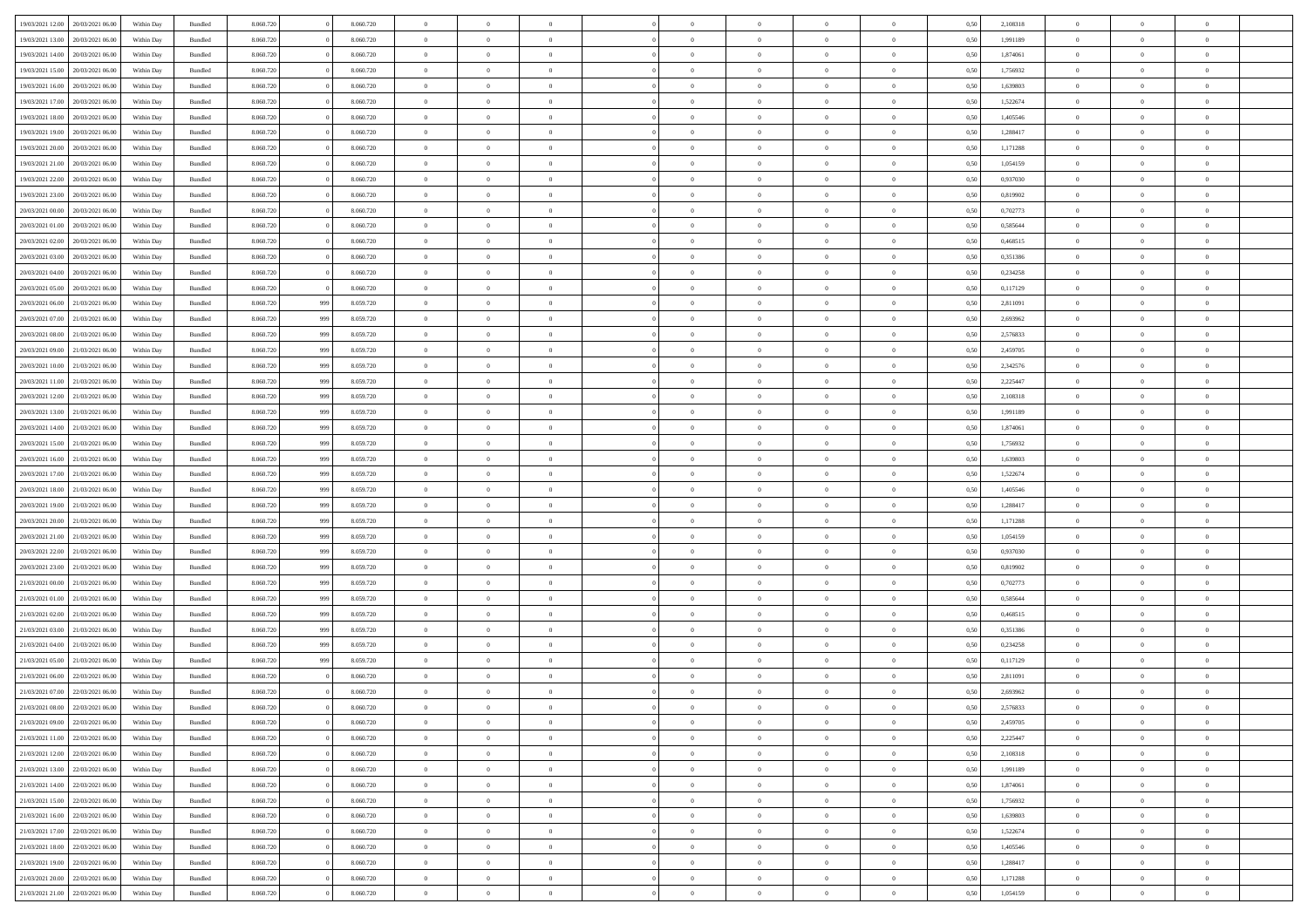|                                   |                  |            |                    |           |           |                | $\Omega$       |                |                | $\Omega$       | $\theta$       | $\theta$       |      |          | $\theta$       |                |                |  |
|-----------------------------------|------------------|------------|--------------------|-----------|-----------|----------------|----------------|----------------|----------------|----------------|----------------|----------------|------|----------|----------------|----------------|----------------|--|
| 21/03/2021 22:00                  | 22/03/2021 06:00 | Within Day | Bundled            | 8.060.720 | 8.060.720 | $\overline{0}$ |                |                | $\Omega$       |                |                |                | 0,50 | 0,937030 |                | $\theta$       | $\overline{0}$ |  |
| 21/03/2021 23:00                  | 22/03/2021 06:00 | Within Day | Bundled            | 8.060.720 | 8.060.720 | $\overline{0}$ | $\theta$       | $\overline{0}$ | $\overline{0}$ | $\bf{0}$       | $\overline{0}$ | $\bf{0}$       | 0,50 | 0,819902 | $\theta$       | $\overline{0}$ | $\overline{0}$ |  |
| 22/03/2021 00:00                  | 22/03/2021 06:00 | Within Day | Bundled            | 8.060.720 | 8.060.720 | $\overline{0}$ | $\bf{0}$       | $\overline{0}$ | $\bf{0}$       | $\bf{0}$       | $\bf{0}$       | $\mathbf{0}$   | 0,50 | 0,702773 | $\overline{0}$ | $\overline{0}$ | $\bf{0}$       |  |
| 22/03/2021 01:00                  | 22/03/2021 06:00 | Within Dav | Bundled            | 8.060.720 | 8.060.720 | $\overline{0}$ | $\overline{0}$ |                |                | $\bf{0}$       | $\overline{0}$ |                | 0.50 | 0.585644 | $\theta$       | $\theta$       | $\overline{0}$ |  |
|                                   |                  |            |                    |           |           |                |                | $\overline{0}$ | $\overline{0}$ |                |                | $\overline{0}$ |      |          |                |                |                |  |
| 22/03/2021 02:00                  | 22/03/2021 06:00 | Within Day | Bundled            | 8.060.720 | 8.060.720 | $\overline{0}$ | $\theta$       | $\overline{0}$ | $\overline{0}$ | $\bf{0}$       | $\overline{0}$ | $\bf{0}$       | 0,50 | 0,468515 | $\theta$       | $\overline{0}$ | $\overline{0}$ |  |
| 22/03/2021 03:00                  | 22/03/2021 06:00 | Within Day | Bundled            | 8.060.720 | 8.060.720 | $\overline{0}$ | $\overline{0}$ | $\overline{0}$ | $\bf{0}$       | $\overline{0}$ | $\overline{0}$ | $\mathbf{0}$   | 0,50 | 0,351386 | $\overline{0}$ | $\overline{0}$ | $\bf{0}$       |  |
| 22/03/2021 04:00                  | 22/03/2021 06:00 | Within Dav | Bundled            | 8.060.720 | 8.060.720 | $\overline{0}$ | $\overline{0}$ | $\overline{0}$ | $\overline{0}$ | $\overline{0}$ | $\overline{0}$ | $\overline{0}$ | 0.50 | 0,234258 | $\theta$       | $\overline{0}$ | $\overline{0}$ |  |
|                                   |                  |            |                    |           |           |                |                |                |                |                |                |                |      |          |                |                |                |  |
| 22/03/2021 05:00                  | 22/03/2021 06:00 | Within Day | Bundled            | 8.060.720 | 8.060.720 | $\overline{0}$ | $\theta$       | $\overline{0}$ | $\overline{0}$ | $\bf{0}$       | $\overline{0}$ | $\bf{0}$       | 0,50 | 0,117129 | $\theta$       | $\theta$       | $\overline{0}$ |  |
| 22/03/2021 06:00                  | 23/03/2021 06:00 | Within Day | Bundled            | 8.060.720 | 8.060.720 | $\overline{0}$ | $\overline{0}$ | $\overline{0}$ | $\bf{0}$       | $\bf{0}$       | $\bf{0}$       | $\bf{0}$       | 0,50 | 2,811091 | $\,0\,$        | $\overline{0}$ | $\overline{0}$ |  |
| 22/03/2021 07:00                  | 23/03/2021 06:00 | Within Dav | Bundled            | 8.060.720 | 8.060.720 | $\overline{0}$ | $\overline{0}$ | $\overline{0}$ | $\overline{0}$ | $\overline{0}$ | $\overline{0}$ | $\overline{0}$ | 0.50 | 2,693962 | $\theta$       | $\overline{0}$ | $\overline{0}$ |  |
|                                   |                  |            |                    |           |           |                |                |                |                |                |                |                |      |          |                |                |                |  |
| 22/03/2021 08:00                  | 23/03/2021 06:00 | Within Day | Bundled            | 8.060.720 | 8.060.720 | $\overline{0}$ | $\theta$       | $\overline{0}$ | $\overline{0}$ | $\bf{0}$       | $\overline{0}$ | $\bf{0}$       | 0,50 | 2,576833 | $\,$ 0 $\,$    | $\overline{0}$ | $\overline{0}$ |  |
| 22/03/2021 09:00                  | 23/03/2021 06:00 | Within Day | Bundled            | 8.060.720 | 8.060.720 | $\overline{0}$ | $\bf{0}$       | $\overline{0}$ | $\bf{0}$       | $\bf{0}$       | $\bf{0}$       | $\mathbf{0}$   | 0,50 | 2,459705 | $\overline{0}$ | $\overline{0}$ | $\bf{0}$       |  |
| 22/03/2021 10:00                  | 23/03/2021 06:00 | Within Day | Bundled            | 8.060.720 | 8.060.720 | $\overline{0}$ | $\overline{0}$ | $\overline{0}$ | $\overline{0}$ | $\bf{0}$       | $\overline{0}$ | $\overline{0}$ | 0.50 | 2,342576 | $\theta$       | $\theta$       | $\overline{0}$ |  |
| 22/03/2021 11:00                  | 23/03/2021 06:00 | Within Day | Bundled            | 8.060.720 | 8.060.720 | $\overline{0}$ | $\theta$       | $\overline{0}$ | $\overline{0}$ | $\bf{0}$       | $\overline{0}$ | $\bf{0}$       | 0,50 | 2,225447 | $\theta$       | $\overline{0}$ | $\overline{0}$ |  |
|                                   |                  |            |                    |           |           |                |                |                |                |                |                |                |      |          |                |                |                |  |
| 22/03/2021 12:00                  | 23/03/2021 06:00 | Within Day | Bundled            | 8.060.720 | 8.060.720 | $\overline{0}$ | $\overline{0}$ | $\overline{0}$ | $\bf{0}$       | $\overline{0}$ | $\overline{0}$ | $\mathbf{0}$   | 0,50 | 2,108318 | $\overline{0}$ | $\overline{0}$ | $\bf{0}$       |  |
| 22/03/2021 13:00                  | 23/03/2021 06:00 | Within Dav | Bundled            | 8.060.720 | 8.060.720 | $\overline{0}$ | $\overline{0}$ | $\overline{0}$ | $\overline{0}$ | $\overline{0}$ | $\overline{0}$ | $\overline{0}$ | 0.50 | 1,991189 | $\theta$       | $\overline{0}$ | $\overline{0}$ |  |
| 22/03/2021 14:00                  | 23/03/2021 06:00 | Within Day | Bundled            | 8.060.720 | 8.060.720 | $\overline{0}$ | $\theta$       | $\overline{0}$ | $\overline{0}$ | $\bf{0}$       | $\overline{0}$ | $\bf{0}$       | 0,50 | 1,874061 | $\theta$       | $\theta$       | $\overline{0}$ |  |
|                                   |                  |            |                    |           |           |                |                |                |                |                |                |                |      |          |                |                |                |  |
| 22/03/2021 15:00                  | 23/03/2021 06:00 | Within Day | Bundled            | 8.060.720 | 8.060.720 | $\overline{0}$ | $\overline{0}$ | $\overline{0}$ | $\bf{0}$       | $\bf{0}$       | $\bf{0}$       | $\mathbf{0}$   | 0,50 | 1,756932 | $\bf{0}$       | $\overline{0}$ | $\overline{0}$ |  |
| 22/03/2021 16:00                  | 23/03/2021 06:00 | Within Day | Bundled            | 8.060.720 | 8.060.720 | $\overline{0}$ | $\overline{0}$ | $\overline{0}$ | $\overline{0}$ | $\overline{0}$ | $\overline{0}$ | $\overline{0}$ | 0.50 | 1,639803 | $\theta$       | $\overline{0}$ | $\overline{0}$ |  |
| 22/03/2021 17:00                  | 23/03/2021 06:00 | Within Day | Bundled            | 8.060.720 | 8.060.720 | $\overline{0}$ | $\theta$       | $\overline{0}$ | $\overline{0}$ | $\bf{0}$       | $\overline{0}$ | $\bf{0}$       | 0,50 | 1,522674 | $\,$ 0 $\,$    | $\overline{0}$ | $\overline{0}$ |  |
| 22/03/2021 18:00                  | 23/03/2021 06:00 | Within Day | Bundled            | 8.060.720 | 8.060.720 | $\overline{0}$ | $\overline{0}$ | $\overline{0}$ | $\bf{0}$       | $\bf{0}$       | $\bf{0}$       | $\bf{0}$       | 0,50 | 1,405546 | $\,0\,$        | $\overline{0}$ | $\bf{0}$       |  |
|                                   |                  |            |                    |           |           |                |                |                |                |                |                |                |      |          |                |                |                |  |
| 22/03/2021 19:00                  | 23/03/2021 06:00 | Within Day | Bundled            | 8.060.720 | 8.060.720 | $\overline{0}$ | $\overline{0}$ | $\overline{0}$ | $\overline{0}$ | $\overline{0}$ | $\overline{0}$ | $\overline{0}$ | 0.50 | 1.288417 | $\theta$       | $\overline{0}$ | $\overline{0}$ |  |
| 22/03/2021 20:00                  | 23/03/2021 06:00 | Within Day | Bundled            | 8.060.720 | 8.060.720 | $\overline{0}$ | $\theta$       | $\overline{0}$ | $\overline{0}$ | $\bf{0}$       | $\overline{0}$ | $\bf{0}$       | 0,50 | 1,171288 | $\,$ 0 $\,$    | $\overline{0}$ | $\overline{0}$ |  |
| 22/03/2021 21:00                  | 23/03/2021 06:00 | Within Day | Bundled            | 8.060.720 | 8.060.720 | $\overline{0}$ | $\overline{0}$ | $\overline{0}$ | $\bf{0}$       | $\overline{0}$ | $\overline{0}$ | $\mathbf{0}$   | 0,50 | 1,054159 | $\overline{0}$ | $\overline{0}$ | $\bf{0}$       |  |
| 22/03/2021 22:00                  | 23/03/2021 06:00 | Within Dav | Bundled            | 8.060.720 | 8.060.720 | $\overline{0}$ | $\overline{0}$ | $\overline{0}$ | $\overline{0}$ | $\overline{0}$ | $\overline{0}$ | $\overline{0}$ | 0.50 | 0,937030 | $\theta$       | $\overline{0}$ | $\overline{0}$ |  |
|                                   |                  |            |                    |           |           |                |                |                |                |                |                |                |      |          |                |                |                |  |
| 22/03/2021 23:00                  | 23/03/2021 06:00 | Within Day | Bundled            | 8.060.720 | 8.060.720 | $\overline{0}$ | $\theta$       | $\overline{0}$ | $\overline{0}$ | $\bf{0}$       | $\overline{0}$ | $\bf{0}$       | 0,50 | 0,819902 | $\theta$       | $\theta$       | $\overline{0}$ |  |
| 23/03/2021 00:00                  | 23/03/2021 06:00 | Within Day | Bundled            | 8.060.720 | 8.060.720 | $\overline{0}$ | $\overline{0}$ | $\overline{0}$ | $\bf{0}$       | $\bf{0}$       | $\bf{0}$       | $\bf{0}$       | 0,50 | 0,702773 | $\,0\,$        | $\overline{0}$ | $\overline{0}$ |  |
| 23/03/2021 01:00                  | 23/03/2021 06:00 | Within Day | Bundled            | 8.060.720 | 8.060.720 | $\overline{0}$ | $\overline{0}$ | $\overline{0}$ | $\overline{0}$ | $\overline{0}$ | $\overline{0}$ | $\overline{0}$ | 0.50 | 0,585644 | $\theta$       | $\overline{0}$ | $\overline{0}$ |  |
| 23/03/2021 02:00                  | 23/03/2021 06:00 | Within Day | Bundled            | 8.060.720 | 8.060.720 | $\overline{0}$ | $\theta$       | $\overline{0}$ | $\overline{0}$ | $\bf{0}$       | $\overline{0}$ | $\bf{0}$       | 0,50 | 0,468515 | $\,$ 0 $\,$    | $\overline{0}$ | $\overline{0}$ |  |
|                                   |                  |            |                    |           |           |                |                |                |                |                |                |                |      |          |                |                |                |  |
| 23/03/2021 03:00                  | 23/03/2021 06:00 | Within Day | Bundled            | 8.060.720 | 8.060.720 | $\overline{0}$ | $\bf{0}$       | $\overline{0}$ | $\overline{0}$ | $\bf{0}$       | $\overline{0}$ | $\bf{0}$       | 0,50 | 0,351386 | $\overline{0}$ | $\overline{0}$ | $\bf{0}$       |  |
| 23/03/2021 04:00                  | 23/03/2021 06:00 | Within Day | Bundled            | 8.060.720 | 8.060.720 | $\overline{0}$ | $\Omega$       | $\Omega$       | $\Omega$       | $\Omega$       | $\overline{0}$ | $\overline{0}$ | 0,50 | 0,234258 | $\,0\,$        | $\theta$       | $\theta$       |  |
| 23/03/2021 05:00                  | 23/03/2021 06:00 | Within Day | Bundled            | 8.060.720 | 8.060.720 | $\overline{0}$ | $\theta$       | $\overline{0}$ | $\overline{0}$ | $\bf{0}$       | $\overline{0}$ | $\bf{0}$       | 0,50 | 0,117129 | $\,$ 0 $\,$    | $\overline{0}$ | $\overline{0}$ |  |
| 23/03/2021 06:00                  | 24/03/2021 06:00 | Within Day | Bundled            | 8.060.720 | 8.060.720 | $\overline{0}$ | $\overline{0}$ | $\overline{0}$ | $\overline{0}$ | $\overline{0}$ | $\overline{0}$ | $\mathbf{0}$   | 0,50 | 2,811091 | $\overline{0}$ | $\overline{0}$ | $\bf{0}$       |  |
|                                   |                  |            |                    |           |           |                |                |                |                |                |                |                |      |          |                |                |                |  |
| 23/03/2021 07:00                  | 24/03/2021 06:00 | Within Day | Bundled            | 8.060.720 | 8.060.720 | $\overline{0}$ | $\Omega$       | $\Omega$       | $\Omega$       | $\bf{0}$       | $\overline{0}$ | $\overline{0}$ | 0.50 | 2,693962 | $\,0\,$        | $\theta$       | $\theta$       |  |
| 23/03/2021 08:00                  | 24/03/2021 06.00 | Within Day | Bundled            | 8.060.720 | 8.060.720 | $\overline{0}$ | $\theta$       | $\overline{0}$ | $\overline{0}$ | $\bf{0}$       | $\overline{0}$ | $\bf{0}$       | 0,50 | 2,576833 | $\theta$       | $\overline{0}$ | $\overline{0}$ |  |
| 23/03/2021 09:00                  | 24/03/2021 06:00 | Within Day | Bundled            | 8.060.720 | 8.060.720 | $\overline{0}$ | $\overline{0}$ | $\overline{0}$ | $\overline{0}$ | $\bf{0}$       | $\overline{0}$ | $\bf{0}$       | 0,50 | 2,459705 | $\bf{0}$       | $\overline{0}$ | $\bf{0}$       |  |
|                                   | 24/03/2021 06:00 |            |                    | 8.060.720 | 8.060.720 | $\overline{0}$ | $\Omega$       | $\Omega$       | $\Omega$       | $\theta$       | $\overline{0}$ |                |      |          | $\,$ 0 $\,$    | $\theta$       | $\theta$       |  |
| 23/03/2021 10:00                  |                  | Within Day | Bundled            |           |           |                |                |                |                |                |                | $\overline{0}$ | 0.50 | 2,342576 |                |                |                |  |
| 23/03/2021 11:00                  | 24/03/2021 06.00 | Within Day | Bundled            | 8.060.720 | 8.060.720 | $\overline{0}$ | $\theta$       | $\overline{0}$ | $\overline{0}$ | $\bf{0}$       | $\overline{0}$ | $\bf{0}$       | 0,50 | 2,225447 | $\,$ 0 $\,$    | $\overline{0}$ | $\overline{0}$ |  |
| 23/03/2021 12:00                  | 24/03/2021 06:00 | Within Day | Bundled            | 8.060.720 | 8.060.720 | $\overline{0}$ | $\bf{0}$       | $\overline{0}$ | $\overline{0}$ | $\bf{0}$       | $\overline{0}$ | $\mathbf{0}$   | 0,50 | 2,108318 | $\overline{0}$ | $\overline{0}$ | $\bf{0}$       |  |
| 23/03/2021 13:00                  | 24/03/2021 06.00 | Within Day | Bundled            | 8.060.720 | 8.060.720 | $\overline{0}$ | $\Omega$       | $\overline{0}$ | $\Omega$       | $\overline{0}$ | $\overline{0}$ | $\overline{0}$ | 0,50 | 1,991189 | $\,0\,$        | $\theta$       | $\theta$       |  |
|                                   |                  |            |                    |           |           | $\overline{0}$ | $\overline{0}$ | $\overline{0}$ | $\overline{0}$ | $\bf{0}$       | $\overline{0}$ |                |      |          | $\,$ 0 $\,$    | $\overline{0}$ | $\overline{0}$ |  |
| 23/03/2021 14:00                  | 24/03/2021 06.00 | Within Day | Bundled            | 8.060.720 | 8.060.720 |                |                |                |                |                |                | $\bf{0}$       | 0,50 | 1,874061 |                |                |                |  |
| 23/03/2021 15:00                  | 24/03/2021 06:00 | Within Day | Bundled            | 8.060.720 | 8.060.720 | $\overline{0}$ | $\overline{0}$ | $\overline{0}$ | $\overline{0}$ | $\bf{0}$       | $\overline{0}$ | $\mathbf{0}$   | 0,50 | 1,756932 | $\overline{0}$ | $\overline{0}$ | $\bf{0}$       |  |
| 23/03/2021 16:00                  | 24/03/2021 06:00 | Within Day | Bundled            | 8.060.720 | 8.060.720 | $\overline{0}$ | $\Omega$       | $\Omega$       | $\Omega$       | $\Omega$       | $\Omega$       | $\overline{0}$ | 0.50 | 1,639803 | $\theta$       | $\theta$       | $\theta$       |  |
| 23/03/2021 17:00                  | 24/03/2021 06:00 | Within Day | Bundled            | 8.060.720 | 8.060.720 | $\overline{0}$ | $\overline{0}$ | $\overline{0}$ | $\bf{0}$       | $\,$ 0         | $\overline{0}$ | $\bf{0}$       | 0,50 | 1,522674 | $\,0\,$        | $\,$ 0 $\,$    | $\overline{0}$ |  |
|                                   |                  |            |                    |           |           |                |                |                |                |                |                |                |      |          |                |                |                |  |
| 23/03/2021 18:00 24/03/2021 06:00 |                  | Within Day | $\mathbf B$ undled | 8.060.720 | 8.060.720 | $\bf{0}$       | $\bf{0}$       |                |                | $\bf{0}$       |                |                | 0,50 | 1,405546 | $\bf{0}$       | $\overline{0}$ |                |  |
| 23/03/2021 19:00                  | 24/03/2021 06:00 | Within Day | Bundled            | 8.060.720 | 8.060.720 | $\overline{0}$ | $\overline{0}$ | $\overline{0}$ | $\Omega$       | $\overline{0}$ | $\overline{0}$ | $\overline{0}$ | 0.50 | 1,288417 | $\theta$       | $\theta$       | $\theta$       |  |
| 23/03/2021 20:00                  | 24/03/2021 06.00 | Within Day | Bundled            | 8.060.720 | 8.060.720 | $\overline{0}$ | $\,$ 0         | $\overline{0}$ | $\bf{0}$       | $\,$ 0 $\,$    | $\overline{0}$ | $\mathbf{0}$   | 0,50 | 1,171288 | $\,$ 0 $\,$    | $\,$ 0 $\,$    | $\,$ 0         |  |
| 23/03/2021 21:00                  | 24/03/2021 06:00 | Within Day | Bundled            | 8.060.720 | 8.060.720 | $\overline{0}$ | $\overline{0}$ | $\overline{0}$ | $\overline{0}$ | $\overline{0}$ | $\overline{0}$ | $\mathbf{0}$   | 0,50 | 1,054159 | $\overline{0}$ | $\bf{0}$       | $\overline{0}$ |  |
|                                   |                  |            |                    |           |           |                |                |                |                |                |                |                |      |          |                |                |                |  |
| 23/03/2021 22:00                  | 24/03/2021 06:00 | Within Day | Bundled            | 8.060.720 | 8.060.720 | $\overline{0}$ | $\overline{0}$ | $\overline{0}$ | $\Omega$       | $\overline{0}$ | $\overline{0}$ | $\overline{0}$ | 0,50 | 0,937030 | $\overline{0}$ | $\theta$       | $\overline{0}$ |  |
| 23/03/2021 23:00                  | 24/03/2021 06.00 | Within Day | Bundled            | 8.060.720 | 8.060.720 | $\overline{0}$ | $\,$ 0         | $\overline{0}$ | $\overline{0}$ | $\,$ 0 $\,$    | $\overline{0}$ | $\mathbf{0}$   | 0,50 | 0,819902 | $\,$ 0 $\,$    | $\overline{0}$ | $\overline{0}$ |  |
| 24/03/2021 00:00                  | 24/03/2021 06:00 | Within Day | Bundled            | 8.060.720 | 8.060.720 | $\overline{0}$ | $\overline{0}$ | $\overline{0}$ | $\overline{0}$ | $\overline{0}$ | $\overline{0}$ | $\mathbf{0}$   | 0,50 | 0,702773 | $\overline{0}$ | $\overline{0}$ | $\bf{0}$       |  |
|                                   | 24/03/2021 06:00 |            |                    |           |           |                | $\overline{0}$ | $\overline{0}$ | $\Omega$       | $\overline{0}$ | $\overline{0}$ |                | 0.50 |          |                | $\theta$       | $\overline{0}$ |  |
| 24/03/2021 01:00                  |                  | Within Day | Bundled            | 8.060.720 | 8.060.720 | $\overline{0}$ |                |                |                |                |                | $\bf{0}$       |      | 0,585644 | $\overline{0}$ |                |                |  |
| 24/03/2021 02.00                  | 24/03/2021 06:00 | Within Day | Bundled            | 8.060.720 | 8.060.720 | $\overline{0}$ | $\,$ 0         | $\overline{0}$ | $\bf{0}$       | $\bf{0}$       | $\bf{0}$       | $\bf{0}$       | 0,50 | 0,468515 | $\,$ 0 $\,$    | $\overline{0}$ | $\overline{0}$ |  |
| 24/03/2021 03:00                  | 24/03/2021 06:00 | Within Day | Bundled            | 8.060.720 | 8.060.720 | $\overline{0}$ | $\bf{0}$       | $\overline{0}$ | $\overline{0}$ | $\overline{0}$ | $\overline{0}$ | $\mathbf{0}$   | 0,50 | 0,351386 | $\overline{0}$ | $\overline{0}$ | $\bf{0}$       |  |
| 24/03/2021 04:00                  | 24/03/2021 06:00 | Within Day | Bundled            | 8.060.720 | 8.060.720 | $\overline{0}$ | $\overline{0}$ | $\overline{0}$ | $\Omega$       | $\overline{0}$ | $\overline{0}$ | $\overline{0}$ | 0.50 | 0,234258 | $\overline{0}$ | $\overline{0}$ | $\overline{0}$ |  |
|                                   |                  |            |                    |           |           |                |                |                |                |                |                |                |      |          |                |                |                |  |
| 24/03/2021 05:00                  | 24/03/2021 06.00 | Within Day | Bundled            | 8.060.720 | 8.060.720 | $\overline{0}$ | $\bf{0}$       | $\overline{0}$ | $\bf{0}$       | $\bf{0}$       | $\bf{0}$       | $\mathbf{0}$   | 0,50 | 0,117129 | $\,$ 0 $\,$    | $\,$ 0 $\,$    | $\bf{0}$       |  |
| 24/03/2021 06:00 25/03/2021 06:00 |                  | Within Day | Bundled            | 8.060.720 | 8.060.720 | $\overline{0}$ | $\overline{0}$ | $\overline{0}$ | $\overline{0}$ | $\overline{0}$ | $\bf{0}$       | $\mathbf{0}$   | 0,50 | 2,811091 | $\overline{0}$ | $\bf{0}$       | $\overline{0}$ |  |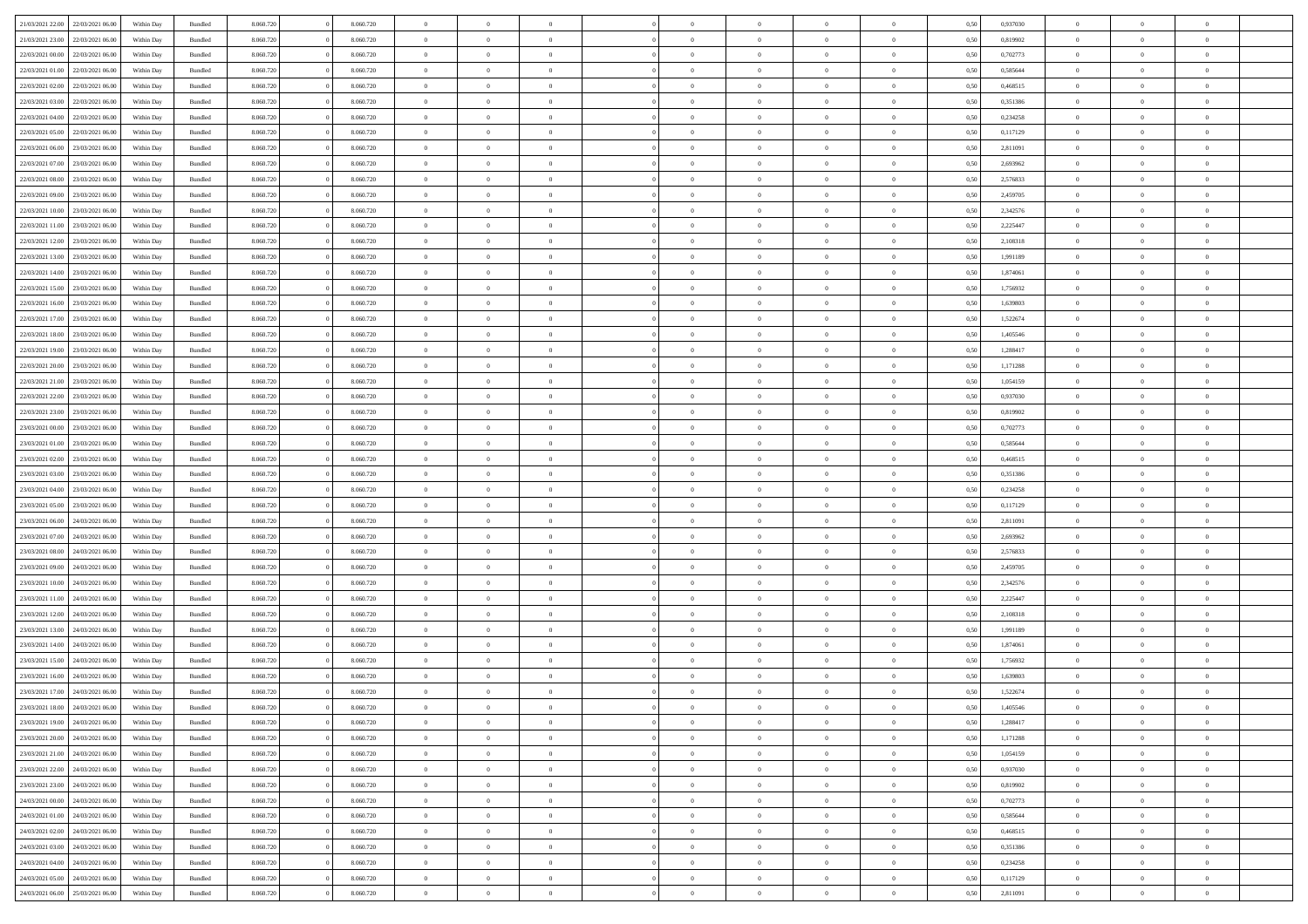| 24/03/2021 07:00                  | 25/03/2021 06:00 | Within Day | Bundled            | 8.060.720 | 8.060.720 | $\overline{0}$ | $\Omega$       |                | $\Omega$       | $\Omega$       | $\theta$       | $\theta$       | 0,50 | 2,693962 | $\theta$       | $\theta$       | $\overline{0}$ |  |
|-----------------------------------|------------------|------------|--------------------|-----------|-----------|----------------|----------------|----------------|----------------|----------------|----------------|----------------|------|----------|----------------|----------------|----------------|--|
| 24/03/2021 08:00                  | 25/03/2021 06:00 | Within Day | Bundled            | 8.060.720 | 8.060.720 | $\overline{0}$ | $\theta$       | $\overline{0}$ | $\overline{0}$ | $\bf{0}$       | $\overline{0}$ | $\bf{0}$       | 0,50 | 2,576833 | $\theta$       | $\overline{0}$ | $\overline{0}$ |  |
| 24/03/2021 09:00                  | 25/03/2021 06:00 | Within Day | Bundled            | 8.060.720 | 8.060.720 | $\overline{0}$ | $\bf{0}$       | $\overline{0}$ | $\bf{0}$       | $\bf{0}$       | $\bf{0}$       | $\mathbf{0}$   | 0,50 | 2,459705 | $\overline{0}$ | $\overline{0}$ | $\bf{0}$       |  |
|                                   |                  |            |                    |           |           |                |                |                |                |                |                |                |      |          | $\theta$       |                |                |  |
| 24/03/2021 10:00                  | 25/03/2021 06:00 | Within Dav | Bundled            | 8.060.720 | 8.060.720 | $\overline{0}$ | $\overline{0}$ | $\overline{0}$ | $\overline{0}$ | $\bf{0}$       | $\overline{0}$ | $\overline{0}$ | 0.50 | 2,342576 |                | $\theta$       | $\overline{0}$ |  |
| 24/03/2021 11:00                  | 25/03/2021 06:00 | Within Day | Bundled            | 8.060.720 | 8.060.720 | $\overline{0}$ | $\theta$       | $\overline{0}$ | $\overline{0}$ | $\bf{0}$       | $\overline{0}$ | $\bf{0}$       | 0,50 | 2,225447 | $\theta$       | $\overline{0}$ | $\overline{0}$ |  |
| 24/03/2021 12:00                  | 25/03/2021 06:00 | Within Day | Bundled            | 8.060.720 | 8.060.720 | $\overline{0}$ | $\overline{0}$ | $\overline{0}$ | $\bf{0}$       | $\overline{0}$ | $\overline{0}$ | $\mathbf{0}$   | 0,50 | 2,108318 | $\overline{0}$ | $\overline{0}$ | $\bf{0}$       |  |
| 24/03/2021 13:00                  | 25/03/2021 06:00 | Within Dav | Bundled            | 8.060.720 | 8.060.720 | $\overline{0}$ | $\overline{0}$ | $\overline{0}$ | $\overline{0}$ | $\overline{0}$ | $\overline{0}$ | $\overline{0}$ | 0.50 | 1,991189 | $\theta$       | $\overline{0}$ | $\overline{0}$ |  |
|                                   |                  |            |                    |           |           |                |                |                |                |                |                |                |      |          |                |                |                |  |
| 24/03/2021 14:00                  | 25/03/2021 06:00 | Within Day | Bundled            | 8.060.720 | 8.060.720 | $\overline{0}$ | $\theta$       | $\overline{0}$ | $\overline{0}$ | $\bf{0}$       | $\overline{0}$ | $\bf{0}$       | 0,50 | 1,874061 | $\theta$       | $\theta$       | $\overline{0}$ |  |
| 24/03/2021 15:00                  | 25/03/2021 06:00 | Within Day | Bundled            | 8.060.720 | 8.060.720 | $\overline{0}$ | $\overline{0}$ | $\overline{0}$ | $\bf{0}$       | $\bf{0}$       | $\bf{0}$       | $\bf{0}$       | 0,50 | 1,756932 | $\,0\,$        | $\overline{0}$ | $\overline{0}$ |  |
| 24/03/2021 16:00                  | 25/03/2021 06:00 | Within Dav | Bundled            | 8.060.720 | 8.060.720 | $\overline{0}$ | $\overline{0}$ | $\overline{0}$ | $\overline{0}$ | $\overline{0}$ | $\overline{0}$ | $\overline{0}$ | 0.50 | 1,639803 | $\theta$       | $\overline{0}$ | $\overline{0}$ |  |
| 24/03/2021 17:00                  | 25/03/2021 06:00 |            | Bundled            | 8.060.720 | 8.060.720 | $\overline{0}$ | $\theta$       | $\overline{0}$ | $\overline{0}$ | $\bf{0}$       | $\overline{0}$ |                |      | 1,522674 | $\,$ 0 $\,$    | $\overline{0}$ | $\overline{0}$ |  |
|                                   |                  | Within Day |                    |           |           |                |                |                |                |                |                | $\bf{0}$       | 0,50 |          |                |                |                |  |
| 24/03/2021 18:00                  | 25/03/2021 06:00 | Within Day | Bundled            | 8.060.720 | 8.060.720 | $\overline{0}$ | $\bf{0}$       | $\overline{0}$ | $\overline{0}$ | $\bf{0}$       | $\overline{0}$ | $\mathbf{0}$   | 0,50 | 1,405546 | $\overline{0}$ | $\overline{0}$ | $\bf{0}$       |  |
| 24/03/2021 19:00                  | 25/03/2021 06:00 | Within Dav | Bundled            | 8.060.720 | 8.060.720 | $\overline{0}$ | $\overline{0}$ | $\overline{0}$ | $\overline{0}$ | $\bf{0}$       | $\overline{0}$ | $\overline{0}$ | 0.50 | 1,288417 | $\theta$       | $\theta$       | $\overline{0}$ |  |
| 24/03/2021 20:00                  | 25/03/2021 06:00 | Within Day | Bundled            | 8.060.720 | 8.060.720 | $\overline{0}$ | $\theta$       | $\overline{0}$ | $\overline{0}$ | $\bf{0}$       | $\overline{0}$ | $\overline{0}$ | 0,50 | 1,171288 | $\theta$       | $\overline{0}$ | $\overline{0}$ |  |
|                                   |                  |            |                    |           |           |                |                |                |                |                |                |                |      |          |                |                |                |  |
| 24/03/2021 21:00                  | 25/03/2021 06:00 | Within Day | Bundled            | 8.060.720 | 8.060.720 | $\overline{0}$ | $\overline{0}$ | $\overline{0}$ | $\overline{0}$ | $\overline{0}$ | $\overline{0}$ | $\mathbf{0}$   | 0,50 | 1,054159 | $\overline{0}$ | $\overline{0}$ | $\bf{0}$       |  |
| 24/03/2021 22.00                  | 25/03/2021 06:00 | Within Dav | Bundled            | 8.060.720 | 8.060.720 | $\overline{0}$ | $\overline{0}$ | $\overline{0}$ | $\overline{0}$ | $\overline{0}$ | $\overline{0}$ | $\overline{0}$ | 0.50 | 0,937030 | $\theta$       | $\overline{0}$ | $\overline{0}$ |  |
| 24/03/2021 23:00                  | 25/03/2021 06.00 | Within Day | Bundled            | 8.060.720 | 8.060.720 | $\overline{0}$ | $\theta$       | $\overline{0}$ | $\overline{0}$ | $\bf{0}$       | $\overline{0}$ | $\bf{0}$       | 0,50 | 0,819902 | $\theta$       | $\theta$       | $\overline{0}$ |  |
| 25/03/2021 00:00                  | 25/03/2021 06:00 | Within Day | Bundled            | 8.060.720 | 8.060.720 | $\overline{0}$ | $\overline{0}$ | $\overline{0}$ | $\overline{0}$ | $\bf{0}$       | $\overline{0}$ | $\bf{0}$       | 0,50 | 0,702773 | $\bf{0}$       | $\overline{0}$ | $\overline{0}$ |  |
|                                   |                  |            |                    |           |           |                | $\overline{0}$ |                |                | $\overline{0}$ |                |                |      |          | $\theta$       | $\overline{0}$ | $\overline{0}$ |  |
| 25/03/2021 01:00                  | 25/03/2021 06:00 | Within Dav | Bundled            | 8.060.720 | 8.060.720 | $\overline{0}$ |                | $\overline{0}$ | $\overline{0}$ |                | $\overline{0}$ | $\overline{0}$ | 0.50 | 0,585644 |                |                |                |  |
| 25/03/2021 02:00                  | 25/03/2021 06:00 | Within Day | Bundled            | 8.060.720 | 8.060.720 | $\overline{0}$ | $\theta$       | $\overline{0}$ | $\overline{0}$ | $\bf{0}$       | $\overline{0}$ | $\bf{0}$       | 0,50 | 0,468515 | $\,$ 0 $\,$    | $\overline{0}$ | $\overline{0}$ |  |
| 25/03/2021 03:00                  | 25/03/2021 06:00 | Within Day | Bundled            | 8.060.720 | 8.060.720 | $\overline{0}$ | $\overline{0}$ | $\overline{0}$ | $\overline{0}$ | $\bf{0}$       | $\overline{0}$ | $\bf{0}$       | 0,50 | 0,351386 | $\overline{0}$ | $\overline{0}$ | $\bf{0}$       |  |
| 25/03/2021 04:00                  | 25/03/2021 06:00 | Within Day | Bundled            | 8.060.720 | 8.060.720 | $\overline{0}$ | $\overline{0}$ | $\overline{0}$ | $\overline{0}$ | $\bf{0}$       | $\overline{0}$ | $\overline{0}$ | 0.50 | 0,234258 | $\theta$       | $\overline{0}$ | $\overline{0}$ |  |
|                                   |                  |            |                    |           |           | $\overline{0}$ | $\theta$       | $\overline{0}$ | $\overline{0}$ | $\bf{0}$       | $\overline{0}$ |                |      |          | $\,$ 0 $\,$    | $\overline{0}$ | $\overline{0}$ |  |
| 25/03/2021 05:00                  | 25/03/2021 06:00 | Within Day | Bundled            | 8.060.720 | 8.060.720 |                |                |                |                |                |                | $\bf{0}$       | 0,50 | 0,117129 |                |                |                |  |
| 25/03/2021 06:00                  | 26/03/2021 06:00 | Within Day | Bundled            | 8.060.720 | 8.060.720 | $\overline{0}$ | $\overline{0}$ | $\overline{0}$ | $\overline{0}$ | $\overline{0}$ | $\overline{0}$ | $\mathbf{0}$   | 0,50 | 2,811091 | $\overline{0}$ | $\overline{0}$ | $\bf{0}$       |  |
| 25/03/2021 07:00                  | 26/03/2021 06:00 | Within Dav | Bundled            | 8.060.720 | 8.060.720 | $\overline{0}$ | $\overline{0}$ | $\overline{0}$ | $\overline{0}$ | $\overline{0}$ | $\overline{0}$ | $\overline{0}$ | 0.50 | 2,693962 | $\theta$       | $\overline{0}$ | $\overline{0}$ |  |
| 25/03/2021 08:00                  | 26/03/2021 06:00 | Within Day | Bundled            | 8.060.720 | 8.060.720 | $\overline{0}$ | $\theta$       | $\overline{0}$ | $\overline{0}$ | $\bf{0}$       | $\overline{0}$ | $\bf{0}$       | 0,50 | 2,576833 | $\theta$       | $\theta$       | $\overline{0}$ |  |
|                                   |                  |            |                    |           |           |                |                |                |                |                |                |                |      |          |                |                |                |  |
| 25/03/2021 09:00                  | 26/03/2021 06:00 | Within Day | Bundled            | 8.060.720 | 8.060.720 | $\overline{0}$ | $\overline{0}$ | $\overline{0}$ | $\overline{0}$ | $\bf{0}$       | $\overline{0}$ | $\bf{0}$       | 0,50 | 2,459705 | $\,0\,$        | $\overline{0}$ | $\overline{0}$ |  |
| 25/03/2021 10:00                  | 26/03/2021 06:00 | Within Day | Bundled            | 8.060.720 | 8.060.720 | $\overline{0}$ | $\overline{0}$ | $\overline{0}$ | $\overline{0}$ | $\overline{0}$ | $\overline{0}$ | $\overline{0}$ | 0.50 | 2,342576 | $\theta$       | $\overline{0}$ | $\overline{0}$ |  |
| 25/03/2021 11:00                  | 26/03/2021 06:00 | Within Day | Bundled            | 8.060.720 | 8.060.720 | $\overline{0}$ | $\theta$       | $\overline{0}$ | $\overline{0}$ | $\bf{0}$       | $\overline{0}$ | $\bf{0}$       | 0,50 | 2,225447 | $\,$ 0 $\,$    | $\overline{0}$ | $\overline{0}$ |  |
| 25/03/2021 12:00                  | 26/03/2021 06:00 | Within Day | Bundled            | 8.060.720 | 8.060.720 | $\overline{0}$ | $\bf{0}$       | $\overline{0}$ | $\bf{0}$       | $\bf{0}$       | $\bf{0}$       | $\bf{0}$       | 0,50 | 2,108318 | $\overline{0}$ | $\overline{0}$ | $\bf{0}$       |  |
|                                   |                  |            |                    |           |           |                |                |                |                |                |                |                |      |          |                |                |                |  |
| 25/03/2021 13:00                  | 26/03/2021 06:00 | Within Day | Bundled            | 8.060.720 | 8.060.720 | $\overline{0}$ | $\Omega$       | $\Omega$       | $\Omega$       | $\Omega$       | $\overline{0}$ | $\overline{0}$ | 0,50 | 1,991189 | $\,0\,$        | $\theta$       | $\theta$       |  |
| 25/03/2021 14:00                  | 26/03/2021 06:00 | Within Day | Bundled            | 8.060.720 | 8.060.720 | $\overline{0}$ | $\theta$       | $\overline{0}$ | $\overline{0}$ | $\bf{0}$       | $\overline{0}$ | $\bf{0}$       | 0,50 | 1,874061 | $\theta$       | $\overline{0}$ | $\overline{0}$ |  |
| 25/03/2021 15:00                  | 26/03/2021 06:00 | Within Day | Bundled            | 8.060.720 | 8.060.720 | $\overline{0}$ | $\overline{0}$ | $\overline{0}$ | $\bf{0}$       | $\overline{0}$ | $\overline{0}$ | $\mathbf{0}$   | 0,50 | 1,756932 | $\overline{0}$ | $\overline{0}$ | $\bf{0}$       |  |
| 25/03/2021 16:00                  | 26/03/2021 06:00 | Within Day | Bundled            | 8.060.720 | 8.060.720 | $\overline{0}$ | $\Omega$       | $\Omega$       | $\Omega$       | $\bf{0}$       | $\overline{0}$ | $\overline{0}$ | 0.50 | 1,639803 | $\,0\,$        | $\theta$       | $\theta$       |  |
| 25/03/2021 17:00                  | 26/03/2021 06:00 |            |                    | 8.060.720 | 8.060.720 | $\overline{0}$ | $\theta$       | $\overline{0}$ | $\overline{0}$ | $\bf{0}$       | $\overline{0}$ |                |      | 1,522674 | $\,$ 0 $\,$    | $\overline{0}$ | $\overline{0}$ |  |
|                                   |                  | Within Day | Bundled            |           |           |                |                |                |                |                |                | $\bf{0}$       | 0,50 |          |                |                |                |  |
| 25/03/2021 18:00                  | 26/03/2021 06:00 | Within Day | Bundled            | 8.060.720 | 8.060.720 | $\overline{0}$ | $\overline{0}$ | $\overline{0}$ | $\bf{0}$       | $\bf{0}$       | $\bf{0}$       | $\bf{0}$       | 0,50 | 1,405546 | $\bf{0}$       | $\overline{0}$ | $\bf{0}$       |  |
| 25/03/2021 19:00                  | 26/03/2021 06:00 | Within Day | Bundled            | 8.060.720 | 8.060.720 | $\overline{0}$ | $\Omega$       | $\Omega$       | $\Omega$       | $\theta$       | $\theta$       | $\overline{0}$ | 0.50 | 1,288417 | $\,$ 0 $\,$    | $\theta$       | $\theta$       |  |
| 25/03/2021 20:00                  | 26/03/2021 06:00 | Within Day | Bundled            | 8.060.720 | 8.060.720 | $\overline{0}$ | $\overline{0}$ | $\overline{0}$ | $\overline{0}$ | $\bf{0}$       | $\overline{0}$ | $\bf{0}$       | 0,50 | 1,171288 | $\,$ 0 $\,$    | $\overline{0}$ | $\overline{0}$ |  |
|                                   |                  |            |                    |           |           |                |                |                |                |                |                |                |      |          |                |                |                |  |
| 25/03/2021 21.00                  | 26/03/2021 06:00 | Within Day | Bundled            | 8.060.720 | 8.060.720 | $\overline{0}$ | $\bf{0}$       | $\overline{0}$ | $\bf{0}$       | $\bf{0}$       | $\bf{0}$       | $\mathbf{0}$   | 0,50 | 1,054159 | $\overline{0}$ | $\overline{0}$ | $\bf{0}$       |  |
| 25/03/2021 22:00                  | 26/03/2021 06:00 | Within Day | Bundled            | 8.060.720 | 8.060.720 | $\overline{0}$ | $\Omega$       | $\Omega$       | $\Omega$       | $\overline{0}$ | $\overline{0}$ | $\overline{0}$ | 0,50 | 0,937030 | $\,0\,$        | $\theta$       | $\theta$       |  |
| 25/03/2021 23:00                  | 26/03/2021 06:00 | Within Day | Bundled            | 8.060.720 | 8.060.720 | $\overline{0}$ | $\overline{0}$ | $\overline{0}$ | $\overline{0}$ | $\bf{0}$       | $\overline{0}$ | $\bf{0}$       | 0,50 | 0,819902 | $\,$ 0 $\,$    | $\overline{0}$ | $\overline{0}$ |  |
| 26/03/2021 00:00                  | 26/03/2021 06:00 | Within Day | Bundled            | 8.060.720 | 8.060.720 | $\overline{0}$ | $\overline{0}$ | $\overline{0}$ | $\bf{0}$       | $\bf{0}$       | $\bf{0}$       | $\mathbf{0}$   | 0,50 | 0,702773 | $\overline{0}$ | $\overline{0}$ | $\bf{0}$       |  |
| 26/03/2021 01:00                  | 26/03/2021 06:00 |            | Bundled            | 8.060.720 | 8.060.720 | $\overline{0}$ | $\Omega$       | $\Omega$       | $\Omega$       | $\Omega$       | $\Omega$       | $\overline{0}$ | 0.50 | 0.585644 | $\theta$       | $\theta$       | $\theta$       |  |
|                                   |                  | Within Day |                    |           |           |                |                |                |                |                |                |                |      |          |                |                |                |  |
| 26/03/2021 02:00                  | 26/03/2021 06:00 | Within Day | Bundled            | 8.060.720 | 8.060.720 | $\overline{0}$ | $\overline{0}$ | $\bf{0}$       | $\bf{0}$       | $\,$ 0         | $\bf{0}$       | $\bf{0}$       | 0,50 | 0,468515 | $\,0\,$        | $\,$ 0 $\,$    | $\overline{0}$ |  |
| 26/03/2021 03:00                  | 26/03/2021 06:00 | Within Day | $\mathbf B$ undled | 8.060.720 | 8.060.720 | $\bf{0}$       | $\bf{0}$       |                |                | $\bf{0}$       |                |                | 0,50 | 0,351386 | $\bf{0}$       | $\overline{0}$ |                |  |
| 26/03/2021 04:00                  | 26/03/2021 06:00 | Within Day | Bundled            | 8.060.720 | 8.060.720 | $\overline{0}$ | $\overline{0}$ | $\overline{0}$ | $\Omega$       | $\overline{0}$ | $\overline{0}$ | $\overline{0}$ | 0,50 | 0,234258 | $\theta$       | $\theta$       | $\theta$       |  |
| 26/03/2021 05:00                  | 26/03/2021 06:00 | Within Day | Bundled            | 8.060.720 | 8.060.720 | $\overline{0}$ | $\,$ 0         | $\overline{0}$ | $\bf{0}$       | $\,$ 0 $\,$    | $\overline{0}$ | $\mathbf{0}$   | 0,50 | 0,117129 | $\,$ 0 $\,$    | $\,$ 0 $\,$    | $\,$ 0         |  |
|                                   |                  |            |                    |           |           |                |                |                |                |                |                |                |      |          |                |                |                |  |
| 26/03/2021 06:00                  | 27/03/2021 06:00 | Within Day | Bundled            | 8.060.720 | 8.060.720 | $\overline{0}$ | $\overline{0}$ | $\overline{0}$ | $\overline{0}$ | $\overline{0}$ | $\overline{0}$ | $\mathbf{0}$   | 0,50 | 2,811091 | $\overline{0}$ | $\bf{0}$       | $\bf{0}$       |  |
| 26/03/2021 07:00                  | 27/03/2021 06:00 | Within Day | Bundled            | 8.060.720 | 8.060.720 | $\overline{0}$ | $\overline{0}$ | $\overline{0}$ | $\Omega$       | $\overline{0}$ | $\overline{0}$ | $\overline{0}$ | 0,50 | 2,693962 | $\overline{0}$ | $\theta$       | $\overline{0}$ |  |
| 26/03/2021 08:00                  | 27/03/2021 06:00 | Within Day | Bundled            | 8.060.720 | 8.060.720 | $\overline{0}$ | $\,$ 0         | $\overline{0}$ | $\overline{0}$ | $\,$ 0 $\,$    | $\overline{0}$ | $\mathbf{0}$   | 0,50 | 2,576833 | $\,$ 0 $\,$    | $\overline{0}$ | $\overline{0}$ |  |
| 26/03/2021 09:00                  | 27/03/2021 06:00 | Within Day | Bundled            | 8.060.720 | 8.060.720 | $\overline{0}$ | $\overline{0}$ | $\overline{0}$ | $\overline{0}$ | $\overline{0}$ | $\overline{0}$ | $\mathbf{0}$   | 0,50 | 2,459705 | $\overline{0}$ | $\overline{0}$ | $\bf{0}$       |  |
|                                   |                  |            |                    |           |           |                |                |                |                |                |                |                |      |          |                |                |                |  |
| 26/03/2021 10:00                  | 27/03/2021 06:00 | Within Day | Bundled            | 8.060.720 | 8.060.720 | $\overline{0}$ | $\overline{0}$ | $\overline{0}$ | $\Omega$       | $\overline{0}$ | $\overline{0}$ | $\bf{0}$       | 0.50 | 2,342576 | $\overline{0}$ | $\theta$       | $\overline{0}$ |  |
| 26/03/2021 11:00                  | 27/03/2021 06:00 | Within Day | Bundled            | 8.060.720 | 8.060.720 | $\overline{0}$ | $\,$ 0         | $\overline{0}$ | $\overline{0}$ | $\bf{0}$       | $\overline{0}$ | $\bf{0}$       | 0,50 | 2,225447 | $\,$ 0 $\,$    | $\overline{0}$ | $\overline{0}$ |  |
| 26/03/2021 12:00                  | 27/03/2021 06:00 | Within Day | Bundled            | 8.060.720 | 8.060.720 | $\overline{0}$ | $\bf{0}$       | $\overline{0}$ | $\overline{0}$ | $\overline{0}$ | $\overline{0}$ | $\mathbf{0}$   | 0,50 | 2,108318 | $\overline{0}$ | $\overline{0}$ | $\bf{0}$       |  |
| 26/03/2021 13:00                  | 27/03/2021 06:00 | Within Day | Bundled            | 8.060.720 | 8.060.720 | $\overline{0}$ | $\overline{0}$ | $\overline{0}$ | $\Omega$       | $\overline{0}$ | $\overline{0}$ | $\overline{0}$ | 0.50 | 1,991189 | $\overline{0}$ | $\overline{0}$ | $\overline{0}$ |  |
|                                   |                  |            |                    |           |           |                |                |                |                |                |                |                |      |          |                |                |                |  |
| 26/03/2021 14:00                  | 27/03/2021 06:00 | Within Day | Bundled            | 8.060.720 | 8.060.720 | $\overline{0}$ | $\bf{0}$       | $\overline{0}$ | $\overline{0}$ | $\bf{0}$       | $\overline{0}$ | $\mathbf{0}$   | 0,50 | 1,874061 | $\,$ 0 $\,$    | $\,$ 0 $\,$    | $\bf{0}$       |  |
| 26/03/2021 15:00 27/03/2021 06:00 |                  | Within Day | Bundled            | 8.060.720 | 8.060.720 | $\overline{0}$ | $\overline{0}$ | $\overline{0}$ | $\overline{0}$ | $\overline{0}$ | $\overline{0}$ | $\mathbf{0}$   | 0,50 | 1,756932 | $\overline{0}$ | $\bf{0}$       | $\bf{0}$       |  |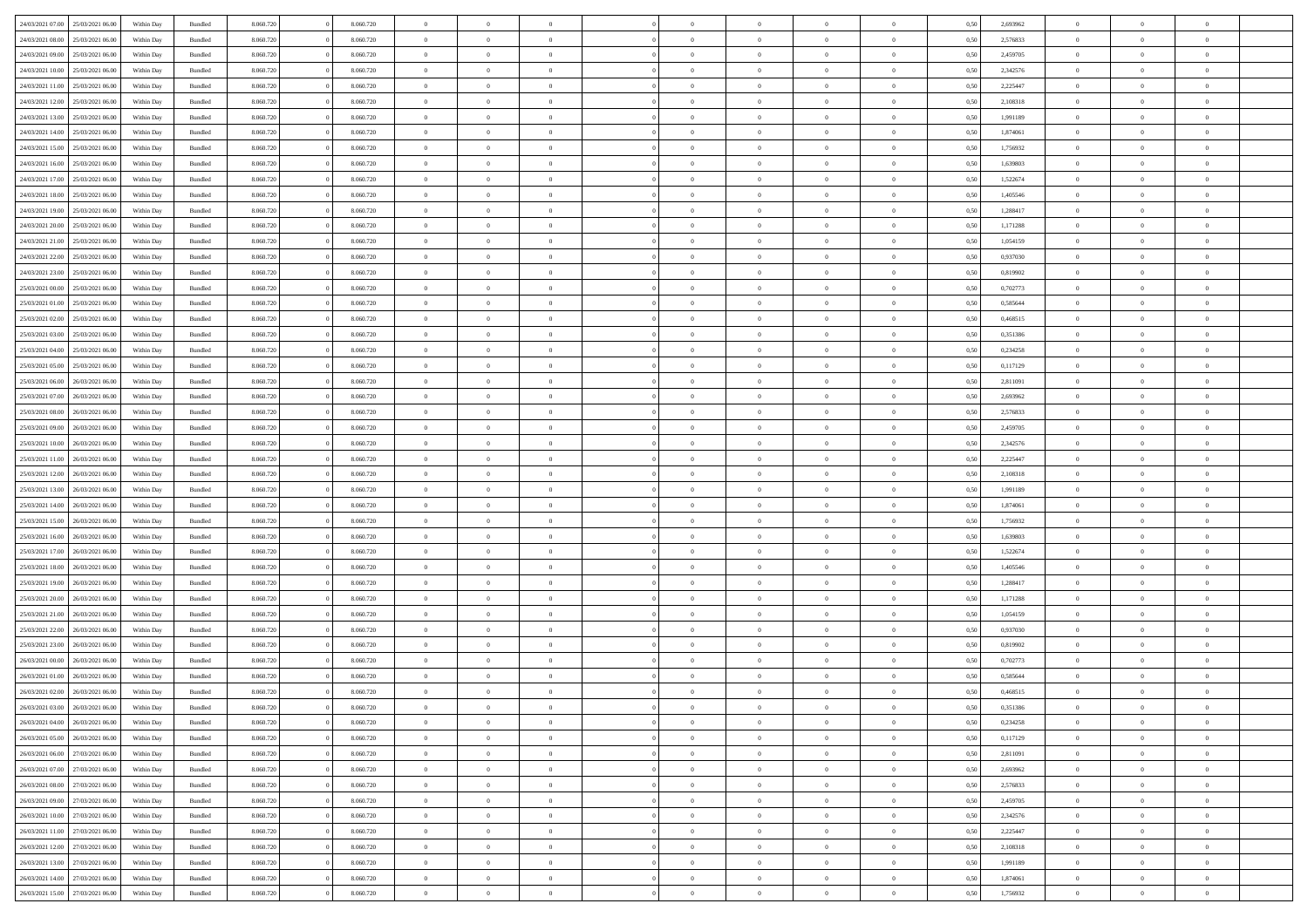| 26/03/2021 16:00 | 27/03/2021 06:00 | Within Day | Bundled            | 8.060.720 | 8.060.720 | $\overline{0}$ | $\Omega$       |                | $\Omega$       | $\Omega$       | $\Omega$       | $\theta$       | 0.50 | 1,639803 | $\theta$       | $\theta$       | $\theta$       |  |
|------------------|------------------|------------|--------------------|-----------|-----------|----------------|----------------|----------------|----------------|----------------|----------------|----------------|------|----------|----------------|----------------|----------------|--|
| 26/03/2021 17:00 | 27/03/2021 06.00 | Within Day | Bundled            | 8.060.720 | 8.060.720 | $\overline{0}$ | $\theta$       | $\overline{0}$ | $\overline{0}$ | $\bf{0}$       | $\overline{0}$ | $\bf{0}$       | 0,50 | 1,522674 | $\theta$       | $\theta$       | $\overline{0}$ |  |
| 26/03/2021 18:00 | 27/03/2021 06:00 | Within Day | Bundled            | 8.060.720 | 8.060.720 | $\overline{0}$ | $\overline{0}$ | $\overline{0}$ | $\overline{0}$ | $\bf{0}$       | $\overline{0}$ | $\bf{0}$       | 0,50 | 1,405546 | $\bf{0}$       | $\overline{0}$ | $\overline{0}$ |  |
|                  |                  |            |                    |           |           |                |                |                |                |                |                |                |      |          |                |                |                |  |
| 26/03/2021 19:00 | 27/03/2021 06:00 | Within Dav | Bundled            | 8.060.720 | 8.060.720 | $\overline{0}$ | $\overline{0}$ | $\overline{0}$ | $\overline{0}$ | $\bf{0}$       | $\overline{0}$ | $\overline{0}$ | 0.50 | 1.288417 | $\theta$       | $\theta$       | $\overline{0}$ |  |
| 26/03/2021 20:00 | 27/03/2021 06.00 | Within Day | Bundled            | 8.060.720 | 8.060.720 | $\overline{0}$ | $\theta$       | $\overline{0}$ | $\overline{0}$ | $\bf{0}$       | $\overline{0}$ | $\bf{0}$       | 0,50 | 1,171288 | $\theta$       | $\theta$       | $\overline{0}$ |  |
| 26/03/2021 21:00 | 27/03/2021 06:00 | Within Day | Bundled            | 8.060.720 | 8.060.720 | $\overline{0}$ | $\bf{0}$       | $\overline{0}$ | $\overline{0}$ | $\overline{0}$ | $\overline{0}$ | $\mathbf{0}$   | 0,50 | 1,054159 | $\overline{0}$ | $\overline{0}$ | $\bf{0}$       |  |
| 26/03/2021 22:00 | 27/03/2021 06:00 | Within Dav | Bundled            | 8.060.720 | 8.060.720 | $\overline{0}$ | $\overline{0}$ | $\overline{0}$ | $\overline{0}$ | $\overline{0}$ | $\overline{0}$ | $\overline{0}$ | 0.50 | 0,937030 | $\theta$       | $\overline{0}$ | $\overline{0}$ |  |
|                  |                  |            |                    |           |           |                |                |                |                |                |                |                |      |          |                |                |                |  |
| 26/03/2021 23:00 | 27/03/2021 06.00 | Within Day | Bundled            | 8.060.720 | 8.060.720 | $\overline{0}$ | $\theta$       | $\overline{0}$ | $\overline{0}$ | $\bf{0}$       | $\overline{0}$ | $\bf{0}$       | 0,50 | 0,819902 | $\theta$       | $\theta$       | $\overline{0}$ |  |
| 27/03/2021 00:00 | 27/03/2021 06:00 | Within Day | Bundled            | 8.060.720 | 8.060.720 | $\overline{0}$ | $\overline{0}$ | $\overline{0}$ | $\overline{0}$ | $\bf{0}$       | $\overline{0}$ | $\bf{0}$       | 0,50 | 0,702773 | $\,0\,$        | $\overline{0}$ | $\overline{0}$ |  |
| 27/03/2021 01:00 | 27/03/2021 06:00 | Within Dav | Bundled            | 8.060.720 | 8.060.720 | $\overline{0}$ | $\overline{0}$ | $\overline{0}$ | $\overline{0}$ | $\overline{0}$ | $\overline{0}$ | $\overline{0}$ | 0.50 | 0,585644 | $\theta$       | $\overline{0}$ | $\overline{0}$ |  |
| 27/03/2021 02:00 | 27/03/2021 06:00 |            | Bundled            | 8.060.720 | 8.060.720 | $\overline{0}$ | $\theta$       | $\overline{0}$ | $\overline{0}$ | $\bf{0}$       | $\overline{0}$ |                |      | 0,468515 | $\theta$       | $\theta$       | $\overline{0}$ |  |
|                  |                  | Within Day |                    |           |           |                |                |                |                |                |                | $\bf{0}$       | 0,50 |          |                |                |                |  |
| 27/03/2021 03:00 | 27/03/2021 06:00 | Within Day | Bundled            | 8.060.720 | 8.060.720 | $\overline{0}$ | $\overline{0}$ | $\overline{0}$ | $\overline{0}$ | $\bf{0}$       | $\overline{0}$ | $\bf{0}$       | 0,50 | 0,351386 | $\overline{0}$ | $\overline{0}$ | $\overline{0}$ |  |
| 27/03/2021 04:00 | 27/03/2021 06:00 | Within Day | Bundled            | 8.060.720 | 8.060.720 | $\overline{0}$ | $\overline{0}$ | $\overline{0}$ | $\overline{0}$ | $\bf{0}$       | $\overline{0}$ | $\overline{0}$ | 0.50 | 0,234258 | $\theta$       | $\theta$       | $\overline{0}$ |  |
| 27/03/2021 05:00 | 27/03/2021 06.00 | Within Day | Bundled            | 8.060.720 | 8.060.720 | $\overline{0}$ | $\theta$       | $\overline{0}$ | $\overline{0}$ | $\bf{0}$       | $\overline{0}$ | $\bf{0}$       | 0,50 | 0,117129 | $\theta$       | $\theta$       | $\overline{0}$ |  |
|                  |                  |            |                    |           |           |                |                |                |                |                |                |                |      |          |                |                |                |  |
| 27/03/2021 06:00 | 28/03/2021 06:00 | Within Day | Bundled            | 8.411.186 | 8.411.186 | $\overline{0}$ | $\bf{0}$       | $\overline{0}$ | $\bf{0}$       | $\overline{0}$ | $\overline{0}$ | $\mathbf{0}$   | 0,50 | 2,811091 | $\overline{0}$ | $\overline{0}$ | $\bf{0}$       |  |
| 27/03/2021 06:00 | 28/03/2021 06:00 | Within Dav | Unbundled          | 8.411.186 | 1.143.709 | $\overline{0}$ | $\overline{0}$ | $\overline{0}$ | $\overline{0}$ | $\overline{0}$ | $\overline{0}$ | $\overline{0}$ | 0.50 | 2,811091 | $\theta$       | $\overline{0}$ | $\overline{0}$ |  |
| 27/03/2021 07:00 | 28/03/2021 06:00 | Within Day | Bundled            | 8.411.186 | 8.411.186 | $\overline{0}$ | $\theta$       | $\overline{0}$ | $\overline{0}$ | $\bf{0}$       | $\overline{0}$ | $\bf{0}$       | 0,50 | 2,688870 | $\theta$       | $\theta$       | $\overline{0}$ |  |
| 27/03/2021 08:00 | 28/03/2021 06:00 | Within Day | Bundled            | 8.411.186 | 8.411.186 | $\overline{0}$ | $\overline{0}$ | $\overline{0}$ | $\bf{0}$       | $\bf{0}$       | $\bf{0}$       | $\bf{0}$       | 0,50 | 2,566648 | $\,0\,$        | $\overline{0}$ | $\overline{0}$ |  |
|                  |                  |            |                    |           |           |                |                |                |                |                |                |                |      |          |                |                |                |  |
| 27/03/2021 09:00 | 28/03/2021 06:00 | Within Day | Bundled            | 8.411.186 | 8.411.186 | $\overline{0}$ | $\overline{0}$ | $\overline{0}$ | $\overline{0}$ | $\overline{0}$ | $\overline{0}$ | $\overline{0}$ | 0.50 | 2,444427 | $\theta$       | $\overline{0}$ | $\overline{0}$ |  |
| 27/03/2021 10:00 | 28/03/2021 06:00 | Within Day | Bundled            | 8.411.186 | 8.411.186 | $\overline{0}$ | $\theta$       | $\overline{0}$ | $\overline{0}$ | $\bf{0}$       | $\overline{0}$ | $\bf{0}$       | 0,50 | 2,322206 | $\,$ 0 $\,$    | $\theta$       | $\overline{0}$ |  |
| 27/03/2021 11:00 | 28/03/2021 06:00 | Within Day | Bundled            | 8.411.186 | 8.411.186 | $\overline{0}$ | $\overline{0}$ | $\overline{0}$ | $\bf{0}$       | $\bf{0}$       | $\bf{0}$       | $\bf{0}$       | 0,50 | 2,199984 | $\,0\,$        | $\overline{0}$ | $\overline{0}$ |  |
| 27/03/2021 12:00 | 28/03/2021 06:00 | Within Day | Bundled            | 8.411.186 | 8.411.186 | $\overline{0}$ | $\overline{0}$ | $\overline{0}$ | $\overline{0}$ | $\bf{0}$       | $\overline{0}$ | $\overline{0}$ | 0.50 | 2,077763 | $\theta$       | $\theta$       | $\overline{0}$ |  |
|                  |                  |            |                    |           |           | $\overline{0}$ | $\theta$       |                |                |                |                |                |      |          |                | $\overline{0}$ |                |  |
| 27/03/2021 13:00 | 28/03/2021 06:00 | Within Day | Bundled            | 8.411.186 | 8.411.186 |                |                | $\overline{0}$ | $\overline{0}$ | $\bf{0}$       | $\overline{0}$ | $\bf{0}$       | 0,50 | 1,955542 | $\,$ 0 $\,$    |                | $\overline{0}$ |  |
| 27/03/2021 14:00 | 28/03/2021 06:00 | Within Day | Bundled            | 8.411.186 | 8.411.186 | $\overline{0}$ | $\bf{0}$       | $\overline{0}$ | $\bf{0}$       | $\overline{0}$ | $\overline{0}$ | $\mathbf{0}$   | 0,50 | 1,833320 | $\overline{0}$ | $\overline{0}$ | $\bf{0}$       |  |
| 27/03/2021 15:00 | 28/03/2021 06:00 | Within Dav | Bundled            | 8.411.186 | 8.411.186 | $\overline{0}$ | $\overline{0}$ | $\overline{0}$ | $\overline{0}$ | $\overline{0}$ | $\overline{0}$ | $\overline{0}$ | 0.50 | 1,711099 | $\theta$       | $\overline{0}$ | $\overline{0}$ |  |
| 27/03/2021 16:00 | 28/03/2021 06:00 | Within Day | Bundled            | 8.411.186 | 8.411.186 | $\overline{0}$ | $\theta$       | $\overline{0}$ | $\overline{0}$ | $\bf{0}$       | $\overline{0}$ | $\bf{0}$       | 0,50 | 1,588878 | $\theta$       | $\theta$       | $\overline{0}$ |  |
|                  |                  |            |                    |           |           |                |                |                |                |                |                |                |      |          |                |                |                |  |
| 27/03/2021 17:00 | 28/03/2021 06:00 | Within Day | Bundled            | 8.411.186 | 8.411.186 | $\overline{0}$ | $\overline{0}$ | $\overline{0}$ | $\bf{0}$       | $\bf{0}$       | $\bf{0}$       | $\bf{0}$       | 0,50 | 1,466656 | $\,0\,$        | $\overline{0}$ | $\overline{0}$ |  |
| 27/03/2021 18:00 | 28/03/2021 06:00 | Within Day | Bundled            | 8.411.186 | 8.411.186 | $\overline{0}$ | $\overline{0}$ | $\overline{0}$ | $\overline{0}$ | $\overline{0}$ | $\overline{0}$ | $\overline{0}$ | 0.50 | 1,344435 | $\theta$       | $\overline{0}$ | $\overline{0}$ |  |
| 27/03/2021 19:00 | 28/03/2021 06:00 | Within Day | Bundled            | 8.411.186 | 8.411.186 | $\overline{0}$ | $\theta$       | $\overline{0}$ | $\overline{0}$ | $\bf{0}$       | $\overline{0}$ | $\bf{0}$       | 0,50 | 1,222213 | $\,$ 0 $\,$    | $\overline{0}$ | $\overline{0}$ |  |
| 27/03/2021 20:00 | 28/03/2021 06:00 | Within Day | Bundled            | 8.411.186 | 8.411.186 | $\overline{0}$ | $\overline{0}$ | $\overline{0}$ | $\bf{0}$       | $\bf{0}$       | $\bf{0}$       | $\bf{0}$       | 0,50 | 1,099992 | $\overline{0}$ | $\overline{0}$ | $\overline{0}$ |  |
|                  |                  |            |                    |           |           |                |                |                |                |                |                |                |      |          |                |                | $\theta$       |  |
| 27/03/2021 21:00 | 28/03/2021 06:00 | Within Day | Bundled            | 8.411.186 | 8.411.186 | $\overline{0}$ | $\Omega$       | $\Omega$       | $\Omega$       | $\Omega$       | $\overline{0}$ | $\overline{0}$ | 0.50 | 0,977771 | $\,0\,$        | $\theta$       |                |  |
| 27/03/2021 22.00 | 28/03/2021 06:00 | Within Day | Bundled            | 8.411.186 | 8.411.186 | $\overline{0}$ | $\theta$       | $\overline{0}$ | $\overline{0}$ | $\bf{0}$       | $\overline{0}$ | $\bf{0}$       | 0,50 | 0,855549 | $\theta$       | $\theta$       | $\overline{0}$ |  |
| 27/03/2021 23:00 | 28/03/2021 06:00 | Within Day | Bundled            | 8.411.186 | 8.411.186 | $\overline{0}$ | $\overline{0}$ | $\overline{0}$ | $\bf{0}$       | $\bf{0}$       | $\overline{0}$ | $\mathbf{0}$   | 0,50 | 0,733328 | $\overline{0}$ | $\overline{0}$ | $\bf{0}$       |  |
| 28/03/2021 00:00 | 28/03/2021 06:00 | Within Day | Bundled            | 8.411.186 | 8.411.186 | $\overline{0}$ | $\Omega$       | $\Omega$       | $\Omega$       | $\bf{0}$       | $\overline{0}$ | $\overline{0}$ | 0.50 | 0,611107 | $\,0\,$        | $\theta$       | $\theta$       |  |
|                  |                  |            |                    |           |           | $\overline{0}$ | $\theta$       | $\overline{0}$ |                | $\bf{0}$       | $\overline{0}$ |                |      |          | $\theta$       | $\theta$       | $\overline{0}$ |  |
| 28/03/2021 01:00 | 28/03/2021 06:00 | Within Day | Bundled            | 8.411.186 | 8.411.186 |                |                |                | $\overline{0}$ |                |                | $\bf{0}$       | 0,50 | 0,488885 |                |                |                |  |
| 28/03/2021 03:00 | 28/03/2021 06:00 | Within Day | Bundled            | 8.411.186 | 8.411.186 | $\overline{0}$ | $\overline{0}$ | $\overline{0}$ | $\bf{0}$       | $\bf{0}$       | $\bf{0}$       | $\bf{0}$       | 0,50 | 0,366664 | $\,0\,$        | $\overline{0}$ | $\overline{0}$ |  |
| 28/03/2021 04:00 | 28/03/2021 06:00 | Within Day | Bundled            | 8.411.186 | 8.411.186 | $\overline{0}$ | $\Omega$       | $\Omega$       | $\Omega$       | $\theta$       | $\theta$       | $\overline{0}$ | 0.50 | 0,244443 | $\theta$       | $\theta$       | $\theta$       |  |
| 28/03/2021 05:00 | 28/03/2021 06:00 | Within Day | Bundled            | 8.411.186 | 8.411.186 | $\overline{0}$ | $\theta$       | $\overline{0}$ | $\overline{0}$ | $\bf{0}$       | $\overline{0}$ | $\bf{0}$       | 0,50 | 0,122221 | $\,$ 0 $\,$    | $\overline{0}$ | $\overline{0}$ |  |
|                  |                  |            |                    |           |           |                | $\overline{0}$ |                |                | $\bf{0}$       |                |                |      |          |                | $\overline{0}$ | $\overline{0}$ |  |
| 28/03/2021 06:00 | 29/03/2021 06:00 | Within Day | Bundled            | 8.060.720 | 8.060.720 | $\overline{0}$ |                | $\overline{0}$ | $\overline{0}$ |                | $\overline{0}$ | $\bf{0}$       | 0,50 | 2,811091 | $\overline{0}$ |                |                |  |
| 28/03/2021 07:00 | 29/03/2021 06:00 | Within Day | Bundled            | 8.060.720 | 8.060.720 | $\overline{0}$ | $\Omega$       | $\Omega$       | $\Omega$       | $\Omega$       | $\overline{0}$ | $\overline{0}$ | 0.50 | 2,693962 | $\,0\,$        | $\theta$       | $\theta$       |  |
| 28/03/2021 08:00 | 29/03/2021 06:00 | Within Day | Bundled            | 8.060.720 | 8.060.720 | $\overline{0}$ | $\theta$       | $\overline{0}$ | $\overline{0}$ | $\bf{0}$       | $\overline{0}$ | $\bf{0}$       | 0,50 | 2,576833 | $\,$ 0 $\,$    | $\overline{0}$ | $\overline{0}$ |  |
| 28/03/2021 09:00 | 29/03/2021 06:00 | Within Day | Bundled            | 8.060.720 | 8.060.720 | $\overline{0}$ | $\overline{0}$ | $\overline{0}$ | $\overline{0}$ | $\bf{0}$       | $\overline{0}$ | $\mathbf{0}$   | 0,50 | 2,459705 | $\overline{0}$ | $\overline{0}$ | $\bf{0}$       |  |
| 28/03/2021 11:00 | 29/03/2021 06:00 |            | Bundled            | 8.060.720 | 8.060.720 | $\overline{0}$ | $\Omega$       | $\Omega$       | $\Omega$       | $\Omega$       | $\Omega$       | $\overline{0}$ | 0.50 | 2,225447 | $\theta$       | $\theta$       | $\theta$       |  |
|                  |                  | Within Day |                    |           |           |                |                |                |                |                |                |                |      |          |                |                |                |  |
| 28/03/2021 12:00 | 29/03/2021 06:00 | Within Day | Bundled            | 8.060.720 | 8.060.720 | $\overline{0}$ | $\overline{0}$ | $\overline{0}$ | $\bf{0}$       | $\,$ 0         | $\overline{0}$ | $\bf{0}$       | 0,50 | 2,108318 | $\,0\,$        | $\,$ 0 $\,$    | $\overline{0}$ |  |
| 28/03/2021 13:00 | 29/03/2021 06:00 | Within Day | $\mathbf B$ undled | 8.060.720 | 8.060.720 | $\bf{0}$       | $\bf{0}$       |                |                | $\bf{0}$       |                |                | 0,50 | 1,991189 | $\bf{0}$       | $\overline{0}$ |                |  |
| 28/03/2021 14:00 | 29/03/2021 06:00 | Within Day | Bundled            | 8.060.720 | 8.060.720 | $\overline{0}$ | $\overline{0}$ | $\overline{0}$ | $\Omega$       | $\overline{0}$ | $\overline{0}$ | $\overline{0}$ | 0.50 | 1,874061 | $\theta$       | $\theta$       | $\theta$       |  |
| 28/03/2021 15:00 | 29/03/2021 06:00 | Within Day | Bundled            | 8.060.720 | 8.060.720 | $\overline{0}$ | $\,$ 0         | $\overline{0}$ | $\overline{0}$ | $\,$ 0 $\,$    | $\overline{0}$ | $\mathbf{0}$   | 0,50 | 1,756932 | $\,$ 0 $\,$    | $\,$ 0 $\,$    | $\,$ 0         |  |
|                  |                  |            |                    |           |           |                |                |                |                |                |                |                |      |          |                |                |                |  |
| 28/03/2021 16:00 | 29/03/2021 06:00 | Within Day | Bundled            | 8.060.720 | 8.060.720 | $\overline{0}$ | $\overline{0}$ | $\overline{0}$ | $\overline{0}$ | $\overline{0}$ | $\overline{0}$ | $\mathbf{0}$   | 0,50 | 1,639803 | $\overline{0}$ | $\bf{0}$       | $\bf{0}$       |  |
| 28/03/2021 17:00 | 29/03/2021 06:00 | Within Day | Bundled            | 8.060.720 | 8.060.720 | $\overline{0}$ | $\overline{0}$ | $\overline{0}$ | $\Omega$       | $\overline{0}$ | $\overline{0}$ | $\overline{0}$ | 0,50 | 1,522674 | $\overline{0}$ | $\theta$       | $\overline{0}$ |  |
| 28/03/2021 18:00 | 29/03/2021 06:00 | Within Day | Bundled            | 8.060.720 | 8.060.720 | $\overline{0}$ | $\,$ 0         | $\overline{0}$ | $\overline{0}$ | $\,$ 0 $\,$    | $\overline{0}$ | $\mathbf{0}$   | 0,50 | 1,405546 | $\,$ 0 $\,$    | $\overline{0}$ | $\overline{0}$ |  |
| 28/03/2021 19:00 | 29/03/2021 06:00 | Within Day | Bundled            | 8.060.720 | 8.060.720 | $\overline{0}$ | $\overline{0}$ | $\overline{0}$ | $\overline{0}$ | $\overline{0}$ | $\overline{0}$ | $\mathbf{0}$   | 0,50 | 1,288417 | $\overline{0}$ | $\overline{0}$ | $\bf{0}$       |  |
|                  |                  |            |                    |           |           |                |                |                |                |                |                |                |      |          |                |                |                |  |
| 28/03/2021 20:00 | 29/03/2021 06:00 | Within Day | Bundled            | 8.060.720 | 8.060.720 | $\overline{0}$ | $\overline{0}$ | $\overline{0}$ | $\Omega$       | $\overline{0}$ | $\overline{0}$ | $\bf{0}$       | 0.50 | 1,171288 | $\overline{0}$ | $\theta$       | $\overline{0}$ |  |
| 28/03/2021 21:00 | 29/03/2021 06:00 | Within Day | Bundled            | 8.060.720 | 8.060.720 | $\overline{0}$ | $\,$ 0         | $\overline{0}$ | $\overline{0}$ | $\bf{0}$       | $\overline{0}$ | $\bf{0}$       | 0,50 | 1,054159 | $\,$ 0 $\,$    | $\overline{0}$ | $\overline{0}$ |  |
| 28/03/2021 22:00 | 29/03/2021 06:00 | Within Day | Bundled            | 8.060.720 | 8.060.720 | $\overline{0}$ | $\bf{0}$       | $\overline{0}$ | $\overline{0}$ | $\overline{0}$ | $\overline{0}$ | $\mathbf{0}$   | 0,50 | 0,937030 | $\overline{0}$ | $\overline{0}$ | $\bf{0}$       |  |
| 28/03/2021 23:00 | 29/03/2021 06:00 | Within Day | Bundled            | 8.060.720 | 8.060.720 | $\overline{0}$ | $\overline{0}$ | $\overline{0}$ | $\Omega$       | $\overline{0}$ | $\overline{0}$ | $\overline{0}$ | 0.50 | 0,819902 | $\overline{0}$ | $\overline{0}$ | $\overline{0}$ |  |
|                  |                  |            |                    |           |           |                |                |                |                |                |                |                |      |          |                |                |                |  |
| 29/03/2021 00:00 | 29/03/2021 06:00 | Within Day | Bundled            | 8.060.720 | 8.060.720 | $\overline{0}$ | $\bf{0}$       | $\overline{0}$ | $\overline{0}$ | $\bf{0}$       | $\overline{0}$ | $\bf{0}$       | 0,50 | 0,702773 | $\,$ 0 $\,$    | $\,$ 0 $\,$    | $\bf{0}$       |  |
| 29/03/2021 01:00 | 29/03/2021 06:00 | Within Day | Bundled            | 8.060.720 | 8.060.720 | $\overline{0}$ | $\bf{0}$       | $\overline{0}$ | $\bf{0}$       | $\bf{0}$       | $\bf{0}$       | $\bf{0}$       | 0,50 | 0,585644 | $\overline{0}$ | $\overline{0}$ | $\bf{0}$       |  |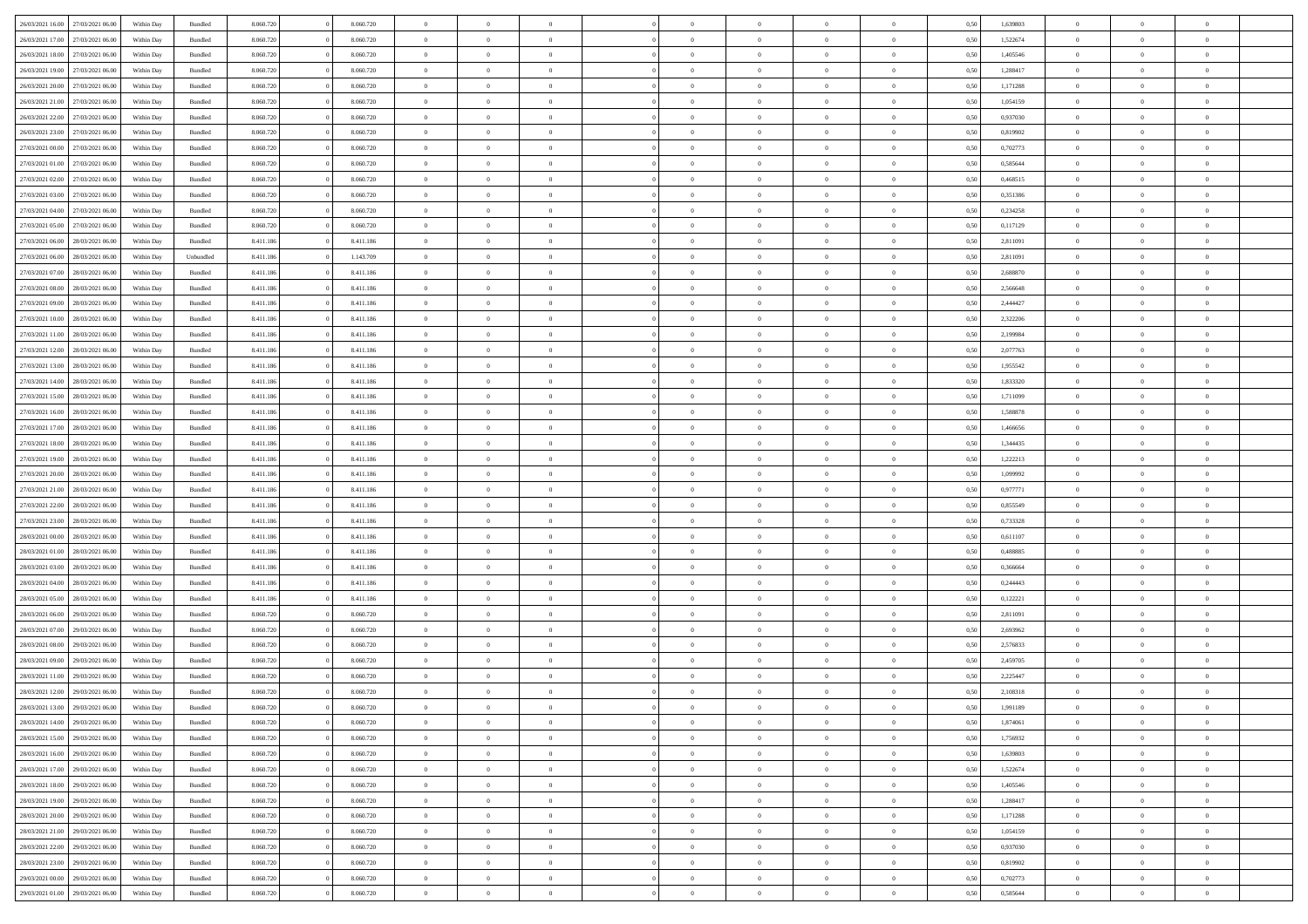| 29/03/2021 02:00<br>29/03/2021 06:00                     | Within Day               | Bundled                   | 8.060.72               |                | 8.060.720 | $\,$ 0 $\,$                |                |                |                |                |                |                            | 0.5  | 0,468515 | $\Omega$                   |                |                |  |
|----------------------------------------------------------|--------------------------|---------------------------|------------------------|----------------|-----------|----------------------------|----------------|----------------|----------------|----------------|----------------|----------------------------|------|----------|----------------------------|----------------|----------------|--|
| 29/03/2021 03:00<br>29/03/2021 06:00                     | Within Day               | <b>Bundled</b>            | 8.060.720              |                | 8.060.720 | $\overline{0}$             | $\Omega$       | $\overline{0}$ | $\theta$       | $\theta$       | $\Omega$       | $\theta$                   | 0.50 | 0.351386 | $\theta$                   | $\overline{0}$ | $\theta$       |  |
| 29/03/2021 04:00<br>29/03/2021 06:00                     | Within Dav               | Bundled                   | 8.060.720              | $\Omega$       | 8.060,720 | $\overline{0}$             | $\overline{0}$ | $\overline{0}$ | $\overline{0}$ | $\bf{0}$       | $\overline{0}$ | $\overline{0}$             | 0.50 | 0.234258 | $\overline{0}$             | $\overline{0}$ | $\overline{0}$ |  |
| 29/03/2021 05:00<br>29/03/2021 06:00                     | Within Day               | Bundled                   | 8.060.720              |                | 8.060.720 | $\,$ 0 $\,$                | $\,$ 0 $\,$    | $\,$ 0 $\,$    | $\,$ 0 $\,$    | $\overline{0}$ | $\overline{0}$ | $\overline{0}$             | 0,50 | 0,117129 | $\overline{0}$             | $\,$ 0 $\,$    | $\overline{0}$ |  |
| 29/03/2021 06:00<br>30/03/2021 06:00                     | Within Day               | Bundled                   | 8.060.720              |                | 8.060.720 | $\overline{0}$             | $\mathbf{0}$   | $\overline{0}$ | $\overline{0}$ | $\mathbf{0}$   | $\bf{0}$       | $\overline{0}$             | 0.50 | 2,811091 | $\overline{0}$             | $\overline{0}$ | $\overline{0}$ |  |
| 29/03/2021 07:00<br>30/03/2021 06:00                     | Within Dav               | <b>Bundled</b>            | 8.060.720              |                | 8.060.720 | $\overline{0}$             | $\Omega$       | $\theta$       | $\overline{0}$ | $\theta$       | $\overline{0}$ | $\overline{0}$             | 0.50 | 2.693962 | $\overline{0}$             | $\Omega$       | $\theta$       |  |
| 29/03/2021 08:00<br>30/03/2021 06:00                     | Within Day               | $\mathbf B$ undled        | 8.060.720              |                | 8.060.720 | $\,$ 0 $\,$                | $\,$ 0 $\,$    | $\overline{0}$ | $\overline{0}$ | $\overline{0}$ | $\overline{0}$ | $\overline{0}$             | 0.50 | 2,576833 | $\theta$                   | $\Omega$       | $\theta$       |  |
| 29/03/2021 09:00<br>30/03/2021 06.0                      | Within Day               | Bundled                   | 8.060.720              |                | 8.060.720 | $\,$ 0 $\,$                | $\overline{0}$ | $\overline{0}$ | $\overline{0}$ | $\overline{0}$ | $\overline{0}$ | $\overline{0}$             | 0,50 | 2,459705 | $\overline{0}$             | $\overline{0}$ | $\overline{0}$ |  |
| 29/03/2021 10:00<br>30/03/2021 06.0                      | Within Day               | Bundled                   | 8.060.720              |                | 8.060.720 | $\,$ 0 $\,$                | $\,$ 0 $\,$    | $\,$ 0 $\,$    | $\overline{0}$ | $\bf{0}$       | $\overline{0}$ | $\overline{0}$             | 0,50 | 2,342576 | $\,$ 0 $\,$                | $\overline{0}$ |                |  |
| 29/03/2021 11:00<br>30/03/2021 06:00                     | Within Day               | <b>Bundled</b>            | 8.060.720              |                | 8.060.720 | $\overline{0}$             | $\overline{0}$ | $\overline{0}$ | $\overline{0}$ | $\theta$       | $\overline{0}$ | $\theta$                   | 0.50 | 2.225447 | $\overline{0}$             | $\overline{0}$ | $\overline{0}$ |  |
| 29/03/2021 12:00<br>30/03/2021 06:00                     | Within Day               | Bundled                   | 8.060.720              |                | 8.060.720 | $\overline{0}$             | $\overline{0}$ | $\overline{0}$ | $\overline{0}$ | $\bf{0}$       | $\overline{0}$ | $\overline{0}$             | 0.50 | 2.108318 | $\overline{0}$             | $\overline{0}$ | $\theta$       |  |
| 29/03/2021 13:00<br>30/03/2021 06:00                     | Within Day               | Bundled                   | 8.060.720              |                | 8.060.720 | $\,$ 0 $\,$                | $\,$ 0 $\,$    | $\,$ 0 $\,$    | $\,$ 0 $\,$    | $\,$ 0 $\,$    | $\overline{0}$ | $\,$ 0 $\,$                | 0,50 | 1,991189 | $\,$ 0 $\,$                | $\overline{0}$ | $\overline{0}$ |  |
| 30/03/2021 06:00                                         |                          |                           |                        |                | 8.060.720 |                            | $\overline{0}$ | $\overline{0}$ | $\overline{0}$ | $\overline{0}$ | $\overline{0}$ | $\overline{0}$             | 0.50 | 1.874061 |                            | $\Omega$       | $\sqrt{2}$     |  |
| 29/03/2021 14:00<br>30/03/2021 06:00                     | Within Day<br>Within Day | Bundled<br><b>Bundled</b> | 8.060.720<br>8.060.720 |                | 8.060.720 | $\bf{0}$<br>$\overline{0}$ | $\theta$       | $\overline{0}$ | $\overline{0}$ | $\mathbf{0}$   | $\Omega$       | $\theta$                   | 0.50 | 1.756932 | $\bf{0}$<br>$\overline{0}$ | $\Omega$       | $\theta$       |  |
| 29/03/2021 15:00<br>29/03/2021 16:00<br>30/03/2021 06:00 |                          |                           |                        |                | 8.060,720 |                            |                |                |                |                |                |                            |      |          |                            |                |                |  |
|                                                          | Within Dav               | Bundled                   | 8.060.720              |                |           | $\overline{0}$             | $\overline{0}$ | $\overline{0}$ | $\overline{0}$ | $\bf{0}$       | $\overline{0}$ | $\overline{0}$             | 0.50 | 1.639803 | $\overline{0}$             | $\overline{0}$ | $\bf{0}$       |  |
| 29/03/2021 17:00<br>30/03/2021 06.0                      | Within Day               | $\mathbf B$ undled        | 8.060.720              |                | 8.060.720 | $\,$ 0 $\,$                | $\,$ 0 $\,$    | $\overline{0}$ | $\theta$       | $\overline{0}$ | $\overline{0}$ | $\overline{0}$             | 0,50 | 1,522674 | $\overline{0}$             | $\overline{0}$ |                |  |
| 29/03/2021 18:00<br>30/03/2021 06.0                      | Within Day               | Bundled                   | 8.060.720              |                | 8.060.720 | $\overline{0}$             | $\,$ 0 $\,$    | $\,$ 0 $\,$    | $\overline{0}$ | $\theta$       | $\overline{0}$ | $\overline{0}$             | 0,50 | 1,405546 | $\overline{0}$             | $\overline{0}$ | $\overline{0}$ |  |
| 29/03/2021 19:00<br>30/03/2021 06:0                      | Within Day               | <b>Bundled</b>            | 8.060.72               |                | 8.060.720 | $\overline{0}$             | $\overline{0}$ | $\overline{0}$ | $\overline{0}$ | $\theta$       | $\theta$       | $\theta$                   | 0.5( | 1.288417 | $\theta$                   | $\overline{0}$ | $\theta$       |  |
| 29/03/2021 20:00<br>30/03/2021 06:00                     | Within Dav               | Bundled                   | 8.060.720              |                | 8.060.720 | $\,$ 0 $\,$                | $\overline{0}$ | $\,$ 0 $\,$    | $\,$ 0 $\,$    | $\,$ 0 $\,$    | $\overline{0}$ | $\mathbf{0}$               | 0.50 | 1,171288 | $\overline{0}$             | $\overline{0}$ | $\,$ 0 $\,$    |  |
| 29/03/2021 21:00<br>30/03/2021 06:00                     | Within Day               | Bundled                   | 8.060.720              |                | 8.060.720 | $\,$ 0 $\,$                | $\overline{0}$ | $\overline{0}$ | $\overline{0}$ | $\overline{0}$ | $\overline{0}$ | $\overline{0}$             | 0,50 | 1,054159 | $\,$ 0 $\,$                | $\overline{0}$ | $\overline{0}$ |  |
| 29/03/2021 22:00<br>30/03/2021 06:00                     | Within Day               | Bundled                   | 8.060.720              |                | 8.060.720 | $\overline{0}$             | $\,$ 0 $\,$    | $\,$ 0 $\,$    | $\,$ 0 $\,$    | $\,$ 0 $\,$    | $\,$ 0 $\,$    | $\,$ 0 $\,$                | 0,50 | 0,937030 | $\overline{0}$             | $\overline{0}$ | $\,$ 0 $\,$    |  |
| 29/03/2021 23:00<br>30/03/2021 06:00                     | Within Day               | <b>Bundled</b>            | 8.060.720              |                | 8.060.720 | $\overline{0}$             | $\Omega$       | $\overline{0}$ | $\theta$       | $\theta$       | $\theta$       | $\overline{0}$             | 0.50 | 0.819902 | $\Omega$                   | $\Omega$       | $\theta$       |  |
| 30/03/2021 00:00<br>30/03/2021 06:00                     | Within Dav               | Bundled                   | 8.060.720              |                | 8.060.720 | $\overline{0}$             | $\overline{0}$ | $\overline{0}$ | $\overline{0}$ | $\bf{0}$       | $\overline{0}$ | $\overline{0}$             | 0.50 | 0.702773 | $\overline{0}$             | $\Omega$       | $\Omega$       |  |
| 30/03/2021 01:00<br>30/03/2021 06:00                     | Within Day               | Bundled                   | 8.060.720              |                | 8.060.720 | $\,$ 0 $\,$                | $\,$ 0 $\,$    | $\,$ 0 $\,$    | $\,$ 0 $\,$    | $\overline{0}$ | $\overline{0}$ | $\,$ 0 $\,$                | 0,50 | 0,585644 | $\,$ 0 $\,$                | $\overline{0}$ | $\overline{0}$ |  |
| 30/03/2021 02:00<br>30/03/2021 06:0                      | Within Day               | Bundled                   | 8.060.720              |                | 8.060.720 | $\,$ 0 $\,$                | $\overline{0}$ | $\overline{0}$ | $\theta$       | $\Omega$       | $\overline{0}$ | $\overline{0}$             | 0.5( | 0.468515 | $\overline{0}$             | $\Omega$       | $\Omega$       |  |
| 30/03/2021 03:00<br>30/03/2021 06:00                     | Within Day               | <b>Bundled</b>            | 8.060.720              |                | 8.060.720 | $\overline{0}$             | $\overline{0}$ | $\overline{0}$ | $\overline{0}$ | $\theta$       | $\overline{0}$ | $\theta$                   | 0.50 | 0.351386 | $\overline{0}$             | $\overline{0}$ | $\theta$       |  |
| 30/03/2021 04:00<br>30/03/2021 06:00                     | Within Day               | Bundled                   | 8.060.720              | $\Omega$       | 8.060,720 | $\overline{0}$             | $\theta$       | $\overline{0}$ | $\overline{0}$ | $\overline{0}$ | $\overline{0}$ | $\overline{0}$             | 0.50 | 0.234258 | $\overline{0}$             | $\Omega$       | $\theta$       |  |
| 30/03/2021 05:00<br>30/03/2021 06:00                     | Within Day               | Bundled                   | 8.060.720              | $\mathbf{0}$   | 8.060.720 | $\mathbf{0}$               | $\mathbf{0}$   | $\,$ 0 $\,$    | $\,$ 0 $\,$    | $\,$ 0 $\,$    | $\mathbf{0}$   | $\qquad \qquad \textbf{0}$ | 0,50 | 0,117129 | $\mathbf{0}$               | $\overline{0}$ | $\,$ 0 $\,$    |  |
| 30/03/2021 06:00<br>31/03/2021 06:00                     | Within Day               | Bundled                   | 8.060.720              |                | 8.060.720 | $\overline{0}$             | $\overline{0}$ | $\overline{0}$ | $\overline{0}$ | $\mathbf{0}$   | $\overline{0}$ | $\overline{0}$             | 0.5( | 2,811091 | $\overline{0}$             | $\theta$       | $\sqrt{2}$     |  |
| 30/03/2021 07:00<br>31/03/2021 06:00                     | Within Day               | Bundled                   | 8.060.720              |                | 8.060.720 | $\overline{0}$             | $\overline{0}$ | $\overline{0}$ | $\overline{0}$ | $\overline{0}$ | $\overline{0}$ | $\overline{0}$             | 0.50 | 2.693962 | $\overline{0}$             | $\overline{0}$ | $\theta$       |  |
| 30/03/2021 08:00<br>31/03/2021 06:00                     | Within Day               | <b>Bundled</b>            | 8.060.720              |                | 8.060.720 | $\overline{0}$             | $\Omega$       | $\theta$       | $\theta$       | $\theta$       | $\Omega$       | $\overline{0}$             | 0.50 | 2.576833 | $\theta$                   | $\Omega$       | $\sqrt{2}$     |  |
| 30/03/2021 09:00<br>31/03/2021 06:00                     | Within Day               | Bundled                   | 8.060.720              |                | 8.060.720 | $\,$ 0 $\,$                | $\overline{0}$ | $\overline{0}$ | $\theta$       | $\overline{0}$ | $\overline{0}$ | $\overline{0}$             | 0,50 | 2,459705 | $\overline{0}$             | $\overline{0}$ |                |  |
| 30/03/2021 10:00<br>31/03/2021 06.0                      | Within Day               | Bundled                   | 8.060.720              |                | 8.060.720 | $\,$ 0 $\,$                | $\,$ 0 $\,$    | $\,$ 0 $\,$    | $\,$ 0 $\,$    | $\,$ 0         | $\overline{0}$ | $\,$ 0 $\,$                | 0,50 | 2,342576 | $\,$ 0 $\,$                | $\,$ 0 $\,$    | $\overline{0}$ |  |
| 30/03/2021 11:00<br>31/03/2021 06:0                      | Within Day               | Bundled                   | 8.060.72               |                | 8.060.720 | $\overline{0}$             | $\Omega$       | $\Omega$       | $\Omega$       | $\Omega$       | $\theta$       | $\overline{0}$             | 0.50 | 2.225447 | $\Omega$                   | $\Omega$       | $\sqrt{2}$     |  |
| 30/03/2021 12:00<br>31/03/2021 06:00                     | Within Day               | Bundled                   | 8.060.720              |                | 8.060.720 | $\overline{0}$             | $\overline{0}$ | $\overline{0}$ | $\overline{0}$ | $\overline{0}$ | $\overline{0}$ | $\overline{0}$             | 0.50 | 2.108318 | $\overline{0}$             | $\overline{0}$ | $\overline{0}$ |  |
| 30/03/2021 13:00<br>31/03/2021 06:00                     | Within Day               | Bundled                   | 8.060.720              |                | 8.060.720 | $\,$ 0 $\,$                | $\theta$       | $\theta$       | $\overline{0}$ | $\overline{0}$ | $\overline{0}$ | $\overline{0}$             | 0,50 | 1,991189 | $\,$ 0 $\,$                | $\overline{0}$ |                |  |
| 30/03/2021 14:00<br>31/03/2021 06:00                     | Within Day               | Bundled                   | 8.060.720              |                | 8.060.720 | $\mathbf{0}$               | $\,$ 0 $\,$    | $\,$ 0 $\,$    | $\,$ 0 $\,$    | $\,$ 0 $\,$    | $\,$ 0 $\,$    | $\,$ 0 $\,$                | 0,50 | 1,874061 | $\,$ 0 $\,$                | $\,$ 0 $\,$    | $\,$ 0 $\,$    |  |
| 30/03/2021 15:00<br>31/03/2021 06:00                     | Within Day               | <b>Bundled</b>            | 8.060.720              |                | 8.060.720 | $\overline{0}$             | $\Omega$       | $\theta$       | $\theta$       | $\theta$       | $\Omega$       | $\overline{0}$             | 0.50 | 1.756932 | $\overline{0}$             | $\Omega$       | $\theta$       |  |
| 30/03/2021 16:00<br>31/03/2021 06:00                     | Within Dav               | Bundled                   | 8.060.720              |                | 8.060.720 | $\overline{0}$             | $\overline{0}$ | $\overline{0}$ | $\overline{0}$ | $\bf{0}$       | $\overline{0}$ | $\overline{0}$             | 0.50 | 1.639803 | $\overline{0}$             | $\overline{0}$ | $\bf{0}$       |  |
| 30/03/2021 17:00<br>31/03/2021 06:00                     | Within Dav               | Bundled                   | 8.060.720              |                | 8.060.720 | $\,$ 0 $\,$                | $\overline{0}$ | $\overline{0}$ | $\Omega$       | $\overline{0}$ | $\overline{0}$ | $\Omega$                   | 0.50 | 1,522674 | $\overline{0}$             | $\Omega$       |                |  |
| 30/03/2021 18:00<br>31/03/2021 06.0                      | Within Day               | Bundled                   | 8.060.720              |                | 8.060.720 | $\overline{0}$             | $\,$ 0 $\,$    | $\,$ 0 $\,$    | $\overline{0}$ | $\overline{0}$ | $\overline{0}$ | $\overline{0}$             | 0,50 | 1,405546 | $\overline{0}$             | $\overline{0}$ | $\Omega$       |  |
| 30/03/2021 19:00<br>31/03/2021 06:0                      | Within Day               | Bundled                   | 8.060.72               |                | 8.060,720 | $\overline{0}$             | $\overline{0}$ | $\overline{0}$ | $\overline{0}$ | $\overline{0}$ | $\overline{0}$ | $\overline{0}$             | 0.50 | 1.288417 | $\overline{0}$             | $\theta$       | $\theta$       |  |
| 30/03/2021 20:00<br>31/03/2021 06:00                     | Within Day               | <b>Bundled</b>            | 8.060.720              |                | 8.060.720 | $\overline{0}$             | $\Omega$       | $\overline{0}$ | $\overline{0}$ | $\theta$       | $\Omega$       | $\overline{0}$             | 0.50 | 1.171288 | $\theta$                   | $\overline{0}$ | $\theta$       |  |
| 30/03/2021 21:00<br>31/03/2021 06:00                     | Within Day               | Bundled                   | 8.060.720              |                | 8.060.720 | $\,$ 0 $\,$                | $\overline{0}$ | $\overline{0}$ | $\,$ 0 $\,$    | $\bf{0}$       | $\bf{0}$       | $\overline{0}$             | 0,50 | 1,054159 | $\,$ 0 $\,$                | $\overline{0}$ | $\overline{0}$ |  |
| 30/03/2021 22.00<br>31/03/2021 06:00                     | Within Day               | Bundled                   | 8.060.720              |                | 8.060.720 | $\,$ 0 $\,$                | $\,$ 0 $\,$    | $\,$ 0 $\,$    | $\,$ 0 $\,$    | $\,$ 0 $\,$    | $\overline{0}$ | $\overline{0}$             | 0,50 | 0,937030 | $\,$ 0 $\,$                | $\overline{0}$ | $\overline{0}$ |  |
| 30/03/2021 23:00<br>31/03/2021 06:00                     | Within Day               | $\mathbf B$ undled        | 8.060.720              |                | 8.060.720 | $\bf{0}$                   | $\overline{0}$ | $\overline{0}$ | $\overline{0}$ | $\overline{0}$ | $\overline{0}$ | $\overline{0}$             | 0.50 | 0.819902 | $\overline{0}$             | $\Omega$       | $\theta$       |  |
| 31/03/2021 00:00<br>31/03/2021 06:00                     | Within Day               | Bundled                   | 8.060.720              |                | 8.060.720 | $\overline{0}$             | $\overline{0}$ | $\overline{0}$ | $\overline{0}$ | $\overline{0}$ | $\overline{0}$ | $\overline{0}$             | 0.50 | 0,702773 | $\overline{0}$             | $\theta$       | $\theta$       |  |
| 31/03/2021 01:00<br>31/03/2021 06:00                     | Within Day               | Bundled                   | 8.060.720              |                | 8.060.720 | $\,$ 0 $\,$                | $\overline{0}$ | $\,$ 0 $\,$    | $\theta$       | $\bf{0}$       | $\overline{0}$ | $\bf{0}$                   | 0,50 | 0,585644 | $\bf{0}$                   | $\overline{0}$ |                |  |
| 31/03/2021 02:00<br>31/03/2021 06.00                     | Within Day               | Bundled                   | 8.060.720              |                | 8.060.720 | $\,$ 0 $\,$                | $\theta$       | $\overline{0}$ | $\overline{0}$ | $\overline{0}$ | $\overline{0}$ | $\overline{0}$             | 0,50 | 0,468515 | $\theta$                   | $\overline{0}$ |                |  |
| $31/03/2021\ 03.00$<br>31/03/2021 06:0                   | Within Day               | <b>Bundled</b>            | 8.060.72               |                | 8.060.720 | $\overline{0}$             | $\theta$       | $\Omega$       | $\Omega$       | $\Omega$       | $\Omega$       | $\overline{0}$             | 0.50 | 0.351386 | $\Omega$                   | $\Omega$       | $\theta$       |  |
| 31/03/2021 04:00<br>31/03/2021 06:00                     | Within Day               | Bundled                   | 8.060.72               | $\Omega$       | 8.060,720 | $\overline{0}$             | $\overline{0}$ | $\overline{0}$ | $\overline{0}$ | $\mathbf{0}$   | $\mathbf{0}$   | $\overline{0}$             | 0.50 | 0.234258 | $\overline{0}$             | $\overline{0}$ | $\overline{0}$ |  |
| 31/03/2021 06:00<br>01/04/2021 06:00                     | Within Day               | $\mathbf B$ undled        | 8.060.720              | $\overline{0}$ | 8.060.720 | $\,$ 0 $\,$                | $\,$ 0 $\,$    | $\Omega$       | $\,$ 0 $\,$    | $\theta$       | $\theta$       | $\theta$                   | 0,50 | 2,811091 | $\Omega$                   | $\Omega$       | $\theta$       |  |

(\*) GCV used for the purpose of the conversion does not corresponding to the actual GCV of the Gas Day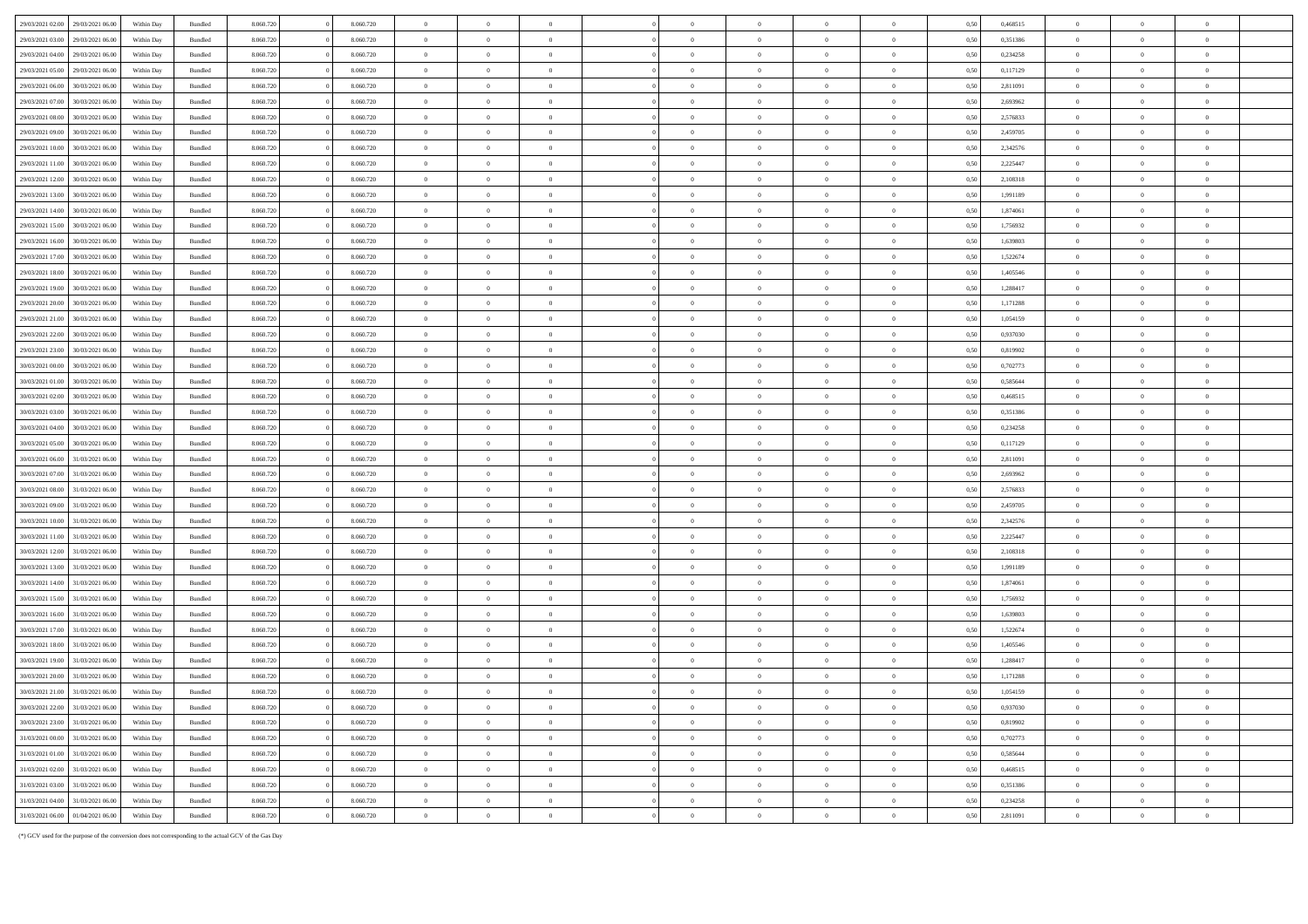## **SNAM RETE GAS**

**Transportation capacity at Exit Point interconnected with foreign pipelines**

**Update to 31/03/2021 of offered and assigned capacity in auction day-ahead and within-day**

**Thermal Year 2020/2021**

(Values in Scm/day (15° C; 1,01325 bar); Prices in c/Scm)

| <b>Exit Point</b> |
|-------------------|

**TARVISIO**

|                  | Timeframe        |                     |                          |                             |                                 | <b>Offered capacity</b> |                |                | Assigned capacity | Day-Ahead               |                 | <b>Total Prices</b>    |                 |                        |                     |                 | <b>SRG Prices</b> |               |                             |             |
|------------------|------------------|---------------------|--------------------------|-----------------------------|---------------------------------|-------------------------|----------------|----------------|-------------------|-------------------------|-----------------|------------------------|-----------------|------------------------|---------------------|-----------------|-------------------|---------------|-----------------------------|-------------|
| From             | To               | <b>Auction type</b> | Offered<br>capacity type | Transportati<br>on capacity | Assigned<br>capacity<br>(before | Firm                    | Interruptible  | Firm           | Interruptible     | Interrupted<br>Capacity | Reserve price - | <b>Auction premium</b> | Reserve price - | <b>Auction premium</b> | <b>Split factor</b> | Reserve price - | <b>Auction</b>    | Reserve price | <b>Auction</b><br>premium - | <b>Note</b> |
|                  |                  |                     |                          |                             | auction)                        |                         | $\overline{0}$ |                |                   | Interruptible           | Firm            | - Firm                 | Interruptible   | $-$ Interruptible      |                     | Firm            | premium - Firm    | Interruptible | Interruptible               |             |
| 01/03/2021 06:00 | 02/03/2021 06:00 | Day Ahead           | Bundled                  | 18.000.000                  |                                 | 18.000.000              |                | $\overline{0}$ | $\overline{0}$    |                         | $\theta$        | $\overline{0}$         | $\overline{0}$  | $\mathbf{0}$           | 0,50                | 0,012589        | $\overline{0}$    | 0,012589      | $\bf{0}$                    |             |
| 01/03/2021 06:00 | 02/03/2021 06:00 | Day Ahead           | Unbundled                | 18.000.000                  |                                 | $\Omega$                | $\overline{0}$ | $\Omega$       | $\Omega$          |                         | $\Omega$        | $\theta$               | $\overline{0}$  | $\bf{0}$               | 0,50                | 0,012589        | $\overline{0}$    | 0,012589      | $\bf{0}$                    |             |
| 02/03/2021 06:00 | 03/03/2021 06:00 | Day Ahead           | Bundled                  | 18.000.000                  |                                 | 18.000.000              | $\mathbf{0}$   | $\Omega$       | $\Omega$          |                         | $\Omega$        |                        | $\Omega$        | $\theta$               | 0,50                | 0,012589        | $\mathbf{0}$      | 0,012589      | $\Omega$                    |             |
| 02/03/2021 06:00 | 03/03/2021 06:00 | Day Ahead           | Unbundled                | 18.000.000                  |                                 | $\theta$                | $\overline{0}$ | $\overline{0}$ | $\Omega$          |                         | $\Omega$        | $\theta$               | $\overline{0}$  | $\overline{0}$         | 0,50                | 0,012589        | $\overline{0}$    | 0,012589      | $\theta$                    |             |
| 03/03/2021 06:00 | 04/03/2021 06:00 | Day Ahead           | Bundled                  | 18.000.000                  |                                 | 18.000.000              | $\overline{0}$ | $\overline{0}$ | $\theta$          |                         | $\theta$        | $\theta$               | $\overline{0}$  | $\mathbf{0}$           | 0,50                | 0,012589        | $\overline{0}$    | 0,012589      | $\bf{0}$                    |             |
| 03/03/2021 06:00 | 04/03/2021 06:00 | Day Ahead           | Unbundled                | 18,000,000                  |                                 | $\theta$                | $\overline{0}$ | $\Omega$       | $\theta$          |                         | $\theta$        | $\theta$               | $\theta$        | $\theta$               | 0.50                | 0.012589        | $\overline{0}$    | 0.012589      | $\theta$                    |             |
| 04/03/2021 06:00 | 05/03/2021 06:00 | Day Ahead           | Bundled                  | 18,000,000                  |                                 | 18,000,000              | $\overline{0}$ | $\overline{0}$ | $\Omega$          |                         | $\theta$        | $\theta$               | $\Omega$        | $\Omega$               | 0.50                | 0.012589        | $\overline{0}$    | 0.012589      | $\Omega$                    |             |
| 04/03/2021 06:00 | 05/03/2021 06:00 | Day Ahead           | Unbundled                | 18.000.000                  |                                 | $\overline{0}$          | $\overline{0}$ | $\theta$       | $\theta$          |                         | $\theta$        | $\overline{0}$         | $\overline{0}$  | $\mathbf{0}$           | 0,50                | 0,012589        | $\overline{0}$    | 0,012589      | $\bf{0}$                    |             |
| 05/03/2021 06:00 | 06/03/2021 06:00 | Day Ahead           | Bundled                  | 18,000,000                  |                                 | 18,000,000              | $\theta$       | $\Omega$       | $\theta$          |                         | $\theta$        | $\theta$               | $\theta$        | $\Omega$               | 0.50                | 0.012589        | $\overline{0}$    | 0.012589      | $\Omega$                    |             |
| 05/03/2021 06:00 | 06/03/2021 06.00 | Day Ahead           | Unbundled                | 18.000.00                   |                                 | $\overline{0}$          | $\overline{0}$ | $\overline{0}$ | $\theta$          |                         | $\theta$        | $\theta$               | $\overline{0}$  | $\mathbf{0}$           | 0,50                | 0,012589        | $\overline{0}$    | 0,012589      | $\bf{0}$                    |             |
| 06/03/2021 06:00 | 07/03/2021 06.00 | Day Ahead           | Unbundled                | 18.000.000                  |                                 | $\overline{0}$          | $\overline{0}$ | $\overline{0}$ | $\overline{0}$    |                         | $\overline{0}$  | $\theta$               | $\overline{0}$  | $\overline{0}$         | 0,50                | 0,012589        | $\overline{0}$    | 0,012589      | $\bf{0}$                    |             |
| 06/03/2021 06:00 | 07/03/2021 06.00 | Day Ahead           | Bundled                  | 18.000.000                  |                                 | 18.000.000              | $\,$ 0 $\,$    | $\overline{0}$ | $\overline{0}$    |                         | $\overline{0}$  | $\theta$               | $\bf{0}$        | $\overline{0}$         | 0,50                | 0,012589        | $\,$ 0 $\,$       | 0,012589      | $\bf{0}$                    |             |
| 07/03/2021 06:00 | 08/03/2021 06:00 | Day Ahead           | Unbundled                | 18.000.000                  |                                 | $\theta$                | $\mathbf{0}$   | $\Omega$       | $\theta$          |                         | $\Omega$        | $\theta$               | $\overline{0}$  | $\mathbf{0}$           | 0,50                | 0,012589        | $\mathbf{0}$      | 0,012589      | $\Omega$                    |             |
| 07/03/2021 06:00 | 08/03/2021 06:00 | Day Ahead           | Bundled                  | 18,000,000                  |                                 | 18,000,000              | $\overline{0}$ | $\overline{0}$ | $\Omega$          |                         | $\Omega$        | $\theta$               | $\overline{0}$  | $\theta$               | 0,50                | 0,012589        | $\theta$          | 0,012589      | $\theta$                    |             |
| 08/03/2021 06:00 | 09/03/2021 06:00 | Day Ahead           | Unbundled                | 18.000.000                  |                                 | $\Omega$                | $\overline{0}$ | $\Omega$       | $\theta$          |                         | $\theta$        | $\theta$               | $\overline{0}$  | $\mathbf{0}$           | 0,50                | 0,012589        | $\overline{0}$    | 0,012589      | $\bf{0}$                    |             |
| 08/03/2021 06:00 | 09/03/2021 06:00 | Day Ahead           | Bundled                  | 18,000,000                  |                                 | 18,000,000              | $\theta$       | $\Omega$       | $\Omega$          |                         | $\Omega$        | $\theta$               | $\Omega$        | $\theta$               | 0.50                | 0.012589        | $\Omega$          | 0.012589      | $\theta$                    |             |
| 09/03/2021 06:00 | 10/03/2021 06:00 | Day Ahead           | Bundled                  | 18,000,000                  |                                 | 18,000,000              | $\overline{0}$ | $\overline{0}$ | $\Omega$          |                         | $\theta$        | $\theta$               | $\overline{0}$  | $\overline{0}$         | 0.50                | 0.012589        | $\overline{0}$    | 0.012589      | $\Omega$                    |             |
| 10/03/2021 06:00 | 11/03/2021 06:00 | Day Ahead           | Unbundled                | 18.000.000                  |                                 | $\overline{0}$          | $\overline{0}$ | $\theta$       | $\theta$          |                         | $\theta$        | $\overline{0}$         | $\overline{0}$  | $\mathbf{0}$           | 0,50                | 0,012589        | $\bf{0}$          | 0,012589      | $\bf{0}$                    |             |
| 10/03/2021 06:00 | 11/03/2021 06:00 | Day Ahead           | Bundled                  | 18.000.000                  |                                 | 18,000,000              | $\overline{0}$ | $\Omega$       | $\Omega$          |                         | $\theta$        | $\theta$               | $\overline{0}$  | $\mathbf{0}$           | 0,50                | 0,012589        | $\overline{0}$    | 0,012589      | $\Omega$                    |             |
| 11/03/2021 06:00 | 12/03/2021 06.00 | Day Ahead           | Bundled                  | 18.000.000                  |                                 | 18.000.000              | $\,$ 0 $\,$    | $\overline{0}$ | $\Omega$          |                         | $\overline{0}$  | $\mathbf{a}$           | $\overline{0}$  | $\overline{0}$         | 0,50                | 0,012589        | $\,$ 0 $\,$       | 0,012589      | $\Omega$                    |             |
| 11/03/2021 06:00 | 12/03/2021 06:00 | Day Ahead           | Unbundled                | 18.000.000                  |                                 | $\Omega$                | $\overline{0}$ | $\Omega$       | $\theta$          |                         | $\theta$        | $\theta$               | $\overline{0}$  | $\mathbf{0}$           | 0,50                | 0,012589        | $\overline{0}$    | 0,012589      | $\Omega$                    |             |
| 12/03/2021 06:00 | 13/03/2021 06:00 | Day Ahead           | Bundled                  | 18,000,000                  |                                 | 18.000.000              | $\overline{0}$ | $\Omega$       | $\theta$          |                         | $\theta$        | $\mathbf{a}$           | $\overline{0}$  | $\theta$               | 0,50                | 0,012589        | $\overline{0}$    | 0,012589      | $\Omega$                    |             |
| 12/03/2021 06:00 | 13/03/2021 06.00 | Day Ahead           | Unbundled                | 18.000.000                  |                                 | $\theta$                | $\mathbf{0}$   | $\overline{0}$ | $\theta$          |                         | $\theta$        | $\theta$               | $\overline{0}$  | $\mathbf{0}$           | 0,50                | 0,012589        | $\overline{0}$    | 0,012589      | $\bf{0}$                    |             |
| 13/03/2021 06:00 | 14/03/2021 06.00 | Day Ahead           | Unbundled                | 18,000,000                  |                                 | $\theta$                | $\overline{0}$ | $\Omega$       | $\Omega$          |                         | $\theta$        | $\theta$               | $\Omega$        | $\theta$               | 0,50                | 0,012589        | $\overline{0}$    | 0,012589      | $\theta$                    |             |
| 13/03/2021 06:00 | 14/03/2021 06:00 | Day Ahead           | Bundled                  | 18.000.000                  |                                 | 18.000.000              | $\overline{0}$ | $\overline{0}$ | $\overline{0}$    |                         | $\overline{0}$  | $\theta$               | $\overline{0}$  | $\overline{0}$         | 0,50                | 0,012589        | $\overline{0}$    | 0,012589      | $\bf{0}$                    |             |
| 14/03/2021 06.00 | 5/03/2021 06.0   | Day Ahead           | Bundled                  | 18.000.00                   |                                 | 18.000.000              | $\overline{0}$ | $\overline{0}$ | $\theta$          |                         | $\overline{0}$  | $\theta$               | $\overline{0}$  | $\overline{0}$         | 0,50                | 0,012589        | $\bf{0}$          | 0,012589      | $\bf{0}$                    |             |
| 14/03/2021 06:00 | 15/03/2021 06.00 | Day Ahead           | Unbundled                | 18,000,000                  |                                 | $\Omega$                | $\overline{0}$ | $\Omega$       | $\Omega$          |                         | $\Omega$        | $\theta$               | $\Omega$        | $\theta$               | 0,50                | 0,012589        | $\overline{0}$    | 0,012589      | $\Omega$                    |             |
| 15/03/2021 06:00 | 16/03/2021 06:00 | Day Ahead           | Bundled                  | 18.000.000                  |                                 | 18.000.000              | $\overline{0}$ | $\overline{0}$ | $\theta$          |                         | $\theta$        | $\theta$               | $\overline{0}$  | $\mathbf{0}$           | 0,50                | 0,012589        | $\overline{0}$    | 0,012589      | $\bf{0}$                    |             |
| 15/03/2021 06:00 | 16/03/2021 06:00 | Day Ahead           | Unbundled                | 18.000.000                  |                                 | $\theta$                | $\overline{0}$ | $\Omega$       | $\Omega$          |                         | $\Omega$        |                        | $\Omega$        | $\Omega$               | 0,50                | 0,012589        | $\overline{0}$    | 0,012589      | $\Omega$                    |             |
| 16/03/2021 06:00 | 17/03/2021 06:00 | Day Ahead           | Bundled                  | 18.000.000                  |                                 | 18.000.000              | $\overline{0}$ | $\overline{0}$ | $\Omega$          |                         | $\Omega$        | $\theta$               | $\overline{0}$  | $\overline{0}$         | 0,50                | 0,012589        | $\overline{0}$    | 0,012589      | $\theta$                    |             |
| 16/03/2021 06:00 | 17/03/2021 06:00 | Day Ahead           | Unbundled                | 18.000.000                  |                                 | $\overline{0}$          | $\overline{0}$ | $\Omega$       | $\theta$          |                         | $\theta$        | $\theta$               | $\overline{0}$  | $\mathbf{0}$           | 0,50                | 0,012589        | $\overline{0}$    | 0,012589      | $\Omega$                    |             |
| 17/03/2021 06:00 | 18/03/2021 06:00 | Day Ahead           | Bundled                  | 18,000,000                  |                                 | 18,000,000              | $\overline{0}$ | $\overline{0}$ | $\Omega$          |                         | $\theta$        | $\theta$               | $\Omega$        | $\theta$               | 0,50                | 0.012589        | $\overline{0}$    | 0.012589      | $\theta$                    |             |
| 17/03/2021 06:00 | 18/03/2021 06.0  | Day Ahead           | Unbundled                | 18.000.000                  |                                 | $\theta$                | $\overline{0}$ | $\Omega$       | $\Omega$          |                         | $\theta$        | $\theta$               | $\theta$        | $\mathbf{0}$           | 0,50                | 0,012589        | $\overline{0}$    | 0,012589      | $\Omega$                    |             |
| 18/03/2021 06:00 | 19/03/2021 06:00 | Day Ahead           | Bundled                  | 18,000,000                  |                                 | 18,000,000              | $\overline{0}$ | $\overline{0}$ | $\theta$          |                         | $\theta$        | $\theta$               | $\overline{0}$  | $\mathbf{0}$           | 0.50                | 0.012589        | $\overline{0}$    | 0.012589      | $\bf{0}$                    |             |
| 18/03/2021 06:00 | 19/03/2021 06:00 | Day Ahead           | Unbundled                | 18.000.000                  |                                 | $\Omega$                | $\overline{0}$ | $\Omega$       | $\theta$          |                         | $\theta$        | $\theta$               | $\overline{0}$  | $\mathbf{0}$           | 0,50                | 0,012589        | $\overline{0}$    | 0,012589      | $\Omega$                    |             |
| 19/03/2021 06.00 | 20/03/2021 06.0  | Day Ahead           | Unbundled                | 18.000.00                   |                                 | $\overline{0}$          | $\overline{0}$ | $\overline{0}$ | $\theta$          |                         | $\theta$        | $\theta$               | $\theta$        | $\mathbf{0}$           | 0,50                | 0,012589        | $\overline{0}$    | 0,012589      | $\bf{0}$                    |             |
| 19/03/2021 06:00 | 20/03/2021 06:00 | Day Ahead           | Bundled                  | 18,000,000                  |                                 | 18.000.000              | $\theta$       | $\Omega$       | $\theta$          |                         | $\theta$        | $\theta$               | $\Omega$        | $\theta$               | 0,50                | 0,012589        | $\overline{0}$    | 0,012589      | $\theta$                    |             |
|                  |                  |                     |                          |                             |                                 |                         |                |                |                   |                         |                 |                        |                 |                        |                     |                 |                   |               |                             |             |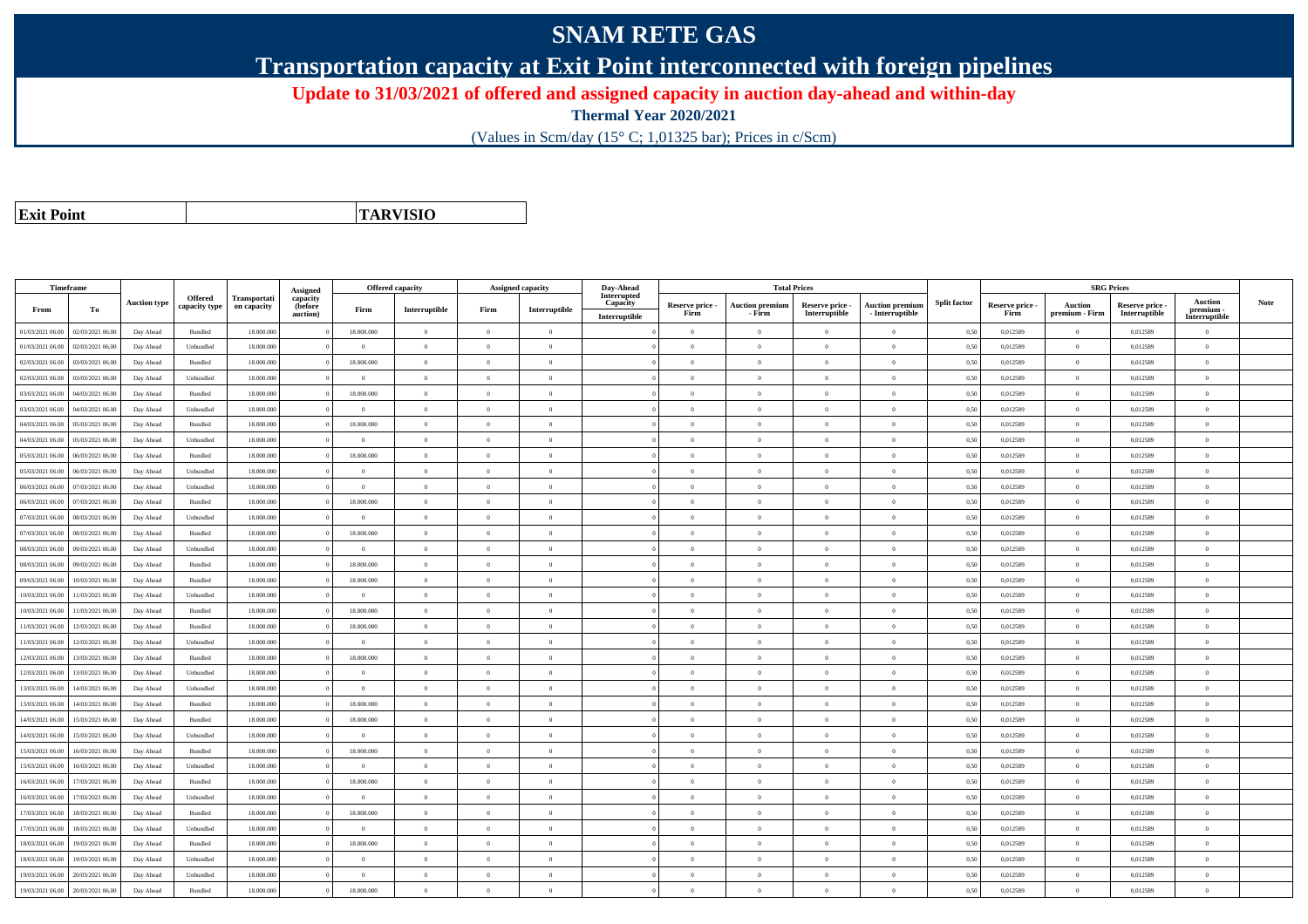|                                              |            |           |            |                | $\overline{0}$ |                |                |                | $\theta$       |                | $\theta$       |      |          | $\theta$       |                | $\overline{0}$ |  |
|----------------------------------------------|------------|-----------|------------|----------------|----------------|----------------|----------------|----------------|----------------|----------------|----------------|------|----------|----------------|----------------|----------------|--|
| 20/03/2021 06:00 21/03/2021 06:00            | Day Ahead  | Bundled   | 18.000.000 | 18.000.000     |                | 2.233          |                | 1,384022       |                |                |                | 0,50 | 0,012589 |                | 0,012589       |                |  |
| 20/03/2021 06:00<br>21/03/2021 06:00         | Day Ahead  | Unbundled | 18.000.00  | $\bf{0}$       | $\bf{0}$       | $\bf{0}$       | $\bf{0}$       | $\overline{0}$ | $\overline{0}$ | $\overline{0}$ | $\bf{0}$       | 0,50 | 0,012589 | $\,$ 0 $\,$    | 0,012589       | $\overline{0}$ |  |
| 21/03/2021 06:00<br>22/03/2021 06:00         | Day Ahead  | Bundled   | 18,000,000 | 18.000.000     | $\overline{0}$ | $\bf{0}$       | $\overline{0}$ | $\bf{0}$       | $\bf{0}$       | $\overline{0}$ | $\bf{0}$       | 0.50 | 0,012589 | $\bf{0}$       | 0,012589       | $\overline{0}$ |  |
| 21/03/2021 06:00<br>22/03/2021 06:00         | Day Ahead  | Unbundled | 18.000.000 | $\bf{0}$       | $\overline{0}$ | $\overline{0}$ | $\overline{0}$ | $\overline{0}$ | $\theta$       | $\overline{0}$ | $\bf{0}$       | 0,50 | 0,012589 | $\,$ 0 $\,$    | 0,012589       | $\overline{0}$ |  |
| 22/03/2021 06:00<br>23/03/2021 06.00         | Day Ahead  | Bundled   | 18.000.00  | 18.000.000     | $\overline{0}$ | $\overline{0}$ | $\bf{0}$       | $\overline{0}$ | $\theta$       | $\overline{0}$ | $\bf{0}$       | 0,50 | 0,012589 | $\,$ 0 $\,$    | 0,012589       | $\overline{0}$ |  |
| 22/03/2021 06:00<br>23/03/2021 06:00         | Day Ahead  | Unbundled | 18,000,000 | $\overline{0}$ | $\overline{0}$ | $\overline{0}$ | $\overline{0}$ | $\bf{0}$       | $\overline{0}$ | $\theta$       | $\bf{0}$       | 0.50 | 0.012589 | $\bf{0}$       | 0.012589       | $\overline{0}$ |  |
| 23/03/2021 06:00<br>24/03/2021 06:00         | Day Ahead  | Bundled   | 18.000.000 | 18.000.000     | $\bf{0}$       | $\overline{0}$ | $\overline{0}$ | $\overline{0}$ | $\overline{0}$ | $\overline{0}$ | $\bf{0}$       | 0,50 | 0,012589 | $\bf{0}$       | 0,012589       | $\overline{0}$ |  |
| 23/03/2021 06:00<br>24/03/2021 06.00         | Day Ahead  | Unbundled | 18.000.000 | $\overline{0}$ | $\bf{0}$       | $\overline{0}$ | $\bf{0}$       | $\overline{0}$ | $\overline{0}$ | $\overline{0}$ | $\bf{0}$       | 0,50 | 0,012589 | $\,$ 0 $\,$    | 0,012589       | $\overline{0}$ |  |
|                                              |            |           |            |                |                |                |                |                |                |                |                |      |          |                |                |                |  |
| 24/03/2021 06:00<br>25/03/2021 06:00         | Day Ahead  | Bundled   | 18,000,000 | 18.000.000     | $\overline{0}$ | $\bf{0}$       | $\overline{0}$ | $\bf{0}$       | $\overline{0}$ | $\overline{0}$ | $\bf{0}$       | 0.50 | 0.012589 | $\bf{0}$       | 0.012589       | $\overline{0}$ |  |
| 24/03/2021 06:00<br>25/03/2021 06:00         | Day Ahead  | Unbundled | 18.000.000 | $\overline{0}$ | $\bf{0}$       | $\bf{0}$       | $\overline{0}$ | $\overline{0}$ | $\overline{0}$ | $\overline{0}$ | $\bf{0}$       | 0,50 | 0,012589 | $\bf{0}$       | 0,012589       | $\overline{0}$ |  |
| 25/03/2021 06:00<br>26/03/2021 06.00         | Day Ahead  | Unbundled | 18.000.00  | $\overline{0}$ | $\bf{0}$       | $\overline{0}$ | $\bf{0}$       | $\bf{0}$       | $\overline{0}$ | $\overline{0}$ | $\bf{0}$       | 0,50 | 0,012589 | $\,$ 0 $\,$    | 0,012589       | $\overline{0}$ |  |
| 25/03/2021 06:00<br>26/03/2021 06:00         | Day Ahead  | Bundled   | 18,000,000 | 18.000.000     | $\overline{0}$ | $\bf{0}$       | $\overline{0}$ | $\overline{0}$ | $\overline{0}$ | $\overline{0}$ | $\bf{0}$       | 0.50 | 0.012589 | $\overline{0}$ | 0.012589       | $\overline{0}$ |  |
| 26/03/2021 06:00<br>27/03/2021 06:00         | Day Ahead  | Bundled   | 18.000.000 | 18.000.000     | $\overline{0}$ | $\overline{0}$ | $\overline{0}$ | $\overline{0}$ | $\theta$       | $\overline{0}$ | $\bf{0}$       | 0,50 | 0,012589 | $\,$ 0 $\,$    | 0,012589       | $\overline{0}$ |  |
| 26/03/2021 06:00<br>27/03/2021 06.00         | Day Ahead  | Unbundled | 18.000.00  | $\bf{0}$       | $\bf{0}$       | $\overline{0}$ | $\bf{0}$       | $\bf{0}$       | $\theta$       | $\overline{0}$ | $\bf{0}$       | 0,50 | 0,012589 | $\,$ 0 $\,$    | 0,012589       | $\overline{0}$ |  |
| 27/03/2021 06:00<br>28/03/2021 06:00         | Day Ahead  | Bundled   | 18,000,000 | 18.782.608     | $\overline{0}$ | $\overline{0}$ | $\overline{0}$ | $\bf{0}$       | $\overline{0}$ | $\Omega$       | $\bf{0}$       | 0.50 | 0.012589 | $\bf{0}$       | 0.012589       | $\overline{0}$ |  |
| 27/03/2021 06:00<br>28/03/2021 06:00         | Day Ahead  | Unbundled | 18.000.000 | $\overline{0}$ | $\bf{0}$       | $\overline{0}$ | $\overline{0}$ | $\overline{0}$ | $\overline{0}$ | $\overline{0}$ | $\bf{0}$       | 0,50 | 0,012589 | $\bf{0}$       | 0,012589       | $\overline{0}$ |  |
| 28/03/2021 06:00<br>29/03/2021 06.00         | Day Ahead  | Bundled   | 18.000.000 | 18.000.000     | $\bf{0}$       | $\overline{0}$ | $\overline{0}$ | $\overline{0}$ | $\overline{0}$ | $\overline{0}$ | $\bf{0}$       | 0,50 | 0,012589 | $\,$ 0 $\,$    | 0,012589       | $\overline{0}$ |  |
| 29/03/2021 06:00                             |            | Unbundled | 18.000.000 | $\overline{0}$ |                |                |                |                |                | $\overline{0}$ |                |      |          |                |                |                |  |
| 28/03/2021 06:00                             | Day Ahead  |           |            |                | $\overline{0}$ | $\bf{0}$       | $\overline{0}$ | $\bf{0}$       | $\bf{0}$       |                | $\bf{0}$       | 0.50 | 0.012589 | $\bf{0}$       | 0.012589       | $\overline{0}$ |  |
| 29/03/2021 06:00<br>30/03/2021 06:00         | Day Ahead  | Bundled   | 18.000.000 | 18.000.000     | $\bf{0}$       | $\bf{0}$       | $\overline{0}$ | $\overline{0}$ | $\overline{0}$ | $\overline{0}$ | $\bf{0}$       | 0,50 | 0,012589 | $\bf{0}$       | 0,012589       | $\overline{0}$ |  |
| 29/03/2021 06:00<br>30/03/2021 06:00         | Day Ahead  | Unbundled | 18.000.00  | $\overline{0}$ | $\bf{0}$       | $\bf{0}$       | $\bf{0}$       | $\bf{0}$       | $\overline{0}$ | $\overline{0}$ | $\bf{0}$       | 0,50 | 0,012589 | $\,$ 0 $\,$    | 0,012589       | $\overline{0}$ |  |
| 30/03/2021 06:00<br>31/03/2021 06:00         | Day Ahead  | Bundled   | 18,000,000 | 18.000.000     | $\overline{0}$ | $\bf{0}$       | $\overline{0}$ | $\overline{0}$ | $\bf{0}$       | $\overline{0}$ | $\bf{0}$       | 0.50 | 0.012589 | $\bf{0}$       | 0.012589       | $\overline{0}$ |  |
| 30/03/2021 06:00<br>31/03/2021 06:00         | Day Ahead  | Unbundled | 18.000.000 | $\overline{0}$ | $\overline{0}$ | $\overline{0}$ | $\overline{0}$ | $\overline{0}$ | $\theta$       | $\overline{0}$ | $\bf{0}$       | 0,50 | 0,012589 | $\,$ 0 $\,$    | 0,012589       | $\overline{0}$ |  |
| 31/03/2021 06:00<br>01/04/2021 06.00         | Day Ahead  | Unbundled | 18.000.00  | $\overline{0}$ | $\bf{0}$       | $\overline{0}$ | $\bf{0}$       | $\bf{0}$       | $\,$ 0 $\,$    | $\overline{0}$ | $\bf{0}$       | 0,50 | 0,012589 | $\,$ 0 $\,$    | 0,012589       | $\overline{0}$ |  |
| 31/03/2021 06:00<br>01/04/2021 06:00         | Day Ahead  | Bundled   | 18,000,000 | 18.000.000     | $\overline{0}$ | $\overline{0}$ | $\overline{0}$ | $\bf{0}$       | $\overline{0}$ | $\Omega$       | $\bf{0}$       | 0.50 | 0.012589 | $\bf{0}$       | 0.012589       | $\overline{0}$ |  |
| 01/03/2021 06:00<br>02/03/2021 06:00         | Within Day | Bundled   | 18.000.000 | 17.999.999     | $\bf{0}$       | $\overline{0}$ | $\overline{0}$ | $\overline{0}$ | $\overline{0}$ | $\overline{0}$ | $\bf{0}$       | 0,50 | 1,258857 | $\,$ 0 $\,$    | $\overline{0}$ | $\overline{0}$ |  |
| 01/03/2021 07:00<br>02/03/2021 06.00         | Within Day | Bundled   | 18.000.000 | 17.249.999     | $\bf{0}$       | $\overline{0}$ | $\bf{0}$       | $\overline{0}$ | $\overline{0}$ | $\overline{0}$ | $\bf{0}$       | 0,50 | 1,258856 | $\,$ 0 $\,$    | $\bf{0}$       | $\overline{0}$ |  |
| 01/03/2021 08:00<br>02/03/2021 06:00         | Within Day | Bundled   | 18,000,000 | 16,499,999     | $\overline{0}$ | $\overline{0}$ | $\overline{0}$ | $\bf{0}$       | $\overline{0}$ | $\overline{0}$ | $\bf{0}$       | 0.50 | 1.258856 | $\theta$       | $\overline{0}$ | $\overline{0}$ |  |
| 01/03/2021 09:00<br>02/03/2021 06:00         | Within Day | Bundled   | 18.000.000 | 15.749.999     | $\bf{0}$       | $\bf{0}$       | $\overline{0}$ | $\overline{0}$ | $\overline{0}$ | $\overline{0}$ | $\bf{0}$       | 0,50 | 1,258857 | $\,$ 0 $\,$    | $\theta$       | $\overline{0}$ |  |
|                                              |            |           |            |                | $\bf{0}$       | $\bf{0}$       | $\bf{0}$       |                | $\overline{0}$ | $\overline{0}$ |                |      |          | $\,$ 0 $\,$    | $\bf{0}$       | $\overline{0}$ |  |
| 01/03/2021 10:00<br>02/03/2021 06.00         | Within Day | Bundled   | 18.000.00  | 14.999.999     |                |                |                | $\bf{0}$       |                |                | $\bf{0}$       | 0,50 | 1,258857 |                |                |                |  |
| 01/03/2021 11:00<br>02/03/2021 06:00         | Within Day | Bundled   | 18,000,000 | 14.249.999     | $\overline{0}$ | $\bf{0}$       | $\overline{0}$ | $\overline{0}$ | $\bf{0}$       | $\overline{0}$ | $\bf{0}$       | 0.50 | 1,258857 | $\bf{0}$       | $\overline{0}$ | $\bf{0}$       |  |
| 01/03/2021 12:00<br>02/03/2021 06:00         | Within Day | Bundled   | 18.000.000 | 13.499.999     | $\overline{0}$ | $\overline{0}$ | $\overline{0}$ | $\overline{0}$ | $\overline{0}$ | $\overline{0}$ | $\bf{0}$       | 0.50 | 1,258856 | $\theta$       | $\theta$       | $\overline{0}$ |  |
| 01/03/2021 13:00<br>02/03/2021 06.00         | Within Day | Bundled   | 18.000.000 | 12.749.999     | $\bf{0}$       | $\overline{0}$ | $\bf{0}$       | $\bf{0}$       | $\overline{0}$ | $\overline{0}$ | $\bf{0}$       | 0,50 | 1,258856 | $\,$ 0 $\,$    | $\bf{0}$       | $\overline{0}$ |  |
| 01/03/2021 14:00<br>02/03/2021 06:00         | Within Day | Bundled   | 18,000,000 | 11.999.999     | $\overline{0}$ | $\overline{0}$ | $\overline{0}$ | $\bf{0}$       | $\theta$       | $\Omega$       | $\bf{0}$       | 0.50 | 1.258857 | $\theta$       | $\theta$       | $\overline{0}$ |  |
| 01/03/2021 15:00<br>02/03/2021 06:00         | Within Day | Bundled   | 18.000.000 | 11.249.999     | $\overline{0}$ | $\overline{0}$ | $\overline{0}$ | $\overline{0}$ | $\overline{0}$ | $\overline{0}$ | $\overline{0}$ | 0.50 | 1,258857 | $\theta$       | $\theta$       | $\overline{0}$ |  |
| 01/03/2021 16:00<br>02/03/2021 06.00         | Within Day | Bundled   | 18.000.000 | 10.499.999     | $\bf{0}$       | $\overline{0}$ | $\bf{0}$       | $\bf{0}$       | $\overline{0}$ | $\overline{0}$ | $\bf{0}$       | 0,50 | 1,258856 | $\,$ 0 $\,$    | $\bf{0}$       | $\overline{0}$ |  |
| 01/03/2021 17:00<br>02/03/2021 06:00         | Within Day | Bundled   | 18,000,000 | 9.749.999      | $\overline{0}$ | $\bf{0}$       | $\overline{0}$ | $\bf{0}$       | $\overline{0}$ | $\overline{0}$ | $\bf{0}$       | 0.50 | 1.258856 | $\bf{0}$       | $\overline{0}$ | $\overline{0}$ |  |
| 01/03/2021 18:00<br>02/03/2021 06:00         | Within Day | Bundled   | 18.000.000 | 8.999.999      | $\overline{0}$ | $\overline{0}$ | $\overline{0}$ | $\overline{0}$ | $\overline{0}$ | $\overline{0}$ | $\overline{0}$ | 0.50 | 1,258857 | $\theta$       | $\theta$       | $\overline{0}$ |  |
| 01/03/2021 19:00<br>02/03/2021 06.00         | Within Day | Bundled   | 18.000.00  | 8.249.999      | $\bf{0}$       | $\bf{0}$       | $\bf{0}$       | $\bf{0}$       | $\overline{0}$ | $\overline{0}$ | $\bf{0}$       | 0,50 | 1,258857 | $\,$ 0 $\,$    | $\bf{0}$       | $\overline{0}$ |  |
| 01/03/2021 20:00<br>02/03/2021 06:00         | Within Day | Bundled   | 18,000,000 | 7,499,999      | $\overline{0}$ | $\bf{0}$       | $\overline{0}$ | $\overline{0}$ | $\bf{0}$       | $\overline{0}$ | $\bf{0}$       | 0.50 | 1,258857 | $\bf{0}$       | $\overline{0}$ | $\bf{0}$       |  |
| 01/03/2021 21:00<br>02/03/2021 06:00         | Within Day | Bundled   | 18.000.000 | 6.749.999      | $\overline{0}$ | $\overline{0}$ | $\overline{0}$ | $\overline{0}$ | $\overline{0}$ | $\overline{0}$ | $\bf{0}$       | 0.50 | 1,258856 | $\theta$       | $\theta$       | $\overline{0}$ |  |
| 02/03/2021 06.00                             | Within Day | Bundled   | 18.000.000 | 5.999.999      | $\bf{0}$       | $\overline{0}$ | $\bf{0}$       | $\bf{0}$       | $\overline{0}$ | $\overline{0}$ | $\bf{0}$       | 0,50 | 1,258856 | $\,$ 0 $\,$    | $\bf{0}$       | $\overline{0}$ |  |
| 01/03/2021 22:00                             |            |           |            |                |                |                |                |                |                |                |                |      |          |                |                |                |  |
| 01/03/2021 23:00<br>02/03/2021 06:00         | Within Day | Bundled   | 18,000,000 | 5.249.999      | $\overline{0}$ | $\overline{0}$ | $\Omega$       | $\overline{0}$ | $\overline{0}$ | $\Omega$       | $\bf{0}$       | 0.50 | 1.258857 | $\bf{0}$       | $\theta$       | $\overline{0}$ |  |
| 02/03/2021 00:00<br>02/03/2021 06:00         | Within Day | Bundled   | 18.000.000 | 4.499.999      | $\overline{0}$ | $\overline{0}$ | $\Omega$       | $\overline{0}$ | $\theta$       | $\Omega$       | $\overline{0}$ | 0.50 | 1,258857 | $\theta$       | $\theta$       | $\overline{0}$ |  |
| $02/03/2021\ 01.00$<br>02/03/2021 06:00      | Within Day | Bundled   | 18.000.000 | 3.749.999      | $\bf{0}$       | $\bf{0}$       | $\bf{0}$       | $\bf{0}$       | $\bf{0}$       | $\overline{0}$ | $\bf{0}$       | 0,50 | 1,258857 | $\,$ 0 $\,$    | $\bf{0}$       | $\overline{0}$ |  |
| $02/03/2021\ 02.00 \qquad 02/03/2021\ 06.00$ | Within Day | Bundled   | 18.000.000 | 2.999.999      | $\overline{0}$ | $\Omega$       |                | $\overline{0}$ | $\theta$       |                | $^{\circ}$     | 0,50 | 1,258856 | $\theta$       | $\bf{0}$       |                |  |
| 02/03/2021 03:00 02/03/2021 06:00            | Within Day | Bundled   | 18.000.000 | 2.249.999      | $\overline{0}$ | $\overline{0}$ | $\overline{0}$ | $\overline{0}$ | $\overline{0}$ | $\overline{0}$ | $\bf{0}$       | 0,50 | 1,258855 | $\theta$       | $\overline{0}$ | $\overline{0}$ |  |
| 02/03/2021 04:00<br>02/03/2021 06:00         | Within Day | Bundled   | 18.000.000 | 1.499.999      | $\overline{0}$ | $\bf{0}$       | $\overline{0}$ | $\overline{0}$ | $\bf{0}$       | $\overline{0}$ | $\bf{0}$       | 0,50 | 1,258859 | $\bf{0}$       | $\overline{0}$ | $\bf{0}$       |  |
| 02/03/2021 05:00 02/03/2021 06:00            | Within Day | Bundled   | 18.000.000 | 749.999        | $\overline{0}$ | $\bf{0}$       | $\overline{0}$ | $\overline{0}$ | $\mathbf{0}$   | $\overline{0}$ | $\,$ 0 $\,$    | 0.50 | 1,258859 | $\overline{0}$ | $\bf{0}$       | $\,$ 0 $\,$    |  |
| 02/03/2021 06:00 03/03/2021 06:00            | Within Day | Bundled   | 18.000.000 | 17.999.999     | $\overline{0}$ | $\overline{0}$ | $\overline{0}$ | $\overline{0}$ | $\overline{0}$ | $\overline{0}$ | $\bf{0}$       | 0,50 | 1,258857 | $\overline{0}$ | $\theta$       | $\overline{0}$ |  |
| 02/03/2021 07:00<br>03/03/2021 06:00         | Within Day | Bundled   | 18.000.000 | 17.249.999     | $\overline{0}$ | $\bf{0}$       | $\overline{0}$ | $\overline{0}$ | $\bf{0}$       | $\overline{0}$ | $\bf{0}$       | 0,50 | 1,258856 | $\overline{0}$ | $\bf{0}$       | $\overline{0}$ |  |
| 02/03/2021 08:00<br>03/03/2021 06:00         | Within Day | Bundled   | 18.000.000 | 16.499.999     | $\overline{0}$ | $\bf{0}$       | $\overline{0}$ | $\overline{0}$ | $\bf{0}$       | $\overline{0}$ | $\bf{0}$       | 0.50 | 1.258856 | $\,$ 0 $\,$    | $\theta$       | $\,$ 0         |  |
| 02/03/2021 09:00<br>03/03/2021 06:00         | Within Day | Bundled   | 18.000.000 | 15.749.999     | $\overline{0}$ | $\overline{0}$ | $\overline{0}$ | $\overline{0}$ | $\overline{0}$ | $\overline{0}$ | $\bf{0}$       | 0,50 | 1,258857 | $\overline{0}$ | $\theta$       | $\overline{0}$ |  |
|                                              |            |           |            |                |                |                |                |                |                |                |                |      |          |                |                |                |  |
| 03/03/2021 06:00<br>02/03/2021 10:00         | Within Day | Bundled   | 18.000.000 | 14.999.999     | $\overline{0}$ | $\overline{0}$ | $\overline{0}$ | $\overline{0}$ | $\overline{0}$ | $\overline{0}$ | $\bf{0}$       | 0,50 | 1,258857 | $\bf{0}$       | $\overline{0}$ | $\,$ 0         |  |
| 02/03/2021 11:00 03/03/2021 06:00            | Within Day | Bundled   | 18,000,000 | 14.249.999     | $\overline{0}$ | $\overline{0}$ | $\overline{0}$ | $\overline{0}$ | $\overline{0}$ | $\overline{0}$ | $\bf{0}$       | 0.50 | 1.258857 | $\overline{0}$ | $\,$ 0 $\,$    | $\,$ 0         |  |
| 02/03/2021 12:00 03/03/2021 06:00            | Within Day | Bundled   | 18.000.000 | 13.499.999     | $\overline{0}$ | $\overline{0}$ | $\overline{0}$ | $\overline{0}$ | $\overline{0}$ | $\overline{0}$ | $\bf{0}$       | 0,50 | 1,258856 | $\overline{0}$ | $\theta$       | $\overline{0}$ |  |
| 02/03/2021 13:00<br>03/03/2021 06:00         | Within Day | Bundled   | 18.000.000 | 12.749.999     | $\overline{0}$ | $\bf{0}$       | $\overline{0}$ | $\overline{0}$ | $\overline{0}$ | $\overline{0}$ | $\bf{0}$       | 0,50 | 1,258856 | $\bf{0}$       | $\bf{0}$       | $\overline{0}$ |  |
| 02/03/2021 14:00 03/03/2021 06:00            | Within Day | Bundled   | 18.000.000 | 11.999.999     | $\overline{0}$ | $\bf{0}$       | $\overline{0}$ | $\overline{0}$ | $\,$ 0 $\,$    | $\overline{0}$ | $\bf{0}$       | 0,50 | 1,258857 | $\overline{0}$ | $\,$ 0 $\,$    | $\,$ 0 $\,$    |  |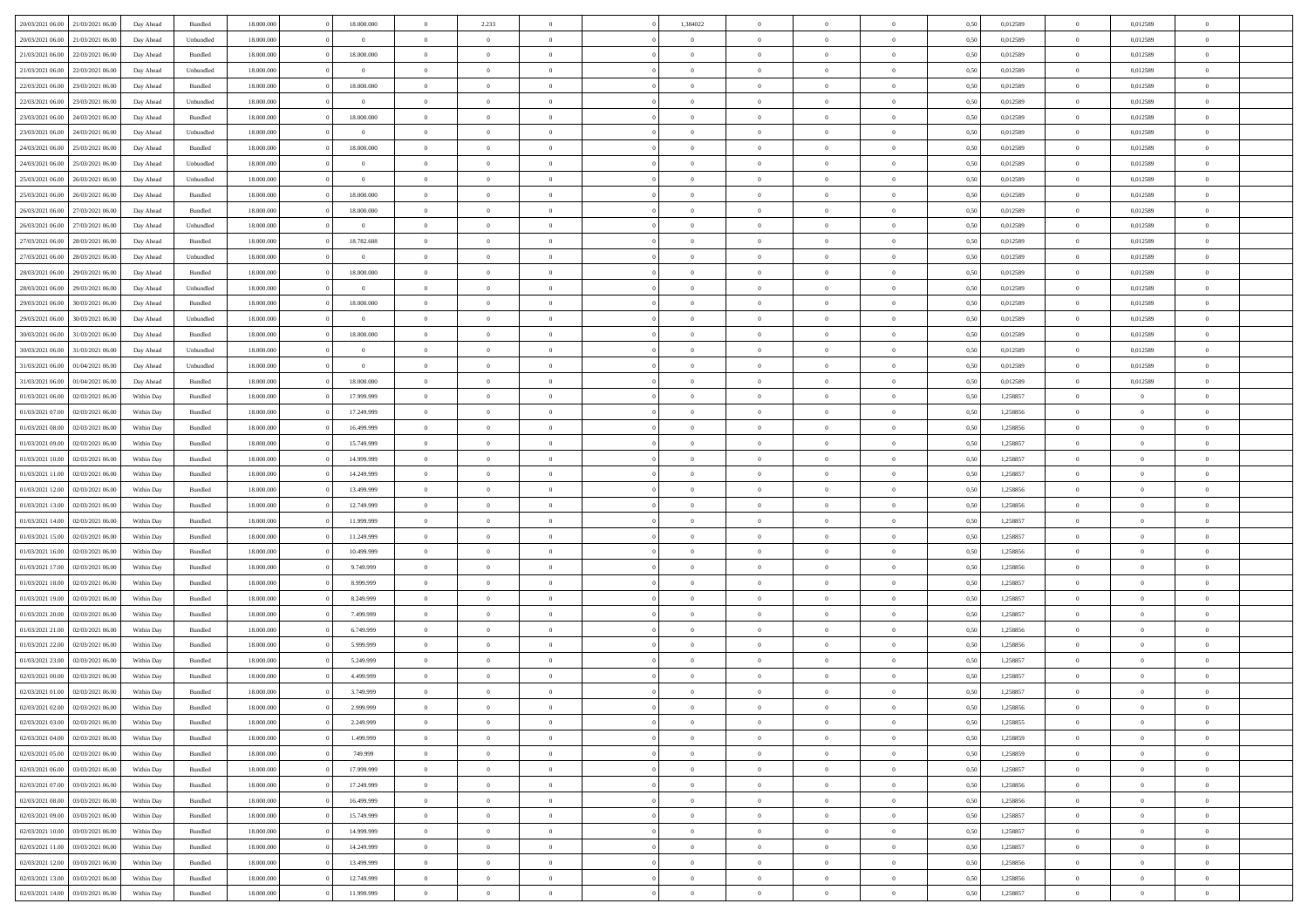| 02/03/2021 15:00                   | 03/03/2021 06:00 | Within Day | Bundled   | 18,000,000 | 11.249.999 | $\overline{0}$ | $\theta$       |                |                | $\Omega$       | $\Omega$       | $\overline{0}$ | 0,50 | 1,258857 | $\theta$       | $\theta$       | $\theta$       |  |
|------------------------------------|------------------|------------|-----------|------------|------------|----------------|----------------|----------------|----------------|----------------|----------------|----------------|------|----------|----------------|----------------|----------------|--|
| 02/03/2021 16:00                   | 03/03/2021 06:00 | Within Dav | Bundled   | 18.000.000 | 10.499.999 | $\overline{0}$ | $\Omega$       |                | $\Omega$       | $\Omega$       | $\Omega$       | $\Omega$       | 0.50 | 1,258856 | $\theta$       | $\Omega$       | $\sqrt{ }$     |  |
| 02/03/2021 17:00                   | 03/03/2021 06:00 | Within Day | Bundled   | 18.000.000 | 9.749.999  | $\overline{0}$ | $\overline{0}$ | $\overline{0}$ | $\overline{0}$ | $\,$ 0 $\,$    | $\overline{0}$ | $\,$ 0 $\,$    | 0,50 | 1,258856 | $\,$ 0 $\,$    | $\overline{0}$ | $\overline{0}$ |  |
|                                    |                  |            |           |            |            |                |                |                |                |                |                |                |      |          |                |                |                |  |
| 02/03/2021 18:00                   | 03/03/2021 06:00 | Within Day | Bundled   | 18.000.000 | 8.999.999  | $\overline{0}$ | $\overline{0}$ | $\overline{0}$ | $\overline{0}$ | $\bf{0}$       | $\overline{0}$ | $\bf{0}$       | 0,50 | 1,258857 | $\bf{0}$       | $\theta$       | $\overline{0}$ |  |
| 02/03/2021 19:00                   | 03/03/2021 06:00 | Within Day | Bundled   | 18.000.000 | 8.249.999  | $\overline{0}$ | $\Omega$       | $^{\circ}$     | $\Omega$       | $\overline{0}$ | $\Omega$       | $\bf{0}$       | 0.50 | 1,258857 | $\theta$       | $\theta$       | $\sqrt{ }$     |  |
| 02/03/2021 20:00                   | 03/03/2021 06:00 | Within Day | Bundled   | 18.000.000 | 7.499.999  | $\overline{0}$ | $\overline{0}$ | $\overline{0}$ | $\overline{0}$ | $\,$ 0 $\,$    | $\overline{0}$ | $\,$ 0 $\,$    | 0,50 | 1,258857 | $\,$ 0 $\,$    | $\overline{0}$ | $\overline{0}$ |  |
| 02/03/2021 21:00                   | 03/03/2021 06:00 | Within Day | Bundled   | 18.000.000 | 6.749.999  | $\overline{0}$ | $\overline{0}$ | $\overline{0}$ | $\Omega$       | $\overline{0}$ | $\overline{0}$ | $\bf{0}$       | 0,50 | 1,258856 | $\bf{0}$       | $\theta$       | $\overline{0}$ |  |
|                                    |                  |            |           |            |            |                |                |                |                |                |                |                |      |          |                |                |                |  |
| 02/03/2021 22:00                   | 03/03/2021 06:00 | Within Day | Bundled   | 18.000.000 | 5.999.999  | $\overline{0}$ | $\Omega$       | $^{\circ}$     | $\Omega$       | $\overline{0}$ | $\Omega$       | $\bf{0}$       | 0.50 | 1,258856 | $\theta$       | $\theta$       | $\sqrt{ }$     |  |
| 02/03/2021 23:00                   | 03/03/2021 06:00 | Within Day | Bundled   | 18.000.000 | 5.249.999  | $\overline{0}$ | $\overline{0}$ | $\overline{0}$ | $\overline{0}$ | $\overline{0}$ | $\overline{0}$ | $\,$ 0 $\,$    | 0,50 | 1,258857 | $\,$ 0 $\,$    | $\overline{0}$ | $\overline{0}$ |  |
| 03/03/2021 00:00                   | 03/03/2021 06:00 | Within Day | Bundled   | 18,000,000 | 4.499.999  | $\overline{0}$ | $\overline{0}$ | $\overline{0}$ | $\Omega$       | $\overline{0}$ | $\overline{0}$ | $\bf{0}$       | 0,50 | 1,258857 | $\theta$       | $\theta$       | $\overline{0}$ |  |
| 03/03/2021 01:00                   | 03/03/2021 06:00 | Within Dav | Bundled   | 18.000.000 | 3.749.999  | $\overline{0}$ | $\Omega$       | $^{\circ}$     | $\Omega$       | $\overline{0}$ | $\Omega$       | $\bf{0}$       | 0.50 | 1,258857 | $\theta$       | $\Omega$       | $\sqrt{ }$     |  |
| 03/03/2021 02:00                   | 03/03/2021 06:00 |            | Bundled   | 18.000.000 | 2.999.999  | $\overline{0}$ | $\overline{0}$ | $\overline{0}$ | $\overline{0}$ | $\,$ 0 $\,$    | $\overline{0}$ | $\,$ 0 $\,$    |      | 1,258856 | $\,$ 0 $\,$    | $\overline{0}$ | $\overline{0}$ |  |
|                                    |                  | Within Day |           |            |            |                |                |                |                |                |                |                | 0,50 |          |                |                |                |  |
| 03/03/2021 03:00                   | 03/03/2021 06.00 | Within Day | Bundled   | 18.000.000 | 2.249.999  | $\overline{0}$ | $\overline{0}$ | $\overline{0}$ | $\overline{0}$ | $\bf{0}$       | $\overline{0}$ | $\bf{0}$       | 0,50 | 1,258855 | $\bf{0}$       | $\overline{0}$ | $\bf{0}$       |  |
| 03/03/2021 04:00                   | 03/03/2021 06:00 | Within Day | Bundled   | 18.000.000 | 1.499.999  | $\overline{0}$ | $\Omega$       | $^{\circ}$     | $\overline{0}$ | $\overline{0}$ | $\Omega$       | $\bf{0}$       | 0.50 | 1,258859 | $\theta$       | $\theta$       | $\sqrt{ }$     |  |
| 03/03/2021 05:00                   | 03/03/2021 06:00 | Within Day | Bundled   | 18.000.000 | 749.999    | $\overline{0}$ | $\theta$       | $\overline{0}$ | $\overline{0}$ | $\bf{0}$       | $\overline{0}$ | $\,$ 0 $\,$    | 0,50 | 1,258859 | $\theta$       | $\overline{0}$ | $\overline{0}$ |  |
| 03/03/2021 06:00                   | 04/03/2021 06:00 | Within Day | Bundled   | 18.000.000 | 17.999.999 | $\overline{0}$ | $\overline{0}$ | $\overline{0}$ | $\Omega$       | $\overline{0}$ | $\overline{0}$ | $\overline{0}$ | 0,50 | 1,258857 | $\theta$       | $\overline{0}$ | $\overline{0}$ |  |
|                                    |                  |            |           |            |            |                |                |                |                |                |                |                |      |          |                |                |                |  |
| 03/03/2021 07:00                   | 04/03/2021 06:00 | Within Day | Bundled   | 18.000.000 | 17.249.999 | $\overline{0}$ | $\Omega$       | $^{\circ}$     | $\Omega$       | $\overline{0}$ | $\Omega$       | $\bf{0}$       | 0.50 | 1,258856 | $\theta$       | $\Omega$       | -0             |  |
| 03/03/2021 08:00                   | 04/03/2021 06:00 | Within Day | Bundled   | 18.000.000 | 16.499.999 | $\overline{0}$ | $\overline{0}$ | $\overline{0}$ | $\overline{0}$ | $\,$ 0 $\,$    | $\overline{0}$ | $\,$ 0 $\,$    | 0,50 | 1,258856 | $\,$ 0 $\,$    | $\overline{0}$ | $\overline{0}$ |  |
| 03/03/2021 09:00                   | 04/03/2021 06:00 | Within Day | Bundled   | 18,000,000 | 15.749.999 | $\overline{0}$ | $\overline{0}$ | $\overline{0}$ | $\Omega$       | $\overline{0}$ | $\overline{0}$ | $\bf{0}$       | 0.50 | 1,258857 | $\bf{0}$       | $\theta$       | $\overline{0}$ |  |
| 03/03/2021 10:00                   | 04/03/2021 06:00 | Within Dav | Bundled   | 18.000.000 | 14.999.999 | $\overline{0}$ | $\Omega$       | $^{\circ}$     | $\Omega$       | $\bf{0}$       | $\Omega$       | $\overline{0}$ | 0.50 | 1,258857 | $\theta$       | $\theta$       | $\sqrt{ }$     |  |
| 03/03/2021 11:00                   | 04/03/2021 06:00 | Within Day | Bundled   | 18.000.000 | 14.249.999 | $\overline{0}$ | $\overline{0}$ | $\overline{0}$ | $\overline{0}$ | $\,$ 0 $\,$    | $\overline{0}$ | $\,$ 0 $\,$    | 0,50 | 1,258857 | $\,$ 0 $\,$    | $\overline{0}$ | $\overline{0}$ |  |
|                                    |                  |            |           |            |            |                |                |                |                |                |                |                |      |          |                |                |                |  |
| 03/03/2021 12:00                   | 04/03/2021 06:00 | Within Day | Bundled   | 18.000.000 | 13.499.999 | $\overline{0}$ | $\overline{0}$ | $\overline{0}$ | $\overline{0}$ | $\bf{0}$       | $\overline{0}$ | $\bf{0}$       | 0,50 | 1,258856 | $\bf{0}$       | $\overline{0}$ | $\overline{0}$ |  |
| 03/03/2021 13:00                   | 04/03/2021 06:00 | Within Day | Bundled   | 18.000.000 | 12.749.999 | $\overline{0}$ | $\Omega$       | $^{\circ}$     | $\overline{0}$ | $\bf{0}$       | $\Omega$       | $\bf{0}$       | 0.50 | 1,258856 | $\theta$       | $\theta$       | $\sqrt{ }$     |  |
| 03/03/2021 14:00                   | 04/03/2021 06:00 | Within Day | Bundled   | 18.000.000 | 11.999.999 | $\overline{0}$ | $\theta$       | $\overline{0}$ | $\overline{0}$ | $\,$ 0 $\,$    | $\overline{0}$ | $\,$ 0 $\,$    | 0,50 | 1,258857 | $\,$ 0 $\,$    | $\overline{0}$ | $\overline{0}$ |  |
| 03/03/2021 15:00                   | 04/03/2021 06:00 | Within Day | Bundled   | 18.000.000 | 11.249.999 | $\overline{0}$ | $\overline{0}$ | $\overline{0}$ | $\Omega$       | $\overline{0}$ | $\overline{0}$ | $\bf{0}$       | 0,50 | 1,258857 | $\bf{0}$       | $\overline{0}$ | $\overline{0}$ |  |
|                                    |                  |            |           |            |            |                |                |                |                |                |                |                |      |          |                |                |                |  |
| 03/03/2021 16:00                   | 04/03/2021 06:00 | Within Day | Bundled   | 18.000.000 | 10.499.999 | $\overline{0}$ | $\Omega$       | $^{\circ}$     | $\Omega$       | $\bf{0}$       | $\Omega$       | $\bf{0}$       | 0.50 | 1,258856 | $\theta$       | $\theta$       | $\sqrt{ }$     |  |
| 03/03/2021 17:00                   | 04/03/2021 06:00 | Within Day | Bundled   | 18.000.000 | 9.749.999  | $\overline{0}$ | $\overline{0}$ | $\overline{0}$ | $\overline{0}$ | $\overline{0}$ | $\overline{0}$ | $\,$ 0 $\,$    | 0,50 | 1,258856 | $\,$ 0 $\,$    | $\overline{0}$ | $\overline{0}$ |  |
| 03/03/2021 18:00                   | 04/03/2021 06:00 | Within Day | Bundled   | 18,000,000 | 8.999.999  | $\overline{0}$ | $\overline{0}$ | $\overline{0}$ | $\Omega$       | $\overline{0}$ | $\overline{0}$ | $\bf{0}$       | 0.50 | 1,258857 | $\bf{0}$       | $\theta$       | $\overline{0}$ |  |
| 03/03/2021 19:00                   | 04/03/2021 06:00 | Within Dav | Bundled   | 18.000.000 | 8.249.999  | $\overline{0}$ | $\Omega$       | $^{\circ}$     | $\Omega$       | $\overline{0}$ | $\Omega$       | $\bf{0}$       | 0.50 | 1,258857 | $\theta$       | $\Omega$       | $\sqrt{ }$     |  |
| 03/03/2021 20:00                   | 04/03/2021 06:00 |            | Bundled   | 18.000.000 | 7.499.999  | $\overline{0}$ | $\overline{0}$ | $\overline{0}$ | $\overline{0}$ | $\,$ 0 $\,$    | $\overline{0}$ | $\,$ 0 $\,$    |      | 1,258857 | $\,$ 0 $\,$    | $\overline{0}$ | $\overline{0}$ |  |
|                                    |                  | Within Day |           |            |            |                |                |                |                |                |                |                | 0,50 |          |                |                |                |  |
| 03/03/2021 21:00                   | 04/03/2021 06.00 | Within Day | Bundled   | 18.000.000 | 6.749.999  | $\bf{0}$       | $\overline{0}$ | $\overline{0}$ | $\bf{0}$       | $\bf{0}$       | $\bf{0}$       | $\bf{0}$       | 0,50 | 1,258856 | $\,$ 0 $\,$    | $\overline{0}$ | $\overline{0}$ |  |
| 03/03/2021 22.00                   | 04/03/2021 06:00 | Within Day | Bundled   | 18.000.000 | 5.999.999  | $\overline{0}$ | $\theta$       | $^{\circ}$     | $\overline{0}$ | $\overline{0}$ | $\Omega$       | $\bf{0}$       | 0.50 | 1,258856 | $\theta$       | $\theta$       | $\sqrt{ }$     |  |
| 03/03/2021 23:00                   | 04/03/2021 06:00 | Within Day | Bundled   | 18.000.000 | 5.249.999  | $\overline{0}$ | $\overline{0}$ | $\overline{0}$ | $\overline{0}$ | $\overline{0}$ | $\overline{0}$ | $\,$ 0 $\,$    | 0,50 | 1,258857 | $\theta$       | $\overline{0}$ | $\overline{0}$ |  |
| 04/03/2021 00:00                   | 04/03/2021 06.00 | Within Day | Bundled   | 18.000.000 | 4.499.999  | $\overline{0}$ | $\theta$       | $\overline{0}$ | $\overline{0}$ | $\,$ 0         | $\bf{0}$       | $\bf{0}$       | 0,50 | 1,258857 | $\,$ 0 $\,$    | $\overline{0}$ | $\overline{0}$ |  |
|                                    |                  |            |           |            |            |                |                |                |                |                |                |                |      |          |                |                |                |  |
| 04/03/2021 01:00                   | 04/03/2021 06:00 | Within Day | Bundled   | 18.000.000 | 3.749.999  | $\overline{0}$ | $\Omega$       |                | $\Omega$       | $\overline{0}$ | $\Omega$       | $\bf{0}$       | 0.50 | 1,258857 | $\theta$       | $\Omega$       | -0             |  |
| 04/03/2021 02:00                   | 04/03/2021 06:00 | Within Day | Bundled   | 18.000.000 | 2.999.999  | $\overline{0}$ | $\overline{0}$ | $\overline{0}$ | $\overline{0}$ | $\,$ 0 $\,$    | $\overline{0}$ | $\,$ 0 $\,$    | 0,50 | 1,258856 | $\,$ 0 $\,$    | $\overline{0}$ | $\overline{0}$ |  |
| 04/03/2021 03:00                   | 04/03/2021 06.00 | Within Day | Bundled   | 18.000.000 | 2.249.999  | $\overline{0}$ | $\,$ 0 $\,$    | $\overline{0}$ | $\bf{0}$       | $\bf{0}$       | $\bf{0}$       | $\bf{0}$       | 0,50 | 1,258855 | $\,$ 0 $\,$    | $\overline{0}$ | $\overline{0}$ |  |
| 04/03/2021 04:00                   | 04/03/2021 06:00 | Within Dav | Bundled   | 18.000.000 | 1.499.999  | $\overline{0}$ | $\Omega$       | $^{\circ}$     | $\Omega$       | $\overline{0}$ | $\Omega$       | $\bf{0}$       | 0.50 | 1,258859 | $\theta$       | $\theta$       | $\sqrt{ }$     |  |
| 04/03/2021 05:00                   | 04/03/2021 06:00 | Within Day | Bundled   | 18.000.000 | 749.999    | $\overline{0}$ | $\overline{0}$ | $\overline{0}$ | $\overline{0}$ | $\,$ 0 $\,$    | $\overline{0}$ | $\,$ 0 $\,$    | 0,50 | 1,258859 | $\,$ 0 $\,$    | $\overline{0}$ | $\overline{0}$ |  |
|                                    |                  |            |           |            |            |                |                |                |                |                |                |                |      |          |                |                |                |  |
| 04/03/2021 06.00                   | 05/03/2021 06.00 | Within Day | Bundled   | 18.000.000 | 17.999.999 | $\overline{0}$ | $\,$ 0 $\,$    | $\overline{0}$ | $\bf{0}$       | $\,$ 0         | $\bf{0}$       | $\bf{0}$       | 0,50 | 1,258857 | $\,$ 0 $\,$    | $\overline{0}$ | $\overline{0}$ |  |
| 04/03/2021 07:00                   | 05/03/2021 06:00 | Within Day | Bundled   | 18.000.000 | 17.249.999 | $\overline{0}$ | $\theta$       | $^{\circ}$     | $\Omega$       | $\bf{0}$       | $\Omega$       | $\bf{0}$       | 0.50 | 1,258856 | $\theta$       | $\theta$       | -0             |  |
| 04/03/2021 08:00                   | 05/03/2021 06:00 | Within Day | Bundled   | 18.000.000 | 16.499.999 | $\overline{0}$ | $\theta$       | $\overline{0}$ | $\overline{0}$ | $\,0\,$        | $\overline{0}$ | $\,$ 0 $\,$    | 0,50 | 1,258856 | $\,$ 0 $\,$    | $\overline{0}$ | $\overline{0}$ |  |
| 04/03/2021 09:00                   | 05/03/2021 06.00 | Within Day | Bundled   | 18.000.000 | 15.749.999 | $\overline{0}$ | $\theta$       | $\overline{0}$ | $\overline{0}$ | $\overline{0}$ | $\overline{0}$ | $\bf{0}$       | 0,50 | 1,258857 | $\,$ 0 $\,$    | $\overline{0}$ | $\overline{0}$ |  |
| 04/03/2021 10:00                   | 05/03/2021 06:00 | Within Day | Bundled   | 18.000.000 | 14.999.999 | $\overline{0}$ | $\overline{0}$ | $\Omega$       | $\overline{0}$ | $\bf{0}$       | $\overline{0}$ | $\overline{0}$ | 0,50 | 1,258857 | $\theta$       | $\theta$       | $\overline{0}$ |  |
|                                    |                  |            |           |            |            |                |                |                |                |                |                |                |      |          |                |                |                |  |
| 04/03/2021 11:00  05/03/2021 06:00 |                  | Within Day | Bundled   | 18.000.000 | 14.249.999 | $\overline{0}$ | $\theta$       |                |                |                |                |                | 0,50 | 1,258857 | $\theta$       | $\theta$       |                |  |
| 04/03/2021 12:00                   | 05/03/2021 06:00 | Within Day | Bundled   | 18.000.000 | 13.499.999 | $\overline{0}$ | $\overline{0}$ | $\bf{0}$       | $\bf{0}$       | $\bf{0}$       | $\bf{0}$       | $\bf{0}$       | 0,50 | 1,258856 | $\,$ 0 $\,$    | $\overline{0}$ | $\bf{0}$       |  |
| 04/03/2021 13:00                   | 05/03/2021 06:00 | Within Day | Bundled   | 18.000.000 | 12.749.999 | $\overline{0}$ | $\overline{0}$ | $\overline{0}$ | $\overline{0}$ | $\bf{0}$       | $\overline{0}$ | $\overline{0}$ | 0,50 | 1,258856 | $\theta$       | $\theta$       | $\overline{0}$ |  |
| 04/03/2021 14:00                   | 05/03/2021 06:00 | Within Day | Bundled   | 18.000.000 | 11.999.999 | $\overline{0}$ | $\bf{0}$       | $\overline{0}$ | $\overline{0}$ | $\bf{0}$       | $\overline{0}$ | $\,$ 0 $\,$    | 0,50 | 1,258857 | $\mathbf{0}$   | $\,$ 0 $\,$    | $\bf{0}$       |  |
|                                    |                  |            |           |            |            |                |                |                |                |                |                |                |      |          |                |                |                |  |
| 04/03/2021 15:00                   | 05/03/2021 06:00 | Within Day | Bundled   | 18.000.000 | 11.249.999 | $\overline{0}$ | $\overline{0}$ | $\overline{0}$ | $\bf{0}$       | $\bf{0}$       | $\bf{0}$       | $\bf{0}$       | 0,50 | 1,258857 | $\,0\,$        | $\overline{0}$ | $\overline{0}$ |  |
| 04/03/2021 16:00                   | 05/03/2021 06:00 | Within Day | Bundled   | 18.000.000 | 10.499.999 | $\overline{0}$ | $\overline{0}$ | $\overline{0}$ | $\overline{0}$ | $\overline{0}$ | $\overline{0}$ | $\overline{0}$ | 0,50 | 1,258856 | $\theta$       | $\overline{0}$ | $\overline{0}$ |  |
| 04/03/2021 17:00                   | 05/03/2021 06:00 | Within Day | Bundled   | 18.000.000 | 9.749.999  | $\overline{0}$ | $\overline{0}$ | $\overline{0}$ | $\overline{0}$ | $\bf{0}$       | $\overline{0}$ | $\,$ 0 $\,$    | 0,50 | 1,258856 | $\,$ 0 $\,$    | $\,$ 0 $\,$    | $\,$ 0         |  |
| 04/03/2021 18:00                   | 05/03/2021 06:00 | Within Day | Bundled   | 18.000.000 | 8.999.999  | $\overline{0}$ | $\overline{0}$ | $\overline{0}$ | $\bf{0}$       | $\bf{0}$       | $\bf{0}$       | $\bf{0}$       | 0,50 | 1,258857 | $\bf{0}$       | $\overline{0}$ | $\overline{0}$ |  |
| 04/03/2021 19:00                   | 05/03/2021 06:00 | Within Day | Bundled   | 18.000.000 | 8.249.999  | $\overline{0}$ | $\overline{0}$ | $\overline{0}$ | $\overline{0}$ | $\overline{0}$ | $\overline{0}$ | $\mathbf{0}$   | 0,50 | 1,258857 | $\theta$       | $\overline{0}$ | $\overline{0}$ |  |
|                                    |                  |            |           |            |            |                |                |                |                |                |                |                |      |          |                |                |                |  |
| 04/03/2021 20.00                   | 05/03/2021 06:00 | Within Day | Bundled   | 18.000.000 | 7.499.999  | $\overline{0}$ | $\bf{0}$       | $\overline{0}$ | $\bf{0}$       | $\,$ 0 $\,$    | $\overline{0}$ | $\,$ 0 $\,$    | 0,50 | 1,258857 | $\overline{0}$ | $\,$ 0 $\,$    | $\,$ 0         |  |
| 04/03/2021 21.00                   | 05/03/2021 06:00 | Within Day | Bundled   | 18.000.000 | 6.749.999  | $\overline{0}$ | $\overline{0}$ | $\overline{0}$ | $\bf{0}$       | $\bf{0}$       | $\bf{0}$       | $\bf{0}$       | 0,50 | 1,258856 | $\bf{0}$       | $\overline{0}$ | $\overline{0}$ |  |
| 04/03/2021 22:00                   | 05/03/2021 06:00 | Within Day | Unbundled | 18.000.000 | 5.999.999  | $\overline{0}$ | $\overline{0}$ | $\overline{0}$ | $\overline{0}$ | $\bf{0}$       | $\overline{0}$ | $\overline{0}$ | 0.50 | 1,258856 | $\overline{0}$ | $\overline{0}$ | $\overline{0}$ |  |
| 04/03/2021 22:00                   | 05/03/2021 06:00 | Within Day | Bundled   | 18.000.000 | 5.999.999  | $\mathbf{0}$   | $\bf{0}$       | $\overline{0}$ | $\overline{0}$ | $\bf{0}$       | $\overline{0}$ | $\,$ 0 $\,$    | 0,50 | 1,258856 | $\mathbf{0}$   | $\,$ 0 $\,$    | $\,$ 0 $\,$    |  |
|                                    |                  |            |           |            |            |                |                |                |                |                |                |                |      |          |                |                |                |  |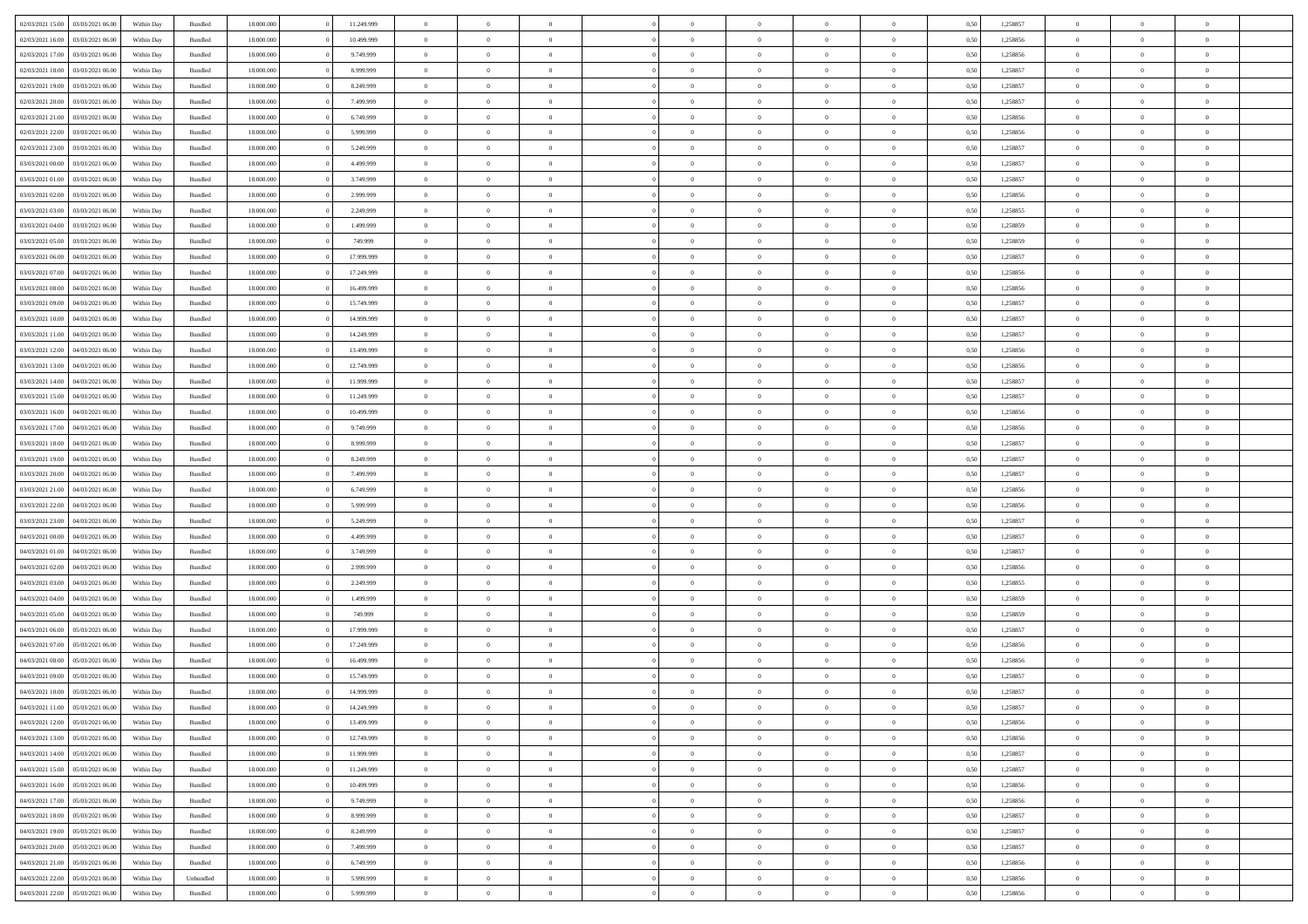| 04/03/2021 23:00                  | 05/03/2021 06:00 | Within Day | Bundled            | 18.000.000 | 5.249.999  | $\overline{0}$ | $\theta$       |                | $\Omega$       | $\Omega$       | $\Omega$       | $\theta$       | 0.50 | 1,258857 | $\theta$       | $\theta$       | $\theta$       |  |
|-----------------------------------|------------------|------------|--------------------|------------|------------|----------------|----------------|----------------|----------------|----------------|----------------|----------------|------|----------|----------------|----------------|----------------|--|
| 05/03/2021 00:00                  | 05/03/2021 06:00 | Within Day | Bundled            | 18.000.000 | 4.499.999  | $\overline{0}$ | $\theta$       | $\overline{0}$ | $\overline{0}$ | $\bf{0}$       | $\overline{0}$ | $\overline{0}$ | 0,50 | 1,258857 | $\theta$       | $\theta$       | $\overline{0}$ |  |
| 05/03/2021 01:00                  | 05/03/2021 06:00 | Within Day | Bundled            | 18.000.000 | 3.749.999  | $\overline{0}$ | $\overline{0}$ | $\overline{0}$ | $\bf{0}$       | $\bf{0}$       | $\bf{0}$       | $\bf{0}$       | 0,50 | 1,258857 | $\bf{0}$       | $\overline{0}$ | $\overline{0}$ |  |
| 05/03/2021 02:00                  | 05/03/2021 06:00 | Within Dav | Bundled            | 18.000.000 | 2.999.999  | $\overline{0}$ | $\overline{0}$ | $\overline{0}$ | $\overline{0}$ | $\bf{0}$       | $\overline{0}$ | $\overline{0}$ | 0.50 | 1.258856 | $\theta$       | $\theta$       | $\overline{0}$ |  |
| 05/03/2021 03:00                  | 05/03/2021 06:00 | Within Day | Bundled            | 18.000.000 | 2.249.999  | $\overline{0}$ | $\theta$       | $\overline{0}$ | $\overline{0}$ | $\bf{0}$       | $\overline{0}$ | $\bf{0}$       | 0,50 | 1,258855 | $\theta$       | $\theta$       | $\overline{0}$ |  |
|                                   |                  |            |                    |            |            |                |                |                |                |                |                |                |      |          |                |                |                |  |
| 05/03/2021 04:00                  | 05/03/2021 06:00 | Within Day | Bundled            | 18.000.000 | 1.499.999  | $\overline{0}$ | $\bf{0}$       | $\overline{0}$ | $\bf{0}$       | $\overline{0}$ | $\overline{0}$ | $\mathbf{0}$   | 0,50 | 1,258859 | $\bf{0}$       | $\overline{0}$ | $\bf{0}$       |  |
| 05/03/2021 05:00                  | 05/03/2021 06:00 | Within Dav | Bundled            | 18.000.000 | 749.999    | $\overline{0}$ | $\overline{0}$ | $\overline{0}$ | $\overline{0}$ | $\overline{0}$ | $\overline{0}$ | $\overline{0}$ | 0.50 | 1,258859 | $\theta$       | $\overline{0}$ | $\overline{0}$ |  |
| 05/03/2021 06:00                  | 06/03/2021 06:00 | Within Day | Bundled            | 18.000.000 | 17.999.999 | $\overline{0}$ | $\theta$       | $\overline{0}$ | $\overline{0}$ | $\bf{0}$       | $\overline{0}$ | $\bf{0}$       | 0,50 | 1,258857 | $\theta$       | $\theta$       | $\overline{0}$ |  |
| 05/03/2021 07:00                  | 06/03/2021 06:00 | Within Day | Bundled            | 18.000.000 | 17.249.999 | $\overline{0}$ | $\overline{0}$ | $\overline{0}$ | $\bf{0}$       | $\bf{0}$       | $\bf{0}$       | $\bf{0}$       | 0,50 | 1,258856 | $\,0\,$        | $\overline{0}$ | $\overline{0}$ |  |
| 05/03/2021 08:00                  | 06/03/2021 06:00 | Within Dav | Bundled            | 18.000.000 | 16.499.999 | $\overline{0}$ | $\overline{0}$ | $\overline{0}$ | $\overline{0}$ | $\overline{0}$ | $\overline{0}$ | $\overline{0}$ | 0.50 | 1,258856 | $\theta$       | $\overline{0}$ | $\overline{0}$ |  |
| 05/03/2021 09:00                  | 06/03/2021 06:00 | Within Day | Bundled            | 18.000.000 | 15.749.999 | $\overline{0}$ | $\theta$       | $\overline{0}$ | $\overline{0}$ | $\bf{0}$       | $\overline{0}$ | $\bf{0}$       | 0,50 | 1,258857 | $\theta$       | $\theta$       | $\overline{0}$ |  |
| 05/03/2021 10:00                  | 06/03/2021 06:00 | Within Day | Bundled            | 18.000.000 | 14.999.999 | $\overline{0}$ | $\overline{0}$ | $\overline{0}$ | $\bf{0}$       | $\bf{0}$       | $\bf{0}$       | $\bf{0}$       | 0,50 | 1,258857 | $\overline{0}$ | $\overline{0}$ | $\overline{0}$ |  |
|                                   |                  |            |                    |            |            |                |                |                |                |                |                |                |      |          |                |                |                |  |
| 05/03/2021 11:00                  | 06/03/2021 06:00 | Within Dav | Bundled            | 18.000.000 | 14.249.999 | $\overline{0}$ | $\overline{0}$ | $\overline{0}$ | $\overline{0}$ | $\bf{0}$       | $\overline{0}$ | $\overline{0}$ | 0.50 | 1.258857 | $\theta$       | $\theta$       | $\overline{0}$ |  |
| 05/03/2021 12:00                  | 06/03/2021 06:00 | Within Day | Bundled            | 18.000.000 | 13.499.999 | $\overline{0}$ | $\theta$       | $\overline{0}$ | $\overline{0}$ | $\bf{0}$       | $\overline{0}$ | $\overline{0}$ | 0,50 | 1,258856 | $\theta$       | $\theta$       | $\overline{0}$ |  |
| 05/03/2021 13:00                  | 06/03/2021 06:00 | Within Day | Bundled            | 18.000.000 | 12.749.999 | $\overline{0}$ | $\overline{0}$ | $\overline{0}$ | $\bf{0}$       | $\overline{0}$ | $\overline{0}$ | $\mathbf{0}$   | 0,50 | 1,258856 | $\overline{0}$ | $\overline{0}$ | $\bf{0}$       |  |
| 05/03/2021 14:00                  | 06/03/2021 06:00 | Within Dav | Bundled            | 18.000.000 | 11.999.999 | $\overline{0}$ | $\overline{0}$ | $\overline{0}$ | $\overline{0}$ | $\overline{0}$ | $\overline{0}$ | $\overline{0}$ | 0.50 | 1,258857 | $\theta$       | $\overline{0}$ | $\overline{0}$ |  |
| 05/03/2021 15:00                  | 06/03/2021 06:00 | Within Day | Bundled            | 18.000.000 | 11.249.999 | $\overline{0}$ | $\theta$       | $\overline{0}$ | $\overline{0}$ | $\bf{0}$       | $\overline{0}$ | $\bf{0}$       | 0,50 | 1,258857 | $\theta$       | $\theta$       | $\overline{0}$ |  |
| 05/03/2021 16:00                  | 06/03/2021 06:00 | Within Day | Bundled            | 18.000.000 | 10.499.999 | $\overline{0}$ | $\overline{0}$ | $\overline{0}$ | $\bf{0}$       | $\bf{0}$       | $\bf{0}$       | $\bf{0}$       | 0,50 | 1,258856 | $\,0\,$        | $\overline{0}$ | $\overline{0}$ |  |
| 05/03/2021 20:00                  | 06/03/2021 06:00 | Within Dav | Bundled            | 18.000.000 | 7.499.999  | $\overline{0}$ | $\overline{0}$ | $\overline{0}$ | $\overline{0}$ | $\overline{0}$ | $\overline{0}$ | $\overline{0}$ | 0.50 | 1,258857 | $\theta$       | $\overline{0}$ | $\overline{0}$ |  |
|                                   |                  |            |                    |            |            | $\overline{0}$ | $\theta$       | $\overline{0}$ |                | $\bf{0}$       | $\overline{0}$ |                |      |          | $\theta$       | $\theta$       | $\overline{0}$ |  |
| 05/03/2021 21:00                  | 06/03/2021 06:00 | Within Day | Bundled            | 18.000.000 | 6.749.999  |                |                |                | $\overline{0}$ |                |                | $\bf{0}$       | 0,50 | 1,258856 |                |                |                |  |
| 05/03/2021 22.00                  | 06/03/2021 06:00 | Within Day | Bundled            | 18.000.000 | 5.999.999  | $\overline{0}$ | $\overline{0}$ | $\overline{0}$ | $\bf{0}$       | $\bf{0}$       | $\bf{0}$       | $\bf{0}$       | 0,50 | 1,258856 | $\,0\,$        | $\overline{0}$ | $\overline{0}$ |  |
| 05/03/2021 23:00                  | 06/03/2021 06:00 | Within Day | Bundled            | 18.000.000 | 5.249.999  | $\overline{0}$ | $\overline{0}$ | $\overline{0}$ | $\overline{0}$ | $\bf{0}$       | $\overline{0}$ | $\overline{0}$ | 0.50 | 1.258857 | $\theta$       | $\theta$       | $\overline{0}$ |  |
| 06/03/2021 00:00                  | 06/03/2021 06:00 | Within Day | Bundled            | 18.000.000 | 4.499.999  | $\overline{0}$ | $\theta$       | $\overline{0}$ | $\overline{0}$ | $\bf{0}$       | $\overline{0}$ | $\bf{0}$       | 0,50 | 1,258857 | $\theta$       | $\overline{0}$ | $\overline{0}$ |  |
| 06/03/2021 01:00                  | 06/03/2021 06:00 | Within Day | Bundled            | 18.000.000 | 3.749.999  | $\overline{0}$ | $\bf{0}$       | $\overline{0}$ | $\bf{0}$       | $\overline{0}$ | $\overline{0}$ | $\mathbf{0}$   | 0,50 | 1,258857 | $\overline{0}$ | $\overline{0}$ | $\bf{0}$       |  |
| 06/03/2021 02:00                  | 06/03/2021 06:00 | Within Dav | Bundled            | 18.000.000 | 2.999.999  | $\overline{0}$ | $\overline{0}$ | $\overline{0}$ | $\overline{0}$ | $\overline{0}$ | $\overline{0}$ | $\overline{0}$ | 0.50 | 1,258856 | $\theta$       | $\theta$       | $\overline{0}$ |  |
| 06/03/2021 03:00                  | 06/03/2021 06:00 | Within Day | Bundled            | 18.000.000 | 2.249.999  | $\overline{0}$ | $\theta$       | $\overline{0}$ | $\overline{0}$ | $\bf{0}$       | $\overline{0}$ | $\bf{0}$       | 0,50 | 1,258855 | $\theta$       | $\theta$       | $\overline{0}$ |  |
| 06/03/2021 04:00                  | 06/03/2021 06:00 | Within Day | Bundled            | 18.000.000 | 1.499.999  | $\overline{0}$ | $\overline{0}$ | $\overline{0}$ | $\bf{0}$       | $\bf{0}$       | $\bf{0}$       | $\bf{0}$       | 0,50 | 1,258859 | $\,0\,$        | $\overline{0}$ | $\overline{0}$ |  |
|                                   |                  |            |                    |            |            |                |                |                |                |                |                |                |      |          |                |                |                |  |
| 06/03/2021 05:00                  | 06/03/2021 06:00 | Within Day | Bundled            | 18.000.000 | 749.999    | $\overline{0}$ | $\overline{0}$ | $\overline{0}$ | $\overline{0}$ | $\overline{0}$ | $\overline{0}$ | $\overline{0}$ | 0.50 | 1,258859 | $\theta$       | $\overline{0}$ | $\overline{0}$ |  |
| 06/03/2021 06:00                  | 07/03/2021 06:00 | Within Day | Bundled            | 18.000.000 | 17.999.999 | $\overline{0}$ | $\theta$       | $\overline{0}$ | $\overline{0}$ | $\bf{0}$       | $\overline{0}$ | $\bf{0}$       | 0,50 | 1,258857 | $\,$ 0 $\,$    | $\theta$       | $\overline{0}$ |  |
| 06/03/2021 07:00                  | 07/03/2021 06:00 | Within Day | Bundled            | 18.000.000 | 17.249.999 | $\overline{0}$ | $\overline{0}$ | $\overline{0}$ | $\bf{0}$       | $\bf{0}$       | $\bf{0}$       | $\bf{0}$       | 0,50 | 1,258856 | $\bf{0}$       | $\overline{0}$ | $\overline{0}$ |  |
| 06/03/2021 08:00                  | 07/03/2021 06:00 | Within Day | Bundled            | 18.000.000 | 16.499.999 | $\overline{0}$ | $\Omega$       | $\Omega$       | $\Omega$       | $\Omega$       | $\Omega$       | $\overline{0}$ | 0.50 | 1,258856 | $\,0\,$        | $\theta$       | $\theta$       |  |
| 06/03/2021 09:00                  | 07/03/2021 06:00 | Within Day | Bundled            | 18.000.000 | 15.749.999 | $\overline{0}$ | $\theta$       | $\overline{0}$ | $\overline{0}$ | $\bf{0}$       | $\overline{0}$ | $\bf{0}$       | 0,50 | 1,258857 | $\theta$       | $\theta$       | $\overline{0}$ |  |
| 06/03/2021 10:00                  | 07/03/2021 06:00 | Within Day | Bundled            | 18.000.000 | 14.999.999 | $\overline{0}$ | $\bf{0}$       | $\overline{0}$ | $\bf{0}$       | $\bf{0}$       | $\overline{0}$ | $\mathbf{0}$   | 0,50 | 1,258857 | $\bf{0}$       | $\overline{0}$ | $\bf{0}$       |  |
| 06/03/2021 11:00                  | 07/03/2021 06:00 | Within Day | Bundled            | 18,000,000 | 14.249.999 | $\overline{0}$ | $\Omega$       | $\Omega$       | $\Omega$       | $\Omega$       | $\Omega$       | $\overline{0}$ | 0.50 | 1,258857 | $\theta$       | $\theta$       | $\theta$       |  |
| 06/03/2021 12:00                  | 07/03/2021 06:00 | Within Day | Bundled            | 18.000.000 | 13.499.999 | $\overline{0}$ | $\theta$       | $\overline{0}$ | $\overline{0}$ | $\bf{0}$       | $\overline{0}$ | $\bf{0}$       | 0,50 | 1,258856 | $\theta$       | $\theta$       | $\overline{0}$ |  |
|                                   |                  |            |                    |            |            |                |                |                |                |                |                |                |      |          |                |                |                |  |
| 06/03/2021 13:00                  | 07/03/2021 06:00 | Within Day | Bundled            | 18.000.000 | 12.749.999 | $\overline{0}$ | $\overline{0}$ | $\overline{0}$ | $\bf{0}$       | $\bf{0}$       | $\bf{0}$       | $\bf{0}$       | 0,50 | 1,258856 | $\,0\,$        | $\overline{0}$ | $\overline{0}$ |  |
| 06/03/2021 14:00                  | 07/03/2021 06:00 | Within Day | Bundled            | 18,000,000 | 11.999.999 | $\overline{0}$ | $\Omega$       | $\Omega$       | $\Omega$       | $\Omega$       | $\theta$       | $\overline{0}$ | 0.50 | 1,258857 | $\theta$       | $\theta$       | $\theta$       |  |
| 06/03/2021 15:00                  | 07/03/2021 06:00 | Within Day | Bundled            | 18.000.000 | 11.249.999 | $\overline{0}$ | $\theta$       | $\overline{0}$ | $\overline{0}$ | $\bf{0}$       | $\overline{0}$ | $\bf{0}$       | 0,50 | 1,258857 | $\,$ 0 $\,$    | $\overline{0}$ | $\overline{0}$ |  |
| 06/03/2021 16:00                  | 07/03/2021 06:00 | Within Day | Bundled            | 18.000.000 | 10.499.999 | $\overline{0}$ | $\overline{0}$ | $\overline{0}$ | $\bf{0}$       | $\bf{0}$       | $\bf{0}$       | $\bf{0}$       | 0,50 | 1,258856 | $\bf{0}$       | $\overline{0}$ | $\overline{0}$ |  |
| 06/03/2021 17:00                  | 07/03/2021 06:00 | Within Day | Bundled            | 18.000.000 | 9.749.999  | $\overline{0}$ | $\Omega$       | $\Omega$       | $\Omega$       | $\Omega$       | $\overline{0}$ | $\overline{0}$ | 0.50 | 1,258856 | $\,0\,$        | $\theta$       | $\theta$       |  |
| 06/03/2021 18:00                  | 07/03/2021 06:00 | Within Day | Bundled            | 18.000.000 | 8.999.999  | $\overline{0}$ | $\theta$       | $\overline{0}$ | $\overline{0}$ | $\bf{0}$       | $\overline{0}$ | $\bf{0}$       | 0,50 | 1,258857 | $\,$ 0 $\,$    | $\theta$       | $\overline{0}$ |  |
| 06/03/2021 19:00                  | 07/03/2021 06:00 | Within Day | Bundled            | 18.000.000 | 8.249.999  | $\overline{0}$ | $\overline{0}$ | $\overline{0}$ | $\bf{0}$       | $\bf{0}$       | $\bf{0}$       | $\mathbf{0}$   | 0,50 | 1,258857 | $\bf{0}$       | $\overline{0}$ | $\bf{0}$       |  |
| 06/03/2021 20:00                  | 07/03/2021 06:00 | Within Day | Bundled            | 18,000,000 | 7.499.999  | $\overline{0}$ | $\Omega$       | $\Omega$       | $\Omega$       | $\Omega$       | $\Omega$       | $\overline{0}$ | 0.50 | 1,258857 | $\theta$       | $\theta$       | $\theta$       |  |
| 06/03/2021 21:00                  | 07/03/2021 06:00 |            |                    | 18.000.000 | 6.749.999  | $\overline{0}$ | $\overline{0}$ | $\overline{0}$ | $\bf{0}$       | $\,$ 0         |                |                |      | 1,258856 | $\,0\,$        | $\,$ 0 $\,$    | $\overline{0}$ |  |
|                                   |                  | Within Day | Bundled            |            |            |                |                |                |                |                | $\bf{0}$       | $\bf{0}$       | 0,50 |          |                |                |                |  |
| 06/03/2021 22:00 07/03/2021 06:00 |                  | Within Day | $\mathbf B$ undled | 18.000.000 | 5.999.999  | $\bf{0}$       | $\bf{0}$       |                |                | $\bf{0}$       |                |                | 0,50 | 1,258856 | $\bf{0}$       | $\overline{0}$ |                |  |
| 06/03/2021 23:00                  | 07/03/2021 06:00 | Within Day | Bundled            | 18,000,000 | 5.249.999  | $\overline{0}$ | $\overline{0}$ | $\overline{0}$ | $\Omega$       | $\overline{0}$ | $\overline{0}$ | $\overline{0}$ | 0.50 | 1,258857 | $\theta$       | $\theta$       | $\theta$       |  |
| 07/03/2021 00:00                  | 07/03/2021 06:00 | Within Day | Bundled            | 18.000.000 | 4.499.999  | $\overline{0}$ | $\,$ 0         | $\overline{0}$ | $\bf{0}$       | $\,$ 0 $\,$    | $\overline{0}$ | $\mathbf{0}$   | 0,50 | 1,258857 | $\,$ 0 $\,$    | $\,$ 0 $\,$    | $\,$ 0         |  |
| 07/03/2021 01:00                  | 07/03/2021 06:00 | Within Day | Bundled            | 18.000.000 | 3.749.999  | $\overline{0}$ | $\overline{0}$ | $\overline{0}$ | $\overline{0}$ | $\overline{0}$ | $\overline{0}$ | $\mathbf{0}$   | 0,50 | 1,258857 | $\overline{0}$ | $\bf{0}$       | $\bf{0}$       |  |
| 07/03/2021 02:00                  | 07/03/2021 06:00 | Within Day | Bundled            | 18,000,000 | 2.999.999  | $\overline{0}$ | $\overline{0}$ | $\overline{0}$ | $\Omega$       | $\overline{0}$ | $\overline{0}$ | $\overline{0}$ | 0,50 | 1,258856 | $\overline{0}$ | $\theta$       | $\overline{0}$ |  |
| 07/03/2021 03:00                  | 07/03/2021 06:00 | Within Day | Bundled            | 18.000.000 | 2.249.999  | $\overline{0}$ | $\,$ 0         | $\overline{0}$ | $\overline{0}$ | $\,$ 0 $\,$    | $\overline{0}$ | $\mathbf{0}$   | 0,50 | 1,258855 | $\,$ 0 $\,$    | $\overline{0}$ | $\overline{0}$ |  |
| 07/03/2021 04:00                  | 07/03/2021 06:00 | Within Day | Bundled            | 18.000.000 | 1.499.999  | $\overline{0}$ | $\overline{0}$ | $\overline{0}$ | $\overline{0}$ | $\overline{0}$ | $\overline{0}$ | $\mathbf{0}$   | 0,50 | 1,258859 | $\overline{0}$ | $\overline{0}$ | $\bf{0}$       |  |
|                                   |                  |            |                    |            |            |                |                |                |                |                |                |                |      |          |                |                |                |  |
| 07/03/2021 05:00                  | 07/03/2021 06:00 | Within Day | Bundled            | 18,000,000 | 749.999    | $\overline{0}$ | $\overline{0}$ | $\overline{0}$ | $\Omega$       | $\overline{0}$ | $\overline{0}$ | $\bf{0}$       | 0.50 | 1,258859 | $\overline{0}$ | $\theta$       | $\overline{0}$ |  |
| 07/03/2021 06:00                  | 08/03/2021 06:00 | Within Day | Bundled            | 18.000.000 | 17.999.999 | $\overline{0}$ | $\,$ 0         | $\overline{0}$ | $\bf{0}$       | $\bf{0}$       | $\bf{0}$       | $\bf{0}$       | 0,50 | 1,258857 | $\,$ 0 $\,$    | $\overline{0}$ | $\overline{0}$ |  |
| 07/03/2021 07:00                  | 08/03/2021 06:00 | Within Day | Bundled            | 18.000.000 | 17.249.999 | $\overline{0}$ | $\bf{0}$       | $\overline{0}$ | $\overline{0}$ | $\overline{0}$ | $\overline{0}$ | $\mathbf{0}$   | 0,50 | 1,258856 | $\overline{0}$ | $\overline{0}$ | $\bf{0}$       |  |
| 07/03/2021 08:00                  | 08/03/2021 06:00 | Within Day | Bundled            | 18,000,000 | 16.499.999 | $\overline{0}$ | $\overline{0}$ | $\overline{0}$ | $\Omega$       | $\overline{0}$ | $\overline{0}$ | $\bf{0}$       | 0.50 | 1,258856 | $\overline{0}$ | $\overline{0}$ | $\overline{0}$ |  |
| 07/03/2021 09:00                  | 08/03/2021 06:00 | Within Day | Bundled            | 18.000.000 | 15.749.999 | $\overline{0}$ | $\,$ 0 $\,$    | $\overline{0}$ | $\overline{0}$ | $\bf{0}$       | $\bf{0}$       | $\bf{0}$       | 0,50 | 1,258857 | $\,$ 0 $\,$    | $\,$ 0 $\,$    | $\bf{0}$       |  |
| 07/03/2021 11:00                  | 08/03/2021 06:00 | Within Day | Bundled            | 18.000.000 | 14.249.999 | $\overline{0}$ | $\bf{0}$       | $\overline{0}$ | $\bf{0}$       | $\bf{0}$       | $\bf{0}$       | $\bf{0}$       | 0,50 | 1,258857 | $\overline{0}$ | $\overline{0}$ | $\bf{0}$       |  |
|                                   |                  |            |                    |            |            |                |                |                |                |                |                |                |      |          |                |                |                |  |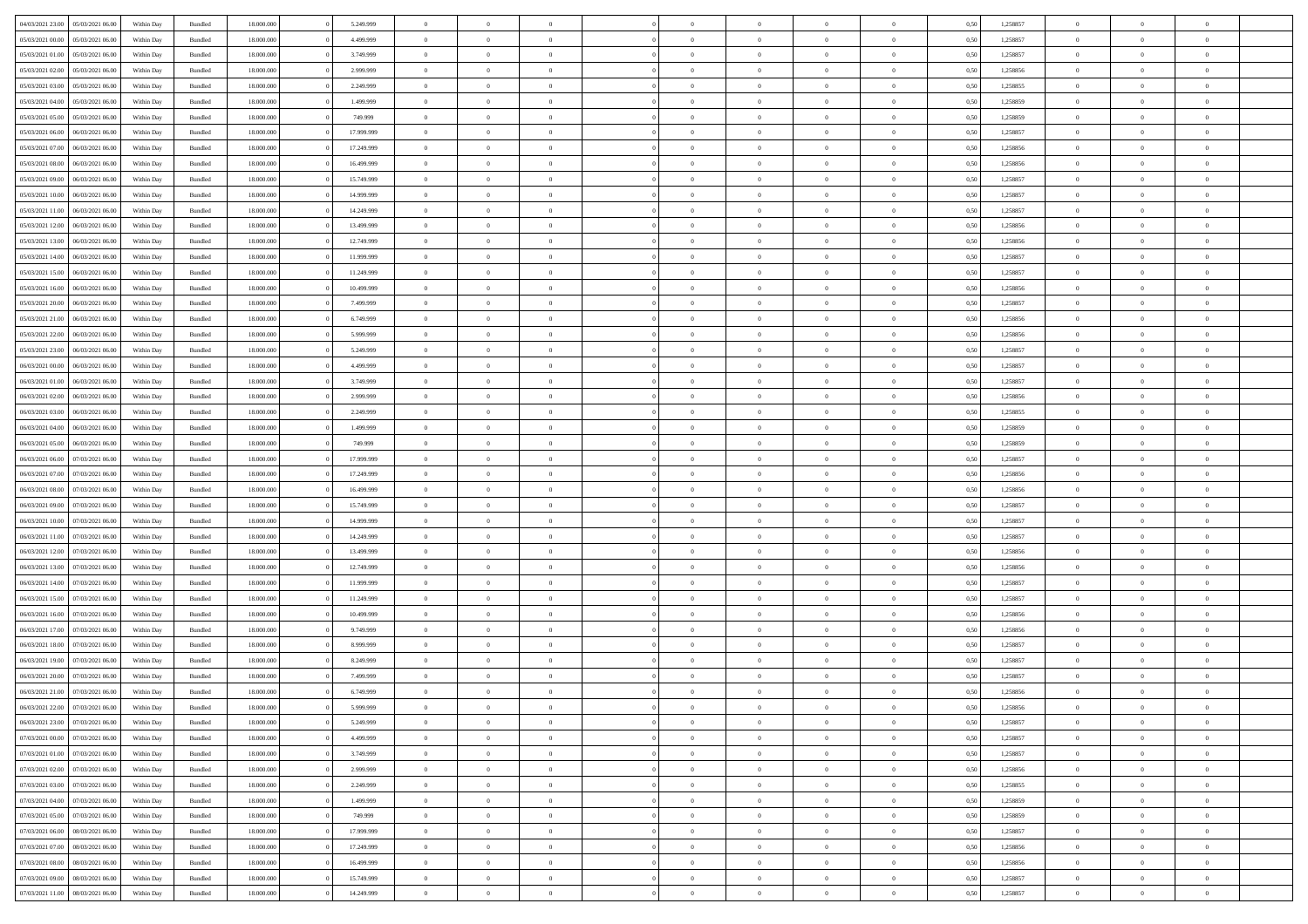| 07/03/2021 12:00                  | 08/03/2021 06:00 | Within Day | Bundled | 18,000,000 | 13.499.999 | $\overline{0}$ | $\Omega$       |                |                | $\Omega$       | $\Omega$       | $\overline{0}$ | 0,50 | 1,258856 | $\theta$       | $\theta$       | $\theta$       |  |
|-----------------------------------|------------------|------------|---------|------------|------------|----------------|----------------|----------------|----------------|----------------|----------------|----------------|------|----------|----------------|----------------|----------------|--|
| 07/03/2021 13:00                  | 08/03/2021 06:00 | Within Dav | Bundled | 18.000.000 | 12.749.999 | $\overline{0}$ | $\Omega$       |                | $\Omega$       | $\Omega$       | $\Omega$       | $\Omega$       | 0.50 | 1,258856 | $\theta$       | $\Omega$       | $\sqrt{ }$     |  |
| 07/03/2021 14:00                  | 08/03/2021 06:00 | Within Day | Bundled | 18.000.000 | 11.999.999 | $\overline{0}$ | $\overline{0}$ | $\overline{0}$ | $\overline{0}$ | $\,$ 0 $\,$    | $\overline{0}$ | $\,$ 0 $\,$    | 0,50 | 1,258857 | $\,$ 0 $\,$    | $\overline{0}$ | $\overline{0}$ |  |
| 07/03/2021 15:00                  | 08/03/2021 06:00 | Within Day | Bundled | 18.000.000 | 11.249.999 | $\overline{0}$ | $\overline{0}$ | $\overline{0}$ | $\overline{0}$ | $\bf{0}$       | $\overline{0}$ | $\bf{0}$       | 0,50 | 1,258857 | $\bf{0}$       | $\theta$       | $\overline{0}$ |  |
|                                   |                  |            |         |            |            |                |                |                |                |                |                |                |      |          |                |                |                |  |
| 07/03/2021 16:00                  | 08/03/2021 06:00 | Within Day | Bundled | 18.000.000 | 10.499.999 | $\overline{0}$ | $\Omega$       | $^{\circ}$     | $\Omega$       | $\overline{0}$ | $\Omega$       | $\bf{0}$       | 0.50 | 1,258856 | $\theta$       | $\theta$       | $\sqrt{ }$     |  |
| 07/03/2021 17:00                  | 08/03/2021 06:00 | Within Day | Bundled | 18.000.000 | 9.749.999  | $\overline{0}$ | $\overline{0}$ | $\overline{0}$ | $\overline{0}$ | $\,$ 0 $\,$    | $\overline{0}$ | $\,$ 0 $\,$    | 0,50 | 1,258856 | $\,$ 0 $\,$    | $\overline{0}$ | $\overline{0}$ |  |
| 07/03/2021 18:00                  | 08/03/2021 06:00 | Within Day | Bundled | 18.000.000 | 8.999.999  | $\overline{0}$ | $\overline{0}$ | $\overline{0}$ | $\Omega$       | $\overline{0}$ | $\overline{0}$ | $\bf{0}$       | 0,50 | 1,258857 | $\bf{0}$       | $\theta$       | $\overline{0}$ |  |
| 07/03/2021 19:00                  | 08/03/2021 06:00 | Within Day | Bundled | 18.000.000 | 8.249.999  | $\overline{0}$ | $\Omega$       | $^{\circ}$     | $\Omega$       | $\overline{0}$ | $\Omega$       | $\bf{0}$       | 0.50 | 1,258857 | $\theta$       | $\theta$       | $\sqrt{ }$     |  |
| 07/03/2021 20:00                  | 08/03/2021 06:00 | Within Day | Bundled | 18.000.000 | 7.499.999  | $\overline{0}$ | $\overline{0}$ | $\overline{0}$ | $\overline{0}$ | $\overline{0}$ | $\overline{0}$ | $\,$ 0 $\,$    | 0,50 | 1,258857 | $\,$ 0 $\,$    | $\overline{0}$ | $\overline{0}$ |  |
| 07/03/2021 21.00                  | 08/03/2021 06:00 | Within Day | Bundled | 18,000,000 | 6.749.999  | $\overline{0}$ | $\overline{0}$ | $\overline{0}$ | $\Omega$       | $\overline{0}$ | $\overline{0}$ | $\bf{0}$       | 0,50 | 1,258856 | $\bf{0}$       | $\theta$       | $\overline{0}$ |  |
|                                   |                  |            |         |            |            |                |                |                |                |                |                |                |      |          |                |                |                |  |
| 07/03/2021 22.00                  | 08/03/2021 06:00 | Within Dav | Bundled | 18.000.000 | 5.999.999  | $\overline{0}$ | $\Omega$       | $^{\circ}$     | $\Omega$       | $\overline{0}$ | $\Omega$       | $\bf{0}$       | 0.50 | 1,258856 | $\theta$       | $\Omega$       | $\sqrt{ }$     |  |
| 07/03/2021 23:00                  | 08/03/2021 06:00 | Within Day | Bundled | 18.000.000 | 5.249.999  | $\overline{0}$ | $\overline{0}$ | $\overline{0}$ | $\overline{0}$ | $\,$ 0 $\,$    | $\overline{0}$ | $\,$ 0 $\,$    | 0,50 | 1,258857 | $\,$ 0 $\,$    | $\overline{0}$ | $\overline{0}$ |  |
| 08/03/2021 00:00                  | 08/03/2021 06:00 | Within Day | Bundled | 18.000.000 | 4.499.999  | $\overline{0}$ | $\overline{0}$ | $\overline{0}$ | $\overline{0}$ | $\bf{0}$       | $\overline{0}$ | $\bf{0}$       | 0,50 | 1,258857 | $\bf{0}$       | $\overline{0}$ | $\overline{0}$ |  |
| 08/03/2021 01:00                  | 08/03/2021 06:00 | Within Day | Bundled | 18.000.000 | 3.749.999  | $\overline{0}$ | $\Omega$       | $^{\circ}$     | $\overline{0}$ | $\overline{0}$ | $\Omega$       | $\bf{0}$       | 0.50 | 1,258857 | $\theta$       | $\theta$       | $\sqrt{ }$     |  |
| 08/03/2021 02:00                  | 08/03/2021 06:00 | Within Day | Bundled | 18.000.000 | 2.999.999  | $\overline{0}$ | $\theta$       | $\overline{0}$ | $\overline{0}$ | $\bf{0}$       | $\overline{0}$ | $\,$ 0 $\,$    | 0,50 | 1,258856 | $\theta$       | $\overline{0}$ | $\overline{0}$ |  |
|                                   |                  |            |         |            |            |                |                |                |                |                |                |                |      |          |                |                |                |  |
| 08/03/2021 03:00                  | 08/03/2021 06:00 | Within Day | Bundled | 18.000.000 | 2.249.999  | $\overline{0}$ | $\overline{0}$ | $\overline{0}$ | $\Omega$       | $\overline{0}$ | $\overline{0}$ | $\overline{0}$ | 0,50 | 1,258855 | $\theta$       | $\overline{0}$ | $\overline{0}$ |  |
| 08/03/2021 04:00                  | 08/03/2021 06:00 | Within Day | Bundled | 18.000.000 | 1.499.999  | $\overline{0}$ | $\Omega$       | $^{\circ}$     | $\Omega$       | $\overline{0}$ | $\Omega$       | $\bf{0}$       | 0.50 | 1,258859 | $\theta$       | $\Omega$       | -0             |  |
| 08/03/2021 05:00                  | 08/03/2021 06:00 | Within Day | Bundled | 18.000.000 | 749.999    | $\overline{0}$ | $\overline{0}$ | $\overline{0}$ | $\overline{0}$ | $\,$ 0 $\,$    | $\overline{0}$ | $\,$ 0 $\,$    | 0,50 | 1,258859 | $\,$ 0 $\,$    | $\overline{0}$ | $\overline{0}$ |  |
| 08/03/2021 06:00                  | 09/03/2021 06:00 | Within Day | Bundled | 18,000,000 | 17.999.999 | $\overline{0}$ | $\overline{0}$ | $\overline{0}$ | $\Omega$       | $\overline{0}$ | $\overline{0}$ | $\bf{0}$       | 0.50 | 1,258857 | $\bf{0}$       | $\theta$       | $\overline{0}$ |  |
| 08/03/2021 07:00                  | 09/03/2021 06:00 | Within Dav | Bundled | 18.000.000 | 17.249.999 | $\overline{0}$ | $\Omega$       | $^{\circ}$     | $\Omega$       | $\bf{0}$       | $\Omega$       | $\bf{0}$       | 0.50 | 1,258856 | $\theta$       | $\theta$       | $\sqrt{ }$     |  |
| 08/03/2021 08:00                  | 09/03/2021 06:00 | Within Day | Bundled | 18.000.000 | 16.499.999 | $\overline{0}$ | $\overline{0}$ | $\overline{0}$ | $\overline{0}$ | $\,$ 0 $\,$    | $\overline{0}$ | $\,$ 0 $\,$    | 0,50 | 1,258856 | $\,$ 0 $\,$    | $\overline{0}$ | $\overline{0}$ |  |
| 08/03/2021 09:00                  | 09/03/2021 06:00 | Within Day | Bundled | 18.000.000 | 15.749.999 | $\overline{0}$ | $\overline{0}$ | $\overline{0}$ | $\overline{0}$ | $\bf{0}$       | $\overline{0}$ | $\bf{0}$       | 0,50 | 1,258857 | $\bf{0}$       | $\overline{0}$ | $\overline{0}$ |  |
|                                   |                  |            |         |            |            |                |                |                |                |                |                |                |      |          |                |                |                |  |
| 08/03/2021 10:00                  | 09/03/2021 06:00 | Within Day | Bundled | 18.000.000 | 14.999.999 | $\overline{0}$ | $\Omega$       | $^{\circ}$     | $\overline{0}$ | $\bf{0}$       | $\Omega$       | $\bf{0}$       | 0.50 | 1,258857 | $\theta$       | $\theta$       | $\sqrt{ }$     |  |
| 08/03/2021 11:00                  | 09/03/2021 06:00 | Within Day | Bundled | 18.000.000 | 14.249.999 | $\overline{0}$ | $\theta$       | $\overline{0}$ | $\overline{0}$ | $\,$ 0 $\,$    | $\overline{0}$ | $\,$ 0 $\,$    | 0,50 | 1,258857 | $\,$ 0 $\,$    | $\overline{0}$ | $\overline{0}$ |  |
| 08/03/2021 12:00                  | 09/03/2021 06:00 | Within Day | Bundled | 18.000.000 | 13.499.999 | $\overline{0}$ | $\overline{0}$ | $\overline{0}$ | $\Omega$       | $\overline{0}$ | $\overline{0}$ | $\bf{0}$       | 0.50 | 1,258856 | $\bf{0}$       | $\overline{0}$ | $\overline{0}$ |  |
| 08/03/2021 13:00                  | 09/03/2021 06:00 | Within Day | Bundled | 18.000.000 | 12.749.999 | $\overline{0}$ | $\Omega$       | $^{\circ}$     | $\Omega$       | $\bf{0}$       | $\Omega$       | $\bf{0}$       | 0.50 | 1,258856 | $\theta$       | $\theta$       | $\sqrt{ }$     |  |
| 08/03/2021 14:00                  | 09/03/2021 06:00 | Within Day | Bundled | 18.000.000 | 11.999.999 | $\overline{0}$ | $\overline{0}$ | $\overline{0}$ | $\overline{0}$ | $\overline{0}$ | $\overline{0}$ | $\,$ 0 $\,$    | 0,50 | 1,258857 | $\,$ 0 $\,$    | $\overline{0}$ | $\overline{0}$ |  |
| 08/03/2021 15:00                  | 09/03/2021 06:00 | Within Day | Bundled | 18,000,000 | 11.249.999 | $\overline{0}$ | $\overline{0}$ | $\overline{0}$ | $\Omega$       | $\overline{0}$ | $\overline{0}$ | $\bf{0}$       | 0.50 | 1,258857 | $\bf{0}$       | $\theta$       | $\overline{0}$ |  |
| 08/03/2021 16:00                  | 09/03/2021 06:00 | Within Dav | Bundled | 18.000.000 | 10.499.999 | $\overline{0}$ | $\Omega$       | $^{\circ}$     | $\Omega$       | $\overline{0}$ | $\Omega$       | $\bf{0}$       | 0.50 | 1,258856 | $\theta$       | $\Omega$       | $\sqrt{ }$     |  |
|                                   |                  |            |         |            |            |                |                |                |                |                |                |                |      |          |                |                |                |  |
| 08/03/2021 17:00                  | 09/03/2021 06:00 | Within Day | Bundled | 18.000.000 | 9.749.999  | $\overline{0}$ | $\overline{0}$ | $\overline{0}$ | $\overline{0}$ | $\,$ 0 $\,$    | $\overline{0}$ | $\,$ 0 $\,$    | 0,50 | 1,258856 | $\,$ 0 $\,$    | $\overline{0}$ | $\overline{0}$ |  |
| 08/03/2021 18:00                  | 09/03/2021 06.00 | Within Day | Bundled | 18.000.000 | 8.999.999  | $\overline{0}$ | $\overline{0}$ | $\overline{0}$ | $\bf{0}$       | $\bf{0}$       | $\bf{0}$       | $\bf{0}$       | 0,50 | 1,258857 | $\,$ 0 $\,$    | $\overline{0}$ | $\overline{0}$ |  |
| 08/03/2021 19:00                  | 09/03/2021 06:00 | Within Day | Bundled | 18.000.000 | 8.249.999  | $\overline{0}$ | $\theta$       | $^{\circ}$     | $\overline{0}$ | $\overline{0}$ | $\Omega$       | $\bf{0}$       | 0.50 | 1,258857 | $\theta$       | $\theta$       | $\sqrt{ }$     |  |
| 08/03/2021 20:00                  | 09/03/2021 06:00 | Within Day | Bundled | 18.000.000 | 7.499.999  | $\overline{0}$ | $\theta$       | $\overline{0}$ | $\overline{0}$ | $\overline{0}$ | $\overline{0}$ | $\,$ 0 $\,$    | 0,50 | 1,258857 | $\theta$       | $\overline{0}$ | $\overline{0}$ |  |
| 08/03/2021 21:00                  | 09/03/2021 06.00 | Within Day | Bundled | 18.000.000 | 6.749.999  | $\overline{0}$ | $\theta$       | $\overline{0}$ | $\overline{0}$ | $\,$ 0         | $\bf{0}$       | $\bf{0}$       | 0,50 | 1,258856 | $\,$ 0 $\,$    | $\overline{0}$ | $\overline{0}$ |  |
| 08/03/2021 22:00                  | 09/03/2021 06:00 | Within Day | Bundled | 18.000.000 | 5.999.999  | $\overline{0}$ | $\Omega$       |                | $\Omega$       | $\overline{0}$ | $\Omega$       | $\bf{0}$       | 0.50 | 1,258856 | $\theta$       | $\Omega$       | -0             |  |
| 08/03/2021 23:00                  | 09/03/2021 06:00 |            |         | 18.000.000 | 5.249.999  | $\overline{0}$ | $\overline{0}$ | $\overline{0}$ | $\overline{0}$ | $\,$ 0 $\,$    | $\overline{0}$ | $\,$ 0 $\,$    |      | 1,258857 | $\,$ 0 $\,$    | $\overline{0}$ | $\overline{0}$ |  |
|                                   |                  | Within Day | Bundled |            |            |                |                |                |                |                |                |                | 0,50 |          |                |                |                |  |
| 09/03/2021 00:00                  | 09/03/2021 06.00 | Within Day | Bundled | 18.000.000 | 4.499.999  | $\overline{0}$ | $\,$ 0 $\,$    | $\overline{0}$ | $\bf{0}$       | $\bf{0}$       | $\bf{0}$       | $\bf{0}$       | 0,50 | 1,258857 | $\,$ 0 $\,$    | $\overline{0}$ | $\overline{0}$ |  |
| 09/03/2021 01:00                  | 09/03/2021 06:00 | Within Dav | Bundled | 18.000.000 | 3.749.999  | $\overline{0}$ | $\Omega$       | $^{\circ}$     | $\Omega$       | $\overline{0}$ | $\Omega$       | $\bf{0}$       | 0.50 | 1,258857 | $\theta$       | $\theta$       | $\sqrt{ }$     |  |
| 09/03/2021 02:00                  | 09/03/2021 06:00 | Within Day | Bundled | 18.000.000 | 2.999.999  | $\overline{0}$ | $\overline{0}$ | $\overline{0}$ | $\overline{0}$ | $\,$ 0 $\,$    | $\overline{0}$ | $\,$ 0 $\,$    | 0,50 | 1,258856 | $\,$ 0 $\,$    | $\overline{0}$ | $\overline{0}$ |  |
| 09/03/2021 03:00                  | 09/03/2021 06.00 | Within Day | Bundled | 18.000.000 | 2.249.999  | $\overline{0}$ | $\,$ 0 $\,$    | $\overline{0}$ | $\bf{0}$       | $\,$ 0         | $\bf{0}$       | $\bf{0}$       | 0,50 | 1,258855 | $\,$ 0 $\,$    | $\overline{0}$ | $\overline{0}$ |  |
| 09/03/2021 04:00                  | 09/03/2021 06:00 | Within Day | Bundled | 18.000.000 | 1.499.999  | $\overline{0}$ | $\theta$       | $^{\circ}$     | $\Omega$       | $\bf{0}$       | $\Omega$       | $\bf{0}$       | 0.50 | 1,258859 | $\theta$       | $\theta$       | -0             |  |
| 09/03/2021 05:00                  | 09/03/2021 06:00 | Within Day | Bundled | 18.000.000 | 749.999    | $\overline{0}$ | $\theta$       | $\overline{0}$ | $\overline{0}$ | $\bf{0}$       | $\overline{0}$ | $\,$ 0 $\,$    | 0,50 | 1,258859 | $\,$ 0 $\,$    | $\overline{0}$ | $\overline{0}$ |  |
| 09/03/2021 06:00                  | 10/03/2021 06.00 | Within Day | Bundled | 18.000.000 | 17.999.999 | $\overline{0}$ | $\theta$       | $\overline{0}$ | $\overline{0}$ | $\overline{0}$ | $\overline{0}$ | $\bf{0}$       | 0,50 | 1,258857 | $\,$ 0 $\,$    | $\overline{0}$ | $\overline{0}$ |  |
| 09/03/2021 07:00                  | 10/03/2021 06:00 | Within Day | Bundled | 18.000.000 | 17.249.999 | $\overline{0}$ | $\overline{0}$ | $\Omega$       | $\overline{0}$ | $\bf{0}$       | $\overline{0}$ | $\overline{0}$ | 0,50 | 1,258856 | $\theta$       | $\theta$       | $\overline{0}$ |  |
|                                   |                  |            |         |            |            |                |                |                |                |                |                |                |      |          |                |                |                |  |
| 09/03/2021 08:00 10/03/2021 06:00 |                  | Within Day | Bundled | 18.000.000 | 16.499.999 | $\overline{0}$ | $\theta$       |                |                |                |                |                | 0,50 | 1,258856 | $\theta$       | $\theta$       |                |  |
| 09/03/2021 09:00                  | 10/03/2021 06:00 | Within Day | Bundled | 18.000.000 | 15.749.999 | $\bf{0}$       | $\overline{0}$ | $\bf{0}$       | $\bf{0}$       | $\bf{0}$       | $\bf{0}$       | $\bf{0}$       | 0,50 | 1,258857 | $\,$ 0 $\,$    | $\overline{0}$ | $\bf{0}$       |  |
| 09/03/2021 10:00                  | 10/03/2021 06:00 | Within Day | Bundled | 18.000.000 | 14.999.999 | $\overline{0}$ | $\theta$       | $\overline{0}$ | $\overline{0}$ | $\bf{0}$       | $\overline{0}$ | $\overline{0}$ | 0,50 | 1,258857 | $\theta$       | $\overline{0}$ | $\overline{0}$ |  |
| 09/03/2021 11:00                  | 10/03/2021 06:00 | Within Day | Bundled | 18.000.000 | 14.249.999 | $\overline{0}$ | $\bf{0}$       | $\overline{0}$ | $\overline{0}$ | $\bf{0}$       | $\overline{0}$ | $\,$ 0 $\,$    | 0,50 | 1,258857 | $\overline{0}$ | $\,$ 0 $\,$    | $\,$ 0 $\,$    |  |
| 09/03/2021 12:00                  | 10/03/2021 06:00 | Within Day | Bundled | 18.000.000 | 13.499.999 | $\overline{0}$ | $\overline{0}$ | $\overline{0}$ | $\bf{0}$       | $\bf{0}$       | $\bf{0}$       | $\bf{0}$       | 0,50 | 1,258856 | $\bf{0}$       | $\overline{0}$ | $\overline{0}$ |  |
| 09/03/2021 13:00                  | 10/03/2021 06:00 | Within Day | Bundled | 18.000.000 | 12.749.999 | $\overline{0}$ | $\overline{0}$ | $\overline{0}$ | $\overline{0}$ | $\overline{0}$ | $\overline{0}$ | $\overline{0}$ | 0,50 | 1,258856 | $\theta$       | $\overline{0}$ | $\overline{0}$ |  |
|                                   |                  |            |         |            |            | $\overline{0}$ | $\bf{0}$       |                | $\overline{0}$ |                | $\overline{0}$ |                |      |          | $\,$ 0 $\,$    | $\,$ 0 $\,$    | $\,$ 0         |  |
| 09/03/2021 14:00                  | 10/03/2021 06:00 | Within Day | Bundled | 18.000.000 | 11.999.999 |                |                | $\overline{0}$ |                | $\bf{0}$       |                | $\,$ 0 $\,$    | 0,50 | 1,258857 |                |                |                |  |
| 09/03/2021 15:00                  | 10/03/2021 06:00 | Within Day | Bundled | 18.000.000 | 11.249.999 | $\bf{0}$       | $\overline{0}$ | $\overline{0}$ | $\bf{0}$       | $\bf{0}$       | $\bf{0}$       | $\bf{0}$       | 0,50 | 1,258857 | $\bf{0}$       | $\overline{0}$ | $\overline{0}$ |  |
| 09/03/2021 16:00                  | 10/03/2021 06:00 | Within Day | Bundled | 18.000.000 | 10.499.999 | $\overline{0}$ | $\overline{0}$ | $\overline{0}$ | $\overline{0}$ | $\overline{0}$ | $\overline{0}$ | $\mathbf{0}$   | 0,50 | 1,258856 | $\theta$       | $\overline{0}$ | $\overline{0}$ |  |
| 09/03/2021 17:00                  | 10/03/2021 06:00 | Within Day | Bundled | 18.000.000 | 9.749.999  | $\overline{0}$ | $\,$ 0         | $\overline{0}$ | $\bf{0}$       | $\,$ 0 $\,$    | $\overline{0}$ | $\,$ 0 $\,$    | 0,50 | 1,258856 | $\overline{0}$ | $\,$ 0 $\,$    | $\,$ 0         |  |
| 09/03/2021 18:00                  | 10/03/2021 06:00 | Within Day | Bundled | 18.000.000 | 8.999.999  | $\overline{0}$ | $\overline{0}$ | $\overline{0}$ | $\bf{0}$       | $\bf{0}$       | $\bf{0}$       | $\bf{0}$       | 0,50 | 1,258857 | $\bf{0}$       | $\overline{0}$ | $\overline{0}$ |  |
| 09/03/2021 19:00                  | 10/03/2021 06:00 | Within Day | Bundled | 18.000.000 | 8.249.999  | $\overline{0}$ | $\theta$       | $\overline{0}$ | $\overline{0}$ | $\bf{0}$       | $\overline{0}$ | $\overline{0}$ | 0.50 | 1,258857 | $\overline{0}$ | $\overline{0}$ | $\overline{0}$ |  |
| 09/03/2021 20:00                  | 10/03/2021 06:00 | Within Day | Bundled | 18.000.000 | 7.499.999  | $\mathbf{0}$   | $\bf{0}$       | $\overline{0}$ | $\overline{0}$ | $\,$ 0 $\,$    | $\overline{0}$ | $\,$ 0 $\,$    | 0,50 | 1,258857 | $\mathbf{0}$   | $\,$ 0 $\,$    | $\,$ 0 $\,$    |  |
|                                   |                  |            |         |            |            |                |                |                |                |                |                |                |      |          |                |                |                |  |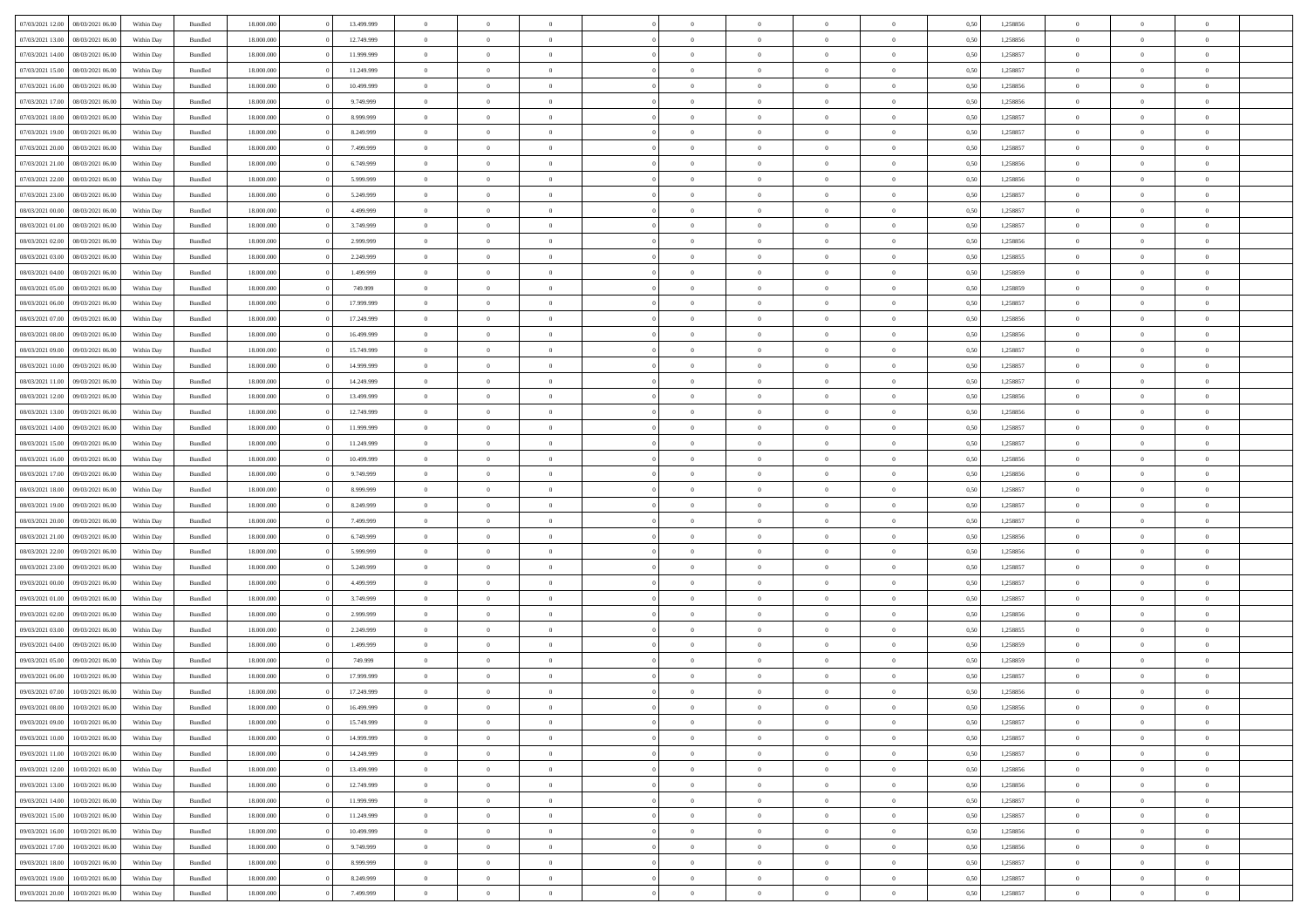| 09/03/2021 21:00 | 10/03/2021 06:00                  | Within Day | Bundled            | 18.000.000 | 6.749.999  | $\overline{0}$ | $\theta$       |                | $\Omega$       | $\Omega$       | $\Omega$       | $\theta$       | 0.50 | 1,258856 | $\theta$       | $\overline{0}$ | $\theta$       |  |
|------------------|-----------------------------------|------------|--------------------|------------|------------|----------------|----------------|----------------|----------------|----------------|----------------|----------------|------|----------|----------------|----------------|----------------|--|
|                  |                                   |            |                    |            |            |                |                |                |                |                |                |                |      |          |                |                |                |  |
| 09/03/2021 22.00 | 10/03/2021 06:00                  | Within Day | Bundled            | 18.000.000 | 5.999.999  | $\overline{0}$ | $\theta$       | $\overline{0}$ | $\overline{0}$ | $\bf{0}$       | $\overline{0}$ | $\overline{0}$ | 0,50 | 1,258856 | $\theta$       | $\theta$       | $\overline{0}$ |  |
| 09/03/2021 23.00 | 10/03/2021 06:00                  | Within Day | Bundled            | 18.000.000 | 5.249.999  | $\overline{0}$ | $\overline{0}$ | $\overline{0}$ | $\bf{0}$       | $\bf{0}$       | $\bf{0}$       | $\bf{0}$       | 0,50 | 1,258857 | $\overline{0}$ | $\overline{0}$ | $\overline{0}$ |  |
| 10/03/2021 00:00 | 10/03/2021 06:00                  | Within Dav | Bundled            | 18.000.000 | 4.499.999  | $\overline{0}$ | $\theta$       | $\overline{0}$ | $\overline{0}$ | $\bf{0}$       | $\overline{0}$ | $\overline{0}$ | 0.50 | 1.258857 | $\theta$       | $\theta$       | $\overline{0}$ |  |
| 10/03/2021 01:00 | 10/03/2021 06:00                  | Within Day | Bundled            | 18.000.000 | 3.749.999  | $\overline{0}$ | $\theta$       | $\overline{0}$ | $\overline{0}$ | $\bf{0}$       | $\overline{0}$ | $\bf{0}$       | 0,50 | 1,258857 | $\theta$       | $\theta$       | $\overline{0}$ |  |
| 10/03/2021 02:00 | 10/03/2021 06:00                  | Within Day | Bundled            | 18.000.000 | 2.999.999  | $\overline{0}$ | $\bf{0}$       | $\overline{0}$ | $\bf{0}$       | $\overline{0}$ | $\overline{0}$ | $\mathbf{0}$   | 0,50 | 1,258856 | $\overline{0}$ | $\overline{0}$ | $\bf{0}$       |  |
|                  |                                   |            |                    |            |            |                |                |                |                | $\bf{0}$       |                |                |      |          | $\theta$       | $\overline{0}$ |                |  |
| 10/03/2021 03:00 | 10/03/2021 06:00                  | Within Dav | Bundled            | 18.000.000 | 2.249.999  | $\overline{0}$ | $\overline{0}$ | $\overline{0}$ | $\overline{0}$ |                | $\overline{0}$ | $\overline{0}$ | 0.50 | 1,258855 |                |                | $\overline{0}$ |  |
| 10/03/2021 04:00 | 10/03/2021 06:00                  | Within Day | Bundled            | 18.000.000 | 1.499.999  | $\overline{0}$ | $\theta$       | $\overline{0}$ | $\overline{0}$ | $\bf{0}$       | $\overline{0}$ | $\bf{0}$       | 0,50 | 1,258859 | $\theta$       | $\theta$       | $\overline{0}$ |  |
| 10/03/2021 05:00 | 10/03/2021 06:00                  | Within Day | Bundled            | 18.000.000 | 749.999    | $\overline{0}$ | $\overline{0}$ | $\overline{0}$ | $\bf{0}$       | $\bf{0}$       | $\bf{0}$       | $\bf{0}$       | 0,50 | 1,258859 | $\,0\,$        | $\overline{0}$ | $\overline{0}$ |  |
| 10/03/2021 06:00 | 11/03/2021 06:00                  | Within Dav | Bundled            | 18.000.000 | 17.999.999 | $\overline{0}$ | $\overline{0}$ | $\overline{0}$ | $\overline{0}$ | $\overline{0}$ | $\overline{0}$ | $\overline{0}$ | 0.50 | 1,258857 | $\theta$       | $\overline{0}$ | $\overline{0}$ |  |
| 10/03/2021 07:00 | 11/03/2021 06:00                  | Within Day | Bundled            | 18.000.000 | 17.249.999 | $\overline{0}$ | $\theta$       | $\overline{0}$ | $\overline{0}$ | $\bf{0}$       | $\overline{0}$ | $\bf{0}$       | 0,50 | 1,258856 | $\theta$       | $\theta$       | $\overline{0}$ |  |
| 10/03/2021 08:00 | 11/03/2021 06:00                  | Within Day | Bundled            | 18.000.000 | 16.499.999 | $\overline{0}$ | $\overline{0}$ | $\overline{0}$ | $\bf{0}$       | $\bf{0}$       | $\bf{0}$       | $\bf{0}$       | 0,50 | 1,258856 | $\bf{0}$       | $\overline{0}$ | $\overline{0}$ |  |
| 10/03/2021 09:00 | 11/03/2021 06:00                  | Within Dav | Bundled            | 18.000.000 | 15.749.999 | $\overline{0}$ | $\overline{0}$ | $\overline{0}$ | $\overline{0}$ | $\bf{0}$       | $\overline{0}$ | $\overline{0}$ | 0.50 | 1.258857 | $\theta$       | $\theta$       | $\overline{0}$ |  |
|                  |                                   |            |                    |            |            | $\overline{0}$ | $\theta$       | $\overline{0}$ | $\overline{0}$ | $\bf{0}$       | $\overline{0}$ | $\overline{0}$ |      |          | $\theta$       | $\theta$       | $\overline{0}$ |  |
| 10/03/2021 10:00 | 11/03/2021 06:00                  | Within Day | Bundled            | 18.000.000 | 14.999.999 |                |                |                |                |                |                |                | 0,50 | 1,258857 |                |                |                |  |
| 10/03/2021 11:00 | 11/03/2021 06:00                  | Within Day | Bundled            | 18.000.000 | 14.249.999 | $\overline{0}$ | $\overline{0}$ | $\overline{0}$ | $\bf{0}$       | $\overline{0}$ | $\overline{0}$ | $\mathbf{0}$   | 0,50 | 1,258857 | $\overline{0}$ | $\overline{0}$ | $\bf{0}$       |  |
| 10/03/2021 12:00 | 11/03/2021 06:00                  | Within Dav | Bundled            | 18.000.000 | 13.499.999 | $\overline{0}$ | $\overline{0}$ | $\overline{0}$ | $\overline{0}$ | $\overline{0}$ | $\overline{0}$ | $\overline{0}$ | 0.50 | 1,258856 | $\theta$       | $\overline{0}$ | $\overline{0}$ |  |
| 10/03/2021 13:00 | 11/03/2021 06:00                  | Within Day | Bundled            | 18.000.000 | 12.749.999 | $\overline{0}$ | $\theta$       | $\overline{0}$ | $\overline{0}$ | $\bf{0}$       | $\overline{0}$ | $\bf{0}$       | 0,50 | 1,258856 | $\theta$       | $\theta$       | $\overline{0}$ |  |
| 10/03/2021 14:00 | 11/03/2021 06:00                  | Within Day | Bundled            | 18.000.000 | 11.999.999 | $\overline{0}$ | $\overline{0}$ | $\overline{0}$ | $\bf{0}$       | $\bf{0}$       | $\bf{0}$       | $\bf{0}$       | 0,50 | 1,258857 | $\,0\,$        | $\overline{0}$ | $\overline{0}$ |  |
| 10/03/2021 15:00 | 11/03/2021 06:00                  | Within Dav | Bundled            | 18.000.000 | 11.249.999 | $\overline{0}$ | $\overline{0}$ | $\overline{0}$ | $\overline{0}$ | $\overline{0}$ | $\overline{0}$ | $\overline{0}$ | 0.50 | 1,258857 | $\theta$       | $\overline{0}$ | $\overline{0}$ |  |
| 10/03/2021 16:00 | 11/03/2021 06:00                  | Within Day | Bundled            | 18.000.000 | 10.499.999 | $\overline{0}$ | $\theta$       | $\overline{0}$ | $\overline{0}$ | $\bf{0}$       | $\overline{0}$ | $\bf{0}$       | 0,50 | 1,258856 | $\theta$       | $\theta$       | $\overline{0}$ |  |
|                  |                                   |            |                    |            |            |                | $\overline{0}$ |                |                | $\bf{0}$       |                |                |      |          | $\,0\,$        | $\overline{0}$ | $\overline{0}$ |  |
| 10/03/2021 17:00 | 11/03/2021 06:00                  | Within Day | Bundled            | 18.000.000 | 9.749.999  | $\overline{0}$ |                | $\overline{0}$ | $\bf{0}$       |                | $\bf{0}$       | $\bf{0}$       | 0,50 | 1,258856 |                |                |                |  |
| 10/03/2021 18:00 | 11/03/2021 06:00                  | Within Day | Bundled            | 18.000.000 | 8.999.999  | $\overline{0}$ | $\overline{0}$ | $\overline{0}$ | $\overline{0}$ | $\bf{0}$       | $\overline{0}$ | $\overline{0}$ | 0.50 | 1.258857 | $\theta$       | $\theta$       | $\overline{0}$ |  |
| 10/03/2021 19:00 | 11/03/2021 06:00                  | Within Day | Bundled            | 18.000.000 | 8.249.999  | $\overline{0}$ | $\theta$       | $\overline{0}$ | $\overline{0}$ | $\bf{0}$       | $\overline{0}$ | $\bf{0}$       | 0,50 | 1,258857 | $\theta$       | $\overline{0}$ | $\overline{0}$ |  |
| 10/03/2021 20:00 | 11/03/2021 06:00                  | Within Day | Bundled            | 18.000.000 | 7.499.999  | $\overline{0}$ | $\bf{0}$       | $\overline{0}$ | $\bf{0}$       | $\overline{0}$ | $\overline{0}$ | $\mathbf{0}$   | 0,50 | 1,258857 | $\overline{0}$ | $\overline{0}$ | $\bf{0}$       |  |
| 10/03/2021 21:00 | 11/03/2021 06:00                  | Within Dav | Bundled            | 18.000.000 | 6.749.999  | $\overline{0}$ | $\overline{0}$ | $\overline{0}$ | $\overline{0}$ | $\overline{0}$ | $\overline{0}$ | $\overline{0}$ | 0.50 | 1.258856 | $\theta$       | $\overline{0}$ | $\overline{0}$ |  |
| 10/03/2021 22:00 | 11/03/2021 06:00                  | Within Day | Bundled            | 18.000.000 | 5.999.999  | $\overline{0}$ | $\theta$       | $\overline{0}$ | $\overline{0}$ | $\bf{0}$       | $\overline{0}$ | $\bf{0}$       | 0,50 | 1,258856 | $\theta$       | $\theta$       | $\overline{0}$ |  |
| 10/03/2021 23:00 | 11/03/2021 06:00                  | Within Day | Bundled            | 18.000.000 | 5.249.999  | $\overline{0}$ | $\overline{0}$ | $\overline{0}$ | $\bf{0}$       | $\bf{0}$       | $\bf{0}$       | $\bf{0}$       | 0,50 | 1,258857 | $\,0\,$        | $\overline{0}$ | $\overline{0}$ |  |
| 11/03/2021 00:00 | 11/03/2021 06:00                  | Within Day | Bundled            | 18,000,000 | 4.499.999  | $\overline{0}$ | $\overline{0}$ | $\overline{0}$ | $\overline{0}$ | $\overline{0}$ | $\overline{0}$ | $\overline{0}$ | 0.50 | 1,258857 | $\theta$       | $\overline{0}$ | $\overline{0}$ |  |
|                  |                                   |            |                    |            |            |                |                |                |                |                |                |                |      |          |                |                |                |  |
| 11/03/2021 01:00 | 11/03/2021 06:00                  | Within Day | Bundled            | 18.000.000 | 3.749.999  | $\overline{0}$ | $\theta$       | $\overline{0}$ | $\overline{0}$ | $\bf{0}$       | $\overline{0}$ | $\bf{0}$       | 0,50 | 1,258857 | $\,$ 0 $\,$    | $\theta$       | $\overline{0}$ |  |
| 11/03/2021 02:00 | 11/03/2021 06:00                  | Within Day | Bundled            | 18.000.000 | 2.999.999  | $\overline{0}$ | $\overline{0}$ | $\overline{0}$ | $\bf{0}$       | $\bf{0}$       | $\bf{0}$       | $\bf{0}$       | 0,50 | 1,258856 | $\bf{0}$       | $\overline{0}$ | $\overline{0}$ |  |
| 11/03/2021 03:00 | 11/03/2021 06.00                  | Within Day | Bundled            | 18.000.000 | 2.249.999  | $\overline{0}$ | $\Omega$       | $\Omega$       | $\Omega$       | $\Omega$       | $\Omega$       | $\overline{0}$ | 0.50 | 1,258855 | $\,0\,$        | $\theta$       | $\theta$       |  |
| 11/03/2021 04:00 | 11/03/2021 06:00                  | Within Day | Bundled            | 18.000.000 | 1.499.999  | $\overline{0}$ | $\theta$       | $\overline{0}$ | $\overline{0}$ | $\bf{0}$       | $\overline{0}$ | $\bf{0}$       | 0,50 | 1,258859 | $\theta$       | $\theta$       | $\overline{0}$ |  |
| 11/03/2021 05:00 | 11/03/2021 06:00                  | Within Day | Bundled            | 18.000.000 | 749.999    | $\overline{0}$ | $\bf{0}$       | $\overline{0}$ | $\bf{0}$       | $\bf{0}$       | $\overline{0}$ | $\mathbf{0}$   | 0,50 | 1,258859 | $\bf{0}$       | $\overline{0}$ | $\bf{0}$       |  |
| 11/03/2021 06:00 | 12/03/2021 06:00                  | Within Day | Bundled            | 18,000,000 | 17.999.999 | $\overline{0}$ | $\Omega$       | $\Omega$       | $\Omega$       | $\Omega$       | $\Omega$       | $\overline{0}$ | 0.50 | 1,258857 | $\theta$       | $\theta$       | $\theta$       |  |
| 11/03/2021 07:00 | 12/03/2021 06:00                  | Within Day | Bundled            | 18.000.000 | 17.249.999 | $\overline{0}$ | $\theta$       | $\overline{0}$ | $\overline{0}$ | $\bf{0}$       | $\overline{0}$ | $\bf{0}$       | 0,50 | 1,258856 | $\theta$       | $\theta$       | $\overline{0}$ |  |
| 11/03/2021 08:00 | 12/03/2021 06:00                  | Within Day | Bundled            | 18.000.000 | 16.499.999 | $\overline{0}$ | $\overline{0}$ | $\overline{0}$ | $\bf{0}$       | $\bf{0}$       | $\bf{0}$       | $\bf{0}$       | 0,50 | 1,258856 | $\,0\,$        | $\overline{0}$ | $\overline{0}$ |  |
|                  |                                   |            |                    |            |            |                |                |                |                |                |                |                |      |          |                |                |                |  |
| 11/03/2021 09:00 | 12/03/2021 06:00                  | Within Day | Bundled            | 18,000,000 | 15.749.999 | $\overline{0}$ | $\Omega$       | $\Omega$       | $\Omega$       | $\Omega$       | $\theta$       | $\overline{0}$ | 0.50 | 1,258857 | $\theta$       | $\theta$       | $\theta$       |  |
| 11/03/2021 10:00 | 12/03/2021 06:00                  | Within Day | Bundled            | 18.000.000 | 14.999.999 | $\overline{0}$ | $\theta$       | $\overline{0}$ | $\overline{0}$ | $\bf{0}$       | $\overline{0}$ | $\bf{0}$       | 0,50 | 1,258857 | $\,$ 0 $\,$    | $\overline{0}$ | $\overline{0}$ |  |
| 11/03/2021 11:00 | 12/03/2021 06:00                  | Within Day | Bundled            | 18.000.000 | 14.249.999 | $\overline{0}$ | $\overline{0}$ | $\overline{0}$ | $\bf{0}$       | $\bf{0}$       | $\bf{0}$       | $\bf{0}$       | 0,50 | 1,258857 | $\bf{0}$       | $\overline{0}$ | $\overline{0}$ |  |
| 11/03/2021 12:00 | 12/03/2021 06:00                  | Within Day | Bundled            | 18.000.000 | 13.499.999 | $\overline{0}$ | $\Omega$       | $\Omega$       | $\Omega$       | $\Omega$       | $\overline{0}$ | $\overline{0}$ | 0.50 | 1,258856 | $\,0\,$        | $\theta$       | $\theta$       |  |
| 11/03/2021 13:00 | 12/03/2021 06:00                  | Within Day | Bundled            | 18.000.000 | 12.749.999 | $\overline{0}$ | $\theta$       | $\overline{0}$ | $\overline{0}$ | $\bf{0}$       | $\overline{0}$ | $\bf{0}$       | 0,50 | 1,258856 | $\,$ 0 $\,$    | $\theta$       | $\overline{0}$ |  |
| 11/03/2021 14:00 | 12/03/2021 06:00                  | Within Day | Bundled            | 18.000.000 | 11.999.999 | $\overline{0}$ | $\overline{0}$ | $\overline{0}$ | $\bf{0}$       | $\bf{0}$       | $\bf{0}$       | $\mathbf{0}$   | 0,50 | 1,258857 | $\bf{0}$       | $\overline{0}$ | $\bf{0}$       |  |
| 11/03/2021 15:00 | 12/03/2021 06:00                  | Within Day | Bundled            | 18,000,000 | 11.249.999 | $\overline{0}$ | $\Omega$       | $\Omega$       | $\Omega$       | $\Omega$       | $\Omega$       | $\overline{0}$ | 0.50 | 1,258857 | $\theta$       | $\theta$       | $\theta$       |  |
| 11/03/2021 16:00 | 12/03/2021 06:00                  | Within Day | Bundled            | 18.000.000 | 10.499.999 | $\overline{0}$ | $\overline{0}$ | $\overline{0}$ | $\bf{0}$       | $\,$ 0         | $\overline{0}$ | $\bf{0}$       | 0,50 | 1,258856 | $\,0\,$        | $\,$ 0 $\,$    | $\overline{0}$ |  |
|                  |                                   |            |                    |            |            |                |                |                |                |                |                |                |      |          |                |                |                |  |
| 11/03/2021 17:00 | 12/03/2021 06:00                  | Within Day | $\mathbf B$ undled | 18.000.000 | 9.749.999  | $\bf{0}$       | $\bf{0}$       |                |                | $\bf{0}$       |                |                | 0,50 | 1,258856 | $\bf{0}$       | $\overline{0}$ |                |  |
| 11/03/2021 18:00 | 12/03/2021 06:00                  | Within Day | Bundled            | 18,000,000 | 8.999.999  | $\overline{0}$ | $\overline{0}$ | $\overline{0}$ | $\Omega$       | $\overline{0}$ | $\overline{0}$ | $\overline{0}$ | 0.50 | 1,258857 | $\theta$       | $\theta$       | $\Omega$       |  |
| 11/03/2021 19:00 | 12/03/2021 06:00                  | Within Day | Bundled            | 18.000.000 | 8.249.999  | $\overline{0}$ | $\,$ 0         | $\overline{0}$ | $\overline{0}$ | $\,$ 0 $\,$    | $\overline{0}$ | $\mathbf{0}$   | 0,50 | 1,258857 | $\,$ 0 $\,$    | $\,$ 0 $\,$    | $\,$ 0         |  |
| 11/03/2021 20:00 | 12/03/2021 06:00                  | Within Day | Bundled            | 18.000.000 | 7.499.999  | $\overline{0}$ | $\overline{0}$ | $\overline{0}$ | $\overline{0}$ | $\overline{0}$ | $\overline{0}$ | $\mathbf{0}$   | 0,50 | 1,258857 | $\overline{0}$ | $\bf{0}$       | $\bf{0}$       |  |
| 11/03/2021 21:00 | 12/03/2021 06:00                  | Within Day | Bundled            | 18,000,000 | 6.749.999  | $\overline{0}$ | $\overline{0}$ | $\overline{0}$ | $\Omega$       | $\overline{0}$ | $\overline{0}$ | $\overline{0}$ | 0,50 | 1,258856 | $\overline{0}$ | $\theta$       | $\overline{0}$ |  |
| 11/03/2021 22.00 | 12/03/2021 06:00                  | Within Day | Unbundled          | 18.000.000 | 5.999.999  | $\overline{0}$ | $\,$ 0         | $\overline{0}$ | $\overline{0}$ | $\,$ 0 $\,$    | $\overline{0}$ | $\mathbf{0}$   | 0,50 | 1,258856 | $\,$ 0 $\,$    | $\overline{0}$ | $\overline{0}$ |  |
| 11/03/2021 23:00 | 12/03/2021 06:00                  | Within Day | Unbundled          | 18.000.000 | 5.249.999  | $\overline{0}$ | $\overline{0}$ | $\overline{0}$ | $\overline{0}$ | $\overline{0}$ | $\overline{0}$ | $\mathbf{0}$   | 0,50 | 1,258857 | $\overline{0}$ | $\overline{0}$ | $\bf{0}$       |  |
| 12/03/2021 00:00 | 12/03/2021 06:00                  | Within Day | Unbundled          | 18.000.000 | 4.499.999  | $\overline{0}$ | $\overline{0}$ | $\overline{0}$ | $\Omega$       | $\overline{0}$ | $\overline{0}$ | $\bf{0}$       | 0.50 | 1,258857 | $\overline{0}$ | $\theta$       | $\overline{0}$ |  |
|                  |                                   |            |                    |            |            |                |                |                |                |                |                |                |      |          |                |                |                |  |
| 12/03/2021 01:00 | 12/03/2021 06:00                  | Within Day | Unbundled          | 18.000.000 | 3.749.999  | $\overline{0}$ | $\,$ 0         | $\overline{0}$ | $\overline{0}$ | $\bf{0}$       | $\bf{0}$       | $\bf{0}$       | 0,50 | 1,258857 | $\,$ 0 $\,$    | $\overline{0}$ | $\overline{0}$ |  |
| 12/03/2021 02:00 | 12/03/2021 06:00                  | Within Day | Unbundled          | 18.000.000 | 2.999.999  | $\overline{0}$ | $\bf{0}$       | $\overline{0}$ | $\overline{0}$ | $\overline{0}$ | $\overline{0}$ | $\mathbf{0}$   | 0,50 | 1,258856 | $\overline{0}$ | $\overline{0}$ | $\bf{0}$       |  |
| 12/03/2021 03:00 | 12/03/2021 06:00                  | Within Day | Unbundled          | 18,000,000 | 2.249.999  | $\overline{0}$ | $\overline{0}$ | $\overline{0}$ | $\Omega$       | $\overline{0}$ | $\overline{0}$ | $\bf{0}$       | 0.50 | 1,258855 | $\overline{0}$ | $\overline{0}$ | $\overline{0}$ |  |
| 12/03/2021 04:00 | 12/03/2021 06:00                  | Within Day | Unbundled          | 18.000.000 | 1.499.999  | $\overline{0}$ | $\bf{0}$       | $\overline{0}$ | $\bf{0}$       | $\bf{0}$       | $\bf{0}$       | $\mathbf{0}$   | 0,50 | 1,258859 | $\,$ 0 $\,$    | $\,$ 0 $\,$    | $\bf{0}$       |  |
|                  | 12/03/2021 05:00 12/03/2021 06:00 | Within Day | Unbundled          | 18.000.000 | 749.999    | $\overline{0}$ | $\overline{0}$ | $\overline{0}$ | $\overline{0}$ | $\overline{0}$ | $\bf{0}$       | $\mathbf{0}$   | 0,50 | 1,258859 | $\overline{0}$ | $\bf{0}$       | $\bf{0}$       |  |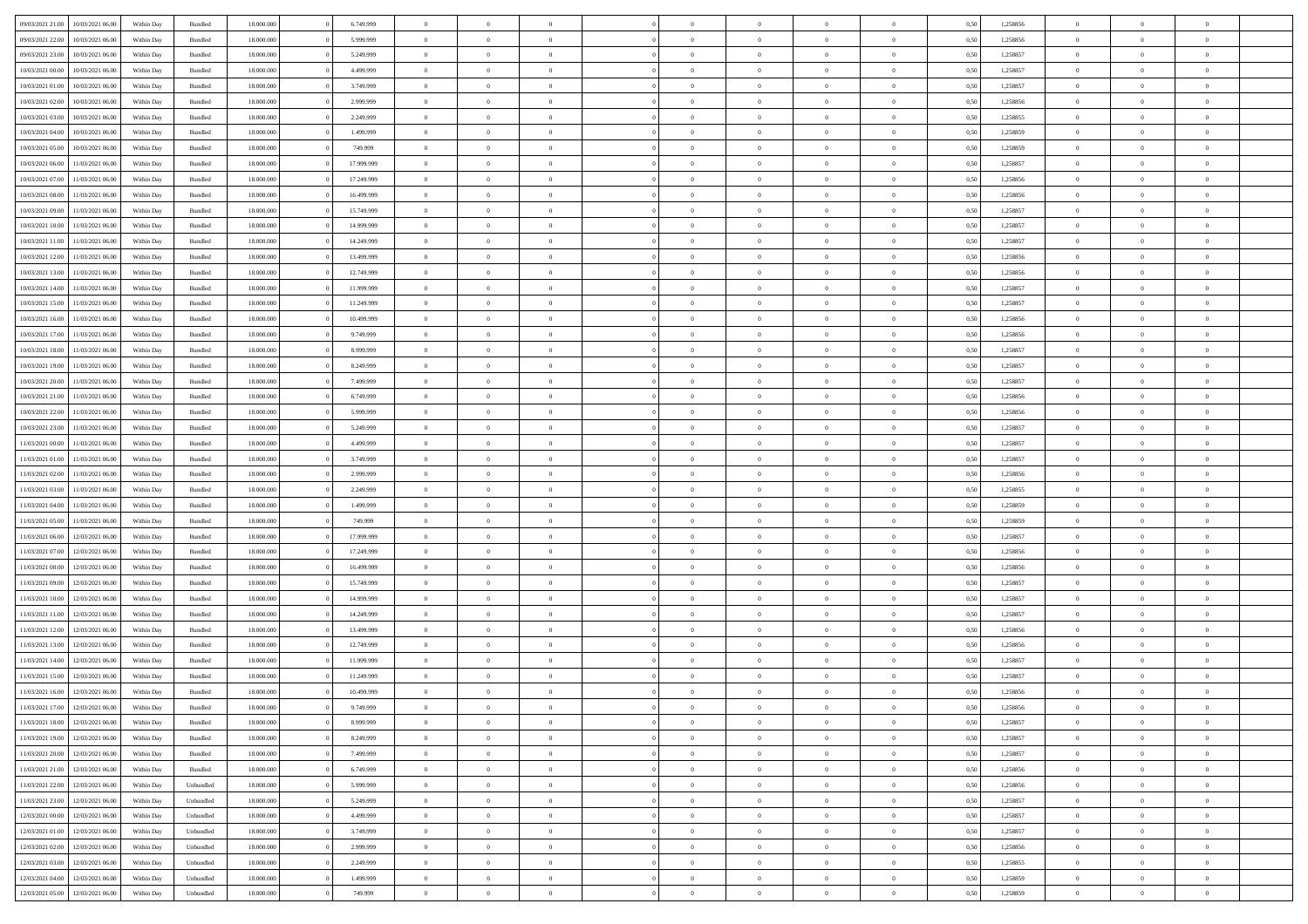| 12/03/2021 06:00 | 13/03/2021 06:00 | Within Dav | Bundled            | 18.000.000 | 17.999.999 | $\overline{0}$ | $\theta$       |                | $\Omega$       | $\Omega$       | $\Omega$       | $\theta$       | 0.50 | 1,258857 | $\theta$       | $\overline{0}$ | $\theta$       |  |
|------------------|------------------|------------|--------------------|------------|------------|----------------|----------------|----------------|----------------|----------------|----------------|----------------|------|----------|----------------|----------------|----------------|--|
|                  |                  |            |                    |            |            |                |                |                |                |                |                |                |      |          |                |                |                |  |
| 12/03/2021 07:00 | 13/03/2021 06:00 | Within Day | Bundled            | 18.000.000 | 17.249.999 | $\overline{0}$ | $\theta$       | $\overline{0}$ | $\overline{0}$ | $\bf{0}$       | $\overline{0}$ | $\overline{0}$ | 0,50 | 1,258856 | $\theta$       | $\overline{0}$ | $\overline{0}$ |  |
| 12/03/2021 08:00 | 13/03/2021 06:00 | Within Day | Bundled            | 18.000.000 | 16.499.999 | $\overline{0}$ | $\overline{0}$ | $\overline{0}$ | $\bf{0}$       | $\bf{0}$       | $\bf{0}$       | $\bf{0}$       | 0,50 | 1,258856 | $\bf{0}$       | $\overline{0}$ | $\overline{0}$ |  |
| 12/03/2021 09:00 | 13/03/2021 06:00 | Within Dav | Bundled            | 18.000.000 | 15.749.999 | $\overline{0}$ | $\overline{0}$ | $\overline{0}$ | $\overline{0}$ | $\bf{0}$       | $\overline{0}$ | $\overline{0}$ | 0.50 | 1.258857 | $\theta$       | $\theta$       | $\overline{0}$ |  |
|                  |                  |            |                    |            |            | $\overline{0}$ | $\theta$       | $\overline{0}$ |                | $\bf{0}$       | $\overline{0}$ |                |      |          | $\theta$       | $\theta$       | $\overline{0}$ |  |
| 12/03/2021 10:00 | 13/03/2021 06:00 | Within Day | Bundled            | 18.000.000 | 14.999.999 |                |                |                | $\overline{0}$ |                |                | $\bf{0}$       | 0,50 | 1,258857 |                |                |                |  |
| 12/03/2021 11:00 | 13/03/2021 06:00 | Within Day | Bundled            | 18.000.000 | 14.249.999 | $\overline{0}$ | $\bf{0}$       | $\overline{0}$ | $\bf{0}$       | $\overline{0}$ | $\overline{0}$ | $\mathbf{0}$   | 0,50 | 1,258857 | $\bf{0}$       | $\overline{0}$ | $\bf{0}$       |  |
| 12/03/2021 12:00 | 13/03/2021 06:00 | Within Dav | Bundled            | 18.000.000 | 13.499.999 | $\overline{0}$ | $\overline{0}$ | $\overline{0}$ | $\overline{0}$ | $\bf{0}$       | $\overline{0}$ | $\overline{0}$ | 0.50 | 1,258856 | $\theta$       | $\overline{0}$ | $\overline{0}$ |  |
| 12/03/2021 13:00 | 13/03/2021 06:00 | Within Day | Bundled            | 18.000.000 | 12.749.999 | $\overline{0}$ | $\theta$       | $\overline{0}$ | $\overline{0}$ | $\bf{0}$       | $\overline{0}$ | $\bf{0}$       | 0,50 | 1,258856 | $\theta$       | $\theta$       | $\overline{0}$ |  |
|                  | 13/03/2021 06:00 | Within Day | Bundled            | 18.000.000 | 11.999.999 | $\overline{0}$ | $\overline{0}$ | $\overline{0}$ | $\bf{0}$       | $\bf{0}$       | $\bf{0}$       | $\bf{0}$       | 0,50 | 1,258857 | $\,0\,$        | $\overline{0}$ | $\overline{0}$ |  |
| 12/03/2021 14:00 |                  |            |                    |            |            |                |                |                |                |                |                |                |      |          |                |                |                |  |
| 12/03/2021 15:00 | 13/03/2021 06:00 | Within Dav | Bundled            | 18.000.000 | 11.249.999 | $\overline{0}$ | $\overline{0}$ | $\overline{0}$ | $\overline{0}$ | $\overline{0}$ | $\overline{0}$ | $\overline{0}$ | 0.50 | 1,258857 | $\theta$       | $\overline{0}$ | $\overline{0}$ |  |
| 12/03/2021 16:00 | 13/03/2021 06:00 | Within Day | Bundled            | 18.000.000 | 10.499.999 | $\overline{0}$ | $\theta$       | $\overline{0}$ | $\overline{0}$ | $\bf{0}$       | $\overline{0}$ | $\bf{0}$       | 0,50 | 1,258856 | $\,$ 0 $\,$    | $\theta$       | $\overline{0}$ |  |
| 12/03/2021 17:00 | 13/03/2021 06:00 | Within Day | Bundled            | 18.000.000 | 9.749.999  | $\overline{0}$ | $\overline{0}$ | $\overline{0}$ | $\bf{0}$       | $\bf{0}$       | $\bf{0}$       | $\bf{0}$       | 0,50 | 1,258856 | $\bf{0}$       | $\overline{0}$ | $\overline{0}$ |  |
| 12/03/2021 18:00 | 13/03/2021 06:00 | Within Dav | Bundled            | 18.000.000 | 8.999.999  | $\overline{0}$ | $\overline{0}$ | $\overline{0}$ | $\overline{0}$ | $\bf{0}$       | $\overline{0}$ | $\overline{0}$ | 0.50 | 1.258857 | $\theta$       | $\theta$       | $\overline{0}$ |  |
|                  |                  |            |                    |            |            |                |                |                |                |                |                |                |      |          |                |                |                |  |
| 12/03/2021 19:00 | 13/03/2021 06:00 | Within Day | Bundled            | 18.000.000 | 8.249.999  | $\overline{0}$ | $\theta$       | $\overline{0}$ | $\overline{0}$ | $\bf{0}$       | $\overline{0}$ | $\overline{0}$ | 0,50 | 1,258857 | $\theta$       | $\theta$       | $\overline{0}$ |  |
| 12/03/2021 20:00 | 13/03/2021 06:00 | Within Day | Bundled            | 18.000.000 | 7.499.999  | $\overline{0}$ | $\bf{0}$       | $\overline{0}$ | $\bf{0}$       | $\overline{0}$ | $\overline{0}$ | $\mathbf{0}$   | 0,50 | 1,258857 | $\bf{0}$       | $\overline{0}$ | $\bf{0}$       |  |
| 12/03/2021 21:00 | 13/03/2021 06:00 | Within Dav | Bundled            | 18.000.000 | 6.749.999  | $\overline{0}$ | $\overline{0}$ | $\overline{0}$ | $\overline{0}$ | $\overline{0}$ | $\overline{0}$ | $\overline{0}$ | 0.50 | 1,258856 | $\theta$       | $\overline{0}$ | $\overline{0}$ |  |
| 12/03/2021 22:00 | 13/03/2021 06:00 | Within Day | Bundled            | 18.000.000 | 5.999.999  | $\overline{0}$ | $\theta$       | $\overline{0}$ | $\overline{0}$ | $\bf{0}$       | $\overline{0}$ | $\bf{0}$       | 0,50 | 1,258856 | $\theta$       | $\theta$       | $\overline{0}$ |  |
| 12/03/2021 23:00 | 13/03/2021 06:00 | Within Day | Bundled            | 18.000.000 | 5.249.999  | $\overline{0}$ | $\overline{0}$ | $\overline{0}$ | $\bf{0}$       | $\bf{0}$       | $\bf{0}$       | $\bf{0}$       | 0,50 | 1,258857 | $\,0\,$        | $\overline{0}$ | $\overline{0}$ |  |
|                  |                  |            |                    |            |            |                |                |                |                |                |                |                |      |          |                |                |                |  |
| 13/03/2021 00:00 | 13/03/2021 06:00 | Within Day | Bundled            | 18.000.000 | 4.499.999  | $\overline{0}$ | $\overline{0}$ | $\overline{0}$ | $\overline{0}$ | $\overline{0}$ | $\overline{0}$ | $\overline{0}$ | 0.50 | 1,258857 | $\theta$       | $\overline{0}$ | $\overline{0}$ |  |
| 13/03/2021 01:00 | 13/03/2021 06:00 | Within Day | Bundled            | 18.000.000 | 3.749.999  | $\overline{0}$ | $\theta$       | $\overline{0}$ | $\overline{0}$ | $\bf{0}$       | $\overline{0}$ | $\bf{0}$       | 0,50 | 1,258857 | $\theta$       | $\theta$       | $\overline{0}$ |  |
| 13/03/2021 02:00 | 13/03/2021 06:00 | Within Day | Bundled            | 18.000.000 | 2.999.999  | $\overline{0}$ | $\overline{0}$ | $\overline{0}$ | $\bf{0}$       | $\bf{0}$       | $\bf{0}$       | $\bf{0}$       | 0,50 | 1,258856 | $\,0\,$        | $\overline{0}$ | $\overline{0}$ |  |
| 13/03/2021 03:00 | 13/03/2021 06:00 | Within Day | Bundled            | 18.000.000 | 2.249.999  | $\overline{0}$ | $\overline{0}$ | $\overline{0}$ | $\overline{0}$ | $\bf{0}$       | $\overline{0}$ | $\overline{0}$ | 0.50 | 1.258855 | $\theta$       | $\theta$       | $\overline{0}$ |  |
|                  |                  |            |                    |            |            |                |                |                |                |                |                |                |      |          |                |                |                |  |
| 13/03/2021 04:00 | 13/03/2021 06:00 | Within Day | Bundled            | 18.000.000 | 1.499.999  | $\overline{0}$ | $\theta$       | $\overline{0}$ | $\overline{0}$ | $\bf{0}$       | $\overline{0}$ | $\bf{0}$       | 0,50 | 1,258859 | $\theta$       | $\overline{0}$ | $\overline{0}$ |  |
| 13/03/2021 05:00 | 13/03/2021 06:00 | Within Day | Bundled            | 18.000.000 | 749.999    | $\overline{0}$ | $\bf{0}$       | $\overline{0}$ | $\bf{0}$       | $\overline{0}$ | $\overline{0}$ | $\mathbf{0}$   | 0,50 | 1,258859 | $\bf{0}$       | $\overline{0}$ | $\bf{0}$       |  |
| 13/03/2021 06:00 | 14/03/2021 06:00 | Within Dav | Bundled            | 18.000.000 | 17.999.999 | $\overline{0}$ | $\overline{0}$ | $\overline{0}$ | $\overline{0}$ | $\overline{0}$ | $\overline{0}$ | $\overline{0}$ | 0.50 | 1,258857 | $\theta$       | $\overline{0}$ | $\overline{0}$ |  |
| 13/03/2021 07:00 | 14/03/2021 06:00 | Within Day | Bundled            | 18.000.000 | 17.249.999 | $\overline{0}$ | $\theta$       | $\overline{0}$ | $\overline{0}$ | $\bf{0}$       | $\overline{0}$ | $\bf{0}$       | 0,50 | 1,258856 | $\theta$       | $\theta$       | $\overline{0}$ |  |
| 13/03/2021 08:00 | 14/03/2021 06:00 | Within Day | Bundled            | 18.000.000 | 16.499.999 | $\overline{0}$ | $\overline{0}$ | $\overline{0}$ | $\bf{0}$       | $\bf{0}$       | $\bf{0}$       | $\bf{0}$       | 0,50 | 1,258856 | $\,0\,$        | $\overline{0}$ | $\overline{0}$ |  |
|                  |                  |            |                    |            |            |                |                |                |                |                |                |                |      |          |                |                |                |  |
| 13/03/2021 09:00 | 14/03/2021 06:00 | Within Day | Bundled            | 18.000.000 | 15.749.999 | $\overline{0}$ | $\overline{0}$ | $\overline{0}$ | $\overline{0}$ | $\overline{0}$ | $\overline{0}$ | $\overline{0}$ | 0.50 | 1,258857 | $\theta$       | $\overline{0}$ | $\overline{0}$ |  |
| 13/03/2021 10:00 | 14/03/2021 06:00 | Within Day | Bundled            | 18.000.000 | 14.999.999 | $\overline{0}$ | $\theta$       | $\overline{0}$ | $\overline{0}$ | $\bf{0}$       | $\overline{0}$ | $\bf{0}$       | 0,50 | 1,258857 | $\,$ 0 $\,$    | $\theta$       | $\overline{0}$ |  |
| 13/03/2021 11:00 | 14/03/2021 06:00 | Within Day | Bundled            | 18.000.000 | 14.249.999 | $\overline{0}$ | $\overline{0}$ | $\overline{0}$ | $\bf{0}$       | $\bf{0}$       | $\bf{0}$       | $\bf{0}$       | 0,50 | 1,258857 | $\bf{0}$       | $\overline{0}$ | $\overline{0}$ |  |
| 13/03/2021 12:00 | 14/03/2021 06:00 | Within Day | Bundled            | 18.000.000 | 13.499.999 | $\overline{0}$ | $\Omega$       | $\Omega$       | $\Omega$       | $\Omega$       | $\Omega$       | $\overline{0}$ | 0.50 | 1,258856 | $\,0\,$        | $\theta$       | $\theta$       |  |
| 13/03/2021 13:00 | 14/03/2021 06:00 |            |                    | 18.000.000 | 12.749.999 | $\overline{0}$ | $\theta$       | $\overline{0}$ | $\overline{0}$ | $\bf{0}$       | $\overline{0}$ |                |      | 1,258856 | $\theta$       | $\theta$       | $\overline{0}$ |  |
|                  |                  | Within Day | Bundled            |            |            |                |                |                |                |                |                | $\bf{0}$       | 0,50 |          |                |                |                |  |
| 13/03/2021 14:00 | 14/03/2021 06:00 | Within Day | Bundled            | 18.000.000 | 11.999.999 | $\overline{0}$ | $\bf{0}$       | $\overline{0}$ | $\bf{0}$       | $\bf{0}$       | $\overline{0}$ | $\mathbf{0}$   | 0,50 | 1,258857 | $\overline{0}$ | $\overline{0}$ | $\bf{0}$       |  |
| 13/03/2021 15:00 | 14/03/2021 06:00 | Within Day | Bundled            | 18,000,000 | 11.249.999 | $\overline{0}$ | $\Omega$       | $\Omega$       | $\Omega$       | $\Omega$       | $\Omega$       | $\overline{0}$ | 0.50 | 1,258857 | $\theta$       | $\theta$       | $\theta$       |  |
| 13/03/2021 16:00 | 14/03/2021 06:00 | Within Day | Bundled            | 18.000.000 | 10.499.999 | $\overline{0}$ | $\theta$       | $\overline{0}$ | $\overline{0}$ | $\bf{0}$       | $\overline{0}$ | $\bf{0}$       | 0,50 | 1,258856 | $\theta$       | $\theta$       | $\overline{0}$ |  |
| 13/03/2021 17:00 | 14/03/2021 06:00 | Within Day | Bundled            | 18.000.000 | 9.749.999  | $\overline{0}$ | $\overline{0}$ | $\overline{0}$ | $\bf{0}$       | $\bf{0}$       | $\bf{0}$       | $\bf{0}$       | 0,50 | 1,258856 | $\,0\,$        | $\overline{0}$ | $\overline{0}$ |  |
|                  |                  |            |                    |            |            |                |                |                |                |                |                |                |      |          |                |                |                |  |
| 13/03/2021 18:00 | 14/03/2021 06:00 | Within Day | Bundled            | 18,000,000 | 8.999.999  | $\overline{0}$ | $\Omega$       | $\Omega$       | $\Omega$       | $\Omega$       | $\theta$       | $\overline{0}$ | 0.50 | 1,258857 | $\theta$       | $\theta$       | $\theta$       |  |
| 13/03/2021 19:00 | 14/03/2021 06:00 | Within Day | Bundled            | 18.000.000 | 8.249.999  | $\overline{0}$ | $\theta$       | $\overline{0}$ | $\overline{0}$ | $\bf{0}$       | $\overline{0}$ | $\bf{0}$       | 0,50 | 1,258857 | $\,$ 0 $\,$    | $\overline{0}$ | $\overline{0}$ |  |
| 13/03/2021 20:00 | 14/03/2021 06:00 | Within Day | Bundled            | 18.000.000 | 7.499.999  | $\overline{0}$ | $\overline{0}$ | $\overline{0}$ | $\bf{0}$       | $\bf{0}$       | $\bf{0}$       | $\bf{0}$       | 0,50 | 1,258857 | $\overline{0}$ | $\overline{0}$ | $\overline{0}$ |  |
| 13/03/2021 21:00 | 14/03/2021 06:00 | Within Day | Bundled            | 18.000.000 | 6.749.999  | $\overline{0}$ | $\Omega$       | $\Omega$       | $\Omega$       | $\Omega$       | $\overline{0}$ | $\overline{0}$ | 0.50 | 1,258856 | $\,0\,$        | $\theta$       | $\theta$       |  |
| 13/03/2021 22:00 | 14/03/2021 06:00 | Within Day | Bundled            | 18.000.000 | 5.999.999  | $\overline{0}$ | $\theta$       | $\overline{0}$ | $\overline{0}$ | $\bf{0}$       | $\overline{0}$ | $\bf{0}$       | 0,50 | 1,258856 | $\,$ 0 $\,$    | $\theta$       | $\overline{0}$ |  |
|                  |                  |            |                    |            |            |                |                |                |                |                |                |                |      |          |                |                |                |  |
| 13/03/2021 23:00 | 14/03/2021 06:00 | Within Day | Bundled            | 18.000.000 | 5.249.999  | $\overline{0}$ | $\overline{0}$ | $\overline{0}$ | $\bf{0}$       | $\bf{0}$       | $\bf{0}$       | $\mathbf{0}$   | 0,50 | 1,258857 | $\overline{0}$ | $\overline{0}$ | $\bf{0}$       |  |
| 14/03/2021 00:00 | 14/03/2021 06:00 | Within Day | Bundled            | 18,000,000 | 4.499.999  | $\overline{0}$ | $\Omega$       | $\Omega$       | $\Omega$       | $\Omega$       | $\Omega$       | $\overline{0}$ | 0.50 | 1,258857 | $\theta$       | $\theta$       | $\theta$       |  |
| 14/03/2021 01:00 | 14/03/2021 06:00 | Within Day | Bundled            | 18.000.000 | 3.749.999  | $\overline{0}$ | $\overline{0}$ | $\overline{0}$ | $\bf{0}$       | $\,$ 0         | $\bf{0}$       | $\bf{0}$       | 0,50 | 1,258857 | $\,0\,$        | $\,$ 0 $\,$    | $\overline{0}$ |  |
| 14/03/2021 02:00 | 14/03/2021 06:00 | Within Day | $\mathbf B$ undled | 18.000.000 | 2.999.999  | $\bf{0}$       | $\bf{0}$       |                |                | $\bf{0}$       |                |                | 0,50 | 1,258856 | $\bf{0}$       | $\overline{0}$ |                |  |
| 14/03/2021 03:00 | 14/03/2021 06:00 |            |                    | 18,000,000 | 2.249.999  | $\overline{0}$ | $\overline{0}$ | $\overline{0}$ | $\Omega$       | $\overline{0}$ | $\overline{0}$ | $\overline{0}$ | 0.50 |          | $\theta$       | $\theta$       | $\theta$       |  |
|                  |                  | Within Day | Bundled            |            |            |                |                |                |                |                |                |                |      | 1,258855 |                |                |                |  |
| 14/03/2021 04:00 | 14/03/2021 06:00 | Within Day | Bundled            | 18.000.000 | 1.499.999  | $\overline{0}$ | $\,$ 0         | $\overline{0}$ | $\bf{0}$       | $\,$ 0 $\,$    | $\overline{0}$ | $\mathbf{0}$   | 0,50 | 1,258859 | $\,$ 0 $\,$    | $\,$ 0 $\,$    | $\,$ 0         |  |
| 14/03/2021 05:00 | 14/03/2021 06:00 | Within Day | Bundled            | 18.000.000 | 749.999    | $\overline{0}$ | $\overline{0}$ | $\overline{0}$ | $\overline{0}$ | $\overline{0}$ | $\overline{0}$ | $\mathbf{0}$   | 0,50 | 1,258859 | $\overline{0}$ | $\bf{0}$       | $\bf{0}$       |  |
| 14/03/2021 06:00 | 15/03/2021 06:00 | Within Day | Bundled            | 18,000,000 | 17.999.999 | $\overline{0}$ | $\theta$       | $\overline{0}$ | $\Omega$       | $\overline{0}$ | $\overline{0}$ | $\bf{0}$       | 0,50 | 1,258857 | $\bf{0}$       | $\theta$       | $\overline{0}$ |  |
| 14/03/2021 07:00 | 15/03/2021 06:00 | Within Day | Bundled            | 18.000.000 | 17.249.999 | $\overline{0}$ | $\,$ 0         | $\overline{0}$ | $\overline{0}$ | $\overline{0}$ | $\overline{0}$ | $\bf{0}$       | 0,50 | 1,258856 | $\,$ 0 $\,$    | $\overline{0}$ | $\overline{0}$ |  |
|                  |                  |            |                    |            |            |                |                |                |                |                |                |                |      |          |                |                |                |  |
| 14/03/2021 08:00 | 15/03/2021 06:00 | Within Day | Bundled            | 18.000.000 | 16.499.999 | $\overline{0}$ | $\overline{0}$ | $\overline{0}$ | $\overline{0}$ | $\overline{0}$ | $\overline{0}$ | $\mathbf{0}$   | 0,50 | 1,258856 | $\overline{0}$ | $\bf{0}$       | $\bf{0}$       |  |
| 14/03/2021 09:00 | 15/03/2021 06:00 | Within Day | Bundled            | 18,000,000 | 15.749.999 | $\overline{0}$ | $\overline{0}$ | $\overline{0}$ | $\Omega$       | $\overline{0}$ | $\overline{0}$ | $\bf{0}$       | 0.50 | 1,258857 | $\overline{0}$ | $\theta$       | $\overline{0}$ |  |
| 14/03/2021 11:00 | 15/03/2021 06:00 | Within Day | Bundled            | 18.000.000 | 14.249.999 | $\overline{0}$ | $\,$ 0         | $\overline{0}$ | $\bf{0}$       | $\bf{0}$       | $\bf{0}$       | $\bf{0}$       | 0,50 | 1,258857 | $\,$ 0 $\,$    | $\overline{0}$ | $\overline{0}$ |  |
| 14/03/2021 12:00 | 15/03/2021 06:00 | Within Day | Bundled            | 18.000.000 | 13.499.999 | $\overline{0}$ | $\bf{0}$       | $\overline{0}$ | $\overline{0}$ | $\overline{0}$ | $\bf{0}$       | $\mathbf{0}$   | 0,50 | 1,258856 | $\overline{0}$ | $\overline{0}$ | $\bf{0}$       |  |
|                  |                  |            |                    | 18,000,000 |            | $\overline{0}$ | $\overline{0}$ | $\overline{0}$ | $\Omega$       | $\overline{0}$ | $\overline{0}$ |                | 0.50 |          | $\overline{0}$ | $\theta$       | $\overline{0}$ |  |
| 14/03/2021 13:00 | 15/03/2021 06:00 | Within Day | Bundled            |            | 12.749.999 |                |                |                |                |                |                | $\bf{0}$       |      | 1,258856 |                |                |                |  |
| 14/03/2021 14:00 | 15/03/2021 06:00 | Within Day | Bundled            | 18.000.000 | 11.999.999 | $\overline{0}$ | $\,$ 0 $\,$    | $\overline{0}$ | $\overline{0}$ | $\bf{0}$       | $\bf{0}$       | $\bf{0}$       | 0,50 | 1,258857 | $\,$ 0 $\,$    | $\overline{0}$ | $\bf{0}$       |  |
| 14/03/2021 15:00 | 15/03/2021 06:00 | Within Day | Bundled            | 18.000.000 | 11.249.999 | $\overline{0}$ | $\bf{0}$       | $\overline{0}$ | $\bf{0}$       | $\bf{0}$       | $\bf{0}$       | $\bf{0}$       | 0,50 | 1,258857 | $\overline{0}$ | $\overline{0}$ | $\bf{0}$       |  |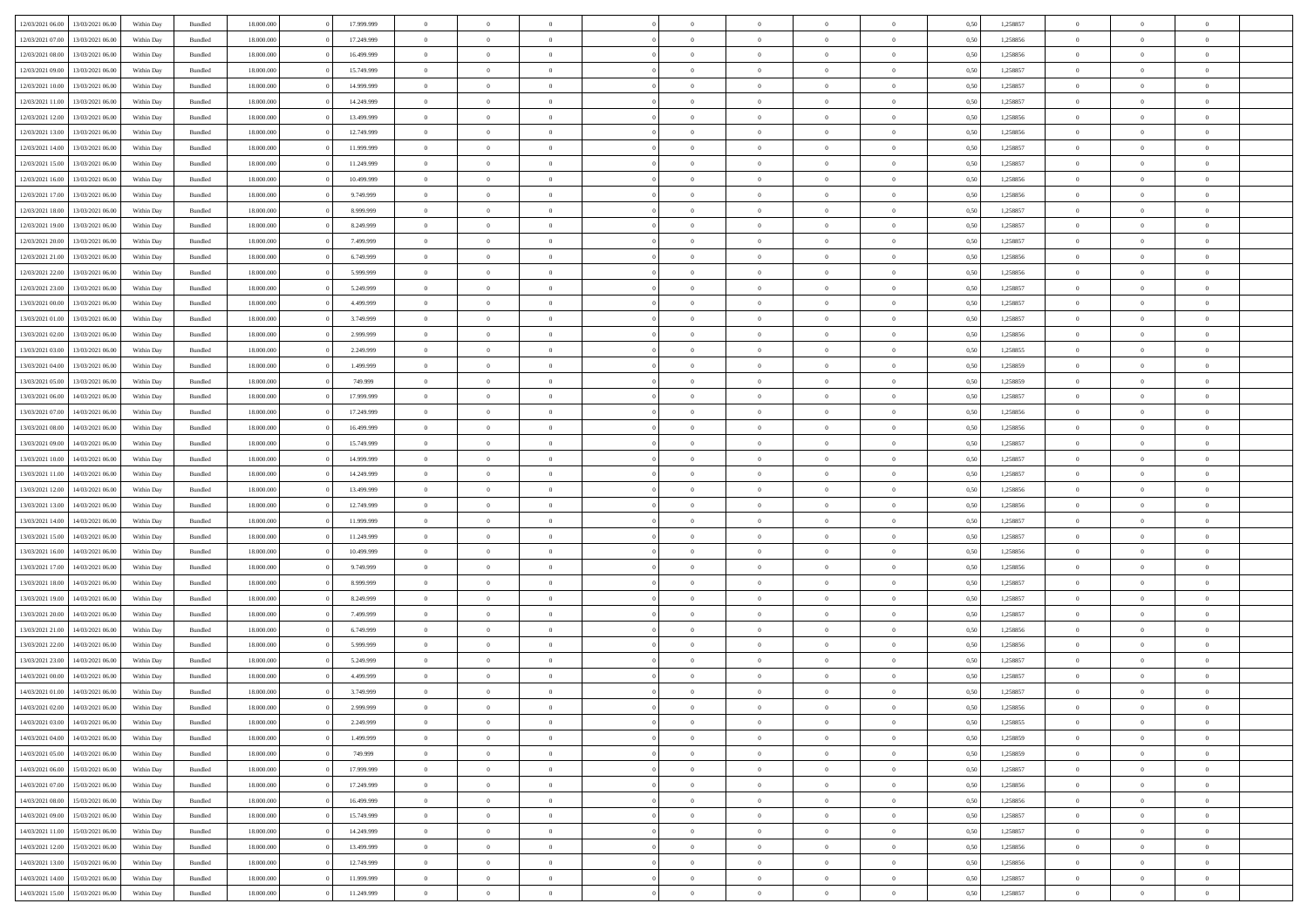| 14/03/2021 16:00 | 15/03/2021 06:00                  | Within Dav | Bundled            | 18.000.000 | 10.499.999 | $\overline{0}$ | $\theta$       |                | $\Omega$       | $\Omega$       | $\Omega$       | $\theta$       | 0.50 | 1,258856 | $\theta$       | $\overline{0}$ | $\theta$       |  |
|------------------|-----------------------------------|------------|--------------------|------------|------------|----------------|----------------|----------------|----------------|----------------|----------------|----------------|------|----------|----------------|----------------|----------------|--|
|                  |                                   |            |                    |            |            |                |                |                |                |                |                |                |      |          |                |                |                |  |
| 14/03/2021 17:00 | 15/03/2021 06:00                  | Within Day | Bundled            | 18.000.000 | 9.749.999  | $\overline{0}$ | $\theta$       | $\overline{0}$ | $\overline{0}$ | $\bf{0}$       | $\overline{0}$ | $\overline{0}$ | 0,50 | 1,258856 | $\theta$       | $\overline{0}$ | $\overline{0}$ |  |
| 14/03/2021 18:00 | 15/03/2021 06:00                  | Within Day | Bundled            | 18.000.000 | 8.999.999  | $\overline{0}$ | $\overline{0}$ | $\overline{0}$ | $\bf{0}$       | $\bf{0}$       | $\bf{0}$       | $\bf{0}$       | 0,50 | 1,258857 | $\bf{0}$       | $\overline{0}$ | $\overline{0}$ |  |
| 14/03/2021 19:00 | 15/03/2021 06:00                  | Within Dav | Bundled            | 18.000.000 | 8.249.999  | $\overline{0}$ | $\overline{0}$ | $\overline{0}$ | $\overline{0}$ | $\bf{0}$       | $\overline{0}$ | $\overline{0}$ | 0.50 | 1.258857 | $\theta$       | $\theta$       | $\overline{0}$ |  |
| 14/03/2021 20:00 | 15/03/2021 06:00                  | Within Day | Bundled            | 18.000.000 | 7.499.999  | $\overline{0}$ | $\theta$       | $\overline{0}$ | $\overline{0}$ | $\bf{0}$       | $\overline{0}$ | $\bf{0}$       | 0,50 | 1,258857 | $\theta$       | $\theta$       | $\overline{0}$ |  |
|                  |                                   |            |                    |            |            |                |                |                |                |                |                |                |      |          |                |                |                |  |
| 14/03/2021 21.00 | 15/03/2021 06:00                  | Within Day | Bundled            | 18.000.000 | 6.749.999  | $\overline{0}$ | $\bf{0}$       | $\overline{0}$ | $\bf{0}$       | $\overline{0}$ | $\overline{0}$ | $\mathbf{0}$   | 0,50 | 1,258856 | $\bf{0}$       | $\overline{0}$ | $\bf{0}$       |  |
| 14/03/2021 22:00 | 15/03/2021 06:00                  | Within Dav | Bundled            | 18.000.000 | 5.999.999  | $\overline{0}$ | $\overline{0}$ | $\overline{0}$ | $\overline{0}$ | $\bf{0}$       | $\overline{0}$ | $\overline{0}$ | 0.50 | 1,258856 | $\theta$       | $\overline{0}$ | $\overline{0}$ |  |
| 14/03/2021 23:00 | 15/03/2021 06:00                  | Within Day | Bundled            | 18.000.000 | 5.249.999  | $\overline{0}$ | $\theta$       | $\overline{0}$ | $\overline{0}$ | $\bf{0}$       | $\overline{0}$ | $\bf{0}$       | 0,50 | 1,258857 | $\theta$       | $\theta$       | $\overline{0}$ |  |
| 15/03/2021 00:00 | 15/03/2021 06:00                  | Within Day | Bundled            | 18.000.000 | 4.499.999  | $\overline{0}$ | $\overline{0}$ | $\overline{0}$ | $\bf{0}$       | $\bf{0}$       | $\bf{0}$       | $\bf{0}$       | 0,50 | 1,258857 | $\,0\,$        | $\overline{0}$ | $\overline{0}$ |  |
| 15/03/2021 01:00 | 15/03/2021 06:00                  | Within Dav | Bundled            | 18.000.000 | 3.749.999  | $\overline{0}$ | $\overline{0}$ | $\overline{0}$ | $\overline{0}$ | $\overline{0}$ | $\overline{0}$ | $\overline{0}$ | 0.50 | 1,258857 | $\theta$       | $\overline{0}$ | $\overline{0}$ |  |
| 15/03/2021 02:00 | 15/03/2021 06:00                  | Within Day | Bundled            | 18.000.000 | 2.999.999  | $\overline{0}$ | $\theta$       | $\overline{0}$ | $\overline{0}$ | $\bf{0}$       | $\overline{0}$ | $\bf{0}$       | 0,50 | 1,258856 | $\theta$       | $\theta$       | $\overline{0}$ |  |
| 15/03/2021 03:00 | 15/03/2021 06:00                  | Within Day | Bundled            | 18.000.000 | 2.249.999  | $\overline{0}$ | $\overline{0}$ | $\overline{0}$ | $\bf{0}$       | $\bf{0}$       | $\bf{0}$       | $\bf{0}$       | 0,50 | 1,258855 | $\bf{0}$       | $\overline{0}$ | $\overline{0}$ |  |
|                  |                                   |            |                    |            |            |                |                |                |                |                |                |                |      |          |                |                |                |  |
| 15/03/2021 04:00 | 15/03/2021 06:00                  | Within Dav | Bundled            | 18.000.000 | 1.499.999  | $\overline{0}$ | $\overline{0}$ | $\overline{0}$ | $\overline{0}$ | $\bf{0}$       | $\overline{0}$ | $\overline{0}$ | 0.50 | 1.258859 | $\theta$       | $\theta$       | $\overline{0}$ |  |
| 15/03/2021 05:00 | 15/03/2021 06:00                  | Within Day | Bundled            | 18.000.000 | 749.999    | $\overline{0}$ | $\theta$       | $\overline{0}$ | $\overline{0}$ | $\bf{0}$       | $\overline{0}$ | $\overline{0}$ | 0,50 | 1,258859 | $\theta$       | $\theta$       | $\overline{0}$ |  |
| 15/03/2021 06:00 | 16/03/2021 06:00                  | Within Day | Bundled            | 18.000.000 | 17.999.999 | $\overline{0}$ | $\bf{0}$       | $\overline{0}$ | $\overline{0}$ | $\overline{0}$ | $\overline{0}$ | $\mathbf{0}$   | 0,50 | 1,258857 | $\bf{0}$       | $\overline{0}$ | $\bf{0}$       |  |
| 15/03/2021 07:00 | 16/03/2021 06:00                  | Within Dav | Bundled            | 18.000.000 | 17.249.999 | $\overline{0}$ | $\overline{0}$ | $\overline{0}$ | $\overline{0}$ | $\overline{0}$ | $\overline{0}$ | $\overline{0}$ | 0.50 | 1,258856 | $\theta$       | $\overline{0}$ | $\overline{0}$ |  |
| 15/03/2021 08:00 | 16/03/2021 06:00                  | Within Day | Bundled            | 18.000.000 | 16.499.999 | $\overline{0}$ | $\theta$       | $\overline{0}$ | $\overline{0}$ | $\bf{0}$       | $\overline{0}$ | $\bf{0}$       | 0,50 | 1,258856 | $\theta$       | $\theta$       | $\overline{0}$ |  |
| 15/03/2021 09:00 | 16/03/2021 06:00                  | Within Day | Bundled            | 18.000.000 | 15.749.999 | $\overline{0}$ | $\overline{0}$ | $\overline{0}$ | $\overline{0}$ | $\bf{0}$       | $\overline{0}$ | $\bf{0}$       | 0,50 | 1,258857 | $\,0\,$        | $\overline{0}$ | $\overline{0}$ |  |
| 15/03/2021 10:00 | 16/03/2021 06:00                  | Within Dav | Bundled            | 18.000.000 | 14.999.999 | $\overline{0}$ | $\overline{0}$ | $\overline{0}$ | $\overline{0}$ | $\overline{0}$ | $\overline{0}$ | $\overline{0}$ | 0.50 | 1,258857 | $\theta$       | $\overline{0}$ | $\overline{0}$ |  |
|                  |                                   |            |                    |            |            |                |                |                |                |                |                |                |      |          |                |                |                |  |
| 15/03/2021 11:00 | 16/03/2021 06:00                  | Within Day | Bundled            | 18.000.000 | 14.249.999 | $\overline{0}$ | $\theta$       | $\overline{0}$ | $\overline{0}$ | $\bf{0}$       | $\overline{0}$ | $\bf{0}$       | 0,50 | 1,258857 | $\theta$       | $\theta$       | $\overline{0}$ |  |
| 15/03/2021 12:00 | 16/03/2021 06:00                  | Within Day | Bundled            | 18.000.000 | 13.499.999 | $\overline{0}$ | $\overline{0}$ | $\overline{0}$ | $\overline{0}$ | $\bf{0}$       | $\overline{0}$ | $\bf{0}$       | 0,50 | 1,258856 | $\,0\,$        | $\overline{0}$ | $\overline{0}$ |  |
| 15/03/2021 13:00 | 16/03/2021 06:00                  | Within Day | Bundled            | 18.000.000 | 12.749.999 | $\overline{0}$ | $\overline{0}$ | $\overline{0}$ | $\overline{0}$ | $\bf{0}$       | $\overline{0}$ | $\overline{0}$ | 0.50 | 1.258856 | $\theta$       | $\theta$       | $\overline{0}$ |  |
| 15/03/2021 14:00 | 16/03/2021 06:00                  | Within Day | Bundled            | 18.000.000 | 11.999.999 | $\overline{0}$ | $\theta$       | $\overline{0}$ | $\overline{0}$ | $\bf{0}$       | $\overline{0}$ | $\bf{0}$       | 0,50 | 1,258857 | $\theta$       | $\overline{0}$ | $\overline{0}$ |  |
| 15/03/2021 15:00 | 16/03/2021 06:00                  | Within Day | Bundled            | 18.000.000 | 11.249.999 | $\overline{0}$ | $\bf{0}$       | $\overline{0}$ | $\overline{0}$ | $\overline{0}$ | $\overline{0}$ | $\mathbf{0}$   | 0,50 | 1,258857 | $\bf{0}$       | $\overline{0}$ | $\bf{0}$       |  |
| 15/03/2021 16:00 | 16/03/2021 06:00                  | Within Dav | Bundled            | 18.000.000 | 10.499.999 | $\overline{0}$ | $\overline{0}$ | $\overline{0}$ | $\overline{0}$ | $\overline{0}$ | $\overline{0}$ | $\overline{0}$ | 0.50 | 1.258856 | $\theta$       | $\theta$       | $\overline{0}$ |  |
| 15/03/2021 17:00 | 16/03/2021 06:00                  |            |                    | 18.000.000 | 9.749.999  | $\overline{0}$ | $\theta$       | $\overline{0}$ | $\overline{0}$ | $\bf{0}$       | $\overline{0}$ |                |      | 1,258856 | $\theta$       | $\theta$       | $\overline{0}$ |  |
|                  |                                   | Within Day | Bundled            |            |            |                |                |                |                |                |                | $\bf{0}$       | 0,50 |          |                |                |                |  |
| 15/03/2021 18:00 | 16/03/2021 06:00                  | Within Day | Bundled            | 18.000.000 | 8.999.999  | $\overline{0}$ | $\overline{0}$ | $\overline{0}$ | $\bf{0}$       | $\bf{0}$       | $\bf{0}$       | $\bf{0}$       | 0,50 | 1,258857 | $\,0\,$        | $\overline{0}$ | $\overline{0}$ |  |
| 15/03/2021 19:00 | 16/03/2021 06:00                  | Within Day | Bundled            | 18,000,000 | 8.249.999  | $\overline{0}$ | $\overline{0}$ | $\overline{0}$ | $\overline{0}$ | $\overline{0}$ | $\overline{0}$ | $\overline{0}$ | 0.50 | 1,258857 | $\theta$       | $\overline{0}$ | $\overline{0}$ |  |
| 15/03/2021 20:00 | 16/03/2021 06:00                  | Within Day | Bundled            | 18.000.000 | 7.499.999  | $\overline{0}$ | $\theta$       | $\overline{0}$ | $\overline{0}$ | $\bf{0}$       | $\overline{0}$ | $\bf{0}$       | 0,50 | 1,258857 | $\,$ 0 $\,$    | $\theta$       | $\overline{0}$ |  |
| 15/03/2021 21.00 | 16/03/2021 06:00                  | Within Day | Bundled            | 18.000.000 | 6.749.999  | $\overline{0}$ | $\overline{0}$ | $\overline{0}$ | $\bf{0}$       | $\bf{0}$       | $\bf{0}$       | $\bf{0}$       | 0,50 | 1,258856 | $\bf{0}$       | $\overline{0}$ | $\overline{0}$ |  |
| 15/03/2021 22.00 | 16/03/2021 06:00                  | Within Day | Bundled            | 18.000.000 | 5.999.999  | $\overline{0}$ | $\Omega$       | $\Omega$       | $\Omega$       | $\Omega$       | $\Omega$       | $\overline{0}$ | 0.50 | 1,258856 | $\,0\,$        | $\theta$       | $\theta$       |  |
| 15/03/2021 23:00 | 16/03/2021 06:00                  | Within Day | Bundled            | 18.000.000 | 5.249.999  | $\overline{0}$ | $\theta$       | $\overline{0}$ | $\overline{0}$ | $\bf{0}$       | $\overline{0}$ | $\bf{0}$       | 0,50 | 1,258857 | $\theta$       | $\theta$       | $\overline{0}$ |  |
|                  |                                   |            |                    |            |            |                |                |                |                |                |                |                |      |          |                |                |                |  |
| 16/03/2021 00:00 | 16/03/2021 06:00                  | Within Day | Bundled            | 18.000.000 | 4.499.999  | $\overline{0}$ | $\overline{0}$ | $\overline{0}$ | $\bf{0}$       | $\bf{0}$       | $\overline{0}$ | $\mathbf{0}$   | 0,50 | 1,258857 | $\bf{0}$       | $\overline{0}$ | $\bf{0}$       |  |
| 16/03/2021 01:00 | 16/03/2021 06:00                  | Within Day | Bundled            | 18,000,000 | 3.749.999  | $\overline{0}$ | $\Omega$       | $\Omega$       | $\Omega$       | $\Omega$       | $\Omega$       | $\overline{0}$ | 0.50 | 1,258857 | $\theta$       | $\theta$       | $\theta$       |  |
| 16/03/2021 02:00 | 16/03/2021 06:00                  | Within Day | Bundled            | 18.000.000 | 2.999.999  | $\overline{0}$ | $\theta$       | $\overline{0}$ | $\overline{0}$ | $\bf{0}$       | $\overline{0}$ | $\bf{0}$       | 0,50 | 1,258856 | $\theta$       | $\theta$       | $\overline{0}$ |  |
| 16/03/2021 03:00 | 16/03/2021 06:00                  | Within Day | Bundled            | 18.000.000 | 2.249.999  | $\overline{0}$ | $\overline{0}$ | $\overline{0}$ | $\overline{0}$ | $\bf{0}$       | $\overline{0}$ | $\bf{0}$       | 0,50 | 1,258855 | $\,0\,$        | $\overline{0}$ | $\overline{0}$ |  |
| 16/03/2021 04:00 | 16/03/2021 06:00                  | Within Day | Bundled            | 18,000,000 | 1.499.999  | $\overline{0}$ | $\Omega$       | $\Omega$       | $\Omega$       | $\Omega$       | $\theta$       | $\overline{0}$ | 0.50 | 1,258859 | $\theta$       | $\theta$       | $\theta$       |  |
| 16/03/2021 05:00 | 16/03/2021 06:00                  | Within Day | Bundled            | 18.000.000 | 749.999    | $\overline{0}$ | $\theta$       | $\overline{0}$ | $\overline{0}$ | $\bf{0}$       | $\overline{0}$ | $\bf{0}$       | 0,50 | 1,258859 | $\,$ 0 $\,$    | $\overline{0}$ | $\overline{0}$ |  |
| 16/03/2021 06:00 | 17/03/2021 06:00                  | Within Day | Bundled            | 18.000.000 | 17.999.999 | $\overline{0}$ | $\overline{0}$ | $\overline{0}$ | $\overline{0}$ | $\bf{0}$       | $\overline{0}$ | $\bf{0}$       | 0,50 | 1,258857 | $\bf{0}$       | $\overline{0}$ | $\overline{0}$ |  |
|                  | 17/03/2021 06:00                  |            |                    | 18.000.000 |            | $\overline{0}$ | $\Omega$       | $\Omega$       | $\Omega$       | $\Omega$       | $\overline{0}$ | $\overline{0}$ | 0.50 | 1,258856 | $\,0\,$        | $\theta$       | $\theta$       |  |
| 16/03/2021 07:00 |                                   | Within Day | Bundled            |            | 17.249.999 |                |                |                |                |                |                |                |      |          |                |                |                |  |
| 16/03/2021 08:00 | 17/03/2021 06:00                  | Within Day | Bundled            | 18.000.000 | 16.499.999 | $\overline{0}$ | $\theta$       | $\overline{0}$ | $\overline{0}$ | $\bf{0}$       | $\overline{0}$ | $\bf{0}$       | 0,50 | 1,258856 | $\,$ 0 $\,$    | $\theta$       | $\overline{0}$ |  |
| 16/03/2021 09:00 | 17/03/2021 06:00                  | Within Day | Bundled            | 18.000.000 | 15.749.999 | $\overline{0}$ | $\overline{0}$ | $\overline{0}$ | $\overline{0}$ | $\bf{0}$       | $\overline{0}$ | $\mathbf{0}$   | 0,50 | 1,258857 | $\bf{0}$       | $\overline{0}$ | $\bf{0}$       |  |
| 16/03/2021 10:00 | 17/03/2021 06:00                  | Within Day | Bundled            | 18,000,000 | 14.999.999 | $\overline{0}$ | $\Omega$       | $\Omega$       | $\Omega$       | $\Omega$       | $\Omega$       | $\overline{0}$ | 0.50 | 1,258857 | $\theta$       | $\theta$       | $\theta$       |  |
| 16/03/2021 11:00 | 17/03/2021 06:00                  | Within Day | Bundled            | 18.000.000 | 14.249.999 | $\overline{0}$ | $\overline{0}$ | $\overline{0}$ | $\bf{0}$       | $\,$ 0         | $\overline{0}$ | $\bf{0}$       | 0,50 | 1,258857 | $\,0\,$        | $\,$ 0 $\,$    | $\overline{0}$ |  |
|                  | 16/03/2021 12:00 17/03/2021 06:00 | Within Day | $\mathbf B$ undled | 18.000.000 | 13.499.999 | $\bf{0}$       | $\bf{0}$       |                |                | $\bf{0}$       |                |                | 0,50 | 1,258856 | $\bf{0}$       | $\overline{0}$ |                |  |
| 16/03/2021 13:00 | 17/03/2021 06:00                  | Within Day | Bundled            | 18,000,000 | 12.749.999 | $\overline{0}$ | $\overline{0}$ | $\overline{0}$ | $\Omega$       | $\overline{0}$ | $\overline{0}$ | $\overline{0}$ | 0.50 | 1,258856 | $\theta$       | $\theta$       | $\theta$       |  |
| 16/03/2021 14:00 | 17/03/2021 06:00                  | Within Day | Bundled            | 18.000.000 | 11.999.999 | $\overline{0}$ | $\,$ 0         | $\overline{0}$ | $\overline{0}$ | $\,$ 0 $\,$    | $\overline{0}$ | $\mathbf{0}$   | 0,50 | 1,258857 | $\,$ 0 $\,$    | $\,$ 0 $\,$    | $\,$ 0         |  |
|                  |                                   |            |                    |            |            |                |                |                |                |                |                |                |      |          |                |                |                |  |
| 16/03/2021 15:00 | 17/03/2021 06:00                  | Within Day | Bundled            | 18.000.000 | 11.249.999 | $\overline{0}$ | $\overline{0}$ | $\overline{0}$ | $\overline{0}$ | $\overline{0}$ | $\overline{0}$ | $\mathbf{0}$   | 0,50 | 1,258857 | $\overline{0}$ | $\bf{0}$       | $\bf{0}$       |  |
| 16/03/2021 16:00 | 17/03/2021 06:00                  | Within Day | Bundled            | 18,000,000 | 10.499.999 | $\overline{0}$ | $\overline{0}$ | $\overline{0}$ | $\Omega$       | $\overline{0}$ | $\overline{0}$ | $\bf{0}$       | 0,50 | 1,258856 | $\overline{0}$ | $\theta$       | $\overline{0}$ |  |
| 16/03/2021 17:00 | 17/03/2021 06:00                  | Within Day | Bundled            | 18.000.000 | 9.749.999  | $\overline{0}$ | $\,$ 0         | $\overline{0}$ | $\overline{0}$ | $\overline{0}$ | $\overline{0}$ | $\bf{0}$       | 0,50 | 1,258856 | $\,$ 0 $\,$    | $\overline{0}$ | $\overline{0}$ |  |
| 16/03/2021 18:00 | 17/03/2021 06:00                  | Within Day | Bundled            | 18.000.000 | 8.999.999  | $\overline{0}$ | $\overline{0}$ | $\overline{0}$ | $\overline{0}$ | $\overline{0}$ | $\overline{0}$ | $\mathbf{0}$   | 0,50 | 1,258857 | $\overline{0}$ | $\overline{0}$ | $\bf{0}$       |  |
| 16/03/2021 19:00 | 17/03/2021 06:00                  | Within Day | Bundled            | 18,000,000 | 8.249.999  | $\overline{0}$ | $\overline{0}$ | $\overline{0}$ | $\Omega$       | $\overline{0}$ | $\overline{0}$ | $\bf{0}$       | 0.50 | 1,258857 | $\overline{0}$ | $\theta$       | $\overline{0}$ |  |
| 16/03/2021 20:00 | 17/03/2021 06:00                  | Within Day | Bundled            | 18.000.000 | 7.499.999  | $\overline{0}$ | $\,$ 0         | $\overline{0}$ | $\overline{0}$ | $\bf{0}$       | $\overline{0}$ | $\bf{0}$       | 0,50 | 1,258857 | $\,$ 0 $\,$    | $\overline{0}$ | $\overline{0}$ |  |
| 16/03/2021 21:00 | 17/03/2021 06:00                  | Within Day | Bundled            | 18.000.000 | 6.749.999  | $\overline{0}$ | $\bf{0}$       | $\overline{0}$ | $\overline{0}$ | $\overline{0}$ | $\overline{0}$ | $\mathbf{0}$   | 0,50 | 1,258856 | $\overline{0}$ | $\overline{0}$ | $\bf{0}$       |  |
|                  |                                   |            |                    |            |            |                |                |                |                |                |                |                |      |          |                |                |                |  |
| 16/03/2021 22:00 | 17/03/2021 06:00                  | Within Day | Bundled            | 18,000,000 | 5.999.999  | $\overline{0}$ | $\overline{0}$ | $\overline{0}$ | $\Omega$       | $\overline{0}$ | $\overline{0}$ | $\bf{0}$       | 0.50 | 1,258856 | $\overline{0}$ | $\overline{0}$ | $\overline{0}$ |  |
| 16/03/2021 23:00 | 17/03/2021 06:00                  | Within Day | Bundled            | 18.000.000 | 5.249.999  | $\overline{0}$ | $\,$ 0 $\,$    | $\overline{0}$ | $\overline{0}$ | $\bf{0}$       | $\bf{0}$       | $\bf{0}$       | 0,50 | 1,258857 | $\,$ 0 $\,$    | $\,$ 0 $\,$    | $\bf{0}$       |  |
| 17/03/2021 00:00 | 17/03/2021 06:00                  | Within Day | Bundled            | 18.000.000 | 4.499.999  | $\overline{0}$ | $\bf{0}$       | $\overline{0}$ | $\bf{0}$       | $\bf{0}$       | $\bf{0}$       | $\bf{0}$       | 0,50 | 1,258857 | $\overline{0}$ | $\overline{0}$ | $\bf{0}$       |  |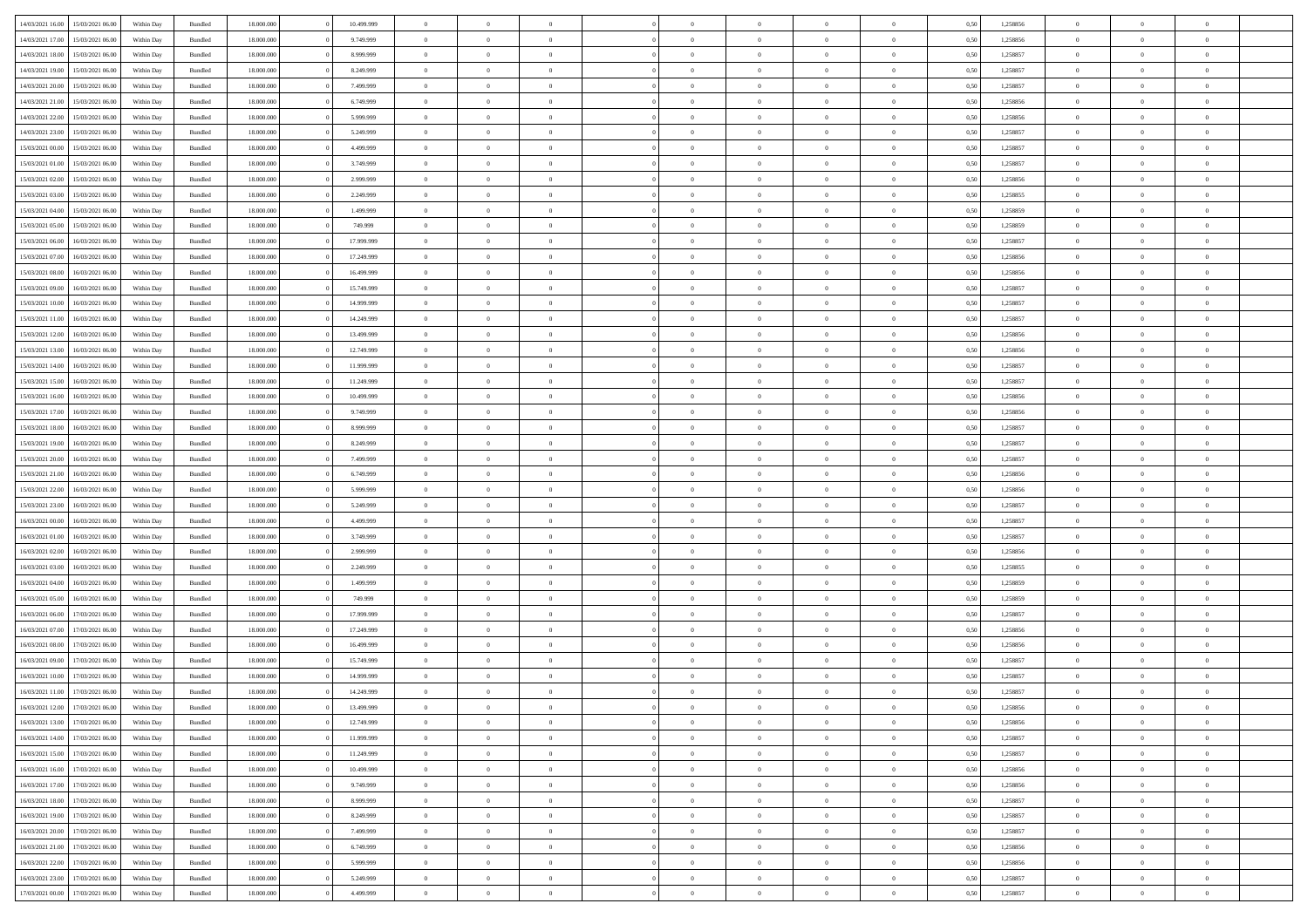| 17/03/2021 01:00 |                  |            |                    |            |            | $\overline{0}$ |                |                |                | $\Omega$       | $\Omega$       | $\theta$       |      |          | $\theta$       | $\overline{0}$ | $\theta$       |  |
|------------------|------------------|------------|--------------------|------------|------------|----------------|----------------|----------------|----------------|----------------|----------------|----------------|------|----------|----------------|----------------|----------------|--|
|                  | 17/03/2021 06:00 | Within Day | Bundled            | 18.000.000 | 3.749.999  |                | $\theta$       |                | $\Omega$       |                |                |                | 0.50 | 1,258857 |                |                |                |  |
| 17/03/2021 02:00 | 17/03/2021 06:00 | Within Day | Bundled            | 18.000.000 | 2.999.999  | $\overline{0}$ | $\theta$       | $\overline{0}$ | $\overline{0}$ | $\bf{0}$       | $\overline{0}$ | $\overline{0}$ | 0,50 | 1,258856 | $\theta$       | $\overline{0}$ | $\overline{0}$ |  |
| 17/03/2021 03:00 | 17/03/2021 06:00 | Within Day | Bundled            | 18.000.000 | 2.249.999  | $\overline{0}$ | $\overline{0}$ | $\overline{0}$ | $\bf{0}$       | $\bf{0}$       | $\bf{0}$       | $\bf{0}$       | 0,50 | 1,258855 | $\overline{0}$ | $\overline{0}$ | $\overline{0}$ |  |
| 17/03/2021 04:00 | 17/03/2021 06:00 | Within Dav | Bundled            | 18.000.000 | 1.499.999  | $\overline{0}$ | $\overline{0}$ | $\overline{0}$ | $\overline{0}$ | $\bf{0}$       | $\overline{0}$ | $\overline{0}$ | 0.50 | 1.258859 | $\theta$       | $\theta$       | $\overline{0}$ |  |
| 17/03/2021 05:00 | 17/03/2021 06:00 | Within Day | Bundled            | 18.000.000 | 749.999    | $\overline{0}$ | $\theta$       | $\overline{0}$ | $\overline{0}$ | $\bf{0}$       | $\overline{0}$ | $\bf{0}$       | 0,50 | 1,258859 | $\theta$       | $\theta$       | $\overline{0}$ |  |
|                  |                  |            |                    |            |            |                |                |                |                |                |                |                |      |          |                |                |                |  |
| 17/03/2021 06:00 | 18/03/2021 06:00 | Within Day | Bundled            | 18.000.000 | 17.999.999 | $\overline{0}$ | $\bf{0}$       | $\overline{0}$ | $\bf{0}$       | $\overline{0}$ | $\overline{0}$ | $\mathbf{0}$   | 0,50 | 1,258857 | $\overline{0}$ | $\overline{0}$ | $\bf{0}$       |  |
| 17/03/2021 07:00 | 18/03/2021 06:00 | Within Dav | Bundled            | 18.000.000 | 17.249.999 | $\overline{0}$ | $\overline{0}$ | $\overline{0}$ | $\overline{0}$ | $\bf{0}$       | $\overline{0}$ | $\overline{0}$ | 0.50 | 1,258856 | $\theta$       | $\overline{0}$ | $\overline{0}$ |  |
| 17/03/2021 08:00 | 18/03/2021 06:00 | Within Day | Bundled            | 18.000.000 | 16.499.999 | $\overline{0}$ | $\theta$       | $\overline{0}$ | $\overline{0}$ | $\bf{0}$       | $\overline{0}$ | $\bf{0}$       | 0,50 | 1,258856 | $\theta$       | $\theta$       | $\overline{0}$ |  |
| 17/03/2021 09:00 | 18/03/2021 06:00 | Within Day | Bundled            | 18.000.000 | 15.749.999 | $\overline{0}$ | $\overline{0}$ | $\overline{0}$ | $\bf{0}$       | $\bf{0}$       | $\bf{0}$       | $\bf{0}$       | 0,50 | 1,258857 | $\,0\,$        | $\overline{0}$ | $\overline{0}$ |  |
| 17/03/2021 10:00 | 18/03/2021 06:00 | Within Dav | Bundled            | 18.000.000 | 14.999.999 | $\overline{0}$ | $\overline{0}$ | $\overline{0}$ | $\overline{0}$ | $\overline{0}$ | $\overline{0}$ | $\overline{0}$ | 0.50 | 1,258857 | $\theta$       | $\overline{0}$ | $\overline{0}$ |  |
| 17/03/2021 11:00 | 18/03/2021 06:00 | Within Day | Bundled            | 18.000.000 | 14.249.999 | $\overline{0}$ | $\theta$       | $\overline{0}$ | $\overline{0}$ | $\bf{0}$       | $\overline{0}$ | $\bf{0}$       | 0,50 | 1,258857 | $\theta$       | $\theta$       | $\overline{0}$ |  |
| 17/03/2021 12:00 | 18/03/2021 06:00 | Within Day | Bundled            | 18.000.000 | 13.499.999 | $\overline{0}$ | $\overline{0}$ | $\overline{0}$ | $\overline{0}$ | $\bf{0}$       | $\overline{0}$ | $\bf{0}$       | 0,50 | 1,258856 | $\bf{0}$       | $\overline{0}$ | $\overline{0}$ |  |
|                  |                  |            |                    |            |            |                |                |                |                |                |                |                |      |          |                |                |                |  |
| 17/03/2021 13:00 | 18/03/2021 06:00 | Within Dav | Bundled            | 18.000.000 | 12.749.999 | $\overline{0}$ | $\overline{0}$ | $\overline{0}$ | $\overline{0}$ | $\bf{0}$       | $\overline{0}$ | $\overline{0}$ | 0.50 | 1.258856 | $\theta$       | $\theta$       | $\overline{0}$ |  |
| 17/03/2021 14:00 | 18/03/2021 06:00 | Within Day | Bundled            | 18.000.000 | 11.999.999 | $\overline{0}$ | $\theta$       | $\overline{0}$ | $\overline{0}$ | $\bf{0}$       | $\overline{0}$ | $\overline{0}$ | 0,50 | 1,258857 | $\theta$       | $\theta$       | $\overline{0}$ |  |
| 17/03/2021 15:00 | 18/03/2021 06:00 | Within Day | Bundled            | 18.000.000 | 11.249.999 | $\overline{0}$ | $\overline{0}$ | $\overline{0}$ | $\overline{0}$ | $\overline{0}$ | $\overline{0}$ | $\mathbf{0}$   | 0,50 | 1,258857 | $\bf{0}$       | $\overline{0}$ | $\bf{0}$       |  |
| 17/03/2021 16:00 | 18/03/2021 06:00 | Within Dav | Bundled            | 18.000.000 | 10.499.999 | $\overline{0}$ | $\overline{0}$ | $\overline{0}$ | $\overline{0}$ | $\overline{0}$ | $\overline{0}$ | $\overline{0}$ | 0.50 | 1,258856 | $\theta$       | $\overline{0}$ | $\overline{0}$ |  |
| 17/03/2021 17:00 | 18/03/2021 06:00 | Within Day | Bundled            | 18.000.000 | 9.749.999  | $\overline{0}$ | $\theta$       | $\overline{0}$ | $\overline{0}$ | $\bf{0}$       | $\overline{0}$ | $\bf{0}$       | 0,50 | 1,258856 | $\theta$       | $\theta$       | $\overline{0}$ |  |
| 17/03/2021 18:00 | 18/03/2021 06:00 | Within Day | Bundled            | 18.000.000 | 8.999.999  | $\overline{0}$ | $\overline{0}$ | $\overline{0}$ | $\overline{0}$ | $\bf{0}$       | $\overline{0}$ | $\bf{0}$       | 0,50 | 1,258857 | $\,0\,$        | $\overline{0}$ | $\overline{0}$ |  |
| 17/03/2021 19:00 | 18/03/2021 06:00 | Within Day | Bundled            | 18.000.000 | 8.249.999  | $\overline{0}$ | $\overline{0}$ | $\overline{0}$ | $\overline{0}$ | $\overline{0}$ | $\overline{0}$ | $\overline{0}$ | 0.50 | 1,258857 | $\theta$       | $\overline{0}$ | $\overline{0}$ |  |
|                  |                  |            |                    |            |            |                |                |                |                |                |                |                |      |          |                |                |                |  |
| 17/03/2021 20:00 | 18/03/2021 06:00 | Within Day | Bundled            | 18.000.000 | 7.499.999  | $\overline{0}$ | $\theta$       | $\overline{0}$ | $\overline{0}$ | $\bf{0}$       | $\overline{0}$ | $\bf{0}$       | 0,50 | 1,258857 | $\theta$       | $\theta$       | $\overline{0}$ |  |
| 17/03/2021 21.00 | 18/03/2021 06:00 | Within Day | Bundled            | 18.000.000 | 6.749.999  | $\overline{0}$ | $\overline{0}$ | $\overline{0}$ | $\overline{0}$ | $\bf{0}$       | $\overline{0}$ | $\bf{0}$       | 0,50 | 1,258856 | $\,0\,$        | $\overline{0}$ | $\overline{0}$ |  |
| 17/03/2021 22:00 | 18/03/2021 06:00 | Within Day | Bundled            | 18.000.000 | 5.999.999  | $\overline{0}$ | $\overline{0}$ | $\overline{0}$ | $\overline{0}$ | $\bf{0}$       | $\overline{0}$ | $\overline{0}$ | 0.50 | 1.258856 | $\theta$       | $\theta$       | $\overline{0}$ |  |
| 17/03/2021 23:00 | 18/03/2021 06:00 | Within Day | Bundled            | 18.000.000 | 5.249.999  | $\overline{0}$ | $\theta$       | $\overline{0}$ | $\overline{0}$ | $\bf{0}$       | $\overline{0}$ | $\bf{0}$       | 0,50 | 1,258857 | $\theta$       | $\overline{0}$ | $\overline{0}$ |  |
| 18/03/2021 00:00 | 18/03/2021 06:00 | Within Day | Bundled            | 18.000.000 | 4.499.999  | $\overline{0}$ | $\bf{0}$       | $\overline{0}$ | $\overline{0}$ | $\overline{0}$ | $\overline{0}$ | $\mathbf{0}$   | 0,50 | 1,258857 | $\bf{0}$       | $\overline{0}$ | $\bf{0}$       |  |
| 18/03/2021 01:00 | 18/03/2021 06:00 | Within Dav | Bundled            | 18.000.000 | 3.749.999  | $\overline{0}$ | $\overline{0}$ | $\overline{0}$ | $\overline{0}$ | $\overline{0}$ | $\overline{0}$ | $\overline{0}$ | 0.50 | 1,258857 | $\theta$       | $\overline{0}$ | $\overline{0}$ |  |
| 18/03/2021 02:00 | 18/03/2021 06:00 |            |                    | 18.000.000 | 2.999.999  | $\overline{0}$ | $\theta$       | $\overline{0}$ | $\overline{0}$ | $\bf{0}$       | $\overline{0}$ |                |      | 1,258856 | $\theta$       | $\theta$       | $\overline{0}$ |  |
|                  |                  | Within Day | Bundled            |            |            |                |                |                |                |                |                | $\bf{0}$       | 0,50 |          |                |                |                |  |
| 18/03/2021 03:00 | 18/03/2021 06:00 | Within Day | Bundled            | 18.000.000 | 2.249.999  | $\overline{0}$ | $\overline{0}$ | $\overline{0}$ | $\overline{0}$ | $\bf{0}$       | $\overline{0}$ | $\bf{0}$       | 0,50 | 1,258855 | $\,0\,$        | $\overline{0}$ | $\overline{0}$ |  |
| 18/03/2021 04:00 | 18/03/2021 06:00 | Within Day | Bundled            | 18.000.000 | 1.499.999  | $\overline{0}$ | $\overline{0}$ | $\overline{0}$ | $\overline{0}$ | $\overline{0}$ | $\overline{0}$ | $\overline{0}$ | 0.50 | 1,258859 | $\theta$       | $\overline{0}$ | $\overline{0}$ |  |
| 18/03/2021 05:00 | 18/03/2021 06:00 | Within Day | Bundled            | 18.000.000 | 749.999    | $\overline{0}$ | $\theta$       | $\overline{0}$ | $\overline{0}$ | $\bf{0}$       | $\overline{0}$ | $\bf{0}$       | 0,50 | 1,258859 | $\,$ 0 $\,$    | $\theta$       | $\overline{0}$ |  |
| 18/03/2021 06:00 | 19/03/2021 06:00 | Within Day | Bundled            | 18.000.000 | 17.999.999 | $\overline{0}$ | $\overline{0}$ | $\overline{0}$ | $\overline{0}$ | $\bf{0}$       | $\overline{0}$ | $\bf{0}$       | 0,50 | 1,258857 | $\bf{0}$       | $\overline{0}$ | $\overline{0}$ |  |
| 18/03/2021 07:00 | 19/03/2021 06:00 | Within Day | Bundled            | 18.000.000 | 17.249.999 | $\overline{0}$ | $\Omega$       | $\Omega$       | $\Omega$       | $\Omega$       | $\Omega$       | $\overline{0}$ | 0.50 | 1,258856 | $\,0\,$        | $\theta$       | $\theta$       |  |
| 18/03/2021 08:00 | 19/03/2021 06:00 | Within Day | Bundled            | 18.000.000 | 16.499.999 | $\overline{0}$ | $\theta$       | $\overline{0}$ | $\overline{0}$ | $\bf{0}$       | $\overline{0}$ | $\bf{0}$       | 0,50 | 1,258856 | $\theta$       | $\theta$       | $\overline{0}$ |  |
|                  |                  |            |                    |            |            |                |                |                |                |                |                |                |      |          |                |                |                |  |
| 18/03/2021 09:00 | 19/03/2021 06:00 | Within Day | Bundled            | 18.000.000 | 15.749.999 | $\overline{0}$ | $\bf{0}$       | $\overline{0}$ | $\overline{0}$ | $\bf{0}$       | $\overline{0}$ | $\mathbf{0}$   | 0,50 | 1,258857 | $\bf{0}$       | $\overline{0}$ | $\bf{0}$       |  |
| 18/03/2021 10:00 | 19/03/2021 06:00 | Within Day | Bundled            | 18,000,000 | 14.999.999 | $\overline{0}$ | $\Omega$       | $\Omega$       | $\Omega$       | $\Omega$       | $\Omega$       | $\overline{0}$ | 0.50 | 1,258857 | $\theta$       | $\theta$       | $\theta$       |  |
| 18/03/2021 11:00 | 19/03/2021 06:00 | Within Day | Bundled            | 18.000.000 | 14.249.999 | $\overline{0}$ | $\theta$       | $\overline{0}$ | $\overline{0}$ | $\bf{0}$       | $\overline{0}$ | $\bf{0}$       | 0,50 | 1,258857 | $\theta$       | $\theta$       | $\overline{0}$ |  |
| 18/03/2021 12:00 | 19/03/2021 06:00 | Within Day | Bundled            | 18.000.000 | 13.499.999 | $\overline{0}$ | $\overline{0}$ | $\overline{0}$ | $\overline{0}$ | $\bf{0}$       | $\overline{0}$ | $\bf{0}$       | 0,50 | 1,258856 | $\,0\,$        | $\overline{0}$ | $\overline{0}$ |  |
| 18/03/2021 13:00 | 19/03/2021 06:00 | Within Day | Bundled            | 18,000,000 | 12.749.999 | $\overline{0}$ | $\Omega$       | $\Omega$       | $\Omega$       | $\Omega$       | $\theta$       | $\overline{0}$ | 0.50 | 1,258856 | $\theta$       | $\theta$       | $\theta$       |  |
| 18/03/2021 14:00 | 19/03/2021 06:00 | Within Day | Bundled            | 18.000.000 | 11.999.999 | $\overline{0}$ | $\theta$       | $\overline{0}$ | $\overline{0}$ | $\bf{0}$       | $\overline{0}$ | $\bf{0}$       | 0,50 | 1,258857 | $\,$ 0 $\,$    | $\overline{0}$ | $\overline{0}$ |  |
| 18/03/2021 15:00 | 19/03/2021 06:00 | Within Day | Bundled            | 18.000.000 | 11.249.999 | $\overline{0}$ | $\overline{0}$ | $\overline{0}$ | $\overline{0}$ | $\bf{0}$       | $\overline{0}$ | $\bf{0}$       | 0,50 | 1,258857 | $\bf{0}$       | $\overline{0}$ | $\overline{0}$ |  |
|                  |                  |            |                    | 18.000.000 | 10.499.999 | $\overline{0}$ | $\Omega$       | $\Omega$       | $\Omega$       | $\Omega$       | $\overline{0}$ | $\overline{0}$ | 0.50 |          | $\,0\,$        | $\theta$       | $\theta$       |  |
| 18/03/2021 16:00 | 19/03/2021 06:00 | Within Day | Bundled            |            |            |                |                |                |                |                |                |                |      | 1,258856 |                |                |                |  |
| 18/03/2021 17:00 | 19/03/2021 06:00 | Within Day | Bundled            | 18.000.000 | 9.749.999  | $\overline{0}$ | $\theta$       | $\overline{0}$ | $\overline{0}$ | $\bf{0}$       | $\overline{0}$ | $\bf{0}$       | 0,50 | 1,258856 | $\,$ 0 $\,$    | $\theta$       | $\overline{0}$ |  |
| 18/03/2021 18:00 | 19/03/2021 06:00 | Within Day | Bundled            | 18.000.000 | 8.999.999  | $\overline{0}$ | $\overline{0}$ | $\overline{0}$ | $\overline{0}$ | $\bf{0}$       | $\overline{0}$ | $\mathbf{0}$   | 0,50 | 1,258857 | $\bf{0}$       | $\overline{0}$ | $\bf{0}$       |  |
| 18/03/2021 19:00 | 19/03/2021 06:00 | Within Day | Bundled            | 18,000,000 | 8.249.999  | $\overline{0}$ | $\Omega$       | $\Omega$       | $\Omega$       | $\Omega$       | $\Omega$       | $\overline{0}$ | 0.50 | 1,258857 | $\theta$       | $\theta$       | $\theta$       |  |
| 18/03/2021 20:00 | 19/03/2021 06:00 | Within Day | Bundled            | 18.000.000 | 7.499.999  | $\overline{0}$ | $\overline{0}$ | $\overline{0}$ | $\bf{0}$       | $\,$ 0         | $\overline{0}$ | $\bf{0}$       | 0,50 | 1,258857 | $\,0\,$        | $\,$ 0 $\,$    | $\overline{0}$ |  |
| 18/03/2021 21:00 | 19/03/2021 06:00 | Within Day | $\mathbf B$ undled | 18.000.000 | 6.749.999  | $\bf{0}$       | $\bf{0}$       |                |                | $\bf{0}$       |                |                | 0,50 | 1,258856 | $\bf{0}$       | $\overline{0}$ |                |  |
| 18/03/2021 22:00 | 19/03/2021 06:00 | Within Day | Bundled            | 18,000,000 | 5.999.999  | $\overline{0}$ | $\overline{0}$ | $\overline{0}$ | $\Omega$       | $\overline{0}$ | $\overline{0}$ | $\overline{0}$ | 0.50 | 1,258856 | $\theta$       | $\theta$       | $\theta$       |  |
| 18/03/2021 23:00 | 19/03/2021 06:00 | Within Day | Bundled            | 18.000.000 | 5.249.999  | $\overline{0}$ | $\,$ 0         | $\overline{0}$ | $\bf{0}$       | $\,$ 0 $\,$    | $\overline{0}$ | $\mathbf{0}$   | 0,50 | 1,258857 | $\,$ 0 $\,$    | $\,$ 0 $\,$    | $\,$ 0         |  |
|                  |                  |            |                    |            |            |                |                |                |                |                |                |                |      |          |                |                |                |  |
| 19/03/2021 00:00 | 19/03/2021 06:00 | Within Day | Bundled            | 18.000.000 | 4.499.999  | $\overline{0}$ | $\overline{0}$ | $\overline{0}$ | $\overline{0}$ | $\overline{0}$ | $\overline{0}$ | $\mathbf{0}$   | 0,50 | 1,258857 | $\overline{0}$ | $\bf{0}$       | $\bf{0}$       |  |
| 19/03/2021 01:00 | 19/03/2021 06:00 | Within Day | Bundled            | 18,000,000 | 3.749.999  | $\overline{0}$ | $\overline{0}$ | $\overline{0}$ | $\Omega$       | $\overline{0}$ | $\overline{0}$ | $\bf{0}$       | 0,50 | 1,258857 | $\overline{0}$ | $\theta$       | $\overline{0}$ |  |
| 19/03/2021 02:00 | 19/03/2021 06:00 | Within Day | Bundled            | 18.000.000 | 2.999.999  | $\overline{0}$ | $\,$ 0         | $\overline{0}$ | $\overline{0}$ | $\,$ 0 $\,$    | $\overline{0}$ | $\bf{0}$       | 0,50 | 1,258856 | $\,$ 0 $\,$    | $\overline{0}$ | $\overline{0}$ |  |
| 19/03/2021 03:00 | 19/03/2021 06:00 | Within Day | Bundled            | 18.000.000 | 2.249.999  | $\overline{0}$ | $\overline{0}$ | $\overline{0}$ | $\overline{0}$ | $\overline{0}$ | $\overline{0}$ | $\mathbf{0}$   | 0,50 | 1,258855 | $\overline{0}$ | $\overline{0}$ | $\bf{0}$       |  |
| 19/03/2021 04:00 | 19/03/2021 06:00 | Within Day | Bundled            | 18,000,000 | 1.499.999  | $\overline{0}$ | $\overline{0}$ | $\overline{0}$ | $\Omega$       | $\overline{0}$ | $\overline{0}$ | $\bf{0}$       | 0.50 | 1,258859 | $\overline{0}$ | $\theta$       | $\overline{0}$ |  |
| 19/03/2021 05:00 | 19/03/2021 06:00 | Within Day | Bundled            | 18.000.000 | 749.999    | $\overline{0}$ | $\,$ 0         | $\overline{0}$ | $\bf{0}$       | $\bf{0}$       | $\bf{0}$       | $\bf{0}$       | 0,50 | 1,258859 | $\,$ 0 $\,$    | $\overline{0}$ | $\overline{0}$ |  |
| 19/03/2021 06:00 | 20/03/2021 06:00 | Within Day | Bundled            | 18.000.000 | 17.999.999 | $\overline{0}$ | $\bf{0}$       | $\overline{0}$ | $\overline{0}$ | $\overline{0}$ | $\overline{0}$ | $\mathbf{0}$   | 0,50 | 1,258857 | $\overline{0}$ | $\overline{0}$ | $\bf{0}$       |  |
|                  |                  |            |                    |            |            |                |                |                |                |                |                |                |      |          |                |                |                |  |
| 19/03/2021 07:00 | 20/03/2021 06:00 | Within Day | Bundled            | 18,000,000 | 17.249.999 | $\overline{0}$ | $\overline{0}$ | $\overline{0}$ | $\Omega$       | $\overline{0}$ | $\overline{0}$ | $\bf{0}$       | 0.50 | 1,258856 | $\overline{0}$ | $\overline{0}$ | $\overline{0}$ |  |
| 19/03/2021 08:00 | 20/03/2021 06:00 | Within Day | Bundled            | 18.000.000 | 16.499.999 | $\overline{0}$ | $\,$ 0 $\,$    | $\overline{0}$ | $\overline{0}$ | $\bf{0}$       | $\overline{0}$ | $\bf{0}$       | 0,50 | 1,258856 | $\,$ 0 $\,$    | $\,$ 0 $\,$    | $\bf{0}$       |  |
| 19/03/2021 09:00 | 20/03/2021 06:00 | Within Day | Bundled            | 18.000.000 | 15.749.999 | $\overline{0}$ | $\bf{0}$       | $\overline{0}$ | $\bf{0}$       | $\bf{0}$       | $\overline{0}$ | $\bf{0}$       | 0,50 | 1,258857 | $\overline{0}$ | $\overline{0}$ | $\bf{0}$       |  |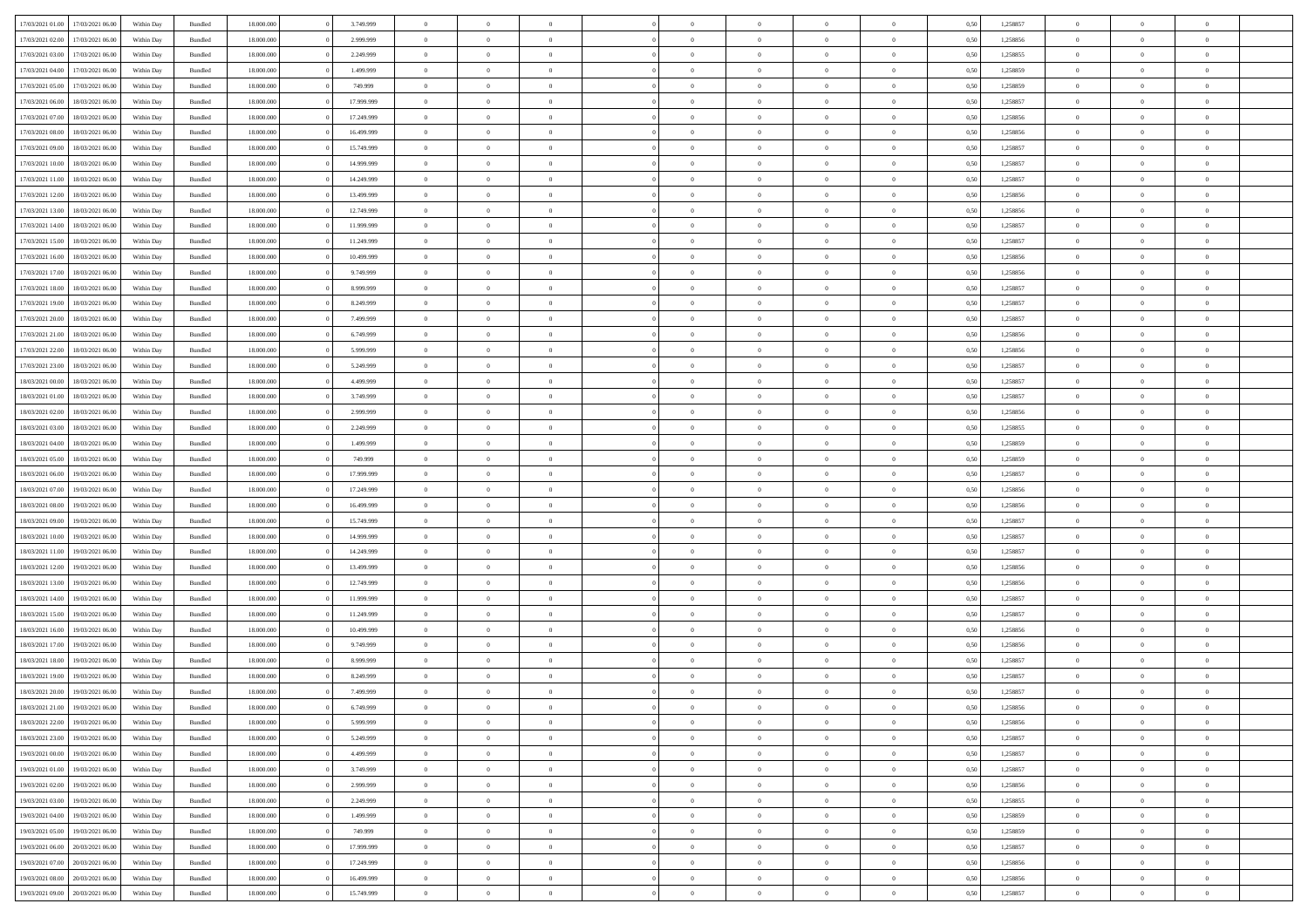| 19/03/2021 10:00                  | 20/03/2021 06:00 | Within Day | Bundled | 18,000,000 |       | 14.999.999 | $\overline{0}$ | $\theta$       |                |                | $\Omega$       | $\Omega$       | $\overline{0}$ | 0,50 | 1,258857 | $\theta$       | $\theta$       | $\theta$       |  |
|-----------------------------------|------------------|------------|---------|------------|-------|------------|----------------|----------------|----------------|----------------|----------------|----------------|----------------|------|----------|----------------|----------------|----------------|--|
| 19/03/2021 11:00                  | 20/03/2021 06:00 | Within Dav | Bundled | 18.000.000 |       | 14.249.999 | $\overline{0}$ | $\Omega$       |                | $\Omega$       | $\Omega$       | $\Omega$       | $\bf{0}$       | 0.50 | 1,258857 | $\theta$       | $\Omega$       | $\sqrt{ }$     |  |
| 19/03/2021 12:00                  | 20/03/2021 06:00 | Within Day | Bundled | 18.000.000 |       | 13.499.999 | $\overline{0}$ | $\overline{0}$ | $\overline{0}$ | $\overline{0}$ | $\,$ 0 $\,$    | $\overline{0}$ | $\,$ 0 $\,$    | 0,50 | 1,258856 | $\,$ 0 $\,$    | $\overline{0}$ | $\overline{0}$ |  |
| 19/03/2021 13:00                  | 20/03/2021 06:00 | Within Day | Bundled | 18.000.000 |       | 12.749.999 | $\overline{0}$ | $\overline{0}$ | $\overline{0}$ | $\overline{0}$ | $\bf{0}$       | $\overline{0}$ | $\bf{0}$       | 0,50 | 1,258856 | $\bf{0}$       | $\overline{0}$ | $\overline{0}$ |  |
|                                   |                  |            |         |            |       |            |                |                |                |                |                |                |                |      |          |                |                |                |  |
| 19/03/2021 14:00                  | 20/03/2021 06:00 | Within Day | Bundled | 18.000.000 |       | 11.999.999 | $\overline{0}$ | $\Omega$       | $^{\circ}$     | $\Omega$       | $\overline{0}$ | $\Omega$       | $\overline{0}$ | 0.50 | 1,258857 | $\theta$       | $\theta$       | $\sqrt{ }$     |  |
| 19/03/2021 15:00                  | 20/03/2021 06:00 | Within Day | Bundled | 18.000.000 |       | 11.249.999 | $\overline{0}$ | $\overline{0}$ | $\overline{0}$ | $\overline{0}$ | $\,$ 0 $\,$    | $\overline{0}$ | $\,$ 0 $\,$    | 0,50 | 1,258857 | $\theta$       | $\overline{0}$ | $\overline{0}$ |  |
| 19/03/2021 16:00                  | 20/03/2021 06:00 | Within Day | Bundled | 18.000.000 |       | 10.499.999 | $\overline{0}$ | $\overline{0}$ | $\overline{0}$ | $\overline{0}$ | $\overline{0}$ | $\overline{0}$ | $\overline{0}$ | 0.50 | 1,258856 | $\,0\,$        | $\theta$       | $\overline{0}$ |  |
| 19/03/2021 17:00                  | 20/03/2021 06:00 | Within Dav | Bundled | 18.000.000 |       | 9.749.999  | $\overline{0}$ | $\Omega$       | $^{\circ}$     | $\Omega$       | $\bf{0}$       | $\Omega$       | $\bf{0}$       | 0.50 | 1,258856 | $\theta$       | $\theta$       | $\sqrt{ }$     |  |
| 19/03/2021 18:00                  | 20/03/2021 06:00 | Within Day | Bundled | 18.000.000 |       | 8.999.999  | $\overline{0}$ | $\overline{0}$ | $\overline{0}$ | $\overline{0}$ | $\overline{0}$ | $\overline{0}$ | $\,$ 0 $\,$    | 0,50 | 1,258857 | $\,$ 0 $\,$    | $\overline{0}$ | $\overline{0}$ |  |
| 19/03/2021 19:00                  | 20/03/2021 06:00 | Within Day | Bundled | 18,000,000 |       | 8.249.999  | $\overline{0}$ | $\overline{0}$ | $\overline{0}$ | $\Omega$       | $\overline{0}$ | $\overline{0}$ | $\bf{0}$       | 0,50 | 1,258857 | $\bf{0}$       | $\theta$       | $\overline{0}$ |  |
|                                   |                  |            |         |            |       |            |                |                |                |                |                |                |                |      |          |                |                |                |  |
| 19/03/2021 20:00                  | 20/03/2021 06:00 | Within Dav | Bundled | 18.000.000 |       | 7.499.999  | $\overline{0}$ | $\Omega$       | $^{\circ}$     | $\Omega$       | $\bf{0}$       | $\Omega$       | $\overline{0}$ | 0.50 | 1,258857 | $\theta$       | $\theta$       | $\sqrt{ }$     |  |
| 19/03/2021 21:00                  | 20/03/2021 06:00 | Within Day | Bundled | 18.000.000 |       | 6.749.999  | $\overline{0}$ | $\overline{0}$ | $\overline{0}$ | $\overline{0}$ | $\,$ 0 $\,$    | $\overline{0}$ | $\,$ 0 $\,$    | 0,50 | 1,258856 | $\,$ 0 $\,$    | $\overline{0}$ | $\overline{0}$ |  |
| 19/03/2021 22:00                  | 20/03/2021 06:00 | Within Day | Bundled | 18.000.000 |       | 5.999.999  | $\overline{0}$ | $\overline{0}$ | $\overline{0}$ | $\overline{0}$ | $\bf{0}$       | $\overline{0}$ | $\bf{0}$       | 0,50 | 1,258856 | $\bf{0}$       | $\overline{0}$ | $\bf{0}$       |  |
| 19/03/2021 23:00                  | 20/03/2021 06:00 | Within Day | Bundled | 18.000.000 |       | 5.249.999  | $\overline{0}$ | $\theta$       | $^{\circ}$     | $\overline{0}$ | $\bf{0}$       | $\Omega$       | $\bf{0}$       | 0.50 | 1,258857 | $\theta$       | $\theta$       | $\sqrt{ }$     |  |
| 20/03/2021 00:00                  | 20/03/2021 06:00 | Within Day | Bundled | 18.000.000 |       | 4.499.999  | $\overline{0}$ | $\overline{0}$ | $\overline{0}$ | $\overline{0}$ | $\,$ 0 $\,$    | $\overline{0}$ | $\,$ 0 $\,$    | 0,50 | 1,258857 | $\theta$       | $\overline{0}$ | $\overline{0}$ |  |
|                                   | 20/03/2021 06:00 |            |         |            |       |            | $\overline{0}$ |                |                | $\Omega$       |                |                |                |      |          |                |                |                |  |
| 20/03/2021 01:00                  |                  | Within Day | Bundled | 18,000,000 |       | 3.749.999  |                | $\overline{0}$ | $\overline{0}$ |                | $\overline{0}$ | $\overline{0}$ | $\overline{0}$ | 0,50 | 1,258857 | $\bf{0}$       | $\overline{0}$ | $\overline{0}$ |  |
| 20/03/2021 02:00                  | 20/03/2021 06:00 | Within Day | Bundled | 18.000.000 |       | 2.999.999  | $\overline{0}$ | $\Omega$       | $^{\circ}$     | $\Omega$       | $\overline{0}$ | $\Omega$       | $\mathbf{0}$   | 0.50 | 1,258856 | $\theta$       | $\theta$       | -0             |  |
| 20/03/2021 03:00                  | 20/03/2021 06:00 | Within Day | Bundled | 18.000.000 |       | 2.249.999  | $\overline{0}$ | $\overline{0}$ | $\overline{0}$ | $\overline{0}$ | $\,$ 0 $\,$    | $\overline{0}$ | $\,$ 0 $\,$    | 0,50 | 1,258855 | $\,$ 0 $\,$    | $\overline{0}$ | $\overline{0}$ |  |
| 20/03/2021 04:00                  | 20/03/2021 06:00 | Within Day | Bundled | 18,000,000 |       | 1.499.999  | $\overline{0}$ | $\overline{0}$ | $\overline{0}$ | $\Omega$       | $\overline{0}$ | $\overline{0}$ | $\bf{0}$       | 0.50 | 1,258859 | $\bf{0}$       | $\theta$       | $\overline{0}$ |  |
| 20/03/2021 05:00                  | 20/03/2021 06:00 | Within Dav | Bundled | 18.000.000 |       | 749.999    | $\overline{0}$ | $\Omega$       | $\Omega$       | $\Omega$       | $\bf{0}$       | $\Omega$       | $\overline{0}$ | 0.50 | 1,258859 | $\theta$       | $\theta$       | $\sqrt{ }$     |  |
| 20/03/2021 06:00                  | 21/03/2021 06:00 | Within Day | Bundled | 18.000.000 | 2.233 | 17.997.766 | $\overline{0}$ | $\overline{0}$ | $\overline{0}$ | $\overline{0}$ | $\,$ 0 $\,$    | $\overline{0}$ | $\,$ 0 $\,$    | 0,50 | 1,258857 | $\,$ 0 $\,$    | $\overline{0}$ | $\overline{0}$ |  |
| 20/03/2021 07:00                  | 21/03/2021 06:00 | Within Day | Bundled | 18.000.000 | 2.233 | 17.247.859 | $\overline{0}$ | $\overline{0}$ | $\overline{0}$ | $\overline{0}$ | $\bf{0}$       | $\overline{0}$ | $\bf{0}$       | 0,50 | 1,258856 | $\bf{0}$       | $\overline{0}$ | $\overline{0}$ |  |
|                                   |                  |            |         |            |       |            |                |                |                |                |                |                |                |      |          |                |                |                |  |
| 20/03/2021 08:00                  | 21/03/2021 06:00 | Within Day | Bundled | 18.000.000 | 2.233 | 16.497.952 | $\overline{0}$ | $\Omega$       | $^{\circ}$     | $\overline{0}$ | $\bf{0}$       | $\Omega$       | $\overline{0}$ | 0.50 | 1,258856 | $\theta$       | $\theta$       | $\sqrt{ }$     |  |
| 20/03/2021 09:00                  | 21/03/2021 06:00 | Within Day | Bundled | 18.000.000 | 2.233 | 15.748.045 | $\overline{0}$ | $\overline{0}$ | $\overline{0}$ | $\overline{0}$ | $\,$ 0 $\,$    | $\overline{0}$ | $\,$ 0 $\,$    | 0,50 | 1,258857 | $\,$ 0 $\,$    | $\overline{0}$ | $\overline{0}$ |  |
| 20/03/2021 10:00                  | 21/03/2021 06:00 | Within Day | Bundled | 18.000.000 | 2.233 | 14.998.138 | $\overline{0}$ | $\overline{0}$ | $\overline{0}$ | $\Omega$       | $\overline{0}$ | $\overline{0}$ | $\overline{0}$ | 0.50 | 1,258857 | $\bf{0}$       | $\overline{0}$ | $\overline{0}$ |  |
| 20/03/2021 11:00                  | 21/03/2021 06:00 | Within Day | Bundled | 18.000.000 | 2.233 | 14.248.231 | $\overline{0}$ | $\Omega$       | $\Omega$       | $\Omega$       | $\bf{0}$       | $\Omega$       | $\bf{0}$       | 0.50 | 1,258857 | $\theta$       | $\theta$       | $\sqrt{ }$     |  |
| 20/03/2021 12:00                  | 21/03/2021 06:00 | Within Day | Bundled | 18.000.000 | 2.233 | 13.498.324 | $\overline{0}$ | $\overline{0}$ | $\overline{0}$ | $\overline{0}$ | $\,$ 0 $\,$    | $\overline{0}$ | $\,$ 0 $\,$    | 0,50 | 1,258856 | $\,$ 0 $\,$    | $\overline{0}$ | $\overline{0}$ |  |
| 20/03/2021 13:00                  | 21/03/2021 06:00 | Within Day | Bundled | 18,000,000 | 2.233 | 12.748.417 | $\overline{0}$ | $\overline{0}$ | $\overline{0}$ | $\Omega$       | $\overline{0}$ | $\overline{0}$ | $\bf{0}$       | 0.50 | 1,258856 | $\bf{0}$       | $\theta$       | $\overline{0}$ |  |
| 20/03/2021 14:00                  | 21/03/2021 06:00 | Within Dav | Bundled | 18.000.000 | 2.233 | 11.998.511 | $\overline{0}$ | $\Omega$       | $^{\circ}$     | $\Omega$       | $\bf{0}$       | $\Omega$       | $\overline{0}$ | 0.50 | 1,258857 | $\theta$       | $\theta$       | $\sqrt{ }$     |  |
|                                   |                  |            |         |            |       |            |                |                |                |                |                |                |                |      |          |                |                |                |  |
| 20/03/2021 15:00                  | 21/03/2021 06:00 | Within Day | Bundled | 18.000.000 | 2.233 | 11.248.604 | $\overline{0}$ | $\overline{0}$ | $\overline{0}$ | $\overline{0}$ | $\,$ 0 $\,$    | $\overline{0}$ | $\,$ 0 $\,$    | 0,50 | 1,258857 | $\,$ 0 $\,$    | $\overline{0}$ | $\,$ 0         |  |
| 20/03/2021 16:00                  | 21/03/2021 06:00 | Within Day | Bundled | 18.000.000 | 2.233 | 10.498.697 | $\overline{0}$ | $\overline{0}$ | $\overline{0}$ | $\bf{0}$       | $\bf{0}$       | $\bf{0}$       | $\bf{0}$       | 0,50 | 1,258856 | $\,$ 0 $\,$    | $\overline{0}$ | $\overline{0}$ |  |
| 20/03/2021 17:00                  | 21/03/2021 06:00 | Within Day | Bundled | 18.000.000 | 2.233 | 9.748.790  | $\overline{0}$ | $\theta$       | $\Omega$       | $\overline{0}$ | $\bf{0}$       | $\Omega$       | $\bf{0}$       | 0.50 | 1,258856 | $\theta$       | $\theta$       | $\sqrt{ }$     |  |
| 20/03/2021 18:00                  | 21/03/2021 06:00 | Within Day | Bundled | 18.000.000 | 2.233 | 8.998.883  | $\overline{0}$ | $\overline{0}$ | $\overline{0}$ | $\overline{0}$ | $\,$ 0 $\,$    | $\overline{0}$ | $\,$ 0 $\,$    | 0,50 | 1,258857 | $\theta$       | $\overline{0}$ | $\overline{0}$ |  |
| 20/03/2021 19:00                  | 21/03/2021 06.00 | Within Day | Bundled | 18.000.000 | 2.233 | 8.248.976  | $\bf{0}$       | $\theta$       | $\overline{0}$ | $\overline{0}$ | $\,$ 0         | $\overline{0}$ | $\bf{0}$       | 0,50 | 1,258857 | $\,$ 0 $\,$    | $\overline{0}$ | $\overline{0}$ |  |
| 20/03/2021 20:00                  | 21/03/2021 06:00 | Within Day | Bundled | 18.000.000 | 2.233 | 7.499.069  | $\overline{0}$ | $\Omega$       | $^{\circ}$     | $\Omega$       | $\bf{0}$       | $\Omega$       | $\overline{0}$ | 0.50 | 1,258857 | $\theta$       | $\theta$       | $\sqrt{ }$     |  |
|                                   |                  |            |         |            |       |            |                |                |                |                |                |                |                |      |          |                |                |                |  |
| 20/03/2021 21:00                  | 21/03/2021 06:00 | Within Day | Bundled | 18.000.000 | 2.233 | 6.749.162  | $\overline{0}$ | $\overline{0}$ | $\overline{0}$ | $\overline{0}$ | $\,$ 0 $\,$    | $\overline{0}$ | $\,$ 0 $\,$    | 0,50 | 1,258856 | $\,$ 0 $\,$    | $\overline{0}$ | $\overline{0}$ |  |
| 20/03/2021 22:00                  | 21/03/2021 06.00 | Within Day | Bundled | 18.000.000 | 2.233 | 5.999.255  | $\bf{0}$       | $\overline{0}$ | $\overline{0}$ | $\bf{0}$       | $\bf{0}$       | $\overline{0}$ | $\bf{0}$       | 0,50 | 1,258856 | $\,$ 0 $\,$    | $\overline{0}$ | $\overline{0}$ |  |
| 20/03/2021 23:00                  | 21/03/2021 06:00 | Within Dav | Bundled | 18.000.000 | 2.233 | 5.249.348  | $\overline{0}$ | $\Omega$       | $^{\circ}$     | $\Omega$       | $\overline{0}$ | $\Omega$       | $\overline{0}$ | 0.50 | 1,258857 | $\theta$       | $\theta$       | $\sqrt{ }$     |  |
| 21/03/2021 00:00                  | 21/03/2021 06:00 | Within Day | Bundled | 18.000.000 | 2.233 | 4.499.441  | $\overline{0}$ | $\overline{0}$ | $\overline{0}$ | $\overline{0}$ | $\,$ 0 $\,$    | $\overline{0}$ | $\,$ 0 $\,$    | 0,50 | 1,258857 | $\,$ 0 $\,$    | $\overline{0}$ | $\overline{0}$ |  |
| 21/03/2021 01:00                  | 21/03/2021 06.00 | Within Day | Bundled | 18.000.000 | 2.233 | 3.749.534  | $\bf{0}$       | $\overline{0}$ | $\overline{0}$ | $\bf{0}$       | $\,$ 0         | $\bf{0}$       | $\bf{0}$       | 0,50 | 1,258857 | $\,$ 0 $\,$    | $\overline{0}$ | $\overline{0}$ |  |
| 21/03/2021 02:00                  | 21/03/2021 06:00 | Within Day | Bundled | 18.000.000 | 2.233 | 2.999.627  | $\overline{0}$ | $\theta$       | $\Omega$       | $\Omega$       | $\bf{0}$       | $\Omega$       | $\overline{0}$ | 0.50 | 1,258856 | $\theta$       | $\theta$       | $\sqrt{ }$     |  |
| 21/03/2021 03:00                  | 21/03/2021 06:00 | Within Day | Bundled | 18.000.000 | 2.233 | 2.249.720  | $\overline{0}$ | $\theta$       | $\overline{0}$ | $\overline{0}$ | $\,$ 0 $\,$    | $\overline{0}$ | $\,$ 0 $\,$    | 0,50 | 1,258855 | $\,$ 0 $\,$    | $\overline{0}$ | $\overline{0}$ |  |
|                                   |                  |            |         |            |       |            |                |                |                |                |                |                |                |      |          |                |                |                |  |
| 21/03/2021 04:00                  | 21/03/2021 06.00 | Within Day | Bundled | 18.000.000 | 2.233 | 1.499.813  | $\overline{0}$ | $\theta$       | $\overline{0}$ | $\overline{0}$ | $\overline{0}$ | $\overline{0}$ | $\bf{0}$       | 0,50 | 1,258859 | $\,$ 0 $\,$    | $\overline{0}$ | $\overline{0}$ |  |
| 21/03/2021 05:00 21/03/2021 06:00 |                  | Within Day | Bundled | 18.000.000 | 2.233 | 749.906    | $\overline{0}$ | $\overline{0}$ | $\Omega$       | $\overline{0}$ | $\bf{0}$       | $\overline{0}$ | $\overline{0}$ | 0,50 | 1,258859 | $\theta$       | $\theta$       | $\overline{0}$ |  |
| 21/03/2021 06:00 22/03/2021 06:00 |                  | Within Day | Bundled | 18.000.000 |       | 17.999.999 | $\overline{0}$ | $\theta$       |                |                |                |                |                | 0,50 | 1,258857 | $\theta$       | $\theta$       |                |  |
| 21/03/2021 07:00                  | 22/03/2021 06:00 | Within Day | Bundled | 18.000.000 |       | 17.249.999 | $\bf{0}$       | $\overline{0}$ | $\bf{0}$       | $\bf{0}$       | $\bf{0}$       | $\bf{0}$       | $\bf{0}$       | 0,50 | 1,258856 | $\,0\,$        | $\overline{0}$ | $\bf{0}$       |  |
| 21/03/2021 08:00                  | 22/03/2021 06:00 | Within Day | Bundled | 18.000.000 |       | 16.499.999 | $\overline{0}$ | $\overline{0}$ | $\overline{0}$ | $\overline{0}$ | $\bf{0}$       | $\overline{0}$ | $\overline{0}$ | 0,50 | 1,258856 | $\theta$       | $\theta$       | $\overline{0}$ |  |
| 21/03/2021 09:00                  | 22/03/2021 06:00 | Within Day | Bundled | 18.000.000 |       | 15.749.999 | $\overline{0}$ | $\bf{0}$       | $\overline{0}$ | $\overline{0}$ | $\bf{0}$       | $\overline{0}$ | $\,$ 0 $\,$    | 0,50 | 1,258857 | $\mathbf{0}$   | $\,$ 0 $\,$    | $\bf{0}$       |  |
| 21/03/2021 11:00                  | 22/03/2021 06:00 | Within Day | Bundled | 18.000.000 |       | 14.249.999 | $\bf{0}$       | $\overline{0}$ | $\overline{0}$ | $\bf{0}$       | $\bf{0}$       | $\overline{0}$ | $\bf{0}$       | 0,50 | 1,258857 | $\bf{0}$       | $\overline{0}$ | $\bf{0}$       |  |
| 21/03/2021 12:00                  | 22/03/2021 06:00 | Within Day | Bundled | 18.000.000 |       | 13.499.999 | $\overline{0}$ | $\overline{0}$ | $\overline{0}$ | $\overline{0}$ | $\overline{0}$ | $\overline{0}$ | $\overline{0}$ | 0,50 | 1,258856 | $\overline{0}$ | $\overline{0}$ | $\overline{0}$ |  |
|                                   |                  |            |         |            |       |            |                |                |                |                |                |                |                |      |          |                |                |                |  |
| 21/03/2021 13:00                  | 22/03/2021 06:00 | Within Day | Bundled | 18.000.000 |       | 12.749.999 | $\overline{0}$ | $\overline{0}$ | $\overline{0}$ | $\overline{0}$ | $\bf{0}$       | $\overline{0}$ | $\,$ 0 $\,$    | 0,50 | 1,258856 | $\,$ 0 $\,$    | $\,$ 0 $\,$    | $\,$ 0         |  |
| 21/03/2021 14:00                  | 22/03/2021 06:00 | Within Day | Bundled | 18.000.000 |       | 11.999.999 | $\bf{0}$       | $\overline{0}$ | $\overline{0}$ | $\bf{0}$       | $\bf{0}$       | $\overline{0}$ | $\bf{0}$       | 0,50 | 1,258857 | $\bf{0}$       | $\overline{0}$ | $\overline{0}$ |  |
| 21/03/2021 15:00                  | 22/03/2021 06:00 | Within Day | Bundled | 18.000.000 |       | 11.249.999 | $\overline{0}$ | $\overline{0}$ | $\overline{0}$ | $\overline{0}$ | $\overline{0}$ | $\overline{0}$ | $\mathbf{0}$   | 0,50 | 1,258857 | $\theta$       | $\overline{0}$ | $\overline{0}$ |  |
| 21/03/2021 16:00                  | 22/03/2021 06:00 | Within Day | Bundled | 18.000.000 |       | 10.499.999 | $\overline{0}$ | $\bf{0}$       | $\overline{0}$ | $\bf{0}$       | $\,$ 0 $\,$    | $\overline{0}$ | $\,$ 0 $\,$    | 0,50 | 1,258856 | $\overline{0}$ | $\,$ 0 $\,$    | $\,$ 0         |  |
| 21/03/2021 17:00                  | 22/03/2021 06:00 | Within Day | Bundled | 18.000.000 |       | 9.749.999  | $\overline{0}$ | $\overline{0}$ | $\overline{0}$ | $\bf{0}$       | $\bf{0}$       | $\bf{0}$       | $\bf{0}$       | 0,50 | 1,258856 | $\bf{0}$       | $\overline{0}$ | $\overline{0}$ |  |
| 21/03/2021 18:00                  | 22/03/2021 06:00 | Within Day | Bundled | 18.000.000 |       | 8.999.999  | $\overline{0}$ | $\overline{0}$ | $\overline{0}$ | $\overline{0}$ | $\bf{0}$       | $\overline{0}$ | $\overline{0}$ | 0.50 | 1,258857 | $\overline{0}$ | $\overline{0}$ | $\overline{0}$ |  |
|                                   |                  |            |         |            |       |            |                |                |                |                |                |                |                |      |          |                |                |                |  |
| 21/03/2021 19:00 22/03/2021 06:00 |                  | Within Day | Bundled | 18.000.000 |       | 8.249.999  | $\mathbf{0}$   | $\bf{0}$       | $\overline{0}$ | $\overline{0}$ | $\,$ 0 $\,$    | $\overline{0}$ | $\,$ 0 $\,$    | 0,50 | 1,258857 | $\mathbf{0}$   | $\,$ 0 $\,$    | $\,$ 0 $\,$    |  |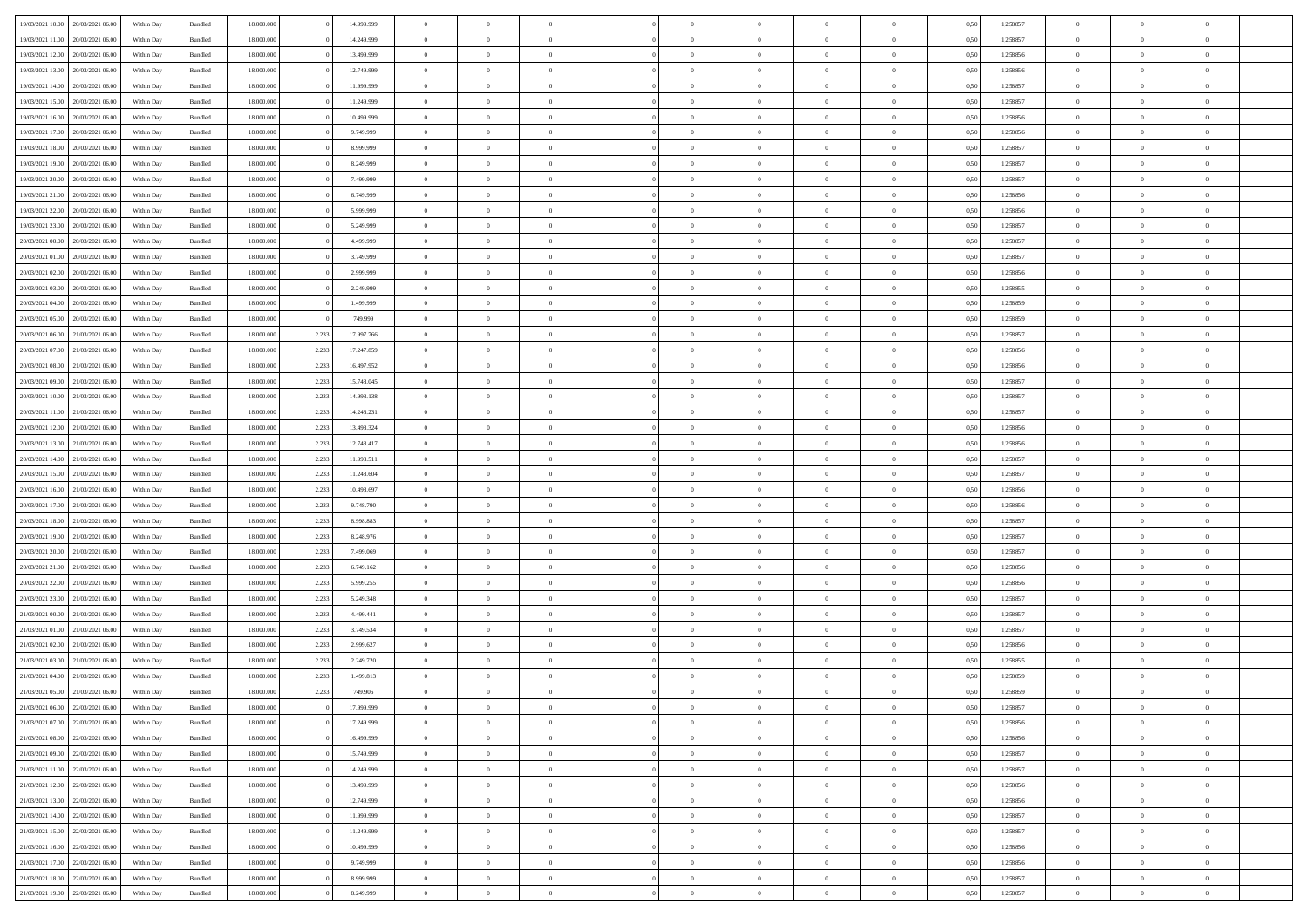|                                   |                  |            |                    |            |            | $\overline{0}$ | $\Omega$       |                |                | $\Omega$       | $\Omega$       | $\theta$       |      |          | $\theta$       |                | $\theta$       |  |
|-----------------------------------|------------------|------------|--------------------|------------|------------|----------------|----------------|----------------|----------------|----------------|----------------|----------------|------|----------|----------------|----------------|----------------|--|
| 21/03/2021 20:00                  | 22/03/2021 06:00 | Within Dav | Bundled            | 18.000.000 | 7.499.999  |                |                |                | $\Omega$       |                |                |                | 0.50 | 1,258857 |                | $\theta$       |                |  |
| 21/03/2021 21:00                  | 22/03/2021 06:00 | Within Day | Bundled            | 18.000.000 | 6.749.999  | $\overline{0}$ | $\theta$       | $\overline{0}$ | $\overline{0}$ | $\bf{0}$       | $\overline{0}$ | $\overline{0}$ | 0,50 | 1,258856 | $\theta$       | $\theta$       | $\overline{0}$ |  |
| 21/03/2021 22:00                  | 22/03/2021 06:00 | Within Day | Bundled            | 18.000.000 | 5.999.999  | $\overline{0}$ | $\overline{0}$ | $\overline{0}$ | $\bf{0}$       | $\bf{0}$       | $\bf{0}$       | $\bf{0}$       | 0,50 | 1,258856 | $\bf{0}$       | $\overline{0}$ | $\overline{0}$ |  |
| 21/03/2021 23:00                  | 22/03/2021 06:00 | Within Dav | Bundled            | 18.000.000 | 5.249.999  | $\overline{0}$ | $\theta$       | $\overline{0}$ | $\overline{0}$ | $\bf{0}$       | $\overline{0}$ | $\overline{0}$ | 0.50 | 1.258857 | $\theta$       | $\theta$       | $\overline{0}$ |  |
|                                   |                  |            |                    |            |            |                |                |                |                |                |                |                |      |          |                |                |                |  |
| 22/03/2021 00:00                  | 22/03/2021 06:00 | Within Day | Bundled            | 18.000.000 | 4.499.999  | $\overline{0}$ | $\theta$       | $\overline{0}$ | $\overline{0}$ | $\bf{0}$       | $\overline{0}$ | $\bf{0}$       | 0,50 | 1,258857 | $\theta$       | $\theta$       | $\overline{0}$ |  |
| 22/03/2021 01:00                  | 22/03/2021 06:00 | Within Day | Bundled            | 18.000.000 | 3.749.999  | $\overline{0}$ | $\bf{0}$       | $\overline{0}$ | $\bf{0}$       | $\overline{0}$ | $\overline{0}$ | $\mathbf{0}$   | 0,50 | 1,258857 | $\bf{0}$       | $\overline{0}$ | $\bf{0}$       |  |
| 22/03/2021 02:00                  | 22/03/2021 06:00 | Within Dav | Bundled            | 18.000.000 | 2.999.999  | $\overline{0}$ | $\overline{0}$ | $\overline{0}$ | $\overline{0}$ | $\bf{0}$       | $\overline{0}$ | $\overline{0}$ | 0.50 | 1,258856 | $\theta$       | $\theta$       | $\overline{0}$ |  |
| 22/03/2021 03:00                  | 22/03/2021 06:00 | Within Day | Bundled            | 18.000.000 | 2.249.999  | $\overline{0}$ | $\theta$       | $\overline{0}$ | $\overline{0}$ | $\bf{0}$       | $\overline{0}$ | $\bf{0}$       | 0,50 | 1,258855 | $\theta$       | $\theta$       | $\overline{0}$ |  |
|                                   |                  |            |                    |            |            |                |                |                |                |                |                |                |      |          |                |                |                |  |
| 22/03/2021 04:00                  | 22/03/2021 06:00 | Within Day | Bundled            | 18.000.000 | 1.499.999  | $\overline{0}$ | $\overline{0}$ | $\overline{0}$ | $\bf{0}$       | $\bf{0}$       | $\bf{0}$       | $\bf{0}$       | 0,50 | 1,258859 | $\,0\,$        | $\overline{0}$ | $\overline{0}$ |  |
| 22/03/2021 05:00                  | 22/03/2021 06:00 | Within Dav | Bundled            | 18.000.000 | 749.999    | $\overline{0}$ | $\overline{0}$ | $\overline{0}$ | $\overline{0}$ | $\overline{0}$ | $\overline{0}$ | $\overline{0}$ | 0.50 | 1,258859 | $\theta$       | $\overline{0}$ | $\overline{0}$ |  |
| 22/03/2021 06:00                  | 23/03/2021 06:00 | Within Day | Bundled            | 18.000.000 | 17.999.999 | $\overline{0}$ | $\theta$       | $\overline{0}$ | $\overline{0}$ | $\bf{0}$       | $\overline{0}$ | $\bf{0}$       | 0,50 | 1,258857 | $\theta$       | $\theta$       | $\overline{0}$ |  |
| 22/03/2021 07:00                  | 23/03/2021 06:00 | Within Day | Bundled            | 18.000.000 | 17.249.999 | $\overline{0}$ | $\overline{0}$ | $\overline{0}$ | $\bf{0}$       | $\bf{0}$       | $\bf{0}$       | $\bf{0}$       | 0,50 | 1,258856 | $\bf{0}$       | $\overline{0}$ | $\overline{0}$ |  |
| 22/03/2021 08:00                  | 23/03/2021 06:00 | Within Day | Bundled            | 18.000.000 | 16.499.999 | $\overline{0}$ | $\theta$       | $\overline{0}$ | $\overline{0}$ | $\bf{0}$       | $\overline{0}$ | $\overline{0}$ | 0.50 | 1.258856 | $\theta$       | $\theta$       | $\overline{0}$ |  |
|                                   |                  |            |                    |            |            |                |                |                |                |                |                |                |      |          |                |                |                |  |
| 22/03/2021 09:00                  | 23/03/2021 06:00 | Within Day | Bundled            | 18.000.000 | 15.749.999 | $\overline{0}$ | $\theta$       | $\overline{0}$ | $\overline{0}$ | $\bf{0}$       | $\overline{0}$ | $\overline{0}$ | 0,50 | 1,258857 | $\theta$       | $\theta$       | $\overline{0}$ |  |
| 22/03/2021 10:00                  | 23/03/2021 06:00 | Within Day | Bundled            | 18.000.000 | 14.999.999 | $\overline{0}$ | $\overline{0}$ | $\overline{0}$ | $\bf{0}$       | $\overline{0}$ | $\overline{0}$ | $\mathbf{0}$   | 0,50 | 1,258857 | $\bf{0}$       | $\overline{0}$ | $\bf{0}$       |  |
| 22/03/2021 11:00                  | 23/03/2021 06:00 | Within Dav | Bundled            | 18.000.000 | 14.249.999 | $\overline{0}$ | $\overline{0}$ | $\overline{0}$ | $\overline{0}$ | $\bf{0}$       | $\overline{0}$ | $\overline{0}$ | 0.50 | 1,258857 | $\theta$       | $\overline{0}$ | $\overline{0}$ |  |
| 22/03/2021 12:00                  | 23/03/2021 06:00 | Within Day | Bundled            | 18.000.000 | 13.499.999 | $\overline{0}$ | $\theta$       | $\overline{0}$ | $\overline{0}$ | $\bf{0}$       | $\overline{0}$ | $\bf{0}$       | 0,50 | 1,258856 | $\theta$       | $\theta$       | $\overline{0}$ |  |
|                                   |                  |            |                    |            |            |                |                |                |                |                |                |                |      |          |                |                |                |  |
| 22/03/2021 13:00                  | 23/03/2021 06:00 | Within Day | Bundled            | 18.000.000 | 12.749.999 | $\overline{0}$ | $\overline{0}$ | $\overline{0}$ | $\bf{0}$       | $\bf{0}$       | $\bf{0}$       | $\bf{0}$       | 0,50 | 1,258856 | $\,0\,$        | $\overline{0}$ | $\overline{0}$ |  |
| 22/03/2021 14:00                  | 23/03/2021 06:00 | Within Day | Bundled            | 18.000.000 | 11.999.999 | $\overline{0}$ | $\overline{0}$ | $\overline{0}$ | $\overline{0}$ | $\overline{0}$ | $\overline{0}$ | $\overline{0}$ | 0.50 | 1,258857 | $\theta$       | $\overline{0}$ | $\overline{0}$ |  |
| 22/03/2021 15:00                  | 23/03/2021 06:00 | Within Day | Bundled            | 18.000.000 | 11.249.999 | $\overline{0}$ | $\theta$       | $\overline{0}$ | $\overline{0}$ | $\bf{0}$       | $\overline{0}$ | $\bf{0}$       | 0,50 | 1,258857 | $\theta$       | $\theta$       | $\overline{0}$ |  |
| 22/03/2021 16:00                  | 23/03/2021 06:00 | Within Day | Bundled            | 18.000.000 | 10.499.999 | $\overline{0}$ | $\overline{0}$ | $\overline{0}$ | $\bf{0}$       | $\bf{0}$       | $\bf{0}$       | $\bf{0}$       | 0,50 | 1,258856 | $\,0\,$        | $\overline{0}$ | $\overline{0}$ |  |
| 22/03/2021 17:00                  | 23/03/2021 06:00 | Within Day | Bundled            | 18.000.000 | 9.749.999  | $\overline{0}$ | $\overline{0}$ | $\overline{0}$ | $\overline{0}$ | $\bf{0}$       | $\overline{0}$ | $\overline{0}$ | 0.50 | 1.258856 | $\theta$       | $\theta$       | $\overline{0}$ |  |
|                                   |                  |            |                    |            |            |                |                |                |                |                |                |                |      |          |                |                |                |  |
| 22/03/2021 18:00                  | 23/03/2021 06:00 | Within Day | Bundled            | 18.000.000 | 8.999.999  | $\overline{0}$ | $\theta$       | $\overline{0}$ | $\overline{0}$ | $\bf{0}$       | $\overline{0}$ | $\bf{0}$       | 0,50 | 1,258857 | $\theta$       | $\overline{0}$ | $\overline{0}$ |  |
| 22/03/2021 19:00                  | 23/03/2021 06:00 | Within Day | Bundled            | 18.000.000 | 8.249.999  | $\overline{0}$ | $\bf{0}$       | $\overline{0}$ | $\bf{0}$       | $\overline{0}$ | $\bf{0}$       | $\mathbf{0}$   | 0,50 | 1,258857 | $\bf{0}$       | $\overline{0}$ | $\bf{0}$       |  |
| 22/03/2021 20:00                  | 23/03/2021 06:00 | Within Dav | Bundled            | 18.000.000 | 7.499.999  | $\overline{0}$ | $\overline{0}$ | $\overline{0}$ | $\overline{0}$ | $\overline{0}$ | $\overline{0}$ | $\overline{0}$ | 0.50 | 1,258857 | $\theta$       | $\theta$       | $\overline{0}$ |  |
| 22/03/2021 21:00                  | 23/03/2021 06:00 | Within Day | Bundled            | 18.000.000 | 6.749.999  | $\overline{0}$ | $\theta$       | $\overline{0}$ | $\overline{0}$ | $\bf{0}$       | $\overline{0}$ | $\bf{0}$       | 0,50 | 1,258856 | $\theta$       | $\theta$       | $\overline{0}$ |  |
| 22/03/2021 22:00                  | 23/03/2021 06:00 | Within Day | Bundled            | 18.000.000 | 5.999.999  | $\overline{0}$ | $\overline{0}$ | $\overline{0}$ | $\bf{0}$       | $\bf{0}$       | $\bf{0}$       | $\bf{0}$       | 0,50 | 1,258856 | $\,0\,$        | $\overline{0}$ | $\overline{0}$ |  |
|                                   |                  |            |                    |            |            |                |                |                |                |                |                |                |      |          |                |                |                |  |
| 22/03/2021 23:00                  | 23/03/2021 06:00 | Within Day | Bundled            | 18.000.000 | 5.249.999  | $\overline{0}$ | $\overline{0}$ | $\overline{0}$ | $\overline{0}$ | $\overline{0}$ | $\overline{0}$ | $\overline{0}$ | 0.50 | 1,258857 | $\theta$       | $\theta$       | $\overline{0}$ |  |
| 23/03/2021 00:00                  | 23/03/2021 06:00 | Within Day | Bundled            | 18.000.000 | 4.499.999  | $\overline{0}$ | $\theta$       | $\overline{0}$ | $\overline{0}$ | $\bf{0}$       | $\overline{0}$ | $\bf{0}$       | 0,50 | 1,258857 | $\,$ 0 $\,$    | $\theta$       | $\overline{0}$ |  |
| 23/03/2021 01:00                  | 23/03/2021 06:00 | Within Day | Bundled            | 18.000.000 | 3.749.999  | $\overline{0}$ | $\overline{0}$ | $\overline{0}$ | $\bf{0}$       | $\bf{0}$       | $\bf{0}$       | $\bf{0}$       | 0,50 | 1,258857 | $\bf{0}$       | $\overline{0}$ | $\overline{0}$ |  |
| 23/03/2021 02:00                  | 23/03/2021 06:00 | Within Day | Bundled            | 18.000.000 | 2.999.999  | $\overline{0}$ | $\Omega$       | $\Omega$       | $\Omega$       | $\Omega$       | $\Omega$       | $\overline{0}$ | 0.50 | 1,258856 | $\,0\,$        | $\theta$       | $\theta$       |  |
| 23/03/2021 03:00                  | 23/03/2021 06:00 |            |                    | 18.000.000 | 2.249.999  | $\overline{0}$ | $\theta$       | $\overline{0}$ | $\overline{0}$ | $\bf{0}$       | $\overline{0}$ |                |      | 1,258855 | $\theta$       | $\theta$       | $\overline{0}$ |  |
|                                   |                  | Within Day | Bundled            |            |            |                |                |                |                |                |                | $\bf{0}$       | 0,50 |          |                |                |                |  |
| 23/03/2021 04:00                  | 23/03/2021 06:00 | Within Day | Bundled            | 18.000.000 | 1.499.999  | $\overline{0}$ | $\overline{0}$ | $\overline{0}$ | $\bf{0}$       | $\bf{0}$       | $\overline{0}$ | $\mathbf{0}$   | 0,50 | 1,258859 | $\overline{0}$ | $\overline{0}$ | $\bf{0}$       |  |
| 23/03/2021 05:00                  | 23/03/2021 06:00 | Within Day | Bundled            | 18,000,000 | 749.999    | $\overline{0}$ | $\Omega$       | $\Omega$       | $\Omega$       | $\Omega$       | $\Omega$       | $\overline{0}$ | 0.50 | 1,258859 | $\theta$       | $\theta$       | $\theta$       |  |
| 23/03/2021 06:00                  | 24/03/2021 06.00 | Within Day | Bundled            | 18.000.000 | 17.999.999 | $\overline{0}$ | $\theta$       | $\overline{0}$ | $\overline{0}$ | $\bf{0}$       | $\overline{0}$ | $\bf{0}$       | 0,50 | 1,258857 | $\theta$       | $\theta$       | $\overline{0}$ |  |
| 23/03/2021 07:00                  | 24/03/2021 06:00 | Within Day | Bundled            | 18.000.000 | 17.249.999 | $\overline{0}$ | $\overline{0}$ | $\overline{0}$ | $\bf{0}$       | $\bf{0}$       | $\bf{0}$       | $\bf{0}$       | 0,50 | 1,258856 | $\,0\,$        | $\overline{0}$ | $\overline{0}$ |  |
|                                   |                  |            |                    |            |            |                |                |                |                |                |                |                |      |          |                |                |                |  |
| 23/03/2021 08:00                  | 24/03/2021 06:00 | Within Day | Bundled            | 18,000,000 | 16.499.999 | $\overline{0}$ | $\Omega$       | $\Omega$       | $\Omega$       | $\Omega$       | $\theta$       | $\overline{0}$ | 0.50 | 1,258856 | $\theta$       | $\theta$       | $\theta$       |  |
| 23/03/2021 09:00                  | 24/03/2021 06.00 | Within Day | Bundled            | 18.000.000 | 15.749.999 | $\overline{0}$ | $\theta$       | $\overline{0}$ | $\overline{0}$ | $\bf{0}$       | $\overline{0}$ | $\bf{0}$       | 0,50 | 1,258857 | $\,$ 0 $\,$    | $\theta$       | $\overline{0}$ |  |
| 23/03/2021 10:00                  | 24/03/2021 06:00 | Within Day | Bundled            | 18.000.000 | 14.999.999 | $\overline{0}$ | $\overline{0}$ | $\overline{0}$ | $\bf{0}$       | $\bf{0}$       | $\bf{0}$       | $\bf{0}$       | 0,50 | 1,258857 | $\overline{0}$ | $\overline{0}$ | $\overline{0}$ |  |
| 23/03/2021 11:00                  | 24/03/2021 06.00 | Within Day | Bundled            | 18.000.000 | 14.249.999 | $\overline{0}$ | $\Omega$       | $\Omega$       | $\Omega$       | $\Omega$       | $\overline{0}$ | $\overline{0}$ | 0.50 | 1,258857 | $\,0\,$        | $\theta$       | $\theta$       |  |
| 23/03/2021 12:00                  | 24/03/2021 06.00 | Within Day | Bundled            | 18.000.000 | 13.499.999 | $\overline{0}$ | $\theta$       | $\overline{0}$ | $\overline{0}$ | $\bf{0}$       | $\overline{0}$ | $\bf{0}$       | 0,50 | 1,258856 | $\,$ 0 $\,$    | $\theta$       | $\overline{0}$ |  |
|                                   |                  |            |                    |            |            |                |                |                |                |                |                |                |      |          |                |                |                |  |
| 23/03/2021 13:00                  | 24/03/2021 06:00 | Within Day | Bundled            | 18.000.000 | 12.749.999 | $\overline{0}$ | $\overline{0}$ | $\overline{0}$ | $\bf{0}$       | $\bf{0}$       | $\bf{0}$       | $\mathbf{0}$   | 0,50 | 1,258856 | $\overline{0}$ | $\overline{0}$ | $\bf{0}$       |  |
| 23/03/2021 14:00                  | 24/03/2021 06:00 | Within Day | Bundled            | 18,000,000 | 11.999.999 | $\overline{0}$ | $\Omega$       | $\Omega$       | $\Omega$       | $\Omega$       | $\Omega$       | $\overline{0}$ | 0.50 | 1,258857 | $\theta$       | $\theta$       | $\theta$       |  |
| 23/03/2021 15:00                  | 24/03/2021 06:00 | Within Day | Bundled            | 18.000.000 | 11.249.999 | $\overline{0}$ | $\overline{0}$ | $\overline{0}$ | $\bf{0}$       | $\,$ 0         | $\bf{0}$       | $\bf{0}$       | 0,50 | 1,258857 | $\,0\,$        | $\overline{0}$ | $\overline{0}$ |  |
| 23/03/2021 16:00 24/03/2021 06:00 |                  | Within Day | $\mathbf B$ undled | 18.000.000 | 10.499.999 | $\bf{0}$       | $\bf{0}$       |                |                | $\bf{0}$       |                |                | 0,50 | 1,258856 | $\bf{0}$       | $\overline{0}$ |                |  |
| 23/03/2021 17:00                  | 24/03/2021 06:00 |            |                    | 18,000,000 | 9.749.999  | $\overline{0}$ | $\overline{0}$ | $\overline{0}$ | $\Omega$       | $\overline{0}$ | $\overline{0}$ | $\overline{0}$ | 0.50 |          | $\theta$       | $\theta$       | $\theta$       |  |
|                                   |                  | Within Day | Bundled            |            |            |                |                |                |                |                |                |                |      | 1,258856 |                |                |                |  |
| 23/03/2021 18:00                  | 24/03/2021 06.00 | Within Day | Bundled            | 18.000.000 | 8.999.999  | $\overline{0}$ | $\,$ 0         | $\overline{0}$ | $\bf{0}$       | $\,$ 0 $\,$    | $\overline{0}$ | $\mathbf{0}$   | 0,50 | 1,258857 | $\,$ 0 $\,$    | $\,$ 0 $\,$    | $\,$ 0         |  |
| 23/03/2021 19:00                  | 24/03/2021 06:00 | Within Day | Bundled            | 18.000.000 | 8.249.999  | $\overline{0}$ | $\overline{0}$ | $\overline{0}$ | $\overline{0}$ | $\overline{0}$ | $\overline{0}$ | $\mathbf{0}$   | 0,50 | 1,258857 | $\overline{0}$ | $\bf{0}$       | $\overline{0}$ |  |
| 23/03/2021 20:00                  | 24/03/2021 06:00 | Within Day | Bundled            | 18,000,000 | 7.499.999  | $\overline{0}$ | $\overline{0}$ | $\overline{0}$ | $\Omega$       | $\overline{0}$ | $\overline{0}$ | $\overline{0}$ | 0,50 | 1,258857 | $\overline{0}$ | $\theta$       | $\overline{0}$ |  |
| 23/03/2021 21:00                  | 24/03/2021 06.00 | Within Day | Bundled            | 18.000.000 | 6.749.999  | $\overline{0}$ | $\,$ 0         | $\overline{0}$ | $\overline{0}$ | $\,$ 0 $\,$    | $\overline{0}$ | $\mathbf{0}$   | 0,50 | 1,258856 | $\,$ 0 $\,$    | $\overline{0}$ | $\overline{0}$ |  |
|                                   |                  |            |                    |            |            |                |                |                |                |                |                |                |      |          |                |                |                |  |
| 23/03/2021 22.00                  | 24/03/2021 06:00 | Within Day | Bundled            | 18.000.000 | 5.999.999  | $\overline{0}$ | $\overline{0}$ | $\overline{0}$ | $\overline{0}$ | $\overline{0}$ | $\overline{0}$ | $\mathbf{0}$   | 0,50 | 1,258856 | $\overline{0}$ | $\overline{0}$ | $\bf{0}$       |  |
| 23/03/2021 23:00                  | 24/03/2021 06:00 | Within Day | Bundled            | 18,000,000 | 5.249.999  | $\overline{0}$ | $\overline{0}$ | $\overline{0}$ | $\overline{0}$ | $\overline{0}$ | $\overline{0}$ | $\bf{0}$       | 0.50 | 1,258857 | $\overline{0}$ | $\theta$       | $\overline{0}$ |  |
| 24/03/2021 00:00                  | 24/03/2021 06:00 | Within Day | Bundled            | 18.000.000 | 4.499.999  | $\overline{0}$ | $\,$ 0         | $\overline{0}$ | $\bf{0}$       | $\bf{0}$       | $\bf{0}$       | $\bf{0}$       | 0,50 | 1,258857 | $\,$ 0 $\,$    | $\overline{0}$ | $\overline{0}$ |  |
| 24/03/2021 01:00                  | 24/03/2021 06:00 | Within Day | Bundled            | 18.000.000 | 3.749.999  | $\overline{0}$ | $\bf{0}$       | $\overline{0}$ | $\overline{0}$ | $\overline{0}$ | $\overline{0}$ | $\mathbf{0}$   | 0,50 | 1,258857 | $\overline{0}$ | $\overline{0}$ | $\bf{0}$       |  |
| 24/03/2021 02:00                  | 24/03/2021 06:00 | Within Day | Bundled            | 18,000,000 | 2.999.999  | $\overline{0}$ | $\overline{0}$ | $\overline{0}$ | $\Omega$       | $\overline{0}$ | $\overline{0}$ | $\overline{0}$ | 0.50 | 1,258856 | $\overline{0}$ | $\overline{0}$ | $\overline{0}$ |  |
|                                   |                  |            |                    |            |            |                |                |                |                |                |                |                |      |          |                |                |                |  |
| 24/03/2021 03:00                  | 24/03/2021 06.00 | Within Day | Bundled            | 18.000.000 | 2.249.999  | $\overline{0}$ | $\bf{0}$       | $\overline{0}$ | $\overline{0}$ | $\bf{0}$       | $\overline{0}$ | $\bf{0}$       | 0,50 | 1,258855 | $\,$ 0 $\,$    | $\,$ 0 $\,$    | $\bf{0}$       |  |
| 24/03/2021 04:00 24/03/2021 06:00 |                  | Within Day | Bundled            | 18.000.000 | 1.499.999  | $\overline{0}$ | $\bf{0}$       | $\overline{0}$ | $\bf{0}$       | $\bf{0}$       | $\overline{0}$ | $\bf{0}$       | 0,50 | 1,258859 | $\overline{0}$ | $\overline{0}$ | $\bf{0}$       |  |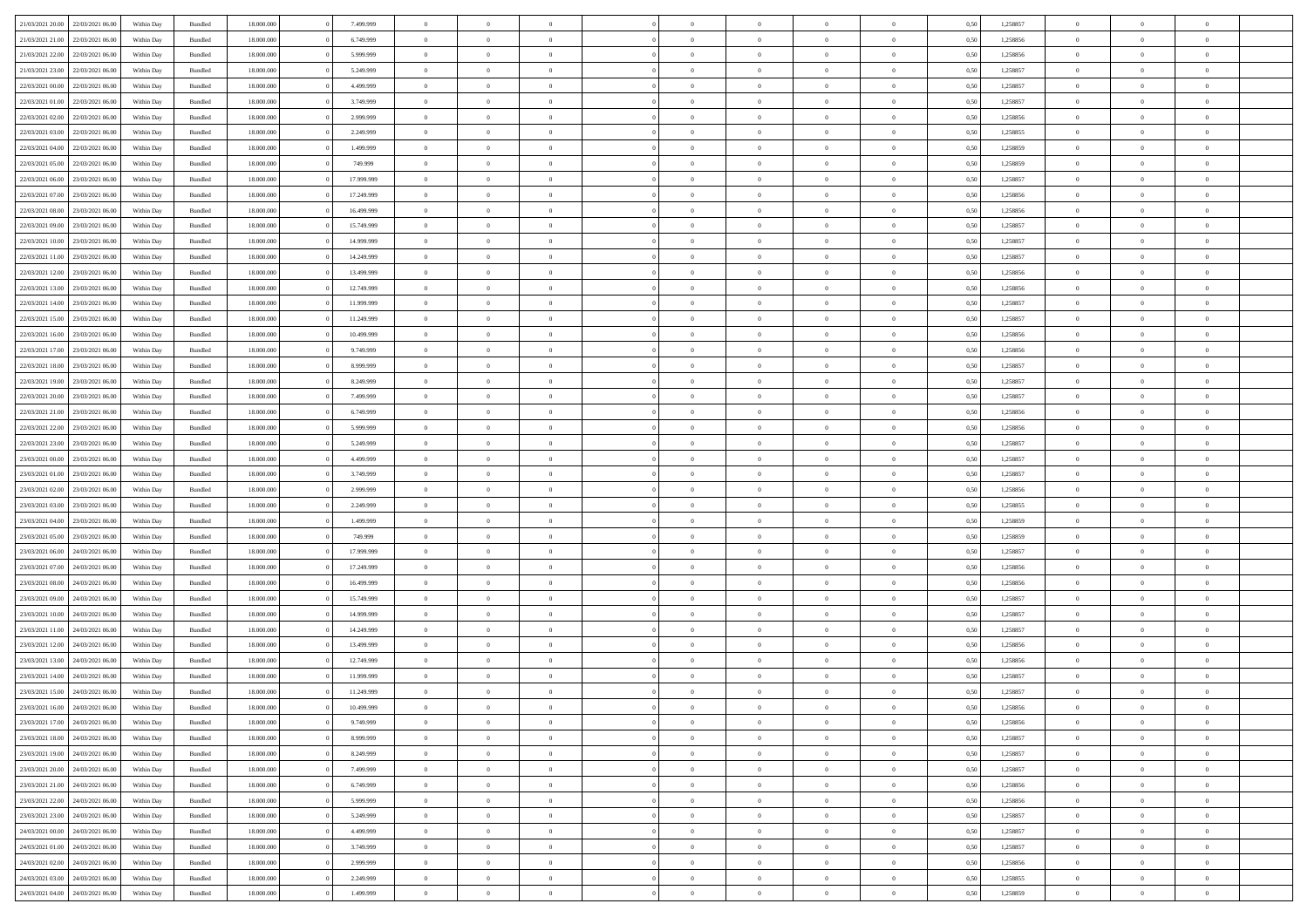| 24/03/2021 05:00                  | 24/03/2021 06:00 | Within Dav | Bundled            | 18.000.000 | 749.999    | $\overline{0}$ | $\Omega$       |                | $\Omega$       | $\Omega$       | $\Omega$       | $\theta$       | 0.50 | 1,258859 | $\theta$       | $\theta$       | $\theta$       |  |
|-----------------------------------|------------------|------------|--------------------|------------|------------|----------------|----------------|----------------|----------------|----------------|----------------|----------------|------|----------|----------------|----------------|----------------|--|
| 24/03/2021 06.00                  | 25/03/2021 06:00 | Within Day | Bundled            | 18.000.000 | 17.999.999 | $\overline{0}$ | $\theta$       | $\overline{0}$ | $\overline{0}$ | $\bf{0}$       | $\overline{0}$ | $\overline{0}$ | 0,50 | 1,258857 | $\theta$       | $\theta$       | $\overline{0}$ |  |
| 24/03/2021 07:00                  | 25/03/2021 06:00 | Within Day | Bundled            | 18.000.000 | 17.249.999 | $\overline{0}$ | $\overline{0}$ | $\overline{0}$ | $\bf{0}$       | $\bf{0}$       | $\overline{0}$ | $\bf{0}$       | 0,50 | 1,258856 | $\bf{0}$       | $\overline{0}$ | $\overline{0}$ |  |
| 24/03/2021 08:00                  | 25/03/2021 06:00 | Within Dav | Bundled            | 18.000.000 | 16.499.999 | $\overline{0}$ | $\theta$       | $\overline{0}$ | $\overline{0}$ | $\bf{0}$       | $\overline{0}$ | $\overline{0}$ | 0.50 | 1.258856 | $\theta$       | $\theta$       | $\overline{0}$ |  |
| 24/03/2021 09:00                  | 25/03/2021 06:00 | Within Day | Bundled            | 18.000.000 | 15.749.999 | $\overline{0}$ | $\theta$       | $\overline{0}$ | $\overline{0}$ | $\bf{0}$       | $\overline{0}$ | $\bf{0}$       | 0,50 | 1,258857 | $\theta$       | $\theta$       | $\overline{0}$ |  |
|                                   |                  |            |                    |            |            |                |                |                |                |                |                |                |      |          |                |                |                |  |
| 24/03/2021 10:00                  | 25/03/2021 06:00 | Within Day | Bundled            | 18.000.000 | 14.999.999 | $\overline{0}$ | $\bf{0}$       | $\overline{0}$ | $\overline{0}$ | $\overline{0}$ | $\overline{0}$ | $\mathbf{0}$   | 0,50 | 1,258857 | $\overline{0}$ | $\overline{0}$ | $\bf{0}$       |  |
| 24/03/2021 11:00                  | 25/03/2021 06:00 | Within Dav | Bundled            | 18.000.000 | 14.249.999 | $\overline{0}$ | $\overline{0}$ | $\overline{0}$ | $\overline{0}$ | $\bf{0}$       | $\overline{0}$ | $\overline{0}$ | 0.50 | 1,258857 | $\theta$       | $\overline{0}$ | $\overline{0}$ |  |
| 24/03/2021 12:00                  | 25/03/2021 06:00 | Within Day | Bundled            | 18.000.000 | 13.499.999 | $\overline{0}$ | $\theta$       | $\overline{0}$ | $\overline{0}$ | $\bf{0}$       | $\overline{0}$ | $\bf{0}$       | 0,50 | 1,258856 | $\theta$       | $\theta$       | $\overline{0}$ |  |
| 24/03/2021 13:00                  | 25/03/2021 06:00 | Within Day | Bundled            | 18.000.000 | 12.749.999 | $\overline{0}$ | $\overline{0}$ | $\overline{0}$ | $\overline{0}$ | $\bf{0}$       | $\overline{0}$ | $\bf{0}$       | 0,50 | 1,258856 | $\,0\,$        | $\overline{0}$ | $\overline{0}$ |  |
| 24/03/2021 14:00                  | 25/03/2021 06:00 | Within Dav | Bundled            | 18.000.000 | 11.999.999 | $\overline{0}$ | $\overline{0}$ | $\overline{0}$ | $\overline{0}$ | $\overline{0}$ | $\overline{0}$ | $\overline{0}$ | 0.50 | 1,258857 | $\theta$       | $\overline{0}$ | $\overline{0}$ |  |
| 24/03/2021 15:00                  | 25/03/2021 06:00 | Within Day | Bundled            | 18.000.000 | 11.249.999 | $\overline{0}$ | $\theta$       | $\overline{0}$ | $\overline{0}$ | $\bf{0}$       | $\overline{0}$ | $\bf{0}$       | 0,50 | 1,258857 | $\theta$       | $\theta$       | $\overline{0}$ |  |
| 24/03/2021 16:00                  | 25/03/2021 06:00 | Within Day | Bundled            | 18.000.000 | 10.499.999 | $\overline{0}$ | $\overline{0}$ | $\overline{0}$ | $\overline{0}$ | $\bf{0}$       | $\overline{0}$ | $\bf{0}$       | 0,50 | 1,258856 | $\bf{0}$       | $\overline{0}$ | $\overline{0}$ |  |
|                                   |                  |            |                    |            |            |                |                |                |                |                |                |                |      |          |                |                |                |  |
| 24/03/2021 17:00                  | 25/03/2021 06:00 | Within Dav | Bundled            | 18.000.000 | 9.749.999  | $\overline{0}$ | $\overline{0}$ | $\overline{0}$ | $\overline{0}$ | $\bf{0}$       | $\overline{0}$ | $\overline{0}$ | 0.50 | 1.258856 | $\theta$       | $\theta$       | $\overline{0}$ |  |
| 24/03/2021 18:00                  | 25/03/2021 06:00 | Within Day | Bundled            | 18.000.000 | 8.999.999  | $\overline{0}$ | $\theta$       | $\overline{0}$ | $\overline{0}$ | $\bf{0}$       | $\overline{0}$ | $\overline{0}$ | 0,50 | 1,258857 | $\theta$       | $\theta$       | $\overline{0}$ |  |
| 24/03/2021 19:00                  | 25/03/2021 06:00 | Within Day | Bundled            | 18.000.000 | 8.249.999  | $\overline{0}$ | $\bf{0}$       | $\overline{0}$ | $\overline{0}$ | $\overline{0}$ | $\overline{0}$ | $\mathbf{0}$   | 0,50 | 1,258857 | $\overline{0}$ | $\overline{0}$ | $\bf{0}$       |  |
| 24/03/2021 20:00                  | 25/03/2021 06:00 | Within Dav | Bundled            | 18.000.000 | 7.499.999  | $\overline{0}$ | $\overline{0}$ | $\overline{0}$ | $\overline{0}$ | $\overline{0}$ | $\overline{0}$ | $\overline{0}$ | 0.50 | 1,258857 | $\theta$       | $\overline{0}$ | $\overline{0}$ |  |
| 24/03/2021 21:00                  | 25/03/2021 06.00 | Within Day | Bundled            | 18.000.000 | 6.749.999  | $\overline{0}$ | $\theta$       | $\overline{0}$ | $\overline{0}$ | $\bf{0}$       | $\overline{0}$ | $\bf{0}$       | 0,50 | 1,258856 | $\theta$       | $\theta$       | $\overline{0}$ |  |
| 24/03/2021 22:00                  | 25/03/2021 06:00 | Within Day | Bundled            | 18.000.000 | 5.999.999  | $\overline{0}$ | $\overline{0}$ | $\overline{0}$ | $\overline{0}$ | $\bf{0}$       | $\overline{0}$ | $\bf{0}$       | 0,50 | 1,258856 | $\,0\,$        | $\overline{0}$ | $\overline{0}$ |  |
| 24/03/2021 23:00                  | 25/03/2021 06:00 | Within Dav | Bundled            | 18.000.000 | 5.249.999  | $\overline{0}$ | $\overline{0}$ | $\overline{0}$ | $\overline{0}$ | $\overline{0}$ | $\overline{0}$ | $\overline{0}$ | 0.50 | 1,258857 | $\theta$       | $\overline{0}$ | $\overline{0}$ |  |
| 25/03/2021 00:00                  | 25/03/2021 06:00 | Within Day | Bundled            | 18.000.000 | 4.499.999  | $\overline{0}$ | $\theta$       | $\overline{0}$ | $\overline{0}$ | $\bf{0}$       | $\overline{0}$ | $\bf{0}$       | 0,50 | 1,258857 | $\theta$       | $\theta$       | $\overline{0}$ |  |
|                                   |                  |            |                    |            |            |                |                |                |                |                |                |                |      |          |                |                |                |  |
| 25/03/2021 01:00                  | 25/03/2021 06:00 | Within Day | Bundled            | 18.000.000 | 3.749.999  | $\overline{0}$ | $\overline{0}$ | $\overline{0}$ | $\overline{0}$ | $\bf{0}$       | $\overline{0}$ | $\bf{0}$       | 0,50 | 1,258857 | $\,0\,$        | $\overline{0}$ | $\overline{0}$ |  |
| 25/03/2021 02:00                  | 25/03/2021 06:00 | Within Day | Bundled            | 18.000.000 | 2.999.999  | $\overline{0}$ | $\overline{0}$ | $\overline{0}$ | $\overline{0}$ | $\bf{0}$       | $\overline{0}$ | $\overline{0}$ | 0.50 | 1.258856 | $\theta$       | $\theta$       | $\overline{0}$ |  |
| 25/03/2021 03:00                  | 25/03/2021 06:00 | Within Day | Bundled            | 18.000.000 | 2.249.999  | $\overline{0}$ | $\theta$       | $\overline{0}$ | $\overline{0}$ | $\bf{0}$       | $\overline{0}$ | $\bf{0}$       | 0,50 | 1,258855 | $\theta$       | $\overline{0}$ | $\overline{0}$ |  |
| 25/03/2021 04:00                  | 25/03/2021 06:00 | Within Day | Bundled            | 18.000.000 | 1.499.999  | $\overline{0}$ | $\bf{0}$       | $\overline{0}$ | $\overline{0}$ | $\overline{0}$ | $\overline{0}$ | $\mathbf{0}$   | 0,50 | 1,258859 | $\bf{0}$       | $\overline{0}$ | $\bf{0}$       |  |
| 25/03/2021 05:00                  | 25/03/2021 06:00 | Within Dav | Bundled            | 18.000.000 | 749.999    | $\overline{0}$ | $\overline{0}$ | $\overline{0}$ | $\overline{0}$ | $\overline{0}$ | $\overline{0}$ | $\overline{0}$ | 0.50 | 1,258859 | $\theta$       | $\theta$       | $\overline{0}$ |  |
| 25/03/2021 06:00                  | 26/03/2021 06:00 | Within Day | Bundled            | 18.000.000 | 17.999.999 | $\overline{0}$ | $\theta$       | $\overline{0}$ | $\overline{0}$ | $\bf{0}$       | $\overline{0}$ | $\bf{0}$       | 0,50 | 1,258857 | $\theta$       | $\theta$       | $\overline{0}$ |  |
| 25/03/2021 07:00                  | 26/03/2021 06:00 | Within Day | Bundled            | 18.000.000 | 17.249.999 | $\overline{0}$ | $\overline{0}$ | $\overline{0}$ | $\overline{0}$ | $\bf{0}$       | $\overline{0}$ | $\bf{0}$       | 0,50 | 1,258856 | $\,0\,$        | $\overline{0}$ | $\overline{0}$ |  |
|                                   |                  |            |                    |            |            |                |                |                |                | $\overline{0}$ |                |                |      |          | $\theta$       |                |                |  |
| 25/03/2021 08:00                  | 26/03/2021 06:00 | Within Day | Bundled            | 18.000.000 | 16.499.999 | $\overline{0}$ | $\overline{0}$ | $\overline{0}$ | $\overline{0}$ |                | $\overline{0}$ | $\overline{0}$ | 0.50 | 1,258856 |                | $\theta$       | $\overline{0}$ |  |
| 25/03/2021 09:00                  | 26/03/2021 06:00 | Within Day | Bundled            | 18.000.000 | 15.749.999 | $\overline{0}$ | $\theta$       | $\overline{0}$ | $\overline{0}$ | $\bf{0}$       | $\overline{0}$ | $\bf{0}$       | 0,50 | 1,258857 | $\,$ 0 $\,$    | $\theta$       | $\overline{0}$ |  |
| 25/03/2021 10:00                  | 26/03/2021 06:00 | Within Day | Bundled            | 18.000.000 | 14.999.999 | $\overline{0}$ | $\overline{0}$ | $\overline{0}$ | $\overline{0}$ | $\bf{0}$       | $\overline{0}$ | $\bf{0}$       | 0,50 | 1,258857 | $\bf{0}$       | $\overline{0}$ | $\overline{0}$ |  |
| 25/03/2021 11:00                  | 26/03/2021 06:00 | Within Day | Bundled            | 18.000.000 | 14.249.999 | $\overline{0}$ | $\Omega$       | $\Omega$       | $\Omega$       | $\Omega$       | $\Omega$       | $\overline{0}$ | 0.50 | 1,258857 | $\,0\,$        | $\theta$       | $\theta$       |  |
| 25/03/2021 12:00                  | 26/03/2021 06:00 | Within Day | Bundled            | 18.000.000 | 13.499.999 | $\overline{0}$ | $\theta$       | $\overline{0}$ | $\overline{0}$ | $\bf{0}$       | $\overline{0}$ | $\bf{0}$       | 0,50 | 1,258856 | $\theta$       | $\theta$       | $\overline{0}$ |  |
| 25/03/2021 13:00                  | 26/03/2021 06:00 | Within Day | Bundled            | 18.000.000 | 12.749.999 | $\overline{0}$ | $\bf{0}$       | $\overline{0}$ | $\overline{0}$ | $\bf{0}$       | $\overline{0}$ | $\mathbf{0}$   | 0,50 | 1,258856 | $\bf{0}$       | $\overline{0}$ | $\bf{0}$       |  |
| 25/03/2021 14:00                  | 26/03/2021 06:00 | Within Day | Bundled            | 18,000,000 | 11.999.999 | $\overline{0}$ | $\Omega$       | $\Omega$       | $\Omega$       | $\Omega$       | $\Omega$       | $\overline{0}$ | 0.50 | 1,258857 | $\theta$       | $\theta$       | $\theta$       |  |
| 25/03/2021 15:00                  | 26/03/2021 06:00 | Within Day | Bundled            | 18.000.000 | 11.249.999 | $\overline{0}$ | $\theta$       | $\overline{0}$ | $\overline{0}$ | $\bf{0}$       | $\overline{0}$ | $\bf{0}$       | 0,50 | 1,258857 | $\theta$       | $\theta$       | $\overline{0}$ |  |
|                                   |                  |            |                    |            |            |                | $\overline{0}$ |                |                | $\bf{0}$       |                |                |      |          | $\,0\,$        | $\overline{0}$ | $\overline{0}$ |  |
| 25/03/2021 16:00                  | 26/03/2021 06:00 | Within Day | Bundled            | 18.000.000 | 10.499.999 | $\overline{0}$ |                | $\overline{0}$ | $\overline{0}$ |                | $\overline{0}$ | $\bf{0}$       | 0,50 | 1,258856 |                |                |                |  |
| 25/03/2021 17:00                  | 26/03/2021 06:00 | Within Day | Bundled            | 18,000,000 | 9.749.999  | $\overline{0}$ | $\Omega$       | $\Omega$       | $\Omega$       | $\Omega$       | $\theta$       | $\overline{0}$ | 0.50 | 1,258856 | $\theta$       | $\theta$       | $\theta$       |  |
| 25/03/2021 18:00                  | 26/03/2021 06:00 | Within Day | Bundled            | 18.000.000 | 8.999.999  | $\overline{0}$ | $\theta$       | $\overline{0}$ | $\overline{0}$ | $\bf{0}$       | $\overline{0}$ | $\bf{0}$       | 0,50 | 1,258857 | $\,$ 0 $\,$    | $\overline{0}$ | $\overline{0}$ |  |
| 25/03/2021 19:00                  | 26/03/2021 06:00 | Within Day | Bundled            | 18.000.000 | 8.249.999  | $\overline{0}$ | $\overline{0}$ | $\overline{0}$ | $\overline{0}$ | $\bf{0}$       | $\bf{0}$       | $\bf{0}$       | 0,50 | 1,258857 | $\bf{0}$       | $\overline{0}$ | $\overline{0}$ |  |
| 25/03/2021 20:00                  | 26/03/2021 06:00 | Within Day | Bundled            | 18.000.000 | 7.499.999  | $\overline{0}$ | $\Omega$       | $\Omega$       | $\Omega$       | $\Omega$       | $\overline{0}$ | $\overline{0}$ | 0.50 | 1,258857 | $\,0\,$        | $\theta$       | $\theta$       |  |
| 25/03/2021 21:00                  | 26/03/2021 06:00 | Within Day | Bundled            | 18.000.000 | 6.749.999  | $\overline{0}$ | $\theta$       | $\overline{0}$ | $\overline{0}$ | $\bf{0}$       | $\overline{0}$ | $\bf{0}$       | 0,50 | 1,258856 | $\,$ 0 $\,$    | $\theta$       | $\overline{0}$ |  |
| 25/03/2021 22.00                  | 26/03/2021 06:00 | Within Day | Bundled            | 18.000.000 | 5.999.999  | $\overline{0}$ | $\overline{0}$ | $\overline{0}$ | $\bf{0}$       | $\bf{0}$       | $\bf{0}$       | $\mathbf{0}$   | 0,50 | 1,258856 | $\bf{0}$       | $\overline{0}$ | $\bf{0}$       |  |
| 25/03/2021 23:00                  | 26/03/2021 06:00 | Within Day | Bundled            | 18,000,000 | 5.249.999  | $\overline{0}$ | $\Omega$       | $\Omega$       | $\Omega$       | $\Omega$       | $\Omega$       | $\overline{0}$ | 0.50 | 1,258857 | $\theta$       | $\theta$       | $\theta$       |  |
| 26/03/2021 00:00                  | 26/03/2021 06:00 | Within Day | Bundled            | 18.000.000 | 4.499.999  | $\overline{0}$ | $\overline{0}$ | $\overline{0}$ | $\bf{0}$       | $\,$ 0         | $\bf{0}$       | $\bf{0}$       | 0,50 | 1,258857 | $\,0\,$        | $\,$ 0 $\,$    | $\overline{0}$ |  |
| 26/03/2021 01:00                  | 26/03/2021 06:00 | Within Day | $\mathbf B$ undled | 18.000.000 |            |                |                |                |                |                |                |                |      |          |                |                |                |  |
|                                   |                  |            |                    |            | 3.749.999  | $\bf{0}$       | $\bf{0}$       |                |                | $\bf{0}$       |                |                | 0,50 | 1,258857 | $\bf{0}$       | $\overline{0}$ |                |  |
| 26/03/2021 02:00                  | 26/03/2021 06:00 | Within Day | Bundled            | 18,000,000 | 2.999.999  | $\overline{0}$ | $\overline{0}$ | $\overline{0}$ | $\Omega$       | $\overline{0}$ | $\overline{0}$ | $\overline{0}$ | 0.50 | 1,258856 | $\theta$       | $\theta$       | $\theta$       |  |
| 26/03/2021 03:00                  | 26/03/2021 06:00 | Within Day | Bundled            | 18.000.000 | 2.249.999  | $\overline{0}$ | $\,$ 0         | $\overline{0}$ | $\bf{0}$       | $\,$ 0 $\,$    | $\overline{0}$ | $\mathbf{0}$   | 0,50 | 1,258855 | $\,$ 0 $\,$    | $\overline{0}$ | $\,$ 0         |  |
| 26/03/2021 04:00                  | 26/03/2021 06:00 | Within Day | Bundled            | 18.000.000 | 1.499.999  | $\overline{0}$ | $\overline{0}$ | $\overline{0}$ | $\overline{0}$ | $\overline{0}$ | $\overline{0}$ | $\mathbf{0}$   | 0,50 | 1,258859 | $\overline{0}$ | $\bf{0}$       | $\bf{0}$       |  |
| 26/03/2021 05:00                  | 26/03/2021 06:00 | Within Day | Bundled            | 18,000,000 | 749.999    | $\overline{0}$ | $\theta$       | $\overline{0}$ | $\Omega$       | $\overline{0}$ | $\overline{0}$ | $\bf{0}$       | 0,50 | 1,258859 | $\bf{0}$       | $\theta$       | $\overline{0}$ |  |
| 26/03/2021 06:00                  | 27/03/2021 06:00 | Within Day | Bundled            | 18.000.000 | 17.999.999 | $\overline{0}$ | $\,$ 0         | $\overline{0}$ | $\overline{0}$ | $\overline{0}$ | $\overline{0}$ | $\bf{0}$       | 0,50 | 1,258857 | $\,$ 0 $\,$    | $\overline{0}$ | $\overline{0}$ |  |
| 26/03/2021 07:00                  | 27/03/2021 06:00 | Within Day | Bundled            | 18.000.000 | 17.249.999 | $\overline{0}$ | $\overline{0}$ | $\overline{0}$ | $\overline{0}$ | $\overline{0}$ | $\overline{0}$ | $\mathbf{0}$   | 0,50 | 1,258856 | $\overline{0}$ | $\bf{0}$       | $\bf{0}$       |  |
| 26/03/2021 08:00                  | 27/03/2021 06:00 | Within Day | Bundled            | 18,000,000 | 16.499.999 | $\overline{0}$ | $\overline{0}$ | $\overline{0}$ | $\Omega$       | $\overline{0}$ | $\overline{0}$ | $\bf{0}$       | 0.50 | 1,258856 | $\overline{0}$ | $\theta$       | $\overline{0}$ |  |
|                                   |                  |            |                    |            |            |                |                |                |                |                |                |                |      |          |                |                |                |  |
| 26/03/2021 09:00                  | 27/03/2021 06:00 | Within Day | Bundled            | 18.000.000 | 15.749.999 | $\overline{0}$ | $\,$ 0         | $\overline{0}$ | $\bf{0}$       | $\bf{0}$       | $\bf{0}$       | $\bf{0}$       | 0,50 | 1,258857 | $\,$ 0 $\,$    | $\overline{0}$ | $\overline{0}$ |  |
| 26/03/2021 10:00                  | 27/03/2021 06:00 | Within Day | Bundled            | 18.000.000 | 14.999.999 | $\overline{0}$ | $\bf{0}$       | $\overline{0}$ | $\overline{0}$ | $\overline{0}$ | $\overline{0}$ | $\mathbf{0}$   | 0,50 | 1,258857 | $\overline{0}$ | $\overline{0}$ | $\bf{0}$       |  |
| 26/03/2021 11:00                  | 27/03/2021 06:00 | Within Day | Bundled            | 18,000,000 | 14.249.999 | $\overline{0}$ | $\overline{0}$ | $\overline{0}$ | $\Omega$       | $\overline{0}$ | $\overline{0}$ | $\bf{0}$       | 0.50 | 1,258857 | $\overline{0}$ | $\overline{0}$ | $\overline{0}$ |  |
| 26/03/2021 12:00                  | 27/03/2021 06:00 | Within Day | Bundled            | 18.000.000 | 13.499.999 | $\overline{0}$ | $\,$ 0 $\,$    | $\overline{0}$ | $\overline{0}$ | $\bf{0}$       | $\bf{0}$       | $\bf{0}$       | 0,50 | 1,258856 | $\,$ 0 $\,$    | $\overline{0}$ | $\bf{0}$       |  |
| 26/03/2021 13:00 27/03/2021 06:00 |                  | Within Day | Bundled            | 18.000.000 | 12.749.999 | $\overline{0}$ | $\bf{0}$       | $\overline{0}$ | $\bf{0}$       | $\bf{0}$       | $\bf{0}$       | $\bf{0}$       | 0,50 | 1,258856 | $\overline{0}$ | $\overline{0}$ | $\bf{0}$       |  |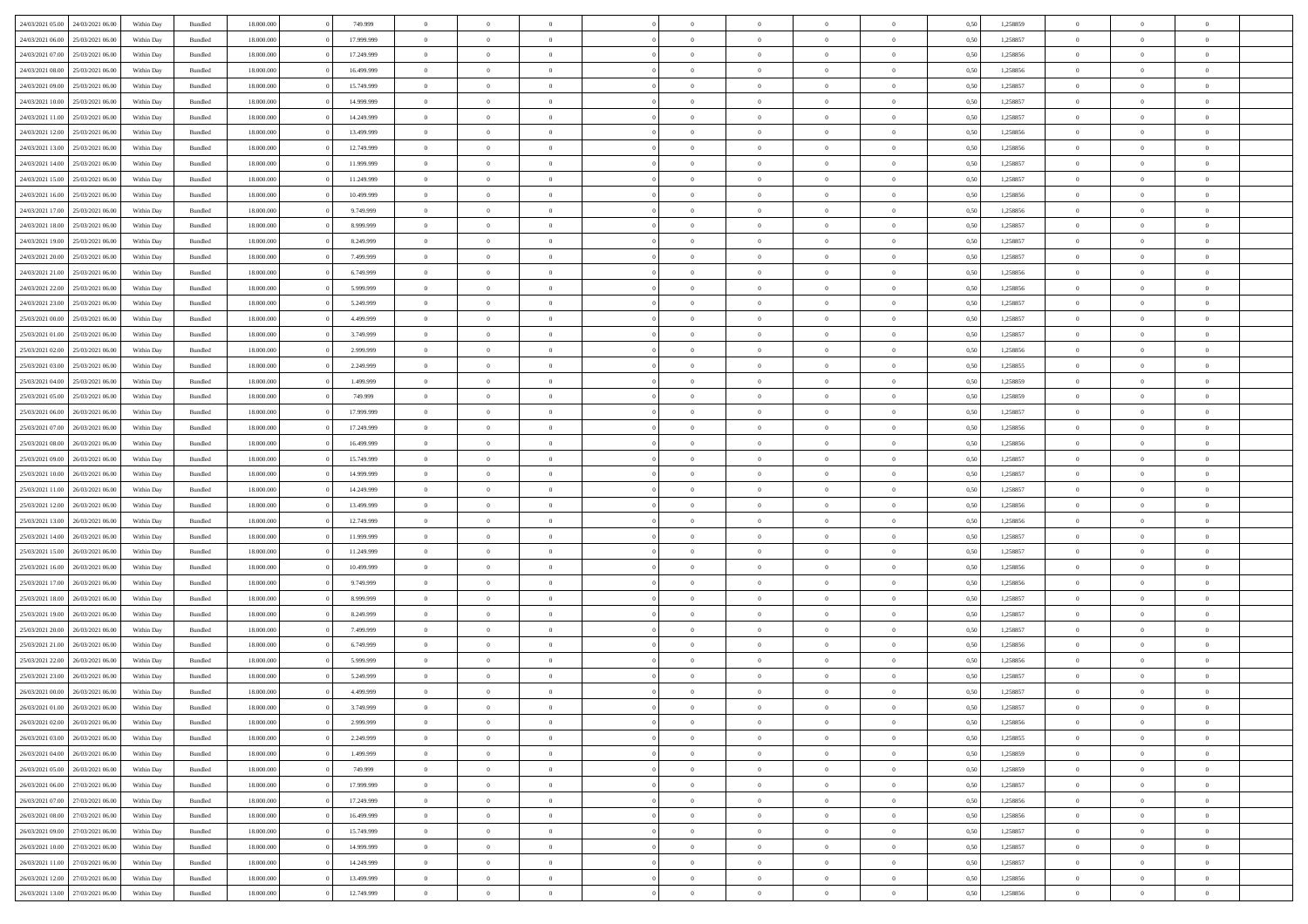| 26/03/2021 14:00 | 27/03/2021 06:00 | Within Day | Bundled            | 18.000.000 | 11.999.999 | $\overline{0}$ | $\theta$       |                | $\Omega$       | $\Omega$       | $\Omega$       | $\theta$       | 0.50 | 1,258857 | $\theta$       | $\overline{0}$ | $\theta$       |  |
|------------------|------------------|------------|--------------------|------------|------------|----------------|----------------|----------------|----------------|----------------|----------------|----------------|------|----------|----------------|----------------|----------------|--|
|                  |                  |            |                    |            |            |                |                |                |                |                |                |                |      |          |                |                |                |  |
| 26/03/2021 15:00 | 27/03/2021 06.00 | Within Day | Bundled            | 18.000.000 | 11.249.999 | $\overline{0}$ | $\theta$       | $\overline{0}$ | $\overline{0}$ | $\bf{0}$       | $\overline{0}$ | $\overline{0}$ | 0,50 | 1,258857 | $\theta$       | $\overline{0}$ | $\overline{0}$ |  |
| 26/03/2021 16:00 | 27/03/2021 06:00 | Within Day | Bundled            | 18.000.000 | 10.499.999 | $\overline{0}$ | $\overline{0}$ | $\overline{0}$ | $\overline{0}$ | $\bf{0}$       | $\overline{0}$ | $\bf{0}$       | 0,50 | 1,258856 | $\bf{0}$       | $\overline{0}$ | $\overline{0}$ |  |
| 26/03/2021 17:00 | 27/03/2021 06:00 | Within Dav | Bundled            | 18.000.000 | 9.749.999  | $\overline{0}$ | $\theta$       | $\overline{0}$ | $\overline{0}$ | $\bf{0}$       | $\overline{0}$ | $\overline{0}$ | 0.50 | 1.258856 | $\theta$       | $\theta$       | $\overline{0}$ |  |
| 26/03/2021 18:00 | 27/03/2021 06.00 | Within Day | Bundled            | 18.000.000 | 8.999.999  | $\overline{0}$ | $\theta$       | $\overline{0}$ | $\overline{0}$ | $\bf{0}$       | $\overline{0}$ | $\bf{0}$       | 0,50 | 1,258857 | $\theta$       | $\theta$       | $\overline{0}$ |  |
| 26/03/2021 19:00 | 27/03/2021 06:00 | Within Day | Bundled            | 18.000.000 | 8.249.999  | $\overline{0}$ | $\bf{0}$       | $\overline{0}$ | $\overline{0}$ | $\overline{0}$ | $\overline{0}$ | $\mathbf{0}$   | 0,50 | 1,258857 | $\bf{0}$       | $\overline{0}$ | $\bf{0}$       |  |
|                  |                  |            |                    |            |            |                |                |                |                |                |                |                |      |          |                |                |                |  |
| 26/03/2021 20:00 | 27/03/2021 06:00 | Within Dav | Bundled            | 18.000.000 | 7.499.999  | $\overline{0}$ | $\overline{0}$ | $\overline{0}$ | $\overline{0}$ | $\bf{0}$       | $\overline{0}$ | $\overline{0}$ | 0.50 | 1,258857 | $\theta$       | $\overline{0}$ | $\overline{0}$ |  |
| 26/03/2021 21:00 | 27/03/2021 06.00 | Within Day | Bundled            | 18.000.000 | 6.749.999  | $\overline{0}$ | $\theta$       | $\overline{0}$ | $\overline{0}$ | $\bf{0}$       | $\overline{0}$ | $\bf{0}$       | 0,50 | 1,258856 | $\theta$       | $\theta$       | $\overline{0}$ |  |
| 26/03/2021 22:00 | 27/03/2021 06:00 | Within Day | Bundled            | 18.000.000 | 5.999.999  | $\overline{0}$ | $\overline{0}$ | $\overline{0}$ | $\overline{0}$ | $\bf{0}$       | $\overline{0}$ | $\bf{0}$       | 0,50 | 1,258856 | $\,0\,$        | $\overline{0}$ | $\overline{0}$ |  |
| 26/03/2021 23:00 | 27/03/2021 06:00 | Within Dav | Bundled            | 18.000.000 | 5.249.999  | $\overline{0}$ | $\overline{0}$ | $\overline{0}$ | $\overline{0}$ | $\overline{0}$ | $\overline{0}$ | $\overline{0}$ | 0.50 | 1,258857 | $\theta$       | $\overline{0}$ | $\overline{0}$ |  |
| 27/03/2021 00:00 | 27/03/2021 06.00 | Within Day | Bundled            | 18.000.000 | 4.499.999  | $\overline{0}$ | $\theta$       | $\overline{0}$ | $\overline{0}$ | $\bf{0}$       | $\overline{0}$ | $\bf{0}$       | 0,50 | 1,258857 | $\theta$       | $\theta$       | $\overline{0}$ |  |
| 27/03/2021 01:00 | 27/03/2021 06:00 | Within Day | Bundled            | 18.000.000 | 3.749.999  | $\overline{0}$ | $\overline{0}$ | $\overline{0}$ | $\overline{0}$ | $\bf{0}$       | $\overline{0}$ | $\bf{0}$       | 0,50 | 1,258857 | $\bf{0}$       | $\overline{0}$ | $\overline{0}$ |  |
| 27/03/2021 02:00 | 27/03/2021 06:00 | Within Day | Bundled            | 18.000.000 | 2.999.999  | $\overline{0}$ | $\overline{0}$ | $\overline{0}$ | $\overline{0}$ | $\bf{0}$       | $\overline{0}$ | $\overline{0}$ | 0.50 | 1.258856 | $\theta$       | $\theta$       | $\overline{0}$ |  |
|                  |                  |            |                    |            |            |                |                |                |                |                |                |                |      |          |                |                |                |  |
| 27/03/2021 03:00 | 27/03/2021 06.00 | Within Day | Bundled            | 18.000.000 | 2.249.999  | $\overline{0}$ | $\theta$       | $\overline{0}$ | $\overline{0}$ | $\bf{0}$       | $\overline{0}$ | $\overline{0}$ | 0,50 | 1,258855 | $\theta$       | $\theta$       | $\overline{0}$ |  |
| 27/03/2021 04:00 | 27/03/2021 06:00 | Within Day | Bundled            | 18.000.000 | 1.499.999  | $\overline{0}$ | $\bf{0}$       | $\overline{0}$ | $\overline{0}$ | $\overline{0}$ | $\overline{0}$ | $\mathbf{0}$   | 0,50 | 1,258859 | $\bf{0}$       | $\overline{0}$ | $\bf{0}$       |  |
| 27/03/2021 05:00 | 27/03/2021 06:00 | Within Dav | Bundled            | 18.000.000 | 749.999    | $\overline{0}$ | $\overline{0}$ | $\overline{0}$ | $\overline{0}$ | $\overline{0}$ | $\overline{0}$ | $\overline{0}$ | 0.50 | 1,258859 | $\theta$       | $\overline{0}$ | $\overline{0}$ |  |
| 27/03/2021 06:00 | 28/03/2021 06:00 | Within Day | Bundled            | 18.000.000 | 17.999.999 | $\overline{0}$ | $\theta$       | $\overline{0}$ | $\overline{0}$ | $\bf{0}$       | $\overline{0}$ | $\bf{0}$       | 0,50 | 1,313589 | $\theta$       | $\theta$       | $\overline{0}$ |  |
| 27/03/2021 06:00 | 28/03/2021 06:00 | Within Day | Unbundled          | 18.000.000 | 2.447.545  | $\overline{0}$ | $\overline{0}$ | $\overline{0}$ | $\overline{0}$ | $\bf{0}$       | $\overline{0}$ | $\bf{0}$       | 0,50 | 1,313589 | $\,0\,$        | $\overline{0}$ | $\overline{0}$ |  |
| 27/03/2021 07:00 | 28/03/2021 06:00 | Within Day | Bundled            | 18.000.000 | 17.217.390 | $\overline{0}$ | $\overline{0}$ | $\overline{0}$ | $\overline{0}$ | $\overline{0}$ | $\overline{0}$ | $\overline{0}$ | 0.50 | 1,313590 | $\theta$       | $\overline{0}$ | $\overline{0}$ |  |
|                  |                  |            |                    |            |            |                |                |                |                |                |                |                |      |          |                |                |                |  |
| 27/03/2021 08:00 | 28/03/2021 06:00 | Within Day | Bundled            | 18.000.000 | 16.434.782 | $\overline{0}$ | $\theta$       | $\overline{0}$ | $\overline{0}$ | $\bf{0}$       | $\overline{0}$ | $\bf{0}$       | 0,50 | 1,313589 | $\theta$       | $\theta$       | $\overline{0}$ |  |
| 27/03/2021 09:00 | 28/03/2021 06:00 | Within Day | Bundled            | 18.000.000 | 15.652.173 | $\overline{0}$ | $\overline{0}$ | $\overline{0}$ | $\overline{0}$ | $\bf{0}$       | $\overline{0}$ | $\bf{0}$       | 0,50 | 1,313589 | $\,0\,$        | $\overline{0}$ | $\overline{0}$ |  |
| 27/03/2021 10:00 | 28/03/2021 06:00 | Within Day | Bundled            | 18.000.000 | 14.869.564 | $\overline{0}$ | $\overline{0}$ | $\overline{0}$ | $\overline{0}$ | $\bf{0}$       | $\overline{0}$ | $\overline{0}$ | 0.50 | 1,313590 | $\theta$       | $\theta$       | $\overline{0}$ |  |
| 27/03/2021 11:00 | 28/03/2021 06:00 | Within Day | Bundled            | 18.000.000 | 14.086.956 | $\overline{0}$ | $\theta$       | $\overline{0}$ | $\overline{0}$ | $\bf{0}$       | $\overline{0}$ | $\bf{0}$       | 0,50 | 1,313589 | $\theta$       | $\overline{0}$ | $\overline{0}$ |  |
| 27/03/2021 12:00 | 28/03/2021 06:00 | Within Day | Bundled            | 18.000.000 | 13.304.347 | $\overline{0}$ | $\bf{0}$       | $\overline{0}$ | $\overline{0}$ | $\overline{0}$ | $\overline{0}$ | $\mathbf{0}$   | 0,50 | 1,313589 | $\overline{0}$ | $\overline{0}$ | $\bf{0}$       |  |
| 27/03/2021 13:00 | 28/03/2021 06:00 | Within Dav | Bundled            | 18.000.000 | 12.521.738 | $\overline{0}$ | $\overline{0}$ | $\overline{0}$ | $\overline{0}$ | $\overline{0}$ | $\overline{0}$ | $\overline{0}$ | 0.50 | 1,313590 | $\theta$       | $\overline{0}$ | $\overline{0}$ |  |
|                  |                  |            |                    |            |            |                |                |                |                |                |                |                |      |          |                |                |                |  |
| 27/03/2021 14:00 | 28/03/2021 06:00 | Within Day | Bundled            | 18.000.000 | 11.739.130 | $\overline{0}$ | $\theta$       | $\overline{0}$ | $\overline{0}$ | $\bf{0}$       | $\overline{0}$ | $\bf{0}$       | 0,50 | 1,313589 | $\theta$       | $\theta$       | $\overline{0}$ |  |
| 27/03/2021 15:00 | 28/03/2021 06:00 | Within Day | Bundled            | 18.000.000 | 10.956.521 | $\overline{0}$ | $\overline{0}$ | $\overline{0}$ | $\overline{0}$ | $\bf{0}$       | $\overline{0}$ | $\bf{0}$       | 0,50 | 1,313590 | $\,0\,$        | $\overline{0}$ | $\overline{0}$ |  |
| 27/03/2021 16:00 | 28/03/2021 06:00 | Within Day | Bundled            | 18.000.000 | 10.173.912 | $\overline{0}$ | $\overline{0}$ | $\overline{0}$ | $\overline{0}$ | $\overline{0}$ | $\overline{0}$ | $\overline{0}$ | 0.50 | 1,313590 | $\theta$       | $\overline{0}$ | $\overline{0}$ |  |
| 27/03/2021 17:00 | 28/03/2021 06:00 | Within Day | Bundled            | 18.000.000 | 9.391.304  | $\overline{0}$ | $\theta$       | $\overline{0}$ | $\overline{0}$ | $\bf{0}$       | $\overline{0}$ | $\bf{0}$       | 0,50 | 1,313589 | $\,$ 0 $\,$    | $\theta$       | $\overline{0}$ |  |
| 27/03/2021 18:00 | 28/03/2021 06:00 | Within Day | Bundled            | 18.000.000 | 8.608.695  | $\overline{0}$ | $\overline{0}$ | $\overline{0}$ | $\overline{0}$ | $\bf{0}$       | $\overline{0}$ | $\bf{0}$       | 0,50 | 1,313590 | $\bf{0}$       | $\overline{0}$ | $\overline{0}$ |  |
| 27/03/2021 19:00 | 28/03/2021 06:00 | Within Day | Bundled            | 18.000.000 | 7.826.086  | $\overline{0}$ | $\Omega$       | $\Omega$       | $\Omega$       | $\Omega$       | $\Omega$       | $\overline{0}$ | 0.50 | 1,313589 | $\,0\,$        | $\theta$       | $\theta$       |  |
| 27/03/2021 20:00 | 28/03/2021 06:00 | Within Day | Bundled            | 18.000.000 | 7.043.478  | $\overline{0}$ | $\theta$       | $\overline{0}$ | $\overline{0}$ | $\bf{0}$       | $\overline{0}$ | $\bf{0}$       | 0,50 | 1,313589 | $\theta$       | $\theta$       | $\overline{0}$ |  |
|                  |                  |            |                    |            |            |                |                |                |                |                |                |                |      |          |                |                |                |  |
| 27/03/2021 21:00 | 28/03/2021 06:00 | Within Day | Bundled            | 18.000.000 | 6.260.869  | $\overline{0}$ | $\overline{0}$ | $\overline{0}$ | $\overline{0}$ | $\bf{0}$       | $\overline{0}$ | $\mathbf{0}$   | 0,50 | 1,313590 | $\overline{0}$ | $\overline{0}$ | $\bf{0}$       |  |
| 27/03/2021 22:00 | 28/03/2021 06:00 | Within Day | Bundled            | 18,000,000 | 5.478.260  | $\overline{0}$ | $\Omega$       | $\Omega$       | $\Omega$       | $\Omega$       | $\Omega$       | $\overline{0}$ | 0.50 | 1,313589 | $\,0\,$        | $\theta$       | $\theta$       |  |
| 27/03/2021 23:00 | 28/03/2021 06:00 | Within Day | Bundled            | 18.000.000 | 4.695.652  | $\overline{0}$ | $\theta$       | $\overline{0}$ | $\overline{0}$ | $\bf{0}$       | $\overline{0}$ | $\bf{0}$       | 0,50 | 1,313589 | $\theta$       | $\theta$       | $\overline{0}$ |  |
| 28/03/2021 00:00 | 28/03/2021 06:00 | Within Day | Bundled            | 18.000.000 | 3.913.043  | $\overline{0}$ | $\overline{0}$ | $\overline{0}$ | $\overline{0}$ | $\bf{0}$       | $\overline{0}$ | $\bf{0}$       | 0,50 | 1,313590 | $\,0\,$        | $\overline{0}$ | $\overline{0}$ |  |
| 28/03/2021 01:00 | 28/03/2021 06:00 | Within Day | Bundled            | 18,000,000 | 3.130.434  | $\overline{0}$ | $\Omega$       | $\Omega$       | $\Omega$       | $\Omega$       | $\theta$       | $\overline{0}$ | 0.50 | 1,313588 | $\theta$       | $\theta$       | $\theta$       |  |
| 28/03/2021 03:00 | 28/03/2021 06:00 | Within Day | Bundled            | 18.000.000 | 2.347.826  | $\overline{0}$ | $\theta$       | $\overline{0}$ | $\overline{0}$ | $\bf{0}$       | $\overline{0}$ | $\bf{0}$       | 0,50 | 1,313589 | $\,$ 0 $\,$    | $\overline{0}$ | $\overline{0}$ |  |
| 28/03/2021 04:00 | 28/03/2021 06:00 | Within Day | Bundled            | 18.000.000 | 1.565.217  | $\overline{0}$ | $\overline{0}$ | $\overline{0}$ | $\overline{0}$ | $\bf{0}$       | $\overline{0}$ | $\bf{0}$       | 0,50 | 1,313591 | $\overline{0}$ | $\overline{0}$ | $\overline{0}$ |  |
|                  |                  |            |                    |            |            |                |                |                |                |                |                |                |      |          |                |                |                |  |
| 28/03/2021 05:00 | 28/03/2021 06:00 | Within Day | Bundled            | 18.000.000 | 782.608    | $\overline{0}$ | $\Omega$       | $\Omega$       | $\Omega$       | $\Omega$       | $\overline{0}$ | $\overline{0}$ | 0.50 | 1,313586 | $\,0\,$        | $\theta$       | $\theta$       |  |
| 28/03/2021 06:00 | 29/03/2021 06:00 | Within Day | Bundled            | 18.000.000 | 17.999.999 | $\overline{0}$ | $\theta$       | $\overline{0}$ | $\overline{0}$ | $\bf{0}$       | $\overline{0}$ | $\bf{0}$       | 0,50 | 1,258857 | $\,$ 0 $\,$    | $\theta$       | $\overline{0}$ |  |
| 28/03/2021 07:00 | 29/03/2021 06:00 | Within Day | Bundled            | 18.000.000 | 17.249.999 | $\overline{0}$ | $\overline{0}$ | $\overline{0}$ | $\overline{0}$ | $\bf{0}$       | $\bf{0}$       | $\mathbf{0}$   | 0,50 | 1,258856 | $\bf{0}$       | $\overline{0}$ | $\bf{0}$       |  |
| 28/03/2021 08:00 | 29/03/2021 06:00 | Within Day | Bundled            | 18,000,000 | 16.499.999 | $\overline{0}$ | $\Omega$       | $\Omega$       | $\Omega$       | $\Omega$       | $\Omega$       | $\overline{0}$ | 0.50 | 1,258856 | $\theta$       | $\theta$       | $\theta$       |  |
| 28/03/2021 09:00 | 29/03/2021 06:00 | Within Day | Bundled            | 18.000.000 | 15.749.999 | $\overline{0}$ | $\overline{0}$ | $\overline{0}$ | $\bf{0}$       | $\,$ 0         | $\bf{0}$       | $\bf{0}$       | 0,50 | 1,258857 | $\,0\,$        | $\overline{0}$ | $\overline{0}$ |  |
| 28/03/2021 11:00 | 29/03/2021 06:00 | Within Day | $\mathbf B$ undled | 18.000.000 | 14.249.999 | $\bf{0}$       | $\bf{0}$       |                |                |                |                |                | 0,50 | 1,258857 | $\bf{0}$       | $\overline{0}$ |                |  |
| 28/03/2021 12:00 | 29/03/2021 06:00 | Within Day | Bundled            | 18,000,000 | 13,499.999 | $\overline{0}$ | $\Omega$       | $\overline{0}$ | $\Omega$       | $\theta$       | $\overline{0}$ | $\overline{0}$ | 0.50 | 1,258856 | $\theta$       | $\theta$       | $\theta$       |  |
|                  |                  |            |                    |            |            |                |                |                |                |                |                |                |      |          |                |                |                |  |
| 28/03/2021 13:00 | 29/03/2021 06:00 | Within Day | Bundled            | 18.000.000 | 12.749.999 | $\overline{0}$ | $\,$ 0         | $\overline{0}$ | $\bf{0}$       | $\,$ 0 $\,$    | $\overline{0}$ | $\mathbf{0}$   | 0,50 | 1,258856 | $\,$ 0 $\,$    | $\,$ 0 $\,$    | $\,$ 0         |  |
| 28/03/2021 14:00 | 29/03/2021 06:00 | Within Day | Bundled            | 18.000.000 | 11.999.999 | $\overline{0}$ | $\overline{0}$ | $\overline{0}$ | $\overline{0}$ | $\overline{0}$ | $\overline{0}$ | $\mathbf{0}$   | 0,50 | 1,258857 | $\overline{0}$ | $\bf{0}$       | $\bf{0}$       |  |
| 28/03/2021 15:00 | 29/03/2021 06:00 | Within Day | Bundled            | 18,000,000 | 11.249.999 | $\overline{0}$ | $\overline{0}$ | $\overline{0}$ | $\Omega$       | $\overline{0}$ | $\overline{0}$ | $\bf{0}$       | 0,50 | 1,258857 | $\bf{0}$       | $\theta$       | $\overline{0}$ |  |
| 28/03/2021 16:00 | 29/03/2021 06:00 | Within Day | Bundled            | 18.000.000 | 10.499.999 | $\overline{0}$ | $\,$ 0         | $\overline{0}$ | $\overline{0}$ | $\overline{0}$ | $\overline{0}$ | $\bf{0}$       | 0,50 | 1,258856 | $\,$ 0 $\,$    | $\overline{0}$ | $\overline{0}$ |  |
| 28/03/2021 17:00 | 29/03/2021 06:00 | Within Day | Bundled            | 18.000.000 | 9.749.999  | $\overline{0}$ | $\overline{0}$ | $\overline{0}$ | $\overline{0}$ | $\overline{0}$ | $\overline{0}$ | $\mathbf{0}$   | 0,50 | 1,258856 | $\overline{0}$ | $\bf{0}$       | $\bf{0}$       |  |
| 28/03/2021 18:00 | 29/03/2021 06:00 | Within Day | Bundled            | 18,000,000 | 8,999,999  | $\overline{0}$ | $\overline{0}$ | $\overline{0}$ | $\Omega$       | $\overline{0}$ | $\overline{0}$ | $\bf{0}$       | 0.50 | 1,258857 | $\overline{0}$ | $\theta$       | $\overline{0}$ |  |
|                  |                  |            |                    |            |            |                | $\,$ 0         | $\overline{0}$ |                |                |                |                |      |          | $\,$ 0 $\,$    |                |                |  |
| 28/03/2021 19:00 | 29/03/2021 06:00 | Within Day | Bundled            | 18.000.000 | 8.249.999  | $\overline{0}$ |                |                | $\bf{0}$       | $\bf{0}$       | $\bf{0}$       | $\bf{0}$       | 0,50 | 1,258857 |                | $\overline{0}$ | $\overline{0}$ |  |
| 28/03/2021 20:00 | 29/03/2021 06:00 | Within Day | Bundled            | 18.000.000 | 7.499.999  | $\overline{0}$ | $\bf{0}$       | $\overline{0}$ | $\overline{0}$ | $\overline{0}$ | $\overline{0}$ | $\mathbf{0}$   | 0,50 | 1,258857 | $\overline{0}$ | $\overline{0}$ | $\bf{0}$       |  |
| 28/03/2021 21:00 | 29/03/2021 06:00 | Within Day | Bundled            | 18,000,000 | 6.749.999  | $\overline{0}$ | $\overline{0}$ | $\overline{0}$ | $\Omega$       | $\overline{0}$ | $\overline{0}$ | $\bf{0}$       | 0.50 | 1,258856 | $\overline{0}$ | $\overline{0}$ | $\overline{0}$ |  |
| 28/03/2021 22:00 | 29/03/2021 06:00 | Within Day | Bundled            | 18.000.000 | 5.999.999  | $\overline{0}$ | $\,$ 0 $\,$    | $\overline{0}$ | $\overline{0}$ | $\bf{0}$       | $\bf{0}$       | $\bf{0}$       | 0,50 | 1,258856 | $\,$ 0 $\,$    | $\,$ 0 $\,$    | $\bf{0}$       |  |
| 28/03/2021 23:00 | 29/03/2021 06:00 | Within Day | Bundled            | 18.000.000 | 5.249.999  | $\overline{0}$ | $\bf{0}$       | $\overline{0}$ | $\bf{0}$       | $\bf{0}$       | $\bf{0}$       | $\bf{0}$       | 0,50 | 1,258857 | $\overline{0}$ | $\overline{0}$ | $\bf{0}$       |  |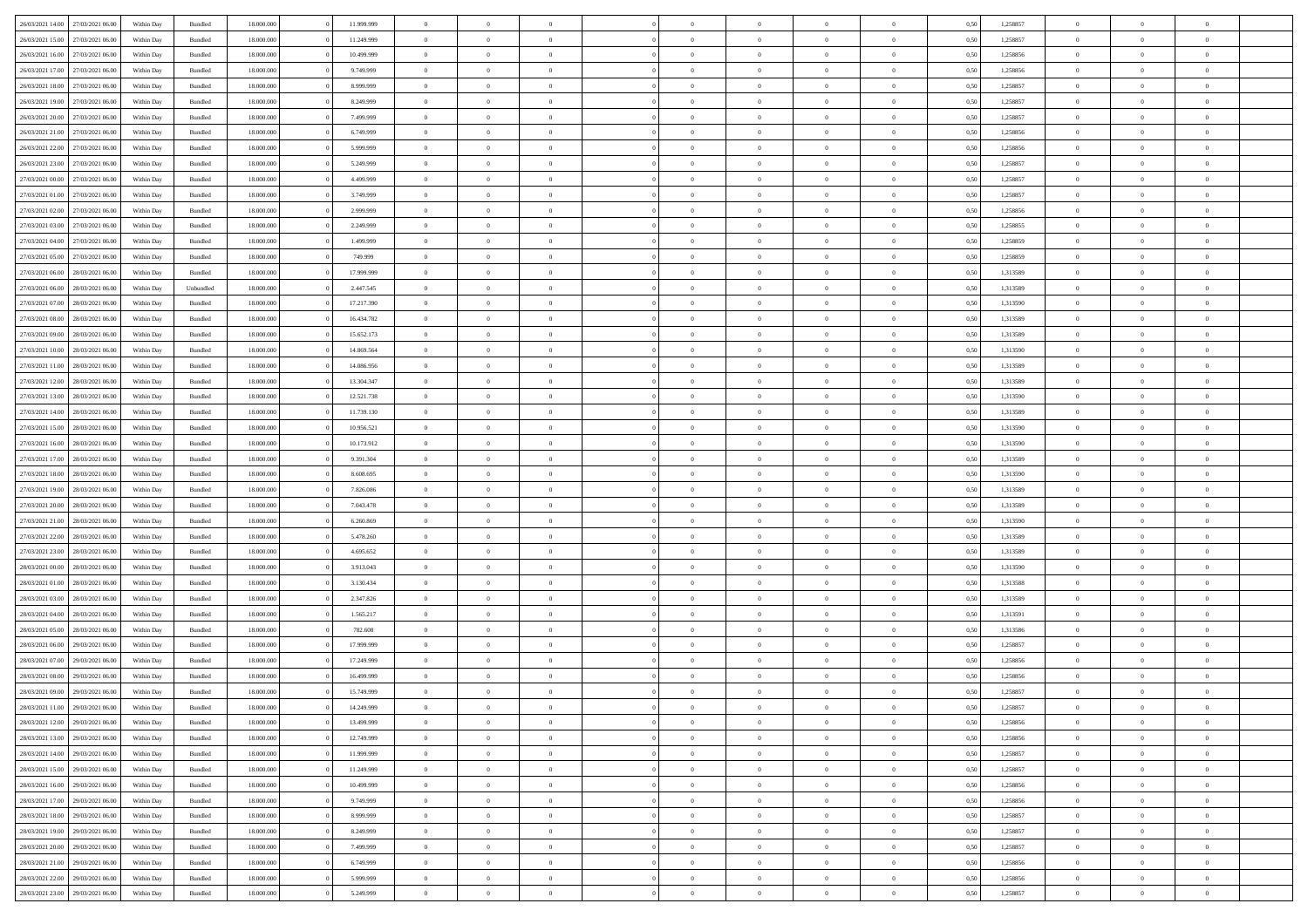| 29/03/2021 00:00                  | 29/03/2021 06:00 | Within Day | Bundled | 18,000,000 | 4.499.999  |                |                |                |                |                |                |                | 0.50 | 1.258857 | $\Omega$       |                |                |  |
|-----------------------------------|------------------|------------|---------|------------|------------|----------------|----------------|----------------|----------------|----------------|----------------|----------------|------|----------|----------------|----------------|----------------|--|
| 29/03/2021 01:00                  | 29/03/2021 06:00 | Within Day | Bundled | 18.000.000 | 3.749.999  | $\overline{0}$ | $\overline{0}$ | $\overline{0}$ | $\overline{0}$ | $\,$ 0         | $\overline{0}$ | $\bf{0}$       | 0,50 | 1,258857 | $\,0\,$        | $\overline{0}$ | $\bf{0}$       |  |
| 29/03/2021 02:00                  | 29/03/2021 06.00 | Within Day | Bundled | 18.000.000 | 2.999.999  | $\overline{0}$ | $\bf{0}$       | $\overline{0}$ | $\Omega$       | $\bf{0}$       | $\overline{0}$ | $\bf{0}$       | 0,50 | 1,258856 | $\bf{0}$       | $\overline{0}$ | $\overline{0}$ |  |
| 29/03/2021 03:00                  | 29/03/2021 06:00 | Within Day | Bundled | 18.000.000 | 2.249.999  | $\overline{0}$ | $\overline{0}$ | $^{\circ}$     | $\Omega$       | $\overline{0}$ | $\overline{0}$ | $\bf{0}$       | 0.50 | 1,258855 | $\overline{0}$ | $\overline{0}$ | $^{\circ}$     |  |
| 29/03/2021 04:00                  | 29/03/2021 06:00 | Within Day | Bundled | 18.000.000 | 1.499.999  | $\overline{0}$ | $\overline{0}$ | $\overline{0}$ | $\overline{0}$ | $\,$ 0         | $\overline{0}$ | $\bf{0}$       | 0,50 | 1,258859 | $\,0\,$        | $\overline{0}$ | $\bf{0}$       |  |
| 29/03/2021 05:00                  | 29/03/2021 06.00 | Within Day | Bundled | 18.000.000 | 749.999    | $\overline{0}$ | $\overline{0}$ | $\overline{0}$ | $\Omega$       | $\bf{0}$       | $\overline{0}$ | $\bf{0}$       | 0,50 | 1,258859 | $\bf{0}$       | $\overline{0}$ | $\overline{0}$ |  |
| 29/03/2021 06:00                  | 30/03/2021 06:00 | Within Day | Bundled | 18.000.000 | 17.999.999 | $\overline{0}$ | $\overline{0}$ | $\Omega$       | $\Omega$       | $\overline{0}$ | $\overline{0}$ | $\bf{0}$       | 0.50 | 1,258857 | $\overline{0}$ | $\overline{0}$ | $^{\circ}$     |  |
| 29/03/2021 07:00                  | 30/03/2021 06:00 | Within Day | Bundled | 18.000.000 | 17.249.999 | $\overline{0}$ | $\overline{0}$ | $\overline{0}$ | $\overline{0}$ | $\,$ 0 $\,$    | $\overline{0}$ | $\bf{0}$       | 0,50 | 1,258856 | $\,0\,$        | $\overline{0}$ | $\,$ 0 $\,$    |  |
| 29/03/2021 08:00                  | 30/03/2021 06.00 | Within Day | Bundled | 18.000.000 | 16.499.999 | $\overline{0}$ | $\overline{0}$ | $\overline{0}$ | $\Omega$       | $\bf{0}$       | $\overline{0}$ | $\bf{0}$       | 0,50 | 1,258856 | $\bf{0}$       | $\overline{0}$ | $\bf{0}$       |  |
| 29/03/2021 09:00                  | 30/03/2021 06:00 | Within Day | Bundled | 18.000.000 | 15.749.999 | $\overline{0}$ | $\Omega$       | $^{\circ}$     | $\Omega$       | $\overline{0}$ | $\overline{0}$ | $\Omega$       | 0,50 | 1,258857 | $\overline{0}$ | $\overline{0}$ | $^{\circ}$     |  |
| 29/03/2021 10:00                  | 30/03/2021 06:00 | Within Day | Bundled | 18.000.000 | 14.999.999 | $\overline{0}$ | $\overline{0}$ | $\overline{0}$ | $\overline{0}$ | $\,$ 0         | $\overline{0}$ | $\bf{0}$       | 0,50 | 1,258857 | $\,0\,$        | $\bf{0}$       | $\bf{0}$       |  |
| 29/03/2021 11:00                  | 30/03/2021 06.00 | Within Day | Bundled | 18.000.000 | 14.249.999 | $\overline{0}$ | $\bf{0}$       | $\overline{0}$ | $\overline{0}$ | $\bf{0}$       | $\overline{0}$ | $\bf{0}$       | 0,50 | 1,258857 | $\bf{0}$       | $\overline{0}$ | $\bf{0}$       |  |
| 29/03/2021 12:00                  | 30/03/2021 06:00 | Within Day | Bundled | 18.000.000 | 13.499.999 | $\overline{0}$ | $\overline{0}$ | $\Omega$       | $\Omega$       | $\overline{0}$ | $\overline{0}$ | $\bf{0}$       | 0,50 | 1,258856 | $\overline{0}$ | $\overline{0}$ | $^{\circ}$     |  |
| 29/03/2021 13:00                  | 30/03/2021 06:00 | Within Day | Bundled | 18.000.000 | 12.749.999 | $\overline{0}$ | $\overline{0}$ | $\overline{0}$ | $\overline{0}$ | $\,$ 0         | $\overline{0}$ | $\bf{0}$       | 0,50 | 1,258856 | $\,0\,$        | $\overline{0}$ | $\bf{0}$       |  |
| 29/03/2021 14:00                  | 30/03/2021 06.00 | Within Day | Bundled | 18.000.000 | 11.999.999 | $\overline{0}$ | $\overline{0}$ | $\overline{0}$ |                | $\bf{0}$       | $\overline{0}$ | $\bf{0}$       | 0,50 | 1,258857 | $\bf{0}$       | $\overline{0}$ | $\overline{0}$ |  |
| 29/03/2021 15:00                  | 30/03/2021 06:00 | Within Day | Bundled | 18.000.000 | 11.249.999 | $\overline{0}$ | $\overline{0}$ | $^{\circ}$     | $\Omega$       | $\overline{0}$ | $\overline{0}$ | $\bf{0}$       | 0.50 | 1,258857 | $\overline{0}$ | $\overline{0}$ | $^{\circ}$     |  |
| 29/03/2021 16:00                  | 30/03/2021 06:00 | Within Day | Bundled | 18.000.000 | 10.499.999 | $\overline{0}$ | $\overline{0}$ | $\overline{0}$ | $\overline{0}$ | $\,$ 0         | $\overline{0}$ | $\bf{0}$       | 0,50 | 1,258856 | $\,0\,$        | $\overline{0}$ | $\bf{0}$       |  |
| 29/03/2021 17:00                  | 30/03/2021 06.00 | Within Day | Bundled | 18.000.000 | 9.749.999  | $\overline{0}$ | $\overline{0}$ | $\overline{0}$ | $\Omega$       | $\bf{0}$       | $\overline{0}$ | $\bf{0}$       | 0,50 | 1,258856 | $\bf{0}$       | $\overline{0}$ | $\bf{0}$       |  |
| 29/03/2021 18:00                  | 30/03/2021 06:00 | Within Day | Bundled | 18.000.000 | 8.999.999  | $\overline{0}$ | $\Omega$       | $\Omega$       |                | $\overline{0}$ | $\Omega$       | $\theta$       | 0,50 | 1,258857 | $\overline{0}$ | $\overline{0}$ | $^{\circ}$     |  |
| 29/03/2021 19:00                  | 30/03/2021 06:00 | Within Day | Bundled | 18.000.000 | 8.249.999  | $\overline{0}$ | $\overline{0}$ | $\overline{0}$ | $\overline{0}$ | $\,$ 0         | $\overline{0}$ | $\bf{0}$       | 0,50 | 1,258857 | $\,0\,$        | $\overline{0}$ | $\bf{0}$       |  |
| 29/03/2021 20:00                  | 30/03/2021 06.00 | Within Day | Bundled | 18.000.000 | 7.499.999  | $\overline{0}$ | $\bf{0}$       | $\overline{0}$ | $\Omega$       | $\bf{0}$       | $\overline{0}$ | $\bf{0}$       | 0,50 | 1,258857 | $\bf{0}$       | $\overline{0}$ | $\bf{0}$       |  |
| 29/03/2021 21:00                  | 30/03/2021 06:00 | Within Day | Bundled | 18.000.000 | 6.749.999  | $\overline{0}$ | $\overline{0}$ | $\Omega$       | $\Omega$       | $\overline{0}$ | $\overline{0}$ | $\Omega$       | 0.50 | 1,258856 | $\overline{0}$ | $\overline{0}$ | $^{\circ}$     |  |
|                                   |                  |            |         |            |            |                | $\overline{0}$ | $\overline{0}$ | $\overline{0}$ | $\,$ 0         |                |                |      |          | $\,0\,$        | $\overline{0}$ |                |  |
| 29/03/2021 22.00                  | 30/03/2021 06:00 | Within Day | Bundled | 18.000.000 | 5.999.999  | $\overline{0}$ |                |                |                |                | $\overline{0}$ | $\bf{0}$       | 0,50 | 1,258856 |                |                | $\bf{0}$       |  |
| 29/03/2021 23:00                  | 30/03/2021 06.00 | Within Day | Bundled | 18.000.000 | 5.249.999  | $\overline{0}$ | $\overline{0}$ | $\overline{0}$ | $\Omega$       | $\bf{0}$       | $\overline{0}$ | $\bf{0}$       | 0,50 | 1,258857 | $\bf{0}$       | $\overline{0}$ | $\overline{0}$ |  |
| 30/03/2021 00:00                  | 30/03/2021 06:00 | Within Day | Bundled | 18.000.000 | 4.499.999  | $\overline{0}$ | $\overline{0}$ | $\Omega$       | $\Omega$       | $\overline{0}$ | $\overline{0}$ | $\bf{0}$       | 0.50 | 1,258857 | $\overline{0}$ | $\overline{0}$ | $^{\circ}$     |  |
| 30/03/2021 01:00                  | 30/03/2021 06:00 | Within Day | Bundled | 18.000.000 | 3.749.999  | $\overline{0}$ | $\overline{0}$ | $\overline{0}$ | $\overline{0}$ | $\,$ 0         | $\overline{0}$ | $\bf{0}$       | 0,50 | 1,258857 | $\,0\,$        | $\overline{0}$ | $\bf{0}$       |  |
| 30/03/2021 02:00                  | 30/03/2021 06.00 | Within Day | Bundled | 18.000.000 | 2.999.999  | $\overline{0}$ | $\overline{0}$ | $\overline{0}$ | $\Omega$       | $\bf{0}$       | $\overline{0}$ | $\bf{0}$       | 0,50 | 1,258856 | $\bf{0}$       | $\overline{0}$ | $\bf{0}$       |  |
| 30/03/2021 03:00                  | 30/03/2021 06:00 | Within Day | Bundled | 18.000.000 | 2.249.999  | $\overline{0}$ | $\Omega$       |                |                | $\Omega$       | $\Omega$       | $\Omega$       | 0,50 | 1,258855 | $\overline{0}$ | $\Omega$       | $^{\circ}$     |  |
| 30/03/2021 04:00                  | 30/03/2021 06:00 | Within Day | Bundled | 18.000.000 | 1.499.999  | $\overline{0}$ | $\overline{0}$ | $\overline{0}$ | $\overline{0}$ | $\,$ 0         | $\overline{0}$ | $\bf{0}$       | 0,50 | 1,258859 | $\bf{0}$       | $\bf{0}$       | $\bf{0}$       |  |
| 30/03/2021 05:00                  | 30/03/2021 06.00 | Within Day | Bundled | 18.000.000 | 749.999    | $\overline{0}$ | $\bf{0}$       | $\overline{0}$ | $\overline{0}$ | $\bf{0}$       | $\overline{0}$ | $\bf{0}$       | 0,50 | 1,258859 | $\bf{0}$       | $\overline{0}$ | $\bf{0}$       |  |
| 30/03/2021 06:00                  | 31/03/2021 06:00 | Within Day | Bundled | 18,000,000 | 17.999.999 | $\overline{0}$ | $\Omega$       | $\Omega$       | $^{\circ}$     | $\Omega$       | $\Omega$       | $\theta$       | 0.50 | 1,258857 | $\overline{0}$ | $\Omega$       | $\Omega$       |  |
| 30/03/2021 07:00                  | 31/03/2021 06:00 | Within Day | Bundled | 18.000.000 | 17.249.999 | $\overline{0}$ | $\overline{0}$ | $\overline{0}$ | $\overline{0}$ | $\,$ 0         | $\overline{0}$ | $\bf{0}$       | 0,50 | 1,258856 | $\,0\,$        | $\overline{0}$ | $\bf{0}$       |  |
| 30/03/2021 08:00                  | 31/03/2021 06.00 | Within Day | Bundled | 18.000.000 | 16.499.999 | $\overline{0}$ | $\overline{0}$ | $\overline{0}$ | $\Omega$       | $\bf{0}$       | $\overline{0}$ | $\bf{0}$       | 0,50 | 1,258856 | $\bf{0}$       | $\overline{0}$ | $\overline{0}$ |  |
| 30/03/2021 09:00                  | 31/03/2021 06:00 | Within Day | Bundled | 18,000,000 | 15.749.999 | $\overline{0}$ | $\Omega$       | $\sqrt{2}$     | $\Omega$       | $\Omega$       | $\Omega$       | $\Omega$       | 0.50 | 1.258857 | $\overline{0}$ | $\Omega$       | $^{\circ}$     |  |
| 30/03/2021 10:00                  | 31/03/2021 06:00 | Within Day | Bundled | 18.000.000 | 14.999.999 | $\overline{0}$ | $\overline{0}$ | $\overline{0}$ | $\overline{0}$ | $\,$ 0         | $\overline{0}$ | $\bf{0}$       | 0,50 | 1,258857 | $\,0\,$        | $\bf{0}$       | $\bf{0}$       |  |
| 30/03/2021 11:00                  | 31/03/2021 06.00 | Within Day | Bundled | 18.000.000 | 14.249.999 | $\overline{0}$ | $\bf{0}$       | $\overline{0}$ | $\Omega$       | $\bf{0}$       | $\overline{0}$ | $\bf{0}$       | 0,50 | 1,258857 | $\bf{0}$       | $\overline{0}$ | $\bf{0}$       |  |
| 30/03/2021 12:00                  | 31/03/2021 06:00 | Within Day | Bundled | 18,000,000 | 13,499,999 | $\overline{0}$ | $\Omega$       | $\Omega$       | $\Omega$       | $\Omega$       | $\Omega$       | $\theta$       | 0.50 | 1.258856 | $\Omega$       | $\Omega$       | $^{\circ}$     |  |
| 30/03/2021 13:00                  | 31/03/2021 06:00 | Within Day | Bundled | 18.000.000 | 12.749.999 | $\overline{0}$ | $\,$ 0 $\,$    | $\overline{0}$ | $\overline{0}$ | $\,$ 0         | $\overline{0}$ | $\bf{0}$       | 0,50 | 1,258856 | $\bf{0}$       | $\bf{0}$       | $\bf{0}$       |  |
| 30/03/2021 14:00                  | 31/03/2021 06.00 | Within Day | Bundled | 18.000.000 | 11.999.999 | $\overline{0}$ | $\bf{0}$       | $\overline{0}$ | $\overline{0}$ | $\bf{0}$       | $\overline{0}$ | $\bf{0}$       | 0,50 | 1,258857 | $\bf{0}$       | $\overline{0}$ | $\bf{0}$       |  |
| 30/03/2021 15:00                  | 31/03/2021 06:00 | Within Day | Bundled | 18,000,000 | 11.249.999 | $\overline{0}$ | $\Omega$       | $\Omega$       | $\Omega$       | $\Omega$       | $\Omega$       | $\theta$       | 0.50 | 1,258857 | $\overline{0}$ | $\Omega$       | $^{\circ}$     |  |
| 30/03/2021 16:00                  | 31/03/2021 06:00 | Within Day | Bundled | 18.000.000 | 10.499.999 | $\overline{0}$ | $\,$ 0 $\,$    | $\overline{0}$ | $\overline{0}$ | $\,$ 0         | $\overline{0}$ | $\bf{0}$       | 0,50 | 1,258856 | $\,0\,$        | $\overline{0}$ | $\bf{0}$       |  |
| 30/03/2021 17:00                  | 31/03/2021 06.00 | Within Day | Bundled | 18.000.000 | 9.749.999  | $\overline{0}$ | $\overline{0}$ | $\overline{0}$ | $\Omega$       | $\bf{0}$       | $\overline{0}$ | $\bf{0}$       | 0,50 | 1,258856 | $\bf{0}$       | $\overline{0}$ | $\overline{0}$ |  |
| 30/03/2021 18:00                  | 31/03/2021 06:00 | Within Day | Bundled | 18,000,000 | 8.999.999  | $\overline{0}$ | $\Omega$       | $\sqrt{2}$     | $\Omega$       | $\Omega$       | $\Omega$       | $\Omega$       | 0.50 | 1,258857 | $\overline{0}$ | $\Omega$       | $\Omega$       |  |
| 30/03/2021 19:00                  | 31/03/2021 06:00 | Within Day | Bundled | 18.000.000 | 8.249.999  | $\overline{0}$ | $\bf{0}$       | $\overline{0}$ | $\overline{0}$ | $\,$ 0 $\,$    | $\overline{0}$ | $\bf{0}$       | 0,50 | 1,258857 | $\,0\,$        | $\bf{0}$       | $\bf{0}$       |  |
| 30/03/2021 20:00                  | 31/03/2021 06:00 | Within Day | Bundled | 18.000.000 | 7.499.999  | $\Omega$       | $\overline{0}$ | $\sqrt{2}$     | $\Omega$       | $\overline{0}$ | $\overline{0}$ | $\theta$       | 0,50 | 1,258857 | $\overline{0}$ | $\overline{0}$ | $\theta$       |  |
| 30/03/2021 21:00 31/03/2021 06:00 |                  | Within Day | Bundled | 18.000.000 | 6.749.999  | $\overline{0}$ | $\overline{0}$ | $\Omega$       | $\Omega$       | $\overline{0}$ | $\overline{0}$ | $\theta$       | 0,50 | 1,258856 | $\bf{0}$       | $\overline{0}$ | $\overline{0}$ |  |
| 30/03/2021 22:00                  | 31/03/2021 06:00 | Within Day | Bundled | 18.000.000 | 5.999.999  | $\overline{0}$ | $\overline{0}$ | $\overline{0}$ | $\overline{0}$ | $\overline{0}$ | $\overline{0}$ | $\overline{0}$ | 0,50 | 1,258856 | $\overline{0}$ | $\overline{0}$ | $\,$ 0 $\,$    |  |
| 30/03/2021 23:00                  | 31/03/2021 06:00 | Within Day | Bundled | 18.000.000 | 5.249.999  | $\overline{0}$ | $\bf{0}$       | $\overline{0}$ | $\overline{0}$ | $\bf{0}$       | $\overline{0}$ | $\bf{0}$       | 0,50 | 1,258857 | $\bf{0}$       | $\bf{0}$       | $\bf{0}$       |  |
| 31/03/2021 00:00 31/03/2021 06:00 |                  | Within Day | Bundled | 18.000.000 | 4.499.999  | $\overline{0}$ | $\overline{0}$ | $\overline{0}$ | $\overline{0}$ | $\overline{0}$ | $\overline{0}$ | $\mathbf{0}$   | 0,50 | 1,258857 | $\overline{0}$ | $\overline{0}$ | $\overline{0}$ |  |
| 31/03/2021 01:00                  | 31/03/2021 06:00 | Within Day | Bundled | 18.000.000 | 3.749.999  | $\overline{0}$ | $\overline{0}$ | $\overline{0}$ | $\overline{0}$ | $\,$ 0 $\,$    | $\overline{0}$ | $\overline{0}$ | 0,50 | 1,258857 | $\overline{0}$ | $\,$ 0 $\,$    | $\bf{0}$       |  |
| 31/03/2021 02.00                  | 31/03/2021 06:00 | Within Day | Bundled | 18.000.000 | 2.999.999  | $\overline{0}$ | $\overline{0}$ | $\overline{0}$ | $\overline{0}$ | $\bf{0}$       | $\overline{0}$ | $\bf{0}$       | 0,50 | 1,258856 | $\bf{0}$       | $\bf{0}$       | $\bf{0}$       |  |
| 31/03/2021 03:00                  | 31/03/2021 06:00 | Within Day | Bundled | 18.000.000 | 2.249.999  | $\overline{0}$ | $\overline{0}$ | $\overline{0}$ | $\Omega$       | $\overline{0}$ | $\overline{0}$ | $\mathbf{0}$   | 0,50 | 1.258855 | $\,0\,$        | $\overline{0}$ | $\overline{0}$ |  |
| 31/03/2021 04:00                  | 31/03/2021 06:00 | Within Day | Bundled | 18.000.000 | 1.499.999  | $\overline{0}$ | $\overline{0}$ | $\overline{0}$ | $\overline{0}$ | $\overline{0}$ | $\overline{0}$ | $\overline{0}$ | 0,50 | 1,258859 | $\overline{0}$ | $\,$ 0 $\,$    | $\bf{0}$       |  |
| 31/03/2021 06:00                  | 01/04/2021 06.00 | Within Day | Bundled | 18.000.000 | 17.999.999 | $\overline{0}$ | $\bf{0}$       | $\overline{0}$ | $\overline{0}$ | $\,$ 0 $\,$    | $\overline{0}$ | $\overline{0}$ | 0,50 | 1,258857 | $\bf{0}$       | $\bf{0}$       | $\bf{0}$       |  |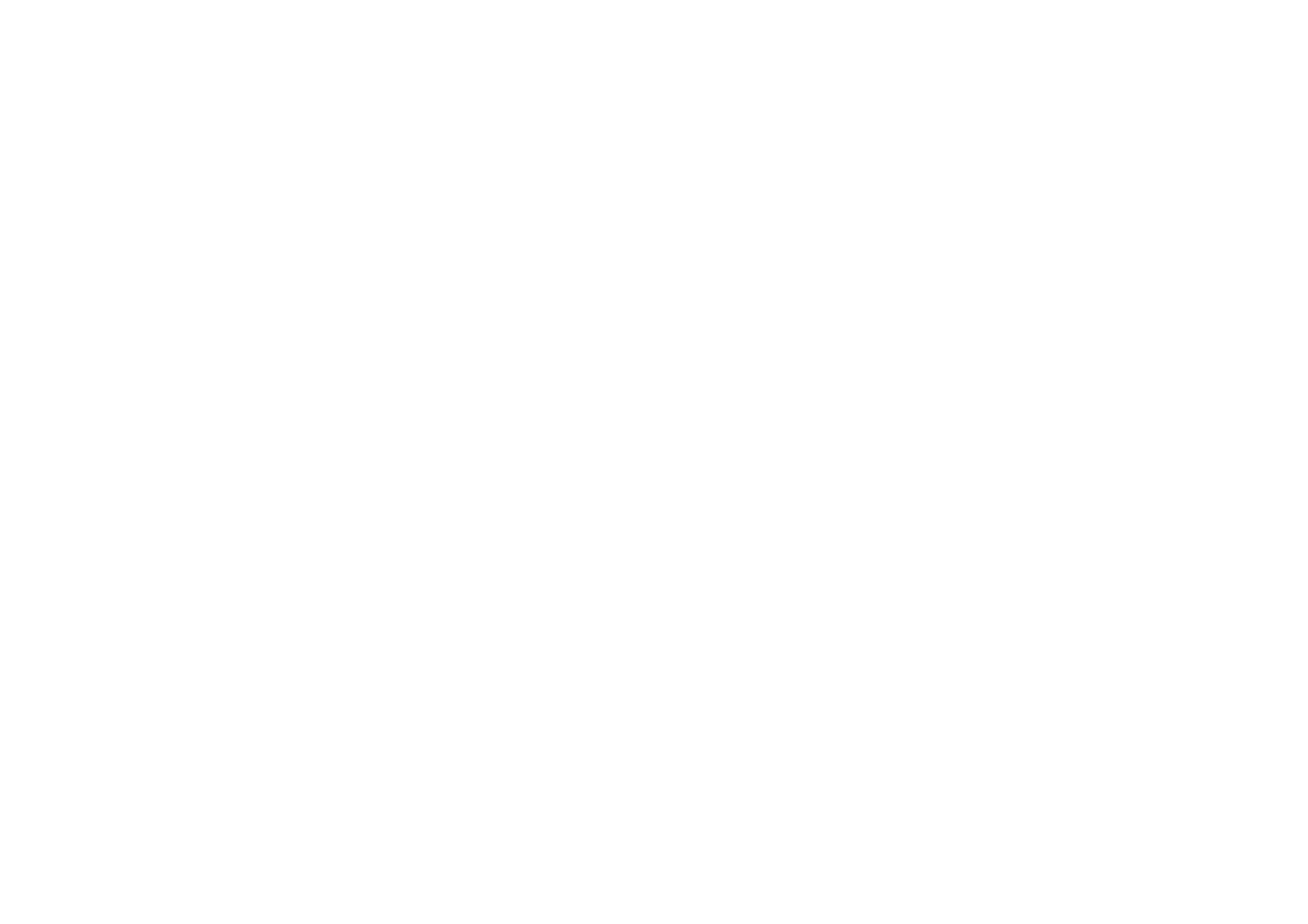## **SNAM RETE GAS**

**Transportation capacity at Exit Point interconnected with foreign pipelines**

**Update to 31/03/2021 of offered and assigned capacity in auction day-ahead and within-day**

**Thermal Year 2020/2021**

(Values in Ncm/day (0° C; 1,01325 bar) - 1 Scm=0,94794378 Ncm; Prices in c/Ncm)

**Exit Point**

**TARVISIO**

|                  | Timeframe        |                     |                    |              |                                 | <b>Offered capacity</b> |                |                | <b>Assigned capacity</b> | Day-Ahead               |                 | <b>Total Prices</b>    |                 |                        |                     |                 | <b>SRG Prices</b> |               |                            |      |
|------------------|------------------|---------------------|--------------------|--------------|---------------------------------|-------------------------|----------------|----------------|--------------------------|-------------------------|-----------------|------------------------|-----------------|------------------------|---------------------|-----------------|-------------------|---------------|----------------------------|------|
|                  |                  | <b>Auction type</b> | Offered            | Transportati | Assigned<br>capacity<br>(before |                         |                |                |                          | Interrupted<br>Capacity | Reserve price - | <b>Auction premium</b> | Reserve price - | <b>Auction premium</b> | <b>Split factor</b> | Reserve price - | <b>Auction</b>    | Reserve price | <b>Auction</b>             | Note |
| From             | To               |                     | capacity type      | on capacity  | auction)                        | Firm                    | Interruptible  | Firm           | Interruptible            | Interruptible           | Firm            | - Firm                 | Interruptible   | $-$ Interruptible      |                     | Firm            | premium - Firm    | Interruptible | premium -<br>Interruptible |      |
| 01/03/2021 06:00 | 02/03/2021 06:00 | Day Ahead           | Bundled            | 18.988.468   |                                 | 18.988.468              | $\overline{0}$ | $\Omega$       | $\theta$                 |                         | $\theta$        | $\theta$               | $\theta$        | $\Omega$               | 0,50                | 0,011933        | $\Omega$          | 0,011933      | $\Omega$                   |      |
| 01/03/2021 06:00 | 02/03/2021 06:00 | Day Ahead           | Unbundled          | 18.988.468   |                                 | $\Omega$                | $\overline{0}$ | $^{\circ}$     | $\Omega$                 |                         | $\Omega$        | $\mathbf{a}$           | $\Omega$        | $\Omega$               | 0,50                | 0,011933        | $\overline{0}$    | 0,011933      | $\Omega$                   |      |
| 02/03/2021 06:00 | 03/03/2021 06.00 | Day Ahead           | Bundled            | 18.988.468   |                                 | 18.988.468              | $\theta$       | $\Omega$       | $\Omega$                 |                         | $\Omega$        | $\theta$               | $\Omega$        | $\theta$               | 0,50                | 0,011933        | $\Omega$          | 0,011933      | $\Omega$                   |      |
| 02/03/2021 06:00 | 03/03/2021 06:00 | Day Ahead           | Unbundled          | 18.988.468   |                                 | $\overline{0}$          | $\overline{0}$ | $\overline{0}$ | $\overline{0}$           |                         | $\theta$        | $\overline{0}$         | $\overline{0}$  | $\overline{0}$         | 0,50                | 0,011933        | $\overline{0}$    | 0,011933      | $\bf{0}$                   |      |
| 03/03/2021 06:00 | 04/03/2021 06:00 | Day Ahead           | Bundled            | 18.988.468   |                                 | 18.988.468              | $\,$ 0 $\,$    | $\Omega$       | $\theta$                 |                         | $\theta$        | $\theta$               | $\bf{0}$        | $\overline{0}$         | 0,50                | 0,011933        | $\overline{0}$    | 0,011933      | $\Omega$                   |      |
| 03/03/2021 06:00 | 04/03/2021 06.00 | Day Ahead           | Unbundled          | 18.988.468   |                                 | $\overline{0}$          | $\overline{0}$ | $\overline{0}$ | $\theta$                 |                         | $\theta$        | $\theta$               | $\overline{0}$  | $\mathbf{0}$           | 0,50                | 0,011933        | $\overline{0}$    | 0,011933      | $\bf{0}$                   |      |
| 04/03/2021 06:00 | 05/03/2021 06:00 | Day Ahead           | Bundled            | 18,988,468   |                                 | 18,988,468              | $\overline{0}$ | $\overline{0}$ | $\Omega$                 |                         | $\theta$        | $\theta$               | $\overline{0}$  | $\theta$               | 0,50                | 0,011933        | $\overline{0}$    | 0.011933      | $\theta$                   |      |
| 04/03/2021 06:00 | 05/03/2021 06:00 | Day Ahead           | Unbundled          | 18.988.468   |                                 | $\Omega$                | $\overline{0}$ | $\Omega$       | $\theta$                 |                         | $\theta$        | $\theta$               | $\overline{0}$  | $\mathbf{0}$           | 0,50                | 0,011933        | $\overline{0}$    | 0,011933      | $\Omega$                   |      |
| 05/03/2021 06:00 | 06/03/2021 06:00 | Day Ahead           | Bundled            | 18,988,468   |                                 | 18,988,468              | $\overline{0}$ | $\Omega$       | $\Omega$                 |                         | $\Omega$        |                        | $\Omega$        | $\theta$               | 0.50                | 0.011933        | $\overline{0}$    | 0.011933      | $\theta$                   |      |
| 05/03/2021 06:00 | 06/03/2021 06.0  | Day Ahead           | Unbundled          | 18.988.468   |                                 | $\Omega$                | $\overline{0}$ | $\overline{0}$ | $\Omega$                 |                         | $\theta$        | $\mathbf{a}$           | $\overline{0}$  | $\overline{0}$         | 0,50                | 0,011933        | $\overline{0}$    | 0,011933      | $\Omega$                   |      |
| 06/03/2021 06:00 | 07/03/2021 06.00 | Day Ahead           | Unbundled          | 18.988.468   |                                 | $\overline{0}$          | $\overline{0}$ | $\overline{0}$ | $\theta$                 |                         | $\theta$        | $\theta$               | $\overline{0}$  | $\mathbf{0}$           | 0,50                | 0,011933        | $\overline{0}$    | 0,011933      | $\bf{0}$                   |      |
| 06/03/2021 06:00 | 07/03/2021 06:00 | Day Ahead           | Bundled            | 18,988,468   |                                 | 18,988,468              | $\overline{0}$ | $\Omega$       | $\theta$                 |                         | $\Omega$        | $\theta$               | $\Omega$        | $\theta$               | 0.50                | 0.011933        | $\overline{0}$    | 0.011933      | $\theta$                   |      |
| 07/03/2021 06:00 | 08/03/2021 06.0  | Day Ahead           | Unbundled          | 18.988.468   |                                 | $\Omega$                | $\overline{0}$ | $\overline{0}$ | $\Omega$                 |                         | $\theta$        | $\theta$               | $\theta$        | $\overline{0}$         | 0,50                | 0,011933        | $\overline{0}$    | 0,011933      | $\Omega$                   |      |
| 07/03/2021 06:00 | 08/03/2021 06:00 | Day Ahead           | Bundled            | 18.988.468   |                                 | 18.988.468              | $\overline{0}$ | $\overline{0}$ | $\theta$                 |                         | $\theta$        | $\overline{0}$         | $\overline{0}$  | $\mathbf{0}$           | 0,50                | 0,011933        | $\overline{0}$    | 0,011933      | $\bf{0}$                   |      |
| 08/03/2021 06:00 | 09/03/2021 06:00 | Day Ahead           | Unbundled          | 18,988,468   |                                 | $\theta$                | $\theta$       | $\theta$       | $\theta$                 |                         | $\theta$        | $\mathbf{a}$           | $\theta$        | $\theta$               | 0,50                | 0,011933        | $\overline{0}$    | 0,011933      | $\Omega$                   |      |
| 08/03/2021 06:00 | 09/03/2021 06.0  | Day Ahead           | Bundled            | 18.988.468   |                                 | 18.988.468              | $\overline{0}$ | $\theta$       | $\theta$                 |                         | $\theta$        | $\theta$               | $\overline{0}$  | $\mathbf{0}$           | 0,50                | 0,011933        | $\overline{0}$    | 0,011933      | $\bf{0}$                   |      |
| 09/03/2021 06:00 | 10/03/2021 06:00 | Day Ahead           | Bundled            | 18.988.468   |                                 | 18.988.468              | $\overline{0}$ | $\Omega$       | $\theta$                 |                         | $\theta$        | $\theta$               | $\overline{0}$  | $\mathbf{0}$           | 0,50                | 0,011933        | $\overline{0}$    | 0,011933      | $\theta$                   |      |
| 10/03/2021 06:00 | 11/03/2021 06:00 | Day Ahead           | Unbundled          | 18,988,468   |                                 | $\theta$                | $\overline{0}$ | $\Omega$       | $\Omega$                 |                         | $\Omega$        | $\theta$               | $\overline{0}$  | $\theta$               | 0.50                | 0.011933        | $\overline{0}$    | 0.011933      | $\theta$                   |      |
| 10/03/2021 06:00 | 1/03/2021 06.0   | Day Ahead           | Bundled            | 18.988.468   |                                 | 18.988.468              | $\overline{0}$ | $\theta$       | $\theta$                 |                         | $\theta$        | $\overline{0}$         | $\theta$        | $\mathbf{0}$           | 0.50                | 0,011933        | $\overline{0}$    | 0,011933      | $\bf{0}$                   |      |
| 11/03/2021 06:00 | 12/03/2021 06:00 | Day Ahead           | Bundled            | 18.988.468   |                                 | 18.988.468              | $\overline{0}$ | $\overline{0}$ | $\theta$                 |                         | $\theta$        | $\theta$               | $\overline{0}$  | $\mathbf{0}$           | 0,50                | 0,011933        | $\overline{0}$    | 0,011933      | $\Omega$                   |      |
| 11/03/2021 06:00 | 12/03/2021 06:00 | Day Ahead           | Unbundled          | 18.988.468   |                                 | $\Omega$                | $\overline{0}$ | $^{\circ}$     | $\theta$                 |                         | $\theta$        | $\mathbf{a}$           | $\Omega$        | $\Omega$               | 0,50                | 0,011933        | $\overline{0}$    | 0,011933      | $\Omega$                   |      |
| 12/03/2021 06:00 | 13/03/2021 06:00 | Day Ahead           | Bundled            | 18.988.468   |                                 | 18.988.468              | $\Omega$       | $\Omega$       | $\Omega$                 |                         | $\Omega$        | $\theta$               | $\Omega$        | $\theta$               | 0,50                | 0,011933        | $\Omega$          | 0,011933      | $\Omega$                   |      |
| 12/03/2021 06:00 | 13/03/2021 06:00 | Day Ahead           | Unbundled          | 18,988,468   |                                 | $\theta$                | $\overline{0}$ | $\overline{0}$ | $\Omega$                 |                         | $\theta$        | $\theta$               | $\overline{0}$  | $\theta$               | 0,50                | 0,011933        | $\overline{0}$    | 0.011933      | $\theta$                   |      |
| 13/03/2021 06:00 | 14/03/2021 06:00 | Day Ahead           | Unbundled          | 18.988.468   |                                 | $\overline{0}$          | $\overline{0}$ | $\overline{0}$ | $\overline{0}$           |                         | $\overline{0}$  | $\overline{0}$         | $\overline{0}$  | $\bf{0}$               | 0,50                | 0,011933        | $\overline{0}$    | 0,011933      | $\bf{0}$                   |      |
| 13/03/2021 06:00 | 14/03/2021 06.00 | Day Ahead           | Bundled            | 18.988.468   |                                 | 18.988.468              | $\overline{0}$ | $\Omega$       | $\Omega$                 |                         | $\Omega$        |                        | $\overline{0}$  | $\mathbf{0}$           | 0,50                | 0,011933        | $\overline{0}$    | 0,011933      | $\Omega$                   |      |
| 14/03/2021 06:00 | 15/03/2021 06:00 | Day Ahead           | Bundled            | 18.988.468   |                                 | 18.988.468              | $\overline{0}$ | $\overline{0}$ | $\theta$                 |                         | $\theta$        | $\theta$               | $\overline{0}$  | $\overline{0}$         | 0,50                | 0,011933        | $\,$ 0 $\,$       | 0,011933      | $\bf{0}$                   |      |
| 14/03/2021 06:00 | 15/03/2021 06:00 | Day Ahead           | Unbundled          | 18.988.468   |                                 | $\Omega$                | $\overline{0}$ | $\Omega$       | $\theta$                 |                         | $\theta$        | $\theta$               | $\overline{0}$  | $\mathbf{0}$           | 0,50                | 0,011933        | $\overline{0}$    | 0,011933      | $\bf{0}$                   |      |
| 15/03/2021 06:00 | 16/03/2021 06:00 | Day Ahead           | Bundled            | 18,988,468   |                                 | 18,988,468              | $\theta$       | $\Omega$       | $\Omega$                 |                         | $\theta$        | $\theta$               | $\Omega$        | $\theta$               | 0.50                | 0.011933        | $\Omega$          | 0.011933      | $\Omega$                   |      |
| 15/03/2021 06:00 | 16/03/2021 06:00 | Day Ahead           | Unbundled          | 18.988.468   |                                 | $\theta$                | $\overline{0}$ | $\overline{0}$ | $\Omega$                 |                         | $\theta$        | $\theta$               | $\overline{0}$  | $\overline{0}$         | 0,50                | 0,011933        | $\overline{0}$    | 0,011933      | $\theta$                   |      |
| 16/03/2021 06:00 | 17/03/2021 06.00 | Day Ahead           | Bundled            | 18.988.468   |                                 | 18.988.468              | $\overline{0}$ | $\overline{0}$ | $\theta$                 |                         | $\theta$        | $\overline{0}$         | $\overline{0}$  | $\mathbf{0}$           | 0,50                | 0,011933        | $\overline{0}$    | 0,011933      | $\bf{0}$                   |      |
| 16/03/2021 06:00 | 17/03/2021 06.00 | Day Ahead           | Unbundled          | 18,988,468   |                                 | $\Omega$                | $\overline{0}$ | $\Omega$       | $\theta$                 |                         | $\theta$        | $\theta$               | $\theta$        | $\theta$               | 0,50                | 0,011933        | $\overline{0}$    | 0.011933      | $\Omega$                   |      |
| 17/03/2021 06:00 | 18/03/2021 06:00 | Day Ahead           | $\mathbf B$ undled | 18.988.468   |                                 | 18.988.468              | $\overline{0}$ | $\Omega$       | $\Omega$                 |                         | $\Omega$        | $\theta$               | $\overline{0}$  | $\overline{0}$         | 0,50                | 0,011933        | $\overline{0}$    | 0,011933      | $\Omega$                   |      |
| 17/03/2021 06:00 | 18/03/2021 06:00 | Day Ahead           | Unbundled          | 18.988.468   |                                 | $\theta$                | $\theta$       | $\Omega$       | $\theta$                 |                         | $\theta$        | $\theta$               | $\Omega$        | $\theta$               | 0,50                | 0,011933        | $\Omega$          | 0,011933      | $\Omega$                   |      |
| 18/03/2021 06:00 | 19/03/2021 06:00 | Day Ahead           | Bundled            | 18,988,468   |                                 | 18,988,468              | $\overline{0}$ | $\Omega$       | $\theta$                 |                         | $\theta$        | $\theta$               | $\overline{0}$  | $\Omega$               | 0.50                | 0.011933        | $\overline{0}$    | 0.011933      | $\Omega$                   |      |
| 18/03/2021 06:00 | 19/03/2021 06.00 | Day Ahead           | Unbundled          | 18.988.468   |                                 | $\Omega$                | $\overline{0}$ | $\Omega$       | $\Omega$                 |                         | $\theta$        | $\mathbf{a}$           | $\Omega$        | $\Omega$               | 0,50                | 0,011933        | $\overline{0}$    | 0,011933      | $\Omega$                   |      |
| 19/03/2021 06:00 | 20/03/2021 06:00 | Day Ahead           | Unbundled          | 18.988.468   |                                 | $\overline{0}$          | $\overline{0}$ | $\Omega$       | $\Omega$                 |                         | $\Omega$        | $\theta$               | $\overline{0}$  | $\mathbf{0}$           | 0,50                | 0,011933        | $\overline{0}$    | 0,011933      | $\bf{0}$                   |      |
| 19/03/2021 06:00 | 20/03/2021 06:00 | Day Ahead           | Bundled            | 18,988,468   |                                 | 18,988,468              | $\Omega$       | $\Omega$       | $\Omega$                 |                         | $\theta$        | $\mathbf{a}$           | $\Omega$        | $\Omega$               | 0,50                | 0.011933        | $\theta$          | 0.011933      | $\Omega$                   |      |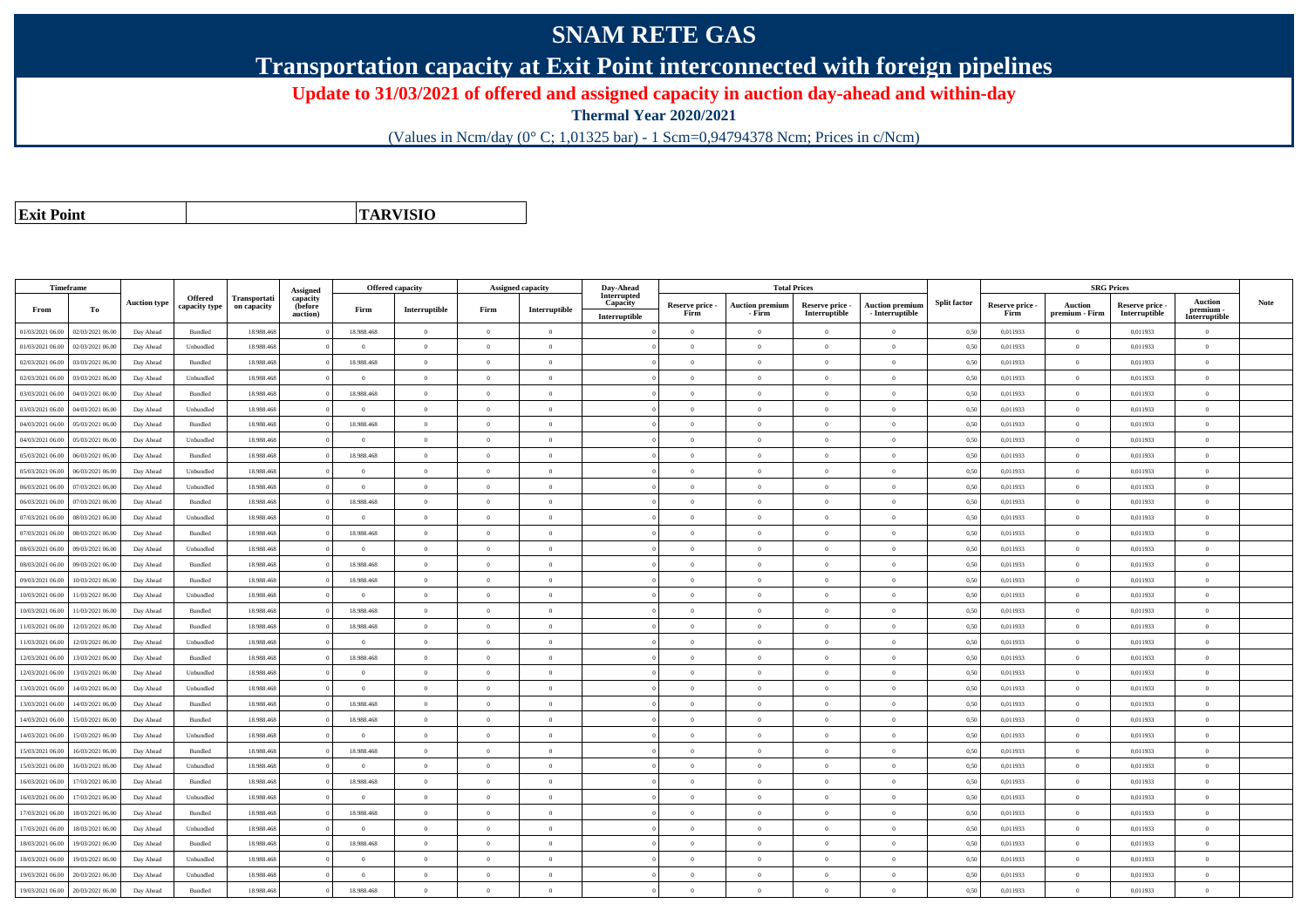|                                              |            |           |            |                | $\overline{0}$ |                |                |                | $\theta$       |                | $\theta$       |      |          | $\theta$       |                | $\overline{0}$ |  |
|----------------------------------------------|------------|-----------|------------|----------------|----------------|----------------|----------------|----------------|----------------|----------------|----------------|------|----------|----------------|----------------|----------------|--|
| 20/03/2021 06:00 21/03/2021 06:00            | Day Ahead  | Bundled   | 18.988.468 | 18.988.468     |                | 2.356          |                | 1,311975       |                |                |                | 0,50 | 0,011933 |                | 0,011933       |                |  |
| 20/03/2021 06:00<br>21/03/2021 06:00         | Day Ahead  | Unbundled | 18.988.46  | $\overline{0}$ | $\bf{0}$       | $\bf{0}$       | $\bf{0}$       | $\overline{0}$ | $\overline{0}$ | $\overline{0}$ | $\bf{0}$       | 0,50 | 0,011933 | $\,$ 0 $\,$    | 0,011933       | $\overline{0}$ |  |
| 21/03/2021 06:00<br>22/03/2021 06:00         | Day Ahead  | Bundled   | 18,988,468 | 18.988.468     | $\overline{0}$ | $\bf{0}$       | $\overline{0}$ | $\bf{0}$       | $\bf{0}$       | $\overline{0}$ | $\bf{0}$       | 0.50 | 0.011933 | $\bf{0}$       | 0.011933       | $\overline{0}$ |  |
| 21/03/2021 06:00<br>22/03/2021 06:00         | Day Ahead  | Unbundled | 18.988.468 | $\bf{0}$       | $\overline{0}$ | $\overline{0}$ | $\overline{0}$ | $\overline{0}$ | $\theta$       | $\overline{0}$ | $\bf{0}$       | 0,50 | 0,011933 | $\,$ 0 $\,$    | 0,011933       | $\overline{0}$ |  |
| 22/03/2021 06:00<br>23/03/2021 06.00         | Day Ahead  | Bundled   | 18.988.46  | 18.988.468     | $\overline{0}$ | $\overline{0}$ | $\bf{0}$       | $\overline{0}$ | $\theta$       | $\overline{0}$ | $\bf{0}$       | 0,50 | 0,011933 | $\,$ 0 $\,$    | 0,011933       | $\overline{0}$ |  |
| 22/03/2021 06:00<br>23/03/2021 06:00         |            | Unbundled | 18,988,468 | $\overline{0}$ | $\overline{0}$ | $\overline{0}$ | $\overline{0}$ | $\bf{0}$       | $\overline{0}$ | $\theta$       | $\bf{0}$       | 0.50 | 0.011933 | $\bf{0}$       | 0.011933       | $\overline{0}$ |  |
|                                              | Day Ahead  |           |            |                |                |                |                |                |                |                |                |      |          |                |                |                |  |
| 23/03/2021 06:00<br>24/03/2021 06:00         | Day Ahead  | Bundled   | 18.988.468 | 18.988.468     | $\overline{0}$ | $\overline{0}$ | $\overline{0}$ | $\overline{0}$ | $\overline{0}$ | $\overline{0}$ | $\bf{0}$       | 0,50 | 0,011933 | $\,$ 0 $\,$    | 0,011933       | $\overline{0}$ |  |
| 23/03/2021 06:00<br>24/03/2021 06.00         | Day Ahead  | Unbundled | 18.988.46  | $\bf{0}$       | $\bf{0}$       | $\overline{0}$ | $\bf{0}$       | $\overline{0}$ | $\overline{0}$ | $\overline{0}$ | $\bf{0}$       | 0,50 | 0,011933 | $\,$ 0 $\,$    | 0,011933       | $\overline{0}$ |  |
| 24/03/2021 06:00<br>25/03/2021 06:00         | Day Ahead  | Bundled   | 18,988,468 | 18.988.468     | $\overline{0}$ | $\bf{0}$       | $\overline{0}$ | $\bf{0}$       | $\overline{0}$ | $\overline{0}$ | $\bf{0}$       | 0.50 | 0.011933 | $\bf{0}$       | 0.011933       | $\overline{0}$ |  |
| 24/03/2021 06:00<br>25/03/2021 06:00         | Day Ahead  | Unbundled | 18.988.468 | $\overline{0}$ | $\bf{0}$       | $\bf{0}$       | $\overline{0}$ | $\overline{0}$ | $\overline{0}$ | $\overline{0}$ | $\bf{0}$       | 0,50 | 0,011933 | $\bf{0}$       | 0,011933       | $\overline{0}$ |  |
| 25/03/2021 06:00<br>26/03/2021 06.00         | Day Ahead  | Unbundled | 18.988.46  | $\overline{0}$ | $\bf{0}$       | $\overline{0}$ | $\bf{0}$       | $\bf{0}$       | $\bf{0}$       | $\overline{0}$ | $\bf{0}$       | 0,50 | 0,011933 | $\,$ 0 $\,$    | 0,011933       | $\overline{0}$ |  |
| 25/03/2021 06:00<br>26/03/2021 06:00         | Day Ahead  | Bundled   | 18,988,468 | 18.988.468     | $\overline{0}$ | $\bf{0}$       | $\overline{0}$ | $\overline{0}$ | $\bf{0}$       | $\overline{0}$ | $\bf{0}$       | 0.50 | 0.011933 | $\overline{0}$ | 0.011933       | $\overline{0}$ |  |
| 26/03/2021 06:00<br>27/03/2021 06:00         | Day Ahead  | Bundled   | 18.988.468 | 18.988.468     | $\overline{0}$ | $\overline{0}$ | $\overline{0}$ | $\overline{0}$ | $\theta$       | $\overline{0}$ | $\bf{0}$       | 0,50 | 0,011933 | $\,$ 0 $\,$    | 0,011933       | $\overline{0}$ |  |
|                                              |            |           |            |                |                |                |                |                |                |                |                |      |          |                |                |                |  |
| 26/03/2021 06:00<br>27/03/2021 06.00         | Day Ahead  | Unbundled | 18.988.46  | $\bf{0}$       | $\bf{0}$       | $\overline{0}$ | $\bf{0}$       | $\bf{0}$       | $\theta$       | $\overline{0}$ | $\bf{0}$       | 0,50 | 0,011933 | $\,$ 0 $\,$    | 0,011933       | $\overline{0}$ |  |
| 27/03/2021 06:00<br>28/03/2021 06:00         | Day Ahead  | Bundled   | 18,988,468 | 19.814.053     | $\overline{0}$ | $\overline{0}$ | $\overline{0}$ | $\bf{0}$       | $\theta$       | $\Omega$       | $\bf{0}$       | 0.50 | 0.011933 | $\bf{0}$       | 0.011933       | $\overline{0}$ |  |
| 27/03/2021 06:00<br>28/03/2021 06:00         | Day Ahead  | Unbundled | 18.988.468 | $\overline{0}$ | $\bf{0}$       | $\overline{0}$ | $\overline{0}$ | $\overline{0}$ | $\overline{0}$ | $\overline{0}$ | $\bf{0}$       | 0,50 | 0,011933 | $\bf{0}$       | 0,011933       | $\overline{0}$ |  |
| 28/03/2021 06:00<br>29/03/2021 06.00         | Day Ahead  | Bundled   | 18.988.46  | 18.988.468     | $\overline{0}$ | $\overline{0}$ | $\overline{0}$ | $\overline{0}$ | $\,$ 0 $\,$    | $\overline{0}$ | $\bf{0}$       | 0,50 | 0,011933 | $\,$ 0 $\,$    | 0,011933       | $\overline{0}$ |  |
| 28/03/2021 06:00<br>29/03/2021 06:00         | Day Ahead  | Unbundled | 18,988,468 | $\overline{0}$ | $\overline{0}$ | $\bf{0}$       | $\overline{0}$ | $\bf{0}$       | $\overline{0}$ | $\overline{0}$ | $\bf{0}$       | 0.50 | 0.011933 | $\bf{0}$       | 0.011933       | $\overline{0}$ |  |
| 29/03/2021 06:00<br>30/03/2021 06:00         | Day Ahead  | Bundled   | 18.988.468 | 18.988.468     | $\overline{0}$ | $\bf{0}$       | $\overline{0}$ | $\overline{0}$ | $\overline{0}$ | $\overline{0}$ | $\bf{0}$       | 0,50 | 0,011933 | $\,$ 0 $\,$    | 0,011933       | $\overline{0}$ |  |
| 29/03/2021 06:00<br>30/03/2021 06:00         | Day Ahead  | Unbundled | 18.988.46  | $\bf{0}$       | $\bf{0}$       | $\bf{0}$       | $\bf{0}$       | $\bf{0}$       | $\overline{0}$ | $\overline{0}$ | $\bf{0}$       | 0,50 | 0,011933 | $\,$ 0 $\,$    | 0,011933       | $\overline{0}$ |  |
| 30/03/2021 06:00<br>31/03/2021 06:00         | Day Ahead  | Bundled   | 18,988,468 | 18.988.468     | $\overline{0}$ | $\bf{0}$       | $\overline{0}$ | $\overline{0}$ | $\bf{0}$       | $\overline{0}$ | $\bf{0}$       | 0.50 | 0.011933 | $\bf{0}$       | 0.011933       | $\overline{0}$ |  |
|                                              |            |           |            |                |                |                |                |                |                |                |                |      |          |                |                |                |  |
| 30/03/2021 06:00<br>31/03/2021 06:00         | Day Ahead  | Unbundled | 18.988.468 | $\overline{0}$ | $\overline{0}$ | $\overline{0}$ | $\overline{0}$ | $\overline{0}$ | $\theta$       | $\overline{0}$ | $\bf{0}$       | 0,50 | 0,011933 | $\,$ 0 $\,$    | 0,011933       | $\overline{0}$ |  |
| 31/03/2021 06:00<br>01/04/2021 06.00         | Day Ahead  | Unbundled | 18.988.46  | $\overline{0}$ | $\bf{0}$       | $\overline{0}$ | $\bf{0}$       | $\bf{0}$       | $\,$ 0 $\,$    | $\overline{0}$ | $\bf{0}$       | 0,50 | 0,011933 | $\,$ 0 $\,$    | 0,011933       | $\overline{0}$ |  |
| 31/03/2021 06:00<br>01/04/2021 06:00         | Day Ahead  | Bundled   | 18,988,468 | 18.988.468     | $\overline{0}$ | $\overline{0}$ | $\overline{0}$ | $\bf{0}$       | $\overline{0}$ | $\theta$       | $\bf{0}$       | 0.50 | 0.011933 | $\bf{0}$       | 0.011933       | $\overline{0}$ |  |
| 01/03/2021 06:00<br>02/03/2021 06:00         | Within Day | Bundled   | 18.988.468 | 18.988.467     | $\overline{0}$ | $\overline{0}$ | $\overline{0}$ | $\overline{0}$ | $\overline{0}$ | $\overline{0}$ | $\bf{0}$       | 0,50 | 1,193325 | $\,$ 0 $\,$    | $\overline{0}$ | $\overline{0}$ |  |
| 01/03/2021 07:00<br>02/03/2021 06.00         | Within Day | Bundled   | 18.988.46  | 18.197.281     | $\bf{0}$       | $\overline{0}$ | $\bf{0}$       | $\overline{0}$ | $\bf{0}$       | $\overline{0}$ | $\bf{0}$       | 0,50 | 1,193325 | $\,$ 0 $\,$    | $\bf{0}$       | $\overline{0}$ |  |
| 01/03/2021 08:00<br>02/03/2021 06:00         | Within Day | Bundled   | 18,988,468 | 17,406,094     | $\overline{0}$ | $\overline{0}$ | $\overline{0}$ | $\bf{0}$       | $\overline{0}$ | $\overline{0}$ | $\bf{0}$       | 0.50 | 1.193325 | $\bf{0}$       | $\overline{0}$ | $\overline{0}$ |  |
| 01/03/2021 09:00<br>02/03/2021 06:00         | Within Day | Bundled   | 18.988.468 | 16.614.908     | $\overline{0}$ | $\overline{0}$ | $\overline{0}$ | $\overline{0}$ | $\overline{0}$ | $\overline{0}$ | $\bf{0}$       | 0,50 | 1,193325 | $\,$ 0 $\,$    | $\theta$       | $\overline{0}$ |  |
|                                              |            |           |            |                |                |                |                |                |                |                |                |      |          |                |                |                |  |
| 01/03/2021 10:00<br>02/03/2021 06.00         | Within Day | Bundled   | 18.988.46  | 15.823.722     | $\bf{0}$       | $\bf{0}$       | $\bf{0}$       | $\bf{0}$       | $\overline{0}$ | $\overline{0}$ | $\bf{0}$       | 0,50 | 1,193325 | $\,$ 0 $\,$    | $\bf{0}$       | $\overline{0}$ |  |
| 01/03/2021 11:00<br>02/03/2021 06:00         | Within Day | Bundled   | 18,988,468 | 15.032.536     | $\overline{0}$ | $\bf{0}$       | $\overline{0}$ | $\overline{0}$ | $\bf{0}$       | $\overline{0}$ | $\bf{0}$       | 0.50 | 1,193325 | $\bf{0}$       | $\overline{0}$ | $\bf{0}$       |  |
| 01/03/2021 12:00<br>02/03/2021 06:00         | Within Day | Bundled   | 18.988.468 | 14.241.350     | $\overline{0}$ | $\overline{0}$ | $\overline{0}$ | $\overline{0}$ | $\overline{0}$ | $\overline{0}$ | $\bf{0}$       | 0.50 | 1,193325 | $\theta$       | $\theta$       | $\overline{0}$ |  |
| 01/03/2021 13:00<br>02/03/2021 06.00         | Within Day | Bundled   | 18.988.46  | 13.450.164     | $\bf{0}$       | $\overline{0}$ | $\bf{0}$       | $\bf{0}$       | $\overline{0}$ | $\overline{0}$ | $\bf{0}$       | 0,50 | 1,193325 | $\,$ 0 $\,$    | $\bf{0}$       | $\overline{0}$ |  |
| 01/03/2021 14:00<br>02/03/2021 06:00         | Within Day | Bundled   | 18,988,468 | 12.658.978     | $\overline{0}$ | $\overline{0}$ | $\overline{0}$ | $\bf{0}$       | $\theta$       | $\Omega$       | $\bf{0}$       | 0.50 | 1,193325 | $\theta$       | $\theta$       | $\overline{0}$ |  |
| 01/03/2021 15:00<br>02/03/2021 06:00         | Within Day | Bundled   | 18.988.468 | 11.867.791     | $\overline{0}$ | $\overline{0}$ | $\overline{0}$ | $\overline{0}$ | $\overline{0}$ | $\overline{0}$ | $\overline{0}$ | 0.50 | 1,193325 | $\theta$       | $\theta$       | $\overline{0}$ |  |
| 01/03/2021 16:00<br>02/03/2021 06.00         | Within Day | Bundled   | 18.988.46  | 11.076.605     | $\bf{0}$       | $\overline{0}$ | $\bf{0}$       | $\bf{0}$       | $\overline{0}$ | $\overline{0}$ | $\bf{0}$       | 0,50 | 1,193325 | $\,$ 0 $\,$    | $\bf{0}$       | $\overline{0}$ |  |
| 01/03/2021 17:00<br>02/03/2021 06:00         | Within Day | Bundled   | 18,988,468 | 10.285.419     | $\overline{0}$ | $\bf{0}$       | $\overline{0}$ | $\bf{0}$       | $\overline{0}$ | $\overline{0}$ | $\bf{0}$       | 0.50 | 1.193325 | $\bf{0}$       | $\overline{0}$ | $\overline{0}$ |  |
| 01/03/2021 18:00<br>02/03/2021 06:00         | Within Day | Bundled   | 18.988.468 | 9.494.233      | $\overline{0}$ | $\overline{0}$ | $\overline{0}$ | $\overline{0}$ | $\overline{0}$ | $\overline{0}$ | $\overline{0}$ | 0.50 | 1,193326 | $\theta$       | $\theta$       | $\overline{0}$ |  |
|                                              |            |           |            |                |                |                |                |                |                |                |                |      |          |                |                |                |  |
| 01/03/2021 19:00<br>02/03/2021 06.00         | Within Day | Bundled   | 18.988.46  | 8.703.047      | $\bf{0}$       | $\bf{0}$       | $\bf{0}$       | $\overline{0}$ | $\overline{0}$ | $\overline{0}$ | $\bf{0}$       | 0,50 | 1,193326 | $\,$ 0 $\,$    | $\bf{0}$       | $\overline{0}$ |  |
| 01/03/2021 20:00<br>02/03/2021 06:00         | Within Day | Bundled   | 18,988,468 | 7.911.861      | $\overline{0}$ | $\bf{0}$       | $\overline{0}$ | $\overline{0}$ | $\bf{0}$       | $\overline{0}$ | $\bf{0}$       | 0.50 | 1,193325 | $\bf{0}$       | $\overline{0}$ | $\overline{0}$ |  |
| 01/03/2021 21:00<br>02/03/2021 06:00         | Within Day | Bundled   | 18.988.468 | 7.120.674      | $\overline{0}$ | $\overline{0}$ | $\overline{0}$ | $\overline{0}$ | $\overline{0}$ | $\overline{0}$ | $\bf{0}$       | 0.50 | 1,193325 | $\theta$       | $\theta$       | $\overline{0}$ |  |
| 01/03/2021 22:00<br>02/03/2021 06.00         | Within Day | Bundled   | 18.988.46  | 6.329.488      | $\bf{0}$       | $\overline{0}$ | $\bf{0}$       | $\overline{0}$ | $\overline{0}$ | $\overline{0}$ | $\bf{0}$       | 0,50 | 1,193325 | $\,$ 0 $\,$    | $\bf{0}$       | $\overline{0}$ |  |
| 01/03/2021 23:00<br>02/03/2021 06:00         | Within Day | Bundled   | 18,988,468 | 5.538.302      | $\overline{0}$ | $\overline{0}$ | $\Omega$       | $\overline{0}$ | $\overline{0}$ | $\Omega$       | $\bf{0}$       | 0.50 | 1,193326 | $\bf{0}$       | $\theta$       | $\overline{0}$ |  |
| 02/03/2021 00:00<br>02/03/2021 06:00         | Within Day | Bundled   | 18.988.468 | 4.747.116      | $\overline{0}$ | $\overline{0}$ | $\Omega$       | $\overline{0}$ | $\theta$       | $\Omega$       | $\overline{0}$ | 0.50 | 1,193326 | $\theta$       | $\theta$       | $\overline{0}$ |  |
| $02/03/2021\ 01.00$<br>02/03/2021 06:00      | Within Day | Bundled   | 18.988.46  | 3.955.930      | $\bf{0}$       | $\bf{0}$       | $\bf{0}$       | $\bf{0}$       | $\bf{0}$       | $\overline{0}$ | $\bf{0}$       | 0,50 | 1,193325 | $\,$ 0 $\,$    | $\bf{0}$       | $\overline{0}$ |  |
| $02/03/2021\ 02.00 \qquad 02/03/2021\ 06.00$ | Within Day | Bundled   | 18.988.468 | 3.164.744      | $\overline{0}$ | $\Omega$       |                | $\overline{0}$ | $\Omega$       |                |                | 0,50 | 1,193325 | $\theta$       | $\bf{0}$       |                |  |
|                                              |            |           |            |                | $\overline{0}$ | $\overline{0}$ | $\overline{0}$ |                | $\overline{0}$ |                |                |      |          | $\theta$       | $\overline{0}$ | $\overline{0}$ |  |
| 02/03/2021 03:00 02/03/2021 06:00            | Within Day | Bundled   | 18.988.468 | 2.373.557      |                |                |                | $\overline{0}$ |                | $\overline{0}$ | $\bf{0}$       | 0,50 | 1,193324 |                |                |                |  |
| 02/03/2021 04:00<br>02/03/2021 06:00         | Within Day | Bundled   | 18.988.468 | 1.582.371      | $\overline{0}$ | $\bf{0}$       | $\overline{0}$ | $\overline{0}$ | $\bf{0}$       | $\overline{0}$ | $\bf{0}$       | 0,50 | 1,193327 | $\bf{0}$       | $\overline{0}$ | $\bf{0}$       |  |
| 02/03/2021 05:00 02/03/2021 06:00            | Within Day | Bundled   | 18.988.468 | 791.185        | $\overline{0}$ | $\overline{0}$ | $\overline{0}$ | $\overline{0}$ | $\overline{0}$ | $\overline{0}$ | $\,$ 0 $\,$    | 0.50 | 1,193327 | $\overline{0}$ | $\bf{0}$       | $\,$ 0 $\,$    |  |
| 02/03/2021 06:00 03/03/2021 06:00            | Within Day | Bundled   | 18.988.468 | 18.988.467     | $\overline{0}$ | $\overline{0}$ | $\overline{0}$ | $\overline{0}$ | $\overline{0}$ | $\overline{0}$ | $\bf{0}$       | 0,50 | 1,193325 | $\overline{0}$ | $\theta$       | $\overline{0}$ |  |
| 02/03/2021 07:00<br>03/03/2021 06:00         | Within Day | Bundled   | 18.988.468 | 18.197.281     | $\overline{0}$ | $\bf{0}$       | $\overline{0}$ | $\overline{0}$ | $\bf{0}$       | $\overline{0}$ | $\bf{0}$       | 0,50 | 1,193325 | $\overline{0}$ | $\bf{0}$       | $\overline{0}$ |  |
| 02/03/2021 08:00<br>03/03/2021 06:00         | Within Day | Bundled   | 18.988.468 | 17.406.094     | $\overline{0}$ | $\bf{0}$       | $\overline{0}$ | $\overline{0}$ | $\bf{0}$       | $\overline{0}$ | $\bf{0}$       | 0.50 | 1,193325 | $\,$ 0 $\,$    | $\theta$       | $\,$ 0         |  |
| 02/03/2021 09:00<br>03/03/2021 06:00         | Within Day | Bundled   | 18.988.468 | 16.614.908     | $\overline{0}$ | $\overline{0}$ | $\overline{0}$ | $\overline{0}$ | $\overline{0}$ | $\overline{0}$ | $\bf{0}$       | 0,50 | 1,193325 | $\overline{0}$ | $\theta$       | $\overline{0}$ |  |
| 03/03/2021 06:00<br>02/03/2021 10:00         | Within Day | Bundled   | 18.988.468 | 15.823.722     | $\overline{0}$ | $\overline{0}$ | $\overline{0}$ | $\overline{0}$ | $\overline{0}$ | $\overline{0}$ | $\bf{0}$       | 0,50 | 1,193325 | $\bf{0}$       | $\,$ 0 $\,$    | $\,$ 0         |  |
|                                              |            |           |            |                |                |                |                |                |                |                |                |      |          |                |                |                |  |
| 02/03/2021 11:00 03/03/2021 06:00            | Within Day | Bundled   | 18,988,468 | 15.032.536     | $\overline{0}$ | $\overline{0}$ | $\overline{0}$ | $\overline{0}$ | $\bf{0}$       | $\overline{0}$ | $\bf{0}$       | 0.50 | 1.193325 | $\overline{0}$ | $\,$ 0 $\,$    | $\,$ 0         |  |
| 02/03/2021 12:00<br>03/03/2021 06:00         | Within Day | Bundled   | 18.988.468 | 14.241.350     | $\overline{0}$ | $\overline{0}$ | $\overline{0}$ | $\overline{0}$ | $\overline{0}$ | $\overline{0}$ | $\bf{0}$       | 0,50 | 1,193325 | $\overline{0}$ | $\theta$       | $\overline{0}$ |  |
| 02/03/2021 13:00<br>03/03/2021 06:00         | Within Day | Bundled   | 18.988.468 | 13.450.164     | $\overline{0}$ | $\bf{0}$       | $\overline{0}$ | $\overline{0}$ | $\overline{0}$ | $\overline{0}$ | $\bf{0}$       | 0,50 | 1,193325 | $\bf{0}$       | $\bf{0}$       | $\overline{0}$ |  |
| 02/03/2021 14:00 03/03/2021 06:00            | Within Day | Bundled   | 18.988.468 | 12.658.978     | $\overline{0}$ | $\bf{0}$       | $\overline{0}$ | $\overline{0}$ | $\,$ 0 $\,$    | $\overline{0}$ | $\bf{0}$       | 0,50 | 1,193325 | $\overline{0}$ | $\,$ 0 $\,$    | $\,$ 0 $\,$    |  |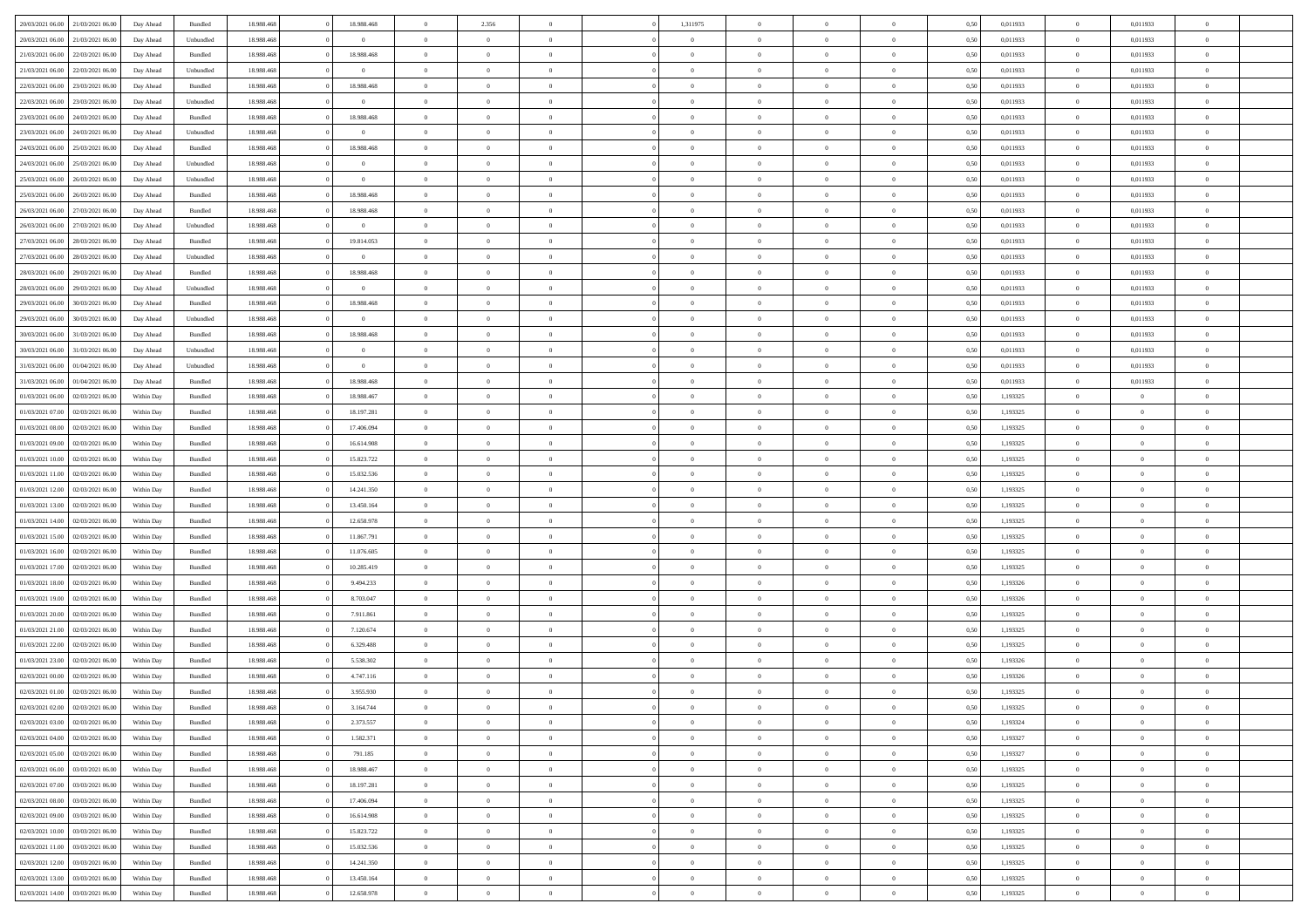|                  |                  |            |                    |            |            | $\overline{0}$ |                |                |                | $\Omega$       | $\Omega$       | $\theta$       |      |          | $\theta$       | $\overline{0}$ | $\theta$       |  |
|------------------|------------------|------------|--------------------|------------|------------|----------------|----------------|----------------|----------------|----------------|----------------|----------------|------|----------|----------------|----------------|----------------|--|
| 02/03/2021 15:00 | 03/03/2021 06:00 | Within Day | Bundled            | 18.988.468 | 11.867.791 |                | $\theta$       |                | $\Omega$       |                |                |                | 0.50 | 1,193325 |                |                |                |  |
| 02/03/2021 16:00 | 03/03/2021 06:00 | Within Day | Bundled            | 18.988.468 | 11.076.605 | $\overline{0}$ | $\theta$       | $\overline{0}$ | $\overline{0}$ | $\bf{0}$       | $\overline{0}$ | $\overline{0}$ | 0,50 | 1,193325 | $\theta$       | $\overline{0}$ | $\overline{0}$ |  |
| 02/03/2021 17:00 | 03/03/2021 06:00 | Within Day | Bundled            | 18.988.468 | 10.285.419 | $\overline{0}$ | $\overline{0}$ | $\overline{0}$ | $\overline{0}$ | $\bf{0}$       | $\overline{0}$ | $\bf{0}$       | 0,50 | 1,193325 | $\bf{0}$       | $\overline{0}$ | $\overline{0}$ |  |
| 02/03/2021 18:00 | 03/03/2021 06:00 | Within Dav | Bundled            | 18.988.468 | 9.494.233  | $\overline{0}$ | $\overline{0}$ | $\overline{0}$ | $\overline{0}$ | $\bf{0}$       | $\overline{0}$ | $\overline{0}$ | 0.50 | 1,193326 | $\theta$       | $\theta$       | $\overline{0}$ |  |
|                  |                  |            |                    |            |            |                |                |                |                |                |                |                |      |          |                |                |                |  |
| 02/03/2021 19:00 | 03/03/2021 06:00 | Within Day | Bundled            | 18.988.468 | 8.703.047  | $\overline{0}$ | $\theta$       | $\overline{0}$ | $\overline{0}$ | $\bf{0}$       | $\overline{0}$ | $\bf{0}$       | 0,50 | 1,193326 | $\theta$       | $\theta$       | $\overline{0}$ |  |
| 02/03/2021 20.00 | 03/03/2021 06:00 | Within Day | Bundled            | 18.988.468 | 7.911.861  | $\overline{0}$ | $\bf{0}$       | $\overline{0}$ | $\overline{0}$ | $\overline{0}$ | $\overline{0}$ | $\mathbf{0}$   | 0,50 | 1,193325 | $\bf{0}$       | $\overline{0}$ | $\bf{0}$       |  |
| 02/03/2021 21:00 | 03/03/2021 06:00 | Within Dav | Bundled            | 18.988.468 | 7.120.674  | $\overline{0}$ | $\overline{0}$ | $\overline{0}$ | $\overline{0}$ | $\bf{0}$       | $\overline{0}$ | $\overline{0}$ | 0.50 | 1,193325 | $\theta$       | $\overline{0}$ | $\overline{0}$ |  |
| 02/03/2021 22.00 | 03/03/2021 06:00 | Within Day | Bundled            | 18.988.468 | 6.329.488  | $\overline{0}$ | $\theta$       | $\overline{0}$ | $\overline{0}$ | $\bf{0}$       | $\overline{0}$ | $\bf{0}$       | 0,50 | 1,193325 | $\theta$       | $\theta$       | $\overline{0}$ |  |
| 02/03/2021 23:00 | 03/03/2021 06:00 | Within Day | Bundled            | 18.988.468 | 5.538.302  | $\overline{0}$ | $\overline{0}$ | $\overline{0}$ | $\overline{0}$ | $\bf{0}$       | $\overline{0}$ | $\bf{0}$       | 0,50 | 1,193326 | $\,0\,$        | $\overline{0}$ | $\overline{0}$ |  |
|                  |                  |            |                    |            |            |                |                |                |                |                |                |                |      |          |                |                |                |  |
| 03/03/2021 00:00 | 03/03/2021 06:00 | Within Dav | Bundled            | 18.988.468 | 4.747.116  | $\overline{0}$ | $\overline{0}$ | $\overline{0}$ | $\overline{0}$ | $\overline{0}$ | $\overline{0}$ | $\overline{0}$ | 0.50 | 1,193326 | $\theta$       | $\overline{0}$ | $\overline{0}$ |  |
| 03/03/2021 01:00 | 03/03/2021 06:00 | Within Day | Bundled            | 18.988.468 | 3.955.930  | $\overline{0}$ | $\theta$       | $\overline{0}$ | $\overline{0}$ | $\bf{0}$       | $\overline{0}$ | $\bf{0}$       | 0,50 | 1,193325 | $\theta$       | $\theta$       | $\overline{0}$ |  |
| 03/03/2021 02:00 | 03/03/2021 06:00 | Within Day | Bundled            | 18.988.468 | 3.164.744  | $\overline{0}$ | $\overline{0}$ | $\overline{0}$ | $\overline{0}$ | $\bf{0}$       | $\overline{0}$ | $\bf{0}$       | 0,50 | 1,193325 | $\bf{0}$       | $\overline{0}$ | $\overline{0}$ |  |
| 03/03/2021 03:00 | 03/03/2021 06:00 | Within Day | Bundled            | 18.988.468 | 2.373.557  | $\overline{0}$ | $\overline{0}$ | $\overline{0}$ | $\overline{0}$ | $\bf{0}$       | $\overline{0}$ | $\overline{0}$ | 0.50 | 1,193324 | $\theta$       | $\theta$       | $\overline{0}$ |  |
|                  |                  |            |                    |            |            | $\overline{0}$ | $\theta$       | $\overline{0}$ | $\overline{0}$ | $\bf{0}$       | $\overline{0}$ | $\overline{0}$ |      |          | $\theta$       | $\theta$       | $\overline{0}$ |  |
| 03/03/2021 04:00 | 03/03/2021 06.00 | Within Day | Bundled            | 18.988.468 | 1.582.371  |                |                |                |                |                |                |                | 0,50 | 1,193327 |                |                |                |  |
| 03/03/2021 05:00 | 03/03/2021 06:00 | Within Day | Bundled            | 18.988.468 | 791.185    | $\overline{0}$ | $\bf{0}$       | $\overline{0}$ | $\overline{0}$ | $\overline{0}$ | $\overline{0}$ | $\mathbf{0}$   | 0,50 | 1,193327 | $\bf{0}$       | $\overline{0}$ | $\bf{0}$       |  |
| 03/03/2021 06:00 | 04/03/2021 06:00 | Within Dav | Bundled            | 18.988.468 | 18.988.467 | $\overline{0}$ | $\overline{0}$ | $\overline{0}$ | $\overline{0}$ | $\overline{0}$ | $\overline{0}$ | $\overline{0}$ | 0.50 | 1,193325 | $\theta$       | $\overline{0}$ | $\overline{0}$ |  |
| 03/03/2021 07:00 | 04/03/2021 06:00 | Within Day | Bundled            | 18.988.468 | 18.197.281 | $\overline{0}$ | $\theta$       | $\overline{0}$ | $\overline{0}$ | $\bf{0}$       | $\overline{0}$ | $\bf{0}$       | 0,50 | 1,193325 | $\theta$       | $\theta$       | $\overline{0}$ |  |
| 03/03/2021 08:00 | 04/03/2021 06:00 | Within Day | Bundled            | 18.988.468 | 17.406.094 | $\overline{0}$ | $\overline{0}$ | $\overline{0}$ | $\bf{0}$       | $\bf{0}$       | $\bf{0}$       | $\bf{0}$       | 0,50 | 1,193325 | $\,0\,$        | $\overline{0}$ | $\overline{0}$ |  |
|                  |                  |            |                    |            |            |                |                |                |                |                |                |                |      |          |                |                |                |  |
| 03/03/2021 09:00 | 04/03/2021 06:00 | Within Day | Bundled            | 18.988.468 | 16.614.908 | $\overline{0}$ | $\overline{0}$ | $\overline{0}$ | $\overline{0}$ | $\overline{0}$ | $\overline{0}$ | $\overline{0}$ | 0.50 | 1,193325 | $\theta$       | $\overline{0}$ | $\overline{0}$ |  |
| 03/03/2021 10:00 | 04/03/2021 06:00 | Within Day | Bundled            | 18.988.468 | 15.823.722 | $\overline{0}$ | $\theta$       | $\overline{0}$ | $\overline{0}$ | $\bf{0}$       | $\overline{0}$ | $\bf{0}$       | 0,50 | 1,193325 | $\theta$       | $\theta$       | $\overline{0}$ |  |
| 03/03/2021 11:00 | 04/03/2021 06:00 | Within Day | Bundled            | 18.988.468 | 15.032.536 | $\overline{0}$ | $\overline{0}$ | $\overline{0}$ | $\bf{0}$       | $\bf{0}$       | $\bf{0}$       | $\bf{0}$       | 0,50 | 1,193325 | $\,0\,$        | $\overline{0}$ | $\overline{0}$ |  |
| 03/03/2021 12:00 | 04/03/2021 06:00 | Within Day | Bundled            | 18.988.468 | 14.241.350 | $\overline{0}$ | $\overline{0}$ | $\overline{0}$ | $\overline{0}$ | $\bf{0}$       | $\overline{0}$ | $\overline{0}$ | 0.50 | 1,193325 | $\theta$       | $\theta$       | $\overline{0}$ |  |
| 03/03/2021 13:00 | 04/03/2021 06:00 |            |                    | 18.988.468 | 13.450.164 | $\overline{0}$ | $\theta$       | $\overline{0}$ | $\overline{0}$ | $\bf{0}$       | $\overline{0}$ |                |      | 1,193325 | $\theta$       | $\overline{0}$ | $\overline{0}$ |  |
|                  |                  | Within Day | Bundled            |            |            |                |                |                |                |                |                | $\bf{0}$       | 0,50 |          |                |                |                |  |
| 03/03/2021 14:00 | 04/03/2021 06:00 | Within Day | Bundled            | 18.988.468 | 12.658.978 | $\overline{0}$ | $\bf{0}$       | $\overline{0}$ | $\bf{0}$       | $\overline{0}$ | $\overline{0}$ | $\mathbf{0}$   | 0,50 | 1,193325 | $\bf{0}$       | $\overline{0}$ | $\bf{0}$       |  |
| 03/03/2021 15:00 | 04/03/2021 06:00 | Within Dav | Bundled            | 18.988.468 | 11.867.791 | $\overline{0}$ | $\overline{0}$ | $\overline{0}$ | $\overline{0}$ | $\overline{0}$ | $\overline{0}$ | $\overline{0}$ | 0.50 | 1,193325 | $\theta$       | $\overline{0}$ | $\overline{0}$ |  |
| 03/03/2021 16:00 | 04/03/2021 06:00 | Within Day | Bundled            | 18.988.468 | 11.076.605 | $\overline{0}$ | $\theta$       | $\overline{0}$ | $\overline{0}$ | $\bf{0}$       | $\overline{0}$ | $\bf{0}$       | 0,50 | 1,193325 | $\theta$       | $\theta$       | $\overline{0}$ |  |
| 03/03/2021 17:00 | 04/03/2021 06:00 | Within Day | Bundled            | 18.988.468 | 10.285.419 | $\overline{0}$ | $\overline{0}$ | $\overline{0}$ | $\bf{0}$       | $\bf{0}$       | $\bf{0}$       | $\bf{0}$       | 0,50 | 1,193325 | $\,0\,$        | $\overline{0}$ | $\overline{0}$ |  |
| 03/03/2021 18:00 | 04/03/2021 06:00 |            | Bundled            | 18.988.468 | 9.494.233  | $\overline{0}$ | $\overline{0}$ | $\overline{0}$ | $\overline{0}$ | $\overline{0}$ | $\overline{0}$ | $\overline{0}$ | 0.50 | 1,193326 | $\theta$       | $\overline{0}$ | $\overline{0}$ |  |
|                  |                  | Within Day |                    |            |            |                |                |                |                |                |                |                |      |          |                |                |                |  |
| 03/03/2021 19:00 | 04/03/2021 06:00 | Within Day | Bundled            | 18.988.468 | 8.703.047  | $\overline{0}$ | $\theta$       | $\overline{0}$ | $\overline{0}$ | $\bf{0}$       | $\overline{0}$ | $\bf{0}$       | 0,50 | 1,193326 | $\,$ 0 $\,$    | $\theta$       | $\overline{0}$ |  |
| 03/03/2021 20.00 | 04/03/2021 06:00 | Within Day | Bundled            | 18.988.468 | 7.911.861  | $\overline{0}$ | $\overline{0}$ | $\overline{0}$ | $\bf{0}$       | $\bf{0}$       | $\bf{0}$       | $\bf{0}$       | 0,50 | 1,193325 | $\bf{0}$       | $\overline{0}$ | $\overline{0}$ |  |
| 03/03/2021 21:00 | 04/03/2021 06:00 | Within Day | Bundled            | 18.988.468 | 7.120.674  | $\overline{0}$ | $\Omega$       | $\Omega$       | $\Omega$       | $\Omega$       | $\overline{0}$ | $\overline{0}$ | 0.50 | 1,193325 | $\,0\,$        | $\theta$       | $\theta$       |  |
| 03/03/2021 22:00 | 04/03/2021 06:00 | Within Day | Bundled            | 18.988.468 | 6.329.488  | $\overline{0}$ | $\theta$       | $\overline{0}$ | $\overline{0}$ | $\bf{0}$       | $\overline{0}$ | $\bf{0}$       | 0,50 | 1,193325 | $\theta$       | $\theta$       | $\overline{0}$ |  |
|                  |                  |            |                    |            |            |                |                |                |                |                |                |                |      |          |                |                |                |  |
| 03/03/2021 23.00 | 04/03/2021 06:00 | Within Day | Bundled            | 18.988.468 | 5.538.302  | $\overline{0}$ | $\overline{0}$ | $\overline{0}$ | $\bf{0}$       | $\bf{0}$       | $\overline{0}$ | $\mathbf{0}$   | 0,50 | 1,193326 | $\overline{0}$ | $\overline{0}$ | $\bf{0}$       |  |
| 04/03/2021 00:00 | 04/03/2021 06:00 | Within Day | Bundled            | 18.988.468 | 4.747.116  | $\overline{0}$ | $\Omega$       | $\Omega$       | $\Omega$       | $\bf{0}$       | $\overline{0}$ | $\overline{0}$ | 0.50 | 1,193326 | $\,0\,$        | $\theta$       | $\theta$       |  |
| 04/03/2021 01:00 | 04/03/2021 06:00 | Within Day | Bundled            | 18.988.468 | 3.955.930  | $\overline{0}$ | $\theta$       | $\overline{0}$ | $\overline{0}$ | $\bf{0}$       | $\overline{0}$ | $\bf{0}$       | 0,50 | 1,193325 | $\theta$       | $\theta$       | $\overline{0}$ |  |
| 04/03/2021 02.00 | 04/03/2021 06:00 | Within Day | Bundled            | 18.988.468 | 3.164.744  | $\overline{0}$ | $\overline{0}$ | $\overline{0}$ | $\bf{0}$       | $\bf{0}$       | $\bf{0}$       | $\bf{0}$       | 0,50 | 1,193325 | $\,0\,$        | $\overline{0}$ | $\overline{0}$ |  |
| 04/03/2021 03:00 | 04/03/2021 06:00 | Within Day | Bundled            | 18.988.468 | 2.373.557  | $\overline{0}$ | $\Omega$       | $\Omega$       | $\Omega$       | $\Omega$       | $\theta$       | $\overline{0}$ | 0.50 | 1,193324 | $\theta$       | $\theta$       | $\theta$       |  |
|                  |                  |            |                    |            |            |                |                |                |                |                |                |                |      |          |                |                |                |  |
| 04/03/2021 04:00 | 04/03/2021 06:00 | Within Day | Bundled            | 18.988.468 | 1.582.371  | $\overline{0}$ | $\theta$       | $\overline{0}$ | $\overline{0}$ | $\bf{0}$       | $\overline{0}$ | $\bf{0}$       | 0,50 | 1,193327 | $\,$ 0 $\,$    | $\theta$       | $\overline{0}$ |  |
| 04/03/2021 05:00 | 04/03/2021 06:00 | Within Day | Bundled            | 18.988.468 | 791.185    | $\overline{0}$ | $\overline{0}$ | $\overline{0}$ | $\bf{0}$       | $\bf{0}$       | $\bf{0}$       | $\bf{0}$       | 0,50 | 1,193327 | $\bf{0}$       | $\overline{0}$ | $\overline{0}$ |  |
| 04/03/2021 06.00 | 05/03/2021 06:00 | Within Day | Bundled            | 18.988.468 | 18.988.467 | $\overline{0}$ | $\Omega$       | $\Omega$       | $\Omega$       | $\Omega$       | $\overline{0}$ | $\overline{0}$ | 0.50 | 1,193325 | $\,0\,$        | $\theta$       | $\theta$       |  |
| 04/03/2021 07:00 | 05/03/2021 06:00 | Within Day | Bundled            | 18.988.468 | 18.197.281 | $\overline{0}$ | $\theta$       | $\overline{0}$ | $\overline{0}$ | $\bf{0}$       | $\overline{0}$ | $\bf{0}$       | 0,50 | 1,193325 | $\,$ 0 $\,$    | $\theta$       | $\overline{0}$ |  |
| 04/03/2021 08:00 | 05/03/2021 06:00 | Within Day | Bundled            | 18.988.468 | 17.406.094 | $\overline{0}$ | $\overline{0}$ | $\overline{0}$ | $\overline{0}$ | $\bf{0}$       | $\overline{0}$ | $\mathbf{0}$   | 0,50 | 1,193325 | $\overline{0}$ | $\overline{0}$ | $\bf{0}$       |  |
|                  |                  |            |                    |            |            |                |                |                |                |                |                |                |      |          |                |                |                |  |
| 04/03/2021 09:00 | 05/03/2021 06:00 | Within Day | Bundled            | 18.988.468 | 16.614.908 | $\overline{0}$ | $\Omega$       | $\Omega$       | $\Omega$       | $\Omega$       | $\Omega$       | $\overline{0}$ | 0.50 | 1,193325 | $\theta$       | $\theta$       | $\theta$       |  |
| 04/03/2021 10:00 | 05/03/2021 06:00 | Within Day | Bundled            | 18.988.468 | 15.823.722 | $\overline{0}$ | $\overline{0}$ | $\overline{0}$ | $\bf{0}$       | $\,$ 0         | $\overline{0}$ | $\bf{0}$       | 0,50 | 1,193325 | $\,0\,$        | $\overline{0}$ | $\overline{0}$ |  |
| 04/03/2021 11:00 | 05/03/2021 06:00 | Within Day | $\mathbf B$ undled | 18.988.468 | 15.032.536 | $\bf{0}$       | $\bf{0}$       |                |                | $\bf{0}$       |                |                | 0,50 | 1,193325 | $\bf{0}$       | $\overline{0}$ |                |  |
| 04/03/2021 12:00 | 05/03/2021 06:00 | Within Day | Bundled            | 18,988,468 | 14.241.350 | $\overline{0}$ | $\Omega$       | $\overline{0}$ | $\Omega$       | $\theta$       | $\overline{0}$ | $\overline{0}$ | 0,50 | 1,193325 | $\theta$       | $\theta$       | $\theta$       |  |
| 04/03/2021 13:00 | 05/03/2021 06:00 | Within Day | Bundled            | 18.988.468 | 13.450.164 | $\overline{0}$ | $\,$ 0         | $\overline{0}$ | $\overline{0}$ | $\,$ 0 $\,$    | $\overline{0}$ | $\mathbf{0}$   | 0,50 | 1,193325 | $\,$ 0 $\,$    | $\,$ 0 $\,$    | $\,$ 0         |  |
|                  |                  |            |                    |            |            |                |                |                |                |                |                |                |      |          |                |                |                |  |
| 04/03/2021 14:00 | 05/03/2021 06:00 | Within Day | Bundled            | 18.988.468 | 12.658.978 | $\overline{0}$ | $\overline{0}$ | $\overline{0}$ | $\overline{0}$ | $\overline{0}$ | $\overline{0}$ | $\mathbf{0}$   | 0,50 | 1,193325 | $\overline{0}$ | $\bf{0}$       | $\bf{0}$       |  |
| 04/03/2021 15:00 | 05/03/2021 06:00 | Within Day | Bundled            | 18.988.468 | 11.867.791 | $\overline{0}$ | $\theta$       | $\overline{0}$ | $\Omega$       | $\overline{0}$ | $\overline{0}$ | $\bf{0}$       | 0,50 | 1,193325 | $\overline{0}$ | $\theta$       | $\overline{0}$ |  |
| 04/03/2021 16:00 | 05/03/2021 06:00 | Within Day | Bundled            | 18.988.468 | 11.076.605 | $\overline{0}$ | $\,$ 0         | $\overline{0}$ | $\overline{0}$ | $\overline{0}$ | $\overline{0}$ | $\bf{0}$       | 0,50 | 1,193325 | $\,$ 0 $\,$    | $\overline{0}$ | $\overline{0}$ |  |
| 04/03/2021 17:00 | 05/03/2021 06:00 | Within Day | Bundled            | 18.988.468 | 10.285.419 | $\overline{0}$ | $\overline{0}$ | $\overline{0}$ | $\overline{0}$ | $\overline{0}$ | $\overline{0}$ | $\mathbf{0}$   | 0,50 | 1,193325 | $\overline{0}$ | $\bf{0}$       | $\bf{0}$       |  |
| 04/03/2021 18:00 | 05/03/2021 06:00 | Within Day | Bundled            | 18.988.468 | 9.494.233  | $\overline{0}$ | $\overline{0}$ | $\overline{0}$ | $\Omega$       | $\overline{0}$ | $\overline{0}$ | $\bf{0}$       | 0.50 | 1,193326 | $\overline{0}$ | $\theta$       | $\overline{0}$ |  |
|                  |                  |            |                    |            |            |                |                |                |                |                |                |                |      |          |                |                |                |  |
| 04/03/2021 19:00 | 05/03/2021 06:00 | Within Day | Bundled            | 18.988.468 | 8.703.047  | $\overline{0}$ | $\,$ 0         | $\overline{0}$ | $\overline{0}$ | $\bf{0}$       | $\overline{0}$ | $\bf{0}$       | 0,50 | 1,193326 | $\,$ 0 $\,$    | $\overline{0}$ | $\overline{0}$ |  |
| 04/03/2021 20:00 | 05/03/2021 06:00 | Within Day | Bundled            | 18.988.468 | 7.911.861  | $\overline{0}$ | $\bf{0}$       | $\overline{0}$ | $\overline{0}$ | $\overline{0}$ | $\overline{0}$ | $\mathbf{0}$   | 0,50 | 1,193325 | $\overline{0}$ | $\overline{0}$ | $\bf{0}$       |  |
| 04/03/2021 21:00 | 05/03/2021 06:00 | Within Day | Bundled            | 18,988,468 | 7.120.674  | $\overline{0}$ | $\overline{0}$ | $\overline{0}$ | $\Omega$       | $\overline{0}$ | $\overline{0}$ | $\bf{0}$       | 0.50 | 1,193325 | $\overline{0}$ | $\overline{0}$ | $\overline{0}$ |  |
| 04/03/2021 22.00 | 05/03/2021 06:00 | Within Day | Unbundled          | 18.988.468 | 6.329.488  | $\overline{0}$ | $\bf{0}$       | $\overline{0}$ | $\overline{0}$ | $\bf{0}$       | $\overline{0}$ | $\mathbf{0}$   | 0,50 | 1,193325 | $\,$ 0 $\,$    | $\,$ 0 $\,$    | $\bf{0}$       |  |
| 04/03/2021 22.00 | 05/03/2021 06:00 | Within Day | Bundled            | 18.988.468 | 6.329.488  | $\overline{0}$ | $\overline{0}$ | $\overline{0}$ | $\overline{0}$ | $\bf{0}$       | $\bf{0}$       | $\mathbf{0}$   | 0,50 | 1,193325 | $\overline{0}$ | $\bf{0}$       | $\bf{0}$       |  |
|                  |                  |            |                    |            |            |                |                |                |                |                |                |                |      |          |                |                |                |  |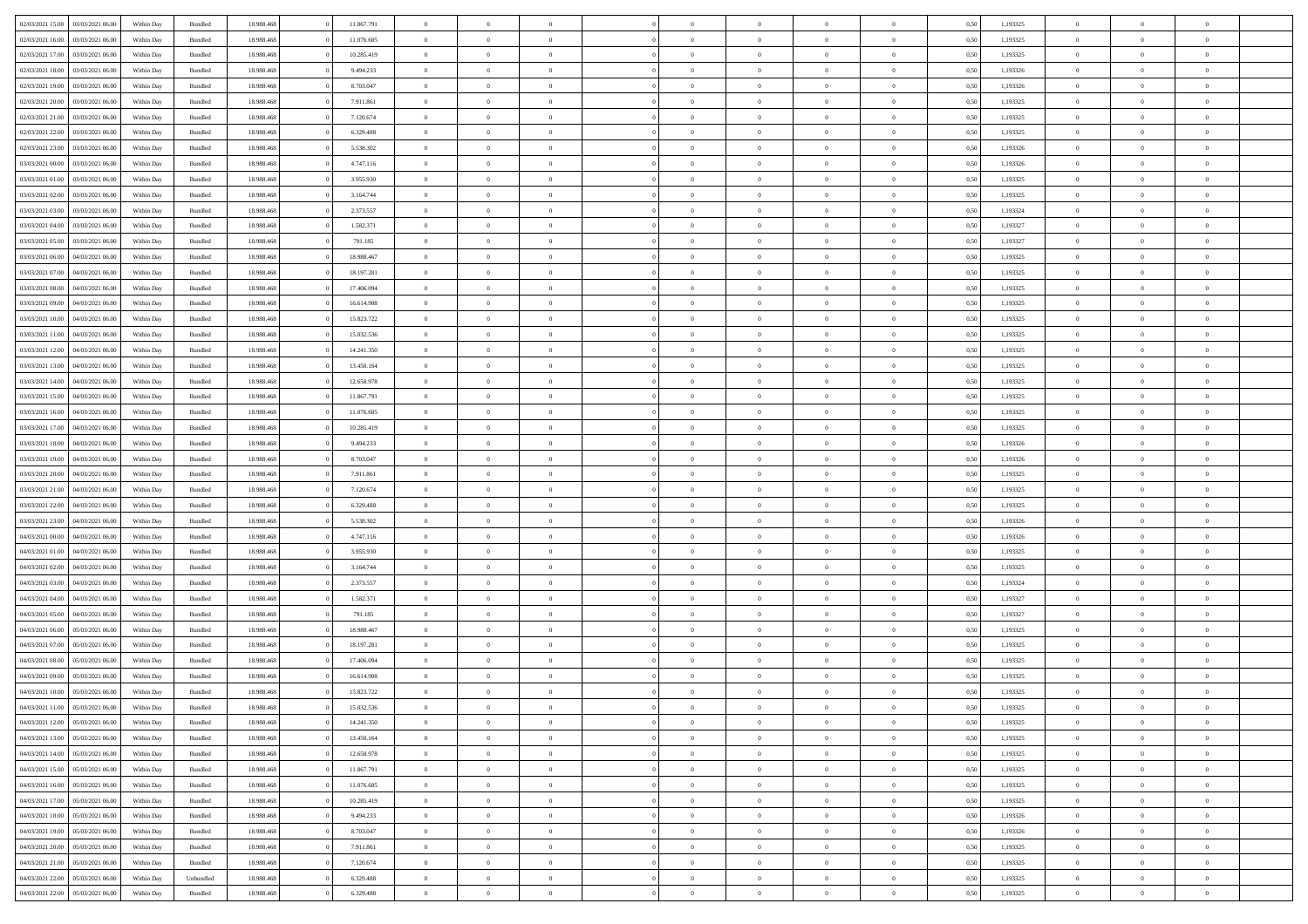|                                   |                  |            |                    |            |            | $\overline{0}$ | $\Omega$       |                |                | $\Omega$       | $\Omega$       | $\theta$       |      |          | $\theta$       | $\theta$       |                |  |
|-----------------------------------|------------------|------------|--------------------|------------|------------|----------------|----------------|----------------|----------------|----------------|----------------|----------------|------|----------|----------------|----------------|----------------|--|
| 04/03/2021 23:00                  | 05/03/2021 06:00 | Within Day | Bundled            | 18.988.468 | 5.538.302  |                |                |                | $\Omega$       |                |                |                | 0.50 | 1,193326 |                |                | $\theta$       |  |
| 05/03/2021 00:00                  | 05/03/2021 06:00 | Within Day | Bundled            | 18.988.468 | 4.747.116  | $\overline{0}$ | $\theta$       | $\overline{0}$ | $\overline{0}$ | $\bf{0}$       | $\overline{0}$ | $\overline{0}$ | 0,50 | 1,193326 | $\theta$       | $\theta$       | $\overline{0}$ |  |
| 05/03/2021 01:00                  | 05/03/2021 06:00 | Within Day | Bundled            | 18.988.468 | 3.955.930  | $\overline{0}$ | $\overline{0}$ | $\overline{0}$ | $\bf{0}$       | $\bf{0}$       | $\bf{0}$       | $\bf{0}$       | 0,50 | 1,193325 | $\bf{0}$       | $\overline{0}$ | $\overline{0}$ |  |
| 05/03/2021 02:00                  | 05/03/2021 06:00 | Within Dav | Bundled            | 18.988.468 | 3.164.744  | $\overline{0}$ | $\theta$       | $\overline{0}$ | $\overline{0}$ | $\bf{0}$       | $\overline{0}$ | $\overline{0}$ | 0.50 | 1,193325 | $\theta$       | $\theta$       | $\overline{0}$ |  |
|                                   |                  |            |                    |            |            |                |                |                |                |                |                |                |      |          |                |                |                |  |
| 05/03/2021 03:00                  | 05/03/2021 06:00 | Within Day | Bundled            | 18.988.468 | 2.373.557  | $\overline{0}$ | $\theta$       | $\overline{0}$ | $\overline{0}$ | $\bf{0}$       | $\overline{0}$ | $\bf{0}$       | 0,50 | 1,193324 | $\theta$       | $\theta$       | $\overline{0}$ |  |
| 05/03/2021 04:00                  | 05/03/2021 06:00 | Within Day | Bundled            | 18.988.468 | 1.582.371  | $\overline{0}$ | $\overline{0}$ | $\overline{0}$ | $\bf{0}$       | $\overline{0}$ | $\overline{0}$ | $\mathbf{0}$   | 0,50 | 1,193327 | $\bf{0}$       | $\overline{0}$ | $\bf{0}$       |  |
| 05/03/2021 05:00                  | 05/03/2021 06:00 | Within Dav | Bundled            | 18.988.468 | 791.185    | $\overline{0}$ | $\overline{0}$ | $\overline{0}$ | $\overline{0}$ | $\bf{0}$       | $\overline{0}$ | $\overline{0}$ | 0.50 | 1,193327 | $\theta$       | $\theta$       | $\overline{0}$ |  |
| 05/03/2021 06:00                  | 06/03/2021 06:00 | Within Day | Bundled            | 18.988.468 | 18.988.467 | $\overline{0}$ | $\theta$       | $\overline{0}$ | $\overline{0}$ | $\bf{0}$       | $\overline{0}$ | $\bf{0}$       | 0,50 | 1,193325 | $\theta$       | $\theta$       | $\overline{0}$ |  |
|                                   |                  |            |                    |            |            |                | $\overline{0}$ |                |                | $\bf{0}$       |                |                |      |          | $\,0\,$        | $\overline{0}$ | $\overline{0}$ |  |
| 05/03/2021 07:00                  | 06/03/2021 06:00 | Within Day | Bundled            | 18.988.468 | 18.197.281 | $\overline{0}$ |                | $\overline{0}$ | $\bf{0}$       |                | $\bf{0}$       | $\bf{0}$       | 0,50 | 1,193325 |                |                |                |  |
| 05/03/2021 08:00                  | 06/03/2021 06:00 | Within Dav | Bundled            | 18.988.468 | 17.406.094 | $\overline{0}$ | $\overline{0}$ | $\overline{0}$ | $\overline{0}$ | $\overline{0}$ | $\overline{0}$ | $\overline{0}$ | 0.50 | 1,193325 | $\theta$       | $\overline{0}$ | $\overline{0}$ |  |
| 05/03/2021 09:00                  | 06/03/2021 06:00 | Within Day | Bundled            | 18.988.468 | 16.614.908 | $\overline{0}$ | $\theta$       | $\overline{0}$ | $\overline{0}$ | $\bf{0}$       | $\overline{0}$ | $\bf{0}$       | 0,50 | 1,193325 | $\theta$       | $\theta$       | $\overline{0}$ |  |
| 05/03/2021 10:00                  | 06/03/2021 06:00 | Within Day | Bundled            | 18.988.468 | 15.823.722 | $\overline{0}$ | $\overline{0}$ | $\overline{0}$ | $\bf{0}$       | $\bf{0}$       | $\bf{0}$       | $\bf{0}$       | 0,50 | 1,193325 | $\,0\,$        | $\overline{0}$ | $\overline{0}$ |  |
| 05/03/2021 11:00                  | 06/03/2021 06:00 | Within Dav | Bundled            | 18.988.468 | 15.032.536 | $\overline{0}$ | $\theta$       | $\overline{0}$ | $\overline{0}$ | $\bf{0}$       | $\overline{0}$ | $\overline{0}$ | 0.50 | 1,193325 | $\theta$       | $\theta$       | $\overline{0}$ |  |
|                                   |                  |            |                    |            |            | $\overline{0}$ |                |                |                |                |                |                |      |          |                |                |                |  |
| 05/03/2021 12:00                  | 06/03/2021 06:00 | Within Day | Bundled            | 18.988.468 | 14.241.350 |                | $\theta$       | $\overline{0}$ | $\overline{0}$ | $\bf{0}$       | $\overline{0}$ | $\overline{0}$ | 0,50 | 1,193325 | $\theta$       | $\theta$       | $\overline{0}$ |  |
| 05/03/2021 13:00                  | 06/03/2021 06:00 | Within Day | Bundled            | 18.988.468 | 13.450.164 | $\overline{0}$ | $\overline{0}$ | $\overline{0}$ | $\bf{0}$       | $\overline{0}$ | $\overline{0}$ | $\mathbf{0}$   | 0,50 | 1,193325 | $\overline{0}$ | $\overline{0}$ | $\bf{0}$       |  |
| 05/03/2021 14:00                  | 06/03/2021 06:00 | Within Dav | Bundled            | 18.988.468 | 12.658.978 | $\overline{0}$ | $\overline{0}$ | $\overline{0}$ | $\overline{0}$ | $\bf{0}$       | $\overline{0}$ | $\overline{0}$ | 0.50 | 1,193325 | $\theta$       | $\overline{0}$ | $\overline{0}$ |  |
| 05/03/2021 15:00                  | 06/03/2021 06:00 | Within Day | Bundled            | 18.988.468 | 11.867.791 | $\overline{0}$ | $\theta$       | $\overline{0}$ | $\overline{0}$ | $\bf{0}$       | $\overline{0}$ | $\bf{0}$       | 0,50 | 1,193325 | $\theta$       | $\theta$       | $\overline{0}$ |  |
| 05/03/2021 16:00                  | 06/03/2021 06:00 | Within Day | Bundled            | 18.988.468 | 11.076.605 | $\overline{0}$ | $\overline{0}$ | $\overline{0}$ | $\bf{0}$       | $\bf{0}$       | $\bf{0}$       | $\bf{0}$       | 0,50 | 1,193325 | $\,0\,$        | $\overline{0}$ | $\overline{0}$ |  |
|                                   |                  |            |                    |            |            |                |                |                |                |                |                |                |      |          |                |                |                |  |
| 05/03/2021 20:00                  | 06/03/2021 06:00 | Within Dav | Bundled            | 18.988.468 | 7.911.861  | $\overline{0}$ | $\overline{0}$ | $\overline{0}$ | $\overline{0}$ | $\overline{0}$ | $\overline{0}$ | $\overline{0}$ | 0.50 | 1,193325 | $\theta$       | $\overline{0}$ | $\overline{0}$ |  |
| 05/03/2021 21:00                  | 06/03/2021 06:00 | Within Day | Bundled            | 18.988.468 | 7.120.674  | $\overline{0}$ | $\theta$       | $\overline{0}$ | $\overline{0}$ | $\bf{0}$       | $\overline{0}$ | $\bf{0}$       | 0,50 | 1,193325 | $\theta$       | $\theta$       | $\overline{0}$ |  |
| 05/03/2021 22.00                  | 06/03/2021 06:00 | Within Day | Bundled            | 18.988.468 | 6.329.488  | $\overline{0}$ | $\overline{0}$ | $\overline{0}$ | $\bf{0}$       | $\bf{0}$       | $\bf{0}$       | $\bf{0}$       | 0,50 | 1,193325 | $\,0\,$        | $\overline{0}$ | $\overline{0}$ |  |
| 05/03/2021 23:00                  | 06/03/2021 06:00 | Within Day | Bundled            | 18.988.468 | 5.538.302  | $\overline{0}$ | $\overline{0}$ | $\overline{0}$ | $\overline{0}$ | $\bf{0}$       | $\overline{0}$ | $\overline{0}$ | 0.50 | 1,193326 | $\theta$       | $\theta$       | $\overline{0}$ |  |
| 06/03/2021 00:00                  | 06/03/2021 06:00 |            |                    | 18.988.468 | 4.747.116  | $\overline{0}$ | $\theta$       | $\overline{0}$ | $\overline{0}$ | $\bf{0}$       | $\overline{0}$ |                |      | 1,193326 | $\theta$       | $\theta$       | $\overline{0}$ |  |
|                                   |                  | Within Day | Bundled            |            |            |                |                |                |                |                |                | $\bf{0}$       | 0,50 |          |                |                |                |  |
| 06/03/2021 01:00                  | 06/03/2021 06:00 | Within Day | Bundled            | 18.988.468 | 3.955.930  | $\overline{0}$ | $\overline{0}$ | $\overline{0}$ | $\bf{0}$       | $\overline{0}$ | $\overline{0}$ | $\mathbf{0}$   | 0,50 | 1,193325 | $\bf{0}$       | $\overline{0}$ | $\bf{0}$       |  |
| 06/03/2021 02:00                  | 06/03/2021 06:00 | Within Dav | Bundled            | 18.988.468 | 3.164.744  | $\overline{0}$ | $\overline{0}$ | $\overline{0}$ | $\overline{0}$ | $\overline{0}$ | $\overline{0}$ | $\overline{0}$ | 0.50 | 1,193325 | $\theta$       | $\theta$       | $\overline{0}$ |  |
| 06/03/2021 03:00                  | 06/03/2021 06:00 | Within Day | Bundled            | 18.988.468 | 2.373.557  | $\overline{0}$ | $\theta$       | $\overline{0}$ | $\overline{0}$ | $\bf{0}$       | $\overline{0}$ | $\bf{0}$       | 0,50 | 1,193324 | $\theta$       | $\theta$       | $\overline{0}$ |  |
| 06/03/2021 04:00                  | 06/03/2021 06:00 | Within Day | Bundled            | 18.988.468 | 1.582.371  | $\overline{0}$ | $\overline{0}$ | $\overline{0}$ | $\bf{0}$       | $\bf{0}$       | $\overline{0}$ | $\bf{0}$       | 0,50 | 1,193327 | $\,0\,$        | $\overline{0}$ | $\overline{0}$ |  |
| 06/03/2021 05:00                  | 06/03/2021 06:00 |            | Bundled            | 18.988.468 | 791.185    | $\overline{0}$ | $\overline{0}$ | $\overline{0}$ |                | $\bf{0}$       | $\overline{0}$ | $\overline{0}$ | 0.50 | 1,193327 | $\theta$       | $\theta$       | $\overline{0}$ |  |
|                                   |                  | Within Day |                    |            |            |                |                |                | $\overline{0}$ |                |                |                |      |          |                |                |                |  |
| 06/03/2021 06:00                  | 07/03/2021 06:00 | Within Day | Bundled            | 18.988.468 | 18.988.467 | $\overline{0}$ | $\theta$       | $\overline{0}$ | $\overline{0}$ | $\bf{0}$       | $\overline{0}$ | $\bf{0}$       | 0,50 | 1,193325 | $\theta$       | $\theta$       | $\overline{0}$ |  |
| 06/03/2021 07:00                  | 07/03/2021 06:00 | Within Day | Bundled            | 18.988.468 | 18.197.281 | $\overline{0}$ | $\overline{0}$ | $\overline{0}$ | $\overline{0}$ | $\bf{0}$       | $\overline{0}$ | $\bf{0}$       | 0,50 | 1,193325 | $\,0\,$        | $\overline{0}$ | $\overline{0}$ |  |
| 06/03/2021 08:00                  | 07/03/2021 06:00 | Within Day | Bundled            | 18.988.468 | 17,406,094 | $\overline{0}$ | $\Omega$       | $\Omega$       | $\Omega$       | $\Omega$       | $\Omega$       | $\overline{0}$ | 0.50 | 1,193325 | $\,0\,$        | $\Omega$       | $\theta$       |  |
| 06/03/2021 09:00                  | 07/03/2021 06:00 | Within Day | Bundled            | 18.988.468 | 16.614.908 | $\overline{0}$ | $\theta$       | $\overline{0}$ | $\overline{0}$ | $\bf{0}$       | $\overline{0}$ | $\bf{0}$       | 0,50 | 1,193325 | $\theta$       | $\theta$       | $\overline{0}$ |  |
|                                   |                  |            |                    |            |            |                |                |                |                |                |                |                |      |          |                |                |                |  |
| 06/03/2021 10:00                  | 07/03/2021 06:00 | Within Day | Bundled            | 18.988.468 | 15.823.722 | $\overline{0}$ | $\overline{0}$ | $\overline{0}$ | $\overline{0}$ | $\bf{0}$       | $\overline{0}$ | $\mathbf{0}$   | 0,50 | 1,193325 | $\bf{0}$       | $\overline{0}$ | $\bf{0}$       |  |
| 06/03/2021 11:00                  | 07/03/2021 06:00 | Within Day | Bundled            | 18.988.468 | 15.032.536 | $\overline{0}$ | $\Omega$       | $\Omega$       | $\Omega$       | $\Omega$       | $\Omega$       | $\overline{0}$ | 0.50 | 1,193325 | $\theta$       | $\Omega$       | $\theta$       |  |
| 06/03/2021 12:00                  | 07/03/2021 06:00 | Within Day | Bundled            | 18.988.468 | 14.241.350 | $\overline{0}$ | $\theta$       | $\overline{0}$ | $\overline{0}$ | $\bf{0}$       | $\overline{0}$ | $\bf{0}$       | 0,50 | 1,193325 | $\theta$       | $\theta$       | $\overline{0}$ |  |
| 06/03/2021 13:00                  | 07/03/2021 06:00 | Within Day | Bundled            | 18.988.468 | 13.450.164 | $\overline{0}$ | $\overline{0}$ | $\overline{0}$ | $\overline{0}$ | $\bf{0}$       | $\overline{0}$ | $\bf{0}$       | 0,50 | 1,193325 | $\,0\,$        | $\overline{0}$ | $\overline{0}$ |  |
| 06/03/2021 14:00                  | 07/03/2021 06:00 | Within Day | Bundled            | 18.988.468 | 12.658.978 | $\overline{0}$ | $\Omega$       | $\Omega$       | $\Omega$       | $\Omega$       | $\theta$       | $\overline{0}$ | 0.50 | 1,193325 | $\theta$       | $\theta$       | $\theta$       |  |
|                                   |                  |            |                    |            |            |                |                |                |                |                |                |                |      |          |                |                |                |  |
| 06/03/2021 15:00                  | 07/03/2021 06:00 | Within Day | Bundled            | 18.988.468 | 11.867.791 | $\overline{0}$ | $\theta$       | $\overline{0}$ | $\overline{0}$ | $\bf{0}$       | $\overline{0}$ | $\bf{0}$       | 0,50 | 1,193325 | $\theta$       | $\theta$       | $\overline{0}$ |  |
| 06/03/2021 16:00                  | 07/03/2021 06:00 | Within Day | Bundled            | 18.988.468 | 11.076.605 | $\overline{0}$ | $\overline{0}$ | $\overline{0}$ | $\overline{0}$ | $\bf{0}$       | $\overline{0}$ | $\bf{0}$       | 0,50 | 1,193325 | $\,0\,$        | $\overline{0}$ | $\overline{0}$ |  |
| 06/03/2021 17:00                  | 07/03/2021 06:00 | Within Day | Bundled            | 18.988.468 | 10.285.419 | $\overline{0}$ | $\Omega$       | $\Omega$       | $\Omega$       | $\Omega$       | $\overline{0}$ | $\overline{0}$ | 0.50 | 1,193325 | $\,0\,$        | $\Omega$       | $\theta$       |  |
| 06/03/2021 18:00                  | 07/03/2021 06:00 | Within Day | Bundled            | 18.988.468 | 9.494.233  | $\overline{0}$ | $\theta$       | $\overline{0}$ | $\overline{0}$ | $\bf{0}$       | $\overline{0}$ | $\bf{0}$       | 0,50 | 1,193326 | $\theta$       | $\theta$       | $\overline{0}$ |  |
| 06/03/2021 19:00                  | 07/03/2021 06:00 | Within Day | Bundled            | 18.988.468 | 8.703.047  | $\overline{0}$ | $\overline{0}$ | $\overline{0}$ | $\overline{0}$ | $\bf{0}$       | $\overline{0}$ | $\mathbf{0}$   | 0,50 | 1,193326 | $\bf{0}$       | $\overline{0}$ | $\bf{0}$       |  |
|                                   |                  |            |                    |            |            |                |                |                |                |                |                |                |      |          |                |                |                |  |
| 06/03/2021 20:00                  | 07/03/2021 06:00 | Within Day | Bundled            | 18.988.468 | 7.911.861  | $\overline{0}$ | $\Omega$       | $\Omega$       | $\Omega$       | $\Omega$       | $\Omega$       | $\overline{0}$ | 0.50 | 1,193325 | $\theta$       | $\Omega$       | $\theta$       |  |
| 06/03/2021 21:00                  | 07/03/2021 06:00 | Within Day | Bundled            | 18.988.468 | 7.120.674  | $\overline{0}$ | $\overline{0}$ | $\overline{0}$ | $\bf{0}$       | $\,$ 0         | $\overline{0}$ | $\bf{0}$       | 0,50 | 1,193325 | $\,0\,$        | $\overline{0}$ | $\overline{0}$ |  |
| 06/03/2021 22:00 07/03/2021 06:00 |                  | Within Day | $\mathbf B$ undled | 18.988.468 | 6.329.488  | $\bf{0}$       | $\bf{0}$       |                |                |                |                |                | 0,50 | 1,193325 | $\bf{0}$       | $\overline{0}$ |                |  |
| 06/03/2021 23:00                  | 07/03/2021 06:00 | Within Day | Bundled            | 18,988,468 | 5.538.302  | $\overline{0}$ | $\overline{0}$ | $\overline{0}$ | $\Omega$       | $\overline{0}$ | $\overline{0}$ | $\overline{0}$ | 0,50 | 1,193326 | $\theta$       | $\theta$       | $\theta$       |  |
| 07/03/2021 00:00                  | 07/03/2021 06:00 | Within Day | Bundled            | 18.988.468 | 4.747.116  | $\overline{0}$ | $\,$ 0         | $\overline{0}$ | $\overline{0}$ | $\,$ 0 $\,$    | $\overline{0}$ | $\mathbf{0}$   | 0,50 | 1,193326 | $\,$ 0 $\,$    | $\,$ 0 $\,$    | $\,$ 0         |  |
|                                   |                  |            |                    |            |            |                |                |                |                |                |                |                |      |          |                |                |                |  |
| 07/03/2021 01:00                  | 07/03/2021 06:00 | Within Day | Bundled            | 18.988.468 | 3.955.930  | $\overline{0}$ | $\overline{0}$ | $\overline{0}$ | $\overline{0}$ | $\overline{0}$ | $\overline{0}$ | $\mathbf{0}$   | 0,50 | 1,193325 | $\overline{0}$ | $\bf{0}$       | $\bf{0}$       |  |
| 07/03/2021 02:00                  | 07/03/2021 06:00 | Within Day | Bundled            | 18.988.468 | 3.164.744  | $\overline{0}$ | $\overline{0}$ | $\overline{0}$ | $\Omega$       | $\overline{0}$ | $\overline{0}$ | $\overline{0}$ | 0,50 | 1,193325 | $\overline{0}$ | $\theta$       | $\overline{0}$ |  |
| 07/03/2021 03:00                  | 07/03/2021 06:00 | Within Day | Bundled            | 18.988.468 | 2.373.557  | $\overline{0}$ | $\,$ 0         | $\overline{0}$ | $\overline{0}$ | $\,$ 0 $\,$    | $\overline{0}$ | $\mathbf{0}$   | 0,50 | 1,193324 | $\,$ 0 $\,$    | $\overline{0}$ | $\overline{0}$ |  |
| 07/03/2021 04:00                  | 07/03/2021 06:00 | Within Day | Bundled            | 18.988.468 | 1.582.371  | $\overline{0}$ | $\overline{0}$ | $\overline{0}$ | $\overline{0}$ | $\overline{0}$ | $\overline{0}$ | $\mathbf{0}$   | 0,50 | 1,193327 | $\overline{0}$ | $\overline{0}$ | $\bf{0}$       |  |
|                                   | 07/03/2021 06:00 |            |                    |            |            | $\overline{0}$ | $\overline{0}$ | $\overline{0}$ | $\Omega$       | $\overline{0}$ | $\overline{0}$ |                | 0.50 |          |                | $\theta$       | $\overline{0}$ |  |
| 07/03/2021 05:00                  |                  | Within Day | Bundled            | 18.988.468 | 791.185    |                |                |                |                |                |                | $\bf{0}$       |      | 1,193327 | $\overline{0}$ |                |                |  |
| 07/03/2021 06:00                  | 08/03/2021 06:00 | Within Day | Bundled            | 18.988.468 | 18.988.467 | $\overline{0}$ | $\,$ 0         | $\overline{0}$ | $\bf{0}$       | $\bf{0}$       | $\bf{0}$       | $\bf{0}$       | 0,50 | 1,193325 | $\,$ 0 $\,$    | $\overline{0}$ | $\overline{0}$ |  |
| 07/03/2021 07:00                  | 08/03/2021 06:00 | Within Day | Bundled            | 18.988.468 | 18.197.281 | $\overline{0}$ | $\bf{0}$       | $\overline{0}$ | $\overline{0}$ | $\overline{0}$ | $\overline{0}$ | $\mathbf{0}$   | 0,50 | 1,193325 | $\overline{0}$ | $\overline{0}$ | $\bf{0}$       |  |
| 07/03/2021 08:00                  | 08/03/2021 06:00 | Within Day | Bundled            | 18,988,468 | 17,406,094 | $\overline{0}$ | $\overline{0}$ | $\overline{0}$ | $\Omega$       | $\overline{0}$ | $\overline{0}$ | $\bf{0}$       | 0.50 | 1,193325 | $\overline{0}$ | $\overline{0}$ | $\overline{0}$ |  |
| 07/03/2021 09:00                  | 08/03/2021 06:00 | Within Day | Bundled            | 18.988.468 | 16.614.908 | $\overline{0}$ | $\bf{0}$       | $\overline{0}$ | $\bf{0}$       | $\bf{0}$       | $\bf{0}$       | $\mathbf{0}$   | 0,50 | 1,193325 | $\,$ 0 $\,$    | $\,$ 0 $\,$    | $\bf{0}$       |  |
|                                   |                  |            |                    |            |            |                |                |                |                |                |                |                |      |          |                |                |                |  |
| 07/03/2021 11:00                  | 08/03/2021 06:00 | Within Day | Bundled            | 18.988.468 | 15.032.536 | $\overline{0}$ | $\overline{0}$ | $\overline{0}$ | $\overline{0}$ | $\bf{0}$       | $\bf{0}$       | $\mathbf{0}$   | 0,50 | 1,193325 | $\overline{0}$ | $\bf{0}$       | $\bf{0}$       |  |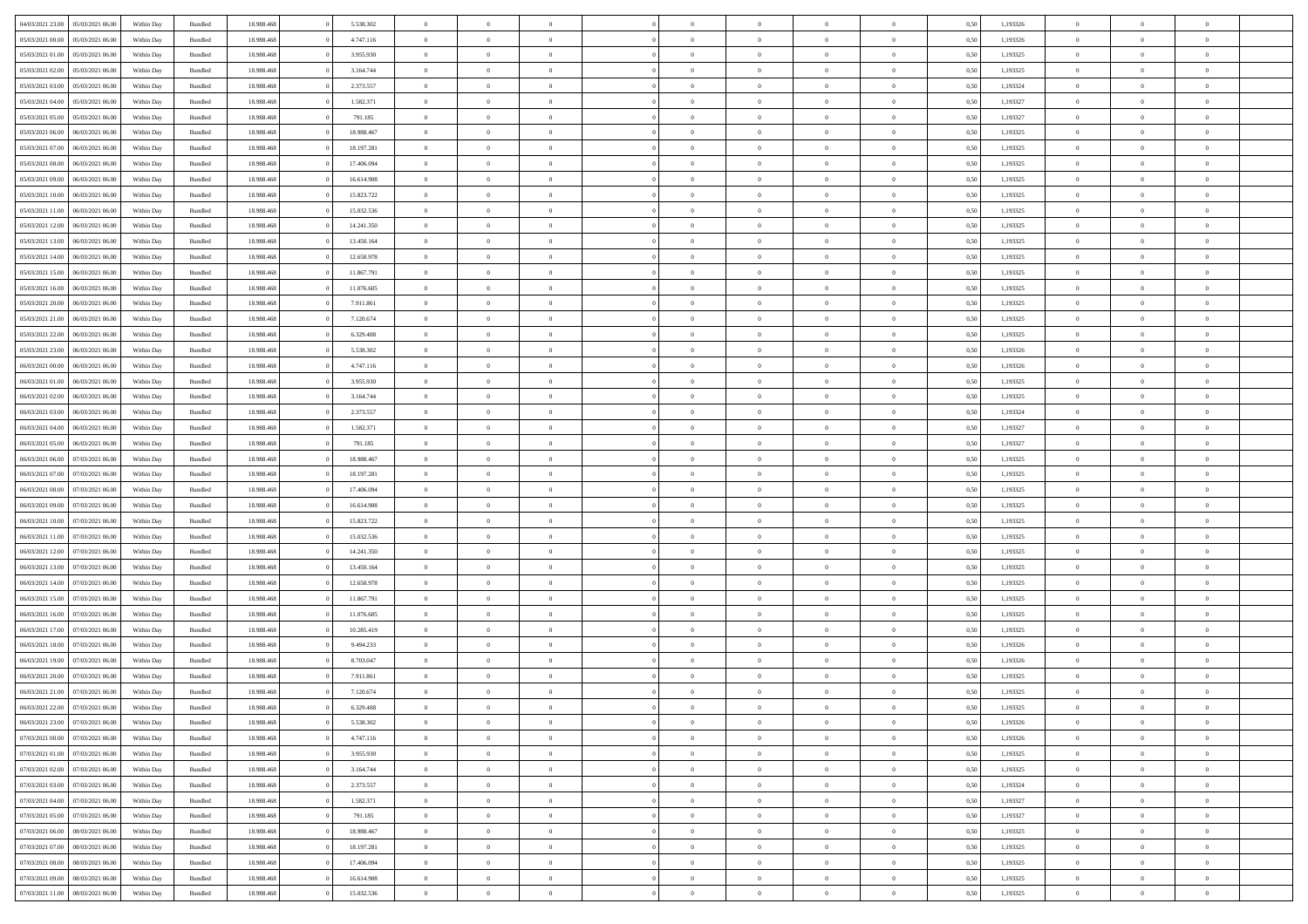| 07/03/2021 12:00 |                  |            |                    |            |            | $\overline{0}$ |                |                |                | $\Omega$       | $\Omega$       | $\theta$       |      |          | $\theta$       | $\overline{0}$ | $\theta$       |  |
|------------------|------------------|------------|--------------------|------------|------------|----------------|----------------|----------------|----------------|----------------|----------------|----------------|------|----------|----------------|----------------|----------------|--|
|                  | 08/03/2021 06:00 | Within Day | Bundled            | 18.988.468 | 14.241.350 |                | $\theta$       |                | $\Omega$       |                |                |                | 0.50 | 1,193325 |                |                |                |  |
| 07/03/2021 13:00 | 08/03/2021 06:00 | Within Day | Bundled            | 18.988.468 | 13.450.164 | $\overline{0}$ | $\theta$       | $\overline{0}$ | $\overline{0}$ | $\bf{0}$       | $\overline{0}$ | $\overline{0}$ | 0,50 | 1,193325 | $\theta$       | $\overline{0}$ | $\overline{0}$ |  |
| 07/03/2021 14:00 | 08/03/2021 06:00 | Within Day | Bundled            | 18.988.468 | 12.658.978 | $\overline{0}$ | $\overline{0}$ | $\overline{0}$ | $\bf{0}$       | $\bf{0}$       | $\bf{0}$       | $\bf{0}$       | 0,50 | 1,193325 | $\bf{0}$       | $\overline{0}$ | $\overline{0}$ |  |
| 07/03/2021 15:00 | 08/03/2021 06:00 | Within Dav | Bundled            | 18.988.468 | 11.867.791 | $\overline{0}$ | $\overline{0}$ | $\overline{0}$ | $\overline{0}$ | $\bf{0}$       | $\overline{0}$ | $\overline{0}$ | 0.50 | 1,193325 | $\theta$       | $\theta$       | $\overline{0}$ |  |
|                  |                  |            |                    |            |            |                |                |                |                |                |                |                |      |          |                |                |                |  |
| 07/03/2021 16:00 | 08/03/2021 06:00 | Within Day | Bundled            | 18.988.468 | 11.076.605 | $\overline{0}$ | $\theta$       | $\overline{0}$ | $\overline{0}$ | $\bf{0}$       | $\overline{0}$ | $\bf{0}$       | 0,50 | 1,193325 | $\theta$       | $\theta$       | $\overline{0}$ |  |
| 07/03/2021 17:00 | 08/03/2021 06:00 | Within Day | Bundled            | 18.988.468 | 10.285.419 | $\overline{0}$ | $\bf{0}$       | $\overline{0}$ | $\bf{0}$       | $\overline{0}$ | $\overline{0}$ | $\mathbf{0}$   | 0,50 | 1,193325 | $\bf{0}$       | $\overline{0}$ | $\bf{0}$       |  |
| 07/03/2021 18:00 | 08/03/2021 06:00 | Within Dav | Bundled            | 18.988.468 | 9.494.233  | $\overline{0}$ | $\overline{0}$ | $\overline{0}$ | $\overline{0}$ | $\bf{0}$       | $\overline{0}$ | $\overline{0}$ | 0.50 | 1,193326 | $\theta$       | $\overline{0}$ | $\overline{0}$ |  |
| 07/03/2021 19:00 | 08/03/2021 06:00 | Within Day | Bundled            | 18.988.468 | 8.703.047  | $\overline{0}$ | $\theta$       | $\overline{0}$ | $\overline{0}$ | $\bf{0}$       | $\overline{0}$ | $\bf{0}$       | 0,50 | 1,193326 | $\theta$       | $\theta$       | $\overline{0}$ |  |
| 07/03/2021 20.00 | 08/03/2021 06:00 | Within Day | Bundled            | 18.988.468 | 7.911.861  | $\overline{0}$ | $\overline{0}$ | $\overline{0}$ | $\bf{0}$       | $\bf{0}$       | $\bf{0}$       | $\bf{0}$       | 0,50 | 1,193325 | $\,0\,$        | $\overline{0}$ | $\overline{0}$ |  |
|                  |                  |            |                    |            |            |                |                |                |                |                |                |                |      |          |                |                |                |  |
| 07/03/2021 21:00 | 08/03/2021 06:00 | Within Dav | Bundled            | 18.988.468 | 7.120.674  | $\overline{0}$ | $\overline{0}$ | $\overline{0}$ | $\overline{0}$ | $\overline{0}$ | $\overline{0}$ | $\overline{0}$ | 0.50 | 1,193325 | $\theta$       | $\overline{0}$ | $\overline{0}$ |  |
| 07/03/2021 22.00 | 08/03/2021 06:00 | Within Day | Bundled            | 18.988.468 | 6.329.488  | $\overline{0}$ | $\theta$       | $\overline{0}$ | $\overline{0}$ | $\bf{0}$       | $\overline{0}$ | $\bf{0}$       | 0,50 | 1,193325 | $\theta$       | $\theta$       | $\overline{0}$ |  |
| 07/03/2021 23.00 | 08/03/2021 06:00 | Within Day | Bundled            | 18.988.468 | 5.538.302  | $\overline{0}$ | $\overline{0}$ | $\overline{0}$ | $\bf{0}$       | $\bf{0}$       | $\bf{0}$       | $\bf{0}$       | 0,50 | 1,193326 | $\bf{0}$       | $\overline{0}$ | $\overline{0}$ |  |
| 08/03/2021 00:00 | 08/03/2021 06:00 | Within Day | Bundled            | 18.988.468 | 4.747.116  | $\overline{0}$ | $\overline{0}$ | $\overline{0}$ | $\overline{0}$ | $\bf{0}$       | $\overline{0}$ | $\overline{0}$ | 0.50 | 1,193326 | $\theta$       | $\theta$       | $\overline{0}$ |  |
| 08/03/2021 01:00 | 08/03/2021 06:00 | Within Day | Bundled            | 18.988.468 | 3.955.930  | $\overline{0}$ | $\theta$       | $\overline{0}$ | $\overline{0}$ | $\bf{0}$       | $\overline{0}$ | $\overline{0}$ | 0,50 | 1,193325 | $\theta$       | $\theta$       | $\overline{0}$ |  |
|                  |                  |            |                    |            |            |                |                |                |                |                |                |                |      |          |                |                |                |  |
| 08/03/2021 02:00 | 08/03/2021 06:00 | Within Day | Bundled            | 18.988.468 | 3.164.744  | $\overline{0}$ | $\overline{0}$ | $\overline{0}$ | $\bf{0}$       | $\overline{0}$ | $\overline{0}$ | $\mathbf{0}$   | 0,50 | 1,193325 | $\overline{0}$ | $\overline{0}$ | $\bf{0}$       |  |
| 08/03/2021 03:00 | 08/03/2021 06:00 | Within Dav | Bundled            | 18.988.468 | 2.373.557  | $\overline{0}$ | $\overline{0}$ | $\overline{0}$ | $\overline{0}$ | $\overline{0}$ | $\overline{0}$ | $\overline{0}$ | 0.50 | 1,193324 | $\theta$       | $\overline{0}$ | $\overline{0}$ |  |
| 08/03/2021 04:00 | 08/03/2021 06:00 | Within Day | Bundled            | 18.988.468 | 1.582.371  | $\overline{0}$ | $\theta$       | $\overline{0}$ | $\overline{0}$ | $\bf{0}$       | $\overline{0}$ | $\bf{0}$       | 0,50 | 1,193327 | $\theta$       | $\theta$       | $\overline{0}$ |  |
| 08/03/2021 05:00 | 08/03/2021 06:00 | Within Day | Bundled            | 18.988.468 | 791.185    | $\overline{0}$ | $\overline{0}$ | $\overline{0}$ | $\bf{0}$       | $\bf{0}$       | $\bf{0}$       | $\bf{0}$       | 0,50 | 1,193327 | $\,0\,$        | $\overline{0}$ | $\overline{0}$ |  |
| 08/03/2021 06:00 | 09/03/2021 06:00 | Within Day | Bundled            | 18.988.468 | 18.988.467 | $\overline{0}$ | $\overline{0}$ | $\overline{0}$ | $\overline{0}$ | $\overline{0}$ | $\overline{0}$ | $\overline{0}$ | 0.50 | 1,193325 | $\theta$       | $\overline{0}$ | $\overline{0}$ |  |
|                  |                  |            |                    |            |            |                |                |                |                |                |                |                |      |          |                |                |                |  |
| 08/03/2021 07:00 | 09/03/2021 06:00 | Within Day | Bundled            | 18.988.468 | 18.197.281 | $\overline{0}$ | $\theta$       | $\overline{0}$ | $\overline{0}$ | $\bf{0}$       | $\overline{0}$ | $\bf{0}$       | 0,50 | 1,193325 | $\theta$       | $\theta$       | $\overline{0}$ |  |
| 08/03/2021 08:00 | 09/03/2021 06:00 | Within Day | Bundled            | 18.988.468 | 17.406.094 | $\overline{0}$ | $\overline{0}$ | $\overline{0}$ | $\bf{0}$       | $\bf{0}$       | $\bf{0}$       | $\bf{0}$       | 0,50 | 1,193325 | $\,0\,$        | $\overline{0}$ | $\overline{0}$ |  |
| 08/03/2021 09:00 | 09/03/2021 06:00 | Within Day | Bundled            | 18.988.468 | 16.614.908 | $\overline{0}$ | $\overline{0}$ | $\overline{0}$ | $\overline{0}$ | $\bf{0}$       | $\overline{0}$ | $\overline{0}$ | 0.50 | 1,193325 | $\theta$       | $\theta$       | $\overline{0}$ |  |
| 08/03/2021 10:00 | 09/03/2021 06:00 | Within Day | Bundled            | 18.988.468 | 15.823.722 | $\overline{0}$ | $\theta$       | $\overline{0}$ | $\overline{0}$ | $\bf{0}$       | $\overline{0}$ | $\bf{0}$       | 0,50 | 1,193325 | $\theta$       | $\overline{0}$ | $\overline{0}$ |  |
|                  |                  |            |                    |            |            |                |                |                |                |                |                |                |      |          |                |                |                |  |
| 08/03/2021 11:00 | 09/03/2021 06:00 | Within Day | Bundled            | 18.988.468 | 15.032.536 | $\overline{0}$ | $\overline{0}$ | $\overline{0}$ | $\bf{0}$       | $\overline{0}$ | $\overline{0}$ | $\mathbf{0}$   | 0,50 | 1,193325 | $\overline{0}$ | $\overline{0}$ | $\bf{0}$       |  |
| 08/03/2021 12:00 | 09/03/2021 06:00 | Within Dav | Bundled            | 18.988.468 | 14.241.350 | $\overline{0}$ | $\overline{0}$ | $\overline{0}$ | $\overline{0}$ | $\overline{0}$ | $\overline{0}$ | $\overline{0}$ | 0.50 | 1,193325 | $\theta$       | $\overline{0}$ | $\overline{0}$ |  |
| 08/03/2021 13:00 | 09/03/2021 06:00 | Within Day | Bundled            | 18.988.468 | 13.450.164 | $\overline{0}$ | $\theta$       | $\overline{0}$ | $\overline{0}$ | $\bf{0}$       | $\overline{0}$ | $\bf{0}$       | 0,50 | 1,193325 | $\theta$       | $\theta$       | $\overline{0}$ |  |
| 08/03/2021 14:00 | 09/03/2021 06:00 | Within Day | Bundled            | 18.988.468 | 12.658.978 | $\overline{0}$ | $\overline{0}$ | $\overline{0}$ | $\bf{0}$       | $\bf{0}$       | $\bf{0}$       | $\bf{0}$       | 0,50 | 1,193325 | $\,0\,$        | $\overline{0}$ | $\overline{0}$ |  |
| 08/03/2021 15:00 | 09/03/2021 06:00 | Within Day | Bundled            | 18.988.468 | 11.867.791 | $\overline{0}$ | $\overline{0}$ | $\overline{0}$ | $\overline{0}$ | $\overline{0}$ | $\overline{0}$ | $\overline{0}$ | 0.50 | 1,193325 | $\theta$       | $\overline{0}$ | $\overline{0}$ |  |
|                  |                  |            |                    |            |            |                |                |                |                |                |                |                |      |          |                |                |                |  |
| 08/03/2021 16:00 | 09/03/2021 06:00 | Within Day | Bundled            | 18.988.468 | 11.076.605 | $\overline{0}$ | $\theta$       | $\overline{0}$ | $\overline{0}$ | $\bf{0}$       | $\overline{0}$ | $\bf{0}$       | 0,50 | 1,193325 | $\,$ 0 $\,$    | $\theta$       | $\overline{0}$ |  |
| 08/03/2021 17:00 | 09/03/2021 06:00 | Within Day | Bundled            | 18.988.468 | 10.285.419 | $\overline{0}$ | $\overline{0}$ | $\overline{0}$ | $\bf{0}$       | $\bf{0}$       | $\bf{0}$       | $\bf{0}$       | 0,50 | 1,193325 | $\bf{0}$       | $\overline{0}$ | $\overline{0}$ |  |
| 08/03/2021 18:00 | 09/03/2021 06:00 | Within Day | Bundled            | 18.988.468 | 9.494.233  | $\overline{0}$ | $\Omega$       | $\Omega$       | $\Omega$       | $\Omega$       | $\overline{0}$ | $\overline{0}$ | 0.50 | 1,193326 | $\,0\,$        | $\theta$       | $\theta$       |  |
| 08/03/2021 19:00 | 09/03/2021 06:00 | Within Day | Bundled            | 18.988.468 | 8.703.047  | $\overline{0}$ | $\theta$       | $\overline{0}$ | $\overline{0}$ | $\bf{0}$       | $\overline{0}$ | $\bf{0}$       | 0,50 | 1,193326 | $\theta$       | $\theta$       | $\overline{0}$ |  |
| 08/03/2021 20:00 | 09/03/2021 06:00 | Within Day | Bundled            | 18.988.468 | 7.911.861  | $\overline{0}$ | $\overline{0}$ | $\overline{0}$ | $\bf{0}$       | $\bf{0}$       | $\overline{0}$ | $\mathbf{0}$   | 0,50 | 1,193325 | $\overline{0}$ | $\overline{0}$ | $\bf{0}$       |  |
|                  |                  |            |                    |            |            |                |                |                |                |                |                |                |      |          |                |                |                |  |
| 08/03/2021 21:00 | 09/03/2021 06:00 | Within Day | Bundled            | 18.988.468 | 7.120.674  | $\overline{0}$ | $\Omega$       | $\Omega$       | $\Omega$       | $\bf{0}$       | $\overline{0}$ | $\overline{0}$ | 0.50 | 1,193325 | $\,0\,$        | $\theta$       | $\theta$       |  |
| 08/03/2021 22:00 | 09/03/2021 06:00 | Within Day | Bundled            | 18.988.468 | 6.329.488  | $\overline{0}$ | $\theta$       | $\overline{0}$ | $\overline{0}$ | $\bf{0}$       | $\overline{0}$ | $\bf{0}$       | 0,50 | 1,193325 | $\theta$       | $\theta$       | $\overline{0}$ |  |
| 08/03/2021 23:00 | 09/03/2021 06:00 | Within Day | Bundled            | 18.988.468 | 5.538.302  | $\overline{0}$ | $\overline{0}$ | $\overline{0}$ | $\bf{0}$       | $\bf{0}$       | $\bf{0}$       | $\bf{0}$       | 0,50 | 1,193326 | $\,0\,$        | $\overline{0}$ | $\overline{0}$ |  |
| 09/03/2021 00:00 | 09/03/2021 06:00 | Within Day | Bundled            | 18.988.468 | 4.747.116  | $\overline{0}$ | $\Omega$       | $\Omega$       | $\Omega$       | $\Omega$       | $\theta$       | $\overline{0}$ | 0.50 | 1,193326 | $\theta$       | $\theta$       | $\theta$       |  |
| 09/03/2021 01:00 | 09/03/2021 06:00 | Within Day | Bundled            | 18.988.468 | 3.955.930  | $\overline{0}$ | $\theta$       | $\overline{0}$ | $\overline{0}$ | $\bf{0}$       | $\overline{0}$ | $\bf{0}$       | 0,50 | 1,193325 | $\,$ 0 $\,$    | $\theta$       | $\overline{0}$ |  |
|                  |                  |            |                    |            |            |                |                |                |                |                |                |                |      |          |                |                |                |  |
| 09/03/2021 02:00 | 09/03/2021 06:00 | Within Day | Bundled            | 18.988.468 | 3.164.744  | $\overline{0}$ | $\overline{0}$ | $\overline{0}$ | $\bf{0}$       | $\bf{0}$       | $\bf{0}$       | $\bf{0}$       | 0,50 | 1,193325 | $\,0\,$        | $\overline{0}$ | $\overline{0}$ |  |
| 09/03/2021 03:00 | 09/03/2021 06:00 | Within Day | Bundled            | 18.988.468 | 2.373.557  | $\overline{0}$ | $\Omega$       | $\Omega$       | $\Omega$       | $\Omega$       | $\overline{0}$ | $\overline{0}$ | 0.50 | 1,193324 | $\,0\,$        | $\theta$       | $\theta$       |  |
| 09/03/2021 04:00 | 09/03/2021 06:00 | Within Day | Bundled            | 18.988.468 | 1.582.371  | $\overline{0}$ | $\theta$       | $\overline{0}$ | $\overline{0}$ | $\bf{0}$       | $\overline{0}$ | $\bf{0}$       | 0,50 | 1,193327 | $\,$ 0 $\,$    | $\theta$       | $\overline{0}$ |  |
| 09/03/2021 05:00 | 09/03/2021 06:00 | Within Day | Bundled            | 18.988.468 | 791.185    | $\overline{0}$ | $\overline{0}$ | $\overline{0}$ | $\bf{0}$       | $\bf{0}$       | $\bf{0}$       | $\mathbf{0}$   | 0,50 | 1,193327 | $\bf{0}$       | $\overline{0}$ | $\bf{0}$       |  |
| 09/03/2021 06:00 | 10/03/2021 06:00 | Within Day | Bundled            | 18.988.468 | 18.988.467 | $\overline{0}$ | $\Omega$       | $\Omega$       | $\Omega$       | $\Omega$       | $\Omega$       | $\overline{0}$ | 0.50 | 1,193325 | $\theta$       | $\theta$       | $\theta$       |  |
| 09/03/2021 07:00 | 10/03/2021 06:00 | Within Day | Bundled            | 18.988.468 | 18.197.281 | $\overline{0}$ | $\overline{0}$ | $\overline{0}$ | $\bf{0}$       | $\,$ 0         | $\bf{0}$       | $\bf{0}$       | 0,50 | 1,193325 | $\,0\,$        | $\overline{0}$ | $\overline{0}$ |  |
|                  |                  |            |                    |            |            |                |                |                |                |                |                |                |      |          |                |                |                |  |
| 09/03/2021 08:00 | 10/03/2021 06:00 | Within Day | $\mathbf B$ undled | 18.988.468 | 17.406.094 | $\bf{0}$       | $\bf{0}$       |                |                |                |                |                | 0,50 | 1,193325 | $\bf{0}$       | $\overline{0}$ |                |  |
| 09/03/2021 09:00 | 10/03/2021 06:00 | Within Day | Bundled            | 18,988,468 | 16.614.908 | $\overline{0}$ | $\Omega$       | $\overline{0}$ | $\Omega$       | $\theta$       | $\overline{0}$ | $\overline{0}$ | 0,50 | 1,193325 | $\theta$       | $\theta$       | $\theta$       |  |
| 09/03/2021 10:00 | 10/03/2021 06:00 | Within Day | Bundled            | 18.988.468 | 15.823.722 | $\overline{0}$ | $\,$ 0         | $\overline{0}$ | $\bf{0}$       | $\,$ 0 $\,$    | $\overline{0}$ | $\mathbf{0}$   | 0,50 | 1,193325 | $\,$ 0 $\,$    | $\overline{0}$ | $\,$ 0         |  |
| 09/03/2021 11:00 | 10/03/2021 06:00 | Within Day | Bundled            | 18.988.468 | 15.032.536 | $\overline{0}$ | $\overline{0}$ | $\overline{0}$ | $\overline{0}$ | $\overline{0}$ | $\overline{0}$ | $\mathbf{0}$   | 0,50 | 1,193325 | $\overline{0}$ | $\bf{0}$       | $\bf{0}$       |  |
|                  |                  |            |                    |            |            | $\overline{0}$ | $\theta$       |                | $\Omega$       | $\overline{0}$ | $\overline{0}$ |                |      |          |                | $\theta$       | $\overline{0}$ |  |
| 09/03/2021 12:00 | 10/03/2021 06:00 | Within Day | Bundled            | 18.988.468 | 14.241.350 |                |                | $\overline{0}$ |                |                |                | $\bf{0}$       | 0,50 | 1,193325 | $\bf{0}$       |                |                |  |
| 09/03/2021 13:00 | 10/03/2021 06:00 | Within Day | Bundled            | 18.988.468 | 13.450.164 | $\overline{0}$ | $\,$ 0         | $\overline{0}$ | $\overline{0}$ | $\overline{0}$ | $\overline{0}$ | $\bf{0}$       | 0,50 | 1,193325 | $\,$ 0 $\,$    | $\overline{0}$ | $\overline{0}$ |  |
| 09/03/2021 14:00 | 10/03/2021 06:00 | Within Day | Bundled            | 18.988.468 | 12.658.978 | $\overline{0}$ | $\overline{0}$ | $\overline{0}$ | $\overline{0}$ | $\overline{0}$ | $\overline{0}$ | $\mathbf{0}$   | 0,50 | 1,193325 | $\overline{0}$ | $\bf{0}$       | $\bf{0}$       |  |
| 09/03/2021 15:00 | 10/03/2021 06:00 | Within Day | Bundled            | 18.988.468 | 11.867.791 | $\overline{0}$ | $\overline{0}$ | $\overline{0}$ | $\Omega$       | $\overline{0}$ | $\overline{0}$ | $\bf{0}$       | 0.50 | 1,193325 | $\overline{0}$ | $\theta$       | $\overline{0}$ |  |
| 09/03/2021 16:00 | 10/03/2021 06:00 | Within Day | Bundled            | 18.988.468 | 11.076.605 | $\overline{0}$ | $\,$ 0         | $\overline{0}$ | $\overline{0}$ | $\bf{0}$       | $\overline{0}$ | $\bf{0}$       | 0,50 | 1,193325 | $\,$ 0 $\,$    | $\overline{0}$ | $\overline{0}$ |  |
|                  |                  |            |                    |            |            |                | $\bf{0}$       |                |                |                |                |                |      |          |                | $\overline{0}$ | $\bf{0}$       |  |
| 09/03/2021 17:00 | 10/03/2021 06:00 | Within Day | Bundled            | 18.988.468 | 10.285.419 | $\overline{0}$ |                | $\overline{0}$ | $\overline{0}$ | $\overline{0}$ | $\bf{0}$       | $\mathbf{0}$   | 0,50 | 1,193325 | $\overline{0}$ |                |                |  |
| 09/03/2021 18:00 | 10/03/2021 06:00 | Within Day | Bundled            | 18,988,468 | 9.494.233  | $\overline{0}$ | $\overline{0}$ | $\overline{0}$ | $\Omega$       | $\overline{0}$ | $\overline{0}$ | $\bf{0}$       | 0.50 | 1,193326 | $\overline{0}$ | $\theta$       | $\overline{0}$ |  |
| 09/03/2021 19:00 | 10/03/2021 06:00 | Within Day | Bundled            | 18.988.468 | 8.703.047  | $\overline{0}$ | $\,$ 0         | $\overline{0}$ | $\overline{0}$ | $\bf{0}$       | $\bf{0}$       | $\bf{0}$       | 0,50 | 1,193326 | $\,$ 0 $\,$    | $\,$ 0 $\,$    | $\bf{0}$       |  |
| 09/03/2021 20:00 | 10/03/2021 06:00 | Within Day | Bundled            | 18.988.468 | 7.911.861  | $\overline{0}$ | $\overline{0}$ | $\overline{0}$ | $\overline{0}$ | $\bf{0}$       | $\bf{0}$       | $\mathbf{0}$   | 0,50 | 1,193325 | $\overline{0}$ | $\bf{0}$       | $\bf{0}$       |  |
|                  |                  |            |                    |            |            |                |                |                |                |                |                |                |      |          |                |                |                |  |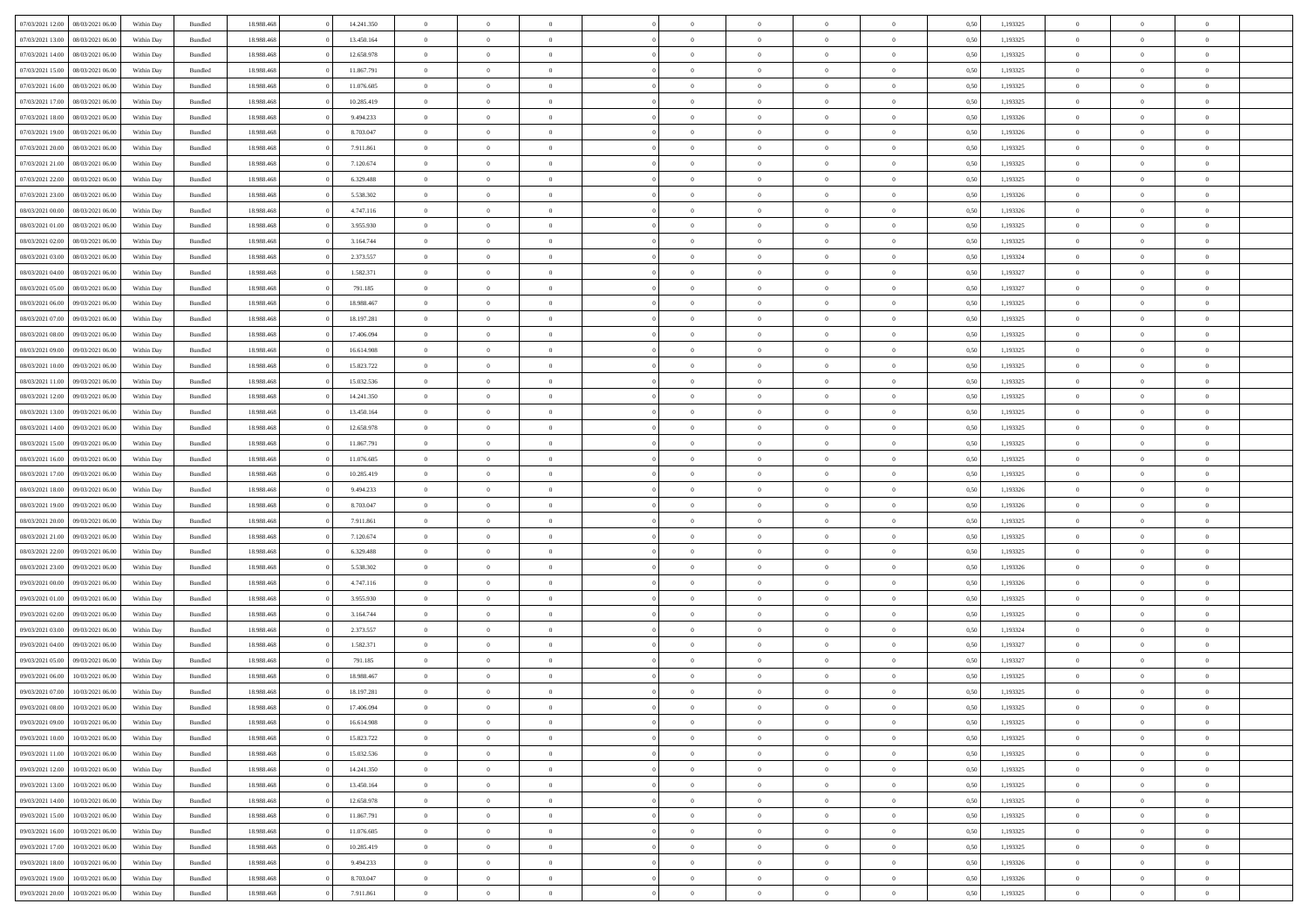|                  |                                   |            |                    |            |            | $\overline{0}$ |                |                |                | $\Omega$       | $\Omega$       | $\theta$       |      |          | $\theta$       | $\overline{0}$ | $\theta$       |  |
|------------------|-----------------------------------|------------|--------------------|------------|------------|----------------|----------------|----------------|----------------|----------------|----------------|----------------|------|----------|----------------|----------------|----------------|--|
| 09/03/2021 21:00 | 10/03/2021 06:00                  | Within Day | Bundled            | 18.988.468 | 7.120.674  |                | $\theta$       |                | $\Omega$       |                |                |                | 0.50 | 1,193325 |                |                |                |  |
| 09/03/2021 22.00 | 10/03/2021 06:00                  | Within Day | Bundled            | 18.988.468 | 6.329.488  | $\overline{0}$ | $\theta$       | $\overline{0}$ | $\overline{0}$ | $\bf{0}$       | $\overline{0}$ | $\overline{0}$ | 0,50 | 1,193325 | $\theta$       | $\overline{0}$ | $\overline{0}$ |  |
| 09/03/2021 23.00 | 10/03/2021 06:00                  | Within Day | Bundled            | 18.988.468 | 5.538.302  | $\overline{0}$ | $\overline{0}$ | $\overline{0}$ | $\bf{0}$       | $\bf{0}$       | $\bf{0}$       | $\bf{0}$       | 0,50 | 1,193326 | $\bf{0}$       | $\overline{0}$ | $\overline{0}$ |  |
| 10/03/2021 00:00 | 10/03/2021 06:00                  | Within Dav | Bundled            | 18.988.468 | 4.747.116  | $\overline{0}$ | $\overline{0}$ | $\overline{0}$ | $\overline{0}$ | $\bf{0}$       | $\overline{0}$ | $\overline{0}$ | 0.50 | 1,193326 | $\theta$       | $\theta$       | $\overline{0}$ |  |
|                  |                                   |            |                    |            |            | $\overline{0}$ | $\theta$       | $\overline{0}$ |                | $\bf{0}$       | $\overline{0}$ |                |      |          | $\theta$       | $\theta$       | $\overline{0}$ |  |
| 10/03/2021 01:00 | 10/03/2021 06:00                  | Within Day | Bundled            | 18.988.468 | 3.955.930  |                |                |                | $\overline{0}$ |                |                | $\bf{0}$       | 0,50 | 1,193325 |                |                |                |  |
| 10/03/2021 02:00 | 10/03/2021 06:00                  | Within Day | Bundled            | 18.988.468 | 3.164.744  | $\overline{0}$ | $\bf{0}$       | $\overline{0}$ | $\bf{0}$       | $\overline{0}$ | $\overline{0}$ | $\mathbf{0}$   | 0,50 | 1,193325 | $\overline{0}$ | $\overline{0}$ | $\bf{0}$       |  |
| 10/03/2021 03:00 | 10/03/2021 06:00                  | Within Dav | Bundled            | 18.988.468 | 2.373.557  | $\overline{0}$ | $\overline{0}$ | $\overline{0}$ | $\overline{0}$ | $\overline{0}$ | $\overline{0}$ | $\overline{0}$ | 0.50 | 1,193324 | $\theta$       | $\overline{0}$ | $\overline{0}$ |  |
| 10/03/2021 04:00 | 10/03/2021 06:00                  | Within Day | Bundled            | 18.988.468 | 1.582.371  | $\overline{0}$ | $\theta$       | $\overline{0}$ | $\overline{0}$ | $\bf{0}$       | $\overline{0}$ | $\bf{0}$       | 0,50 | 1,193327 | $\theta$       | $\theta$       | $\overline{0}$ |  |
| 10/03/2021 05:00 | 10/03/2021 06:00                  | Within Day | Bundled            | 18.988.468 | 791.185    | $\overline{0}$ | $\overline{0}$ | $\overline{0}$ | $\bf{0}$       | $\bf{0}$       | $\bf{0}$       | $\bf{0}$       | 0,50 | 1,193327 | $\,0\,$        | $\overline{0}$ | $\overline{0}$ |  |
|                  |                                   |            |                    |            |            |                | $\overline{0}$ |                |                | $\overline{0}$ |                |                |      |          | $\theta$       | $\overline{0}$ | $\overline{0}$ |  |
| 10/03/2021 06:00 | 11/03/2021 06:00                  | Within Dav | Bundled            | 18.988.468 | 18.988.467 | $\overline{0}$ |                | $\overline{0}$ | $\overline{0}$ |                | $\overline{0}$ | $\overline{0}$ | 0.50 | 1,193325 |                |                |                |  |
| 10/03/2021 07:00 | 11/03/2021 06:00                  | Within Day | Bundled            | 18.988.468 | 18.197.281 | $\overline{0}$ | $\theta$       | $\overline{0}$ | $\overline{0}$ | $\bf{0}$       | $\overline{0}$ | $\bf{0}$       | 0,50 | 1,193325 | $\theta$       | $\theta$       | $\overline{0}$ |  |
| 10/03/2021 08:00 | 11/03/2021 06:00                  | Within Day | Bundled            | 18.988.468 | 17.406.094 | $\overline{0}$ | $\overline{0}$ | $\overline{0}$ | $\bf{0}$       | $\bf{0}$       | $\bf{0}$       | $\bf{0}$       | 0,50 | 1,193325 | $\bf{0}$       | $\overline{0}$ | $\overline{0}$ |  |
| 10/03/2021 09:00 | 11/03/2021 06:00                  | Within Dav | Bundled            | 18.988.468 | 16.614.908 | $\overline{0}$ | $\overline{0}$ | $\overline{0}$ | $\overline{0}$ | $\bf{0}$       | $\overline{0}$ | $\overline{0}$ | 0.50 | 1,193325 | $\theta$       | $\theta$       | $\overline{0}$ |  |
| 10/03/2021 10:00 | 11/03/2021 06:00                  | Within Day | Bundled            | 18.988.468 | 15.823.722 | $\overline{0}$ | $\theta$       | $\overline{0}$ | $\overline{0}$ | $\bf{0}$       | $\overline{0}$ | $\overline{0}$ | 0,50 | 1,193325 | $\theta$       | $\theta$       | $\overline{0}$ |  |
|                  |                                   |            |                    |            |            |                |                |                |                |                |                |                |      |          |                |                |                |  |
| 10/03/2021 11:00 | 11/03/2021 06:00                  | Within Day | Bundled            | 18.988.468 | 15.032.536 | $\overline{0}$ | $\overline{0}$ | $\overline{0}$ | $\bf{0}$       | $\overline{0}$ | $\overline{0}$ | $\mathbf{0}$   | 0,50 | 1,193325 | $\overline{0}$ | $\overline{0}$ | $\bf{0}$       |  |
| 10/03/2021 12:00 | 11/03/2021 06:00                  | Within Dav | Bundled            | 18.988.468 | 14.241.350 | $\overline{0}$ | $\overline{0}$ | $\overline{0}$ | $\overline{0}$ | $\bf{0}$       | $\overline{0}$ | $\overline{0}$ | 0.50 | 1,193325 | $\theta$       | $\overline{0}$ | $\overline{0}$ |  |
| 10/03/2021 13:00 | 11/03/2021 06:00                  | Within Day | Bundled            | 18.988.468 | 13.450.164 | $\overline{0}$ | $\theta$       | $\overline{0}$ | $\overline{0}$ | $\bf{0}$       | $\overline{0}$ | $\bf{0}$       | 0,50 | 1,193325 | $\theta$       | $\theta$       | $\overline{0}$ |  |
| 10/03/2021 14:00 | 11/03/2021 06:00                  | Within Day | Bundled            | 18.988.468 | 12.658.978 | $\overline{0}$ | $\overline{0}$ | $\overline{0}$ | $\bf{0}$       | $\bf{0}$       | $\bf{0}$       | $\bf{0}$       | 0,50 | 1,193325 | $\,0\,$        | $\overline{0}$ | $\overline{0}$ |  |
| 10/03/2021 15:00 | 11/03/2021 06:00                  | Within Dav | Bundled            | 18.988.468 | 11.867.791 | $\overline{0}$ | $\overline{0}$ | $\overline{0}$ | $\overline{0}$ | $\overline{0}$ | $\overline{0}$ | $\overline{0}$ | 0.50 | 1,193325 | $\theta$       | $\overline{0}$ | $\overline{0}$ |  |
| 10/03/2021 16:00 | 11/03/2021 06:00                  | Within Day | Bundled            | 18.988.468 | 11.076.605 | $\overline{0}$ | $\theta$       | $\overline{0}$ | $\overline{0}$ | $\bf{0}$       | $\overline{0}$ | $\bf{0}$       | 0,50 | 1,193325 | $\theta$       | $\theta$       | $\overline{0}$ |  |
|                  |                                   |            |                    |            |            |                |                |                |                |                |                |                |      |          |                |                |                |  |
| 10/03/2021 17:00 | 11/03/2021 06:00                  | Within Day | Bundled            | 18.988.468 | 10.285.419 | $\overline{0}$ | $\overline{0}$ | $\overline{0}$ | $\overline{0}$ | $\bf{0}$       | $\overline{0}$ | $\bf{0}$       | 0,50 | 1,193325 | $\,0\,$        | $\overline{0}$ | $\overline{0}$ |  |
| 10/03/2021 18:00 | 11/03/2021 06:00                  | Within Day | Bundled            | 18.988.468 | 9.494.233  | $\overline{0}$ | $\overline{0}$ | $\overline{0}$ | $\overline{0}$ | $\bf{0}$       | $\overline{0}$ | $\overline{0}$ | 0.50 | 1,193326 | $\theta$       | $\theta$       | $\overline{0}$ |  |
| 10/03/2021 19:00 | 11/03/2021 06:00                  | Within Day | Bundled            | 18.988.468 | 8.703.047  | $\overline{0}$ | $\theta$       | $\overline{0}$ | $\overline{0}$ | $\bf{0}$       | $\overline{0}$ | $\bf{0}$       | 0,50 | 1,193326 | $\theta$       | $\overline{0}$ | $\overline{0}$ |  |
| 10/03/2021 20:00 | 11/03/2021 06:00                  | Within Day | Bundled            | 18.988.468 | 7.911.861  | $\overline{0}$ | $\bf{0}$       | $\overline{0}$ | $\overline{0}$ | $\overline{0}$ | $\overline{0}$ | $\mathbf{0}$   | 0,50 | 1,193325 | $\bf{0}$       | $\overline{0}$ | $\bf{0}$       |  |
| 10/03/2021 21:00 | 11/03/2021 06:00                  | Within Dav | Bundled            | 18.988.468 | 7.120.674  | $\overline{0}$ | $\overline{0}$ | $\overline{0}$ | $\overline{0}$ | $\overline{0}$ | $\overline{0}$ | $\overline{0}$ | 0.50 | 1,193325 | $\theta$       | $\overline{0}$ | $\overline{0}$ |  |
| 10/03/2021 22:00 | 11/03/2021 06:00                  | Within Day | Bundled            | 18.988.468 | 6.329.488  | $\overline{0}$ | $\theta$       | $\overline{0}$ | $\overline{0}$ | $\bf{0}$       | $\overline{0}$ | $\bf{0}$       | 0,50 | 1,193325 | $\theta$       | $\theta$       | $\overline{0}$ |  |
| 10/03/2021 23:00 | 11/03/2021 06:00                  | Within Day | Bundled            | 18.988.468 | 5.538.302  | $\overline{0}$ | $\overline{0}$ | $\overline{0}$ | $\overline{0}$ | $\bf{0}$       | $\overline{0}$ | $\bf{0}$       | 0,50 | 1,193326 | $\,0\,$        | $\overline{0}$ | $\overline{0}$ |  |
|                  |                                   |            |                    |            |            |                | $\overline{0}$ |                |                | $\overline{0}$ |                |                |      |          | $\theta$       | $\overline{0}$ | $\overline{0}$ |  |
| 11/03/2021 00:00 | 11/03/2021 06:00                  | Within Day | Bundled            | 18.988.468 | 4.747.116  | $\overline{0}$ |                | $\overline{0}$ | $\overline{0}$ |                | $\overline{0}$ | $\overline{0}$ | 0.50 | 1,193326 |                |                |                |  |
| 11/03/2021 01:00 | 11/03/2021 06:00                  | Within Day | Bundled            | 18.988.468 | 3.955.930  | $\overline{0}$ | $\theta$       | $\overline{0}$ | $\overline{0}$ | $\bf{0}$       | $\overline{0}$ | $\bf{0}$       | 0,50 | 1,193325 | $\,$ 0 $\,$    | $\theta$       | $\overline{0}$ |  |
| 11/03/2021 02:00 | 11/03/2021 06:00                  | Within Day | Bundled            | 18.988.468 | 3.164.744  | $\overline{0}$ | $\overline{0}$ | $\overline{0}$ | $\overline{0}$ | $\bf{0}$       | $\bf{0}$       | $\bf{0}$       | 0,50 | 1,193325 | $\bf{0}$       | $\overline{0}$ | $\overline{0}$ |  |
| 11/03/2021 03:00 | 11/03/2021 06.00                  | Within Day | Bundled            | 18.988.468 | 2.373.557  | $\overline{0}$ | $\Omega$       | $\Omega$       | $\Omega$       | $\Omega$       | $\overline{0}$ | $\overline{0}$ | 0.50 | 1,193324 | $\,0\,$        | $\theta$       | $\theta$       |  |
| 11/03/2021 04:00 | 11/03/2021 06:00                  | Within Day | Bundled            | 18.988.468 | 1.582.371  | $\overline{0}$ | $\theta$       | $\overline{0}$ | $\overline{0}$ | $\bf{0}$       | $\overline{0}$ | $\bf{0}$       | 0,50 | 1,193327 | $\theta$       | $\theta$       | $\overline{0}$ |  |
| 11/03/2021 05:00 | 11/03/2021 06:00                  | Within Day | Bundled            | 18.988.468 | 791.185    | $\overline{0}$ | $\overline{0}$ | $\overline{0}$ | $\bf{0}$       | $\bf{0}$       | $\overline{0}$ | $\mathbf{0}$   | 0,50 | 1,193327 | $\overline{0}$ | $\overline{0}$ | $\bf{0}$       |  |
| 11/03/2021 06:00 | 12/03/2021 06:00                  |            |                    | 18.988.468 | 18.988.467 | $\overline{0}$ | $\Omega$       | $\Omega$       | $\Omega$       | $\Omega$       | $\Omega$       | $\overline{0}$ | 0.50 |          | $\theta$       | $\theta$       | $\theta$       |  |
|                  |                                   | Within Day | Bundled            |            |            |                |                |                |                |                |                |                |      | 1,193325 |                |                |                |  |
| 11/03/2021 07:00 | 12/03/2021 06:00                  | Within Day | Bundled            | 18.988.468 | 18.197.281 | $\overline{0}$ | $\theta$       | $\overline{0}$ | $\overline{0}$ | $\bf{0}$       | $\overline{0}$ | $\bf{0}$       | 0,50 | 1,193325 | $\theta$       | $\theta$       | $\overline{0}$ |  |
| 11/03/2021 08:00 | 12/03/2021 06:00                  | Within Day | Bundled            | 18.988.468 | 17.406.094 | $\overline{0}$ | $\overline{0}$ | $\overline{0}$ | $\bf{0}$       | $\bf{0}$       | $\bf{0}$       | $\bf{0}$       | 0,50 | 1,193325 | $\,0\,$        | $\overline{0}$ | $\overline{0}$ |  |
| 11/03/2021 09:00 | 12/03/2021 06:00                  | Within Day | Bundled            | 18.988.468 | 16.614.908 | $\overline{0}$ | $\Omega$       | $\Omega$       | $\Omega$       | $\Omega$       | $\theta$       | $\overline{0}$ | 0.50 | 1,193325 | $\theta$       | $\theta$       | $\theta$       |  |
| 11/03/2021 10:00 | 12/03/2021 06:00                  | Within Day | Bundled            | 18.988.468 | 15.823.722 | $\overline{0}$ | $\theta$       | $\overline{0}$ | $\overline{0}$ | $\bf{0}$       | $\overline{0}$ | $\bf{0}$       | 0,50 | 1,193325 | $\theta$       | $\theta$       | $\overline{0}$ |  |
| 11/03/2021 11:00 | 12/03/2021 06:00                  | Within Day | Bundled            | 18.988.468 | 15.032.536 | $\overline{0}$ | $\overline{0}$ | $\overline{0}$ | $\bf{0}$       | $\bf{0}$       | $\bf{0}$       | $\bf{0}$       | 0,50 | 1,193325 | $\,0\,$        | $\overline{0}$ | $\overline{0}$ |  |
|                  |                                   |            |                    |            |            | $\overline{0}$ | $\Omega$       | $\Omega$       | $\Omega$       | $\Omega$       |                |                |      |          |                |                | $\theta$       |  |
| 11/03/2021 12:00 | 12/03/2021 06:00                  | Within Day | Bundled            | 18.988.468 | 14.241.350 |                |                |                |                |                | $\overline{0}$ | $\overline{0}$ | 0.50 | 1,193325 | $\,0\,$        | $\theta$       |                |  |
| 11/03/2021 13:00 | 12/03/2021 06:00                  | Within Day | Bundled            | 18.988.468 | 13.450.164 | $\overline{0}$ | $\theta$       | $\overline{0}$ | $\overline{0}$ | $\bf{0}$       | $\overline{0}$ | $\bf{0}$       | 0,50 | 1,193325 | $\,$ 0 $\,$    | $\theta$       | $\overline{0}$ |  |
| 11/03/2021 14:00 | 12/03/2021 06:00                  | Within Day | Bundled            | 18.988.468 | 12.658.978 | $\overline{0}$ | $\overline{0}$ | $\overline{0}$ | $\bf{0}$       | $\bf{0}$       | $\overline{0}$ | $\mathbf{0}$   | 0,50 | 1,193325 | $\overline{0}$ | $\overline{0}$ | $\bf{0}$       |  |
| 11/03/2021 15:00 | 12/03/2021 06:00                  | Within Day | Bundled            | 18.988.468 | 11.867.791 | $\overline{0}$ | $\Omega$       | $\Omega$       | $\Omega$       | $\Omega$       | $\Omega$       | $\overline{0}$ | 0.50 | 1,193325 | $\theta$       | $\theta$       | $\theta$       |  |
| 11/03/2021 16:00 | 12/03/2021 06:00                  | Within Day | Bundled            | 18.988.468 | 11.076.605 | $\overline{0}$ | $\overline{0}$ | $\overline{0}$ | $\bf{0}$       | $\,$ 0         | $\overline{0}$ | $\bf{0}$       | 0,50 | 1,193325 | $\,0\,$        | $\overline{0}$ | $\overline{0}$ |  |
| 11/03/2021 17:00 | 12/03/2021 06:00                  | Within Day | $\mathbf B$ undled | 18.988.468 | 10.285.419 | $\bf{0}$       | $\bf{0}$       |                |                | $\bf{0}$       |                |                | 0,50 | 1,193325 | $\bf{0}$       | $\overline{0}$ |                |  |
| 11/03/2021 18:00 | 12/03/2021 06:00                  | Within Day | Bundled            | 18.988.468 | 9.494.233  | $\overline{0}$ | $\overline{0}$ | $\overline{0}$ | $\Omega$       | $\theta$       | $\overline{0}$ | $\overline{0}$ | 0,50 | 1,193326 | $\theta$       | $\theta$       | $\theta$       |  |
|                  |                                   |            |                    |            |            |                |                |                |                |                |                |                |      |          |                |                |                |  |
| 11/03/2021 19:00 | 12/03/2021 06:00                  | Within Day | Bundled            | 18.988.468 | 8.703.047  | $\overline{0}$ | $\,$ 0         | $\overline{0}$ | $\overline{0}$ | $\,$ 0 $\,$    | $\overline{0}$ | $\mathbf{0}$   | 0,50 | 1,193326 | $\,$ 0 $\,$    | $\,$ 0 $\,$    | $\,$ 0         |  |
| 11/03/2021 20:00 | 12/03/2021 06:00                  | Within Day | Bundled            | 18.988.468 | 7.911.861  | $\overline{0}$ | $\overline{0}$ | $\overline{0}$ | $\overline{0}$ | $\overline{0}$ | $\overline{0}$ | $\mathbf{0}$   | 0,50 | 1,193325 | $\overline{0}$ | $\bf{0}$       | $\bf{0}$       |  |
| 11/03/2021 21:00 | 12/03/2021 06:00                  | Within Day | Bundled            | 18.988.468 | 7.120.674  | $\overline{0}$ | $\overline{0}$ | $\overline{0}$ | $\Omega$       | $\overline{0}$ | $\overline{0}$ | $\bf{0}$       | 0,50 | 1,193325 | $\overline{0}$ | $\theta$       | $\overline{0}$ |  |
| 11/03/2021 22.00 | 12/03/2021 06:00                  | Within Day | Unbundled          | 18.988.468 | 6.329.488  | $\overline{0}$ | $\,$ 0         | $\overline{0}$ | $\overline{0}$ | $\,$ 0 $\,$    | $\overline{0}$ | $\mathbf{0}$   | 0,50 | 1,193325 | $\,$ 0 $\,$    | $\overline{0}$ | $\overline{0}$ |  |
| 11/03/2021 23:00 | 12/03/2021 06:00                  | Within Day | Unbundled          | 18.988.468 | 5.538.302  | $\overline{0}$ | $\overline{0}$ | $\overline{0}$ | $\overline{0}$ | $\overline{0}$ | $\overline{0}$ | $\mathbf{0}$   | 0,50 | 1,193326 | $\overline{0}$ | $\overline{0}$ | $\bf{0}$       |  |
| 12/03/2021 00:00 | 12/03/2021 06:00                  | Within Day | Unbundled          | 18.988.468 | 4.747.116  | $\overline{0}$ | $\overline{0}$ | $\overline{0}$ | $\Omega$       | $\overline{0}$ | $\overline{0}$ | $\bf{0}$       | 0.50 | 1,193326 | $\overline{0}$ | $\theta$       | $\overline{0}$ |  |
| 12/03/2021 01:00 | 12/03/2021 06:00                  | Within Day | Unbundled          | 18.988.468 | 3.955.930  | $\overline{0}$ | $\,$ 0         | $\overline{0}$ | $\overline{0}$ | $\bf{0}$       | $\overline{0}$ | $\bf{0}$       | 0,50 | 1,193325 | $\,$ 0 $\,$    | $\overline{0}$ | $\overline{0}$ |  |
|                  |                                   |            |                    |            |            |                |                |                |                |                |                |                |      |          |                |                |                |  |
| 12/03/2021 02:00 | 12/03/2021 06:00                  | Within Day | Unbundled          | 18.988.468 | 3.164.744  | $\overline{0}$ | $\bf{0}$       | $\overline{0}$ | $\overline{0}$ | $\overline{0}$ | $\overline{0}$ | $\mathbf{0}$   | 0,50 | 1,193325 | $\overline{0}$ | $\overline{0}$ | $\bf{0}$       |  |
| 12/03/2021 03:00 | 12/03/2021 06:00                  | Within Day | Unbundled          | 18,988,468 | 2.373.557  | $\overline{0}$ | $\overline{0}$ | $\overline{0}$ | $\Omega$       | $\overline{0}$ | $\overline{0}$ | $\bf{0}$       | 0.50 | 1,193324 | $\overline{0}$ | $\theta$       | $\overline{0}$ |  |
| 12/03/2021 04:00 | 12/03/2021 06:00                  | Within Day | Unbundled          | 18.988.468 | 1.582.371  | $\overline{0}$ | $\bf{0}$       | $\overline{0}$ | $\overline{0}$ | $\bf{0}$       | $\overline{0}$ | $\mathbf{0}$   | 0,50 | 1,193327 | $\,$ 0 $\,$    | $\,$ 0 $\,$    | $\bf{0}$       |  |
|                  | 12/03/2021 05:00 12/03/2021 06:00 | Within Day | Unbundled          | 18.988.468 | 791.185    | $\overline{0}$ | $\overline{0}$ | $\overline{0}$ | $\overline{0}$ | $\bf{0}$       | $\overline{0}$ | $\mathbf{0}$   | 0,50 | 1,193327 | $\overline{0}$ | $\bf{0}$       | $\bf{0}$       |  |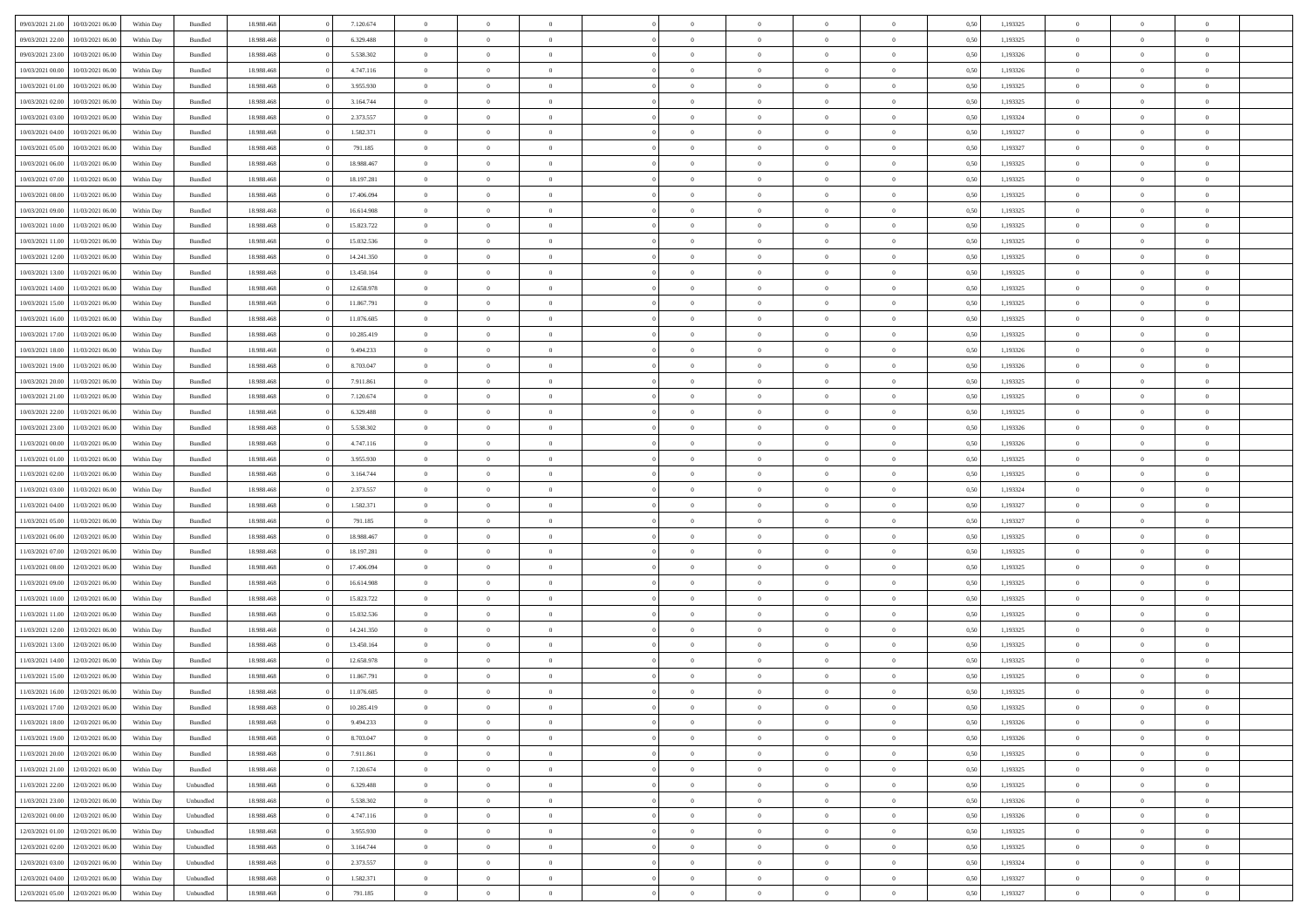|                  |                  |            |                    |            |            | $\overline{0}$ |                |                |                | $\Omega$       | $\Omega$       | $\theta$       |      |          | $\theta$       | $\overline{0}$ | $\theta$       |  |
|------------------|------------------|------------|--------------------|------------|------------|----------------|----------------|----------------|----------------|----------------|----------------|----------------|------|----------|----------------|----------------|----------------|--|
| 12/03/2021 06:00 | 13/03/2021 06:00 | Within Dav | Bundled            | 18.988.468 | 18.988.467 |                | $\theta$       |                | $\Omega$       |                |                |                | 0.50 | 1,193325 |                |                |                |  |
| 12/03/2021 07:00 | 13/03/2021 06:00 | Within Day | Bundled            | 18.988.468 | 18.197.281 | $\overline{0}$ | $\theta$       | $\overline{0}$ | $\overline{0}$ | $\bf{0}$       | $\overline{0}$ | $\overline{0}$ | 0,50 | 1,193325 | $\theta$       | $\overline{0}$ | $\overline{0}$ |  |
| 12/03/2021 08:00 | 13/03/2021 06:00 | Within Day | Bundled            | 18.988.468 | 17.406.094 | $\overline{0}$ | $\overline{0}$ | $\overline{0}$ | $\overline{0}$ | $\bf{0}$       | $\overline{0}$ | $\bf{0}$       | 0,50 | 1,193325 | $\bf{0}$       | $\overline{0}$ | $\overline{0}$ |  |
| 12/03/2021 09:00 | 13/03/2021 06:00 | Within Dav | Bundled            | 18.988.468 | 16.614.908 | $\overline{0}$ | $\overline{0}$ | $\overline{0}$ | $\overline{0}$ | $\bf{0}$       | $\overline{0}$ | $\overline{0}$ | 0.50 | 1,193325 | $\theta$       | $\theta$       | $\overline{0}$ |  |
|                  |                  |            |                    |            |            |                |                |                |                |                |                |                |      |          |                |                |                |  |
| 12/03/2021 10:00 | 13/03/2021 06:00 | Within Day | Bundled            | 18.988.468 | 15.823.722 | $\overline{0}$ | $\theta$       | $\overline{0}$ | $\overline{0}$ | $\bf{0}$       | $\overline{0}$ | $\bf{0}$       | 0,50 | 1,193325 | $\theta$       | $\theta$       | $\overline{0}$ |  |
| 12/03/2021 11:00 | 13/03/2021 06:00 | Within Day | Bundled            | 18.988.468 | 15.032.536 | $\overline{0}$ | $\bf{0}$       | $\overline{0}$ | $\overline{0}$ | $\overline{0}$ | $\overline{0}$ | $\mathbf{0}$   | 0,50 | 1,193325 | $\overline{0}$ | $\overline{0}$ | $\bf{0}$       |  |
| 12/03/2021 12:00 | 13/03/2021 06:00 | Within Dav | Bundled            | 18.988.468 | 14.241.350 | $\overline{0}$ | $\overline{0}$ | $\overline{0}$ | $\overline{0}$ | $\bf{0}$       | $\overline{0}$ | $\overline{0}$ | 0.50 | 1,193325 | $\theta$       | $\overline{0}$ | $\overline{0}$ |  |
| 12/03/2021 13:00 | 13/03/2021 06:00 | Within Day | Bundled            | 18.988.468 | 13.450.164 | $\overline{0}$ | $\theta$       | $\overline{0}$ | $\overline{0}$ | $\bf{0}$       | $\overline{0}$ | $\bf{0}$       | 0,50 | 1,193325 | $\theta$       | $\theta$       | $\overline{0}$ |  |
| 12/03/2021 14:00 | 13/03/2021 06:00 | Within Day | Bundled            | 18.988.468 | 12.658.978 | $\overline{0}$ | $\overline{0}$ | $\overline{0}$ | $\bf{0}$       | $\bf{0}$       | $\bf{0}$       | $\bf{0}$       | 0,50 | 1,193325 | $\,0\,$        | $\overline{0}$ | $\overline{0}$ |  |
|                  |                  |            |                    |            |            |                |                |                |                |                |                |                |      |          |                |                |                |  |
| 12/03/2021 15:00 | 13/03/2021 06:00 | Within Dav | Bundled            | 18.988.468 | 11.867.791 | $\overline{0}$ | $\overline{0}$ | $\overline{0}$ | $\overline{0}$ | $\overline{0}$ | $\overline{0}$ | $\overline{0}$ | 0.50 | 1,193325 | $\theta$       | $\overline{0}$ | $\overline{0}$ |  |
| 12/03/2021 16:00 | 13/03/2021 06:00 | Within Day | Bundled            | 18.988.468 | 11.076.605 | $\overline{0}$ | $\theta$       | $\overline{0}$ | $\overline{0}$ | $\bf{0}$       | $\overline{0}$ | $\bf{0}$       | 0,50 | 1,193325 | $\theta$       | $\theta$       | $\overline{0}$ |  |
| 12/03/2021 17:00 | 13/03/2021 06:00 | Within Day | Bundled            | 18.988.468 | 10.285.419 | $\overline{0}$ | $\overline{0}$ | $\overline{0}$ | $\bf{0}$       | $\bf{0}$       | $\bf{0}$       | $\bf{0}$       | 0,50 | 1,193325 | $\bf{0}$       | $\overline{0}$ | $\overline{0}$ |  |
| 12/03/2021 18:00 | 13/03/2021 06:00 | Within Dav | Bundled            | 18.988.468 | 9.494.233  | $\overline{0}$ | $\overline{0}$ | $\overline{0}$ | $\overline{0}$ | $\bf{0}$       | $\overline{0}$ | $\overline{0}$ | 0.50 | 1,193326 | $\theta$       | $\theta$       | $\overline{0}$ |  |
| 12/03/2021 19:00 | 13/03/2021 06:00 | Within Day | Bundled            | 18.988.468 | 8.703.047  | $\overline{0}$ | $\theta$       | $\overline{0}$ | $\overline{0}$ | $\bf{0}$       | $\overline{0}$ | $\overline{0}$ | 0,50 | 1,193326 | $\theta$       | $\theta$       | $\overline{0}$ |  |
|                  |                  |            |                    |            |            |                |                |                |                |                |                |                |      |          |                |                |                |  |
| 12/03/2021 20:00 | 13/03/2021 06:00 | Within Day | Bundled            | 18.988.468 | 7.911.861  | $\overline{0}$ | $\overline{0}$ | $\overline{0}$ | $\bf{0}$       | $\overline{0}$ | $\overline{0}$ | $\mathbf{0}$   | 0,50 | 1,193325 | $\overline{0}$ | $\overline{0}$ | $\bf{0}$       |  |
| 12/03/2021 21:00 | 13/03/2021 06:00 | Within Dav | Bundled            | 18.988.468 | 7.120.674  | $\overline{0}$ | $\overline{0}$ | $\overline{0}$ | $\overline{0}$ | $\bf{0}$       | $\overline{0}$ | $\overline{0}$ | 0.50 | 1,193325 | $\theta$       | $\overline{0}$ | $\overline{0}$ |  |
| 12/03/2021 22:00 | 13/03/2021 06:00 | Within Day | Bundled            | 18.988.468 | 6.329.488  | $\overline{0}$ | $\theta$       | $\overline{0}$ | $\overline{0}$ | $\bf{0}$       | $\overline{0}$ | $\bf{0}$       | 0,50 | 1,193325 | $\theta$       | $\theta$       | $\overline{0}$ |  |
| 12/03/2021 23:00 | 13/03/2021 06:00 | Within Day | Bundled            | 18.988.468 | 5.538.302  | $\overline{0}$ | $\overline{0}$ | $\overline{0}$ | $\bf{0}$       | $\bf{0}$       | $\bf{0}$       | $\bf{0}$       | 0,50 | 1,193326 | $\,0\,$        | $\overline{0}$ | $\overline{0}$ |  |
| 13/03/2021 00:00 | 13/03/2021 06:00 | Within Day | Bundled            | 18.988.468 | 4.747.116  | $\overline{0}$ | $\overline{0}$ | $\overline{0}$ | $\overline{0}$ | $\overline{0}$ | $\overline{0}$ | $\overline{0}$ | 0.50 | 1,193326 | $\theta$       | $\overline{0}$ | $\overline{0}$ |  |
|                  |                  |            |                    |            |            |                |                |                |                |                |                |                |      |          |                |                |                |  |
| 13/03/2021 01:00 | 13/03/2021 06:00 | Within Day | Bundled            | 18.988.468 | 3.955.930  | $\overline{0}$ | $\theta$       | $\overline{0}$ | $\overline{0}$ | $\bf{0}$       | $\overline{0}$ | $\bf{0}$       | 0,50 | 1,193325 | $\theta$       | $\theta$       | $\overline{0}$ |  |
| 13/03/2021 02:00 | 13/03/2021 06:00 | Within Day | Bundled            | 18.988.468 | 3.164.744  | $\overline{0}$ | $\overline{0}$ | $\overline{0}$ | $\bf{0}$       | $\bf{0}$       | $\bf{0}$       | $\bf{0}$       | 0,50 | 1,193325 | $\,0\,$        | $\overline{0}$ | $\overline{0}$ |  |
| 13/03/2021 03:00 | 13/03/2021 06:00 | Within Day | Bundled            | 18.988.468 | 2.373.557  | $\overline{0}$ | $\overline{0}$ | $\overline{0}$ | $\overline{0}$ | $\bf{0}$       | $\overline{0}$ | $\overline{0}$ | 0.50 | 1,193324 | $\theta$       | $\theta$       | $\overline{0}$ |  |
| 13/03/2021 04:00 | 13/03/2021 06:00 | Within Day | Bundled            | 18.988.468 | 1.582.371  | $\overline{0}$ | $\theta$       | $\overline{0}$ | $\overline{0}$ | $\bf{0}$       | $\overline{0}$ | $\bf{0}$       | 0,50 | 1,193327 | $\theta$       | $\overline{0}$ | $\overline{0}$ |  |
| 13/03/2021 05:00 | 13/03/2021 06:00 | Within Day | Bundled            | 18.988.468 | 791.185    | $\overline{0}$ | $\bf{0}$       | $\overline{0}$ | $\bf{0}$       | $\overline{0}$ | $\overline{0}$ | $\mathbf{0}$   | 0,50 | 1,193327 | $\bf{0}$       | $\overline{0}$ | $\bf{0}$       |  |
|                  |                  |            |                    |            |            |                |                |                |                |                |                |                |      |          |                |                |                |  |
| 13/03/2021 06:00 | 14/03/2021 06:00 | Within Dav | Bundled            | 18.988.468 | 18.988.467 | $\overline{0}$ | $\overline{0}$ | $\overline{0}$ | $\overline{0}$ | $\overline{0}$ | $\overline{0}$ | $\overline{0}$ | 0.50 | 1,193325 | $\theta$       | $\overline{0}$ | $\overline{0}$ |  |
| 13/03/2021 07:00 | 14/03/2021 06:00 | Within Day | Bundled            | 18.988.468 | 18.197.281 | $\overline{0}$ | $\theta$       | $\overline{0}$ | $\overline{0}$ | $\bf{0}$       | $\overline{0}$ | $\bf{0}$       | 0,50 | 1,193325 | $\theta$       | $\theta$       | $\overline{0}$ |  |
| 13/03/2021 08:00 | 14/03/2021 06:00 | Within Day | Bundled            | 18.988.468 | 17.406.094 | $\overline{0}$ | $\overline{0}$ | $\overline{0}$ | $\bf{0}$       | $\bf{0}$       | $\bf{0}$       | $\bf{0}$       | 0,50 | 1,193325 | $\,0\,$        | $\overline{0}$ | $\overline{0}$ |  |
| 13/03/2021 09:00 | 14/03/2021 06:00 | Within Day | Bundled            | 18.988.468 | 16.614.908 | $\overline{0}$ | $\overline{0}$ | $\overline{0}$ | $\overline{0}$ | $\overline{0}$ | $\overline{0}$ | $\overline{0}$ | 0.50 | 1,193325 | $\theta$       | $\overline{0}$ | $\overline{0}$ |  |
| 13/03/2021 10:00 | 14/03/2021 06:00 | Within Day | Bundled            | 18.988.468 | 15.823.722 | $\overline{0}$ | $\theta$       | $\overline{0}$ | $\overline{0}$ | $\bf{0}$       | $\overline{0}$ | $\bf{0}$       | 0,50 | 1,193325 | $\,$ 0 $\,$    | $\theta$       | $\overline{0}$ |  |
| 13/03/2021 11:00 | 14/03/2021 06:00 | Within Day | Bundled            | 18.988.468 | 15.032.536 | $\overline{0}$ | $\overline{0}$ | $\overline{0}$ | $\bf{0}$       | $\bf{0}$       | $\overline{0}$ | $\bf{0}$       | 0,50 | 1,193325 | $\bf{0}$       | $\overline{0}$ | $\overline{0}$ |  |
|                  |                  |            |                    |            |            |                |                |                |                |                |                |                |      |          |                |                | $\theta$       |  |
| 13/03/2021 12:00 | 14/03/2021 06:00 | Within Day | Bundled            | 18.988.468 | 14.241.350 | $\overline{0}$ | $\Omega$       | $\Omega$       | $\Omega$       | $\Omega$       | $\overline{0}$ | $\overline{0}$ | 0.50 | 1,193325 | $\,0\,$        | $\theta$       |                |  |
| 13/03/2021 13:00 | 14/03/2021 06:00 | Within Day | Bundled            | 18.988.468 | 13.450.164 | $\overline{0}$ | $\theta$       | $\overline{0}$ | $\overline{0}$ | $\bf{0}$       | $\overline{0}$ | $\bf{0}$       | 0,50 | 1,193325 | $\theta$       | $\theta$       | $\overline{0}$ |  |
| 13/03/2021 14:00 | 14/03/2021 06:00 | Within Day | Bundled            | 18.988.468 | 12.658.978 | $\overline{0}$ | $\bf{0}$       | $\overline{0}$ | $\overline{0}$ | $\bf{0}$       | $\overline{0}$ | $\mathbf{0}$   | 0,50 | 1,193325 | $\bf{0}$       | $\overline{0}$ | $\bf{0}$       |  |
| 13/03/2021 15:00 | 14/03/2021 06:00 | Within Day | Bundled            | 18.988.468 | 11.867.791 | $\overline{0}$ | $\Omega$       | $\Omega$       | $\Omega$       | $\Omega$       | $\Omega$       | $\overline{0}$ | 0.50 | 1,193325 | $\,0\,$        | $\theta$       | $\theta$       |  |
| 13/03/2021 16:00 | 14/03/2021 06:00 | Within Day | Bundled            | 18.988.468 | 11.076.605 | $\overline{0}$ | $\theta$       | $\overline{0}$ | $\overline{0}$ | $\bf{0}$       | $\overline{0}$ | $\bf{0}$       | 0,50 | 1,193325 | $\theta$       | $\theta$       | $\overline{0}$ |  |
| 13/03/2021 17:00 | 14/03/2021 06:00 | Within Day | Bundled            | 18.988.468 | 10.285.419 | $\overline{0}$ | $\overline{0}$ | $\overline{0}$ | $\overline{0}$ | $\bf{0}$       | $\overline{0}$ | $\bf{0}$       | 0,50 | 1,193325 | $\,0\,$        | $\overline{0}$ | $\overline{0}$ |  |
|                  |                  |            |                    |            |            |                |                |                |                |                |                |                |      |          |                |                |                |  |
| 13/03/2021 18:00 | 14/03/2021 06:00 | Within Day | Bundled            | 18.988.468 | 9.494.233  | $\overline{0}$ | $\Omega$       | $\Omega$       | $\Omega$       | $\Omega$       | $\theta$       | $\overline{0}$ | 0.50 | 1,193326 | $\theta$       | $\theta$       | $\theta$       |  |
| 13/03/2021 19:00 | 14/03/2021 06:00 | Within Day | Bundled            | 18.988.468 | 8.703.047  | $\overline{0}$ | $\theta$       | $\overline{0}$ | $\overline{0}$ | $\bf{0}$       | $\overline{0}$ | $\bf{0}$       | 0,50 | 1,193326 | $\,$ 0 $\,$    | $\theta$       | $\overline{0}$ |  |
| 13/03/2021 20:00 | 14/03/2021 06:00 | Within Day | Bundled            | 18.988.468 | 7.911.861  | $\overline{0}$ | $\overline{0}$ | $\overline{0}$ | $\overline{0}$ | $\bf{0}$       | $\overline{0}$ | $\bf{0}$       | 0,50 | 1,193325 | $\bf{0}$       | $\overline{0}$ | $\overline{0}$ |  |
| 13/03/2021 21:00 | 14/03/2021 06:00 | Within Day | Bundled            | 18.988.468 | 7.120.674  | $\overline{0}$ | $\Omega$       | $\Omega$       | $\Omega$       | $\Omega$       | $\overline{0}$ | $\overline{0}$ | 0.50 | 1,193325 | $\,0\,$        | $\theta$       | $\theta$       |  |
| 13/03/2021 22:00 | 14/03/2021 06:00 | Within Day | Bundled            | 18.988.468 | 6.329.488  | $\overline{0}$ | $\theta$       | $\overline{0}$ | $\overline{0}$ | $\bf{0}$       | $\overline{0}$ | $\bf{0}$       | 0,50 | 1,193325 | $\,$ 0 $\,$    | $\theta$       | $\overline{0}$ |  |
|                  |                  |            |                    |            |            |                |                |                |                |                |                |                |      |          |                |                |                |  |
| 13/03/2021 23:00 | 14/03/2021 06:00 | Within Day | Bundled            | 18.988.468 | 5.538.302  | $\overline{0}$ | $\overline{0}$ | $\overline{0}$ | $\overline{0}$ | $\bf{0}$       | $\overline{0}$ | $\mathbf{0}$   | 0,50 | 1,193326 | $\bf{0}$       | $\overline{0}$ | $\bf{0}$       |  |
| 14/03/2021 00:00 | 14/03/2021 06:00 | Within Day | Bundled            | 18.988.468 | 4.747.116  | $\overline{0}$ | $\Omega$       | $\Omega$       | $\Omega$       | $\Omega$       | $\Omega$       | $\overline{0}$ | 0.50 | 1,193326 | $\theta$       | $\theta$       | $\theta$       |  |
| 14/03/2021 01:00 | 14/03/2021 06:00 | Within Day | Bundled            | 18.988.468 | 3.955.930  | $\overline{0}$ | $\,$ 0 $\,$    | $\overline{0}$ | $\bf{0}$       | $\,$ 0         | $\overline{0}$ | $\bf{0}$       | 0,50 | 1,193325 | $\,0\,$        | $\overline{0}$ | $\overline{0}$ |  |
| 14/03/2021 02:00 | 14/03/2021 06:00 | Within Day | $\mathbf B$ undled | 18.988.468 | 3.164.744  | $\bf{0}$       | $\bf{0}$       |                |                | $\bf{0}$       |                |                | 0,50 | 1,193325 | $\bf{0}$       | $\overline{0}$ |                |  |
| 14/03/2021 03:00 | 14/03/2021 06:00 | Within Day | Bundled            | 18,988,468 | 2.373.557  | $\overline{0}$ | $\overline{0}$ | $\overline{0}$ | $\Omega$       | $\theta$       | $\overline{0}$ | $\overline{0}$ | 0,50 | 1,193324 | $\theta$       | $\theta$       | $\theta$       |  |
| 14/03/2021 04:00 | 14/03/2021 06:00 | Within Day | Bundled            | 18.988.468 | 1.582.371  | $\overline{0}$ | $\,$ 0         | $\overline{0}$ | $\overline{0}$ | $\,$ 0 $\,$    | $\overline{0}$ | $\mathbf{0}$   | 0,50 | 1,193327 | $\,$ 0 $\,$    | $\,$ 0 $\,$    | $\,$ 0         |  |
|                  |                  |            |                    |            |            |                |                |                |                |                |                |                |      |          |                |                |                |  |
| 14/03/2021 05:00 | 14/03/2021 06:00 | Within Day | Bundled            | 18.988.468 | 791.185    | $\overline{0}$ | $\overline{0}$ | $\overline{0}$ | $\overline{0}$ | $\overline{0}$ | $\overline{0}$ | $\mathbf{0}$   | 0,50 | 1,193327 | $\overline{0}$ | $\bf{0}$       | $\bf{0}$       |  |
| 14/03/2021 06:00 | 15/03/2021 06:00 | Within Day | Bundled            | 18.988.468 | 18.988.467 | $\overline{0}$ | $\theta$       | $\overline{0}$ | $\Omega$       | $\overline{0}$ | $\overline{0}$ | $\bf{0}$       | 0,50 | 1,193325 | $\bf{0}$       | $\theta$       | $\overline{0}$ |  |
| 14/03/2021 07:00 | 15/03/2021 06:00 | Within Day | Bundled            | 18.988.468 | 18.197.281 | $\overline{0}$ | $\,$ 0         | $\overline{0}$ | $\overline{0}$ | $\overline{0}$ | $\overline{0}$ | $\bf{0}$       | 0,50 | 1,193325 | $\,$ 0 $\,$    | $\overline{0}$ | $\overline{0}$ |  |
| 14/03/2021 08:00 | 15/03/2021 06:00 | Within Day | Bundled            | 18.988.468 | 17.406.094 | $\overline{0}$ | $\overline{0}$ | $\overline{0}$ | $\overline{0}$ | $\overline{0}$ | $\overline{0}$ | $\mathbf{0}$   | 0,50 | 1,193325 | $\overline{0}$ | $\overline{0}$ | $\bf{0}$       |  |
| 14/03/2021 09:00 | 15/03/2021 06:00 | Within Day | Bundled            | 18.988.468 | 16.614.908 | $\overline{0}$ | $\overline{0}$ | $\overline{0}$ | $\Omega$       | $\overline{0}$ | $\overline{0}$ | $\bf{0}$       | 0.50 | 1,193325 | $\overline{0}$ | $\theta$       | $\overline{0}$ |  |
| 14/03/2021 11:00 | 15/03/2021 06:00 | Within Day | Bundled            | 18.988.468 | 15.032.536 | $\overline{0}$ | $\,$ 0         | $\overline{0}$ | $\overline{0}$ | $\bf{0}$       | $\overline{0}$ | $\bf{0}$       | 0,50 | 1,193325 | $\,$ 0 $\,$    | $\overline{0}$ | $\overline{0}$ |  |
|                  |                  |            |                    |            |            |                |                |                |                |                |                |                |      |          |                |                |                |  |
| 14/03/2021 12:00 | 15/03/2021 06:00 | Within Day | Bundled            | 18.988.468 | 14.241.350 | $\overline{0}$ | $\bf{0}$       | $\overline{0}$ | $\overline{0}$ | $\overline{0}$ | $\overline{0}$ | $\mathbf{0}$   | 0,50 | 1,193325 | $\overline{0}$ | $\overline{0}$ | $\bf{0}$       |  |
| 14/03/2021 13:00 | 15/03/2021 06:00 | Within Day | Bundled            | 18,988,468 | 13.450.164 | $\overline{0}$ | $\overline{0}$ | $\overline{0}$ | $\Omega$       | $\overline{0}$ | $\overline{0}$ | $\overline{0}$ | 0.50 | 1,193325 | $\overline{0}$ | $\overline{0}$ | $\overline{0}$ |  |
| 14/03/2021 14:00 | 15/03/2021 06:00 | Within Day | Bundled            | 18.988.468 | 12.658.978 | $\overline{0}$ | $\,$ 0         | $\overline{0}$ | $\overline{0}$ | $\bf{0}$       | $\overline{0}$ | $\bf{0}$       | 0,50 | 1,193325 | $\,$ 0 $\,$    | $\,$ 0 $\,$    | $\bf{0}$       |  |
| 14/03/2021 15:00 | 15/03/2021 06:00 | Within Day | Bundled            | 18.988.468 | 11.867.791 | $\overline{0}$ | $\overline{0}$ | $\overline{0}$ | $\overline{0}$ | $\bf{0}$       | $\bf{0}$       | $\mathbf{0}$   | 0,50 | 1,193325 | $\overline{0}$ | $\bf{0}$       | $\bf{0}$       |  |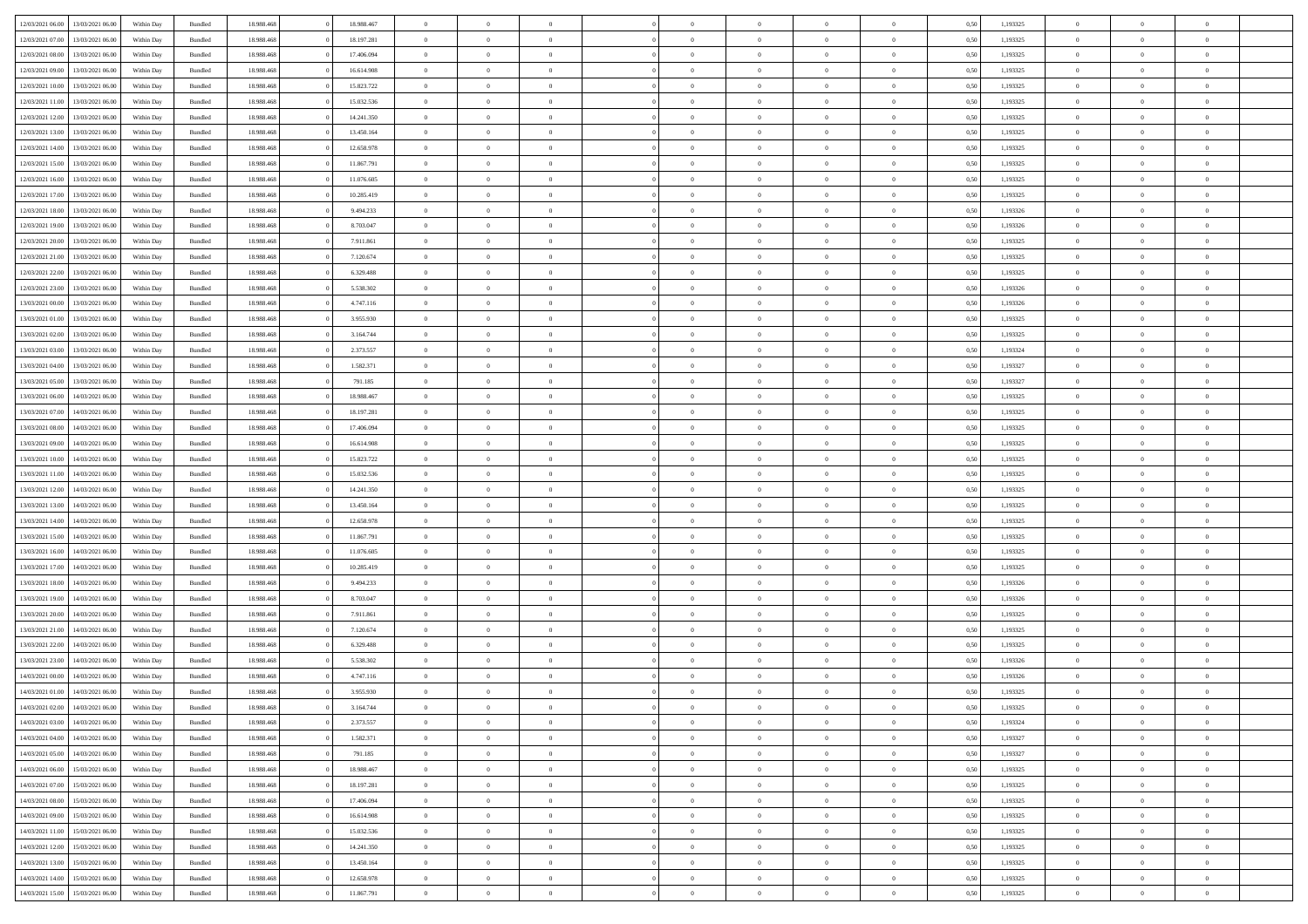| 14/03/2021 16:00 | 15/03/2021 06:00                  | Within Dav | Bundled            | 18.988.468 | 11.076.605 | $\overline{0}$ | $\theta$       |                | $\Omega$       | $\Omega$       | $\Omega$       | $\theta$       | 0.50 | 1,193325 | $\theta$       | $\overline{0}$ | $\theta$       |  |
|------------------|-----------------------------------|------------|--------------------|------------|------------|----------------|----------------|----------------|----------------|----------------|----------------|----------------|------|----------|----------------|----------------|----------------|--|
|                  |                                   |            |                    |            |            |                |                |                |                |                |                |                |      |          |                |                |                |  |
| 14/03/2021 17:00 | 15/03/2021 06:00                  | Within Day | Bundled            | 18.988.468 | 10.285.419 | $\overline{0}$ | $\theta$       | $\overline{0}$ | $\overline{0}$ | $\bf{0}$       | $\overline{0}$ | $\overline{0}$ | 0,50 | 1,193325 | $\theta$       | $\overline{0}$ | $\overline{0}$ |  |
| 14/03/2021 18:00 | 15/03/2021 06:00                  | Within Day | Bundled            | 18.988.468 | 9.494.233  | $\overline{0}$ | $\overline{0}$ | $\overline{0}$ | $\bf{0}$       | $\bf{0}$       | $\bf{0}$       | $\bf{0}$       | 0,50 | 1,193326 | $\bf{0}$       | $\overline{0}$ | $\overline{0}$ |  |
| 14/03/2021 19:00 | 15/03/2021 06:00                  | Within Dav | Bundled            | 18.988.468 | 8.703.047  | $\overline{0}$ | $\overline{0}$ | $\overline{0}$ | $\overline{0}$ | $\bf{0}$       | $\overline{0}$ | $\overline{0}$ | 0.50 | 1,193326 | $\theta$       | $\theta$       | $\overline{0}$ |  |
|                  |                                   |            |                    |            |            |                |                |                |                |                |                |                |      |          |                |                |                |  |
| 14/03/2021 20:00 | 15/03/2021 06:00                  | Within Day | Bundled            | 18.988.468 | 7.911.861  | $\overline{0}$ | $\theta$       | $\overline{0}$ | $\overline{0}$ | $\bf{0}$       | $\overline{0}$ | $\bf{0}$       | 0,50 | 1,193325 | $\theta$       | $\theta$       | $\overline{0}$ |  |
| 14/03/2021 21.00 | 15/03/2021 06:00                  | Within Day | Bundled            | 18.988.468 | 7.120.674  | $\overline{0}$ | $\bf{0}$       | $\overline{0}$ | $\bf{0}$       | $\overline{0}$ | $\overline{0}$ | $\mathbf{0}$   | 0,50 | 1,193325 | $\overline{0}$ | $\overline{0}$ | $\bf{0}$       |  |
| 14/03/2021 22:00 | 15/03/2021 06:00                  | Within Dav | Bundled            | 18.988.468 | 6.329.488  | $\overline{0}$ | $\overline{0}$ | $\overline{0}$ | $\overline{0}$ | $\bf{0}$       | $\overline{0}$ | $\overline{0}$ | 0.50 | 1,193325 | $\theta$       | $\overline{0}$ | $\overline{0}$ |  |
| 14/03/2021 23:00 | 15/03/2021 06:00                  | Within Day | Bundled            | 18.988.468 | 5.538.302  | $\overline{0}$ | $\theta$       | $\overline{0}$ | $\overline{0}$ | $\bf{0}$       | $\overline{0}$ | $\bf{0}$       | 0,50 | 1,193326 | $\theta$       | $\theta$       | $\overline{0}$ |  |
| 15/03/2021 00:00 | 15/03/2021 06:00                  | Within Day | Bundled            | 18.988.468 | 4.747.116  | $\overline{0}$ | $\overline{0}$ | $\overline{0}$ | $\bf{0}$       | $\bf{0}$       | $\bf{0}$       | $\bf{0}$       | 0,50 | 1,193326 | $\,0\,$        | $\overline{0}$ | $\overline{0}$ |  |
|                  |                                   |            |                    |            |            |                | $\overline{0}$ |                |                | $\overline{0}$ |                |                |      |          | $\theta$       | $\overline{0}$ | $\overline{0}$ |  |
| 15/03/2021 01:00 | 15/03/2021 06:00                  | Within Dav | Bundled            | 18.988.468 | 3.955.930  | $\overline{0}$ |                | $\overline{0}$ | $\overline{0}$ |                | $\overline{0}$ | $\overline{0}$ | 0.50 | 1,193325 |                |                |                |  |
| 15/03/2021 02:00 | 15/03/2021 06:00                  | Within Day | Bundled            | 18.988.468 | 3.164.744  | $\overline{0}$ | $\theta$       | $\overline{0}$ | $\overline{0}$ | $\bf{0}$       | $\overline{0}$ | $\bf{0}$       | 0,50 | 1,193325 | $\theta$       | $\theta$       | $\overline{0}$ |  |
| 15/03/2021 03:00 | 15/03/2021 06:00                  | Within Day | Bundled            | 18.988.468 | 2.373.557  | $\overline{0}$ | $\overline{0}$ | $\overline{0}$ | $\bf{0}$       | $\bf{0}$       | $\bf{0}$       | $\bf{0}$       | 0,50 | 1,193324 | $\bf{0}$       | $\overline{0}$ | $\overline{0}$ |  |
| 15/03/2021 04:00 | 15/03/2021 06:00                  | Within Dav | Bundled            | 18.988.468 | 1.582.371  | $\overline{0}$ | $\overline{0}$ | $\overline{0}$ | $\overline{0}$ | $\bf{0}$       | $\overline{0}$ | $\overline{0}$ | 0.50 | 1,193327 | $\theta$       | $\theta$       | $\overline{0}$ |  |
| 15/03/2021 05:00 | 15/03/2021 06:00                  | Within Day | Bundled            | 18.988.468 | 791.185    | $\overline{0}$ | $\theta$       | $\overline{0}$ | $\overline{0}$ | $\bf{0}$       | $\overline{0}$ | $\overline{0}$ | 0,50 | 1,193327 | $\theta$       | $\theta$       | $\overline{0}$ |  |
|                  |                                   |            |                    |            |            |                |                |                |                |                |                |                |      |          |                |                |                |  |
| 15/03/2021 06:00 | 16/03/2021 06:00                  | Within Day | Bundled            | 18.988.468 | 18.988.467 | $\overline{0}$ | $\bf{0}$       | $\overline{0}$ | $\bf{0}$       | $\overline{0}$ | $\overline{0}$ | $\mathbf{0}$   | 0,50 | 1,193325 | $\overline{0}$ | $\overline{0}$ | $\bf{0}$       |  |
| 15/03/2021 07:00 | 16/03/2021 06:00                  | Within Dav | Bundled            | 18.988.468 | 18.197.281 | $\overline{0}$ | $\overline{0}$ | $\overline{0}$ | $\overline{0}$ | $\overline{0}$ | $\overline{0}$ | $\overline{0}$ | 0.50 | 1,193325 | $\theta$       | $\overline{0}$ | $\overline{0}$ |  |
| 15/03/2021 08:00 | 16/03/2021 06:00                  | Within Day | Bundled            | 18.988.468 | 17.406.094 | $\overline{0}$ | $\theta$       | $\overline{0}$ | $\overline{0}$ | $\bf{0}$       | $\overline{0}$ | $\bf{0}$       | 0,50 | 1,193325 | $\theta$       | $\theta$       | $\overline{0}$ |  |
| 15/03/2021 09:00 | 16/03/2021 06:00                  | Within Day | Bundled            | 18.988.468 | 16.614.908 | $\overline{0}$ | $\overline{0}$ | $\overline{0}$ | $\bf{0}$       | $\bf{0}$       | $\bf{0}$       | $\bf{0}$       | 0,50 | 1,193325 | $\,0\,$        | $\overline{0}$ | $\overline{0}$ |  |
| 15/03/2021 10:00 | 16/03/2021 06:00                  | Within Dav | Bundled            | 18.988.468 | 15.823.722 | $\overline{0}$ | $\overline{0}$ | $\overline{0}$ | $\overline{0}$ | $\overline{0}$ | $\overline{0}$ | $\overline{0}$ | 0.50 | 1,193325 | $\theta$       | $\overline{0}$ | $\overline{0}$ |  |
| 15/03/2021 11:00 | 16/03/2021 06:00                  | Within Day | Bundled            | 18.988.468 | 15.032.536 | $\overline{0}$ | $\theta$       | $\overline{0}$ | $\overline{0}$ | $\bf{0}$       | $\overline{0}$ | $\bf{0}$       | 0,50 | 1,193325 | $\theta$       | $\theta$       | $\overline{0}$ |  |
|                  |                                   |            |                    |            |            |                |                |                |                |                |                |                |      |          |                |                |                |  |
| 15/03/2021 12:00 | 16/03/2021 06:00                  | Within Day | Bundled            | 18.988.468 | 14.241.350 | $\overline{0}$ | $\overline{0}$ | $\overline{0}$ | $\bf{0}$       | $\bf{0}$       | $\bf{0}$       | $\bf{0}$       | 0,50 | 1,193325 | $\,0\,$        | $\overline{0}$ | $\overline{0}$ |  |
| 15/03/2021 13:00 | 16/03/2021 06:00                  | Within Day | Bundled            | 18.988.468 | 13.450.164 | $\overline{0}$ | $\overline{0}$ | $\overline{0}$ | $\overline{0}$ | $\bf{0}$       | $\overline{0}$ | $\overline{0}$ | 0.50 | 1,193325 | $\theta$       | $\theta$       | $\overline{0}$ |  |
| 15/03/2021 14:00 | 16/03/2021 06:00                  | Within Day | Bundled            | 18.988.468 | 12.658.978 | $\overline{0}$ | $\theta$       | $\overline{0}$ | $\overline{0}$ | $\bf{0}$       | $\overline{0}$ | $\bf{0}$       | 0,50 | 1,193325 | $\theta$       | $\overline{0}$ | $\overline{0}$ |  |
| 15/03/2021 15:00 | 16/03/2021 06:00                  | Within Day | Bundled            | 18.988.468 | 11.867.791 | $\overline{0}$ | $\overline{0}$ | $\overline{0}$ | $\bf{0}$       | $\overline{0}$ | $\overline{0}$ | $\mathbf{0}$   | 0,50 | 1,193325 | $\overline{0}$ | $\overline{0}$ | $\bf{0}$       |  |
| 15/03/2021 16:00 | 16/03/2021 06:00                  | Within Dav | Bundled            | 18.988.468 | 11.076.605 | $\overline{0}$ | $\overline{0}$ | $\overline{0}$ | $\overline{0}$ | $\overline{0}$ | $\overline{0}$ | $\overline{0}$ | 0.50 | 1,193325 | $\theta$       | $\overline{0}$ | $\overline{0}$ |  |
| 15/03/2021 17:00 | 16/03/2021 06:00                  | Within Day | Bundled            | 18.988.468 | 10.285.419 | $\overline{0}$ | $\theta$       | $\overline{0}$ | $\overline{0}$ | $\bf{0}$       | $\overline{0}$ | $\bf{0}$       | 0,50 | 1,193325 | $\theta$       | $\theta$       | $\overline{0}$ |  |
| 15/03/2021 18:00 | 16/03/2021 06:00                  | Within Day | Bundled            | 18.988.468 | 9.494.233  | $\overline{0}$ | $\overline{0}$ | $\overline{0}$ | $\bf{0}$       | $\bf{0}$       | $\bf{0}$       | $\bf{0}$       | 0,50 | 1,193326 | $\,0\,$        | $\overline{0}$ | $\overline{0}$ |  |
|                  | 16/03/2021 06:00                  |            | Bundled            | 18.988.468 | 8.703.047  | $\overline{0}$ | $\overline{0}$ | $\overline{0}$ | $\overline{0}$ | $\overline{0}$ | $\overline{0}$ | $\overline{0}$ | 0.50 | 1,193326 | $\theta$       | $\overline{0}$ | $\overline{0}$ |  |
| 15/03/2021 19:00 |                                   | Within Day |                    |            |            |                |                |                |                |                |                |                |      |          |                |                |                |  |
| 15/03/2021 20:00 | 16/03/2021 06:00                  | Within Day | Bundled            | 18.988.468 | 7.911.861  | $\overline{0}$ | $\theta$       | $\overline{0}$ | $\overline{0}$ | $\bf{0}$       | $\overline{0}$ | $\bf{0}$       | 0,50 | 1,193325 | $\,$ 0 $\,$    | $\theta$       | $\overline{0}$ |  |
| 15/03/2021 21.00 | 16/03/2021 06:00                  | Within Day | Bundled            | 18.988.468 | 7.120.674  | $\overline{0}$ | $\overline{0}$ | $\overline{0}$ | $\bf{0}$       | $\bf{0}$       | $\bf{0}$       | $\bf{0}$       | 0,50 | 1,193325 | $\bf{0}$       | $\overline{0}$ | $\overline{0}$ |  |
| 15/03/2021 22.00 | 16/03/2021 06:00                  | Within Day | Bundled            | 18.988.468 | 6.329.488  | $\overline{0}$ | $\Omega$       | $\Omega$       | $\Omega$       | $\Omega$       | $\overline{0}$ | $\overline{0}$ | 0.50 | 1,193325 | $\,0\,$        | $\theta$       | $\theta$       |  |
| 15/03/2021 23:00 | 16/03/2021 06:00                  | Within Day | Bundled            | 18.988.468 | 5.538.302  | $\overline{0}$ | $\theta$       | $\overline{0}$ | $\overline{0}$ | $\bf{0}$       | $\overline{0}$ | $\bf{0}$       | 0,50 | 1,193326 | $\theta$       | $\theta$       | $\overline{0}$ |  |
| 16/03/2021 00:00 | 16/03/2021 06:00                  | Within Day | Bundled            | 18.988.468 | 4.747.116  | $\overline{0}$ | $\bf{0}$       | $\overline{0}$ | $\bf{0}$       | $\bf{0}$       | $\overline{0}$ | $\mathbf{0}$   | 0,50 | 1,193326 | $\overline{0}$ | $\overline{0}$ | $\bf{0}$       |  |
| 16/03/2021 01:00 | 16/03/2021 06:00                  |            | Bundled            | 18.988.468 | 3.955.930  | $\overline{0}$ | $\Omega$       | $\Omega$       | $\Omega$       | $\Omega$       | $\Omega$       | $\overline{0}$ | 0.50 | 1,193325 | $\,0\,$        | $\theta$       | $\theta$       |  |
|                  |                                   | Within Day |                    |            |            |                |                |                |                |                |                |                |      |          |                |                |                |  |
| 16/03/2021 02:00 | 16/03/2021 06:00                  | Within Day | Bundled            | 18.988.468 | 3.164.744  | $\overline{0}$ | $\theta$       | $\overline{0}$ | $\overline{0}$ | $\bf{0}$       | $\overline{0}$ | $\bf{0}$       | 0,50 | 1,193325 | $\theta$       | $\theta$       | $\overline{0}$ |  |
| 16/03/2021 03:00 | 16/03/2021 06:00                  | Within Day | Bundled            | 18.988.468 | 2.373.557  | $\overline{0}$ | $\overline{0}$ | $\overline{0}$ | $\bf{0}$       | $\bf{0}$       | $\bf{0}$       | $\bf{0}$       | 0,50 | 1,193324 | $\,0\,$        | $\overline{0}$ | $\overline{0}$ |  |
| 16/03/2021 04:00 | 16/03/2021 06:00                  | Within Day | Bundled            | 18.988.468 | 1.582.371  | $\overline{0}$ | $\Omega$       | $\Omega$       | $\Omega$       | $\Omega$       | $\theta$       | $\overline{0}$ | 0.50 | 1,193327 | $\theta$       | $\theta$       | $\theta$       |  |
| 16/03/2021 05:00 | 16/03/2021 06:00                  | Within Day | Bundled            | 18.988.468 | 791.185    | $\overline{0}$ | $\theta$       | $\overline{0}$ | $\overline{0}$ | $\bf{0}$       | $\overline{0}$ | $\bf{0}$       | 0,50 | 1,193327 | $\theta$       | $\theta$       | $\overline{0}$ |  |
| 16/03/2021 06:00 | 17/03/2021 06:00                  | Within Day | Bundled            | 18.988.468 | 18.988.467 | $\overline{0}$ | $\overline{0}$ | $\overline{0}$ | $\overline{0}$ | $\bf{0}$       | $\overline{0}$ | $\bf{0}$       | 0,50 | 1,193325 | $\overline{0}$ | $\overline{0}$ | $\overline{0}$ |  |
| 16/03/2021 07:00 | 17/03/2021 06:00                  | Within Day | Bundled            | 18.988.468 | 18.197.281 | $\overline{0}$ | $\Omega$       | $\Omega$       | $\Omega$       | $\Omega$       | $\overline{0}$ | $\overline{0}$ | 0.50 | 1,193325 | $\,0\,$        | $\theta$       | $\theta$       |  |
|                  |                                   |            |                    |            |            | $\overline{0}$ | $\theta$       | $\overline{0}$ | $\overline{0}$ | $\bf{0}$       | $\overline{0}$ |                |      |          | $\,$ 0 $\,$    | $\theta$       | $\overline{0}$ |  |
| 16/03/2021 08:00 | 17/03/2021 06:00                  | Within Day | Bundled            | 18.988.468 | 17.406.094 |                |                |                |                |                |                | $\bf{0}$       | 0,50 | 1,193325 |                |                |                |  |
| 16/03/2021 09:00 | 17/03/2021 06:00                  | Within Day | Bundled            | 18.988.468 | 16.614.908 | $\overline{0}$ | $\overline{0}$ | $\overline{0}$ | $\overline{0}$ | $\bf{0}$       | $\overline{0}$ | $\mathbf{0}$   | 0,50 | 1,193325 | $\overline{0}$ | $\overline{0}$ | $\bf{0}$       |  |
| 16/03/2021 10:00 | 17/03/2021 06:00                  | Within Day | Bundled            | 18.988.468 | 15.823.722 | $\overline{0}$ | $\Omega$       | $\Omega$       | $\Omega$       | $\Omega$       | $\Omega$       | $\overline{0}$ | 0.50 | 1,193325 | $\theta$       | $\theta$       | $\theta$       |  |
| 16/03/2021 11:00 | 17/03/2021 06:00                  | Within Day | Bundled            | 18.988.468 | 15.032.536 | $\overline{0}$ | $\,$ 0 $\,$    | $\overline{0}$ | $\bf{0}$       | $\,$ 0         | $\overline{0}$ | $\bf{0}$       | 0,50 | 1,193325 | $\,0\,$        | $\overline{0}$ | $\overline{0}$ |  |
|                  | 16/03/2021 12:00 17/03/2021 06:00 | Within Day | $\mathbf B$ undled | 18.988.468 | 14.241.350 | $\bf{0}$       | $\bf{0}$       |                |                |                |                |                | 0,50 | 1,193325 | $\bf{0}$       | $\overline{0}$ |                |  |
| 16/03/2021 13:00 | 17/03/2021 06:00                  | Within Day | Bundled            | 18.988.468 | 13.450.164 | $\overline{0}$ | $\Omega$       | $\overline{0}$ | $\Omega$       | $\theta$       | $\overline{0}$ | $\overline{0}$ | 0,50 | 1,193325 | $\theta$       | $\theta$       | $\theta$       |  |
| 16/03/2021 14:00 | 17/03/2021 06:00                  | Within Day | Bundled            | 18.988.468 | 12.658.978 | $\overline{0}$ | $\,$ 0         | $\overline{0}$ | $\overline{0}$ | $\,$ 0 $\,$    | $\overline{0}$ | $\mathbf{0}$   | 0,50 | 1,193325 | $\,$ 0 $\,$    | $\,$ 0 $\,$    | $\,$ 0         |  |
|                  |                                   |            |                    |            |            |                |                |                |                |                |                |                |      |          |                |                |                |  |
| 16/03/2021 15:00 | 17/03/2021 06:00                  | Within Day | Bundled            | 18.988.468 | 11.867.791 | $\overline{0}$ | $\overline{0}$ | $\overline{0}$ | $\overline{0}$ | $\overline{0}$ | $\overline{0}$ | $\mathbf{0}$   | 0,50 | 1,193325 | $\overline{0}$ | $\bf{0}$       | $\bf{0}$       |  |
| 16/03/2021 16:00 | 17/03/2021 06:00                  | Within Day | Bundled            | 18.988.468 | 11.076.605 | $\overline{0}$ | $\theta$       | $\overline{0}$ | $\Omega$       | $\overline{0}$ | $\overline{0}$ | $\bf{0}$       | 0,50 | 1,193325 | $\overline{0}$ | $\theta$       | $\overline{0}$ |  |
| 16/03/2021 17:00 | 17/03/2021 06:00                  | Within Day | Bundled            | 18.988.468 | 10.285.419 | $\overline{0}$ | $\,$ 0         | $\overline{0}$ | $\overline{0}$ | $\overline{0}$ | $\overline{0}$ | $\bf{0}$       | 0,50 | 1,193325 | $\,$ 0 $\,$    | $\overline{0}$ | $\overline{0}$ |  |
| 16/03/2021 18:00 | 17/03/2021 06:00                  | Within Day | Bundled            | 18.988.468 | 9.494.233  | $\overline{0}$ | $\overline{0}$ | $\overline{0}$ | $\overline{0}$ | $\overline{0}$ | $\overline{0}$ | $\mathbf{0}$   | 0,50 | 1,193326 | $\overline{0}$ | $\overline{0}$ | $\bf{0}$       |  |
| 16/03/2021 19:00 | 17/03/2021 06:00                  | Within Day | Bundled            | 18.988.468 | 8.703.047  | $\overline{0}$ | $\overline{0}$ | $\overline{0}$ | $\Omega$       | $\overline{0}$ | $\overline{0}$ | $\bf{0}$       | 0.50 | 1,193326 | $\overline{0}$ | $\theta$       | $\overline{0}$ |  |
| 16/03/2021 20:00 | 17/03/2021 06:00                  | Within Day | Bundled            | 18.988.468 | 7.911.861  | $\overline{0}$ | $\,$ 0         | $\overline{0}$ | $\overline{0}$ | $\bf{0}$       | $\overline{0}$ | $\bf{0}$       | 0,50 | 1,193325 | $\,$ 0 $\,$    | $\overline{0}$ | $\overline{0}$ |  |
|                  |                                   |            |                    |            |            |                |                |                |                |                |                |                |      |          |                |                |                |  |
| 16/03/2021 21:00 | 17/03/2021 06:00                  | Within Day | Bundled            | 18.988.468 | 7.120.674  | $\overline{0}$ | $\bf{0}$       | $\overline{0}$ | $\overline{0}$ | $\overline{0}$ | $\bf{0}$       | $\mathbf{0}$   | 0,50 | 1,193325 | $\overline{0}$ | $\overline{0}$ | $\bf{0}$       |  |
| 16/03/2021 22:00 | 17/03/2021 06:00                  | Within Day | Bundled            | 18,988,468 | 6.329.488  | $\overline{0}$ | $\overline{0}$ | $\overline{0}$ | $\Omega$       | $\overline{0}$ | $\overline{0}$ | $\bf{0}$       | 0.50 | 1,193325 | $\overline{0}$ | $\overline{0}$ | $\overline{0}$ |  |
| 16/03/2021 23:00 | 17/03/2021 06:00                  | Within Day | Bundled            | 18.988.468 | 5.538.302  | $\overline{0}$ | $\bf{0}$       | $\overline{0}$ | $\overline{0}$ | $\bf{0}$       | $\bf{0}$       | $\mathbf{0}$   | 0,50 | 1,193326 | $\,$ 0 $\,$    | $\,$ 0 $\,$    | $\bf{0}$       |  |
| 17/03/2021 00:00 | 17/03/2021 06:00                  | Within Day | Bundled            | 18.988.468 | 4.747.116  | $\overline{0}$ | $\overline{0}$ | $\overline{0}$ | $\overline{0}$ | $\bf{0}$       | $\bf{0}$       | $\mathbf{0}$   | 0,50 | 1,193326 | $\overline{0}$ | $\bf{0}$       | $\bf{0}$       |  |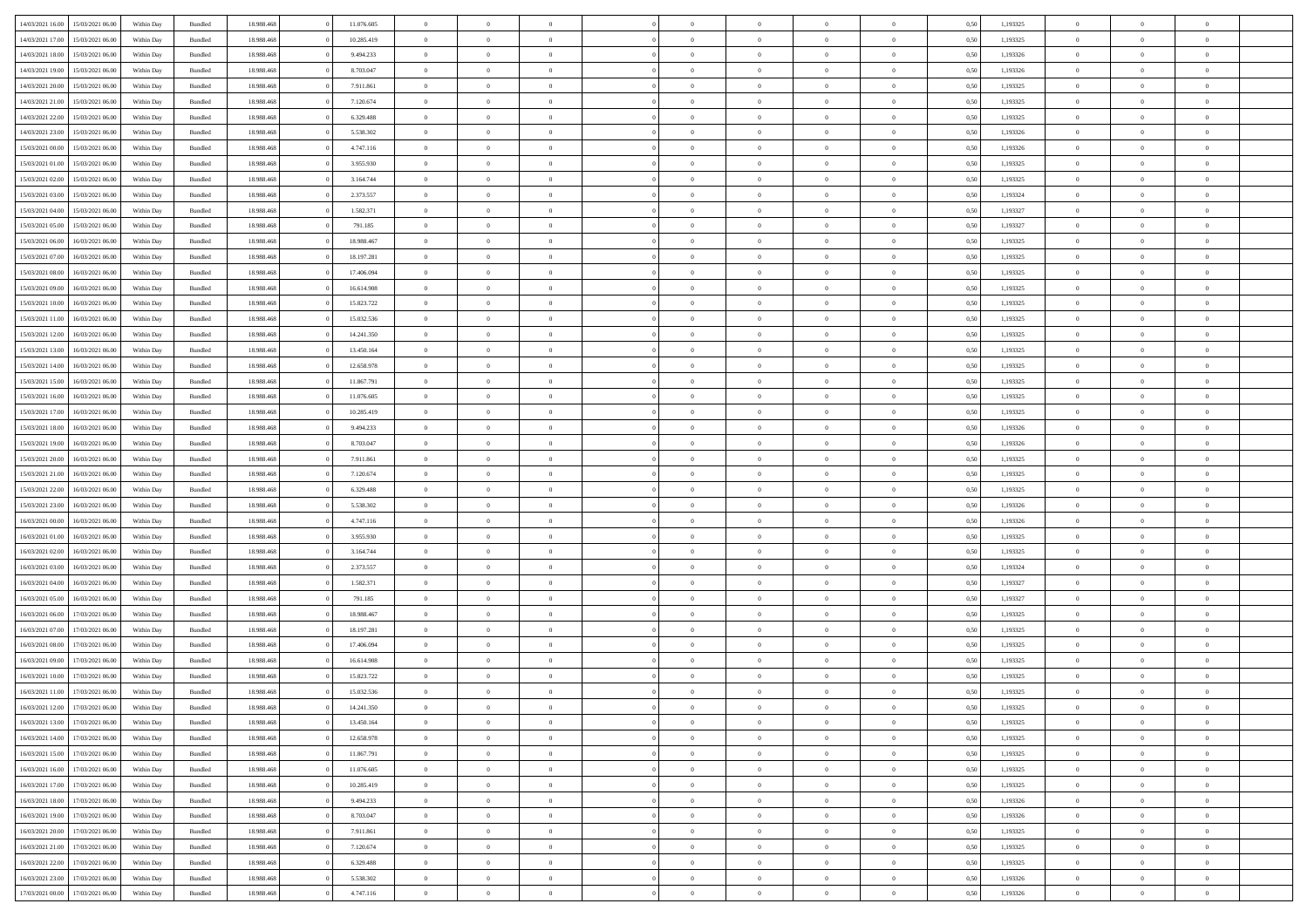| 17/03/2021 01:00 | 17/03/2021 06:00 | Within Day | Bundled            | 18.988.468 | 3.955.930  | $\overline{0}$ | $\theta$       |                | $\Omega$       | $\Omega$       | $\Omega$       | $\theta$       | 0.50 | 1,193325 | $\theta$       | $\overline{0}$ | $\theta$       |  |
|------------------|------------------|------------|--------------------|------------|------------|----------------|----------------|----------------|----------------|----------------|----------------|----------------|------|----------|----------------|----------------|----------------|--|
| 17/03/2021 02:00 | 17/03/2021 06:00 | Within Day | Bundled            | 18.988.468 | 3.164.744  | $\overline{0}$ | $\theta$       | $\overline{0}$ | $\overline{0}$ | $\bf{0}$       | $\overline{0}$ | $\overline{0}$ | 0,50 | 1,193325 | $\theta$       | $\overline{0}$ | $\overline{0}$ |  |
| 17/03/2021 03:00 | 17/03/2021 06:00 | Within Day | Bundled            | 18.988.468 | 2.373.557  | $\overline{0}$ | $\overline{0}$ | $\overline{0}$ | $\bf{0}$       | $\bf{0}$       | $\bf{0}$       | $\bf{0}$       | 0,50 | 1,193324 | $\bf{0}$       | $\overline{0}$ | $\overline{0}$ |  |
| 17/03/2021 04:00 | 17/03/2021 06:00 | Within Dav | Bundled            | 18.988.468 | 1.582.371  | $\overline{0}$ | $\overline{0}$ | $\overline{0}$ | $\overline{0}$ | $\bf{0}$       | $\overline{0}$ | $\overline{0}$ | 0.50 | 1,193327 | $\theta$       | $\theta$       | $\overline{0}$ |  |
| 17/03/2021 05:00 | 17/03/2021 06:00 | Within Day | Bundled            | 18.988.468 | 791.185    | $\overline{0}$ | $\theta$       | $\overline{0}$ | $\overline{0}$ | $\bf{0}$       | $\overline{0}$ | $\bf{0}$       | 0,50 | 1,193327 | $\theta$       | $\theta$       | $\overline{0}$ |  |
|                  |                  |            |                    |            |            |                |                |                |                |                |                |                |      |          |                |                |                |  |
| 17/03/2021 06:00 | 18/03/2021 06:00 | Within Day | Bundled            | 18.988.468 | 18.988.467 | $\overline{0}$ | $\bf{0}$       | $\overline{0}$ | $\bf{0}$       | $\overline{0}$ | $\overline{0}$ | $\mathbf{0}$   | 0,50 | 1,193325 | $\overline{0}$ | $\overline{0}$ | $\bf{0}$       |  |
| 17/03/2021 07:00 | 18/03/2021 06:00 | Within Dav | Bundled            | 18.988.468 | 18.197.281 | $\overline{0}$ | $\overline{0}$ | $\overline{0}$ | $\overline{0}$ | $\bf{0}$       | $\overline{0}$ | $\overline{0}$ | 0.50 | 1,193325 | $\theta$       | $\overline{0}$ | $\overline{0}$ |  |
| 17/03/2021 08:00 | 18/03/2021 06:00 | Within Day | Bundled            | 18.988.468 | 17.406.094 | $\overline{0}$ | $\theta$       | $\overline{0}$ | $\overline{0}$ | $\bf{0}$       | $\overline{0}$ | $\bf{0}$       | 0,50 | 1,193325 | $\theta$       | $\theta$       | $\overline{0}$ |  |
| 17/03/2021 09:00 | 18/03/2021 06:00 | Within Day | Bundled            | 18.988.468 | 16.614.908 | $\overline{0}$ | $\overline{0}$ | $\overline{0}$ | $\bf{0}$       | $\bf{0}$       | $\bf{0}$       | $\bf{0}$       | 0,50 | 1,193325 | $\,0\,$        | $\overline{0}$ | $\overline{0}$ |  |
| 17/03/2021 10:00 | 18/03/2021 06:00 | Within Dav | Bundled            | 18.988.468 | 15.823.722 | $\overline{0}$ | $\overline{0}$ | $\overline{0}$ | $\overline{0}$ | $\overline{0}$ | $\overline{0}$ | $\overline{0}$ | 0.50 | 1,193325 | $\theta$       | $\overline{0}$ | $\overline{0}$ |  |
| 17/03/2021 11:00 | 18/03/2021 06:00 | Within Day | Bundled            | 18.988.468 | 15.032.536 | $\overline{0}$ | $\theta$       | $\overline{0}$ | $\overline{0}$ | $\bf{0}$       | $\overline{0}$ | $\bf{0}$       | 0,50 | 1,193325 | $\theta$       | $\theta$       | $\overline{0}$ |  |
| 17/03/2021 12:00 | 18/03/2021 06:00 | Within Day | Bundled            | 18.988.468 | 14.241.350 | $\overline{0}$ | $\overline{0}$ | $\overline{0}$ | $\bf{0}$       | $\bf{0}$       | $\bf{0}$       | $\bf{0}$       | 0,50 | 1,193325 | $\bf{0}$       | $\overline{0}$ | $\overline{0}$ |  |
| 17/03/2021 13:00 | 18/03/2021 06:00 | Within Dav | Bundled            | 18.988.468 | 13.450.164 | $\overline{0}$ | $\overline{0}$ | $\overline{0}$ | $\overline{0}$ | $\bf{0}$       | $\overline{0}$ | $\overline{0}$ | 0.50 | 1,193325 | $\theta$       | $\theta$       | $\overline{0}$ |  |
|                  |                  |            |                    |            |            |                |                |                |                |                |                |                |      |          |                |                |                |  |
| 17/03/2021 14:00 | 18/03/2021 06:00 | Within Day | Bundled            | 18.988.468 | 12.658.978 | $\overline{0}$ | $\theta$       | $\overline{0}$ | $\overline{0}$ | $\bf{0}$       | $\overline{0}$ | $\overline{0}$ | 0,50 | 1,193325 | $\theta$       | $\theta$       | $\overline{0}$ |  |
| 17/03/2021 15:00 | 18/03/2021 06:00 | Within Day | Bundled            | 18.988.468 | 11.867.791 | $\overline{0}$ | $\overline{0}$ | $\overline{0}$ | $\bf{0}$       | $\overline{0}$ | $\overline{0}$ | $\mathbf{0}$   | 0,50 | 1,193325 | $\overline{0}$ | $\overline{0}$ | $\bf{0}$       |  |
| 17/03/2021 16:00 | 18/03/2021 06:00 | Within Dav | Bundled            | 18.988.468 | 11.076.605 | $\overline{0}$ | $\overline{0}$ | $\overline{0}$ | $\overline{0}$ | $\bf{0}$       | $\overline{0}$ | $\overline{0}$ | 0.50 | 1,193325 | $\theta$       | $\overline{0}$ | $\overline{0}$ |  |
| 17/03/2021 17:00 | 18/03/2021 06:00 | Within Day | Bundled            | 18.988.468 | 10.285.419 | $\overline{0}$ | $\theta$       | $\overline{0}$ | $\overline{0}$ | $\bf{0}$       | $\overline{0}$ | $\bf{0}$       | 0,50 | 1,193325 | $\theta$       | $\theta$       | $\overline{0}$ |  |
| 17/03/2021 18:00 | 18/03/2021 06:00 | Within Day | Bundled            | 18.988.468 | 9.494.233  | $\overline{0}$ | $\overline{0}$ | $\overline{0}$ | $\bf{0}$       | $\bf{0}$       | $\bf{0}$       | $\bf{0}$       | 0,50 | 1,193326 | $\,0\,$        | $\overline{0}$ | $\overline{0}$ |  |
| 17/03/2021 19:00 | 18/03/2021 06:00 | Within Day | Bundled            | 18.988.468 | 8.703.047  | $\overline{0}$ | $\overline{0}$ | $\overline{0}$ | $\overline{0}$ | $\overline{0}$ | $\overline{0}$ | $\overline{0}$ | 0.50 | 1,193326 | $\theta$       | $\overline{0}$ | $\overline{0}$ |  |
| 17/03/2021 20:00 | 18/03/2021 06:00 | Within Day | Bundled            | 18.988.468 | 7.911.861  | $\overline{0}$ | $\theta$       | $\overline{0}$ | $\overline{0}$ | $\bf{0}$       | $\overline{0}$ | $\bf{0}$       | 0,50 | 1,193325 | $\theta$       | $\theta$       | $\overline{0}$ |  |
|                  |                  |            |                    |            |            |                |                |                |                |                |                |                |      |          |                |                |                |  |
| 17/03/2021 21.00 | 18/03/2021 06:00 | Within Day | Bundled            | 18.988.468 | 7.120.674  | $\overline{0}$ | $\overline{0}$ | $\overline{0}$ | $\bf{0}$       | $\bf{0}$       | $\bf{0}$       | $\bf{0}$       | 0,50 | 1,193325 | $\,0\,$        | $\overline{0}$ | $\overline{0}$ |  |
| 17/03/2021 22:00 | 18/03/2021 06:00 | Within Day | Bundled            | 18.988.468 | 6.329.488  | $\overline{0}$ | $\overline{0}$ | $\overline{0}$ | $\overline{0}$ | $\bf{0}$       | $\overline{0}$ | $\overline{0}$ | 0.50 | 1,193325 | $\theta$       | $\theta$       | $\overline{0}$ |  |
| 17/03/2021 23:00 | 18/03/2021 06:00 | Within Day | Bundled            | 18.988.468 | 5.538.302  | $\overline{0}$ | $\theta$       | $\overline{0}$ | $\overline{0}$ | $\bf{0}$       | $\overline{0}$ | $\bf{0}$       | 0,50 | 1,193326 | $\theta$       | $\overline{0}$ | $\overline{0}$ |  |
| 18/03/2021 00:00 | 18/03/2021 06:00 | Within Day | Bundled            | 18.988.468 | 4.747.116  | $\overline{0}$ | $\bf{0}$       | $\overline{0}$ | $\overline{0}$ | $\overline{0}$ | $\overline{0}$ | $\mathbf{0}$   | 0,50 | 1,193326 | $\bf{0}$       | $\overline{0}$ | $\bf{0}$       |  |
| 18/03/2021 01:00 | 18/03/2021 06:00 | Within Dav | Bundled            | 18.988.468 | 3.955.930  | $\overline{0}$ | $\overline{0}$ | $\overline{0}$ | $\overline{0}$ | $\overline{0}$ | $\overline{0}$ | $\overline{0}$ | 0.50 | 1,193325 | $\theta$       | $\overline{0}$ | $\overline{0}$ |  |
| 18/03/2021 02:00 | 18/03/2021 06:00 | Within Day | Bundled            | 18.988.468 | 3.164.744  | $\overline{0}$ | $\theta$       | $\overline{0}$ | $\overline{0}$ | $\bf{0}$       | $\overline{0}$ | $\bf{0}$       | 0,50 | 1,193325 | $\theta$       | $\theta$       | $\overline{0}$ |  |
| 18/03/2021 03:00 | 18/03/2021 06:00 | Within Day | Bundled            | 18.988.468 | 2.373.557  | $\overline{0}$ | $\overline{0}$ | $\overline{0}$ | $\overline{0}$ | $\bf{0}$       | $\overline{0}$ | $\bf{0}$       | 0,50 | 1,193324 | $\,0\,$        | $\overline{0}$ | $\overline{0}$ |  |
| 18/03/2021 04:00 | 18/03/2021 06:00 |            | Bundled            | 18.988.468 | 1.582.371  | $\overline{0}$ | $\overline{0}$ | $\overline{0}$ | $\overline{0}$ | $\overline{0}$ | $\overline{0}$ | $\overline{0}$ | 0.50 | 1,193327 | $\theta$       | $\overline{0}$ | $\overline{0}$ |  |
|                  |                  | Within Day |                    |            |            |                |                |                |                |                |                |                |      |          |                |                |                |  |
| 18/03/2021 05:00 | 18/03/2021 06:00 | Within Day | Bundled            | 18.988.468 | 791.185    | $\overline{0}$ | $\theta$       | $\overline{0}$ | $\overline{0}$ | $\bf{0}$       | $\overline{0}$ | $\bf{0}$       | 0,50 | 1,193327 | $\,$ 0 $\,$    | $\theta$       | $\overline{0}$ |  |
| 18/03/2021 06:00 | 19/03/2021 06:00 | Within Day | Bundled            | 18.988.468 | 18.988.467 | $\overline{0}$ | $\overline{0}$ | $\overline{0}$ | $\overline{0}$ | $\bf{0}$       | $\overline{0}$ | $\bf{0}$       | 0,50 | 1,193325 | $\bf{0}$       | $\overline{0}$ | $\overline{0}$ |  |
| 18/03/2021 07:00 | 19/03/2021 06:00 | Within Day | Bundled            | 18.988.468 | 18.197.281 | $\overline{0}$ | $\Omega$       | $\Omega$       | $\Omega$       | $\Omega$       | $\overline{0}$ | $\overline{0}$ | 0.50 | 1,193325 | $\,0\,$        | $\theta$       | $\theta$       |  |
| 18/03/2021 08:00 | 19/03/2021 06:00 | Within Day | Bundled            | 18.988.468 | 17.406.094 | $\overline{0}$ | $\theta$       | $\overline{0}$ | $\overline{0}$ | $\bf{0}$       | $\overline{0}$ | $\bf{0}$       | 0,50 | 1,193325 | $\theta$       | $\theta$       | $\overline{0}$ |  |
| 18/03/2021 09:00 | 19/03/2021 06:00 | Within Day | Bundled            | 18.988.468 | 16.614.908 | $\overline{0}$ | $\overline{0}$ | $\overline{0}$ | $\overline{0}$ | $\bf{0}$       | $\overline{0}$ | $\mathbf{0}$   | 0,50 | 1,193325 | $\bf{0}$       | $\overline{0}$ | $\bf{0}$       |  |
| 18/03/2021 10:00 | 19/03/2021 06:00 | Within Day | Bundled            | 18.988.468 | 15.823.722 | $\overline{0}$ | $\Omega$       | $\Omega$       | $\Omega$       | $\Omega$       | $\Omega$       | $\overline{0}$ | 0.50 | 1,193325 | $\,0\,$        | $\theta$       | $\theta$       |  |
| 18/03/2021 11:00 | 19/03/2021 06:00 | Within Day | Bundled            | 18.988.468 | 15.032.536 | $\overline{0}$ | $\theta$       | $\overline{0}$ | $\overline{0}$ | $\bf{0}$       | $\overline{0}$ | $\bf{0}$       | 0,50 | 1,193325 | $\theta$       | $\theta$       | $\overline{0}$ |  |
|                  |                  |            |                    |            |            |                | $\overline{0}$ |                |                | $\bf{0}$       |                |                |      |          | $\,0\,$        | $\overline{0}$ | $\overline{0}$ |  |
| 18/03/2021 12:00 | 19/03/2021 06:00 | Within Day | Bundled            | 18.988.468 | 14.241.350 | $\overline{0}$ |                | $\overline{0}$ | $\overline{0}$ |                | $\overline{0}$ | $\bf{0}$       | 0,50 | 1,193325 |                |                |                |  |
| 18/03/2021 13:00 | 19/03/2021 06:00 | Within Day | Bundled            | 18.988.468 | 13.450.164 | $\overline{0}$ | $\Omega$       | $\Omega$       | $\Omega$       | $\Omega$       | $\theta$       | $\overline{0}$ | 0.50 | 1,193325 | $\theta$       | $\theta$       | $\theta$       |  |
| 18/03/2021 14:00 | 19/03/2021 06:00 | Within Day | Bundled            | 18.988.468 | 12.658.978 | $\overline{0}$ | $\theta$       | $\overline{0}$ | $\overline{0}$ | $\bf{0}$       | $\overline{0}$ | $\bf{0}$       | 0,50 | 1,193325 | $\,$ 0 $\,$    | $\theta$       | $\overline{0}$ |  |
| 18/03/2021 15:00 | 19/03/2021 06:00 | Within Day | Bundled            | 18.988.468 | 11.867.791 | $\overline{0}$ | $\overline{0}$ | $\overline{0}$ | $\overline{0}$ | $\bf{0}$       | $\overline{0}$ | $\bf{0}$       | 0,50 | 1,193325 | $\bf{0}$       | $\overline{0}$ | $\overline{0}$ |  |
| 18/03/2021 16:00 | 19/03/2021 06:00 | Within Day | Bundled            | 18.988.468 | 11.076.605 | $\overline{0}$ | $\Omega$       | $\Omega$       | $\Omega$       | $\Omega$       | $\overline{0}$ | $\overline{0}$ | 0.50 | 1,193325 | $\,0\,$        | $\theta$       | $\theta$       |  |
| 18/03/2021 17:00 | 19/03/2021 06:00 | Within Day | Bundled            | 18.988.468 | 10.285.419 | $\overline{0}$ | $\theta$       | $\overline{0}$ | $\overline{0}$ | $\bf{0}$       | $\overline{0}$ | $\bf{0}$       | 0,50 | 1,193325 | $\,$ 0 $\,$    | $\theta$       | $\overline{0}$ |  |
| 18/03/2021 18:00 | 19/03/2021 06:00 | Within Day | Bundled            | 18.988.468 | 9.494.233  | $\overline{0}$ | $\overline{0}$ | $\overline{0}$ | $\overline{0}$ | $\bf{0}$       | $\overline{0}$ | $\mathbf{0}$   | 0,50 | 1,193326 | $\bf{0}$       | $\overline{0}$ | $\bf{0}$       |  |
| 18/03/2021 19:00 | 19/03/2021 06:00 | Within Day | Bundled            | 18.988.468 | 8.703.047  | $\overline{0}$ | $\Omega$       | $\Omega$       | $\Omega$       | $\Omega$       | $\Omega$       | $\overline{0}$ | 0.50 | 1,193326 | $\theta$       | $\theta$       | $\theta$       |  |
| 18/03/2021 20:00 | 19/03/2021 06:00 | Within Day | Bundled            | 18.988.468 | 7.911.861  | $\overline{0}$ | $\overline{0}$ | $\overline{0}$ | $\bf{0}$       | $\,$ 0         | $\overline{0}$ | $\bf{0}$       | 0,50 | 1,193325 | $\,0\,$        | $\overline{0}$ | $\overline{0}$ |  |
|                  |                  |            |                    |            |            |                |                |                |                |                |                |                |      |          |                |                |                |  |
| 18/03/2021 21:00 | 19/03/2021 06:00 | Within Day | $\mathbf B$ undled | 18.988.468 | 7.120.674  | $\bf{0}$       | $\bf{0}$       |                |                |                |                |                | 0,50 | 1,193325 | $\bf{0}$       | $\overline{0}$ |                |  |
| 18/03/2021 22:00 | 19/03/2021 06:00 | Within Day | Bundled            | 18,988,468 | 6.329.488  | $\overline{0}$ | $\Omega$       | $\overline{0}$ | $\Omega$       | $\theta$       | $\overline{0}$ | $\overline{0}$ | 0,50 | 1,193325 | $\theta$       | $\theta$       | $\theta$       |  |
| 18/03/2021 23:00 | 19/03/2021 06:00 | Within Day | Bundled            | 18.988.468 | 5.538.302  | $\overline{0}$ | $\,$ 0         | $\overline{0}$ | $\overline{0}$ | $\,$ 0 $\,$    | $\overline{0}$ | $\mathbf{0}$   | 0,50 | 1,193326 | $\,$ 0 $\,$    | $\,$ 0 $\,$    | $\,$ 0         |  |
| 19/03/2021 00:00 | 19/03/2021 06:00 | Within Day | Bundled            | 18.988.468 | 4.747.116  | $\overline{0}$ | $\overline{0}$ | $\overline{0}$ | $\overline{0}$ | $\overline{0}$ | $\overline{0}$ | $\mathbf{0}$   | 0,50 | 1,193326 | $\overline{0}$ | $\bf{0}$       | $\bf{0}$       |  |
| 19/03/2021 01:00 | 19/03/2021 06:00 | Within Day | Bundled            | 18.988.468 | 3.955.930  | $\overline{0}$ | $\overline{0}$ | $\overline{0}$ | $\Omega$       | $\overline{0}$ | $\overline{0}$ | $\bf{0}$       | 0,50 | 1,193325 | $\overline{0}$ | $\theta$       | $\overline{0}$ |  |
| 19/03/2021 02:00 | 19/03/2021 06:00 | Within Day | Bundled            | 18.988.468 | 3.164.744  | $\overline{0}$ | $\,$ 0         | $\overline{0}$ | $\overline{0}$ | $\,$ 0 $\,$    | $\overline{0}$ | $\mathbf{0}$   | 0,50 | 1,193325 | $\,$ 0 $\,$    | $\overline{0}$ | $\overline{0}$ |  |
| 19/03/2021 03:00 | 19/03/2021 06:00 | Within Day | Bundled            | 18.988.468 | 2.373.557  | $\overline{0}$ | $\overline{0}$ | $\overline{0}$ | $\overline{0}$ | $\overline{0}$ | $\overline{0}$ | $\mathbf{0}$   | 0,50 | 1,193324 | $\overline{0}$ | $\overline{0}$ | $\bf{0}$       |  |
|                  |                  |            |                    |            |            |                |                |                |                |                |                |                |      |          |                |                |                |  |
| 19/03/2021 04:00 | 19/03/2021 06:00 | Within Day | Bundled            | 18.988.468 | 1.582.371  | $\overline{0}$ | $\overline{0}$ | $\overline{0}$ | $\Omega$       | $\overline{0}$ | $\overline{0}$ | $\bf{0}$       | 0.50 | 1,193327 | $\overline{0}$ | $\theta$       | $\overline{0}$ |  |
| 19/03/2021 05:00 | 19/03/2021 06:00 | Within Day | Bundled            | 18.988.468 | 791.185    | $\overline{0}$ | $\,$ 0         | $\overline{0}$ | $\overline{0}$ | $\bf{0}$       | $\overline{0}$ | $\bf{0}$       | 0,50 | 1,193327 | $\,$ 0 $\,$    | $\overline{0}$ | $\overline{0}$ |  |
| 19/03/2021 06:00 | 20/03/2021 06:00 | Within Day | Bundled            | 18.988.468 | 18.988.467 | $\overline{0}$ | $\bf{0}$       | $\overline{0}$ | $\overline{0}$ | $\overline{0}$ | $\overline{0}$ | $\mathbf{0}$   | 0,50 | 1,193325 | $\overline{0}$ | $\overline{0}$ | $\bf{0}$       |  |
| 19/03/2021 07:00 | 20/03/2021 06:00 | Within Day | Bundled            | 18,988,468 | 18.197.281 | $\overline{0}$ | $\overline{0}$ | $\overline{0}$ | $\Omega$       | $\overline{0}$ | $\overline{0}$ | $\bf{0}$       | 0.50 | 1,193325 | $\overline{0}$ | $\overline{0}$ | $\overline{0}$ |  |
| 19/03/2021 08:00 | 20/03/2021 06:00 | Within Day | Bundled            | 18.988.468 | 17.406.094 | $\overline{0}$ | $\bf{0}$       | $\overline{0}$ | $\overline{0}$ | $\bf{0}$       | $\overline{0}$ | $\mathbf{0}$   | 0,50 | 1,193325 | $\,$ 0 $\,$    | $\,$ 0 $\,$    | $\bf{0}$       |  |
| 19/03/2021 09:00 | 20/03/2021 06:00 | Within Day | Bundled            | 18.988.468 | 16.614.908 | $\overline{0}$ | $\overline{0}$ | $\overline{0}$ | $\overline{0}$ | $\bf{0}$       | $\overline{0}$ | $\mathbf{0}$   | 0,50 | 1,193325 | $\overline{0}$ | $\bf{0}$       | $\bf{0}$       |  |
|                  |                  |            |                    |            |            |                |                |                |                |                |                |                |      |          |                |                |                |  |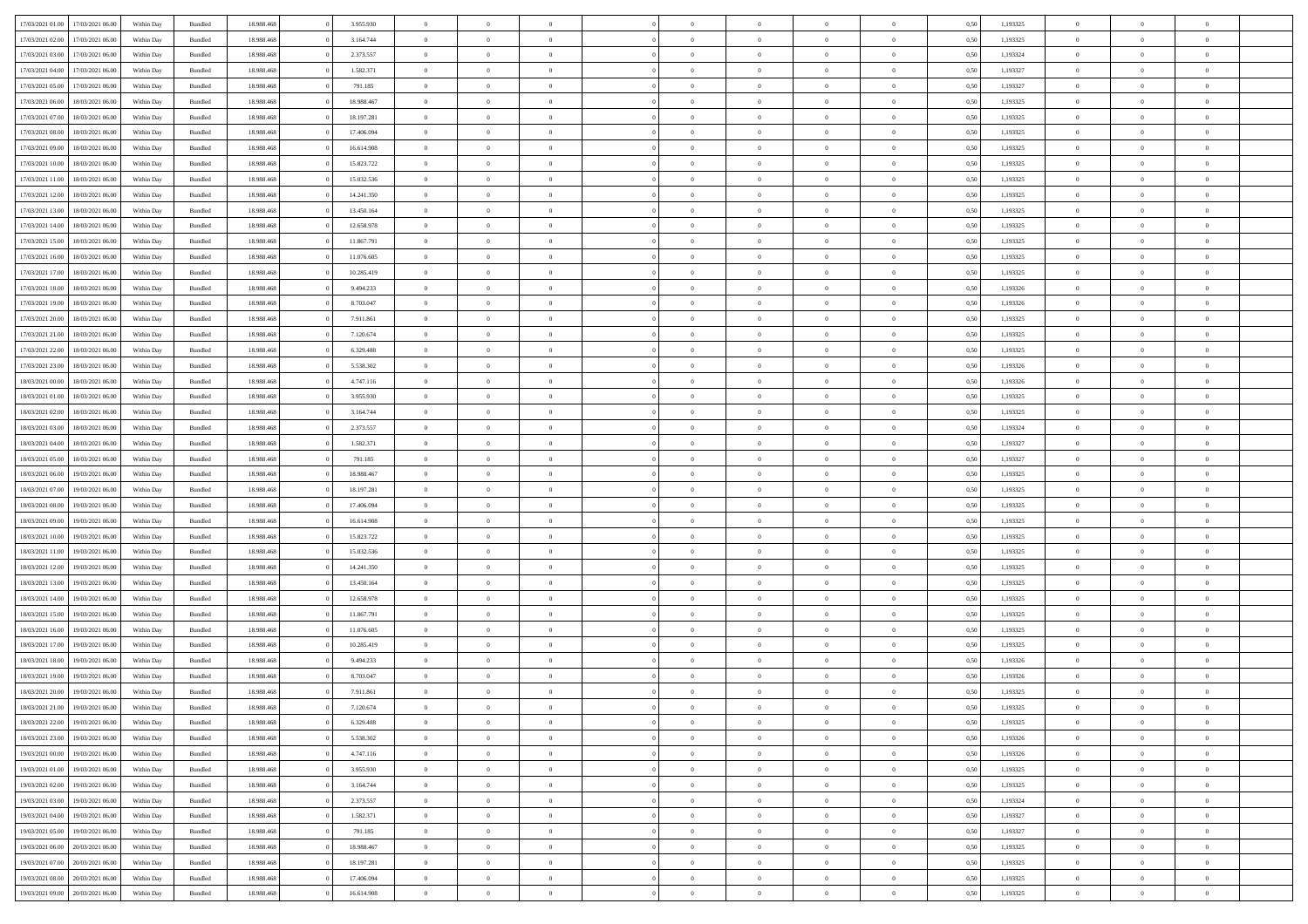| 19/03/2021 10:00                  | 20/03/2021 06:00 | Within Dav | Bundled            | 18.988.468 |       | 15.823.722 | $\overline{0}$ | $\theta$       |                | $\Omega$       | $\Omega$       | $\Omega$       | $\theta$       | 0.50 | 1,193325 | $\theta$       | $\overline{0}$ | $\theta$       |  |
|-----------------------------------|------------------|------------|--------------------|------------|-------|------------|----------------|----------------|----------------|----------------|----------------|----------------|----------------|------|----------|----------------|----------------|----------------|--|
|                                   |                  |            |                    |            |       |            |                |                |                |                |                |                |                |      |          |                |                |                |  |
| 19/03/2021 11:00                  | 20/03/2021 06:00 | Within Day | Bundled            | 18.988.468 |       | 15.032.536 | $\overline{0}$ | $\theta$       | $\overline{0}$ | $\overline{0}$ | $\bf{0}$       | $\overline{0}$ | $\overline{0}$ | 0,50 | 1,193325 | $\theta$       | $\overline{0}$ | $\overline{0}$ |  |
| 19/03/2021 12:00                  | 20/03/2021 06:00 | Within Day | Bundled            | 18.988.468 |       | 14.241.350 | $\overline{0}$ | $\overline{0}$ | $\overline{0}$ | $\bf{0}$       | $\bf{0}$       | $\overline{0}$ | $\bf{0}$       | 0,50 | 1,193325 | $\overline{0}$ | $\overline{0}$ | $\overline{0}$ |  |
| 19/03/2021 13:00                  | 20/03/2021 06:00 | Within Dav | Bundled            | 18.988.468 |       | 13.450.164 | $\overline{0}$ | $\overline{0}$ | $\overline{0}$ | $\overline{0}$ | $\bf{0}$       | $\overline{0}$ | $\overline{0}$ | 0.50 | 1,193325 | $\theta$       | $\theta$       | $\overline{0}$ |  |
|                                   |                  |            |                    |            |       |            |                |                |                |                |                |                |                |      |          |                |                |                |  |
| 19/03/2021 14:00                  | 20/03/2021 06:00 | Within Day | Bundled            | 18.988.468 |       | 12.658.978 | $\overline{0}$ | $\theta$       | $\overline{0}$ | $\overline{0}$ | $\bf{0}$       | $\overline{0}$ | $\bf{0}$       | 0,50 | 1,193325 | $\theta$       | $\theta$       | $\overline{0}$ |  |
| 19/03/2021 15:00                  | 20/03/2021 06:00 | Within Day | Bundled            | 18.988.468 |       | 11.867.791 | $\overline{0}$ | $\bf{0}$       | $\overline{0}$ | $\overline{0}$ | $\overline{0}$ | $\overline{0}$ | $\mathbf{0}$   | 0,50 | 1,193325 | $\overline{0}$ | $\overline{0}$ | $\bf{0}$       |  |
| 19/03/2021 16:00                  | 20/03/2021 06:00 | Within Dav | Bundled            | 18.988.468 |       | 11.076.605 | $\overline{0}$ | $\overline{0}$ | $\overline{0}$ | $\overline{0}$ | $\overline{0}$ | $\overline{0}$ | $\overline{0}$ | 0.50 | 1,193325 | $\theta$       | $\overline{0}$ | $\overline{0}$ |  |
| 19/03/2021 17:00                  | 20/03/2021 06:00 | Within Day | Bundled            | 18.988.468 |       | 10.285.419 | $\overline{0}$ | $\theta$       | $\overline{0}$ | $\overline{0}$ | $\bf{0}$       | $\overline{0}$ | $\bf{0}$       | 0,50 | 1,193325 | $\theta$       | $\theta$       | $\overline{0}$ |  |
| 19/03/2021 18:00                  | 20/03/2021 06:00 | Within Day | Bundled            | 18.988.468 |       | 9.494.233  | $\overline{0}$ | $\overline{0}$ | $\overline{0}$ | $\bf{0}$       | $\bf{0}$       | $\bf{0}$       | $\bf{0}$       | 0,50 | 1,193326 | $\,0\,$        | $\overline{0}$ | $\overline{0}$ |  |
|                                   |                  |            |                    |            |       |            |                |                |                |                |                |                |                |      |          |                |                |                |  |
| 19/03/2021 19:00                  | 20/03/2021 06:00 | Within Dav | Bundled            | 18.988.468 |       | 8.703.047  | $\overline{0}$ | $\overline{0}$ | $\overline{0}$ | $\overline{0}$ | $\overline{0}$ | $\overline{0}$ | $\overline{0}$ | 0.50 | 1,193326 | $\theta$       | $\overline{0}$ | $\overline{0}$ |  |
| 19/03/2021 20:00                  | 20/03/2021 06:00 | Within Day | Bundled            | 18.988.468 |       | 7.911.861  | $\overline{0}$ | $\theta$       | $\overline{0}$ | $\overline{0}$ | $\bf{0}$       | $\overline{0}$ | $\bf{0}$       | 0,50 | 1,193325 | $\theta$       | $\theta$       | $\overline{0}$ |  |
| 19/03/2021 21:00                  | 20/03/2021 06:00 | Within Day | Bundled            | 18.988.468 |       | 7.120.674  | $\overline{0}$ | $\overline{0}$ | $\overline{0}$ | $\bf{0}$       | $\bf{0}$       | $\bf{0}$       | $\bf{0}$       | 0,50 | 1,193325 | $\bf{0}$       | $\overline{0}$ | $\overline{0}$ |  |
| 19/03/2021 22:00                  | 20/03/2021 06:00 | Within Dav | Bundled            | 18.988.468 |       | 6.329.488  | $\overline{0}$ | $\overline{0}$ | $\overline{0}$ | $\overline{0}$ | $\bf{0}$       | $\overline{0}$ | $\overline{0}$ | 0.50 | 1,193325 | $\theta$       | $\theta$       | $\overline{0}$ |  |
| 19/03/2021 23:00                  | 20/03/2021 06:00 | Within Day | Bundled            | 18.988.468 |       | 5.538.302  | $\overline{0}$ | $\theta$       | $\overline{0}$ | $\overline{0}$ | $\bf{0}$       | $\overline{0}$ | $\overline{0}$ | 0,50 | 1,193326 | $\theta$       | $\overline{0}$ | $\overline{0}$ |  |
|                                   |                  |            |                    |            |       |            |                |                |                |                |                |                |                |      |          |                |                |                |  |
| 20/03/2021 00:00                  | 20/03/2021 06:00 | Within Day | Bundled            | 18.988.468 |       | 4.747.116  | $\overline{0}$ | $\bf{0}$       | $\overline{0}$ | $\bf{0}$       | $\overline{0}$ | $\overline{0}$ | $\mathbf{0}$   | 0,50 | 1,193326 | $\overline{0}$ | $\overline{0}$ | $\bf{0}$       |  |
| 20/03/2021 01:00                  | 20/03/2021 06:00 | Within Dav | Bundled            | 18.988.468 |       | 3.955.930  | $\overline{0}$ | $\overline{0}$ | $\overline{0}$ | $\overline{0}$ | $\overline{0}$ | $\overline{0}$ | $\overline{0}$ | 0.50 | 1,193325 | $\theta$       | $\overline{0}$ | $\overline{0}$ |  |
| 20/03/2021 02:00                  | 20/03/2021 06:00 | Within Day | Bundled            | 18.988.468 |       | 3.164.744  | $\overline{0}$ | $\theta$       | $\overline{0}$ | $\overline{0}$ | $\bf{0}$       | $\overline{0}$ | $\bf{0}$       | 0,50 | 1,193325 | $\theta$       | $\theta$       | $\overline{0}$ |  |
| 20/03/2021 03:00                  | 20/03/2021 06:00 | Within Day | Bundled            | 18.988.468 |       | 2.373.557  | $\overline{0}$ | $\overline{0}$ | $\overline{0}$ | $\bf{0}$       | $\bf{0}$       | $\bf{0}$       | $\bf{0}$       | 0,50 | 1,193324 | $\,0\,$        | $\overline{0}$ | $\overline{0}$ |  |
| 20/03/2021 04:00                  | 20/03/2021 06:00 | Within Dav | Bundled            | 18.988.468 |       | 1.582.371  | $\overline{0}$ | $\overline{0}$ | $\overline{0}$ | $\overline{0}$ | $\overline{0}$ | $\overline{0}$ | $\overline{0}$ | 0.50 | 1,193327 | $\theta$       | $\overline{0}$ | $\overline{0}$ |  |
|                                   |                  |            |                    |            |       |            |                |                |                |                |                |                |                |      |          |                |                |                |  |
| 20/03/2021 05:00                  | 20/03/2021 06:00 | Within Day | Bundled            | 18.988.468 |       | 791.185    | $\overline{0}$ | $\theta$       | $\overline{0}$ | $\overline{0}$ | $\bf{0}$       | $\overline{0}$ | $\bf{0}$       | 0,50 | 1,193327 | $\,$ 0 $\,$    | $\theta$       | $\overline{0}$ |  |
| 20/03/2021 06:00                  | 21/03/2021 06:00 | Within Day | Bundled            | 18.988.468 | 2.356 | 18.986.111 | $\overline{0}$ | $\overline{0}$ | $\overline{0}$ | $\bf{0}$       | $\bf{0}$       | $\bf{0}$       | $\bf{0}$       | 0,50 | 1,193325 | $\,0\,$        | $\overline{0}$ | $\overline{0}$ |  |
| 20/03/2021 07:00                  | 21/03/2021 06:00 | Within Day | Bundled            | 18.988.468 | 2.356 | 18.195.023 | $\overline{0}$ | $\overline{0}$ | $\overline{0}$ | $\overline{0}$ | $\bf{0}$       | $\overline{0}$ | $\overline{0}$ | 0.50 | 1,193325 | $\theta$       | $\theta$       | $\overline{0}$ |  |
| 20/03/2021 08:00                  | 21/03/2021 06:00 | Within Day | Bundled            | 18.988.468 | 2.356 | 17.403.935 | $\overline{0}$ | $\theta$       | $\overline{0}$ | $\overline{0}$ | $\bf{0}$       | $\overline{0}$ | $\bf{0}$       | 0,50 | 1,193325 | $\theta$       | $\overline{0}$ | $\overline{0}$ |  |
|                                   |                  |            |                    |            |       |            |                |                |                |                |                |                |                |      |          |                |                |                |  |
| 20/03/2021 09:00                  | 21/03/2021 06:00 | Within Day | Bundled            | 18.988.468 | 2.356 | 16.612.847 | $\overline{0}$ | $\bf{0}$       | $\overline{0}$ | $\bf{0}$       | $\overline{0}$ | $\overline{0}$ | $\mathbf{0}$   | 0,50 | 1,193325 | $\overline{0}$ | $\overline{0}$ | $\bf{0}$       |  |
| 20/03/2021 10:00                  | 21/03/2021 06:00 | Within Dav | Bundled            | 18.988.468 | 2.356 | 15.821.759 | $\overline{0}$ | $\overline{0}$ | $\overline{0}$ | $\overline{0}$ | $\overline{0}$ | $\overline{0}$ | $\overline{0}$ | 0.50 | 1,193325 | $\theta$       | $\overline{0}$ | $\overline{0}$ |  |
| 20/03/2021 11:00                  | 21/03/2021 06:00 | Within Day | Bundled            | 18.988.468 | 2.356 | 15.030.671 | $\overline{0}$ | $\theta$       | $\overline{0}$ | $\overline{0}$ | $\bf{0}$       | $\overline{0}$ | $\bf{0}$       | 0,50 | 1,193325 | $\theta$       | $\theta$       | $\overline{0}$ |  |
| 20/03/2021 12:00                  | 21/03/2021 06:00 | Within Day | Bundled            | 18.988.468 | 2.356 | 14.239.583 | $\overline{0}$ | $\overline{0}$ | $\overline{0}$ | $\bf{0}$       | $\bf{0}$       | $\bf{0}$       | $\bf{0}$       | 0,50 | 1,193325 | $\,0\,$        | $\overline{0}$ | $\overline{0}$ |  |
| 20/03/2021 13:00                  | 21/03/2021 06:00 | Within Day | Bundled            | 18.988.468 | 2.356 | 13.448.495 | $\overline{0}$ | $\overline{0}$ | $\overline{0}$ | $\overline{0}$ | $\overline{0}$ | $\overline{0}$ | $\overline{0}$ | 0.50 | 1,193325 | $\theta$       | $\overline{0}$ | $\overline{0}$ |  |
|                                   |                  |            |                    |            |       |            |                |                |                |                |                |                |                |      |          |                |                |                |  |
| 20/03/2021 14:00                  | 21/03/2021 06:00 | Within Day | Bundled            | 18.988.468 | 2.356 | 12.657.408 | $\overline{0}$ | $\theta$       | $\overline{0}$ | $\overline{0}$ | $\bf{0}$       | $\overline{0}$ | $\bf{0}$       | 0,50 | 1,193325 | $\,$ 0 $\,$    | $\theta$       | $\overline{0}$ |  |
| 20/03/2021 15:00                  | 21/03/2021 06:00 | Within Day | Bundled            | 18.988.468 | 2.356 | 11.866.320 | $\overline{0}$ | $\overline{0}$ | $\overline{0}$ | $\bf{0}$       | $\bf{0}$       | $\bf{0}$       | $\bf{0}$       | 0,50 | 1,193325 | $\bf{0}$       | $\overline{0}$ | $\overline{0}$ |  |
| 20/03/2021 16:00                  | 21/03/2021 06:00 | Within Day | Bundled            | 18.988.468 | 2.356 | 11.075.232 | $\overline{0}$ | $\Omega$       | $\Omega$       | $\Omega$       | $\Omega$       | $\overline{0}$ | $\overline{0}$ | 0.50 | 1,193325 | $\,0\,$        | $\theta$       | $\theta$       |  |
| 20/03/2021 17:00                  | 21/03/2021 06:00 | Within Day | Bundled            | 18.988.468 | 2.356 | 10.284.144 | $\overline{0}$ | $\theta$       | $\overline{0}$ | $\overline{0}$ | $\bf{0}$       | $\overline{0}$ | $\bf{0}$       | 0,50 | 1,193325 | $\theta$       | $\overline{0}$ | $\overline{0}$ |  |
| 20/03/2021 18:00                  | 21/03/2021 06:00 | Within Day | Bundled            | 18.988.468 | 2.356 | 9.493.056  | $\overline{0}$ | $\overline{0}$ | $\overline{0}$ | $\bf{0}$       | $\bf{0}$       | $\overline{0}$ | $\mathbf{0}$   | 0,50 | 1,193326 | $\overline{0}$ | $\overline{0}$ | $\bf{0}$       |  |
|                                   |                  |            |                    |            |       |            |                |                |                |                |                |                |                |      |          |                |                |                |  |
| 20/03/2021 19:00                  | 21/03/2021 06:00 | Within Day | Bundled            | 18.988.468 | 2.356 | 8.701.968  | $\overline{0}$ | $\Omega$       | $\Omega$       | $\Omega$       | $\bf{0}$       | $\overline{0}$ | $\overline{0}$ | 0.50 | 1,193326 | $\,0\,$        | $\theta$       | $\theta$       |  |
| 20/03/2021 20:00                  | 21/03/2021 06:00 | Within Day | Bundled            | 18.988.468 | 2.356 | 7.910.879  | $\overline{0}$ | $\theta$       | $\overline{0}$ | $\overline{0}$ | $\bf{0}$       | $\overline{0}$ | $\bf{0}$       | 0,50 | 1,193325 | $\theta$       | $\theta$       | $\overline{0}$ |  |
| 20/03/2021 21:00                  | 21/03/2021 06:00 | Within Day | Bundled            | 18.988.468 | 2.356 | 7.119.791  | $\overline{0}$ | $\overline{0}$ | $\overline{0}$ | $\overline{0}$ | $\bf{0}$       | $\overline{0}$ | $\bf{0}$       | 0,50 | 1,193325 | $\,0\,$        | $\overline{0}$ | $\overline{0}$ |  |
| 20/03/2021 22:00                  | 21/03/2021 06:00 | Within Day | Bundled            | 18.988.468 | 2.356 | 6.328.703  | $\overline{0}$ | $\Omega$       | $\Omega$       | $\Omega$       | $\Omega$       | $\theta$       | $\overline{0}$ | 0.50 | 1,193325 | $\theta$       | $\theta$       | $\theta$       |  |
| 20/03/2021 23:00                  | 21/03/2021 06:00 | Within Day | Bundled            | 18.988.468 | 2.356 | 5.537.615  | $\overline{0}$ | $\theta$       | $\overline{0}$ | $\overline{0}$ | $\bf{0}$       | $\overline{0}$ | $\bf{0}$       | 0,50 | 1,193326 | $\,$ 0 $\,$    | $\overline{0}$ | $\overline{0}$ |  |
|                                   |                  |            |                    |            |       |            |                |                |                |                |                |                |                |      |          |                |                |                |  |
| 21/03/2021 00:00                  | 21/03/2021 06:00 | Within Day | Bundled            | 18.988.468 | 2.356 | 4.746.527  | $\overline{0}$ | $\overline{0}$ | $\overline{0}$ | $\overline{0}$ | $\bf{0}$       | $\overline{0}$ | $\bf{0}$       | 0,50 | 1,193326 | $\overline{0}$ | $\overline{0}$ | $\overline{0}$ |  |
| 21/03/2021 01:00                  | 21/03/2021 06:00 | Within Day | Bundled            | 18.988.468 | 2.356 | 3.955.439  | $\overline{0}$ | $\Omega$       | $\Omega$       | $\Omega$       | $\overline{0}$ | $\overline{0}$ | $\overline{0}$ | 0.50 | 1,193325 | $\,0\,$        | $\theta$       | $\theta$       |  |
| 21/03/2021 02:00                  | 21/03/2021 06:00 | Within Day | Bundled            | 18.988.468 | 2.356 | 3.164.351  | $\overline{0}$ | $\theta$       | $\overline{0}$ | $\overline{0}$ | $\bf{0}$       | $\overline{0}$ | $\bf{0}$       | 0,50 | 1,193325 | $\,$ 0 $\,$    | $\overline{0}$ | $\overline{0}$ |  |
| 21/03/2021 03:00                  | 21/03/2021 06:00 | Within Day | Bundled            | 18.988.468 | 2.356 | 2.373.263  | $\overline{0}$ | $\overline{0}$ | $\overline{0}$ | $\overline{0}$ | $\bf{0}$       | $\overline{0}$ | $\mathbf{0}$   | 0,50 | 1,193324 | $\overline{0}$ | $\overline{0}$ | $\bf{0}$       |  |
| 21/03/2021 04:00                  | 21/03/2021 06:00 | Within Day | Bundled            | 18.988.468 | 2.356 | 1.582.175  | $\overline{0}$ | $\Omega$       | $\Omega$       | $\Omega$       | $\Omega$       | $\Omega$       | $\overline{0}$ | 0.50 | 1,193327 | $\theta$       | $\theta$       | $\theta$       |  |
| 21/03/2021 05:00                  | 21/03/2021 06:00 |            |                    | 18.988.468 | 2.356 |            | $\overline{0}$ | $\overline{0}$ | $\overline{0}$ | $\bf{0}$       | $\,$ 0         |                |                |      | 1,193327 | $\,0\,$        | $\overline{0}$ | $\overline{0}$ |  |
|                                   |                  | Within Day | Bundled            |            |       | 791.087    |                |                |                |                |                | $\overline{0}$ | $\bf{0}$       | 0,50 |          |                |                |                |  |
| 21/03/2021 06:00 22/03/2021 06:00 |                  | Within Day | $\mathbf B$ undled | 18.988.468 |       | 18.988.467 | $\bf{0}$       | $\bf{0}$       |                |                |                |                |                | 0,50 | 1,193325 | $\bf{0}$       | $\overline{0}$ |                |  |
| 21/03/2021 07:00                  | 22/03/2021 06:00 | Within Day | Bundled            | 18,988,468 |       | 18.197.281 | $\overline{0}$ | $\Omega$       | $\overline{0}$ | $\Omega$       | $\theta$       | $\overline{0}$ | $\overline{0}$ | 0.50 | 1,193325 | $\theta$       | $\theta$       | $\theta$       |  |
| 21/03/2021 08:00                  | 22/03/2021 06:00 | Within Day | Bundled            | 18.988.468 |       | 17.406.094 | $\overline{0}$ | $\,$ 0         | $\overline{0}$ | $\overline{0}$ | $\,$ 0 $\,$    | $\overline{0}$ | $\mathbf{0}$   | 0,50 | 1,193325 | $\,$ 0 $\,$    | $\overline{0}$ | $\,$ 0         |  |
| 21/03/2021 09:00                  | 22/03/2021 06:00 | Within Day | Bundled            | 18.988.468 |       | 16.614.908 | $\overline{0}$ | $\overline{0}$ | $\overline{0}$ | $\overline{0}$ | $\overline{0}$ | $\overline{0}$ | $\mathbf{0}$   | 0,50 | 1,193325 | $\overline{0}$ | $\bf{0}$       | $\bf{0}$       |  |
|                                   |                  |            |                    |            |       |            |                |                |                |                |                |                |                |      |          |                |                |                |  |
| 21/03/2021 11:00                  | 22/03/2021 06:00 | Within Day | Bundled            | 18.988.468 |       | 15.032.536 | $\overline{0}$ | $\theta$       | $\overline{0}$ | $\Omega$       | $\overline{0}$ | $\overline{0}$ | $\bf{0}$       | 0,50 | 1,193325 | $\overline{0}$ | $\theta$       | $\overline{0}$ |  |
| 21/03/2021 12:00                  | 22/03/2021 06:00 | Within Day | Bundled            | 18.988.468 |       | 14.241.350 | $\overline{0}$ | $\,$ 0         | $\overline{0}$ | $\overline{0}$ | $\overline{0}$ | $\overline{0}$ | $\bf{0}$       | 0,50 | 1,193325 | $\,$ 0 $\,$    | $\overline{0}$ | $\overline{0}$ |  |
| 21/03/2021 13:00                  | 22/03/2021 06:00 | Within Day | Bundled            | 18.988.468 |       | 13.450.164 | $\overline{0}$ | $\overline{0}$ | $\overline{0}$ | $\overline{0}$ | $\overline{0}$ | $\overline{0}$ | $\mathbf{0}$   | 0,50 | 1,193325 | $\overline{0}$ | $\overline{0}$ | $\bf{0}$       |  |
| 21/03/2021 14:00                  | 22/03/2021 06:00 | Within Day | Bundled            | 18.988.468 |       | 12.658.978 | $\overline{0}$ | $\overline{0}$ | $\overline{0}$ | $\Omega$       | $\overline{0}$ | $\overline{0}$ | $\bf{0}$       | 0.50 | 1,193325 | $\overline{0}$ | $\theta$       | $\overline{0}$ |  |
| 21/03/2021 15:00                  | 22/03/2021 06:00 | Within Day | Bundled            | 18.988.468 |       | 11.867.791 | $\overline{0}$ | $\,$ 0         | $\overline{0}$ | $\overline{0}$ | $\bf{0}$       | $\bf{0}$       | $\bf{0}$       | 0,50 | 1,193325 | $\,$ 0 $\,$    | $\overline{0}$ | $\overline{0}$ |  |
|                                   |                  |            |                    |            |       |            |                |                |                |                |                |                |                |      |          |                |                |                |  |
| 21/03/2021 16:00                  | 22/03/2021 06:00 | Within Day | Bundled            | 18.988.468 |       | 11.076.605 | $\overline{0}$ | $\bf{0}$       | $\overline{0}$ | $\overline{0}$ | $\overline{0}$ | $\bf{0}$       | $\mathbf{0}$   | 0,50 | 1,193325 | $\overline{0}$ | $\overline{0}$ | $\bf{0}$       |  |
| 21/03/2021 17:00                  | 22/03/2021 06:00 | Within Day | Bundled            | 18,988,468 |       | 10.285.419 | $\overline{0}$ | $\overline{0}$ | $\overline{0}$ | $\Omega$       | $\overline{0}$ | $\overline{0}$ | $\overline{0}$ | 0.50 | 1,193325 | $\overline{0}$ | $\theta$       | $\overline{0}$ |  |
| 21/03/2021 18:00                  | 22/03/2021 06:00 | Within Day | Bundled            | 18.988.468 |       | 9.494.233  | $\overline{0}$ | $\,$ 0 $\,$    | $\overline{0}$ | $\overline{0}$ | $\bf{0}$       | $\bf{0}$       | $\bf{0}$       | 0,50 | 1,193326 | $\,$ 0 $\,$    | $\,$ 0 $\,$    | $\overline{0}$ |  |
| 21/03/2021 19:00 22/03/2021 06:00 |                  | Within Day | Bundled            | 18.988.468 |       | 8.703.047  | $\overline{0}$ | $\overline{0}$ | $\overline{0}$ | $\overline{0}$ | $\bf{0}$       | $\bf{0}$       | $\mathbf{0}$   | 0,50 | 1,193326 | $\overline{0}$ | $\bf{0}$       | $\bf{0}$       |  |
|                                   |                  |            |                    |            |       |            |                |                |                |                |                |                |                |      |          |                |                |                |  |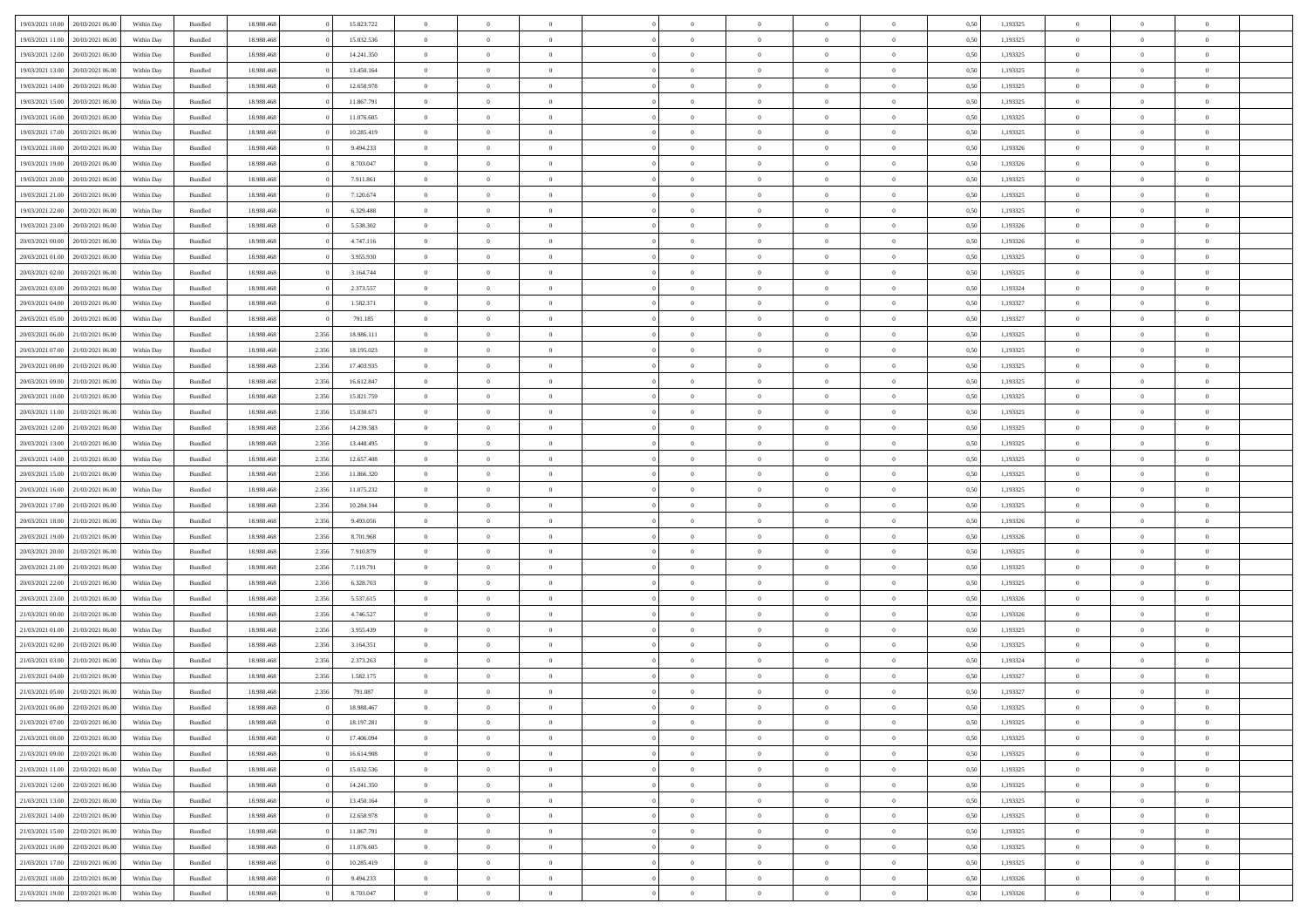|                                   |                  |            |                    |            |            | $\overline{0}$ |                |                |                | $\Omega$       | $\Omega$       | $\theta$       |      |          | $\theta$       | $\overline{0}$ | $\theta$       |  |
|-----------------------------------|------------------|------------|--------------------|------------|------------|----------------|----------------|----------------|----------------|----------------|----------------|----------------|------|----------|----------------|----------------|----------------|--|
| 21/03/2021 20:00                  | 22/03/2021 06:00 | Within Dav | Bundled            | 18.988.468 | 7.911.861  |                | $\theta$       |                | $\Omega$       |                |                |                | 0.50 | 1,193325 |                |                |                |  |
| 21/03/2021 21:00                  | 22/03/2021 06:00 | Within Day | Bundled            | 18.988.468 | 7.120.674  | $\overline{0}$ | $\theta$       | $\overline{0}$ | $\overline{0}$ | $\bf{0}$       | $\overline{0}$ | $\overline{0}$ | 0,50 | 1,193325 | $\theta$       | $\overline{0}$ | $\overline{0}$ |  |
| 21/03/2021 22:00                  | 22/03/2021 06:00 | Within Day | Bundled            | 18.988.468 | 6.329.488  | $\overline{0}$ | $\overline{0}$ | $\overline{0}$ | $\bf{0}$       | $\bf{0}$       | $\bf{0}$       | $\bf{0}$       | 0,50 | 1,193325 | $\bf{0}$       | $\overline{0}$ | $\overline{0}$ |  |
| 21/03/2021 23:00                  | 22/03/2021 06:00 | Within Dav | Bundled            | 18.988.468 | 5.538.302  | $\overline{0}$ | $\theta$       | $\overline{0}$ | $\overline{0}$ | $\bf{0}$       | $\overline{0}$ | $\overline{0}$ | 0.50 | 1,193326 | $\theta$       | $\theta$       | $\overline{0}$ |  |
|                                   |                  |            |                    |            |            |                |                |                |                |                |                |                |      |          |                |                |                |  |
| 22/03/2021 00:00                  | 22/03/2021 06:00 | Within Day | Bundled            | 18.988.468 | 4.747.116  | $\overline{0}$ | $\theta$       | $\overline{0}$ | $\overline{0}$ | $\bf{0}$       | $\overline{0}$ | $\bf{0}$       | 0,50 | 1,193326 | $\theta$       | $\theta$       | $\overline{0}$ |  |
| 22/03/2021 01:00                  | 22/03/2021 06:00 | Within Day | Bundled            | 18.988.468 | 3.955.930  | $\overline{0}$ | $\bf{0}$       | $\overline{0}$ | $\bf{0}$       | $\overline{0}$ | $\overline{0}$ | $\mathbf{0}$   | 0,50 | 1,193325 | $\overline{0}$ | $\overline{0}$ | $\bf{0}$       |  |
| 22/03/2021 02:00                  | 22/03/2021 06:00 | Within Dav | Bundled            | 18.988.468 | 3.164.744  | $\overline{0}$ | $\overline{0}$ | $\overline{0}$ | $\overline{0}$ | $\bf{0}$       | $\overline{0}$ | $\overline{0}$ | 0.50 | 1,193325 | $\theta$       | $\overline{0}$ | $\overline{0}$ |  |
| 22/03/2021 03:00                  | 22/03/2021 06:00 | Within Day | Bundled            | 18.988.468 | 2.373.557  | $\overline{0}$ | $\theta$       | $\overline{0}$ | $\overline{0}$ | $\bf{0}$       | $\overline{0}$ | $\bf{0}$       | 0,50 | 1,193324 | $\theta$       | $\theta$       | $\overline{0}$ |  |
| 22/03/2021 04:00                  | 22/03/2021 06:00 | Within Day | Bundled            | 18.988.468 | 1.582.371  | $\overline{0}$ | $\overline{0}$ | $\overline{0}$ | $\bf{0}$       | $\bf{0}$       | $\bf{0}$       | $\bf{0}$       | 0,50 | 1,193327 | $\,0\,$        | $\overline{0}$ | $\overline{0}$ |  |
|                                   |                  |            |                    |            |            |                |                |                |                |                |                |                |      |          |                |                |                |  |
| 22/03/2021 05:00                  | 22/03/2021 06:00 | Within Dav | Bundled            | 18.988.468 | 791.185    | $\overline{0}$ | $\overline{0}$ | $\overline{0}$ | $\overline{0}$ | $\overline{0}$ | $\overline{0}$ | $\overline{0}$ | 0.50 | 1,193327 | $\theta$       | $\overline{0}$ | $\overline{0}$ |  |
| 22/03/2021 06:00                  | 23/03/2021 06:00 | Within Day | Bundled            | 18.988.468 | 18.988.467 | $\overline{0}$ | $\theta$       | $\overline{0}$ | $\overline{0}$ | $\bf{0}$       | $\overline{0}$ | $\bf{0}$       | 0,50 | 1,193325 | $\theta$       | $\theta$       | $\overline{0}$ |  |
| 22/03/2021 07:00                  | 23/03/2021 06:00 | Within Day | Bundled            | 18.988.468 | 18.197.281 | $\overline{0}$ | $\overline{0}$ | $\overline{0}$ | $\bf{0}$       | $\bf{0}$       | $\bf{0}$       | $\bf{0}$       | 0,50 | 1,193325 | $\bf{0}$       | $\overline{0}$ | $\overline{0}$ |  |
| 22/03/2021 08:00                  | 23/03/2021 06:00 | Within Day | Bundled            | 18.988.468 | 17.406.094 | $\overline{0}$ | $\theta$       | $\overline{0}$ | $\overline{0}$ | $\bf{0}$       | $\overline{0}$ | $\overline{0}$ | 0.50 | 1,193325 | $\theta$       | $\theta$       | $\overline{0}$ |  |
| 22/03/2021 09:00                  | 23/03/2021 06:00 | Within Day | Bundled            | 18.988.468 | 16.614.908 | $\overline{0}$ | $\theta$       | $\overline{0}$ | $\overline{0}$ | $\bf{0}$       | $\overline{0}$ | $\overline{0}$ | 0,50 | 1,193325 | $\theta$       | $\theta$       | $\overline{0}$ |  |
|                                   |                  |            |                    |            |            |                |                |                |                |                |                |                |      |          |                |                |                |  |
| 22/03/2021 10:00                  | 23/03/2021 06:00 | Within Day | Bundled            | 18.988.468 | 15.823.722 | $\overline{0}$ | $\overline{0}$ | $\overline{0}$ | $\bf{0}$       | $\overline{0}$ | $\overline{0}$ | $\mathbf{0}$   | 0,50 | 1,193325 | $\bf{0}$       | $\overline{0}$ | $\bf{0}$       |  |
| 22/03/2021 11:00                  | 23/03/2021 06:00 | Within Dav | Bundled            | 18.988.468 | 15.032.536 | $\overline{0}$ | $\overline{0}$ | $\overline{0}$ | $\overline{0}$ | $\bf{0}$       | $\overline{0}$ | $\overline{0}$ | 0.50 | 1,193325 | $\theta$       | $\overline{0}$ | $\overline{0}$ |  |
| 22/03/2021 12:00                  | 23/03/2021 06:00 | Within Day | Bundled            | 18.988.468 | 14.241.350 | $\overline{0}$ | $\theta$       | $\overline{0}$ | $\overline{0}$ | $\bf{0}$       | $\overline{0}$ | $\bf{0}$       | 0,50 | 1,193325 | $\theta$       | $\theta$       | $\overline{0}$ |  |
| 22/03/2021 13:00                  | 23/03/2021 06:00 | Within Day | Bundled            | 18.988.468 | 13.450.164 | $\overline{0}$ | $\overline{0}$ | $\overline{0}$ | $\overline{0}$ | $\bf{0}$       | $\overline{0}$ | $\bf{0}$       | 0,50 | 1,193325 | $\,0\,$        | $\overline{0}$ | $\overline{0}$ |  |
| 22/03/2021 14:00                  | 23/03/2021 06:00 | Within Day | Bundled            | 18.988.468 | 12.658.978 | $\overline{0}$ | $\overline{0}$ | $\overline{0}$ | $\overline{0}$ | $\overline{0}$ | $\overline{0}$ | $\overline{0}$ | 0.50 | 1,193325 | $\theta$       | $\overline{0}$ | $\overline{0}$ |  |
|                                   |                  |            |                    |            |            |                |                |                |                |                |                |                |      |          |                |                |                |  |
| 22/03/2021 15:00                  | 23/03/2021 06:00 | Within Day | Bundled            | 18.988.468 | 11.867.791 | $\overline{0}$ | $\theta$       | $\overline{0}$ | $\overline{0}$ | $\bf{0}$       | $\overline{0}$ | $\bf{0}$       | 0,50 | 1,193325 | $\theta$       | $\theta$       | $\overline{0}$ |  |
| 22/03/2021 16:00                  | 23/03/2021 06:00 | Within Day | Bundled            | 18.988.468 | 11.076.605 | $\overline{0}$ | $\overline{0}$ | $\overline{0}$ | $\overline{0}$ | $\bf{0}$       | $\overline{0}$ | $\bf{0}$       | 0,50 | 1,193325 | $\,0\,$        | $\overline{0}$ | $\overline{0}$ |  |
| 22/03/2021 17:00                  | 23/03/2021 06:00 | Within Day | Bundled            | 18.988.468 | 10.285.419 | $\overline{0}$ | $\overline{0}$ | $\overline{0}$ | $\overline{0}$ | $\bf{0}$       | $\overline{0}$ | $\overline{0}$ | 0.50 | 1,193325 | $\theta$       | $\theta$       | $\overline{0}$ |  |
| 22/03/2021 18:00                  | 23/03/2021 06:00 | Within Day | Bundled            | 18.988.468 | 9.494.233  | $\overline{0}$ | $\theta$       | $\overline{0}$ | $\overline{0}$ | $\bf{0}$       | $\overline{0}$ | $\bf{0}$       | 0,50 | 1,193326 | $\theta$       | $\overline{0}$ | $\overline{0}$ |  |
| 22/03/2021 19:00                  | 23/03/2021 06:00 | Within Day | Bundled            | 18.988.468 | 8.703.047  | $\overline{0}$ | $\overline{0}$ | $\overline{0}$ | $\overline{0}$ | $\overline{0}$ | $\overline{0}$ | $\mathbf{0}$   | 0,50 | 1,193326 | $\bf{0}$       | $\overline{0}$ | $\bf{0}$       |  |
|                                   |                  |            |                    |            |            |                |                |                |                |                |                |                |      |          |                |                |                |  |
| 22/03/2021 20:00                  | 23/03/2021 06:00 | Within Dav | Bundled            | 18.988.468 | 7.911.861  | $\overline{0}$ | $\overline{0}$ | $\overline{0}$ | $\overline{0}$ | $\overline{0}$ | $\overline{0}$ | $\overline{0}$ | 0.50 | 1,193325 | $\theta$       | $\overline{0}$ | $\overline{0}$ |  |
| 22/03/2021 21:00                  | 23/03/2021 06:00 | Within Day | Bundled            | 18.988.468 | 7.120.674  | $\overline{0}$ | $\theta$       | $\overline{0}$ | $\overline{0}$ | $\bf{0}$       | $\overline{0}$ | $\bf{0}$       | 0,50 | 1,193325 | $\theta$       | $\theta$       | $\overline{0}$ |  |
| 22/03/2021 22:00                  | 23/03/2021 06:00 | Within Day | Bundled            | 18.988.468 | 6.329.488  | $\overline{0}$ | $\overline{0}$ | $\overline{0}$ | $\overline{0}$ | $\bf{0}$       | $\overline{0}$ | $\bf{0}$       | 0,50 | 1,193325 | $\,0\,$        | $\overline{0}$ | $\overline{0}$ |  |
| 22/03/2021 23:00                  | 23/03/2021 06:00 | Within Day | Bundled            | 18.988.468 | 5.538.302  | $\overline{0}$ | $\overline{0}$ | $\overline{0}$ | $\overline{0}$ | $\bf{0}$       | $\overline{0}$ | $\overline{0}$ | 0.50 | 1,193326 | $\theta$       | $\overline{0}$ | $\overline{0}$ |  |
| 23/03/2021 00:00                  | 23/03/2021 06:00 | Within Day | Bundled            | 18.988.468 | 4.747.116  | $\overline{0}$ | $\theta$       | $\overline{0}$ | $\overline{0}$ | $\bf{0}$       | $\overline{0}$ | $\bf{0}$       | 0,50 | 1,193326 | $\,$ 0 $\,$    | $\theta$       | $\overline{0}$ |  |
| 23/03/2021 01:00                  | 23/03/2021 06:00 | Within Day | Bundled            | 18.988.468 | 3.955.930  | $\overline{0}$ | $\overline{0}$ | $\overline{0}$ | $\overline{0}$ | $\bf{0}$       | $\overline{0}$ | $\bf{0}$       | 0,50 | 1,193325 | $\bf{0}$       | $\overline{0}$ | $\overline{0}$ |  |
|                                   |                  |            |                    |            |            |                |                |                |                |                |                |                |      |          |                |                |                |  |
| 23/03/2021 02:00                  | 23/03/2021 06:00 | Within Day | Bundled            | 18.988.468 | 3.164.744  | $\overline{0}$ | $\Omega$       | $\Omega$       | $\Omega$       | $\Omega$       | $\overline{0}$ | $\overline{0}$ | 0.50 | 1,193325 | $\,0\,$        | $\Omega$       | $\theta$       |  |
| 23/03/2021 03:00                  | 23/03/2021 06:00 | Within Day | Bundled            | 18.988.468 | 2.373.557  | $\overline{0}$ | $\theta$       | $\overline{0}$ | $\overline{0}$ | $\bf{0}$       | $\overline{0}$ | $\bf{0}$       | 0,50 | 1,193324 | $\theta$       | $\theta$       | $\overline{0}$ |  |
| 23/03/2021 04:00                  | 23/03/2021 06:00 | Within Day | Bundled            | 18.988.468 | 1.582.371  | $\overline{0}$ | $\bf{0}$       | $\overline{0}$ | $\overline{0}$ | $\bf{0}$       | $\overline{0}$ | $\mathbf{0}$   | 0,50 | 1,193327 | $\bf{0}$       | $\overline{0}$ | $\bf{0}$       |  |
| 23/03/2021 05:00                  | 23/03/2021 06:00 | Within Day | Bundled            | 18.988.468 | 791.185    | $\overline{0}$ | $\Omega$       | $\Omega$       | $\Omega$       | $\Omega$       | $\Omega$       | $\overline{0}$ | 0.50 | 1,193327 | $\theta$       | $\theta$       | $\theta$       |  |
| 23/03/2021 06:00                  | 24/03/2021 06.00 | Within Day | Bundled            | 18.988.468 | 18.988.467 | $\overline{0}$ | $\theta$       | $\overline{0}$ | $\overline{0}$ | $\bf{0}$       | $\overline{0}$ | $\bf{0}$       | 0,50 | 1,193325 | $\theta$       | $\theta$       | $\overline{0}$ |  |
| 23/03/2021 07:00                  | 24/03/2021 06:00 | Within Day | Bundled            | 18.988.468 | 18.197.281 | $\overline{0}$ | $\overline{0}$ | $\overline{0}$ | $\overline{0}$ | $\bf{0}$       | $\overline{0}$ | $\bf{0}$       | 0,50 | 1,193325 | $\,0\,$        | $\overline{0}$ | $\overline{0}$ |  |
|                                   |                  |            |                    |            |            |                |                |                |                |                |                |                |      |          |                |                |                |  |
| 23/03/2021 08:00                  | 24/03/2021 06:00 | Within Day | Bundled            | 18.988.468 | 17,406,094 | $\overline{0}$ | $\Omega$       | $\Omega$       | $\Omega$       | $\Omega$       | $\theta$       | $\overline{0}$ | 0.50 | 1,193325 | $\theta$       | $\theta$       | $\theta$       |  |
| 23/03/2021 09:00                  | 24/03/2021 06.00 | Within Day | Bundled            | 18.988.468 | 16.614.908 | $\overline{0}$ | $\theta$       | $\overline{0}$ | $\overline{0}$ | $\bf{0}$       | $\overline{0}$ | $\bf{0}$       | 0,50 | 1,193325 | $\theta$       | $\theta$       | $\overline{0}$ |  |
| 23/03/2021 10:00                  | 24/03/2021 06:00 | Within Day | Bundled            | 18.988.468 | 15.823.722 | $\overline{0}$ | $\overline{0}$ | $\overline{0}$ | $\overline{0}$ | $\bf{0}$       | $\overline{0}$ | $\bf{0}$       | 0,50 | 1,193325 | $\,0\,$        | $\overline{0}$ | $\overline{0}$ |  |
| 23/03/2021 11:00                  | 24/03/2021 06.00 | Within Day | Bundled            | 18.988.468 | 15.032.536 | $\overline{0}$ | $\Omega$       | $\Omega$       | $\Omega$       | $\Omega$       | $\overline{0}$ | $\overline{0}$ | 0.50 | 1,193325 | $\,0\,$        | $\theta$       | $\theta$       |  |
| 23/03/2021 12:00                  | 24/03/2021 06.00 | Within Day | Bundled            | 18.988.468 | 14.241.350 | $\overline{0}$ | $\theta$       | $\overline{0}$ | $\overline{0}$ | $\bf{0}$       | $\overline{0}$ | $\bf{0}$       | 0,50 | 1,193325 | $\,$ 0 $\,$    | $\theta$       | $\overline{0}$ |  |
| 23/03/2021 13:00                  | 24/03/2021 06:00 | Within Day | Bundled            | 18.988.468 | 13.450.164 | $\overline{0}$ | $\overline{0}$ | $\overline{0}$ | $\overline{0}$ | $\bf{0}$       | $\overline{0}$ | $\mathbf{0}$   | 0,50 | 1,193325 | $\overline{0}$ | $\overline{0}$ | $\bf{0}$       |  |
|                                   |                  |            |                    |            |            |                |                |                |                |                |                |                |      |          |                |                |                |  |
| 23/03/2021 14:00                  | 24/03/2021 06:00 | Within Day | Bundled            | 18.988.468 | 12.658.978 | $\overline{0}$ | $\Omega$       | $\Omega$       | $\Omega$       | $\Omega$       | $\Omega$       | $\overline{0}$ | 0.50 | 1,193325 | $\theta$       | $\theta$       | $\theta$       |  |
| 23/03/2021 15:00                  | 24/03/2021 06:00 | Within Day | Bundled            | 18.988.468 | 11.867.791 | $\overline{0}$ | $\,$ 0 $\,$    | $\overline{0}$ | $\bf{0}$       | $\,$ 0         | $\overline{0}$ | $\bf{0}$       | 0,50 | 1,193325 | $\,0\,$        | $\overline{0}$ | $\overline{0}$ |  |
| 23/03/2021 16:00 24/03/2021 06:00 |                  | Within Day | $\mathbf B$ undled | 18.988.468 | 11.076.605 | $\bf{0}$       | $\bf{0}$       |                |                |                |                |                | 0,50 | 1,193325 | $\bf{0}$       | $\overline{0}$ |                |  |
| 23/03/2021 17:00                  | 24/03/2021 06:00 | Within Day | Bundled            | 18.988.468 | 10.285.419 | $\overline{0}$ | $\Omega$       | $\overline{0}$ | $\Omega$       | $\theta$       | $\overline{0}$ | $\overline{0}$ | 0,50 | 1,193325 | $\theta$       | $\theta$       | $\theta$       |  |
| 23/03/2021 18:00                  | 24/03/2021 06.00 | Within Day | Bundled            | 18.988.468 | 9.494.233  | $\overline{0}$ | $\,$ 0         | $\overline{0}$ | $\overline{0}$ | $\,$ 0 $\,$    | $\overline{0}$ | $\mathbf{0}$   | 0,50 | 1,193326 | $\,$ 0 $\,$    | $\,$ 0 $\,$    | $\,$ 0         |  |
|                                   |                  |            |                    |            |            |                |                |                |                |                |                |                |      |          |                |                |                |  |
| 23/03/2021 19:00                  | 24/03/2021 06:00 | Within Day | Bundled            | 18.988.468 | 8.703.047  | $\overline{0}$ | $\overline{0}$ | $\overline{0}$ | $\overline{0}$ | $\overline{0}$ | $\overline{0}$ | $\mathbf{0}$   | 0,50 | 1,193326 | $\overline{0}$ | $\bf{0}$       | $\bf{0}$       |  |
| 23/03/2021 20:00                  | 24/03/2021 06:00 | Within Day | Bundled            | 18.988.468 | 7.911.861  | $\overline{0}$ | $\overline{0}$ | $\overline{0}$ | $\Omega$       | $\overline{0}$ | $\overline{0}$ | $\overline{0}$ | 0,50 | 1,193325 | $\overline{0}$ | $\theta$       | $\overline{0}$ |  |
| 23/03/2021 21:00                  | 24/03/2021 06.00 | Within Day | Bundled            | 18.988.468 | 7.120.674  | $\overline{0}$ | $\,$ 0         | $\overline{0}$ | $\overline{0}$ | $\,$ 0 $\,$    | $\overline{0}$ | $\mathbf{0}$   | 0,50 | 1,193325 | $\,$ 0 $\,$    | $\overline{0}$ | $\overline{0}$ |  |
| 23/03/2021 22.00                  | 24/03/2021 06:00 | Within Day | Bundled            | 18.988.468 | 6.329.488  | $\overline{0}$ | $\overline{0}$ | $\overline{0}$ | $\overline{0}$ | $\overline{0}$ | $\overline{0}$ | $\mathbf{0}$   | 0,50 | 1,193325 | $\overline{0}$ | $\overline{0}$ | $\bf{0}$       |  |
| 23/03/2021 23:00                  | 24/03/2021 06:00 | Within Day | Bundled            | 18.988.468 | 5.538.302  | $\overline{0}$ | $\overline{0}$ | $\overline{0}$ | $\Omega$       | $\overline{0}$ | $\overline{0}$ | $\bf{0}$       | 0.50 | 1,193326 | $\overline{0}$ | $\theta$       | $\overline{0}$ |  |
| 24/03/2021 00:00                  | 24/03/2021 06.00 | Within Day | Bundled            | 18.988.468 | 4.747.116  | $\overline{0}$ | $\,$ 0         | $\overline{0}$ | $\overline{0}$ | $\bf{0}$       | $\overline{0}$ | $\bf{0}$       | 0,50 | 1,193326 | $\,$ 0 $\,$    | $\overline{0}$ | $\overline{0}$ |  |
|                                   |                  |            |                    |            |            |                |                |                |                |                |                |                |      |          |                |                |                |  |
| 24/03/2021 01:00                  | 24/03/2021 06:00 | Within Day | Bundled            | 18.988.468 | 3.955.930  | $\overline{0}$ | $\bf{0}$       | $\overline{0}$ | $\overline{0}$ | $\overline{0}$ | $\overline{0}$ | $\mathbf{0}$   | 0,50 | 1,193325 | $\overline{0}$ | $\overline{0}$ | $\bf{0}$       |  |
| 24/03/2021 02:00                  | 24/03/2021 06:00 | Within Day | Bundled            | 18,988,468 | 3.164.744  | $\overline{0}$ | $\overline{0}$ | $\overline{0}$ | $\Omega$       | $\overline{0}$ | $\overline{0}$ | $\bf{0}$       | 0.50 | 1,193325 | $\overline{0}$ | $\theta$       | $\overline{0}$ |  |
| 24/03/2021 03:00                  | 24/03/2021 06.00 | Within Day | Bundled            | 18.988.468 | 2.373.557  | $\overline{0}$ | $\bf{0}$       | $\overline{0}$ | $\overline{0}$ | $\bf{0}$       | $\overline{0}$ | $\mathbf{0}$   | 0,50 | 1,193324 | $\,$ 0 $\,$    | $\,$ 0 $\,$    | $\bf{0}$       |  |
| 24/03/2021 04:00 24/03/2021 06:00 |                  | Within Day | Bundled            | 18.988.468 | 1.582.371  | $\overline{0}$ | $\overline{0}$ | $\overline{0}$ | $\overline{0}$ | $\bf{0}$       | $\overline{0}$ | $\mathbf{0}$   | 0,50 | 1,193327 | $\overline{0}$ | $\bf{0}$       | $\bf{0}$       |  |
|                                   |                  |            |                    |            |            |                |                |                |                |                |                |                |      |          |                |                |                |  |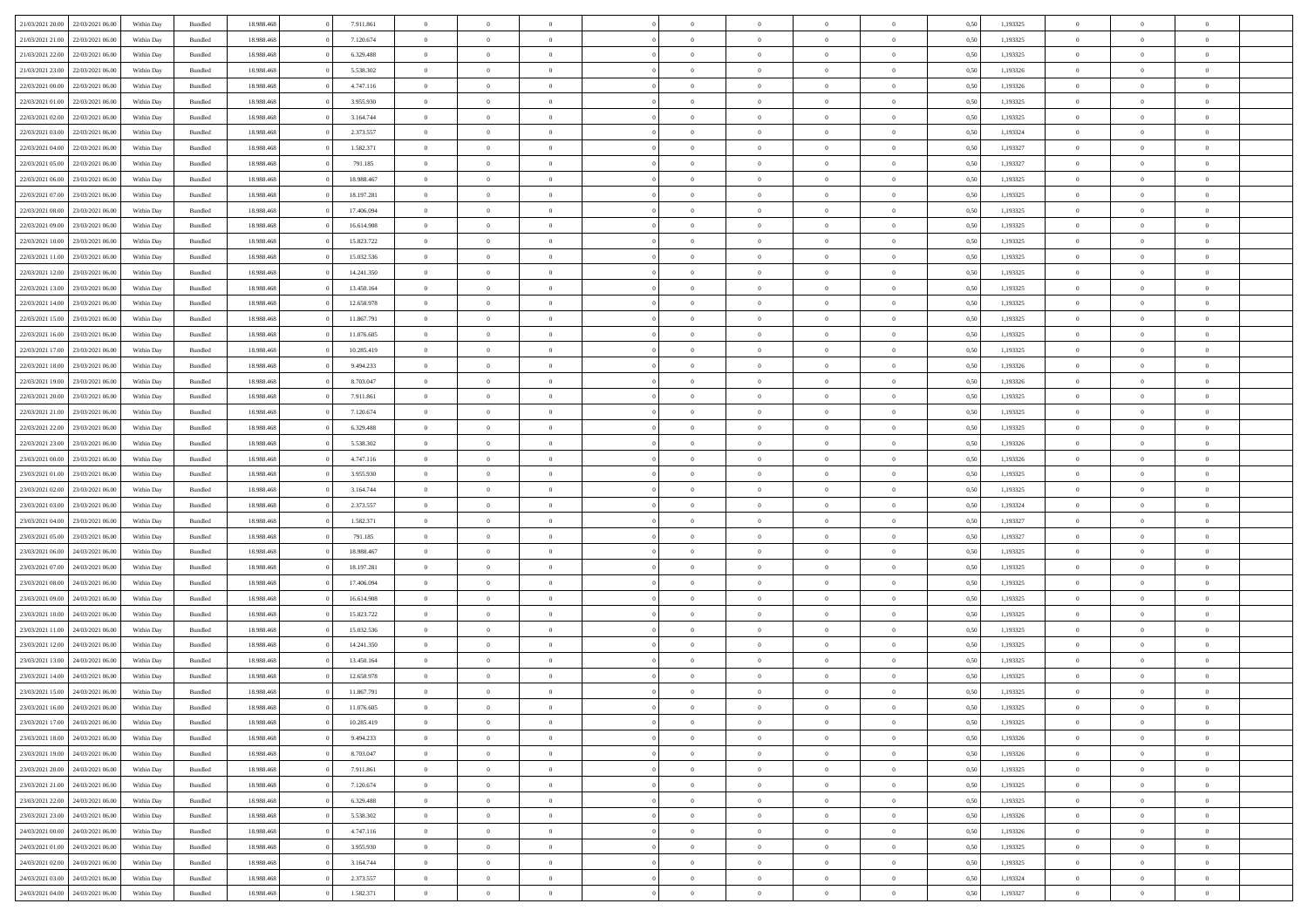| 24/03/2021 05:00                  | 24/03/2021 06:00 | Within Dav | Bundled            | 18.988.468 | 791.185    | $\overline{0}$ | $\theta$       |                | $\Omega$       | $\Omega$       | $\Omega$       | $\theta$       | 0.50 | 1,193327 | $\theta$       | $\overline{0}$ | $\theta$       |  |
|-----------------------------------|------------------|------------|--------------------|------------|------------|----------------|----------------|----------------|----------------|----------------|----------------|----------------|------|----------|----------------|----------------|----------------|--|
| 24/03/2021 06.00                  | 25/03/2021 06:00 | Within Day | Bundled            | 18.988.468 | 18.988.467 | $\overline{0}$ | $\theta$       | $\overline{0}$ | $\overline{0}$ | $\bf{0}$       | $\overline{0}$ | $\overline{0}$ | 0,50 | 1,193325 | $\theta$       | $\overline{0}$ | $\overline{0}$ |  |
| 24/03/2021 07:00                  | 25/03/2021 06:00 | Within Day | Bundled            | 18.988.468 | 18.197.281 | $\overline{0}$ | $\overline{0}$ | $\overline{0}$ | $\bf{0}$       | $\bf{0}$       | $\bf{0}$       | $\bf{0}$       | 0,50 | 1,193325 | $\bf{0}$       | $\overline{0}$ | $\overline{0}$ |  |
|                                   |                  |            |                    |            |            |                |                |                |                |                |                |                |      |          | $\theta$       |                |                |  |
| 24/03/2021 08:00                  | 25/03/2021 06:00 | Within Dav | Bundled            | 18.988.468 | 17.406.094 | $\overline{0}$ | $\theta$       | $\overline{0}$ | $\overline{0}$ | $\bf{0}$       | $\overline{0}$ | $\overline{0}$ | 0.50 | 1,193325 |                | $\theta$       | $\overline{0}$ |  |
| 24/03/2021 09:00                  | 25/03/2021 06:00 | Within Day | Bundled            | 18.988.468 | 16.614.908 | $\overline{0}$ | $\theta$       | $\overline{0}$ | $\overline{0}$ | $\bf{0}$       | $\overline{0}$ | $\bf{0}$       | 0,50 | 1,193325 | $\theta$       | $\theta$       | $\overline{0}$ |  |
| 24/03/2021 10:00                  | 25/03/2021 06:00 | Within Day | Bundled            | 18.988.468 | 15.823.722 | $\overline{0}$ | $\bf{0}$       | $\overline{0}$ | $\bf{0}$       | $\overline{0}$ | $\overline{0}$ | $\mathbf{0}$   | 0,50 | 1,193325 | $\overline{0}$ | $\overline{0}$ | $\bf{0}$       |  |
| 24/03/2021 11:00                  | 25/03/2021 06:00 | Within Dav | Bundled            | 18.988.468 | 15.032.536 | $\overline{0}$ | $\overline{0}$ | $\overline{0}$ | $\overline{0}$ | $\bf{0}$       | $\overline{0}$ | $\overline{0}$ | 0.50 | 1,193325 | $\theta$       | $\overline{0}$ | $\overline{0}$ |  |
|                                   |                  |            |                    |            |            |                |                |                |                |                |                |                |      |          |                |                |                |  |
| 24/03/2021 12:00                  | 25/03/2021 06:00 | Within Day | Bundled            | 18.988.468 | 14.241.350 | $\overline{0}$ | $\theta$       | $\overline{0}$ | $\overline{0}$ | $\bf{0}$       | $\overline{0}$ | $\bf{0}$       | 0,50 | 1,193325 | $\theta$       | $\theta$       | $\overline{0}$ |  |
| 24/03/2021 13:00                  | 25/03/2021 06:00 | Within Day | Bundled            | 18.988.468 | 13.450.164 | $\overline{0}$ | $\overline{0}$ | $\overline{0}$ | $\bf{0}$       | $\bf{0}$       | $\bf{0}$       | $\bf{0}$       | 0,50 | 1,193325 | $\,0\,$        | $\overline{0}$ | $\overline{0}$ |  |
| 24/03/2021 14:00                  | 25/03/2021 06:00 | Within Dav | Bundled            | 18.988.468 | 12.658.978 | $\overline{0}$ | $\overline{0}$ | $\overline{0}$ | $\overline{0}$ | $\overline{0}$ | $\overline{0}$ | $\overline{0}$ | 0.50 | 1,193325 | $\theta$       | $\overline{0}$ | $\overline{0}$ |  |
| 24/03/2021 15:00                  | 25/03/2021 06:00 |            | Bundled            | 18.988.468 | 11.867.791 | $\overline{0}$ | $\theta$       | $\overline{0}$ | $\overline{0}$ | $\bf{0}$       | $\overline{0}$ |                |      | 1,193325 | $\theta$       | $\theta$       | $\overline{0}$ |  |
|                                   |                  | Within Day |                    |            |            |                |                |                |                |                |                | $\bf{0}$       | 0,50 |          |                |                |                |  |
| 24/03/2021 16:00                  | 25/03/2021 06:00 | Within Day | Bundled            | 18.988.468 | 11.076.605 | $\overline{0}$ | $\overline{0}$ | $\overline{0}$ | $\bf{0}$       | $\bf{0}$       | $\bf{0}$       | $\bf{0}$       | 0,50 | 1,193325 | $\bf{0}$       | $\overline{0}$ | $\overline{0}$ |  |
| 24/03/2021 17:00                  | 25/03/2021 06:00 | Within Dav | Bundled            | 18.988.468 | 10.285.419 | $\overline{0}$ | $\theta$       | $\overline{0}$ | $\overline{0}$ | $\bf{0}$       | $\overline{0}$ | $\overline{0}$ | 0.50 | 1,193325 | $\theta$       | $\theta$       | $\overline{0}$ |  |
| 24/03/2021 18:00                  | 25/03/2021 06:00 | Within Day | Bundled            | 18.988.468 | 9.494.233  | $\overline{0}$ | $\theta$       | $\overline{0}$ | $\overline{0}$ | $\bf{0}$       | $\overline{0}$ | $\overline{0}$ | 0,50 | 1,193326 | $\theta$       | $\theta$       | $\overline{0}$ |  |
|                                   |                  |            |                    |            |            |                |                |                |                |                |                |                |      |          |                |                |                |  |
| 24/03/2021 19:00                  | 25/03/2021 06:00 | Within Day | Bundled            | 18.988.468 | 8.703.047  | $\overline{0}$ | $\overline{0}$ | $\overline{0}$ | $\bf{0}$       | $\overline{0}$ | $\overline{0}$ | $\mathbf{0}$   | 0,50 | 1,193326 | $\overline{0}$ | $\overline{0}$ | $\bf{0}$       |  |
| 24/03/2021 20:00                  | 25/03/2021 06:00 | Within Dav | Bundled            | 18.988.468 | 7.911.861  | $\overline{0}$ | $\overline{0}$ | $\overline{0}$ | $\overline{0}$ | $\bf{0}$       | $\overline{0}$ | $\overline{0}$ | 0.50 | 1,193325 | $\theta$       | $\overline{0}$ | $\overline{0}$ |  |
| 24/03/2021 21:00                  | 25/03/2021 06.00 | Within Day | Bundled            | 18.988.468 | 7.120.674  | $\overline{0}$ | $\theta$       | $\overline{0}$ | $\overline{0}$ | $\bf{0}$       | $\overline{0}$ | $\bf{0}$       | 0,50 | 1,193325 | $\theta$       | $\theta$       | $\overline{0}$ |  |
| 24/03/2021 22.00                  | 25/03/2021 06:00 | Within Day | Bundled            | 18.988.468 | 6.329.488  | $\overline{0}$ | $\overline{0}$ | $\overline{0}$ | $\bf{0}$       | $\bf{0}$       | $\bf{0}$       | $\bf{0}$       | 0,50 | 1,193325 | $\,0\,$        | $\overline{0}$ | $\overline{0}$ |  |
|                                   | 25/03/2021 06:00 | Within Dav | Bundled            | 18.988.468 | 5.538.302  | $\overline{0}$ | $\overline{0}$ | $\overline{0}$ | $\overline{0}$ | $\overline{0}$ | $\overline{0}$ | $\overline{0}$ | 0.50 | 1,193326 | $\theta$       | $\overline{0}$ | $\overline{0}$ |  |
| 24/03/2021 23:00                  |                  |            |                    |            |            |                |                |                |                |                |                |                |      |          |                |                |                |  |
| 25/03/2021 00:00                  | 25/03/2021 06:00 | Within Day | Bundled            | 18.988.468 | 4.747.116  | $\overline{0}$ | $\theta$       | $\overline{0}$ | $\overline{0}$ | $\bf{0}$       | $\overline{0}$ | $\bf{0}$       | 0,50 | 1,193326 | $\theta$       | $\theta$       | $\overline{0}$ |  |
| 25/03/2021 01:00                  | 25/03/2021 06:00 | Within Day | Bundled            | 18.988.468 | 3.955.930  | $\overline{0}$ | $\overline{0}$ | $\overline{0}$ | $\bf{0}$       | $\bf{0}$       | $\bf{0}$       | $\bf{0}$       | 0,50 | 1,193325 | $\,0\,$        | $\overline{0}$ | $\overline{0}$ |  |
| 25/03/2021 02:00                  | 25/03/2021 06:00 | Within Day | Bundled            | 18.988.468 | 3.164.744  | $\overline{0}$ | $\overline{0}$ | $\overline{0}$ | $\overline{0}$ | $\bf{0}$       | $\overline{0}$ | $\overline{0}$ | 0.50 | 1,193325 | $\theta$       | $\theta$       | $\overline{0}$ |  |
|                                   |                  |            |                    |            |            | $\overline{0}$ | $\theta$       | $\overline{0}$ | $\overline{0}$ | $\bf{0}$       | $\overline{0}$ |                |      |          | $\theta$       | $\overline{0}$ | $\overline{0}$ |  |
| 25/03/2021 03:00                  | 25/03/2021 06:00 | Within Day | Bundled            | 18.988.468 | 2.373.557  |                |                |                |                |                |                | $\bf{0}$       | 0,50 | 1,193324 |                |                |                |  |
| 25/03/2021 04:00                  | 25/03/2021 06:00 | Within Day | Bundled            | 18.988.468 | 1.582.371  | $\overline{0}$ | $\bf{0}$       | $\overline{0}$ | $\bf{0}$       | $\overline{0}$ | $\overline{0}$ | $\mathbf{0}$   | 0,50 | 1,193327 | $\overline{0}$ | $\overline{0}$ | $\bf{0}$       |  |
| 25/03/2021 05:00                  | 25/03/2021 06:00 | Within Dav | Bundled            | 18.988.468 | 791.185    | $\overline{0}$ | $\overline{0}$ | $\overline{0}$ | $\overline{0}$ | $\overline{0}$ | $\overline{0}$ | $\overline{0}$ | 0.50 | 1,193327 | $\theta$       | $\overline{0}$ | $\overline{0}$ |  |
| 25/03/2021 06:00                  | 26/03/2021 06:00 | Within Day | Bundled            | 18.988.468 | 18.988.467 | $\overline{0}$ | $\theta$       | $\overline{0}$ | $\overline{0}$ | $\bf{0}$       | $\overline{0}$ | $\bf{0}$       | 0,50 | 1,193325 | $\theta$       | $\theta$       | $\overline{0}$ |  |
|                                   |                  |            |                    |            |            |                |                |                |                |                |                |                |      |          |                |                |                |  |
| 25/03/2021 07:00                  | 26/03/2021 06:00 | Within Day | Bundled            | 18.988.468 | 18.197.281 | $\overline{0}$ | $\overline{0}$ | $\overline{0}$ | $\bf{0}$       | $\bf{0}$       | $\overline{0}$ | $\bf{0}$       | 0,50 | 1,193325 | $\,0\,$        | $\overline{0}$ | $\overline{0}$ |  |
| 25/03/2021 08:00                  | 26/03/2021 06:00 | Within Day | Bundled            | 18.988.468 | 17.406.094 | $\overline{0}$ | $\overline{0}$ | $\overline{0}$ | $\overline{0}$ | $\bf{0}$       | $\overline{0}$ | $\overline{0}$ | 0.50 | 1,193325 | $\theta$       | $\overline{0}$ | $\overline{0}$ |  |
| 25/03/2021 09:00                  | 26/03/2021 06:00 | Within Day | Bundled            | 18.988.468 | 16.614.908 | $\overline{0}$ | $\theta$       | $\overline{0}$ | $\overline{0}$ | $\bf{0}$       | $\overline{0}$ | $\bf{0}$       | 0,50 | 1,193325 | $\,$ 0 $\,$    | $\theta$       | $\overline{0}$ |  |
| 25/03/2021 10:00                  | 26/03/2021 06:00 | Within Day | Bundled            | 18.988.468 | 15.823.722 | $\overline{0}$ | $\overline{0}$ | $\overline{0}$ | $\overline{0}$ | $\bf{0}$       | $\overline{0}$ | $\bf{0}$       | 0,50 | 1,193325 | $\overline{0}$ | $\overline{0}$ | $\overline{0}$ |  |
|                                   |                  |            |                    |            |            | $\overline{0}$ | $\Omega$       | $\Omega$       | $\Omega$       | $\Omega$       | $\Omega$       |                |      |          |                | $\Omega$       | $\theta$       |  |
| 25/03/2021 11:00                  | 26/03/2021 06:00 | Within Day | Bundled            | 18.988.468 | 15.032.536 |                |                |                |                |                |                | $\overline{0}$ | 0.50 | 1,193325 | $\,0\,$        |                |                |  |
| 25/03/2021 12:00                  | 26/03/2021 06:00 | Within Day | Bundled            | 18.988.468 | 14.241.350 | $\overline{0}$ | $\theta$       | $\overline{0}$ | $\overline{0}$ | $\bf{0}$       | $\overline{0}$ | $\bf{0}$       | 0,50 | 1,193325 | $\theta$       | $\theta$       | $\overline{0}$ |  |
| 25/03/2021 13:00                  | 26/03/2021 06:00 | Within Day | Bundled            | 18.988.468 | 13.450.164 | $\overline{0}$ | $\bf{0}$       | $\overline{0}$ | $\overline{0}$ | $\bf{0}$       | $\overline{0}$ | $\mathbf{0}$   | 0,50 | 1,193325 | $\overline{0}$ | $\overline{0}$ | $\bf{0}$       |  |
| 25/03/2021 14:00                  | 26/03/2021 06:00 | Within Day | Bundled            | 18.988.468 | 12.658.978 | $\overline{0}$ | $\Omega$       | $\Omega$       | $\Omega$       | $\Omega$       | $\Omega$       | $\overline{0}$ | 0.50 | 1,193325 | $\theta$       | $\theta$       | $\theta$       |  |
| 25/03/2021 15:00                  | 26/03/2021 06:00 |            |                    | 18.988.468 | 11.867.791 | $\overline{0}$ | $\theta$       | $\overline{0}$ | $\overline{0}$ | $\bf{0}$       | $\overline{0}$ |                |      | 1,193325 | $\theta$       | $\theta$       | $\overline{0}$ |  |
|                                   |                  | Within Day | Bundled            |            |            |                |                |                |                |                |                | $\bf{0}$       | 0,50 |          |                |                |                |  |
| 25/03/2021 16:00                  | 26/03/2021 06:00 | Within Day | Bundled            | 18.988.468 | 11.076.605 | $\overline{0}$ | $\overline{0}$ | $\overline{0}$ | $\overline{0}$ | $\bf{0}$       | $\overline{0}$ | $\bf{0}$       | 0,50 | 1,193325 | $\,0\,$        | $\overline{0}$ | $\overline{0}$ |  |
| 25/03/2021 17:00                  | 26/03/2021 06:00 | Within Day | Bundled            | 18.988.468 | 10.285.419 | $\overline{0}$ | $\Omega$       | $\Omega$       | $\Omega$       | $\Omega$       | $\theta$       | $\overline{0}$ | 0.50 | 1,193325 | $\theta$       | $\theta$       | $\theta$       |  |
| 25/03/2021 18:00                  | 26/03/2021 06:00 | Within Day | Bundled            | 18.988.468 | 9.494.233  | $\overline{0}$ | $\theta$       | $\overline{0}$ | $\overline{0}$ | $\bf{0}$       | $\overline{0}$ | $\bf{0}$       | 0,50 | 1,193326 | $\theta$       | $\theta$       | $\overline{0}$ |  |
|                                   |                  |            |                    |            |            |                |                |                |                |                |                |                |      |          |                |                |                |  |
| 25/03/2021 19:00                  | 26/03/2021 06:00 | Within Day | Bundled            | 18.988.468 | 8.703.047  | $\overline{0}$ | $\overline{0}$ | $\overline{0}$ | $\overline{0}$ | $\bf{0}$       | $\overline{0}$ | $\bf{0}$       | 0,50 | 1,193326 | $\bf{0}$       | $\overline{0}$ | $\overline{0}$ |  |
| 25/03/2021 20:00                  | 26/03/2021 06:00 | Within Day | Bundled            | 18.988.468 | 7.911.861  | $\overline{0}$ | $\Omega$       | $\Omega$       | $\Omega$       | $\Omega$       | $\overline{0}$ | $\overline{0}$ | 0.50 | 1,193325 | $\,0\,$        | $\theta$       | $\theta$       |  |
| 25/03/2021 21:00                  | 26/03/2021 06:00 | Within Day | Bundled            | 18.988.468 | 7.120.674  | $\overline{0}$ | $\theta$       | $\overline{0}$ | $\overline{0}$ | $\bf{0}$       | $\overline{0}$ | $\bf{0}$       | 0,50 | 1,193325 | $\,$ 0 $\,$    | $\theta$       | $\overline{0}$ |  |
| 25/03/2021 22.00                  | 26/03/2021 06:00 | Within Day | Bundled            | 18.988.468 | 6.329.488  | $\overline{0}$ | $\overline{0}$ | $\overline{0}$ | $\overline{0}$ | $\bf{0}$       | $\overline{0}$ | $\mathbf{0}$   | 0,50 | 1,193325 | $\overline{0}$ | $\overline{0}$ | $\bf{0}$       |  |
| 25/03/2021 23:00                  | 26/03/2021 06:00 |            |                    | 18.988.468 |            | $\overline{0}$ | $\Omega$       | $\Omega$       | $\Omega$       | $\Omega$       | $\Omega$       | $\overline{0}$ | 0.50 |          | $\theta$       | $\theta$       | $\theta$       |  |
|                                   |                  | Within Day | Bundled            |            | 5.538.302  |                |                |                |                |                |                |                |      | 1,193326 |                |                |                |  |
| 26/03/2021 00:00                  | 26/03/2021 06:00 | Within Day | Bundled            | 18.988.468 | 4.747.116  | $\overline{0}$ | $\,$ 0 $\,$    | $\overline{0}$ | $\bf{0}$       | $\,$ 0         | $\overline{0}$ | $\bf{0}$       | 0,50 | 1,193326 | $\,0\,$        | $\overline{0}$ | $\overline{0}$ |  |
| 26/03/2021 01:00                  | 26/03/2021 06:00 | Within Day | $\mathbf B$ undled | 18.988.468 | 3.955.930  | $\bf{0}$       | $\bf{0}$       |                |                |                |                |                | 0,50 | 1,193325 | $\bf{0}$       | $\overline{0}$ |                |  |
| 26/03/2021 02:00                  | 26/03/2021 06:00 | Within Day | Bundled            | 18,988,468 | 3.164.744  | $\overline{0}$ | $\Omega$       | $\overline{0}$ | $\Omega$       | $\theta$       | $\overline{0}$ | $\overline{0}$ | 0,50 | 1,193325 | $\theta$       | $\theta$       | $\theta$       |  |
| 26/03/2021 03:00                  | 26/03/2021 06:00 | Within Day | Bundled            | 18.988.468 | 2.373.557  | $\overline{0}$ | $\,$ 0         | $\overline{0}$ | $\overline{0}$ | $\,$ 0 $\,$    | $\overline{0}$ | $\mathbf{0}$   | 0,50 | 1,193324 | $\,$ 0 $\,$    | $\,$ 0 $\,$    | $\,$ 0         |  |
|                                   |                  |            |                    |            |            |                |                |                |                |                |                |                |      |          |                |                |                |  |
| 26/03/2021 04:00                  | 26/03/2021 06:00 | Within Day | Bundled            | 18.988.468 | 1.582.371  | $\overline{0}$ | $\overline{0}$ | $\overline{0}$ | $\overline{0}$ | $\overline{0}$ | $\overline{0}$ | $\mathbf{0}$   | 0,50 | 1,193327 | $\overline{0}$ | $\bf{0}$       | $\bf{0}$       |  |
| 26/03/2021 05:00                  | 26/03/2021 06:00 | Within Day | Bundled            | 18.988.468 | 791.185    | $\overline{0}$ | $\theta$       | $\overline{0}$ | $\Omega$       | $\overline{0}$ | $\overline{0}$ | $\bf{0}$       | 0,50 | 1,193327 | $\bf{0}$       | $\theta$       | $\overline{0}$ |  |
| 26/03/2021 06:00                  | 27/03/2021 06:00 | Within Day | Bundled            | 18.988.468 | 18.988.467 | $\overline{0}$ | $\,$ 0         | $\overline{0}$ | $\overline{0}$ | $\overline{0}$ | $\overline{0}$ | $\bf{0}$       | 0,50 | 1,193325 | $\,$ 0 $\,$    | $\overline{0}$ | $\overline{0}$ |  |
| 26/03/2021 07:00                  | 27/03/2021 06:00 | Within Day | Bundled            | 18.988.468 | 18.197.281 | $\overline{0}$ | $\overline{0}$ | $\overline{0}$ | $\overline{0}$ | $\overline{0}$ | $\overline{0}$ | $\mathbf{0}$   | 0,50 | 1,193325 | $\overline{0}$ | $\bf{0}$       | $\bf{0}$       |  |
|                                   |                  |            |                    |            |            |                |                |                |                |                |                |                |      |          |                |                |                |  |
| 26/03/2021 08:00                  | 27/03/2021 06:00 | Within Day | Bundled            | 18.988.468 | 17,406,094 | $\overline{0}$ | $\overline{0}$ | $\overline{0}$ | $\Omega$       | $\overline{0}$ | $\overline{0}$ | $\bf{0}$       | 0.50 | 1,193325 | $\overline{0}$ | $\theta$       | $\overline{0}$ |  |
| 26/03/2021 09:00                  | 27/03/2021 06:00 | Within Day | Bundled            | 18.988.468 | 16.614.908 | $\overline{0}$ | $\,$ 0         | $\overline{0}$ | $\overline{0}$ | $\bf{0}$       | $\bf{0}$       | $\bf{0}$       | 0,50 | 1,193325 | $\,$ 0 $\,$    | $\overline{0}$ | $\overline{0}$ |  |
| 26/03/2021 10:00                  | 27/03/2021 06:00 | Within Day | Bundled            | 18.988.468 | 15.823.722 | $\overline{0}$ | $\bf{0}$       | $\overline{0}$ | $\overline{0}$ | $\overline{0}$ | $\bf{0}$       | $\mathbf{0}$   | 0,50 | 1,193325 | $\overline{0}$ | $\overline{0}$ | $\bf{0}$       |  |
| 26/03/2021 11:00                  | 27/03/2021 06:00 | Within Day | Bundled            | 18,988,468 | 15.032.536 | $\overline{0}$ | $\overline{0}$ | $\overline{0}$ | $\Omega$       | $\overline{0}$ | $\overline{0}$ | $\bf{0}$       | 0.50 | 1,193325 | $\overline{0}$ | $\overline{0}$ | $\overline{0}$ |  |
|                                   |                  |            |                    |            |            |                |                |                |                |                |                |                |      |          |                |                |                |  |
| 26/03/2021 12:00                  | 27/03/2021 06:00 | Within Day | Bundled            | 18.988.468 | 14.241.350 | $\overline{0}$ | $\bf{0}$       | $\overline{0}$ | $\overline{0}$ | $\bf{0}$       | $\bf{0}$       | $\mathbf{0}$   | 0,50 | 1,193325 | $\,$ 0 $\,$    | $\,$ 0 $\,$    | $\bf{0}$       |  |
| 26/03/2021 13:00 27/03/2021 06:00 |                  | Within Day | Bundled            | 18.988.468 | 13.450.164 | $\overline{0}$ | $\overline{0}$ | $\overline{0}$ | $\overline{0}$ | $\bf{0}$       | $\bf{0}$       | $\mathbf{0}$   | 0,50 | 1,193325 | $\overline{0}$ | $\bf{0}$       | $\bf{0}$       |  |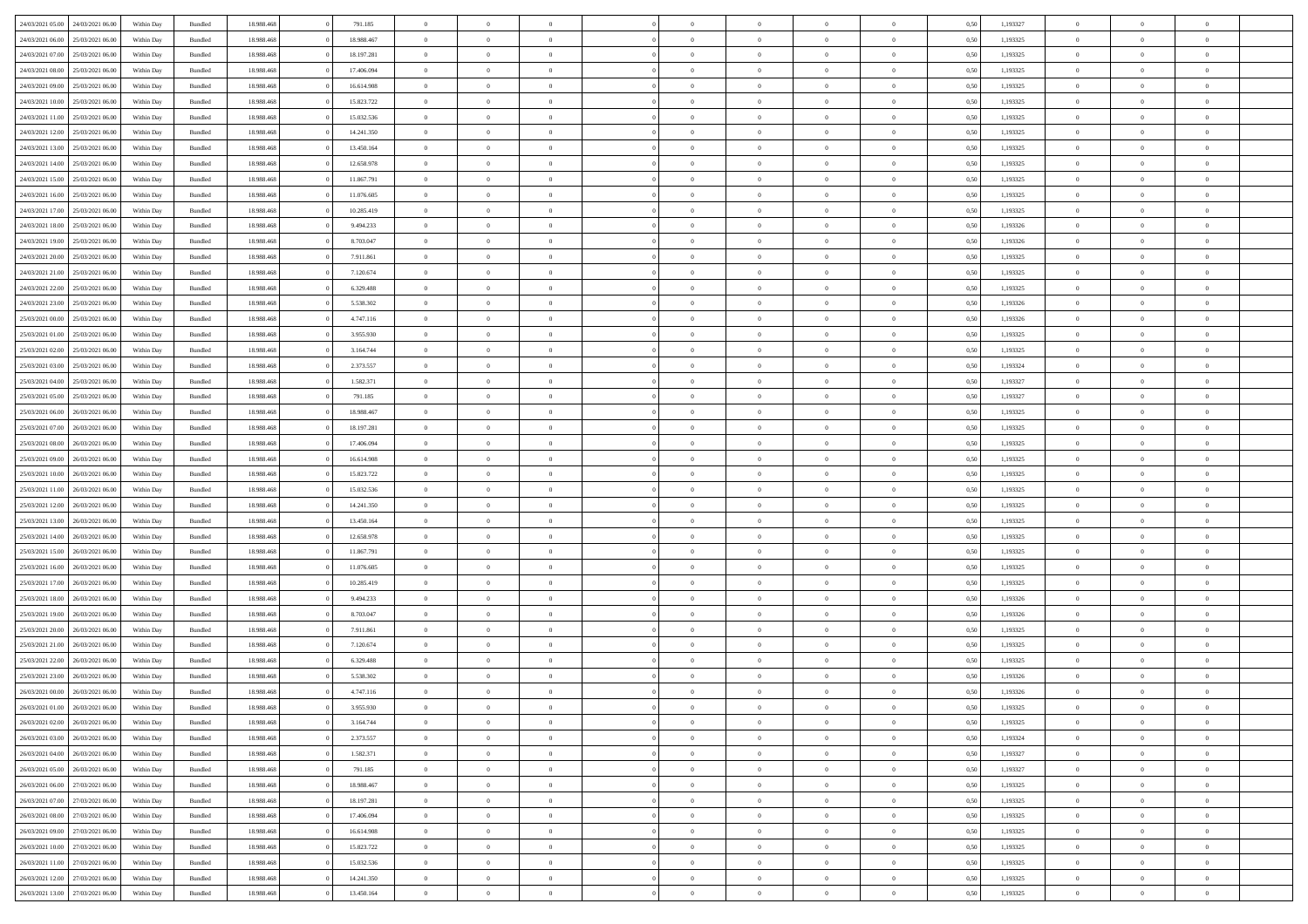| 26/03/2021 14:00 | 27/03/2021 06:00 | Within Day | Bundled            | 18.988.468 | 12.658.978 | $\overline{0}$ | $\Omega$       |                | $\Omega$       | $\Omega$       | $\Omega$       | $\theta$       | 0.50 | 1,193325 | $\theta$       | $\overline{0}$ | $\theta$       |  |
|------------------|------------------|------------|--------------------|------------|------------|----------------|----------------|----------------|----------------|----------------|----------------|----------------|------|----------|----------------|----------------|----------------|--|
|                  |                  |            |                    |            |            |                |                |                |                |                |                |                |      |          |                |                |                |  |
| 26/03/2021 15:00 | 27/03/2021 06.00 | Within Day | Bundled            | 18.988.468 | 11.867.791 | $\overline{0}$ | $\theta$       | $\overline{0}$ | $\overline{0}$ | $\bf{0}$       | $\overline{0}$ | $\overline{0}$ | 0,50 | 1,193325 | $\theta$       | $\overline{0}$ | $\overline{0}$ |  |
| 26/03/2021 16:00 | 27/03/2021 06:00 | Within Day | Bundled            | 18.988.468 | 11.076.605 | $\overline{0}$ | $\overline{0}$ | $\overline{0}$ | $\bf{0}$       | $\bf{0}$       | $\bf{0}$       | $\bf{0}$       | 0,50 | 1,193325 | $\bf{0}$       | $\overline{0}$ | $\overline{0}$ |  |
| 26/03/2021 17:00 | 27/03/2021 06:00 | Within Dav | Bundled            | 18.988.468 | 10.285.419 | $\overline{0}$ | $\theta$       | $\overline{0}$ | $\overline{0}$ | $\bf{0}$       | $\overline{0}$ | $\overline{0}$ | 0.50 | 1,193325 | $\theta$       | $\theta$       | $\overline{0}$ |  |
|                  |                  |            |                    |            |            |                |                |                |                |                |                |                |      |          |                |                |                |  |
| 26/03/2021 18:00 | 27/03/2021 06.00 | Within Day | Bundled            | 18.988.468 | 9.494.233  | $\overline{0}$ | $\theta$       | $\overline{0}$ | $\overline{0}$ | $\bf{0}$       | $\overline{0}$ | $\bf{0}$       | 0,50 | 1,193326 | $\theta$       | $\theta$       | $\overline{0}$ |  |
| 26/03/2021 19:00 | 27/03/2021 06:00 | Within Day | Bundled            | 18.988.468 | 8.703.047  | $\overline{0}$ | $\bf{0}$       | $\overline{0}$ | $\bf{0}$       | $\overline{0}$ | $\overline{0}$ | $\mathbf{0}$   | 0,50 | 1,193326 | $\overline{0}$ | $\overline{0}$ | $\bf{0}$       |  |
| 26/03/2021 20:00 | 27/03/2021 06:00 | Within Dav | Bundled            | 18.988.468 | 7.911.861  | $\overline{0}$ | $\overline{0}$ | $\overline{0}$ | $\overline{0}$ | $\bf{0}$       | $\overline{0}$ | $\overline{0}$ | 0.50 | 1,193325 | $\theta$       | $\overline{0}$ | $\overline{0}$ |  |
| 26/03/2021 21:00 | 27/03/2021 06.00 | Within Day | Bundled            | 18.988.468 | 7.120.674  | $\overline{0}$ | $\theta$       | $\overline{0}$ | $\overline{0}$ | $\bf{0}$       | $\overline{0}$ | $\bf{0}$       | 0,50 | 1,193325 | $\theta$       | $\theta$       | $\overline{0}$ |  |
| 26/03/2021 22:00 | 27/03/2021 06:00 | Within Day | Bundled            | 18.988.468 | 6.329.488  | $\overline{0}$ | $\overline{0}$ | $\overline{0}$ | $\bf{0}$       | $\bf{0}$       | $\bf{0}$       | $\bf{0}$       | 0,50 | 1,193325 | $\,0\,$        | $\overline{0}$ | $\overline{0}$ |  |
|                  |                  |            |                    |            |            |                |                |                |                |                |                |                |      |          |                |                |                |  |
| 26/03/2021 23:00 | 27/03/2021 06:00 | Within Dav | Bundled            | 18.988.468 | 5.538.302  | $\overline{0}$ | $\overline{0}$ | $\overline{0}$ | $\overline{0}$ | $\overline{0}$ | $\overline{0}$ | $\overline{0}$ | 0.50 | 1,193326 | $\theta$       | $\overline{0}$ | $\overline{0}$ |  |
| 27/03/2021 00:00 | 27/03/2021 06.00 | Within Day | Bundled            | 18.988.468 | 4.747.116  | $\overline{0}$ | $\theta$       | $\overline{0}$ | $\overline{0}$ | $\bf{0}$       | $\overline{0}$ | $\bf{0}$       | 0,50 | 1,193326 | $\theta$       | $\theta$       | $\overline{0}$ |  |
| 27/03/2021 01:00 | 27/03/2021 06:00 | Within Day | Bundled            | 18.988.468 | 3.955.930  | $\overline{0}$ | $\overline{0}$ | $\overline{0}$ | $\bf{0}$       | $\bf{0}$       | $\bf{0}$       | $\bf{0}$       | 0,50 | 1,193325 | $\bf{0}$       | $\overline{0}$ | $\overline{0}$ |  |
| 27/03/2021 02:00 | 27/03/2021 06:00 | Within Day | Bundled            | 18.988.468 | 3.164.744  | $\overline{0}$ | $\theta$       | $\overline{0}$ | $\overline{0}$ | $\bf{0}$       | $\overline{0}$ | $\overline{0}$ | 0.50 | 1,193325 | $\theta$       | $\theta$       | $\overline{0}$ |  |
| 27/03/2021 03:00 | 27/03/2021 06.00 | Within Day | Bundled            | 18.988.468 | 2.373.557  | $\overline{0}$ | $\theta$       | $\overline{0}$ | $\overline{0}$ | $\bf{0}$       | $\overline{0}$ | $\overline{0}$ | 0,50 | 1,193324 | $\theta$       | $\theta$       | $\overline{0}$ |  |
|                  |                  |            |                    |            |            |                |                |                |                |                |                |                |      |          |                |                |                |  |
| 27/03/2021 04:00 | 27/03/2021 06:00 | Within Day | Bundled            | 18.988.468 | 1.582.371  | $\overline{0}$ | $\bf{0}$       | $\overline{0}$ | $\bf{0}$       | $\overline{0}$ | $\overline{0}$ | $\mathbf{0}$   | 0,50 | 1,193327 | $\overline{0}$ | $\overline{0}$ | $\bf{0}$       |  |
| 27/03/2021 05:00 | 27/03/2021 06:00 | Within Dav | Bundled            | 18.988.468 | 791.185    | $\overline{0}$ | $\overline{0}$ | $\overline{0}$ | $\overline{0}$ | $\bf{0}$       | $\overline{0}$ | $\overline{0}$ | 0.50 | 1,193327 | $\theta$       | $\overline{0}$ | $\overline{0}$ |  |
| 27/03/2021 06:00 | 28/03/2021 06:00 | Within Day | Bundled            | 18.988.468 | 18.988.467 | $\overline{0}$ | $\theta$       | $\overline{0}$ | $\overline{0}$ | $\bf{0}$       | $\overline{0}$ | $\bf{0}$       | 0,50 | 1,245209 | $\theta$       | $\theta$       | $\overline{0}$ |  |
| 27/03/2021 06:00 | 28/03/2021 06:00 | Within Day | Unbundled          | 18.988.468 | 2.581.952  | $\overline{0}$ | $\overline{0}$ | $\overline{0}$ | $\bf{0}$       | $\bf{0}$       | $\bf{0}$       | $\bf{0}$       | 0,50 | 1,245209 | $\,0\,$        | $\overline{0}$ | $\overline{0}$ |  |
| 27/03/2021 07:00 | 28/03/2021 06:00 | Within Day | Bundled            | 18.988.468 | 18.162.881 | $\overline{0}$ | $\overline{0}$ | $\overline{0}$ | $\overline{0}$ | $\overline{0}$ | $\overline{0}$ | $\overline{0}$ | 0.50 | 1,245209 | $\theta$       | $\overline{0}$ | $\overline{0}$ |  |
|                  |                  |            |                    |            |            |                |                |                |                |                |                |                |      |          |                |                |                |  |
| 27/03/2021 08:00 | 28/03/2021 06:00 | Within Day | Bundled            | 18.988.468 | 17.337.296 | $\overline{0}$ | $\theta$       | $\overline{0}$ | $\overline{0}$ | $\bf{0}$       | $\overline{0}$ | $\bf{0}$       | 0,50 | 1,245209 | $\theta$       | $\theta$       | $\overline{0}$ |  |
| 27/03/2021 09:00 | 28/03/2021 06:00 | Within Day | Bundled            | 18.988.468 | 16.511.710 | $\overline{0}$ | $\overline{0}$ | $\overline{0}$ | $\bf{0}$       | $\bf{0}$       | $\bf{0}$       | $\bf{0}$       | 0,50 | 1,245209 | $\,0\,$        | $\overline{0}$ | $\overline{0}$ |  |
| 27/03/2021 10:00 | 28/03/2021 06:00 | Within Day | Bundled            | 18.988.468 | 15.686.124 | $\overline{0}$ | $\overline{0}$ | $\overline{0}$ | $\overline{0}$ | $\bf{0}$       | $\overline{0}$ | $\overline{0}$ | 0.50 | 1,245209 | $\theta$       | $\theta$       | $\overline{0}$ |  |
| 27/03/2021 11:00 | 28/03/2021 06:00 | Within Day | Bundled            | 18.988.468 | 14.860.540 | $\overline{0}$ | $\theta$       | $\overline{0}$ | $\overline{0}$ | $\bf{0}$       | $\overline{0}$ | $\bf{0}$       | 0,50 | 1,245209 | $\theta$       | $\overline{0}$ | $\overline{0}$ |  |
|                  |                  |            |                    |            |            |                |                |                |                |                |                |                |      |          |                |                |                |  |
| 27/03/2021 12:00 | 28/03/2021 06:00 | Within Day | Bundled            | 18.988.468 | 14.034.954 | $\overline{0}$ | $\overline{0}$ | $\overline{0}$ | $\bf{0}$       | $\overline{0}$ | $\overline{0}$ | $\mathbf{0}$   | 0,50 | 1,245209 | $\overline{0}$ | $\overline{0}$ | $\bf{0}$       |  |
| 27/03/2021 13:00 | 28/03/2021 06:00 | Within Dav | Bundled            | 18.988.468 | 13.209.368 | $\overline{0}$ | $\overline{0}$ | $\overline{0}$ | $\overline{0}$ | $\overline{0}$ | $\overline{0}$ | $\overline{0}$ | 0.50 | 1,245209 | $\theta$       | $\theta$       | $\overline{0}$ |  |
| 27/03/2021 14:00 | 28/03/2021 06:00 | Within Day | Bundled            | 18.988.468 | 12.383.783 | $\overline{0}$ | $\theta$       | $\overline{0}$ | $\overline{0}$ | $\bf{0}$       | $\overline{0}$ | $\bf{0}$       | 0,50 | 1,245209 | $\theta$       | $\theta$       | $\overline{0}$ |  |
| 27/03/2021 15:00 | 28/03/2021 06:00 | Within Day | Bundled            | 18.988.468 | 11.558.197 | $\overline{0}$ | $\overline{0}$ | $\overline{0}$ | $\bf{0}$       | $\bf{0}$       | $\bf{0}$       | $\bf{0}$       | 0,50 | 1,245209 | $\,0\,$        | $\overline{0}$ | $\overline{0}$ |  |
| 27/03/2021 16:00 | 28/03/2021 06:00 | Within Day | Bundled            | 18.988.468 | 10.732.611 | $\overline{0}$ | $\overline{0}$ | $\overline{0}$ | $\overline{0}$ | $\overline{0}$ | $\overline{0}$ | $\overline{0}$ | 0.50 | 1,245209 | $\theta$       | $\overline{0}$ | $\overline{0}$ |  |
|                  |                  |            |                    |            |            |                |                |                |                |                |                |                |      |          |                |                |                |  |
| 27/03/2021 17:00 | 28/03/2021 06:00 | Within Day | Bundled            | 18.988.468 | 9.907.026  | $\overline{0}$ | $\theta$       | $\overline{0}$ | $\overline{0}$ | $\bf{0}$       | $\overline{0}$ | $\bf{0}$       | 0,50 | 1,245209 | $\,$ 0 $\,$    | $\theta$       | $\overline{0}$ |  |
| 27/03/2021 18:00 | 28/03/2021 06:00 | Within Day | Bundled            | 18.988.468 | 9.081.440  | $\overline{0}$ | $\overline{0}$ | $\overline{0}$ | $\bf{0}$       | $\bf{0}$       | $\bf{0}$       | $\bf{0}$       | 0,50 | 1,245209 | $\bf{0}$       | $\overline{0}$ | $\overline{0}$ |  |
| 27/03/2021 19:00 | 28/03/2021 06:00 | Within Day | Bundled            | 18.988.468 | 8.255.855  | $\overline{0}$ | $\Omega$       | $\Omega$       | $\Omega$       | $\Omega$       | $\overline{0}$ | $\overline{0}$ | 0.50 | 1,245208 | $\,0\,$        | $\Omega$       | $\theta$       |  |
| 27/03/2021 20:00 | 28/03/2021 06:00 | Within Day | Bundled            | 18.988.468 | 7.430.270  | $\overline{0}$ | $\theta$       | $\overline{0}$ | $\overline{0}$ | $\bf{0}$       | $\overline{0}$ | $\bf{0}$       | 0,50 | 1,245209 | $\theta$       | $\theta$       | $\overline{0}$ |  |
| 27/03/2021 21:00 | 28/03/2021 06:00 | Within Day | Bundled            | 18.988.468 | 6.604.684  | $\overline{0}$ | $\bf{0}$       | $\overline{0}$ | $\bf{0}$       | $\bf{0}$       | $\overline{0}$ | $\mathbf{0}$   | 0,50 | 1,245209 | $\bf{0}$       | $\overline{0}$ | $\bf{0}$       |  |
|                  |                  |            |                    |            |            |                |                |                |                |                |                |                |      |          |                |                |                |  |
| 27/03/2021 22:00 | 28/03/2021 06:00 | Within Day | Bundled            | 18.988.468 | 5.779.098  | $\overline{0}$ | $\Omega$       | $\Omega$       | $\Omega$       | $\Omega$       | $\Omega$       | $\overline{0}$ | 0.50 | 1,245208 | $\theta$       | $\theta$       | $\theta$       |  |
| 27/03/2021 23:00 | 28/03/2021 06:00 | Within Day | Bundled            | 18.988.468 | 4.953.513  | $\overline{0}$ | $\theta$       | $\overline{0}$ | $\overline{0}$ | $\bf{0}$       | $\overline{0}$ | $\bf{0}$       | 0,50 | 1,245209 | $\theta$       | $\theta$       | $\overline{0}$ |  |
| 28/03/2021 00:00 | 28/03/2021 06:00 | Within Day | Bundled            | 18.988.468 | 4.127.927  | $\overline{0}$ | $\overline{0}$ | $\overline{0}$ | $\bf{0}$       | $\bf{0}$       | $\bf{0}$       | $\bf{0}$       | 0,50 | 1,245209 | $\,0\,$        | $\overline{0}$ | $\overline{0}$ |  |
| 28/03/2021 01:00 | 28/03/2021 06:00 | Within Day | Bundled            | 18.988.468 | 3.302.341  | $\overline{0}$ | $\Omega$       | $\Omega$       | $\Omega$       | $\Omega$       | $\theta$       | $\overline{0}$ | 0.50 | 1,245208 | $\theta$       | $\theta$       | $\theta$       |  |
| 28/03/2021 03:00 | 28/03/2021 06:00 | Within Day | Bundled            | 18.988.468 | 2.476.757  | $\overline{0}$ | $\theta$       | $\overline{0}$ | $\overline{0}$ | $\bf{0}$       | $\overline{0}$ | $\bf{0}$       | 0,50 | 1,245209 | $\,$ 0 $\,$    | $\theta$       | $\overline{0}$ |  |
|                  |                  |            |                    |            |            |                |                |                |                |                |                |                |      |          |                |                |                |  |
| 28/03/2021 04:00 | 28/03/2021 06:00 | Within Day | Bundled            | 18.988.468 | 1.651.171  | $\overline{0}$ | $\overline{0}$ | $\overline{0}$ | $\bf{0}$       | $\bf{0}$       | $\bf{0}$       | $\bf{0}$       | 0,50 | 1,245210 | $\bf{0}$       | $\overline{0}$ | $\overline{0}$ |  |
| 28/03/2021 05:00 | 28/03/2021 06:00 | Within Day | Bundled            | 18.988.468 | 825.585    | $\overline{0}$ | $\Omega$       | $\Omega$       | $\Omega$       | $\Omega$       | $\overline{0}$ | $\overline{0}$ | 0.50 | 1,245205 | $\,0\,$        | $\theta$       | $\theta$       |  |
| 28/03/2021 06:00 | 29/03/2021 06:00 | Within Day | Bundled            | 18.988.468 | 18.988.467 | $\overline{0}$ | $\theta$       | $\overline{0}$ | $\overline{0}$ | $\bf{0}$       | $\overline{0}$ | $\bf{0}$       | 0,50 | 1,193325 | $\,$ 0 $\,$    | $\theta$       | $\overline{0}$ |  |
| 28/03/2021 07:00 | 29/03/2021 06:00 | Within Day | Bundled            | 18.988.468 | 18.197.281 | $\overline{0}$ | $\overline{0}$ | $\overline{0}$ | $\bf{0}$       | $\bf{0}$       | $\bf{0}$       | $\mathbf{0}$   | 0,50 | 1,193325 | $\bf{0}$       | $\overline{0}$ | $\bf{0}$       |  |
| 28/03/2021 08:00 | 29/03/2021 06:00 | Within Day | Bundled            | 18.988.468 | 17,406,094 | $\overline{0}$ | $\Omega$       | $\Omega$       | $\Omega$       | $\Omega$       | $\Omega$       | $\overline{0}$ | 0.50 | 1,193325 | $\theta$       | $\theta$       | $\theta$       |  |
|                  |                  |            |                    |            |            |                |                |                |                |                |                |                |      |          |                |                |                |  |
| 28/03/2021 09:00 | 29/03/2021 06:00 | Within Day | Bundled            | 18.988.468 | 16.614.908 | $\overline{0}$ | $\,$ 0 $\,$    | $\overline{0}$ | $\bf{0}$       | $\,$ 0         | $\bf{0}$       | $\bf{0}$       | 0,50 | 1,193325 | $\,0\,$        | $\overline{0}$ | $\overline{0}$ |  |
| 28/03/2021 11:00 | 29/03/2021 06:00 | Within Day | $\mathbf B$ undled | 18.988.468 | 15.032.536 | $\bf{0}$       | $\bf{0}$       |                |                |                |                |                | 0,50 | 1,193325 | $\bf{0}$       | $\overline{0}$ |                |  |
| 28/03/2021 12:00 | 29/03/2021 06:00 | Within Day | Bundled            | 18.988.468 | 14.241.350 | $\overline{0}$ | $\Omega$       | $\overline{0}$ | $\Omega$       | $\theta$       | $\overline{0}$ | $\overline{0}$ | 0,50 | 1,193325 | $\theta$       | $\theta$       | $\theta$       |  |
| 28/03/2021 13:00 | 29/03/2021 06:00 | Within Day | Bundled            | 18.988.468 | 13.450.164 | $\overline{0}$ | $\,$ 0         | $\overline{0}$ | $\bf{0}$       | $\,$ 0 $\,$    | $\overline{0}$ | $\mathbf{0}$   | 0,50 | 1,193325 | $\,$ 0 $\,$    | $\,$ 0 $\,$    | $\,$ 0         |  |
| 28/03/2021 14:00 | 29/03/2021 06:00 | Within Day | Bundled            | 18.988.468 | 12.658.978 | $\overline{0}$ | $\overline{0}$ | $\overline{0}$ | $\overline{0}$ | $\overline{0}$ | $\overline{0}$ | $\mathbf{0}$   | 0,50 | 1,193325 | $\overline{0}$ | $\bf{0}$       | $\bf{0}$       |  |
|                  |                  |            |                    |            |            |                |                |                |                |                |                |                |      |          |                |                |                |  |
| 28/03/2021 15:00 | 29/03/2021 06:00 | Within Day | Bundled            | 18.988.468 | 11.867.791 | $\overline{0}$ | $\theta$       | $\overline{0}$ | $\Omega$       | $\overline{0}$ | $\overline{0}$ | $\bf{0}$       | 0,50 | 1,193325 | $\bf{0}$       | $\theta$       | $\overline{0}$ |  |
| 28/03/2021 16:00 | 29/03/2021 06:00 | Within Day | Bundled            | 18.988.468 | 11.076.605 | $\overline{0}$ | $\,$ 0         | $\overline{0}$ | $\overline{0}$ | $\overline{0}$ | $\overline{0}$ | $\bf{0}$       | 0,50 | 1,193325 | $\,$ 0 $\,$    | $\overline{0}$ | $\overline{0}$ |  |
| 28/03/2021 17:00 | 29/03/2021 06:00 | Within Day | Bundled            | 18.988.468 | 10.285.419 | $\overline{0}$ | $\overline{0}$ | $\overline{0}$ | $\overline{0}$ | $\overline{0}$ | $\overline{0}$ | $\mathbf{0}$   | 0,50 | 1,193325 | $\overline{0}$ | $\bf{0}$       | $\bf{0}$       |  |
| 28/03/2021 18:00 | 29/03/2021 06:00 | Within Day | Bundled            | 18.988.468 | 9.494.233  | $\overline{0}$ | $\overline{0}$ | $\overline{0}$ | $\Omega$       | $\overline{0}$ | $\overline{0}$ | $\bf{0}$       | 0.50 | 1,193326 | $\overline{0}$ | $\theta$       | $\overline{0}$ |  |
| 28/03/2021 19:00 | 29/03/2021 06:00 | Within Day | Bundled            | 18.988.468 | 8.703.047  | $\overline{0}$ | $\,$ 0         | $\overline{0}$ | $\bf{0}$       | $\bf{0}$       | $\bf{0}$       | $\bf{0}$       | 0,50 | 1,193326 | $\,$ 0 $\,$    | $\overline{0}$ | $\overline{0}$ |  |
|                  |                  |            |                    |            |            |                |                |                |                |                |                |                |      |          |                |                |                |  |
| 28/03/2021 20:00 | 29/03/2021 06:00 | Within Day | Bundled            | 18.988.468 | 7.911.861  | $\overline{0}$ | $\bf{0}$       | $\overline{0}$ | $\overline{0}$ | $\overline{0}$ | $\bf{0}$       | $\mathbf{0}$   | 0,50 | 1,193325 | $\overline{0}$ | $\overline{0}$ | $\bf{0}$       |  |
| 28/03/2021 21:00 | 29/03/2021 06:00 | Within Day | Bundled            | 18,988,468 | 7.120.674  | $\overline{0}$ | $\overline{0}$ | $\overline{0}$ | $\Omega$       | $\overline{0}$ | $\overline{0}$ | $\bf{0}$       | 0.50 | 1,193325 | $\overline{0}$ | $\overline{0}$ | $\overline{0}$ |  |
| 28/03/2021 22:00 | 29/03/2021 06:00 | Within Day | Bundled            | 18.988.468 | 6.329.488  | $\overline{0}$ | $\bf{0}$       | $\overline{0}$ | $\overline{0}$ | $\bf{0}$       | $\bf{0}$       | $\bf{0}$       | 0,50 | 1,193325 | $\,$ 0 $\,$    | $\,$ 0 $\,$    | $\bf{0}$       |  |
| 28/03/2021 23:00 | 29/03/2021 06:00 | Within Day | Bundled            | 18.988.468 | 5.538.302  | $\overline{0}$ | $\overline{0}$ | $\overline{0}$ | $\overline{0}$ | $\bf{0}$       | $\bf{0}$       | $\mathbf{0}$   | 0,50 | 1,193326 | $\overline{0}$ | $\bf{0}$       | $\bf{0}$       |  |
|                  |                  |            |                    |            |            |                |                |                |                |                |                |                |      |          |                |                |                |  |